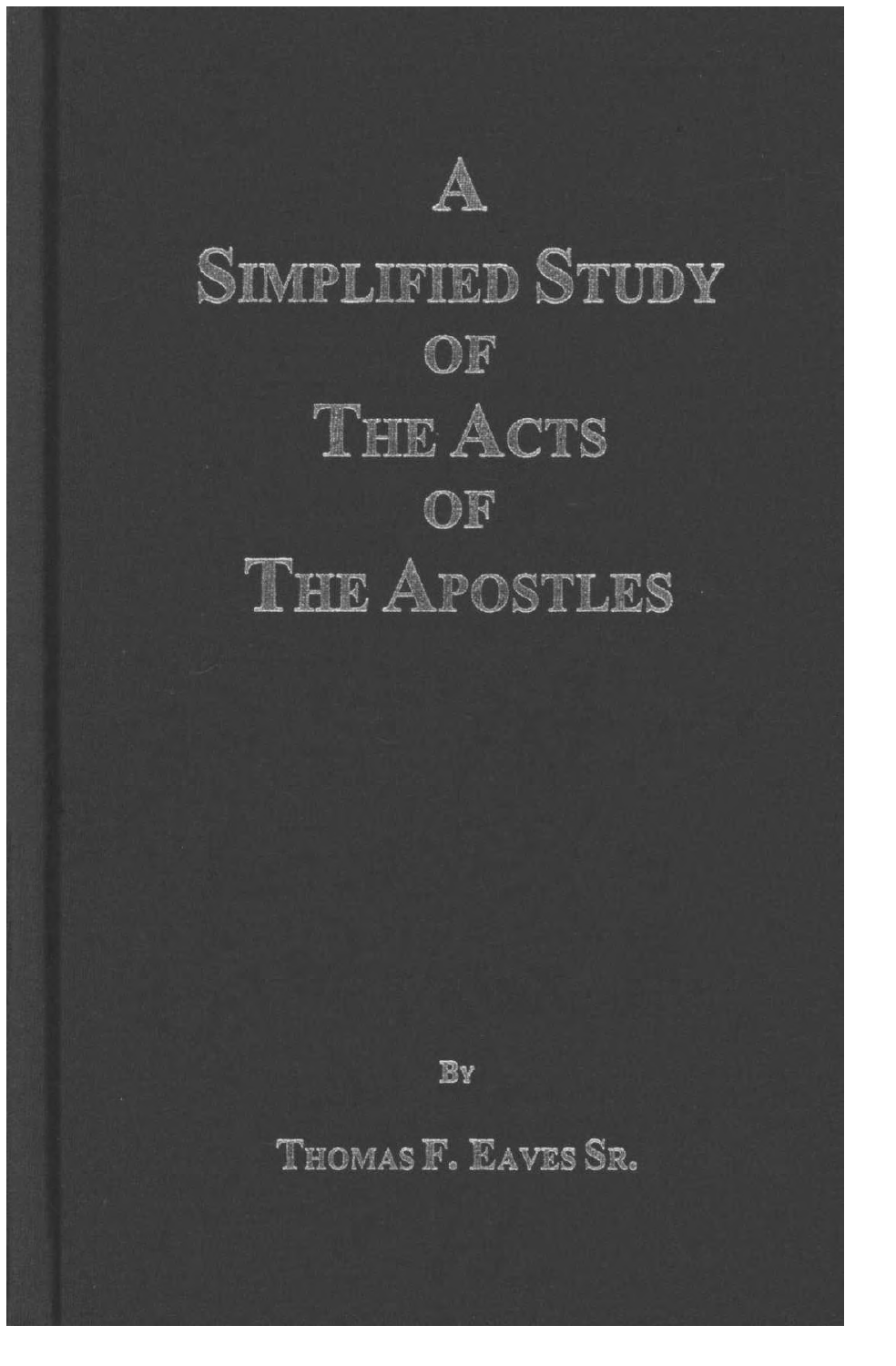# **A SIMPLIFIED STUDY OF T HE ACTS OF T HE APOSTLES**

**BY** 

**THOMAS F. EAVES SR.** 



**Soldier of the Cross Departed to be with Christ December 21, 1999**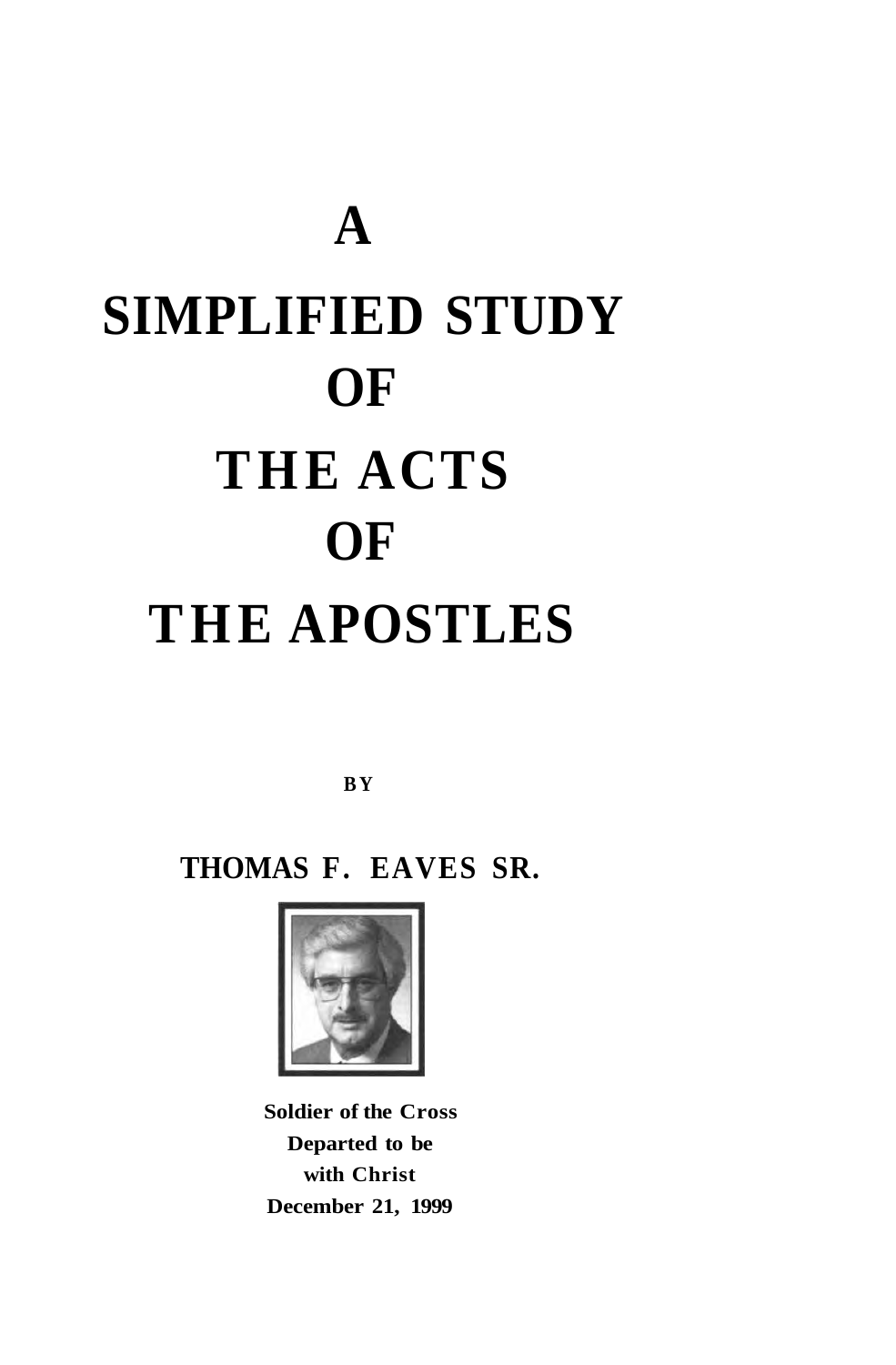Appreciation is expressed to Pat Eaves, Ernie and Martha Bentley, Jane Edlin and Mike Glenn for the initial reading of the manuscript in its rough draft format and suggestions before the publisher began his substantive work. To my wife, Lois, for her valuable assistance and to all, thanks for your labor of love. — Gary Grippell, the *publisher* 

Proceeds from the sale of this book will be used to print more materials which were written by the late Thomas Eaves.

> ©200 1 Pat Eaves All Rights Reserved

ORDER FROM THE PUBLISHER: *Pillars Publications*  P.O. Box 2399 Cookeville, TN 38502 (931)432-6984 [tracts@charter.net](mailto:tracts@charter.net) 

*Printed in these United States*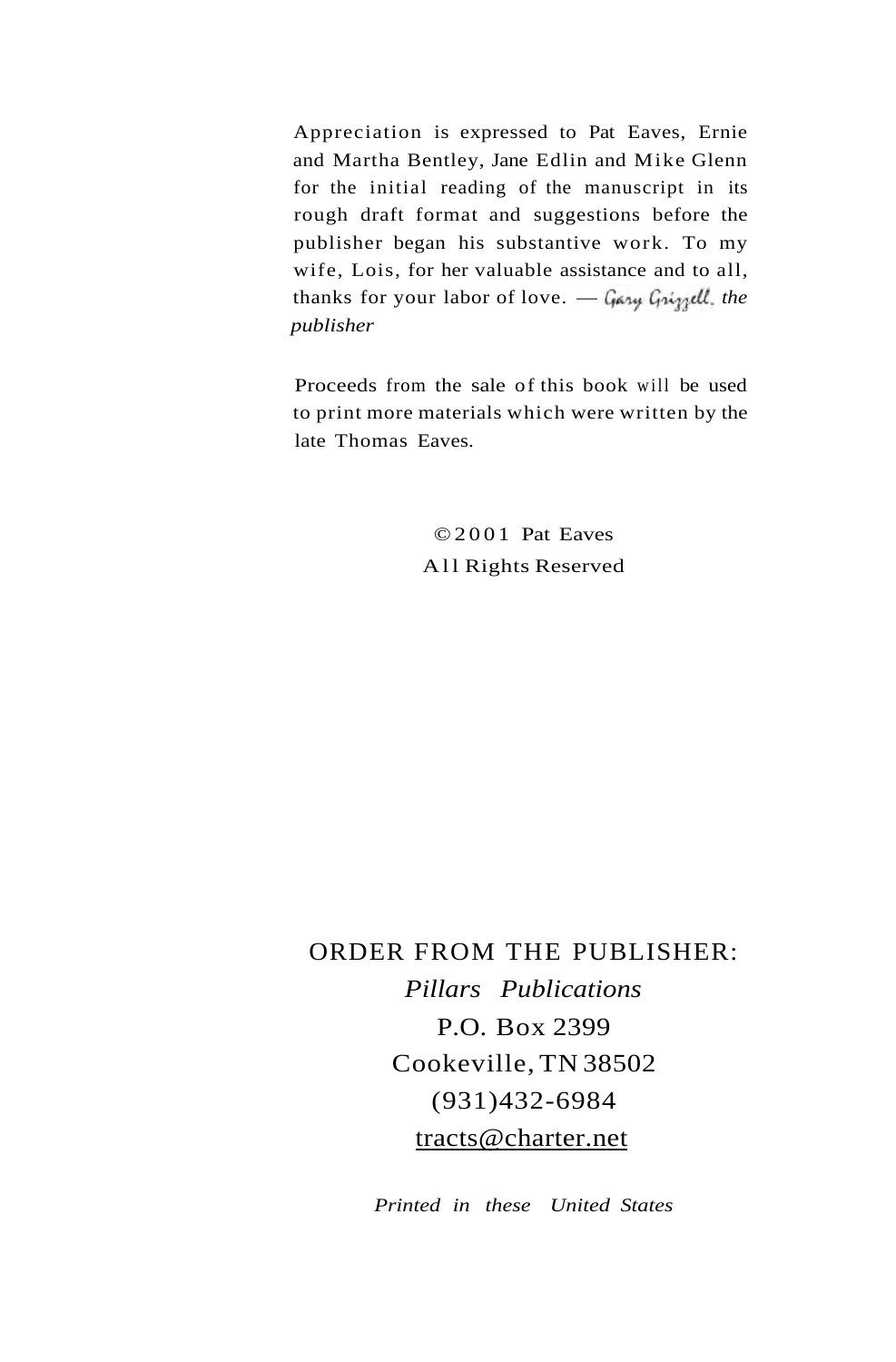# **ABOUT THE AUTHOR**

As a former preacher student of the late and beloved **Thomas F. Eaves Sr.,** I was both honored and stricken with a sense of solemnity to be asked by his good wife, sister **Pat Eaves,** to pen this section. Having seen a tribute which I had written, Pat suggested I use the same in the "About The Author" section of this book. Therefore, such is quoted below as is appropriate. This had originally been written to fulfill a request by brother **Garland Elkins,**  who at that time was writing a tribute to the recently departed author.

Dear brother Elkins,

I appreciate you having called earlier today .. . Thomas Eaves and I worked together with a program called *Tracts For The Nations* throughout the last two years of his life (1998-1999). Prior to this I had published excellent tract material from Thomas through *Pillars Publications . . .* 

Certain of Thomas' tracts and other material were translated into Telegu and over 100,000 copies of our tracts are presently being distributed in India. The 12 (English) tract program of TFTN continues to move forward, seeking to help individuals and congregations to evangelize. Six of these titles were penned by Thomas Eaves.

He once preached to an audience of over 30,000 on a mission trip to India. His work in India will long be remembered.

This following story is of interest. His book, *THE*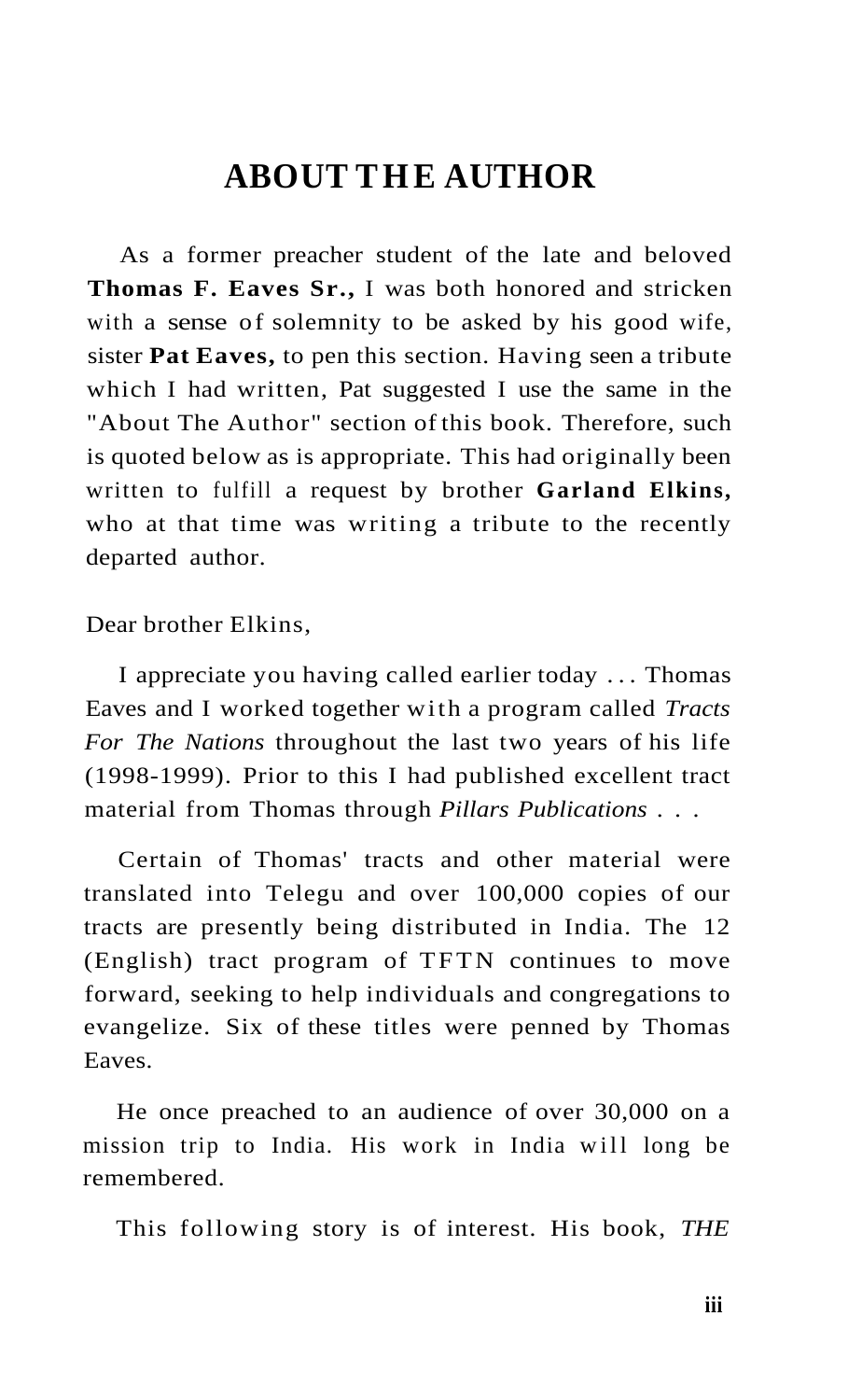*WAGES OF SIN IS DEATH,* translated into Telegu actually helped to deter a robbery from taking place (and maybe worse). The January-February 1999 issue of *News From India* reported that brother **Ratnam.** well known native preacher of India, gave Thomas' book to a certain Hindu named **Balachander.** Mr. Balachander was a lecturer associated with a college. The man was carrying Thomas' book along with a Bible in his suitcase. On December 24th of 1998 as he traveled at night, some robbers stopped the bus and asked Mr. Balachander to follow them, showing him a knife. "They took him to a distant place in the fields and threatened him to open the box. He thought that they would kill him after robbing. But when he opened the suitcase, the robbers found the book and the Bible in his box and they studied the headlines on the book, *The Wages of Sin is Death,* written by Mr. Thomas F. Eaves Sr. and they were afraid and left him, even without robbing him. He and his son attended the Open Gospel Meetings at Rampachodavaram on (the) 24th and there were baptized, thanking God that He spared his life for salvation."

Thomas Eaves was a prince of a man, a tireless worker and driven in evangelistic desire. Many sound, balanced tracts flowed from his pen and there are yet others left in my computer at this moment which I have yet to publish through *Tracts For The Nations.* When my loving wife, **Lois,** visited the hospital in Nashville, TN, prior to his death, a telling incident took place. She told Pat (Thomas' beloved wife) that his tracts were continuing to be printed/ distributed through my efforts (or words to that effect). Though he was painstakingly conscious, Pat turned to him and diligently sought to relate that information to Thomas.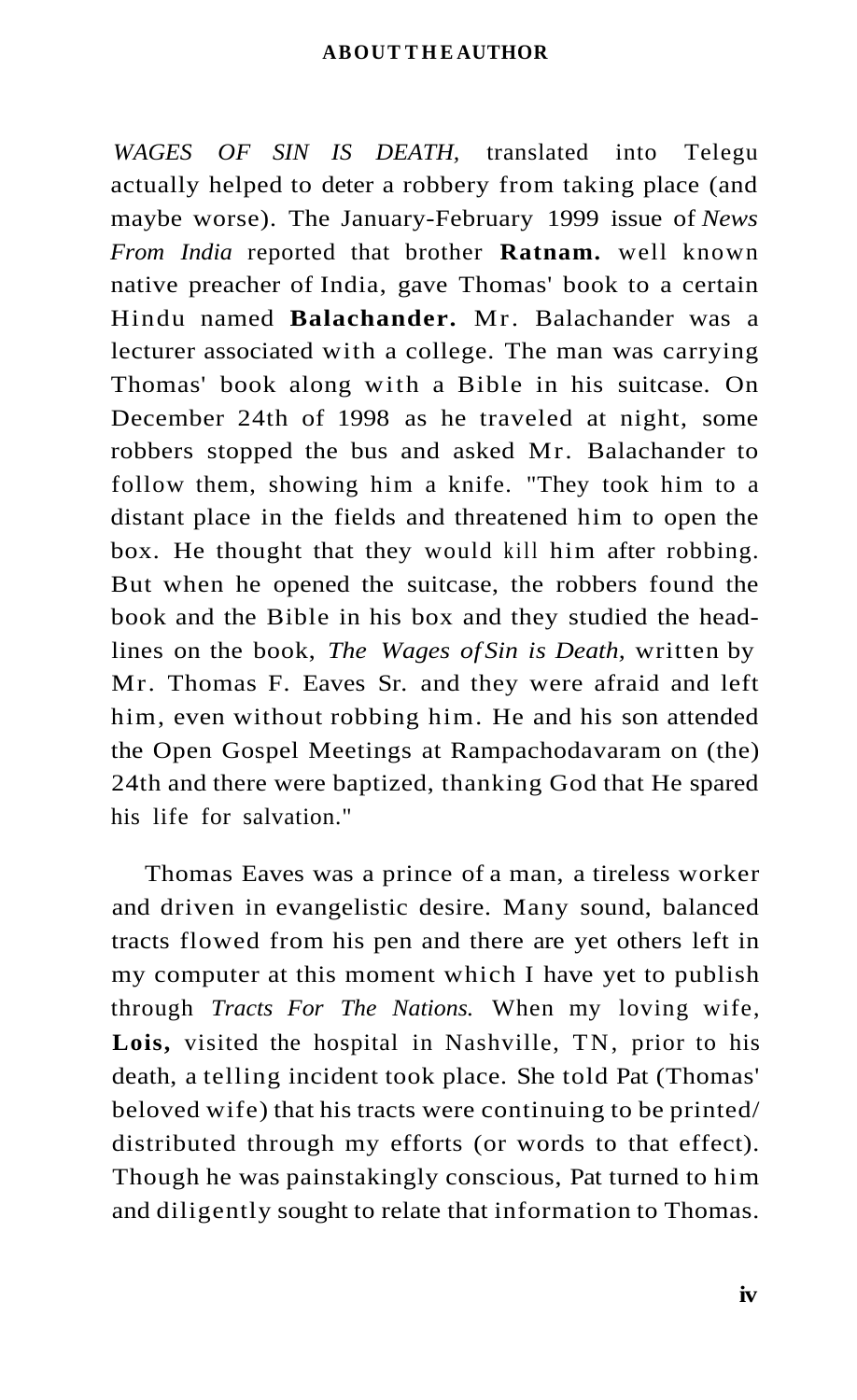Pat, who knew him best, knew that would encourage him because this was where his heart was, that is, in his work of preaching the gospel.

The last words Thomas spoke to me were spoken in the emergency room of the hospital in Cookeville, TN. He had suffered the first of two strokes at the time and had been rushed to the hospital. When I heard of this I went directly to him. As he lay flat of his back he told me he could not move his left hand. He then, even in the condition of having suffered a stroke to the left side of his body, wanted to talk about the work of the Lord. I had just returned from the *Annual Denton Lectureship* where I had set up a display of tracts. Thomas, laying flat of his back in that emergency room, wanted to know how it went with the distribution of tracts in Texas. He also wanted to know how things were progressing with regard to the paper, *The Gospel Journal.* (When **Dub McClish** was here in a meeting in October of 1999, Thomas had treated both Dub and myself to lunch at a Cracker Barrel. Thomas was very supportive of the truth and of the new paper). One thing which I shall always remember Thomas saying on that occasion was this, "I've been sick so long, I don't won't to be sick anymore." He was then moved from Cookeville to Nashville where he suffered a second stroke. As hard as it has been to give him up, I will always believe that God knows best and answered his desire not to be sick anymore. For Thomas to live was Christ, and to die was/is gain.

— Gary L. Grizzell

*(Tribute to Thomas Eaves, written Tuesday, January 4, 2000).*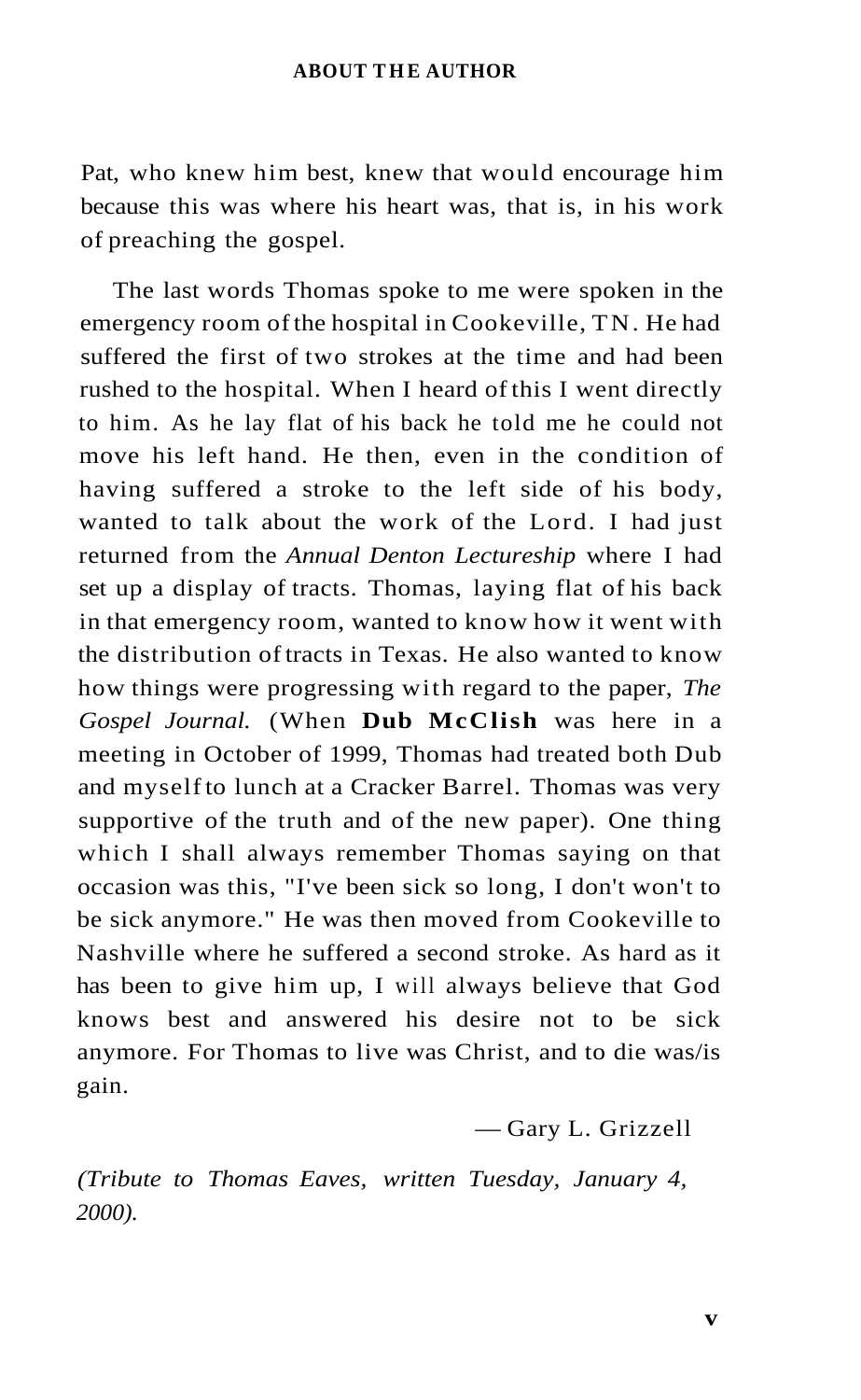# **INTRODUCTION**

The church of Christ in India is growing at a very rapid pace. An endless evangelistic effort continues with many baptisms daily. This growth leaves a void of printed materials in the native tongue with which to ground new converts. Brother **Thomas F. Eaves Sr.,** traveled with a mission team to Rampachodavaram, India, in 1998 for a month of preaching and teaching among the 3,000 congregations in that area. He quickly observed the absence of printed material among the Christians. Realizing the capability of the church-owned printing press, he dedicated himself to writing tracts, books and commentaries specifically for the use of the church in India.

Because of the vast range of education levels within the church, brother Eaves designed his writings to be easily understood and with a direct meaning. All of his writings were an instant success among the brethren in India.

This book, *A Simplified Study of the Acts of the Apostles,* is the last writing of brother Eaves as he passed from us soon after its completion. Even though he is dead, he still speaks through his writings. Generations of Christians in India and now in this country will benefit from his wisdom and understanding for this great need. ".. . he being dead yet speaketh" (Heb. 11:4). ".. . Blessed are the dead which die in the Lord from henceforth: Yea, saith the Spirit, that they may rest from their labours; and their works do follow them" (Rev. 14:13).

— Bill Dudney, missionary to India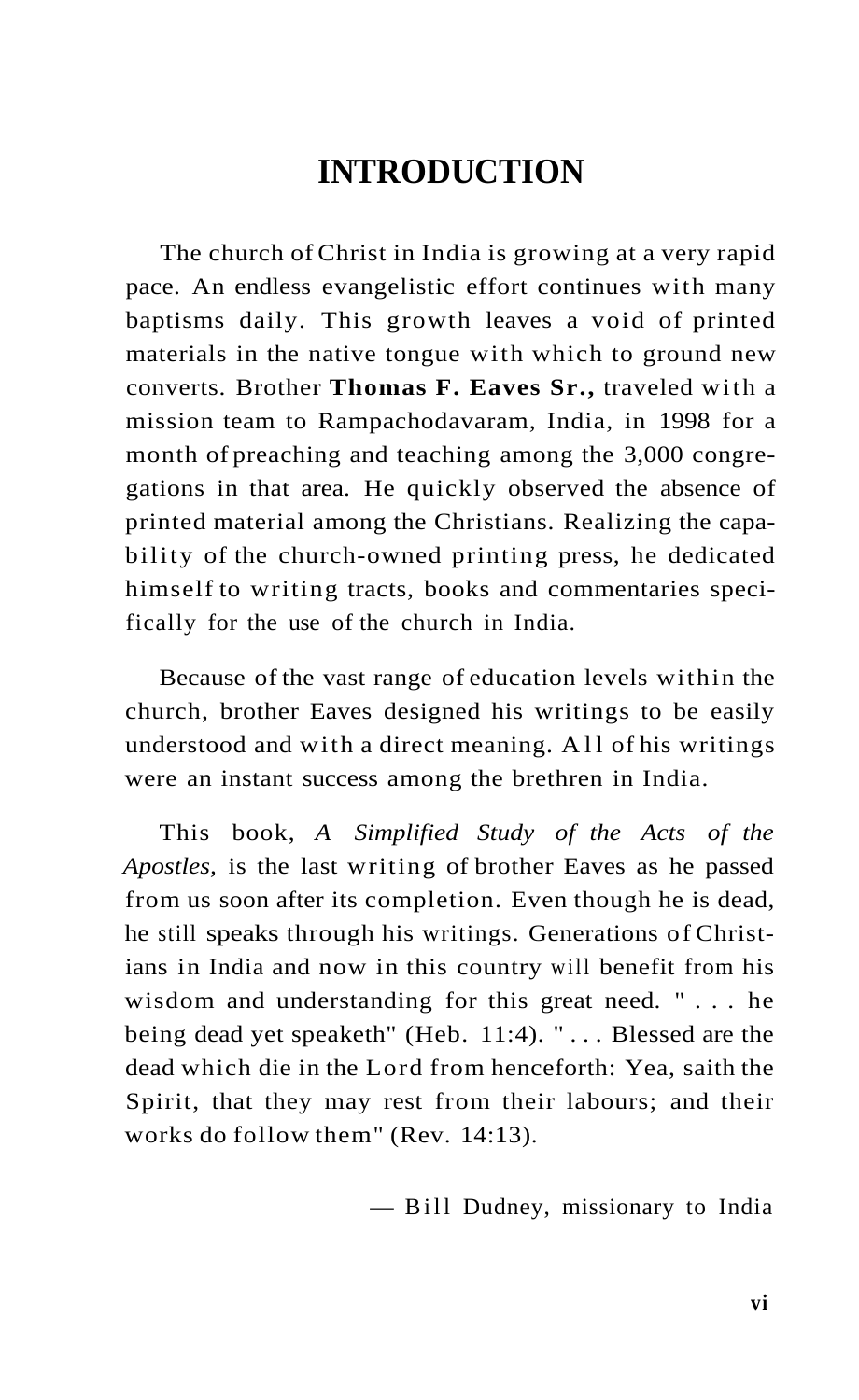## **NAME OF BOOK**

This book has been designated by many different titles.

- 1. Acts
- 2. The Acts
- 3. The Acts of the Apostles

These designations can be misleading if one is not acquainted with the book. The book of Acts deals mostly with the activities of Peter and Paul.

The book follows the natural divisions of Acts 1:8, "And ye shall be my witnesses both in Jerusalem, and in all Judaea and Samaria, and unto the uttermost part of the earth."

- 1. Jerusalem Acts 1 7
- 2. Judaea and Samaria Acts 8-12
- 3. Unto the uttermost part of the world Acts 13-28

# **AUTHOR OF THE BOOK OF ACTS**

The same person who wrote Acts wrote the gospel of Luke. Both are addressed to the same person (Luke 1:3; Acts 1:1). History points to Luke as the writer of Acts. No one has ever claimed its authorship and no one has ever disputed that Luke is not the writer. There are three "we" sections in the book (Acts 16:10-17, 20:5-21, 27:1 - 28:16) which appear referring to the writer and Paul. It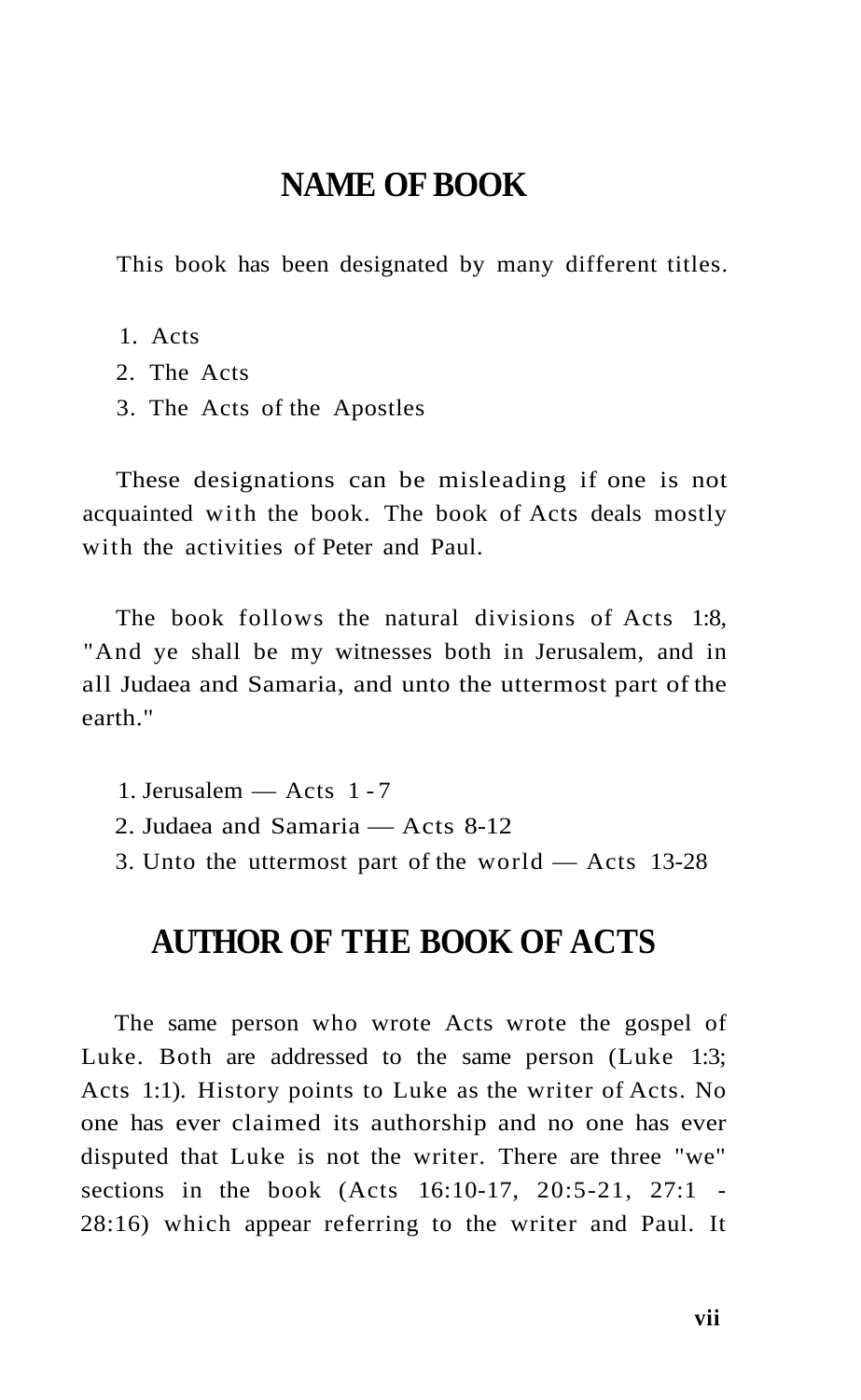seems as if the writer was a close companion to Paul and wrote a diary of their travels. Some of Paul's companions who could not have written the book are listed in Acts 20:4-6. The author said, "These departed and waited for **"us."** Luke was a companion of Paul and was with him at Colossae (Colossians 4:14) and when he wrote to Philemon (Philemon verse 24).

The medical language and the interest of the writer of Luke in the healings of Christ seem to point to one who had a knowledge and/or interest in medicine. Luke was a physician (Colossians 4:14). It is interesting to note that when Luke wrote, "For it is easier for a camel to enter in through a needle's eye, than for a rich man to enter into the kingdom of God" (Luke 18:25), that he used the term which designates a surgical needle, whereas Matthew used the word describing a sewing needle (Matthew 19:23). The language of this book is scholarly and it is evident that it was written by one who had an excellent education.

The *Muratorian Canon,* which dates from some time near the end of the second century and gives a list of the New Testament books, names Luke as the author of Acts.

## **LUKE, THE MAN**

Luke is mentioned in Colossians 4:14; Philemon verse 24; II Timothy 4:11. All of these were written from Rome. Luke's name is not mentioned in Luke or Acts. Luke uses the *Septuagint* (a translation of the Hebrew Old Testament) as a basis of his quotations.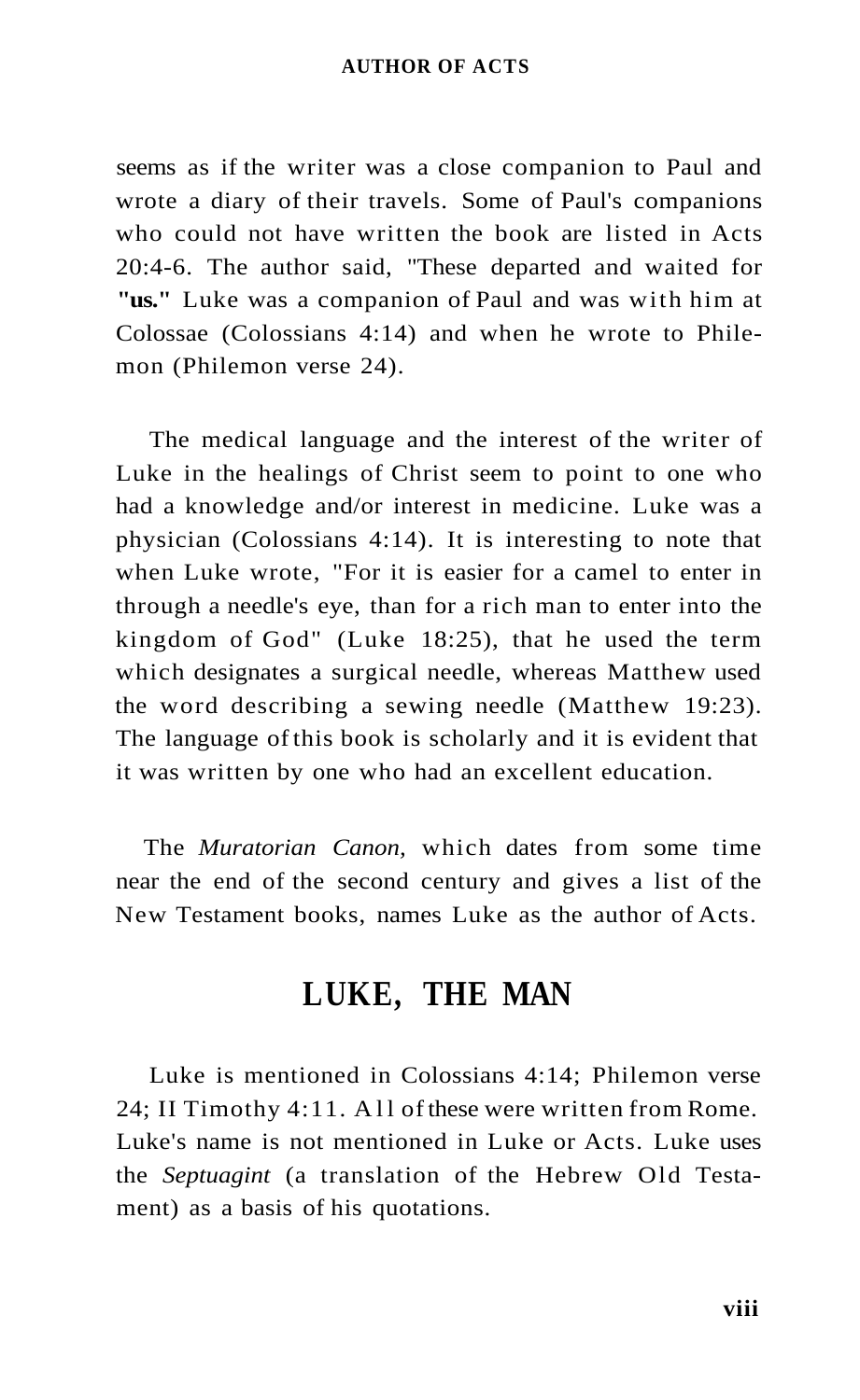**Eusebius,** the Jewish historian, refers to Luke as, "by race Antiochian" and "physician his trade." **Jerome** in the fifth century said that Luke wrote The Acts of the Apostles and referred to him as a "medical man of Antioch."

# **DATE OF THE BOOK**

The Book of Acts is volume two of Luke's work, which was addressed to Theophilus. It was written about 62 A.D.

# **OUTLINE OF ACTS AND TABLE OF CONTENTS**

#### **SEGMEN T I — Acts 1 — Preparation — p. 19**

|  | Verses 1-5 Introduction              |
|--|--------------------------------------|
|  | 6-8 Commission given to the Apostles |
|  | 9-11 Ascension of Christ             |
|  | 12-14 Waiting for the promise        |
|  | 15-26 Choosing of Matthias           |
|  |                                      |

#### **SEGMEN T II — Acts 2 — Establishment of the Church — p. 25**

|      | Verses 1-4 Arrival of the Holy Spirit         |  |  |
|------|-----------------------------------------------|--|--|
| 5-13 | Situation on the day of Pentecost - a list of |  |  |
|      | people there and their reaction when each     |  |  |
|      | one heard in his own tongue - or results of   |  |  |
|      | the coming of the Holy Spirit                 |  |  |
|      |                                               |  |  |

14-36 Peter's sermon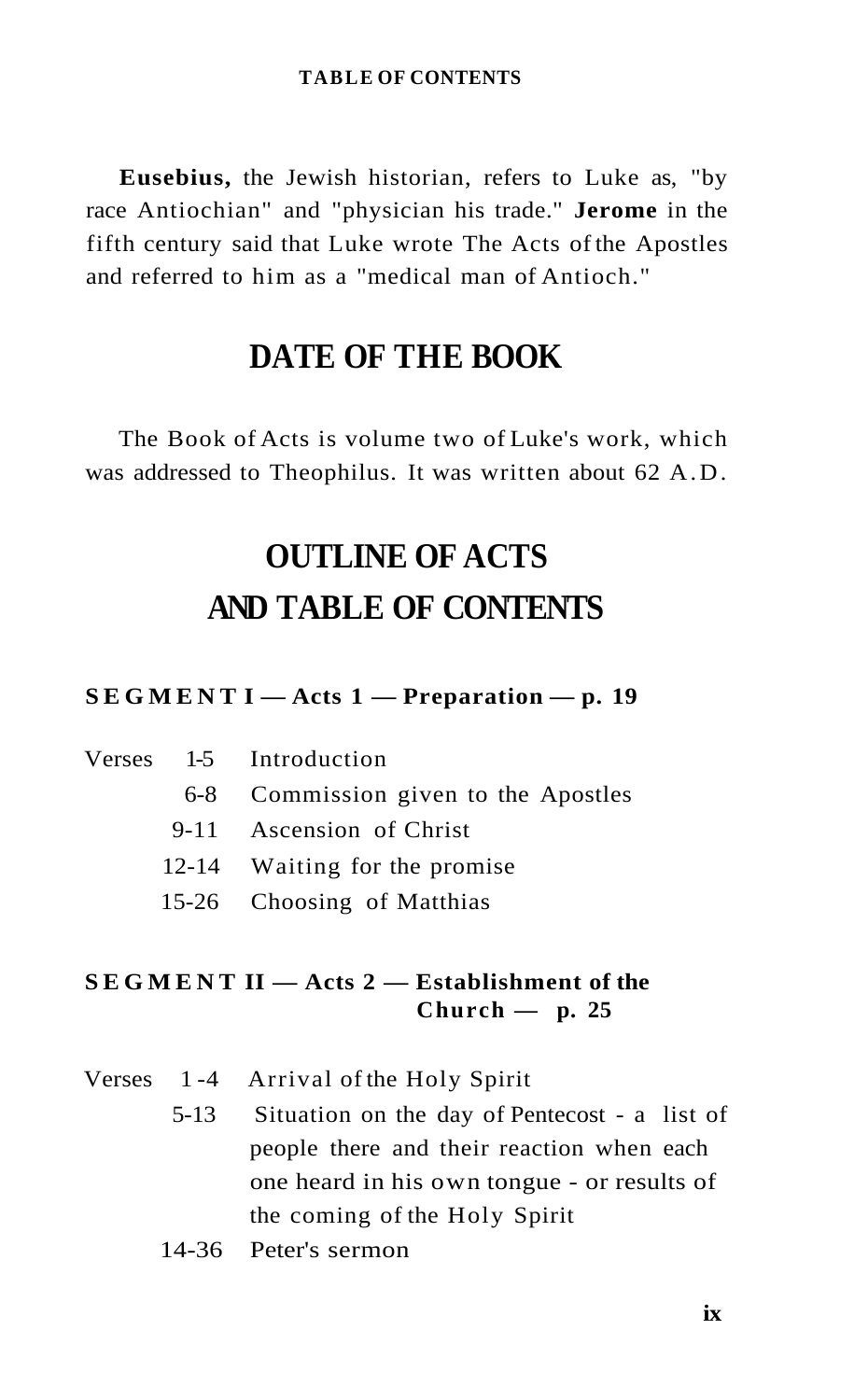- 37-42 People's reaction First converts
- 43-47 Conduct of the Church

## $SEGMENT III - Acts 3: -4:31 - Growth and First$ **Persecution of the Church — p. 39**

| $Verses$ 1-10 | Healing of the lame man                   |
|---------------|-------------------------------------------|
| 11-26         | Peter explains and preaches on            |
|               | Solomon's Porch                           |
| Acts $4:1-4$  | Peter, John cast into prison              |
| $5 - 12$      | Peter, John before the rulers             |
| 13-22         | Peter, John threatened and released       |
| 23-31         | Peter, John report back to their brethren |

## **SEGMEN T IV — Acts 4:32 - 5:16 — Growth of the Church — p. 52**

|  | Verses 32-37 Unity of the disciples                |
|--|----------------------------------------------------|
|  | Acts 5:1-11 Ananias and Sapphira, first sin in the |
|  | Church                                             |
|  | 12-16 Teaching, signs, and healings                |

## **SEGMEN T V — Acts 5:17 - 42 — Growth of the Church and Second Persecution p. 59**

- Verses 17-21 Apostles arrested, then liberated by an angel; continued teaching
	- 21-26 Apostles recaptured
	- 27-32 Apostles before the high priest
	- 33-39 Gamaliel's advice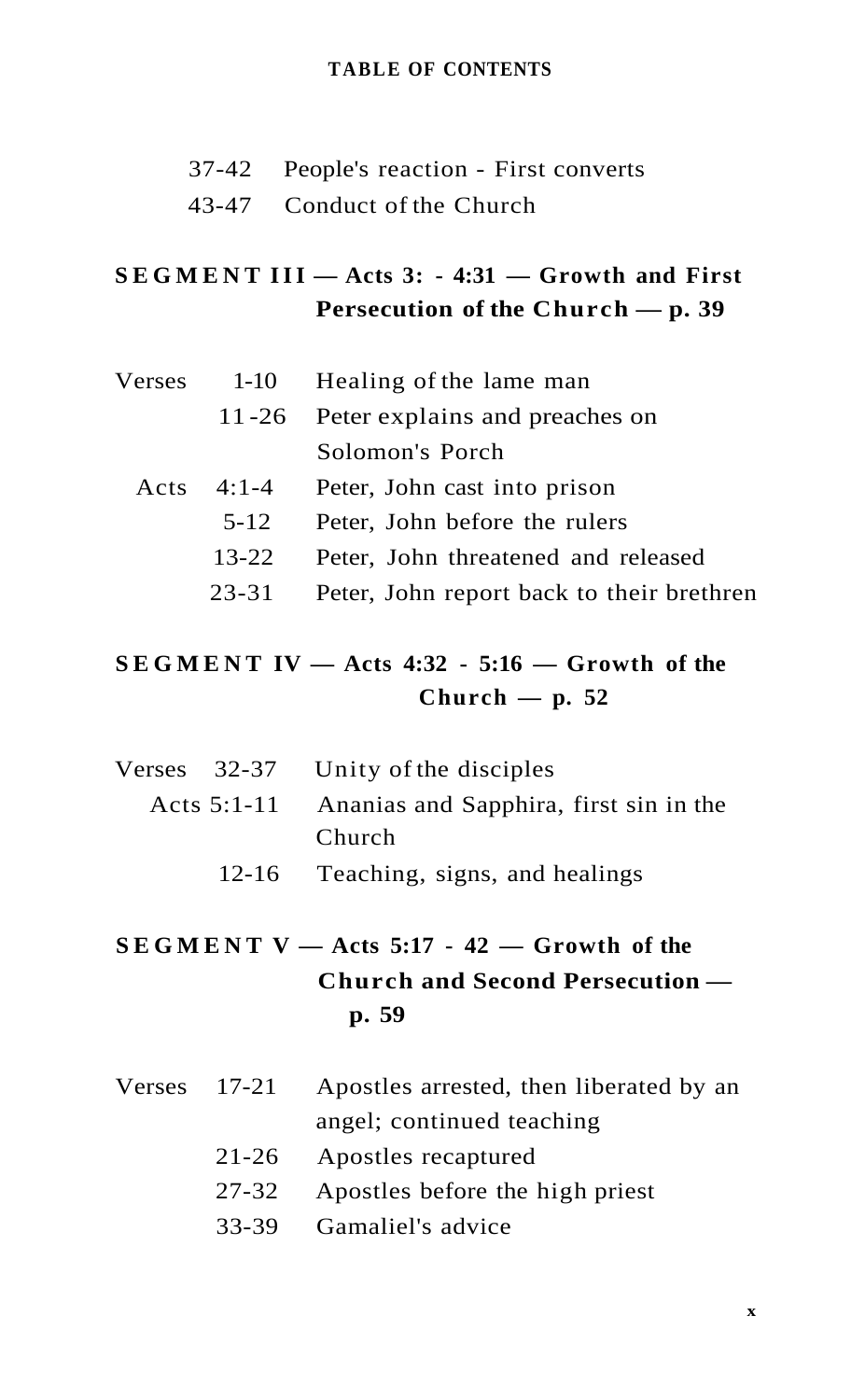40-42 Apostles warned, beaten, and released

## **SEGMEN T VI — Acts 6:1 - 7 — Choosing of the Seven p. 65**

|  | Verses $1-6$ Choosing of the seven |
|--|------------------------------------|
|  | Summary of growth                  |

## **SEGMEN T VII — Acts 6:8 - 8:1 — Stephen's Actions p. 67**

## **SEGMEN T VIII — Acts 8:2 - 8:40 — Philip Preaches in Judaea and Samaria p. 75**

| $Verses$ 2-3 |  | Persecution against the Church |  |  |
|--------------|--|--------------------------------|--|--|
|--------------|--|--------------------------------|--|--|

- 4-8 Philip teaching and healing
- 9-13 Samaritans were baptized, even Simon
- 14-24 Simon tries to buy the power to pass on the Holy Spirit
	- 25 Apostles return preaching
- 26-40 Conversion of the Ethiopian Eunuch

### **SEGMEN T IX — Acts 9:1 - 9:31 — Saul's Conversion p. 86**

| Verses |         | 1-9 Saul's vision                     |
|--------|---------|---------------------------------------|
|        | $10-19$ | Saul's stay at Damascus - his baptism |
|        | 19-22   | Saul preaches                         |
|        |         | 23-25 His escape                      |
|        |         | 26-30 His visit to Jerusalem          |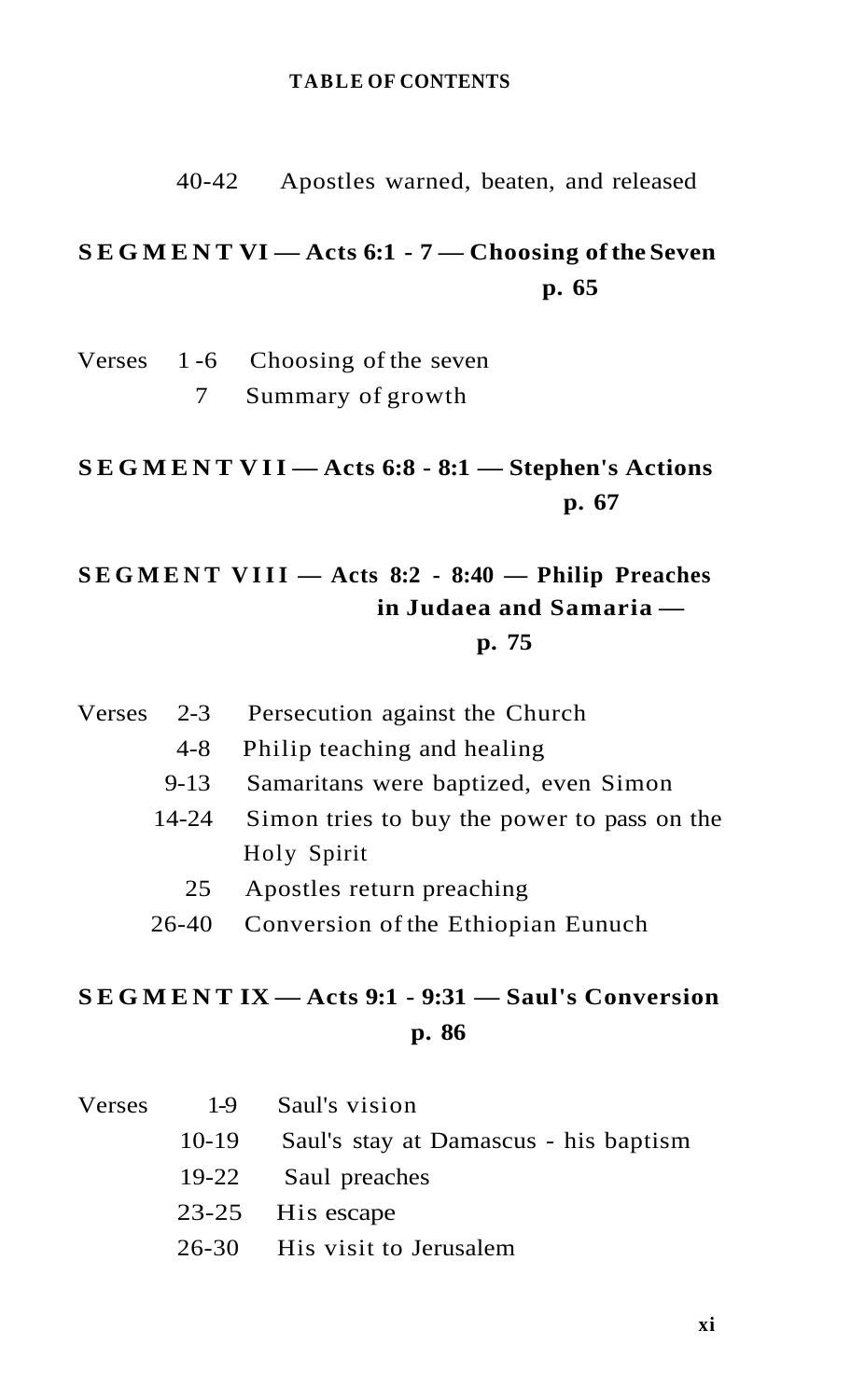31 Growth of the Church - second summary statement

## **SEGMEN T X — Acts 9:32 -11:18 — Cornelius Converted - Admission of the Gentiles - Peter's Defense — p. 96**

| <b>Verses</b> | 32-35          | Peter heals AEneas                    |
|---------------|----------------|---------------------------------------|
|               | $36-43$        | Peter raises Tabitha                  |
|               | Acts $10:1-8$  | Cornelius' vision                     |
|               | $9 - 16$       | Peter's vision                        |
|               | $17 - 23$      | Peter receives the messengers         |
|               | $23 - 33$      | Peter goes to Cornelius               |
|               |                | and Cornelius explains                |
|               | 34-43          | Peter preaches to Cornelius           |
|               | 44-48          | Holy Spirit falls on Cornelius and he |
|               |                | and his household are baptized        |
|               | Acts $11:1-18$ | Peter defends his actions             |
|               |                |                                       |

## **SEGMEN T XI — Acts 11:19 - 11:30 — Church at Antioch — p. 109**

|  | Verses 19-21 Preaching to Jews and Gentiles |
|--|---------------------------------------------|
|  | 22-26 Jerusalem sends Barnabas              |
|  | 27-30 Goodness of disciples of Antioch and  |
|  | Jerusalem to Judaea                         |

# **SEGMEN T XII — Acts 12 — Persecution of Herod p. 113**

Verses 1-5 Herod kills James, puts Peter in prison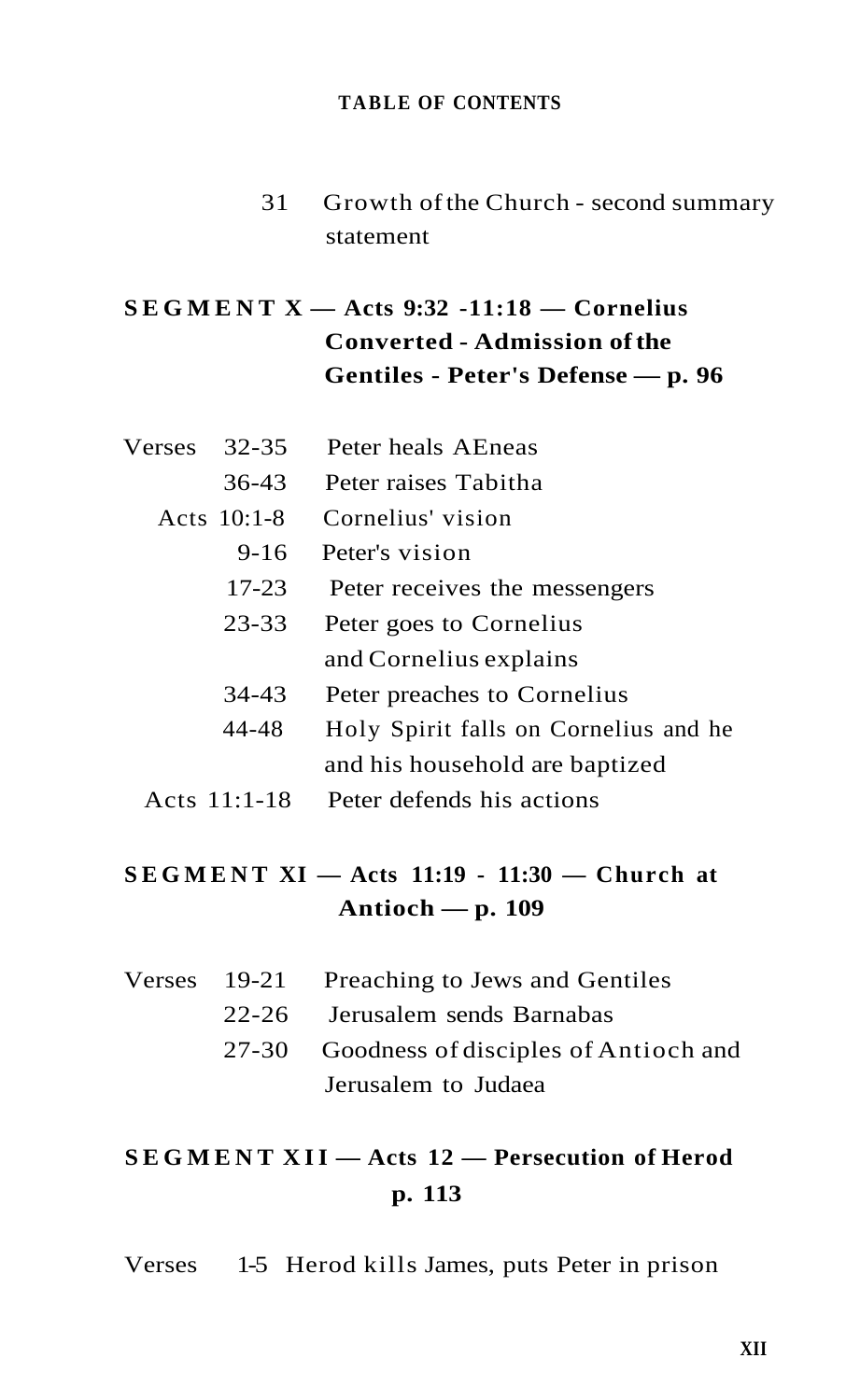- 6-11 Peter escapes
- 12-17 Peter goes to Mark's house
- 18-19 Herod looks for Peter
- 20-23 Herod's death
	- 24 Third summary passage
	- 25 Barnabas and Saul return

## $SEGMENT$   $XIII$   $-$  Acts  $13 -14$   $-$  Paul's First **Missionary Journey — p. 120**

Verses 1-6 Barnabas and Paul go to Cyprus 6-12 Work on Cyprus and in the city of Paphos 13 On to Perga, John Mark leaves them 14-51 Paul preaches, makes disciples, is cast out of Antioch so they go to Iconium 52 Disciples filled with joy, Holy Spirit Acts 14:1-7 Paul and Barnabas preach in Iconium and are driven out of the city; they leave for Lystra 8-20 Paul heals the lame man, proclaimed a god, stoned and left for dead 21 -23 The next day Paul and Barnabas go to Derbe and make a number of disciples. They return to Lystra, Iconium, and Antioch, encouraging the disciples and

> 24-28 They go to Perga and then to Attalia; they return to Antioch of Syria and give a report to the Church.

## **SEGMEN T XI V — Acts 15:1-35 — The Jerusalem Meeting — p. 141**

appointing elders

Verses 1-35 The Meeting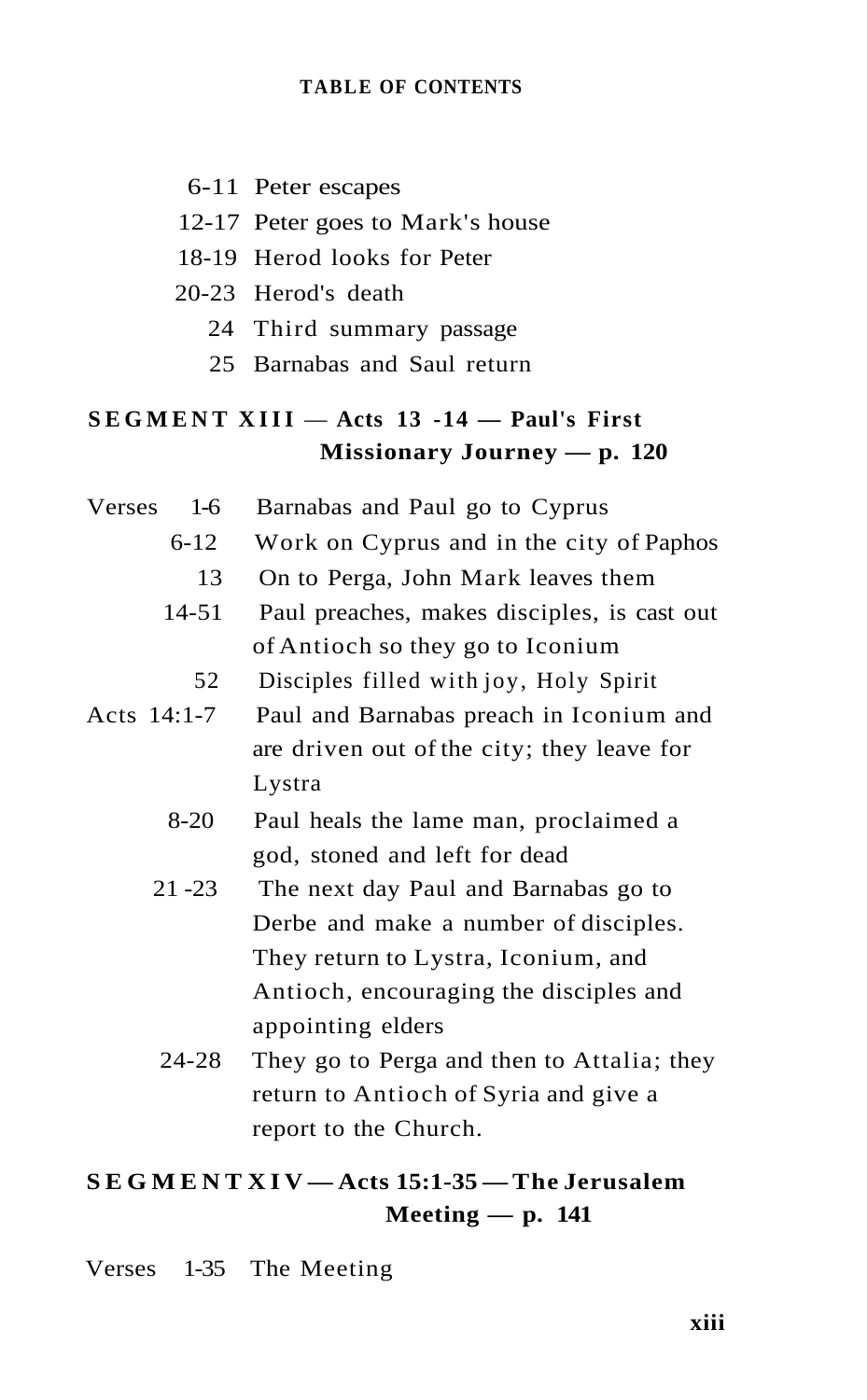#### **SEGMEN T XV — Acts 15:36-18:23 — Paul's Second Journey — p. 149**

- Verses 36-41 Paul and Barnabas part company
- Acts 16:1-4 Paul and Timothy
	- 5 Fourth summary statement
	- 6-10 The Macedonian call
	- 11- 15 Lydia's household
	- 16-18 Paul and the slave girl
	- 19-24 Paul and Silas in prison
	- 25-34 Conversion of the jailer
	- 35-40 Story of their release
	- Acts 17:1-9 Paul at Thessalonica
		- 10-15 Paul goes to Berea
		- 16-34 Paul at Athens
- Acts 18:1-4 Arrival at Corinth
	- 5-11 Work at Corinth
	- 12- 17 Trial before Gallio
	- 18-21 Paul at Ephesus
	- 22-23 End of second journey and beginning of the third journey

## **SEGMEN T XV I — Acts 18:24 - 21:40 — Paul's Third Missionary Journey — p. 181**

- Verses 23 Paul goes through Galatia and Phrygia
	- 24-28 Apollos at Ephesus
- Acts 19:1-7 Rebaptism of Ephesian disciples
	- 8-10 Paul teaches
	- 11-19 Paul's miracles and results
		- 20 Fifth summary statement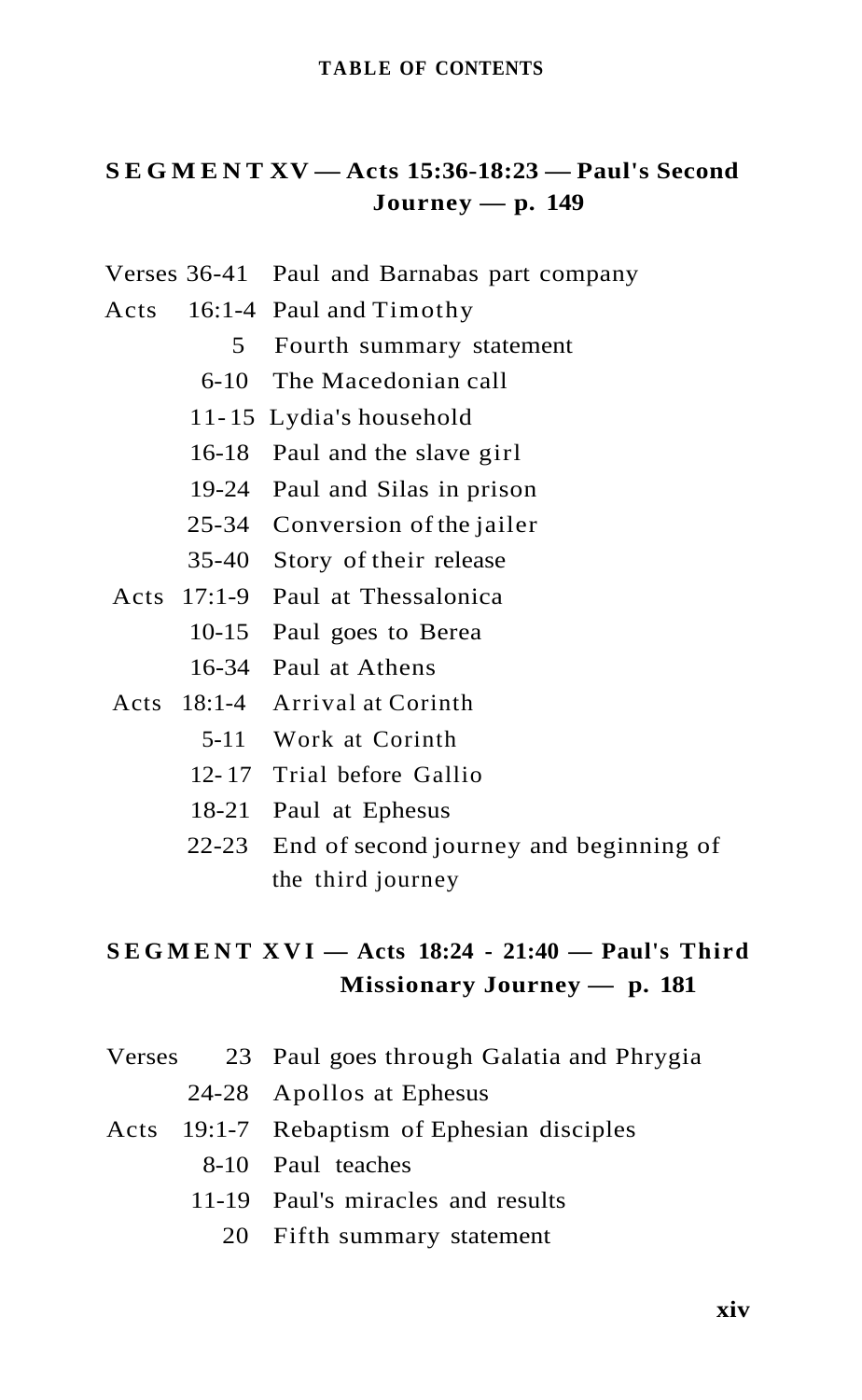- 21-22 Paul remains in Asia
- 23-27 Plot of Demetrius
- 28-41 Riot of the silversmiths
- Acts 20:1 -6 Journey through Macedonia and Greece to Troas
	- 7-12 Paul preaches at Troas
	- 13-16 Journeys to Miletus Meets elders from Ephesus
	- 17-35 Paul admonishes the elders from Ephesus
	- 36-38 Paul's departure
- Acts 21:1 -40 Paul's return to Jerusalem and his arrest

## **SEGMEN T XVII — Acts 22 - 28** — **Paul Makes His Defenses — p. 212**

| Chapter 22 |       | Paul's defense before the mob       |
|------------|-------|-------------------------------------|
|            | 23    | Paul's defense before the Sanhedrin |
|            | 24    | Paul's trial before Felix           |
|            | 25    | Paul before Festus                  |
|            | 26    | Paul before Herod Agrippa II        |
|            | 27-28 | Paul's voyage to Rome               |
|            | 28:30 | <b>Sixth Summary Statement</b>      |

## **Appendage — Paul's Conjectural Travels According to Romans, Philemon, Colossians, Philippians, I Timothy, Titus and II Timothy — p. 259**

#### **Abbreviated Index — p. 262**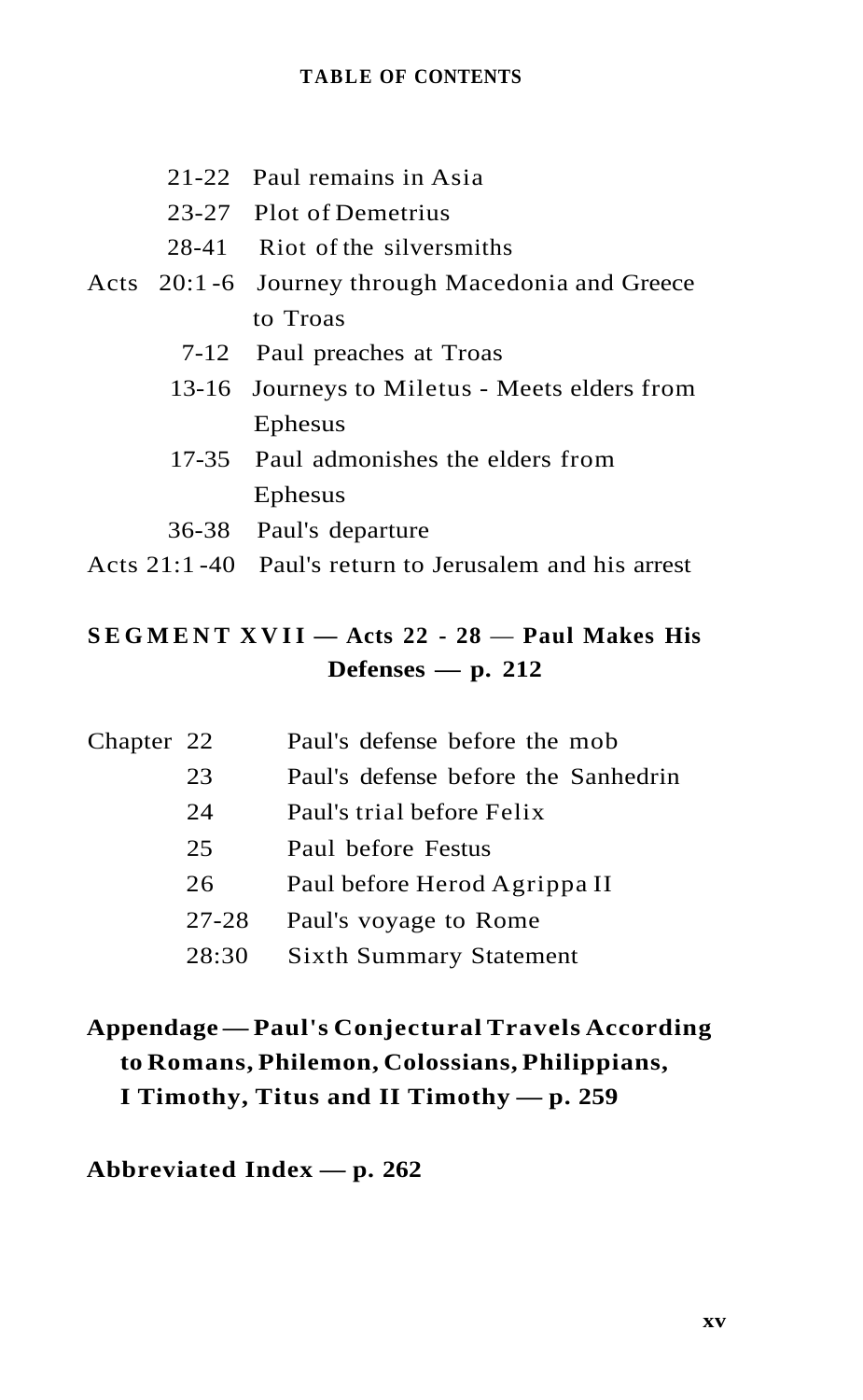#### **CHRONOLOGY OF PAUL'S LIF E**

There are six summary statements in the book of Acts: 6:7; 9:31; 12:24; 16:5; 19:20 and 28:30.

## **CHRONOLOGY OF PAUL'S LIFE\***

Entrance into public life (in his 30th year) - A.D. 31 or 32

Events culminating in the death of Stephen - A.D. 30-33

Journey to Damascus and conversion - in the year ending 22<sup>nd</sup> Sept., A.D. 33

First visit to Jerusalem - A.D. 35 Residence in Tarsus etc. - A.D. 35-43 Barnabas brings Saul to Antioch - A.D. 43 The prophecy of Agabus - A.D. 44 The famine in Jerusalem begins with harvest failure A.D. 45

Second visit to Jerusalem - Winter A.D. 45-46

Return to Antioch - A.D. 46

First journey ordered — About Passover, 29<sup>th</sup> March

A.D. 47

In Cyprus - Till July A.D. 47 In Pamphylia - July A.D. 47 In Pisidian Antioch - Till winter of A.D. 47 In Iconium - Till summer A.D. 48 In Lystra - Till summer A.D. 48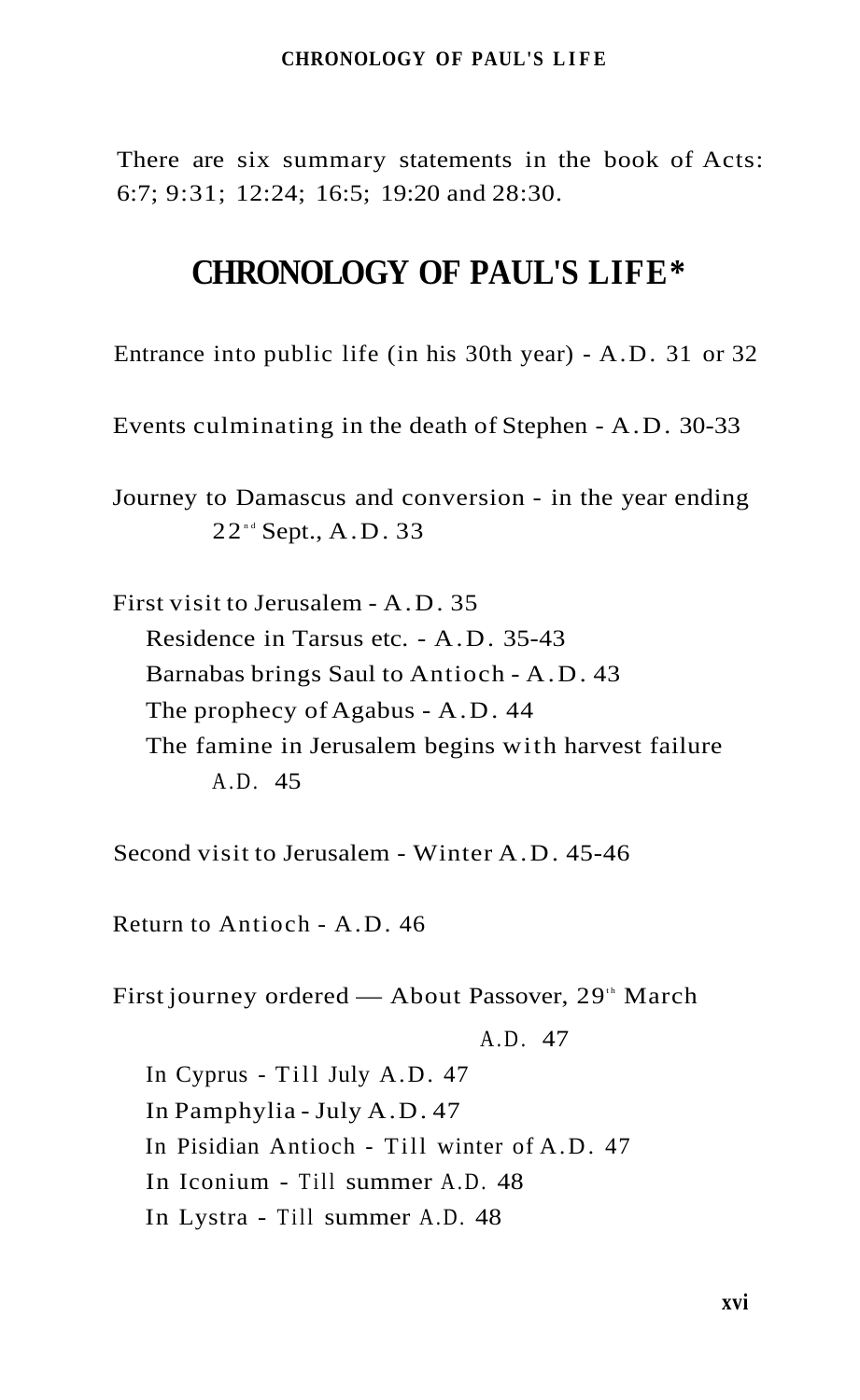#### **CHRONOLOGY OF PAUL'S LIF E**

In Derbe - Winter A.D. 48-49 Returns by stages through Lystra, Iconium, Antioch and across Pisidia - February-May A.D. 49 Short stay in Perga - June-July A.D. 49 Return by Syrian Antioch - August A.D. 49

Third visit to Jerusalem — Winter 49-50

Second journey begins - After the feast, 25th March to 1st April 50 In Galatia - Summer 50 Across Asia to Troas - About October 50 In Philippi - Till about January 51 In Thessalonica - January - May 51 In Berea - May-July 51 In Athens - August 51 In Corinth - September 51 to March 53 Arrival of Gallio - July 52

Fourth visit to Jerusalem - The feast, 22nd-29th March 53

Short visit to Syrian Antioch - May 53

Third journey begins - About June 53 In Galatia - July and August 53 In Ephesus - October 53 to January 56 In Troas - February 56 In Macedonia - Till late autumn 56 Short visit to Corinth - 56 In Achaia three months - December 56 to February 57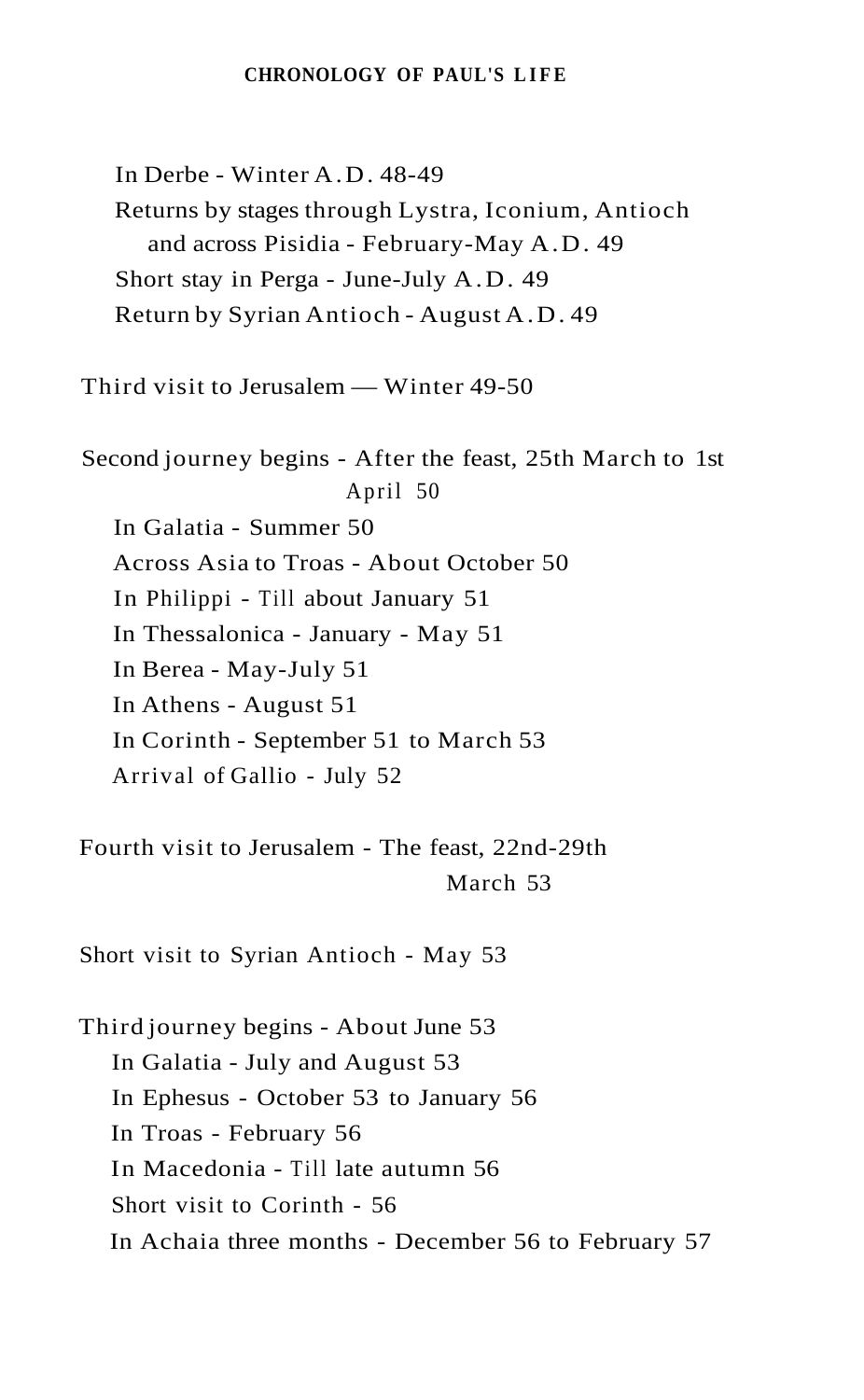#### **CHRONOLOGY OF PALL'S LIF E**

Journey to Philippi - March 57 Start from Philippi for Troas toward Jerusalem — 15th April 57

Fifth visit to Jerusalem: arrives day before Pentecost

28th May 57

Imprisonment in Palestine - June 57 to July 59

Voyage to Rome - August 59 to February 60

In Rome - Until end of 61

Later trials - 62-66

Second trial - 66 or 67

Death (28th of June?) - 66 or 67

\* Dates are approximate.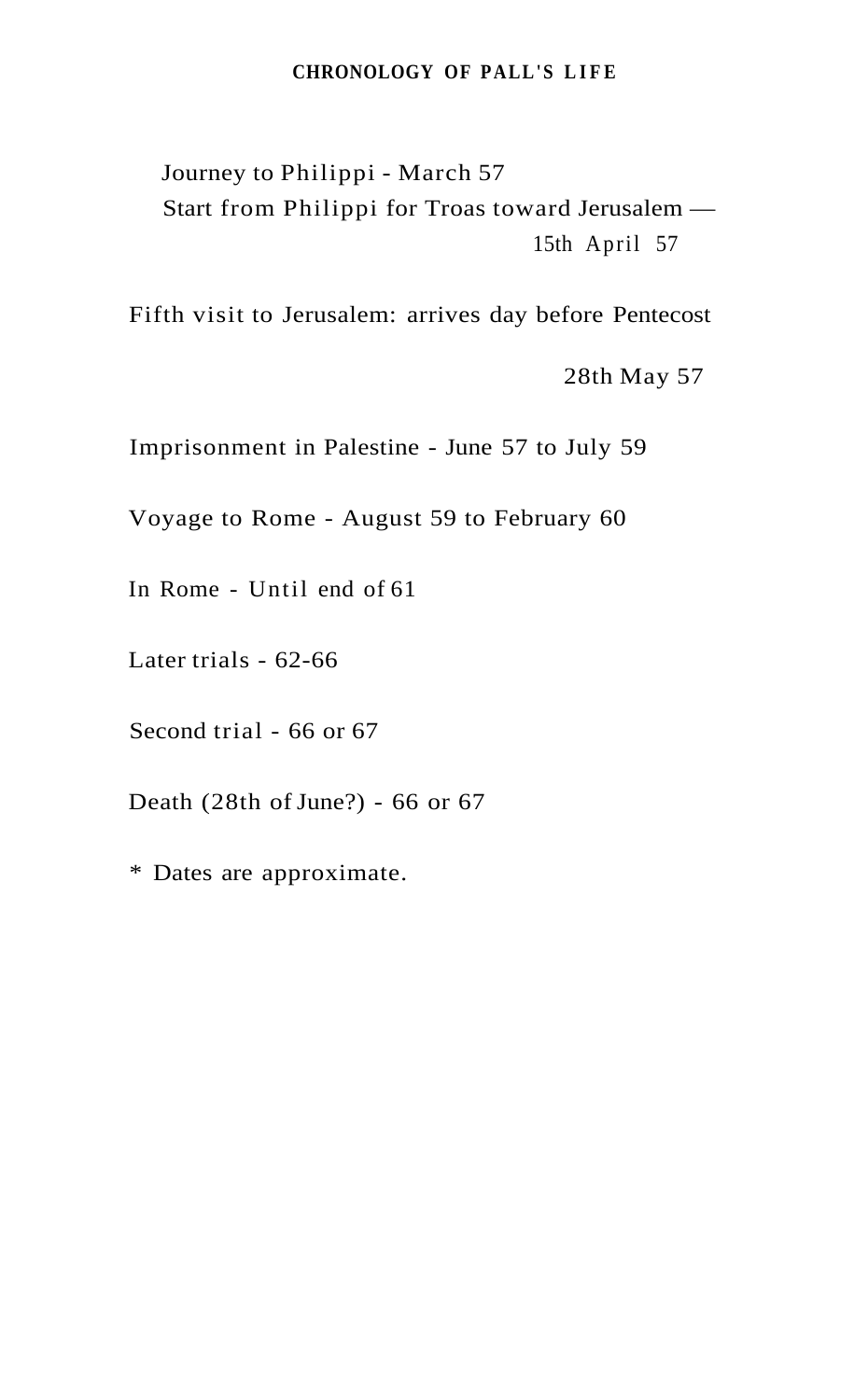# **SEGMEN T I**

# **ACTS CHAPTER 1 PREPARATION**

# **Verses 1-5 Introduction**

**(1) The former treatise I made, O Theophilus, concerning all that Jesus began both to do and to teach, (2) until the day in which he was received up, after that he had given commandment through the Holy Spirit unto the apostles whom he had chosen: (3) to whom he also showed himself alive after his passion by many proofs, appearing unto them by the space of forty days, and speaking the things concerning the kingdom of God: (4) and, being assembled together with them, he charged them not to depart from Jerusalem, but to wait for the promise of the Father, which, said he, ye heard from me: (5) for John indeed baptized with water; but ye shall be baptized in the Holy Spirit not many days hence.** 

**Verse One** - The former treatise that Luke had written to Theophilus was the Gospel of Luke. The name Theophilus means "lover of God." Luke addressed him as "most excellent Theophilus" (Luke 1:3). This was a common title for prominent people (Acts 23:26, 24:3, 26:25). It is possible that he was a high Roman official.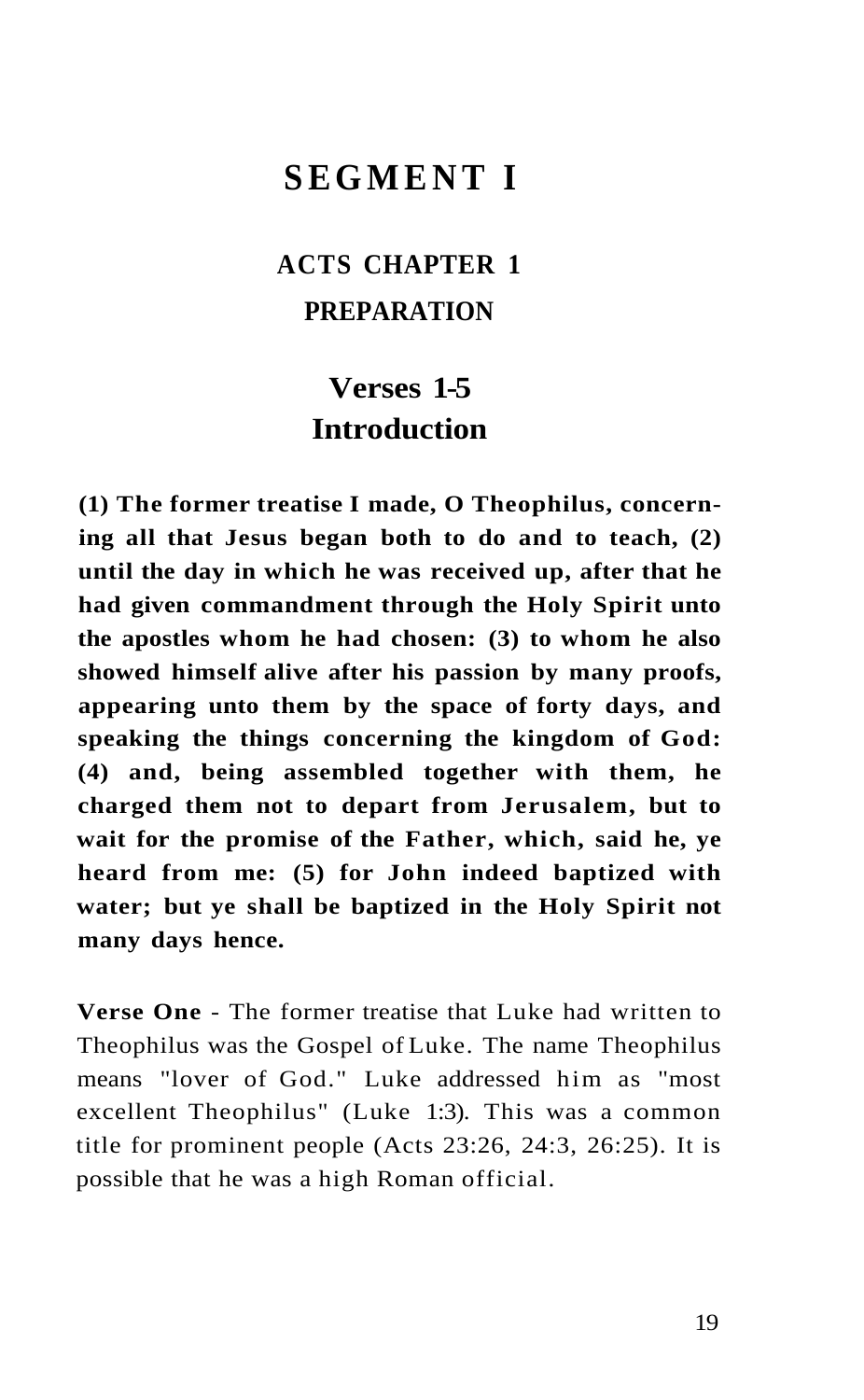#### **A SIMPLIFIED STUDY OF TH E ACTS OF TH E APOSTLES**

Without a doubt Jesus was "the master teacher" (John 7:46), and one of the characteristics of a successful teacher is that he/she be a doer of the word, then a teacher. The old adage, "Don't do as I do, but do as I say do," is not the philosophy of the successful teacher. If the gospel has not made an impact on our lives, how can we hope to change the lives of others by teaching them the gospel?

**Verse Two** - "Until the day he was received up" declares the ascension of Jesus as does Acts 1:9-11; I Corinthians 15; and Romans 1:4.

**Verse Three** - After His resurrection Jesus walked upon the earth for about forty days teaching about the kingdom of God. During this time He appeared to over five hundred individuals (I Corinthians 15:4-8).

**Verse Four** - The apostles were instructed to remain in Jerusalem to receive the Holy Spirit, which had been promised to them (Matthew 3:11; John 14:18-26; 16:13). It is important to note that this was a promise, not a command.

**Verse Five** - John baptized with water (John 3:23), but God would baptize them in the Holy Spirit, as had been promised to them.

# **Verses 6-8 Commission to The Apostles**

**(6) They therefore, when they were come together,**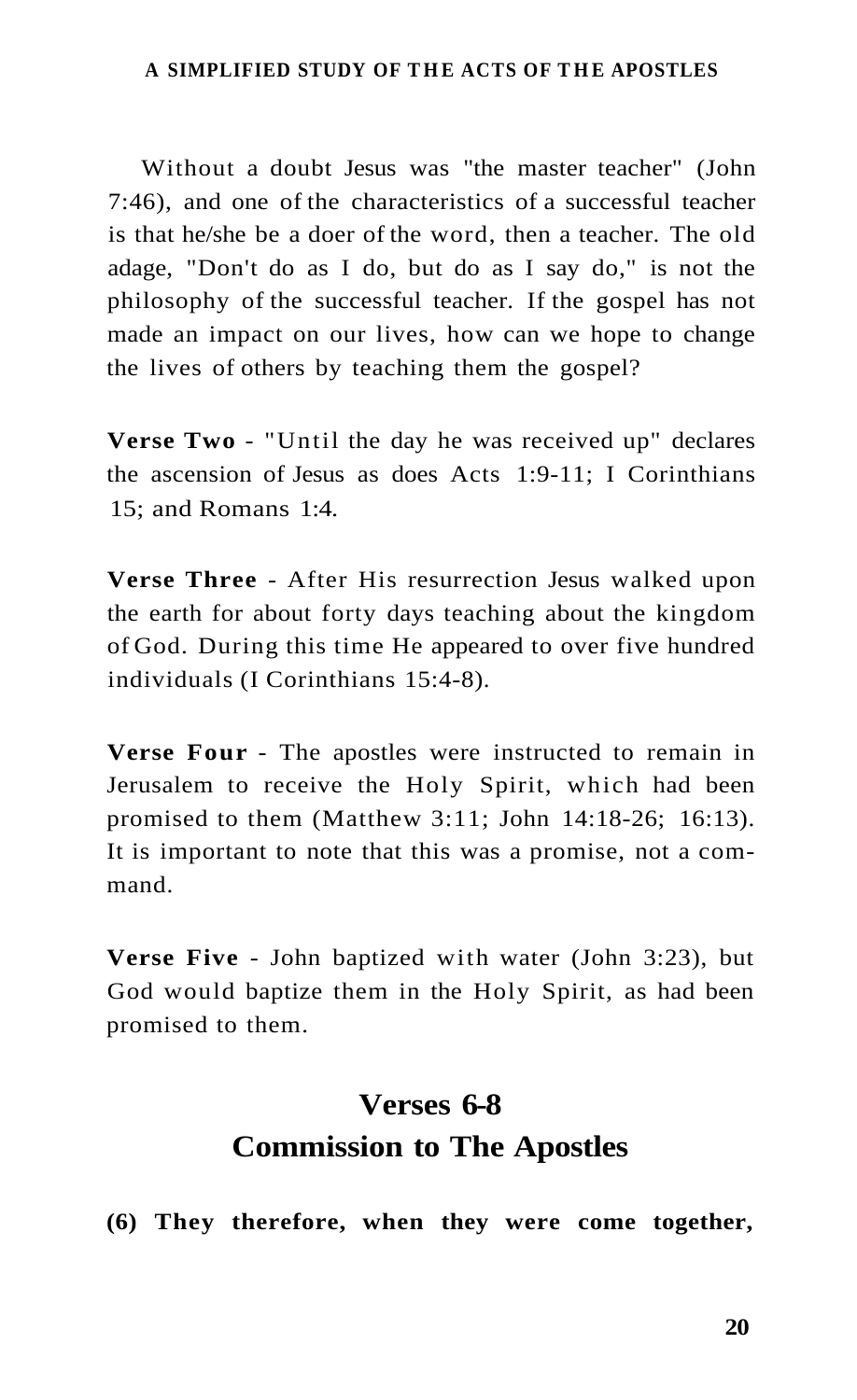#### **A SIMPLIFIED STUDY OF THE ACTS OF THE APOSTLES**

**asked him, saying, Lord, dost thou at this time restore the kingdom to Israel? (7) And he said unto them, It is not for you to know times or seasons, which the Father hath set within his own authority. (8) But ye shall receive power, when the Holy Spirit is come upon you: and ye shall be my witnesses both in Jerusalem, and in all Judaea and Samaria, and unto the uttermost part of the earth.** 

**Verse Six** - The apostles asked Jesus concerning the kingdom. The Jews misunderstood the type of kingdom which God was going to establish. Expecting an earthly kingdom such as existed in the days of David instead of a spiritual kingdom, the apostles wanted to know if this was the time for the restoration of the earthly kingdom.

**Verse Seven** - Jesus informed the apostles that it was not important for them to know at what time that kingdom would be established. God would take care of it in due time.

**Verse Eight** - The apostles would receive power with the coming of the Holy Spirit. Jesus had taught that the kingdom would come with power (Mark 9:1). The Holy Spirit (power) came on Pentecost (Acts 2:1-4). Therefore, the kingdom (church) came into existence on the day of Pentecost of Acts chapter two.

# **Verses 9-11 Ascension of Christ**

**(9) And when he had said these things, as they were**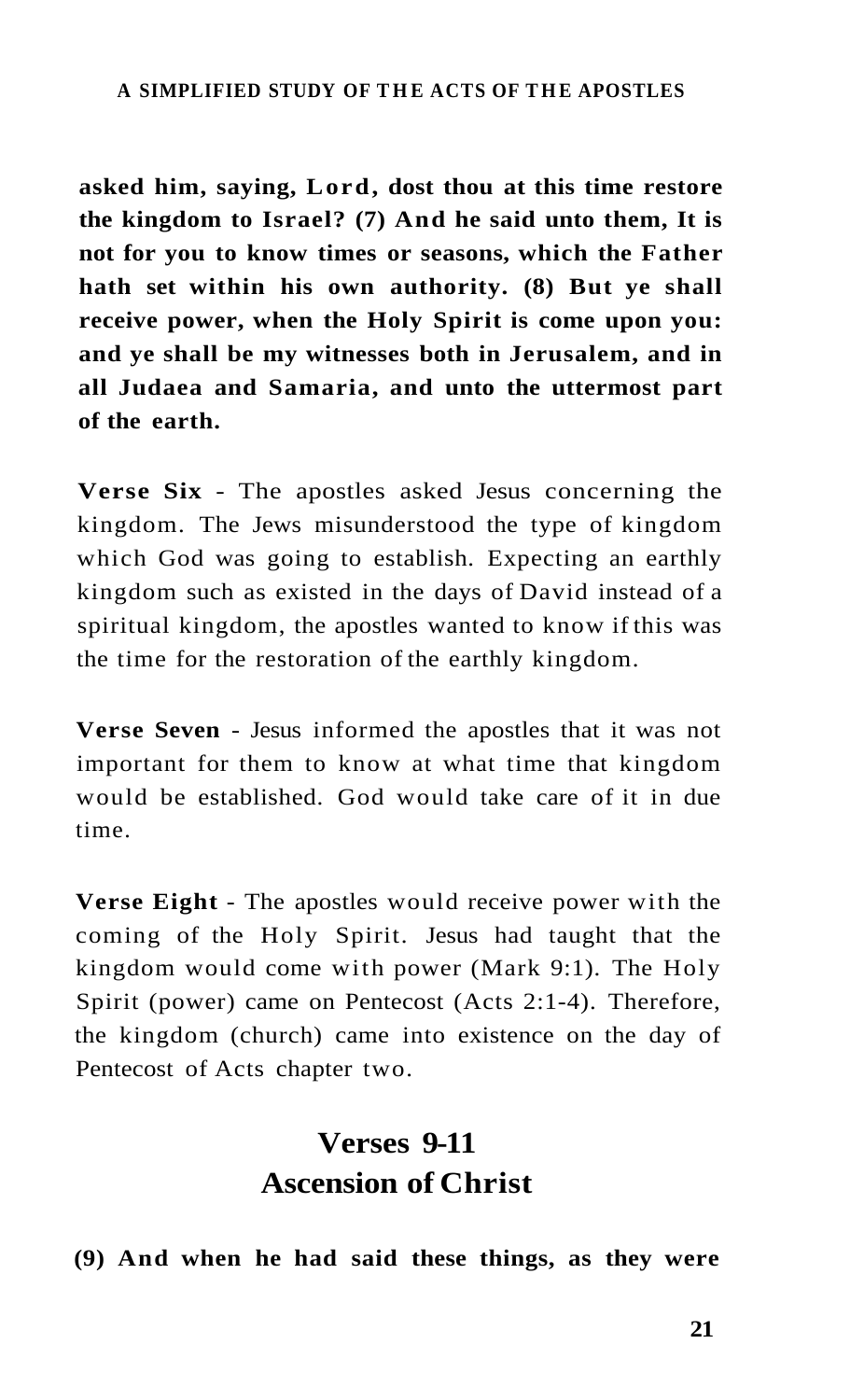**looking, he was taken up; and a cloud received him out of their sight. (10) And while they were looking steadfastly into heaven as he went, behold two men stood by them in white apparel; (11) who also said, Ye men of Galilee, why stand ye looking into heaven? This Jesus, who was received up from you into heaven, shall so come in like manner as ye beheld him going into heaven.** 

**Verses Nine through Eleven** - As Jesus ascended into heaven the apostles received the angelic message: Jesus is coming again! The apostle Paul speaks of this in **I**  Thessalonians 4:13-18. (Note carefully verse 17).

# **Verses 12-14 Waiting for The Promise**

**(12) Then returned they unto Jerusalem from the mount called Olivet, which is nigh unto Jerusalem, a sabbath day's journey off. (13) And when they were come in, they went up into the upper chamber, where they were abiding; both Peter and John and James and Andrew, Philip and Thomas, Bartholomew and Matthew, James the son of Alphaeus, and Simon the Zealot, and Judas the son of James. (14) These all with one accord continued steadfastly in prayer, with the women, and Mary the mother of Jesus, and with his brethren.** 

**Verses Twelve through Fourteen** - The eleven apostles returned from mount Olivet to Jerusalem which is about a Sabbath day's journey (2,000 cubits; 1200 yards; seven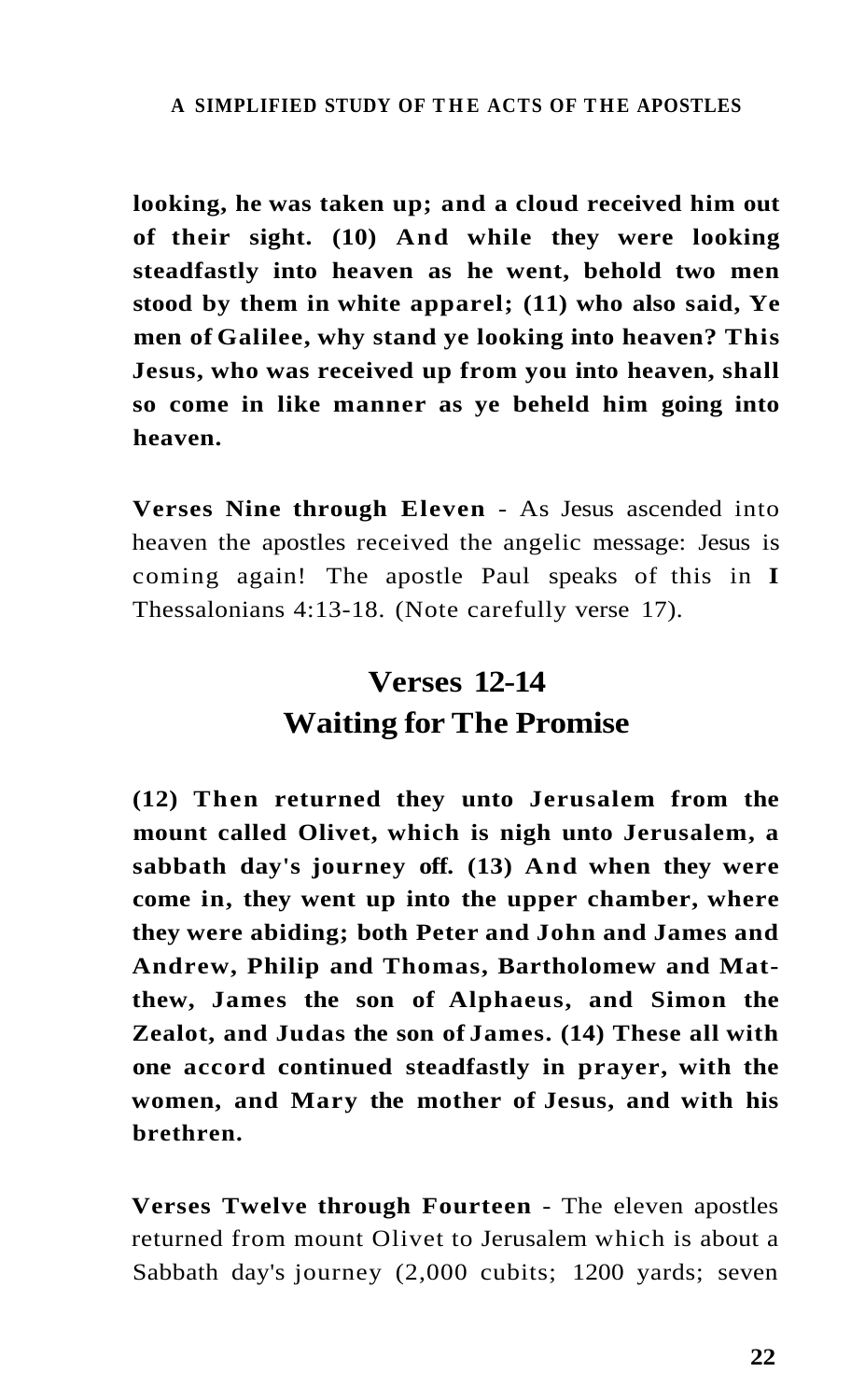#### A SIMPLIFIED STUDY OF THE ACTS OF THE APOSTLES

tenths of a mile). Arriving in Jerusalem they entered into an upper chamber where they continued steadfastly in prayer. Mary, the mother of Jesus, was with them. This is the last reference to Mary in the New Testament.

Verse fourteen gives us information which destroys the doctrine of the "Perpetual Virginity of Mary" (that Mary never had children after Jesus' birth). Mary was with the disciples in the upper room with Jesus' brethren. (Other passages which declare the same truth, Matthew 12:46, 13:55; Mark 6:3; John 7:1-5).

# **Verses 15-26 Choosing of Matthias**

**(15) And in these days Peter stood up in the midst of the brethren, and said (And there was a multitude of persons gathered together, about a hundred and twenty), (16) Brethren, it was needful that the scripture should be fulfilled, which the Holy Spirit spake before by the mouth of David concerning Judas, who was guide to them that took Jesus. (17) For he was numbered among us, and received his portion in this ministry. (18) (Now this man obtained a field with the reward of his iniquity; and falling headlong, he burst asunder in the midst, and all his bowels gushed out. (19) And it became known to all the dwellers at Jerusalem; insomuch that in their language that field was called Akeldama, that is, The field of blood). (20) For it is written in the book of Psalms, Let his habitation be made desolate, And let no man dwell therein: and, His office let another take. (21) Of the men**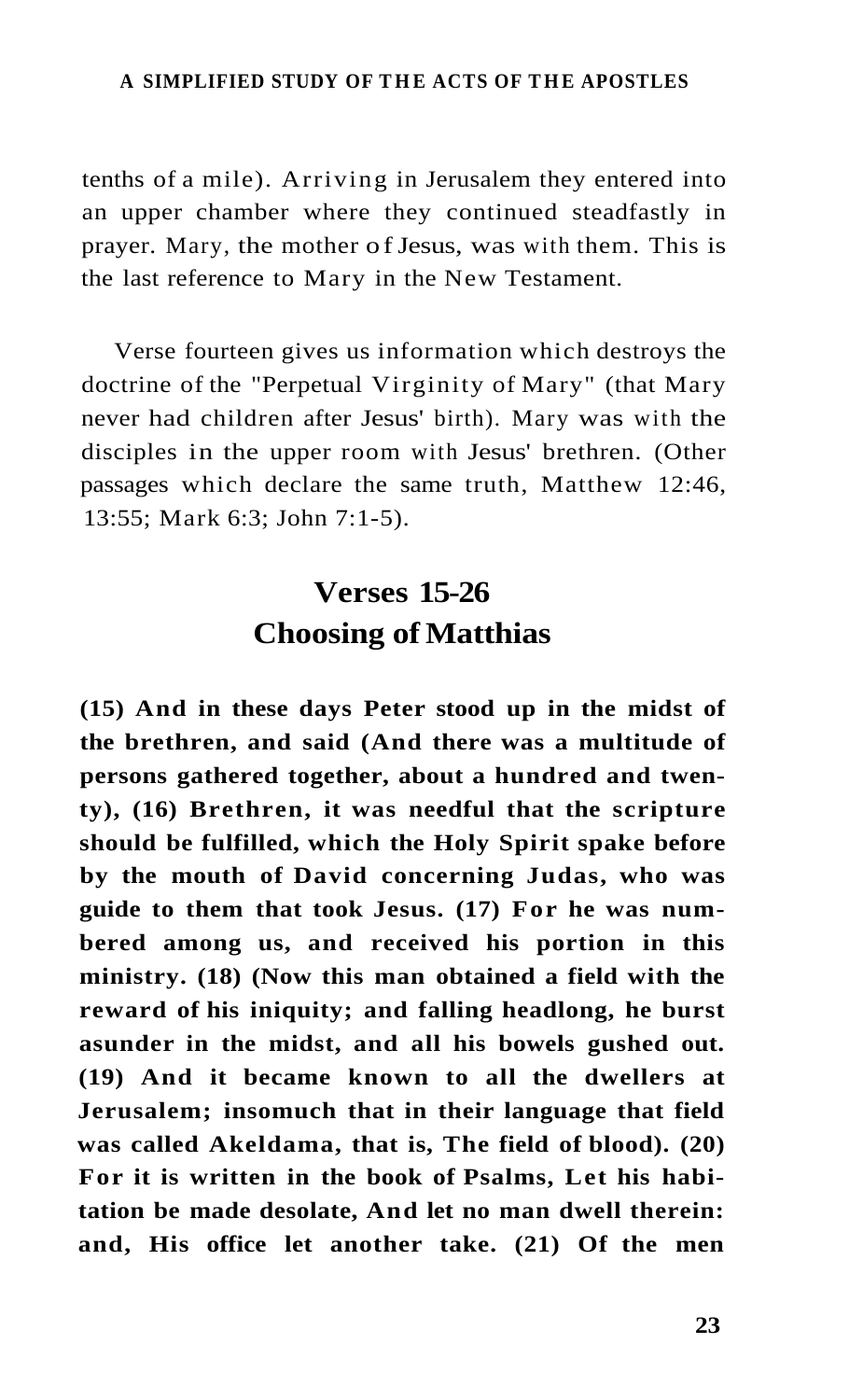**therefore that have companied with us all the time that the Lord Jesus went in and went out among us, (22) beginning from the baptism of John, unto the day that he was received up from us, of these must one become a witness with us of his resurrection. (23) And they put forward two, Joseph called Barsabbas, who was surnamed Justus, and Matthias. (24) And they prayed, and said, Thou, Lord, who knowest the hearts of all men, show of these two the one whom thou hast chosen, (25) to take the place in this ministry and apostleship from which Judas fell away, that he might go to his own place. (26) And they gave lots for them; and the lot fell upon Matthias; and he was numbered with the eleven apostles.** 

**Verse Fifteen through Seventeen** - In the midst of about one hundred and twenty disciples, Peter announced that Judas Iscariot was to be replaced according to prophecy.

**Verses Eighteen through Twenty** - Matthew 27:3-10.

**Verse Twenty-One** - Qualifications are given for the one who is to replace Judas:

- 1. Being associated with Jesus from the time he was baptized until the day he ascended into heaven.
- 2. Being a witness of the resurrected Jesus.

Those who claim to be successors to the apostles today certainly do not possess these qualifications.

**Verses Twenty-Two through Twenty-Six** - The scriptures clearly point out that Judas was an apostle,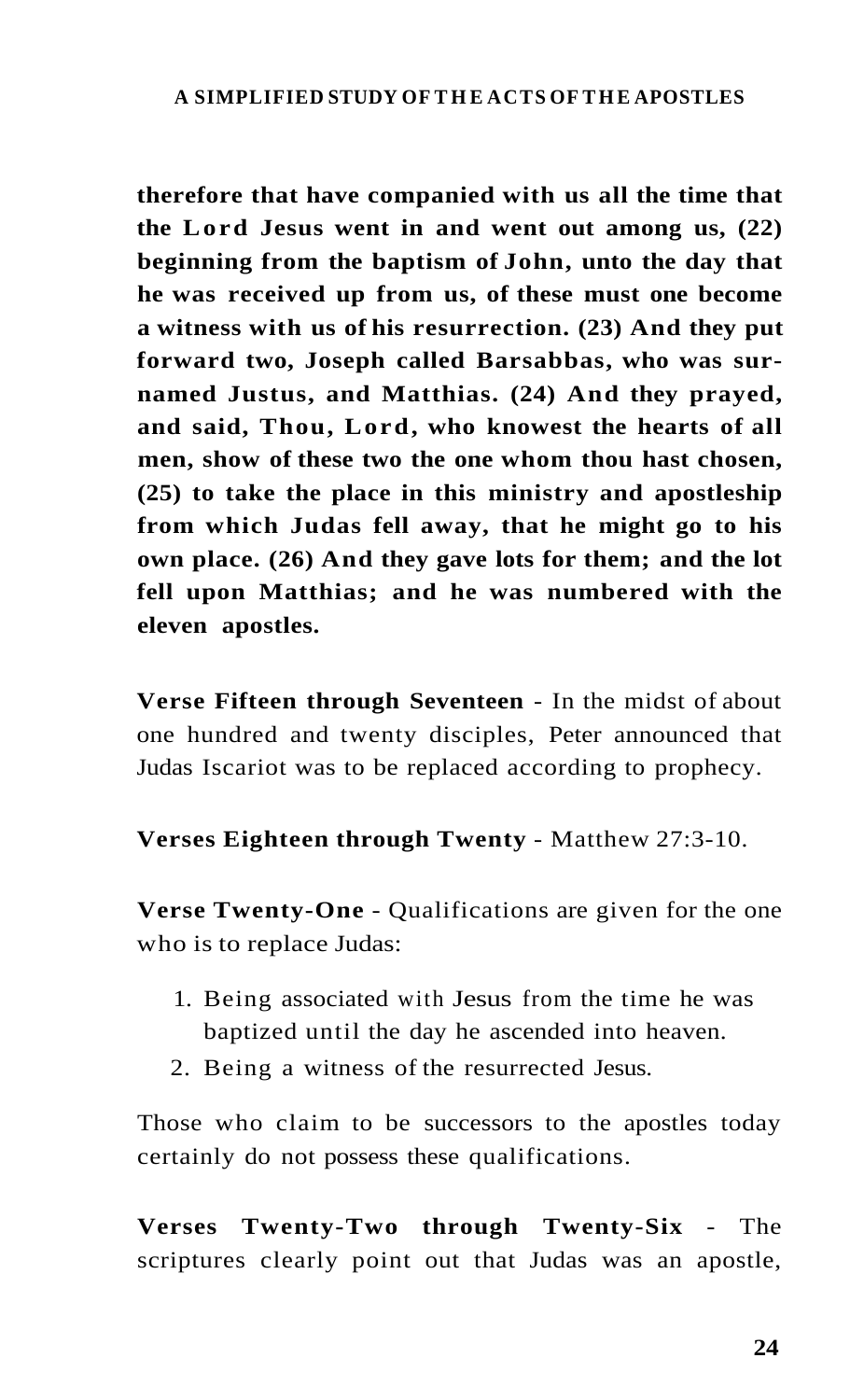#### **A SIMPLIFIED STUDY OF TH E ACTS OF TH E APOSTLES**

having been numbered among the twelve (1:17) and having received his portion in the ministry of the apostles (1:17). Verse twenty-five states that Judas fell away from the ministry and apostleship. It is possible for an individual to separate himself from the grace of God.

God chose Matthias to replace Judas. While the disciples gave lots for the two men, the choice was made by God in answer to their prayer (Verse 24). Matthias joined the eleven, making twelve apostles.

Paul, who was an apostle, was a chosen vessel (Acts 9:15-16), one who was born out of due time (I Corinthians 15:8). He also was privileged to see the resurrected Christ (I Corinthians 15:8).

# **SEGMENT II**

# **ACTS CHAPTER 2 ESTABLISHMENT OF THE CHURCH**

# **Verses 1-4 Arrival of The Holy Spirit**

**(1) And when the day of Pentecost was now come, they were all together in one place. (2) And suddenly there came from heaven a sound as of the rushing of a mighty wind, and it filled all the house where they were sitting. (3) And there appeared unto them tongues parting asunder, like as of fire; and it sat upon each**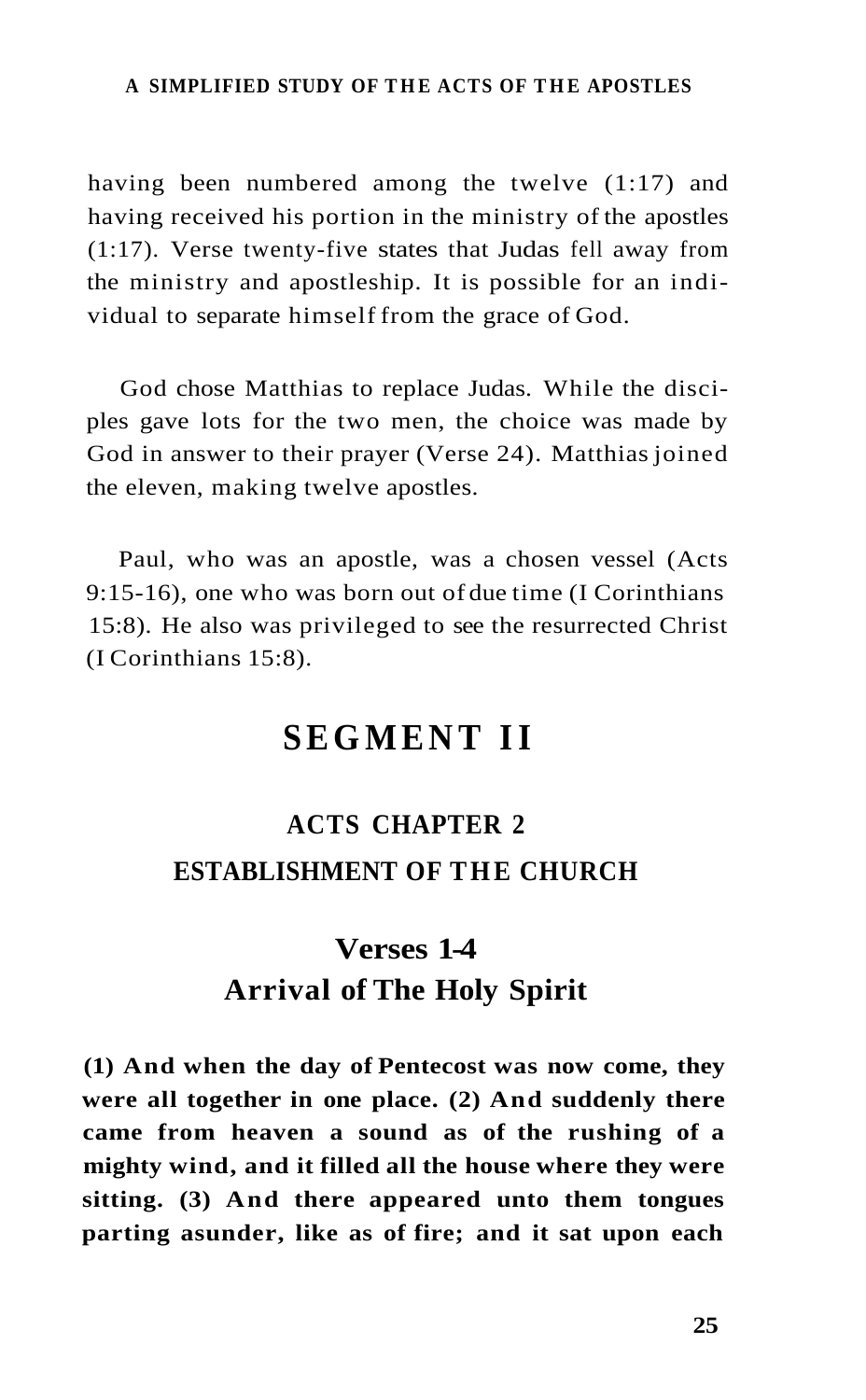#### A SIMPLIFIED STUDY OF THE ACTS OF THE APOSTLES

**one of them. And they were all filled with the Holy Spirit, and began to speak with other tongues, as the Spirit gave them utterance.** 

**Verse One** - Pentecost (along with the Passover and Feast of Tabernacles) was one of the annual feasts of the Jewish nation. Four names are given this feast which took place at the end of the barley harvest:

- 1. Feast of Harvest (Exodus 23:16).
- 2. Feast of First Fruits (Leviticus 23:17; Numbers 28:26).
- 3. The Feast of Weeks (Deuteronomy 16:10; Exodus 34:22).
- 4. Pentecost (Acts 2:1).

Pentecost was basically an agricultural celebration when the firstfruits of harvest were offered to God. Pentecost came fifty days after the Sabbath day of the Passover and fell on the first day of the week (Leviticus 23:15-16).

Much discussion has taken place concerning the identification of the "they" who were altogether in one place. Some say that the about 120 of Acts 1:15 were baptized in the Holy Spirit, while others say that the twelve apostles were the recipients of the baptism of the Holy Spirit. A very careful study of the context indicates that the "they" of verse one refers back to the eleven apostles of 1:26. The "they" of verse two, the "them" of verse three, and the "they" and "them" of verse four refer to the twelve apostles. (Matthias was added to the eleven making twelve). In Acts 2:12-13 it indicates that the twelve were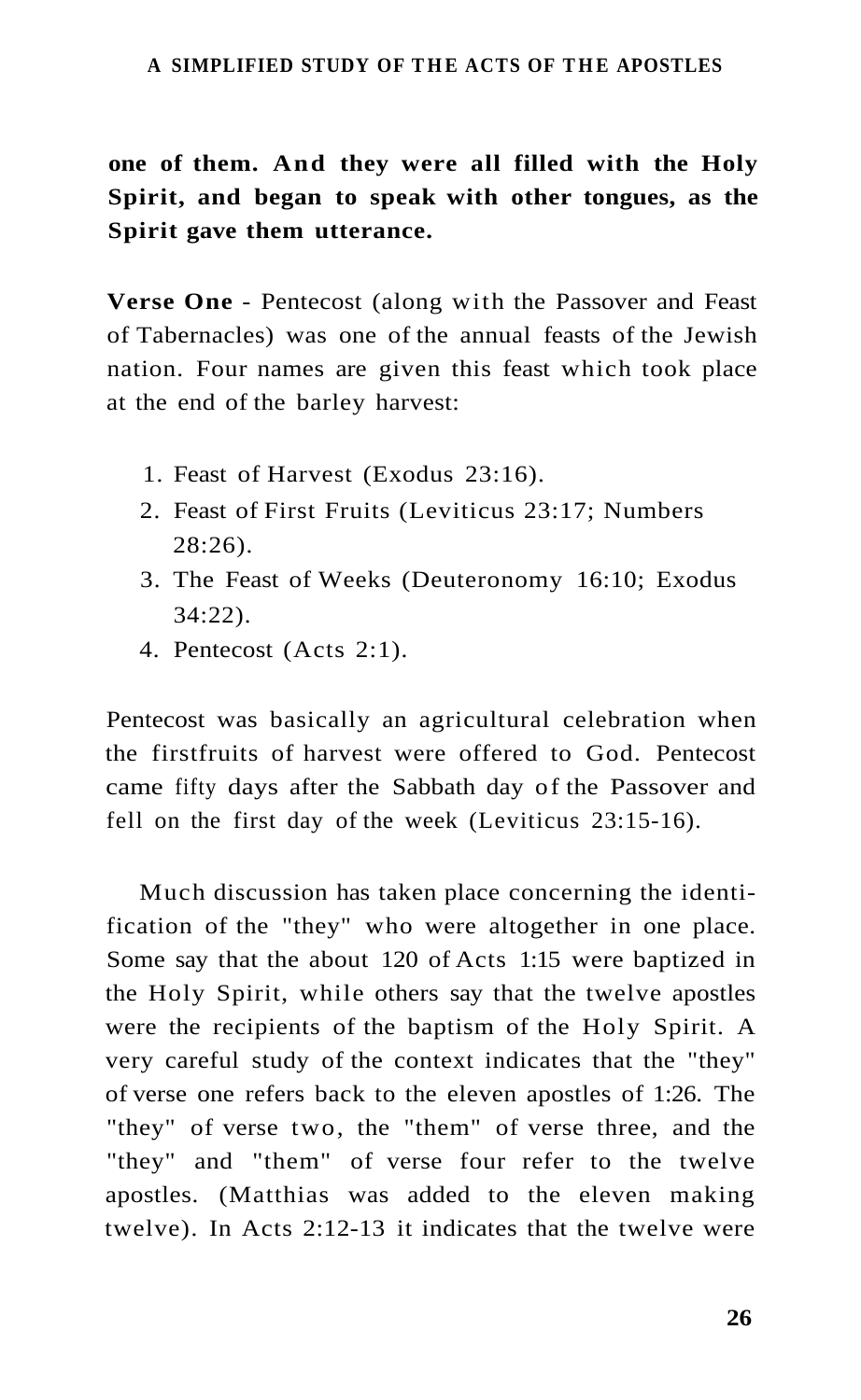#### A SIMPLIFIED STUDY OF THE ACTS OF THE APOSTLES

the ones speaking in tongues. This was the result of being baptized in the Holy Spirit.

**Verses Two and Three** - The Holy Spirit came upon the apostles as a sound of a rushing of a mighty wind, which filled the house where they were sitting. There were tongues like as of fire which sat upon each of them. Note that Luke does not say there was a mighty rushing wind and tongues of fire, but that there was a sound LIKE or AS a mighty rushing wind. He does not say that tongues of fire sat upon each of them, but they were LIKE or AS tongues of fire.

**Verse Four** - At this time the twelve were filled with the Holy Spirit. The purpose of the coming of the Holy Spirit was fivefold:

- 1. To serve as a comforter for the apostles (John 14:16).
- 2. To teach the apostles all things (John 14:26).
- 3. To bring to the apostles' remembrance all that Jesus had said to them (John 14:26).
- 4. To declare unto the apostles all things that were to come (John 16:13).
- 5. It gave the apostles the ability to speak in languages they had never studied, perform miracles, and to pass the power of the Spirit to others by the laying on of their hands (Acts 19:6, 8:17-19).

The immediate result was that the apostles began speaking in tongues. The tongues that the apostles spoke in were languages (Acts 2:6, 11). These were languages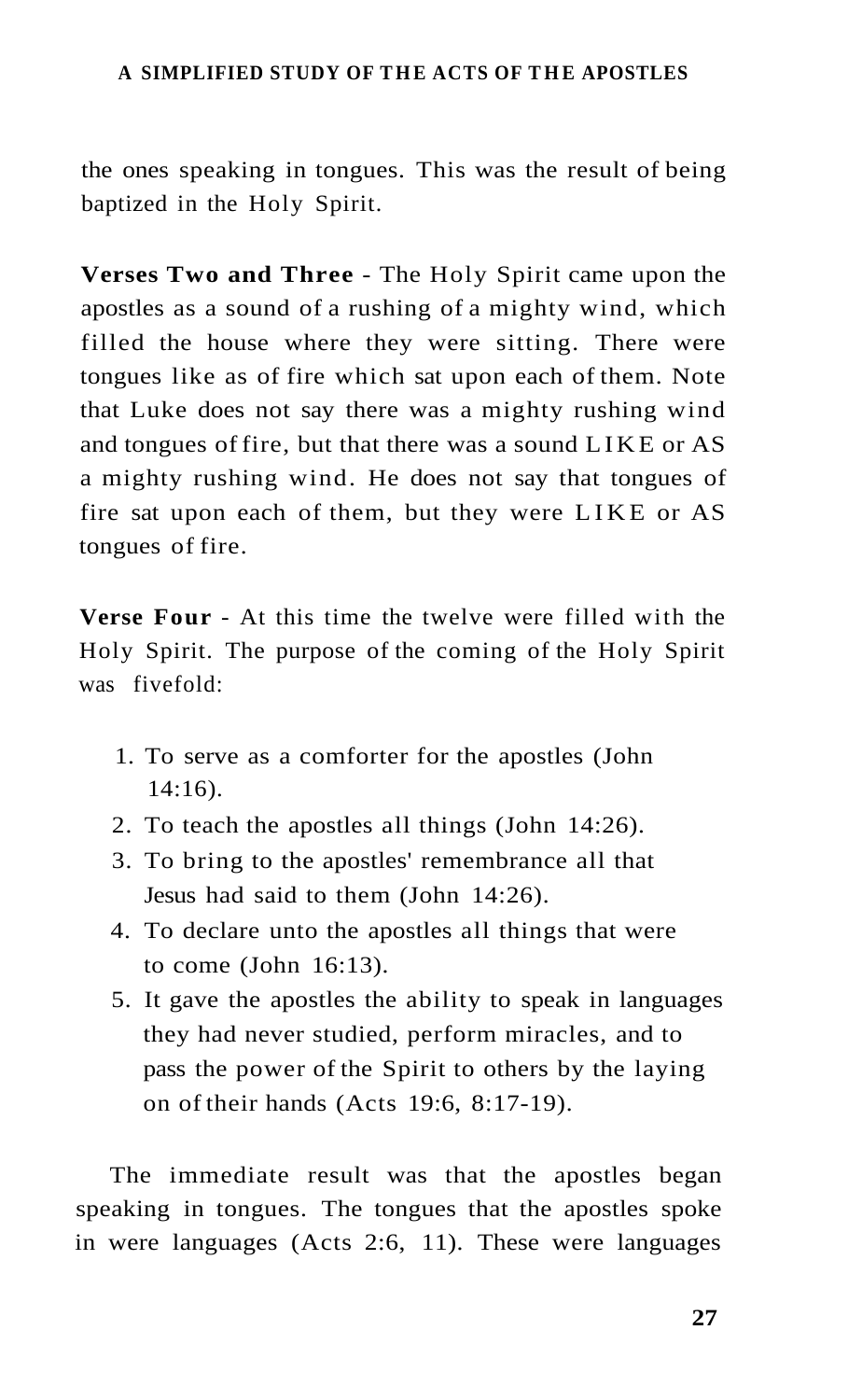which they had never studied.

# **Verses 5-13 The Day of Pentecost and The Results of The Coming of The Holy Spirit**

**(5) Now there were dwelling at Jerusalem Jews, devout men, from every nation under heaven. (6) And when this sound was heard, the multitude came together, and were confounded, because that every man heard them speaking in his own language. (7) And they were all amazed and marvelled, saying, behold, are not all these that speak Galileans? (8) And how hear we, every man in our own language wherein we were born? (9) Parthians and Medes and Elamites, and the dwellers in Mesopotamia in Judaea and Cappadocia, in Pontus and Asia, (10) in Phrygia and Pamphylia, in Egypt and the parts of Libya about Cyrene, and sojourners from Rome, both Jews and proselytes, (11) Cretans and Arabians, we hear them speaking in our tongues the mighty works of God. (12) And they were all amazed, and were perplexed, saying one to another, What meaneth this? (13) But others mocking said, they are filled with new wine.** 

**Verses Five through Ten** - Jews from every nation under heaven had gathered in Jerusalem to observe this great feast. Some sixteen nations are listed as being present, yet each group heard in the "language wherein we were born." Since all of these languages were spoken by men who were Galileans, it had a profound effect upon the hearers. The result was that they: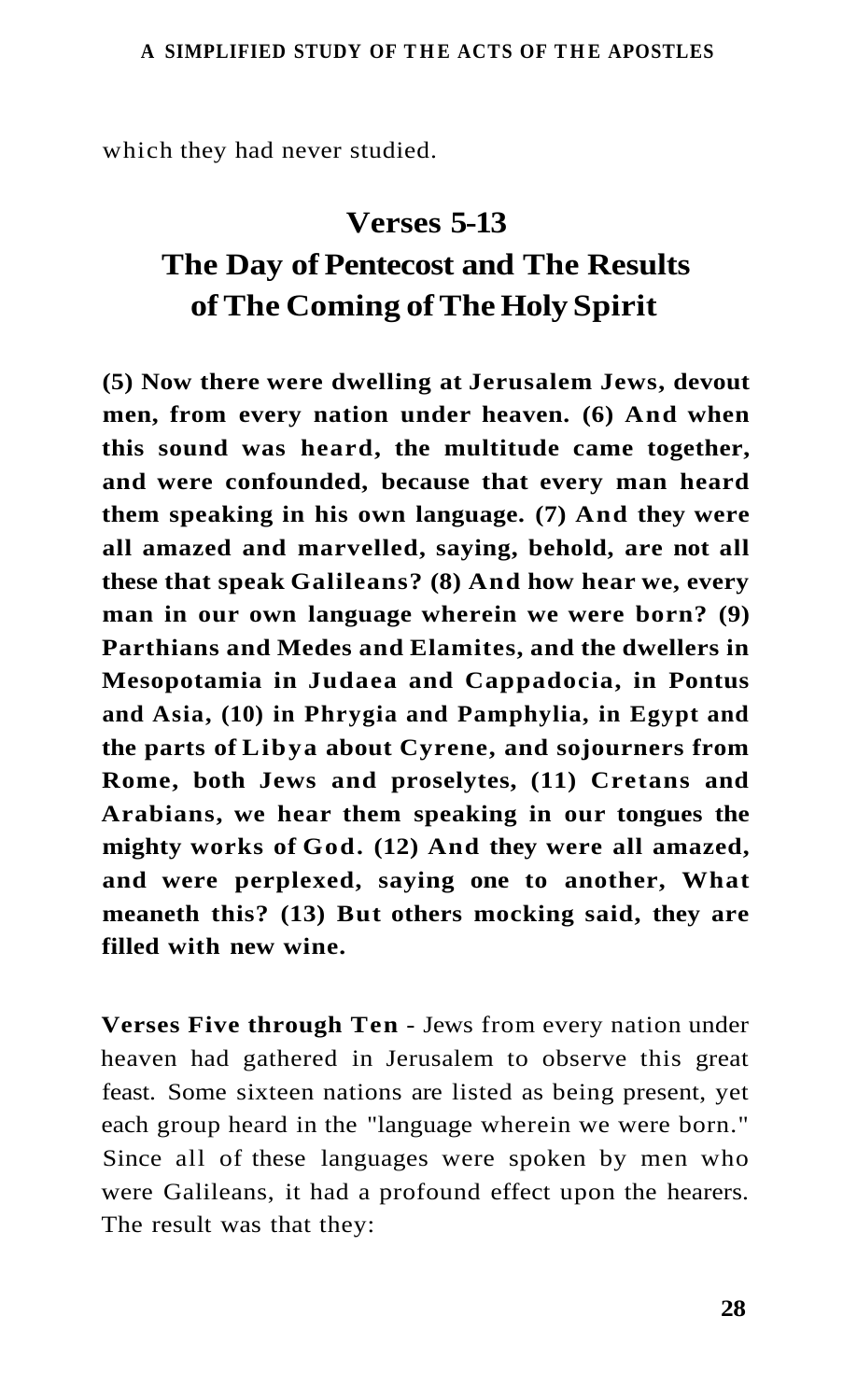- 1. Were confounded (v. 6).
- 2. Were amazed (vv. 7 and 12).
- 3. Marveled (v. 7)
- 4. Were perplexed (v. 12).
- 5. Asked, "what meaneth this?" (v. 12).

Some, instead of listening to the message of the apostles and profiting from it, dismissed it as being words from drunken men.

**Verses Eleven through Thirteen** - The message of the apostles was, "The mighty works of God." Every message proclaimed from our heavenly father should center around God and His mighty works. Some of His mighty works are His:

- 1. Creation (Genesis 1).
- 2. Love for mankind (John 3:16).
- 3. Provisions for man's salvation (Romans 5:8-9)
- 4. Revelation of His word to man (The Bible).
- 5. Longsuffering toward man (II Peter 3:9).

# **Verses 14-36 Peter's Sermon**

**(14) But Peter, standing up with the eleven, lifted up his voice, and spake forth to them, saying, Ye men of Judaea, and all ye that dwell at Jerusalem, be this known unto you, and give ear unto my words. (15) For these are not drunken, as ye suppose; seeing it is but**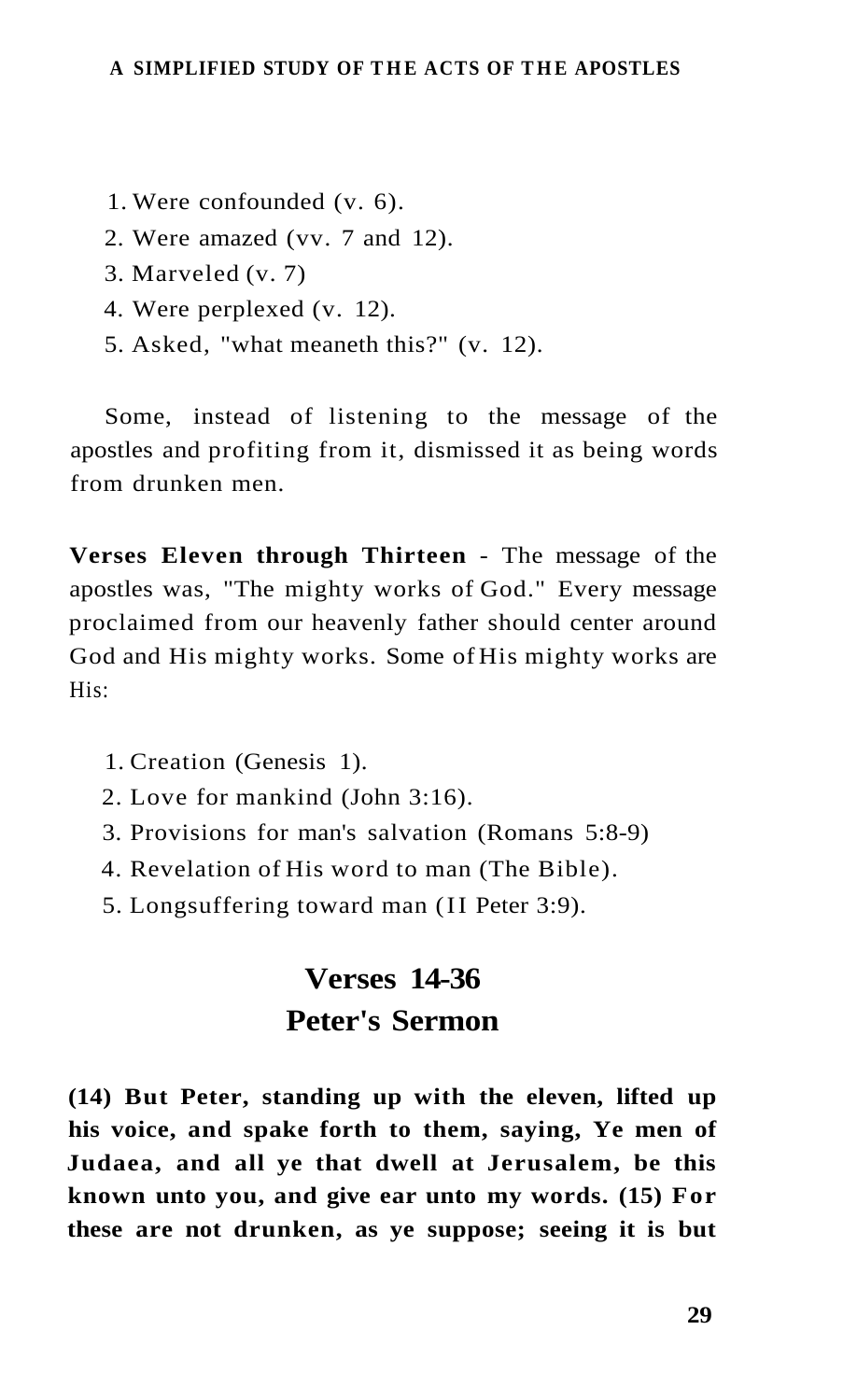**the third hour of the day; (16) but this is that which hath been spoken through the prophet Joel:** *(11) And it shall be in the last days, saith God, I will pour forth of my Spirit upon all flesh: And your sons and your daughters shall prophesy, And your young men shall see visions, And your old men shall dream dreams: (18) Yea and on my servants and on my handmaidens in those days Will I pour forth of my Spirit; and they shall prophesy. And I mil show wonders in the heaven above, And signs on the earth beneath; Blood, and fire, and vapor of smoke: (20) The sun shall be turned into darkness, And the moon into blood, Before the day of the Lord come, That great and notable day: (21) And it shall be, that whosoever shall call on the name of the Lord shall be saved.* **(22) Ye men of Israel, hear these words: Jesus of Nazareth, a man approved of God unto you by mighty works and wonders and signs which God did by him in the midst of you, even as ye yourselves know; (23) him, being delivered up by the determinate counsel and foreknowledge of God, ye by the hand of lawless men did crucify and slay; (24) whom God raised up, having loosed the pangs of death: because it was not possible that he should be holden of it. (25) For David saith concerning him,** *I beheld the Lord always before my face; For he is on my right hand, that I should not be moved: (26) Therefore my heart was glad, and my tongue rejoiced; Moreover my flesh also shall dwell in hope: (27) Because thou wilt not leave my soul unto Hades, Neither wilt thou give thy Holy One to see corruption. (28) Thou madest known unto me the ways of life; Thou shalt make me full of gladness with thy countenance.* **(29) Brethren, I may say unto you freely of the patriarch David, that he both died and was**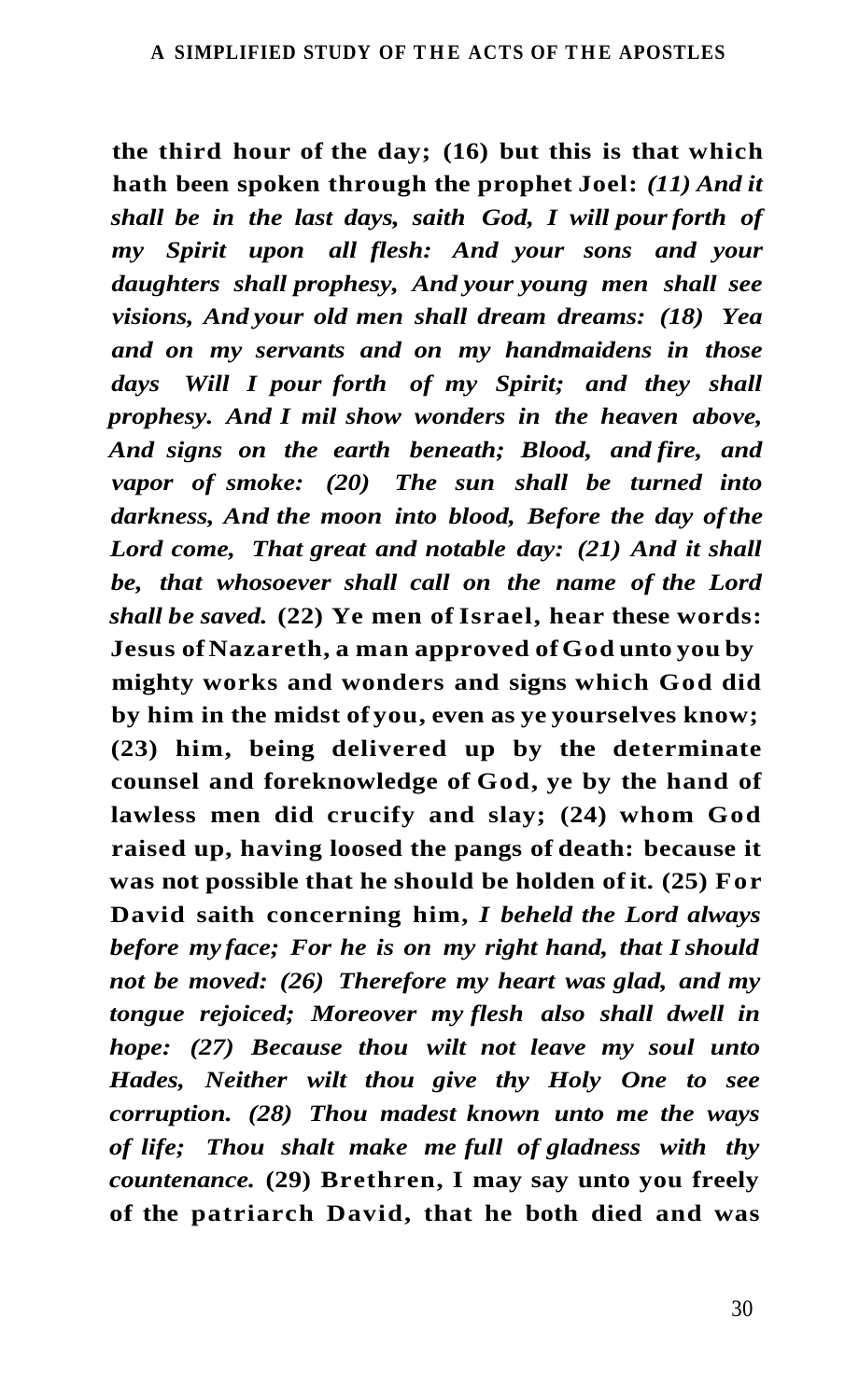**buried, and his tomb is with us unto this day. (30) Being therefore a prophet, and knowing that God had sworn with an oath to him, that of the fruit of his loins he would set one upon his throne; (31) he foreseeing this spake of the resurrection of the Christ, that neither was he left unto Hades, nor did his flesh see corruption. (32) This Jesus did God raise up, whereof we all are witnesses. (33) Being therefore by the right hand of God exalted, and having received of the Father the promise of the Holy Spirit, he hath poured forth this, which ye see and hear. (34) For David ascended not into the heavens: but he saith himself,** *The Lord said unto my Lord, Sit thou on my right hand, Till I make thine enemies the footstool of thy feet.* **(36) Let all the house of Israel therefore know assuredly, that God hath made him both Lord and Christ, this Jesus whom ye crucified.** 

**Verses Fourteen through Twenty** - Being charged with drunkenness, the twelve stood up and made their defense. On this occasion we have Peter's comments recorded for our benefit as well as the benefit of those present on the day of Pentecost. Peter appeals first to the common sense of his hearers by pointing out that it was too early in the day (third hour of the day, or nine o'clock in the morning) for men to be drunk.

Peter's explanation of this event was that it was the fulfillment of a prophecy made by the prophet Joel many years ago. What do we learn from Joel's prophecy?

<sup>1.</sup> It had reference to the last days (this is that).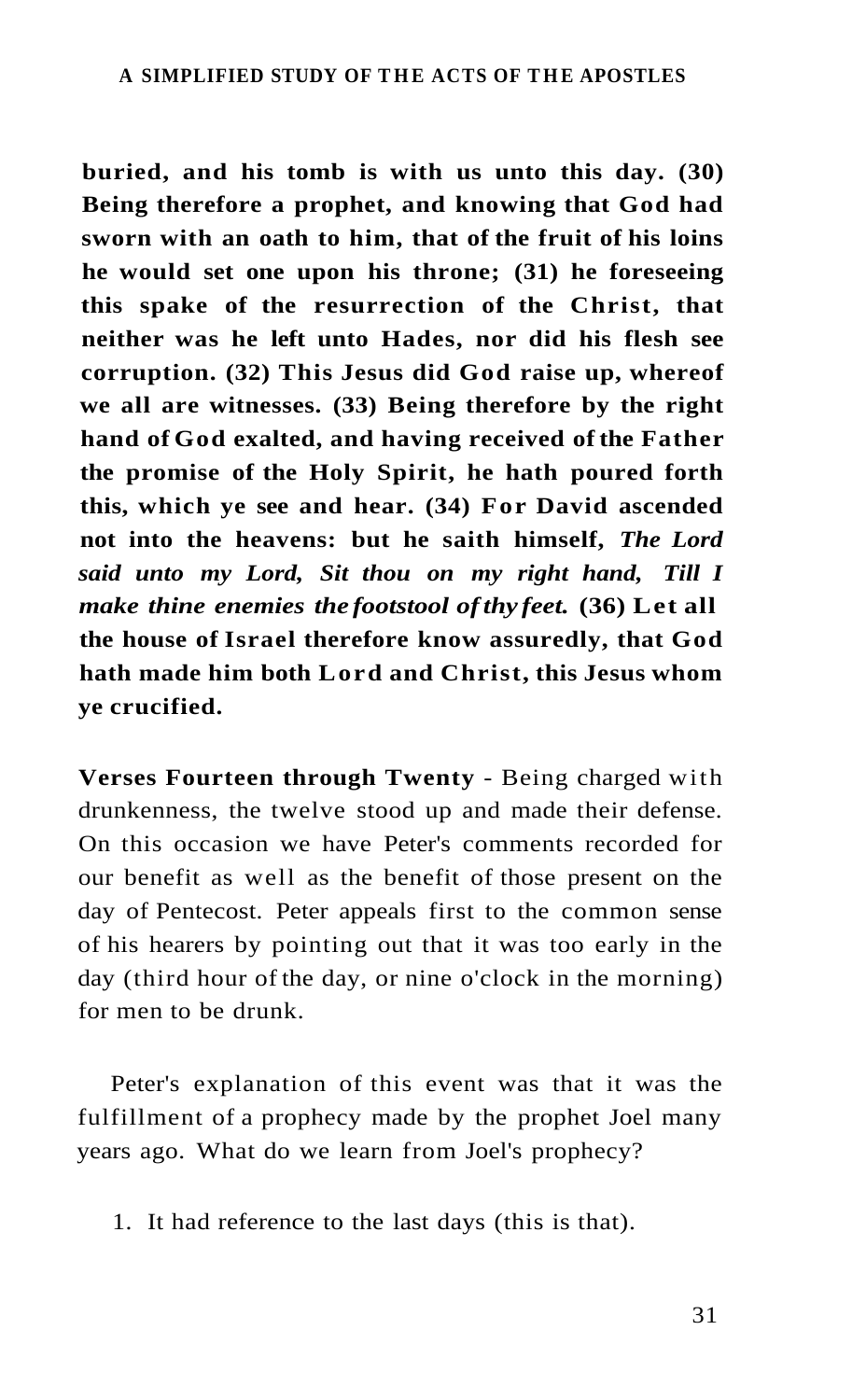#### A SIMPLIFIED STUDY OF THE ACTS OF THE APOSTLES

Therefore Peter, as well as we, are living in the last days.

2. The Spirit was to be poured out upon all flesh.

How many does all flesh include? Is it limited in any way? From studying God's word we know that not all Christians or all human beings nor animals had the Spirit poured out upon them (I Corinthians 15:39). While it is true that a Christian is the temple of the Holy Spirit (I Corinthians 6:19), all Christians did not have the power to perform the miraculous. To whom did all flesh refer? This gift of the Holy Spirit would not be given to Jews alone, to men alone, or to one class of society, but to representatives of all people.

Those who received the baptism of the Holy Spirit included:

1. The Jews (Acts 2:1-4).

2. The Gentiles (Acts 10:45 - 11:18).

The Holy Spirit was given to others by the laying on of the apostles' hands:

- 1. The Samaritans (Acts 8:17).
- 2. Sons (Acts 2:17).
- 3. Daughters (Acts 21:9).
- 4. Young men and old men.
- 5. Servants and handmaids.

Those who received the Holy Spirit would: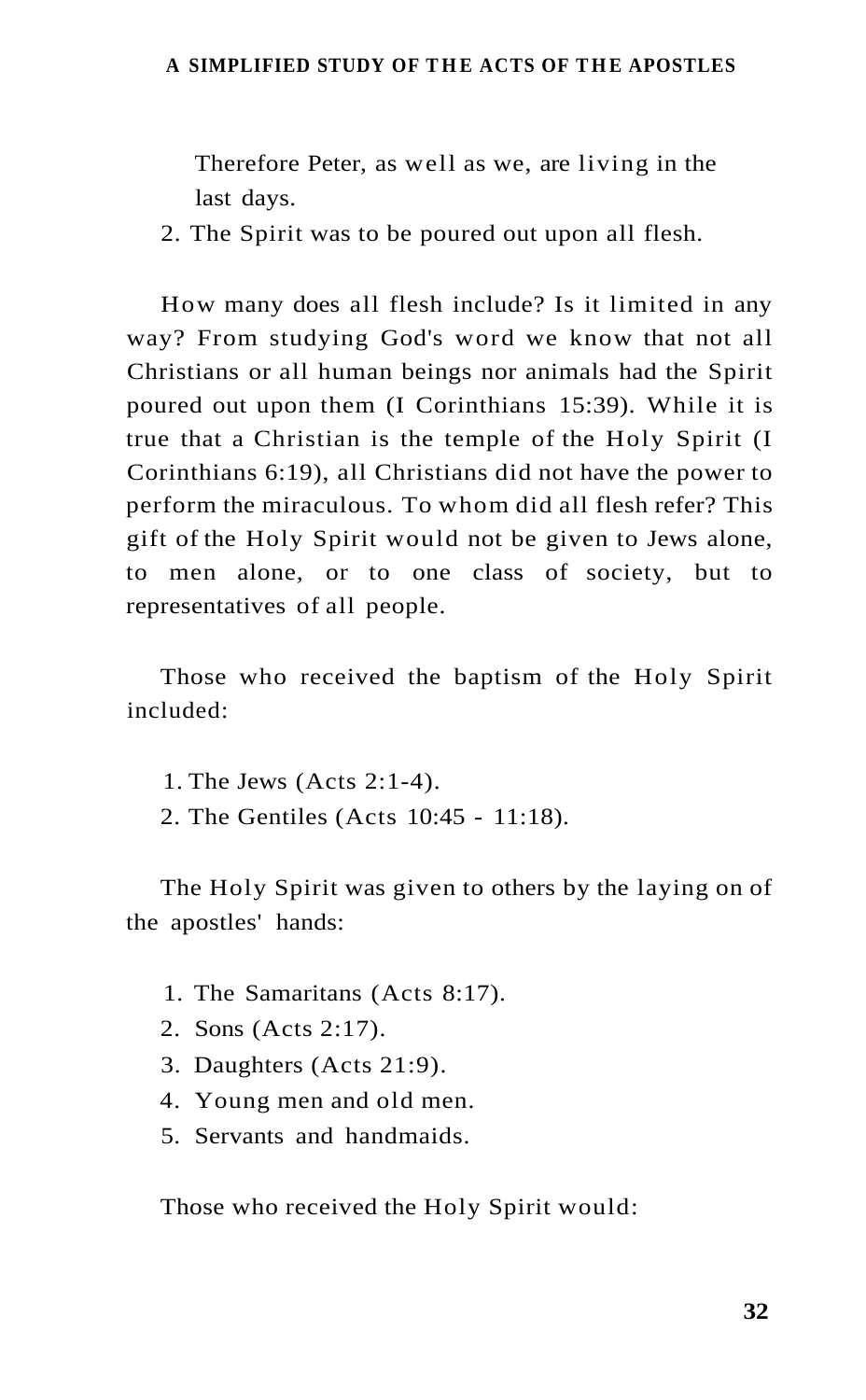- 1. Prophesy (Acts 21:9).
- 2. See visions (Acts 7:55).
- 3. Dream dreams (Acts 10:10)

The wonders of the heavens or the signs from the heavens were used to describe the judgment of God. This same terminology was used by Isaiah to describe God's judgment against Egypt (Isaiah 19:1) and Babylon (Isaiah 13:1 and 9-10). This speaks of the fact that He has complete control over the works of His hands. Three times in the New Testament this same type of language is used:

- 1. At the crucifixion (Matthew 27:45-56).
- 2. The day of Pentecost (Joel 2:28-32, Acts 2).
- 3. The destruction of Jerusalem (Matthew 24:29-31).

Not all of the prophecies of Joel chapter two were fulfilled on the day of Pentecost. Some were fulfilled later in the last days. Daughters prophesied later (Acts 21:9), and the Spirit was not poured out upon the Gentiles until later (Acts 10 and 11).

**Verse Twenty-One** - "Whosoever shall call on the Lord shall be saved." Calling on the Lord is more than a verbal statement (Matthew 7:21). It is taking God at His word and being obedient to it. Matthew makes it clear that the "Doer," not the "Sayer," will be accepted by Jehovah God. Belief blesses only when it leads to obedience to God's word (James 2:14-26). Note later that Peter told those who accepted Jesus to repent and be baptized for the remission of their sins (Acts 2:38).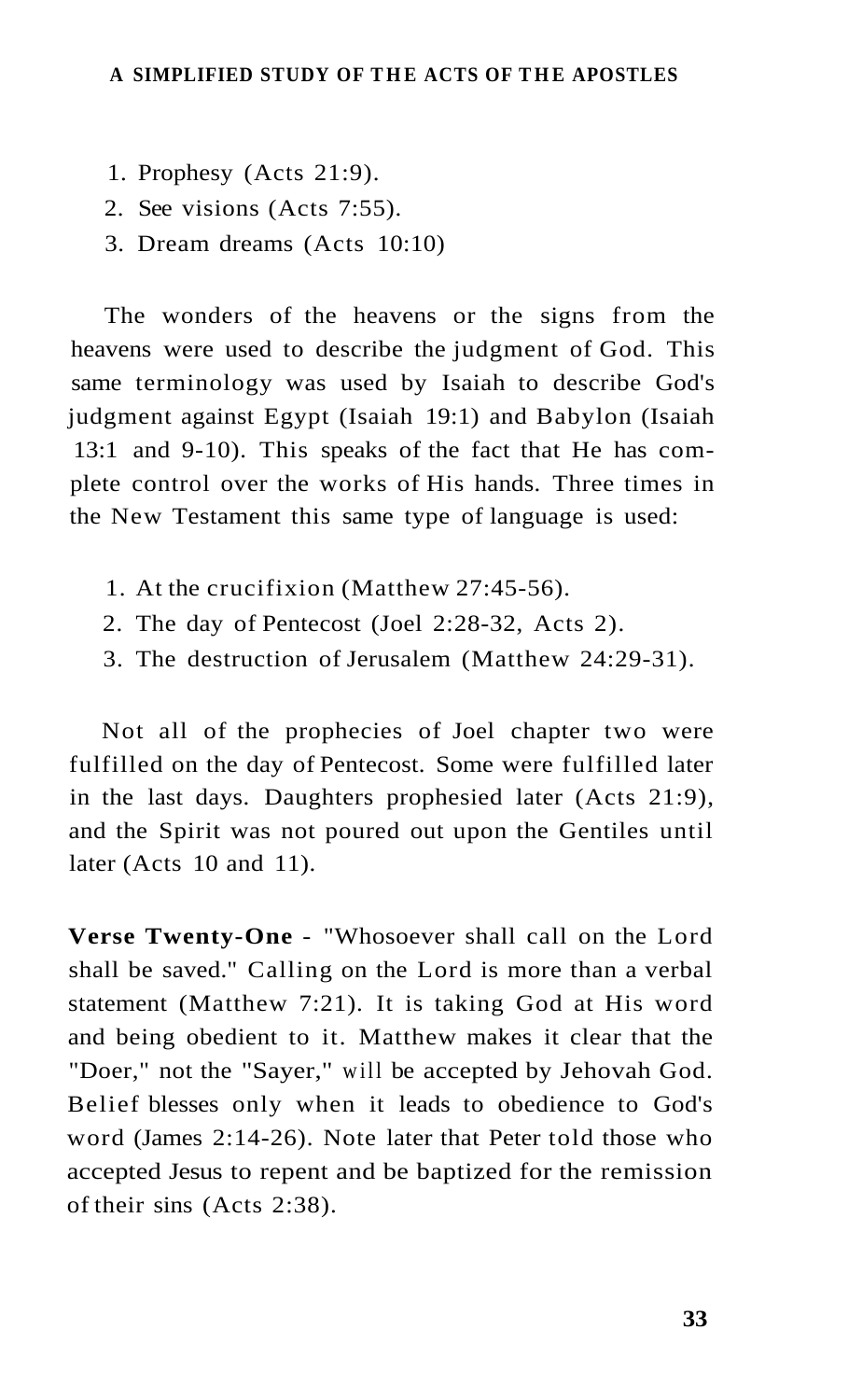**Verse Twenty-Two** - In this verse we have the beginning of the first gospel sermon (Salvation through Jesus Christ) preached in the history of the world. Peter preaches unto them Christ. In his sermon Peter gives four lines of proof to prove that Jesus Christ is the Son of God:

- 1. The miracles of Jesus (v. 22).
- 2. Testimony of fulfilled prophecy (vv. 24-28).
- 3. The resurrection of Jesus (vv. 29-31).
- 4. The testimony of the miraculous (v. 33).

The miracles of Jesus affected all areas of life. He healed the blind, lame, lepers, those who had fever, and lunatics. He raised the dead and stilled the sea, showing complete authority over the elements. Characteristics of the miracles of Jesus were:

- 1. Instantaneous (Matthew 12:13).
- 2. Made perfect or complete (Matthew 12:13).
- 3. Public (Matthew 12:9).
- 4. Acknowledged by His enemies (Matthew 12:22-24).
- 5. There were no failures.
- 6. They were used to support truth (John 11:42).

The miracles of Jesus were performed to prove that Jesus was who he claimed to be, the Son of God (John 14:11).

**Verse Twenty-Three** - Peter places the responsibility of Christ's death upon the guilty Jews, but pointed out that God raised Him from the dead.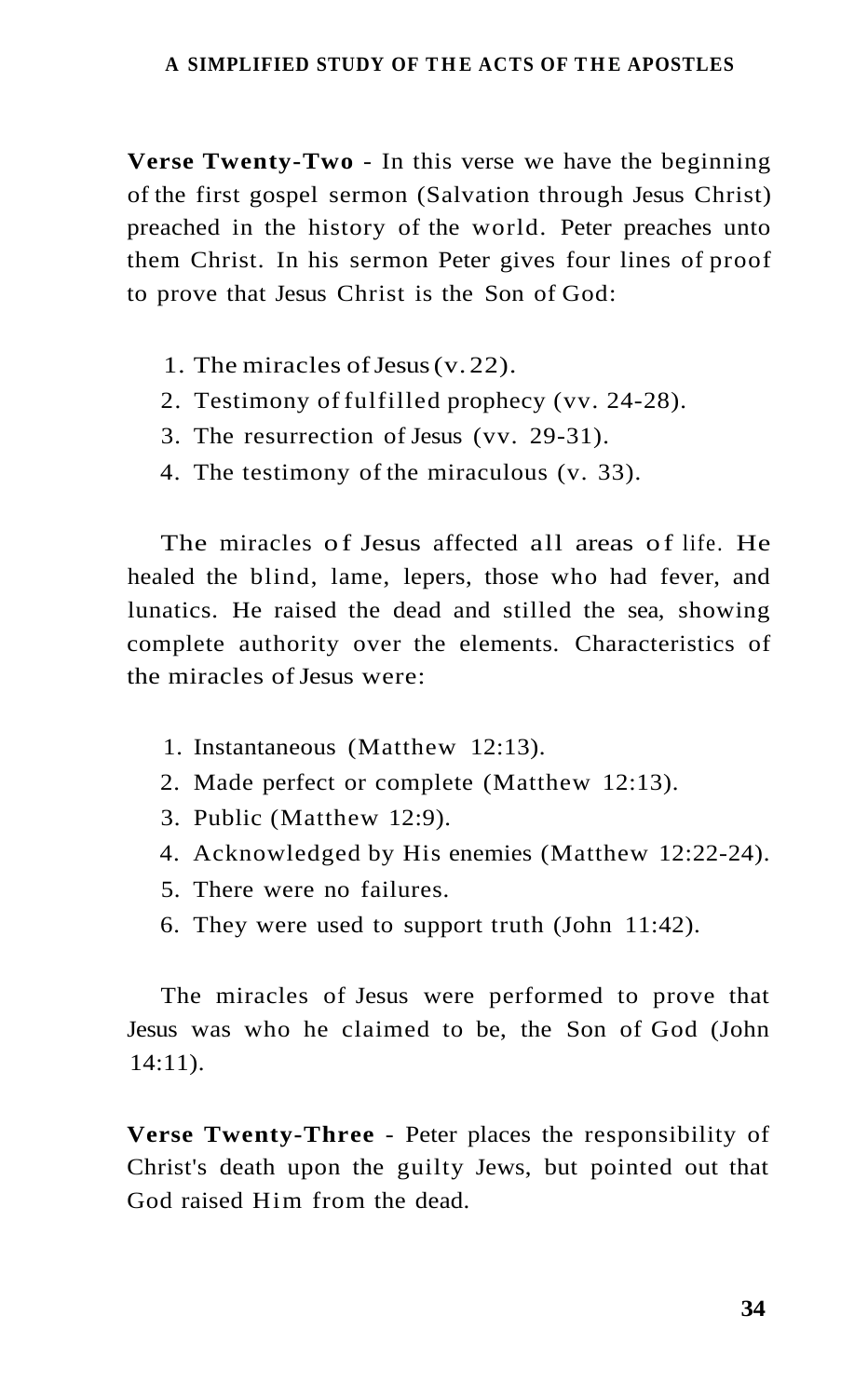#### A SIMPLIFIED STUDY OF THE ACTS OF THE APOSTLES

**Verses Twenty-Four through Thirty-Three** - This was prophesied by David in Psalms 16:8-11. (The interpretation of David's prophecy is given in Acts 2:29-32). David had died and his tomb was in evidence to all who lived in Jerusalem, so he could not have been referring to himself. Peter stated that David was a prophet and he knew that one out of his loins (a descendant) would sit upon his throne (Matthew 1:6-16), and that David spoke of the resurrection of Jesus Christ. Jesus was not left in the realm of Hades (the place for departed spirits, Luke 16:19- 24), but was brought forth from the dead by the power of God. His flesh did not see corruption, that is, His flesh did not decay. Peter declares that he and the other apostles were witnesses of the resurrected Christ.

**Verses Thirty-Three through Thirty-Five** - Further proof of the resurrected Christ was the fact that from His exalted position on the right hand of God, He had sent the Holy Spirit which they saw and heard. David could not have been speaking of himself because he had not ascended into heaven.

**Verse Thirty-Six** - Peter concluded his sermon by once again fixing the guilt of the death of Jesus Christ upon the Jews (Acts 2:23).

**Verse Thirty-Seven** - Being pricked in their hearts (convicted of sin), they asked what they needed to do. Without a doubt the question, "What must I do to be saved?," is the greatest question that man can ask. What makes it so great? It involves:

**35**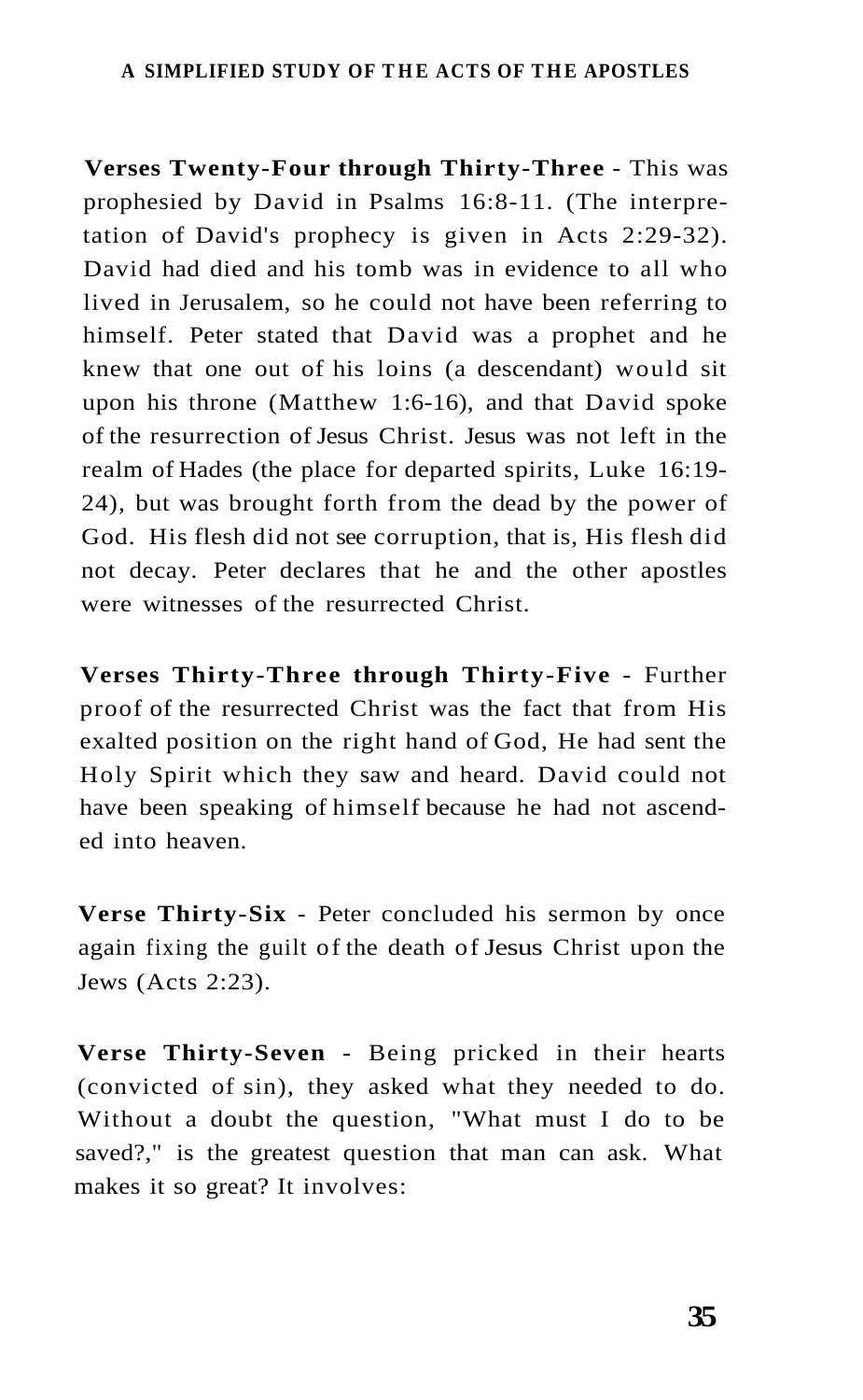- 1. The **greatest** love ever shown (John 3:16).
- 2. The **greatest** gift ever given (John 3:16).
- 3. The **greatest** sacrifice ever offered (Romans 5:8- 9).
- 4. The **greatest** opportunity offered to man, the opportunity to become a child of God (John 1:12).
- 5. The **greatest** reward, eternal life with God, Jesus and the Holy Spirit (Matthew 25:34).

**Verse Thirty-Eight** - Peter and the other eleven apostles did not tell these Jews who had crucified Jesus to, "Believe on the Lord Jesus Christ and thou shalt be saved," rather Peter told these believers to repent and be baptized for the remission of their sins. Repentance is a change of mind which results in a change of life (Matthew 21:28-31, Note verse twenty-nine).

Baptism is the uniting of the believer (who has repented and confessed Jesus as the Son of God) with the blood of Jesus Christ. Baptism is into the death of Jesus Christ where He shed His blood (Romans 6:3-4; John 19:34; Revelation 1:5). In baptism sins are washed away by the blood of Jesus Christ (Acts 22:16). After their baptism they were promised the gift of the Holy Spirit. The Spirit dwells in the Christian (I Corinthians 6:19). This is not equal to the Holy Spirit given by the laying on of hands of the apostles, which enabled those who received it to do miraculous signs.

**Verse Thirty-Nine** - The promise of salvation was to the Jews, their descendants and to the Gentiles who were afar off (Ephesians 2:11-13), and as many as God shall call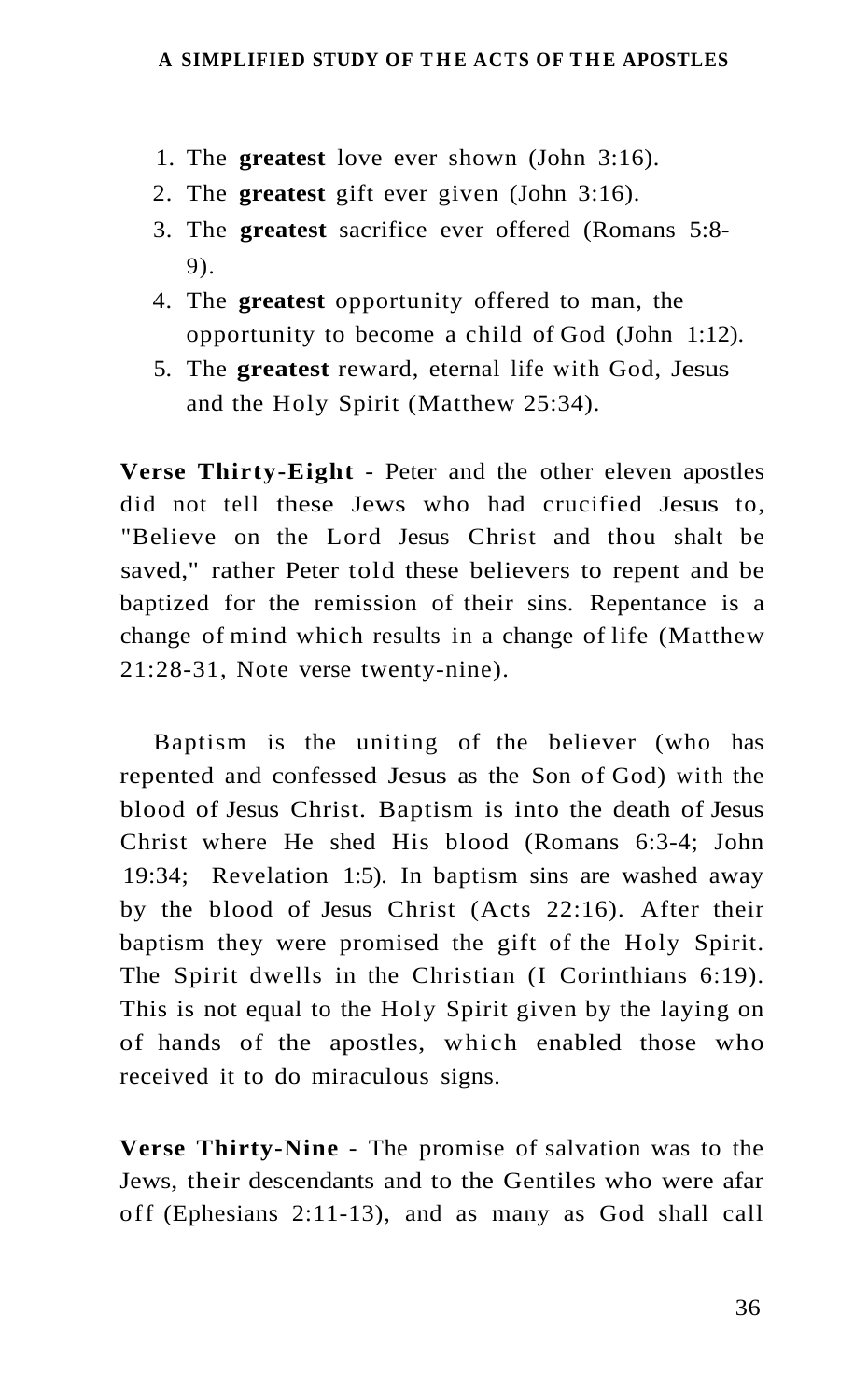unto Him. God calls all men (Mark 16:15), through the gospel of Jesus Christ (II Thessalonians 2:14).

**Verse Forty** - Peter exhorted them further, encouraging them to save themselves. Man has a responsibility for his salvation, in that he must accept the invitation extended by Jesus (Matthew 11:28-30), and obey His will (Romans 6:16-17).

**Verse Forty-One** - This verse informs us how individuals became Christians. About 3,000 on Pentecost accepted God's word by following Peter's instructions. They were obedient.

**Verse Forty-Two** - The new Christians engaged in worship to God:

- 1. There was a teaching of God's word by the apostles.
- 2. Breaking of bread.
- 3. Prayers.
- 4. Fellowship with God and fellow Christians.

There are two references in Acts two concerning the breaking of bread, verses 42 and 46. Verse forty-two is speaking of worshipping God. They had fellowship with one another in the Lord's supper. Remember that Pentecost fell on the first day of the week and it is on that day that God's children meet to partake of the Lord's supper (Acts 20:7). In verse forty-six the saints engaged in a common meal for physical sustenance.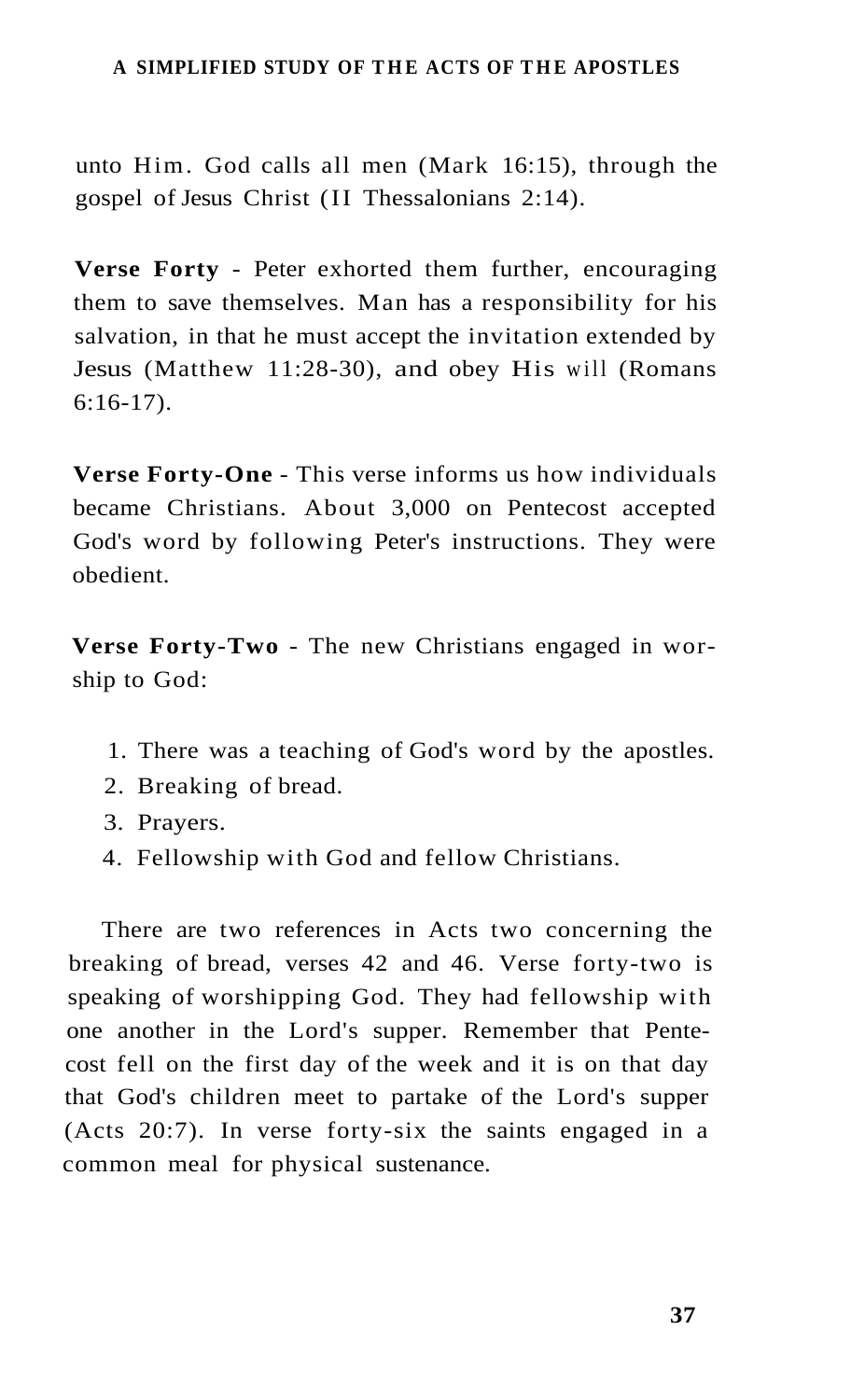# **Verses 43-47 Conduct of The Church**

**Verse Forty-Three** - The wonders and signs done by the apostles created a sense of fear (awe and reverence) for the divine (spiritual things).

**Verses Forty-Four through Forty-Seven** - These verses record a remarkable example of fellowship among Christians. They were together, shared their goods and some even sold their possessions to meet the needs of their brethren. They were together day by day and partook of their food with thanksgiving. What makes this such an outstanding incident is that they were not commanded to sell their property but did it out of the generosity of their hearts.

**Verse Forty-Seven** - Literally, translated from the Greek this passage states, "And the Lord added to the church daily those who were being saved."

- 1. Those on Pentecost were saved (2:41).
- 2. Others were added to them (2:47).
- 3. Peter gave the terms of this salvation (2:38).
- 4. They were not voted on to see if they should be added to the body of the saved (2:38)
- 5. God did the adding, not man (2:47).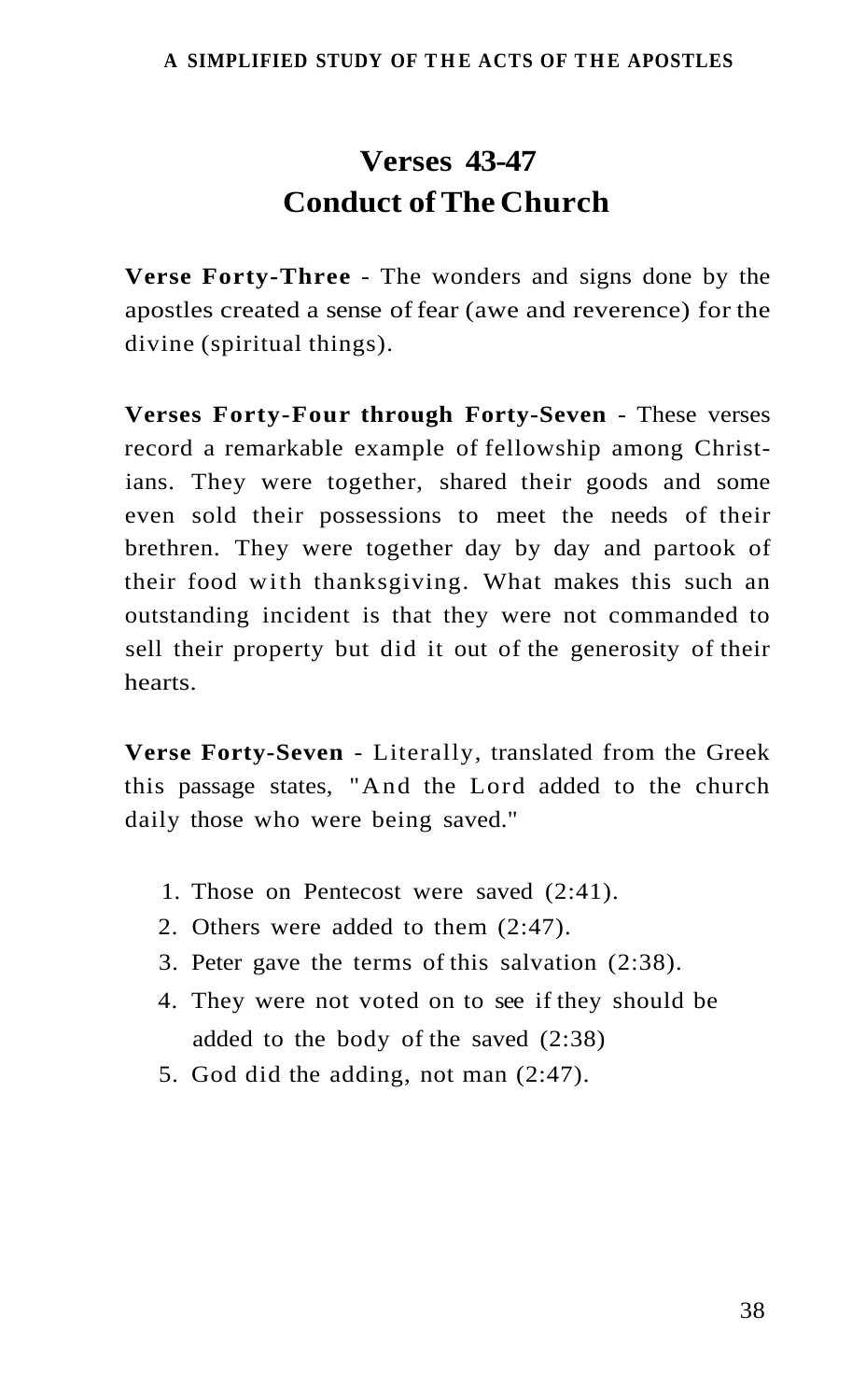### **SEGMENT III**

# **ACTS 3:1 - 4:31 GROWTH AND FIRST PERSECUTION OF THE CHURCH**

# **Verses 1-10 Healing of the Lame Man**

**(1) Now Peter and John were going up into the temple at the hour of prayer, being the ninth hour. (2) And a certain man that was lame from his mother's womb was carried, whom they laid daily at the door of the temple which is called Beautiful, to ask alms of them that entered into the temple; (3) who seeing Peter and John about to go into the temple, asked to receive an alms. (4) And Peter, fastening his eyes upon him, with John, said, Look on us. (5) And he gave heed unto them, expecting to receive something from them. (6) But Peter said, Silver and gold have I none; but what I have, that give I thee. In the name of Jesus Christ of Nazareth, walk. (7) And he took him by the right hand, and raised him up: and immediately his feet and his ankle-bones received strength. (8) And leaping up, he stood, and began to walk; and he entered with them into the temple, walking and leaping, and praising God. (9) And all the people saw him walking and praising God: (10) and they took knowledge of him, that it was he that sat for alms at the Beautiful Gate of the temple; and they were filled with wonder and**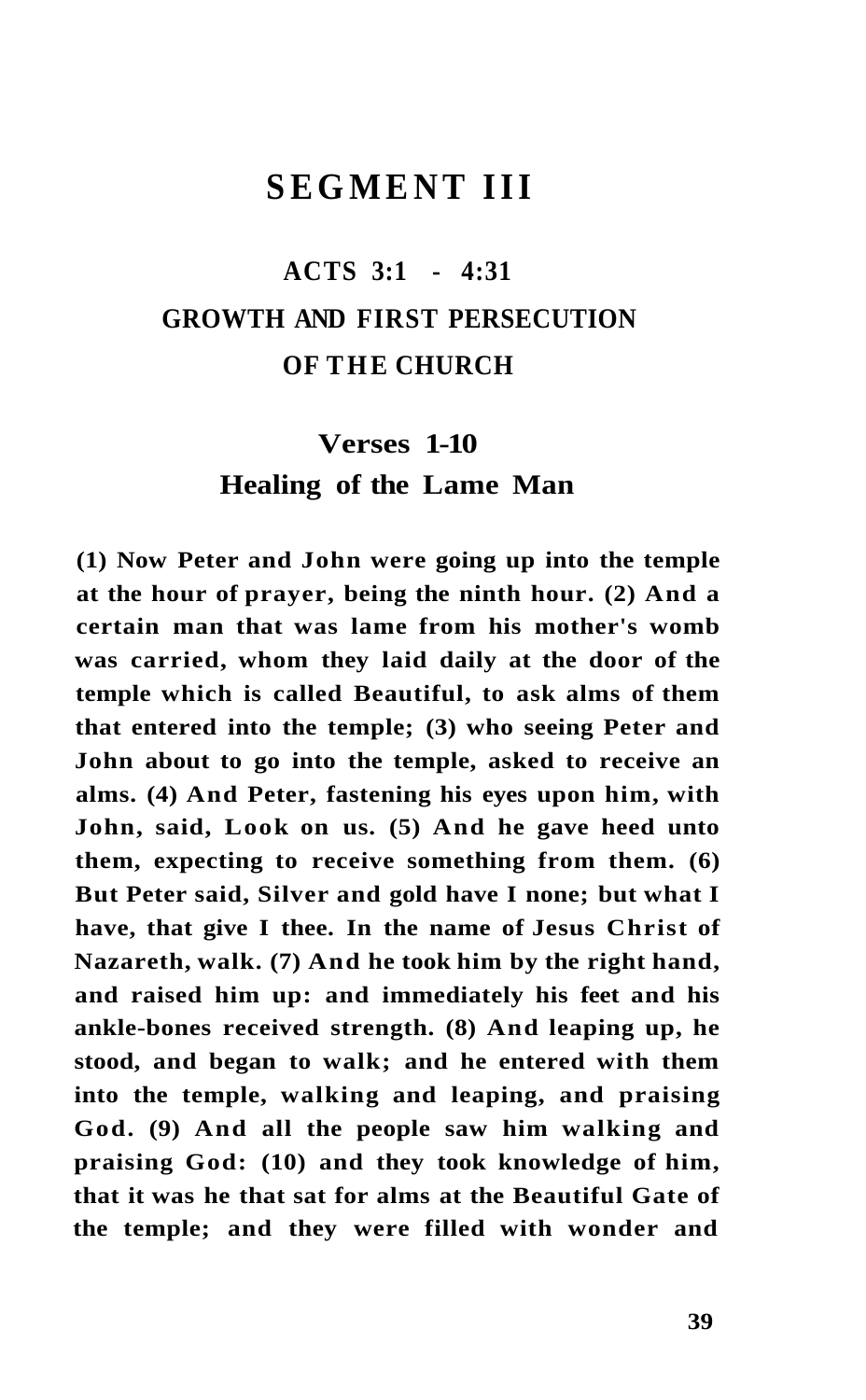### **amazement at that which had happened unto him.**

**Verse One** -The hour of prayer. The regular hours of prayer seem to be three in number:

- **1**. The first coincided with the morning sacrifice at the third hour of the morning (9:00 A.M.).
- 2. The second was at the sixth hour or at noon and may have coincided with the thanksgiving for the chief meal of the day.
- 3. The third hour of prayer coincided with the evening sacrifice at the ninth hour of the day  $(3:00 \text{ P.M.})$ .

It is said that the influence of these hours of prayer upon the development of the religious spirit is incalculable.

**Verse Two** - The beautiful gate is described by **McGarvey** in his commentary as follows:

> The beautiful gate of the temple, so-called because of its magnificent folding doors, fifty feet high and forty wide, covered with gold and Corinthian brass, was the favorite pass-way into the temple.

**Verses Three through Six** - The crippled man asked Peter and John for an alms. Expecting silver or gold, he received something far greater; he was healed of his lameness. Peter, invoking the name of Jesus Christ of Nazareth, commanded him to walk.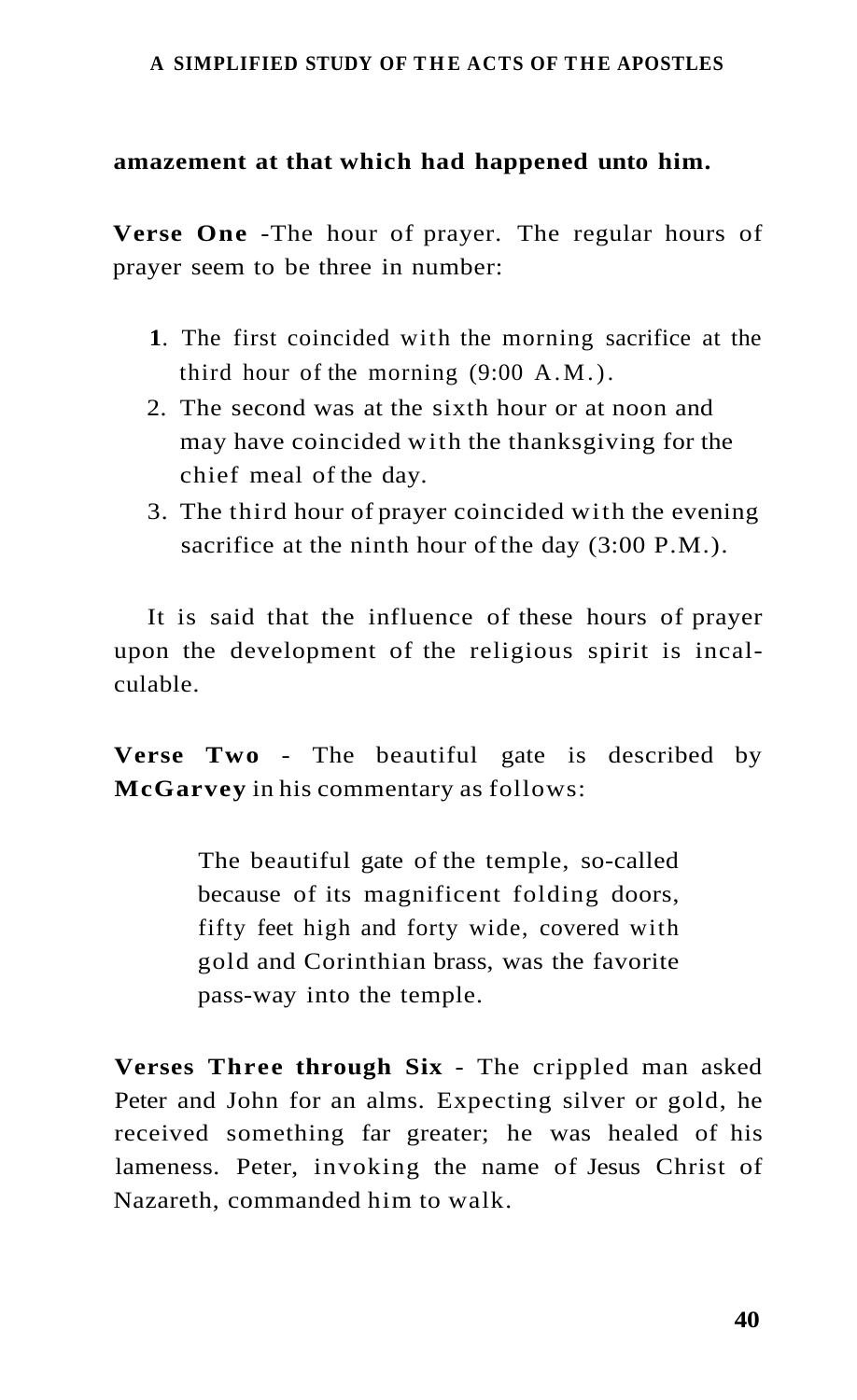**Verses Seven through Ten** - Peter lifted him up and he began walking, leaping, and praising God. The people in the temple recognized him as the one who "sat for alms at the beautiful gate," and they were filled with wonder and amazement. This miracle furnished Peter with an opportunity to preach his second sermon.

## **Verses 11-26 Peter Explains and Preaches on Solomon's Porch**

**(11) And as he held Peter and John, all the people ran together unto them in the porch that is called Solomon's, greatly wondering. (12) And when Peter saw it, he answered unto the people, Ye men of Israel, why marvel ye at this man? or why fasten ye your eyes on us, as though by our own power or godliness we had made him to walk? (13) The God of Abraham, and of Isaac, and of Jacob, the God of our fathers, hath glorified his Servant Jesus; whom ye delivered up, and denied before the face of Pilate, when he had determined to release him. (14) But ye denied the Holy and Righteous One, and asked for a murderer to be granted unto you, (15) and killed the Prince of life; whom God raised from the dead; whereof we are witnesses. (16) And by faith in his name hath his name made this man strong, whom ye behold and know: yea, the faith which is through him hath given him this perfect soundness in the presence of you all. (17) And now, brethren, I know that in ignorance ye did it, as did also your rulers. (18) But the things which God foreshowed by the mouth of all the prophets, that his**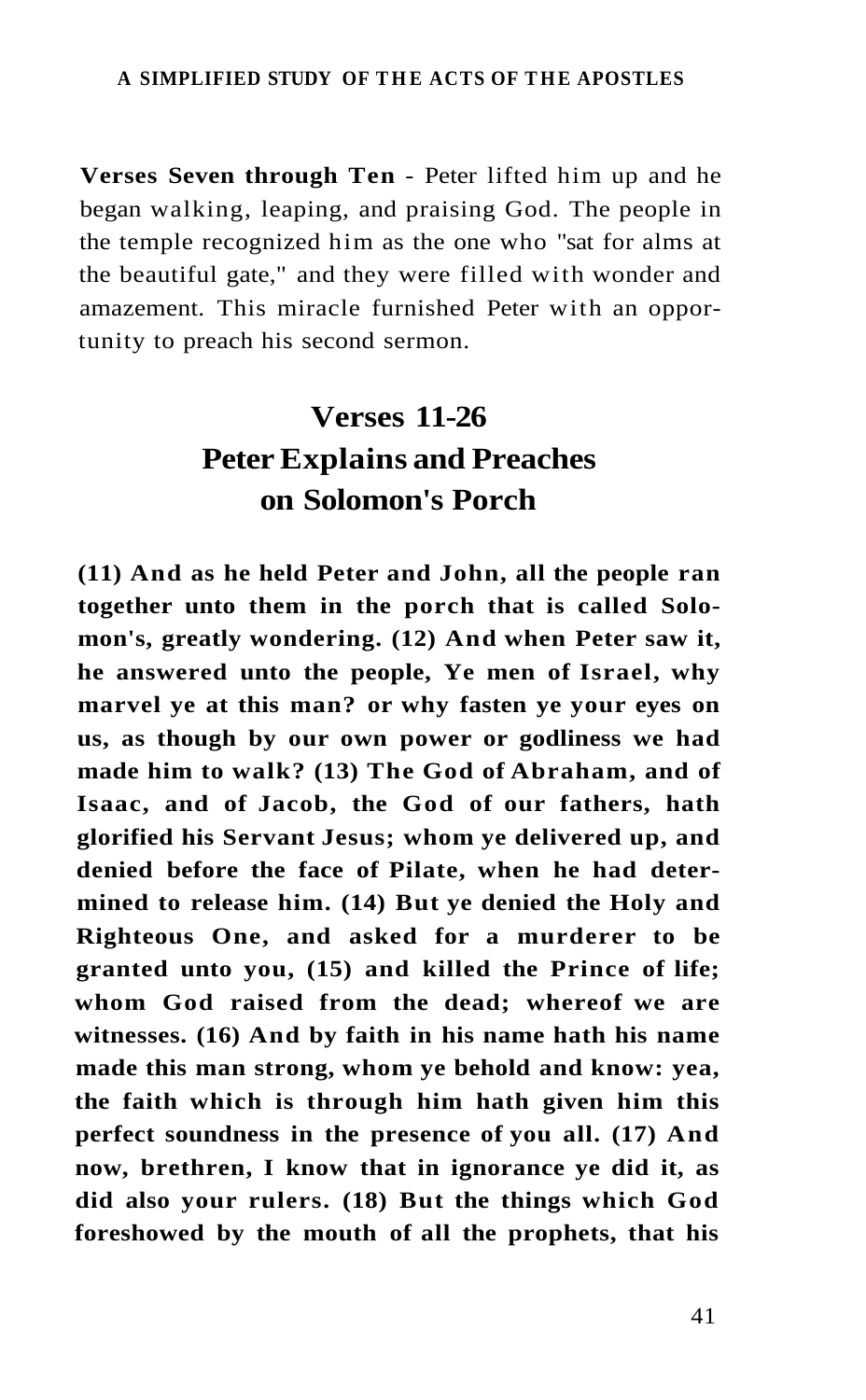**Christ should suffer, he thus fulfilled. (19) Repent ye therefore, and turn again, that your sins may be blotted out, that so there may come seasons of refreshing from the presence of the Lord; (20) and that he may send the Christ who hath been appointed for you, even Jesus: (21) whom the heaven must receive until the times of restoration of all things, whereof God spake by the mouth of his holy prophets that have been from of old. (22) Moses indeed said, A prophet shall the Lord God raise up unto you from among your brethren, like unto me; to him shall ye hearken in all things whatsoever he shall speak unto you. (23) And it shall be, that every soul that shall not hearken to that prophet, shall be utterly destroyed from among the people. (24) Yea and all the prophets from Samuel and them that followed after, as many as have spoken, that also told of these days. (25) Ye are the sons of the prophets, and of the covenant which God made with your fathers, saying unto Abraham, And in thy seed shall all the families of the earth be blessed. (26) Unto you first God, having raised up his Servant, sent him to bless you, in turning away everyone of you from your iniquities.** 

**Verses Eleven through Fifteen** - The people were amazed at the healing of the crippled man and they gathered on Solomon's porch. Solomon's porch had a double row of columns twenty-seven feet high and was covered with cedar shingles. This porch ran along the Eastern wall in the court of the Gentiles.

Peter makes it clear to the crowd that the power to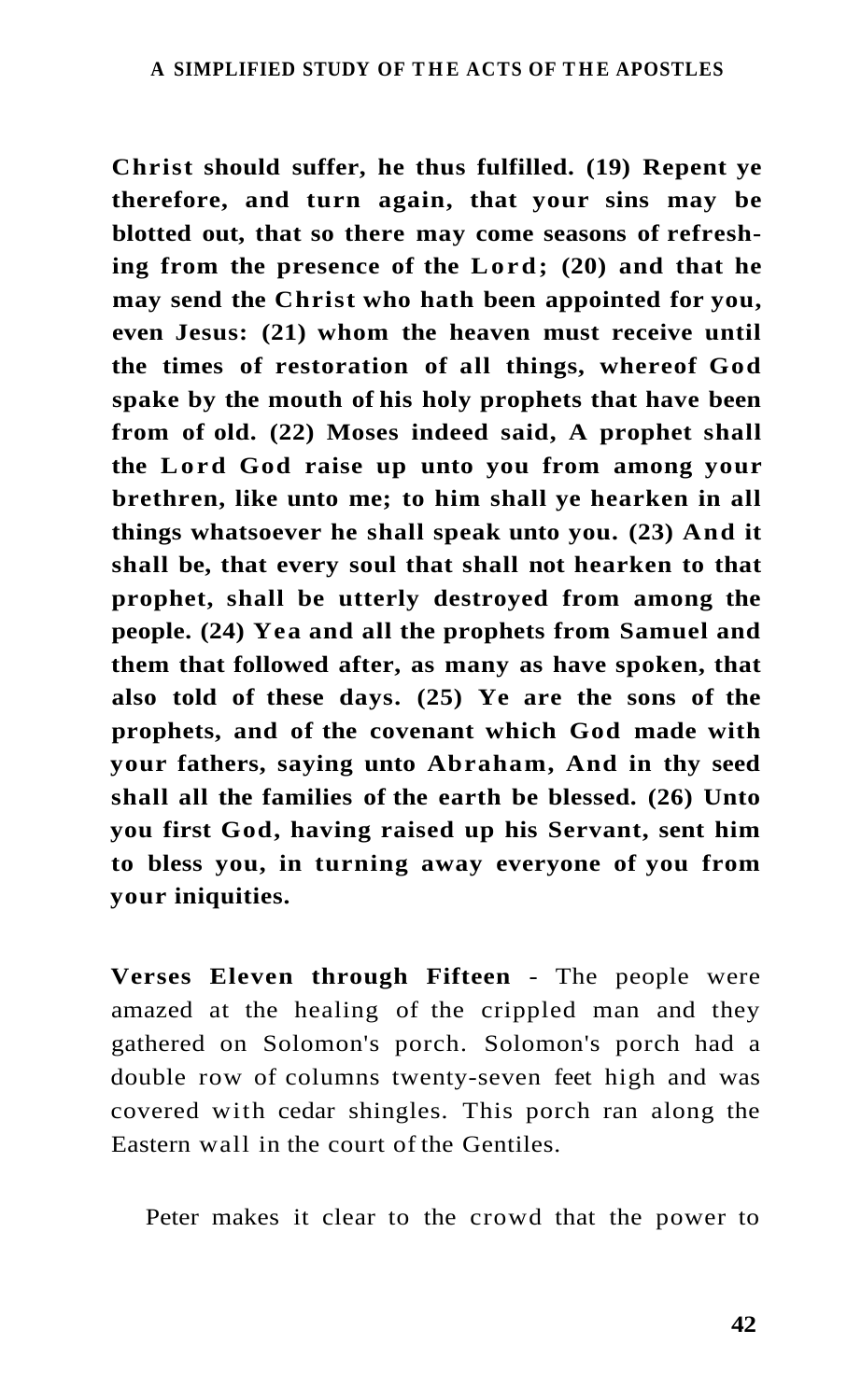make the crippled man whole came not from them, but from the God of Abraham, Isaac, and Jacob (Matthew 22:32). This God had glorified His son Jesus whom they had:

- 1. Delivered up to His enemies.
- 2. Denied.
- 3. Desired a murderer over Him.
- 4. Killed.
- 5. Matthew 26:47 27:66.

Death was not victorious over Jesus because God raised Him from the dead. In His resurrected state Jesus appeared to many (I Corinthians 15:8-14) as He walked upon the earth forty days (Acts 1:3).

**Verses Sixteen through Seventeen** - The faith of the apostles in the power of God had made the cripple whole. **McGarvey** in his commentary makes this statement,

We must locate the faith, therefore, in the apostles; and in this we are sustained by the fact that the exercise of miraculous power, by those in possession of spiritual gifts, was always dependent upon their faith; Peter was empowered to walk on water; but, when his faith wavered, he began to sink, and Jesus said, "O thou of little faith, wherefore didst thou doubt?" Nine of the apostles, once, having failed to cast out a demon, asked Jesus, "Why could we not cast him out?" He replied, "because of your unbelief (Matthew 17:20).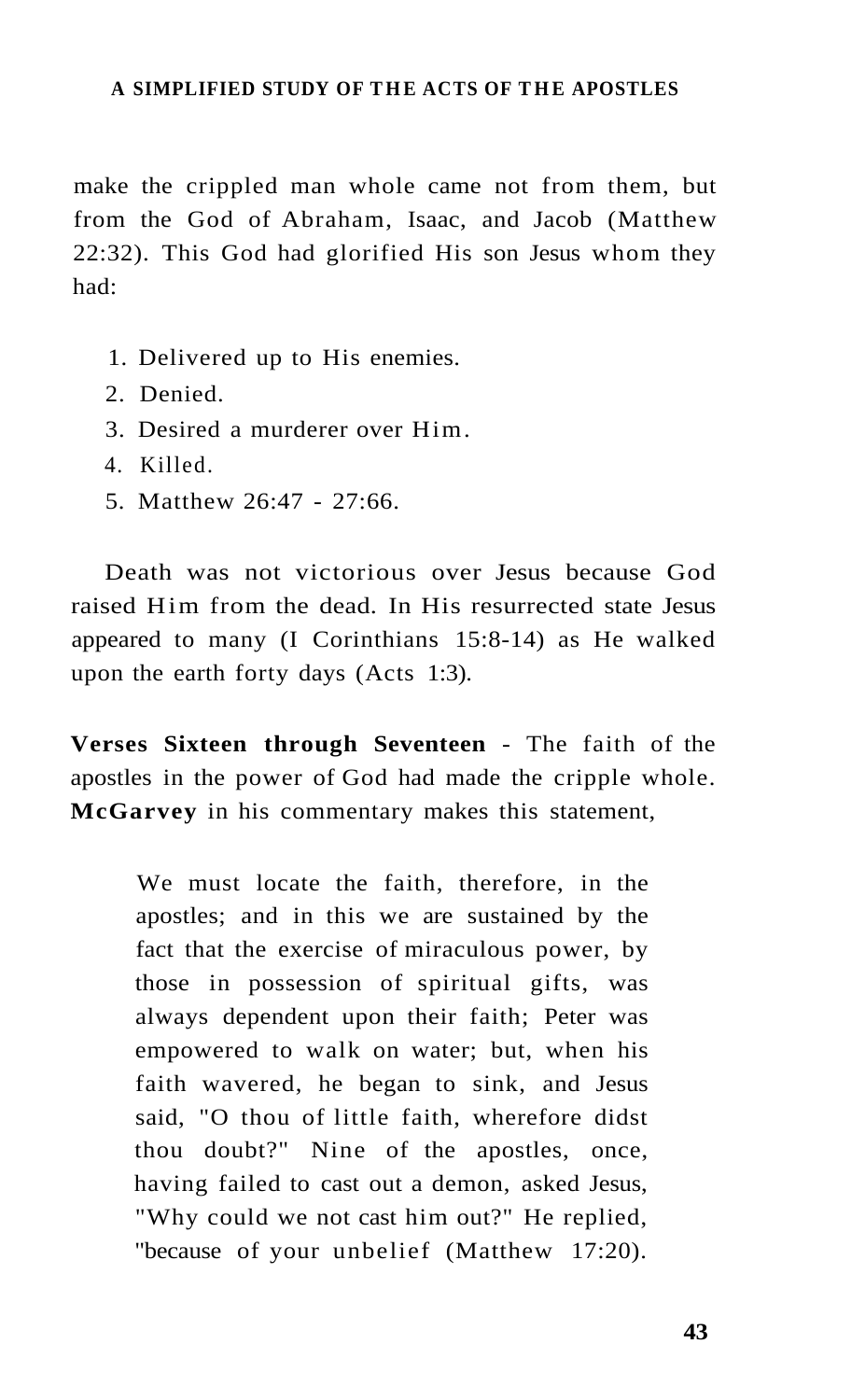In answer to their prayers, also, many miracles were wrought, but it was only "the prayer of faith" which could heal the sick.

Peter said that they crucified Jesus in their ignorance as did their rulers. Their ignorance was inexcusable because they had the scripture which spoke of Him (John 1:45, 5:46; Luke 24:44).

A ll that God had spoken through the prophets concerning the suffering of Jesus was fulfilled.

## **PROPHECY FULFILLED**

The following are just a few of the prophecies concerning the sufferings of Jesus:

Isaiah 53:3 — Despised and Rejected — John 1:11-12 Matthew 27:1-2 Psalms 2:1-2 — Despised and Rejected — Acts 4:25-26 Isaiah 49:7 — Hated — John 15:24-25 Isaiah 28:16 — A Stumbling Block — Romans 9:32 Isaiah 53:3-4 — A Man of Sorrows — John 11:35 Luke 19:41 Isaiah 53:4-5 — Beaten for Our Sakes — Matthew 27:26

**Verse Nineteen** - After Peter told his audience that they had killed the Prince of life, he further instructs them to, "Repent ye therefore, and turn again, that your sins may be blotted out." This verse is equal to Acts 2:38. *(See chart on next page):*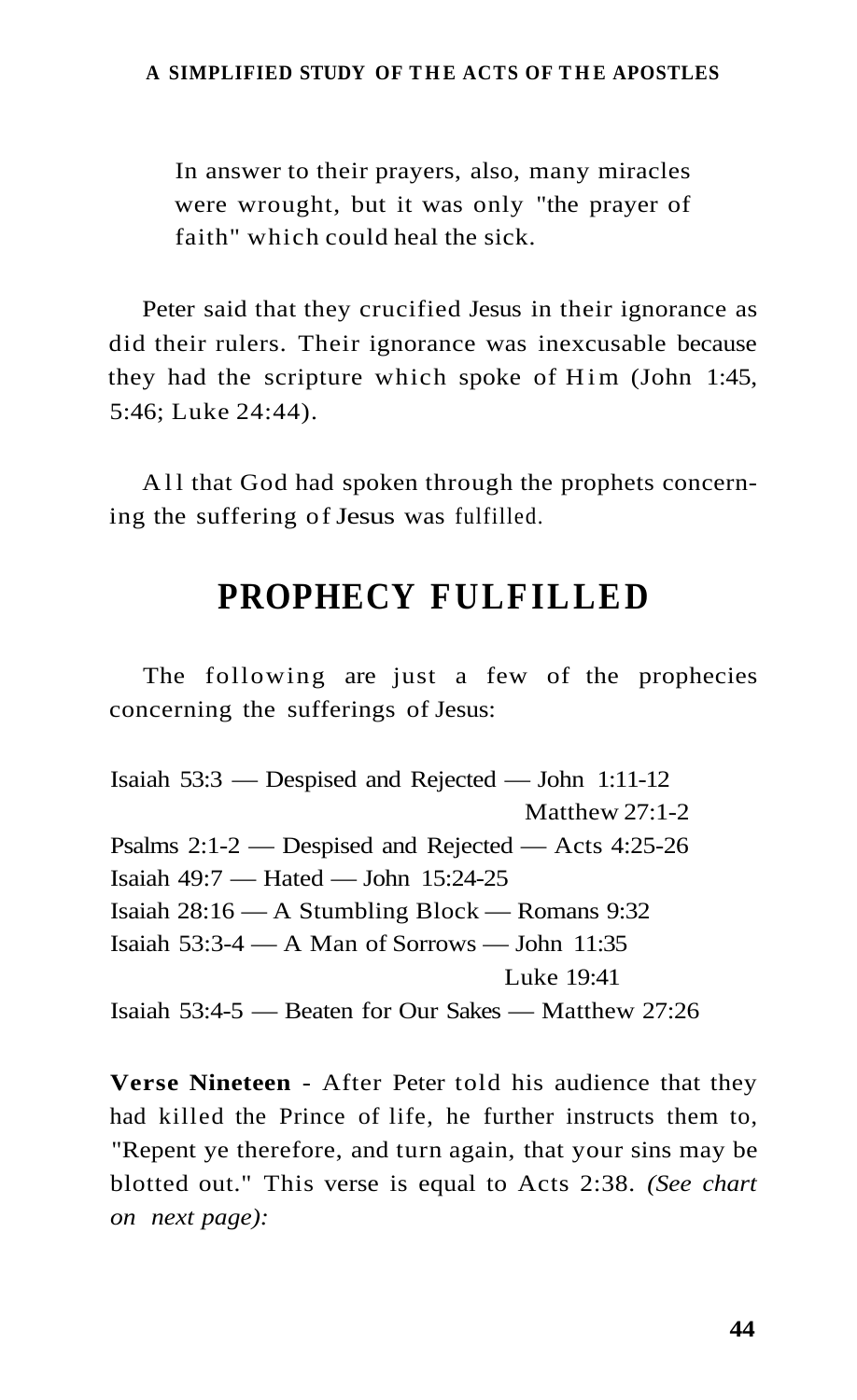| <b>ACTS 2:38</b> |             |                        |
|------------------|-------------|------------------------|
| Repent           | Be Baptized | For Remission of Sins  |
| <b>ACTS 3:19</b> |             |                        |
| Repent           | And Turn    | Sins To Be Blotted Out |

In both cases godly sorrow led them to repent (II Corinthians 7:10), which is a change of mind which leads to a reformation of life. The turning again or being converted is being baptized for the remission of sins. The remission or blotting out of sins follows the act of being baptized into the death of Jesus Christ (Romans 6:3-4).

**Verses Twenty and Twenty-One** - God will send Jesus back to claim His own (Hebrews 9:28), but until that time He will reside in heaven until the fulfillment of the prophecies made by God through the prophets.

**Verses Twenty-Two through Twenty-Three** - In these verses Peter applies the prophecy of Deuteronomy 18:18- 19 to Jesus Christ. God would:

- 1. Raise up a prophet like Moses.
- 2. Put His words in his mouth.
- 3. Cause the prophet to speak His commandments.
- 4. Destroy them that did not obey.

The great truths that Jesus taught while He was on earth came from Jehovah God (Matthew 16:18; Mark 16:16 and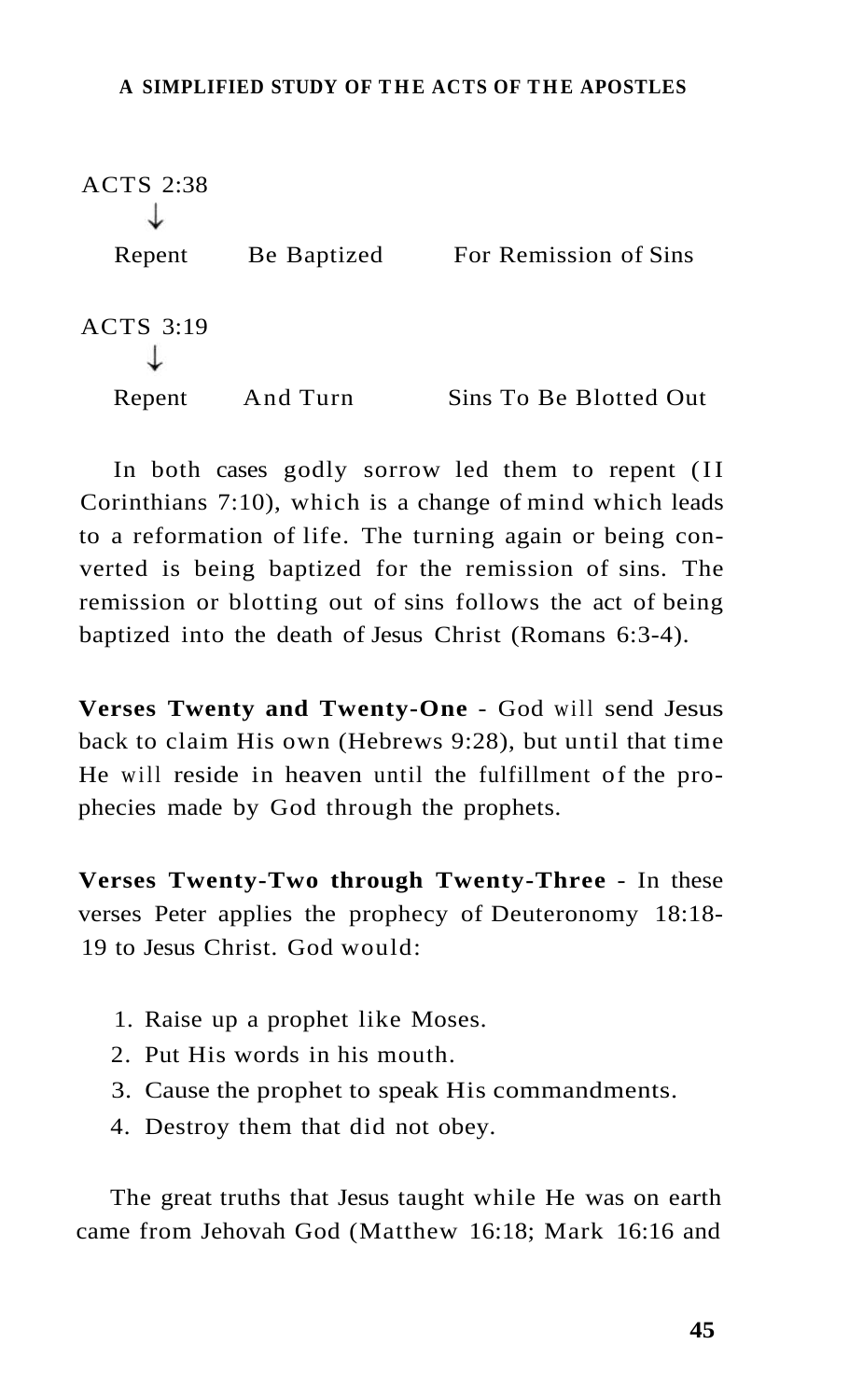many other scriptures).

Moses and Jesus compared:

- 1. Both were sought by a king who sought to destroy them.
- 2. Both were law givers.
- 3. Both were leaders who led God's people to a promised land. (Moses to Canaan; and Jesus to heaven).
- 4. Both were spokesmen from God.

**Verses Twenty-Four through Twenty-Six** - The prophets from Samuel on had testified of these things, and being sons of the prophets they were knowledgeable of the covenant that God had made with Abraham (Genesis 12:3,  $22:18, 26:4, 28:14$ .

God's promises to Abraham:

- 1. Would bless him.
- 2. Would make from his seed a great nation.
- 3. Would give his descendants Canaan.
- 4. Through his seed, "All nations of the earth would be blessed."

Jesus Christ is the fulfillment of the promise, "All nations of the earth shall be blessed."

These people should have expected and prepared for the coming of the "Prince of life" (Acts 3:15), instead they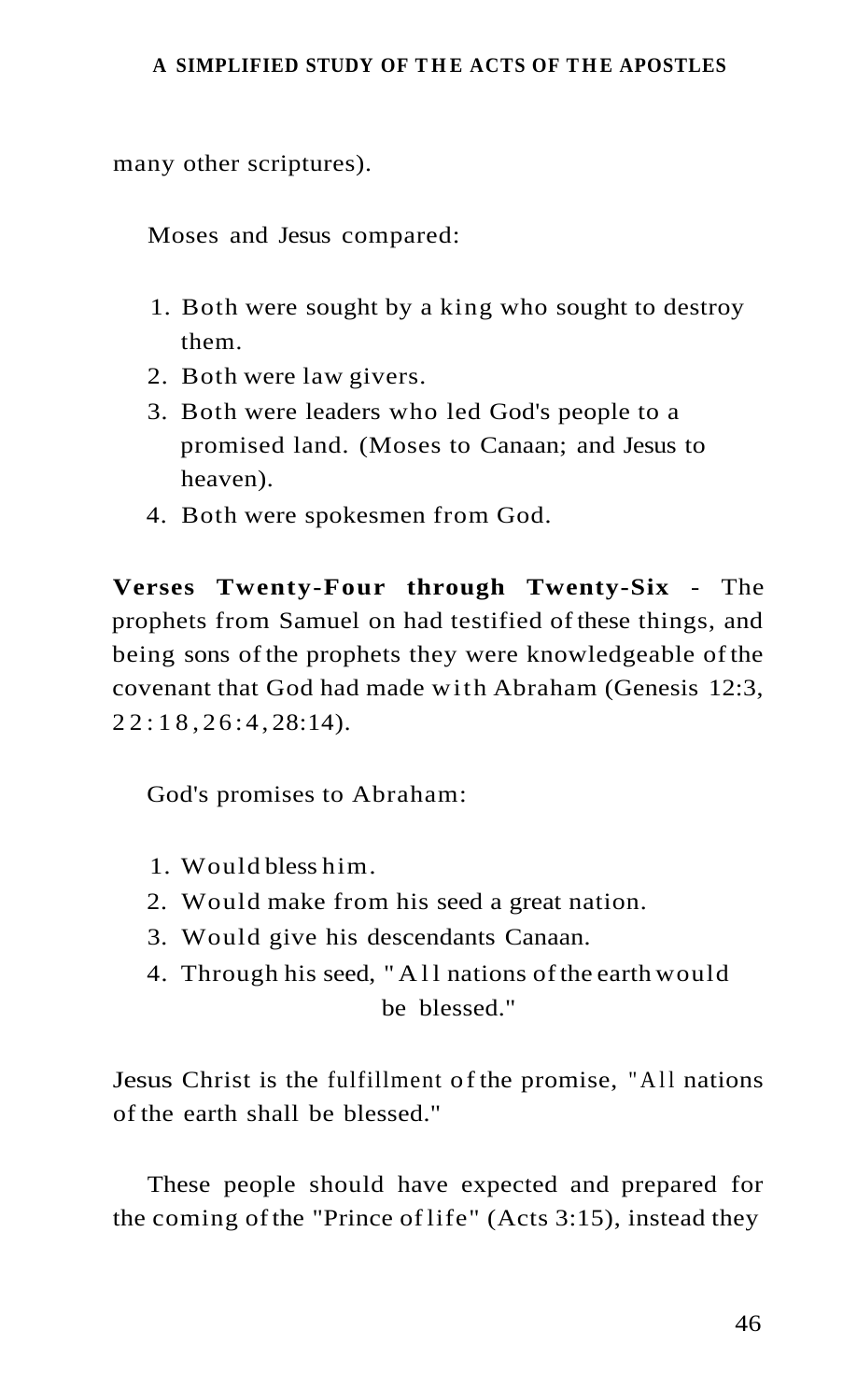rejected Him. Jesus came for the purpose of turning them from their iniquities (sins). Knowing all of this they still crucified Him.

### **ACTS CHAPTER 4**

# **Verses 1-4 Peter and John Cast Into Prison**

**(1) And as they spake unto the people, the priests and the captain of the temple and the Sadducees came upon them, (2) being sore troubled because they taught the people, and proclaimed in Jesus the resurrection from the dead. (3) And they laid hands on them, and put them in ward unto the morrow: for it was now eventide. (4) But many of them that heard the word believed; and the number of the men came to be about Ave thousand.** 

Peter, no doubt, preached the gospel (Romans 1:16), and the resurrection of Jesus from the dead. The doctrine of the resurrection would have been upsetting to the Sadducees because they did not believe in it (Acts 23:8). Those upset were the priests, Captain of the temple (probably the head of the temple police or the commander of the guard of the Levites who stood guard in the temple, II Chronicles 26:17-18), and the Sadducees.

Peter and John were cast into prison. Paul states that those who live godly will suffer persecution (II Timothy 3:12). Many believed and the *disciples* numbered about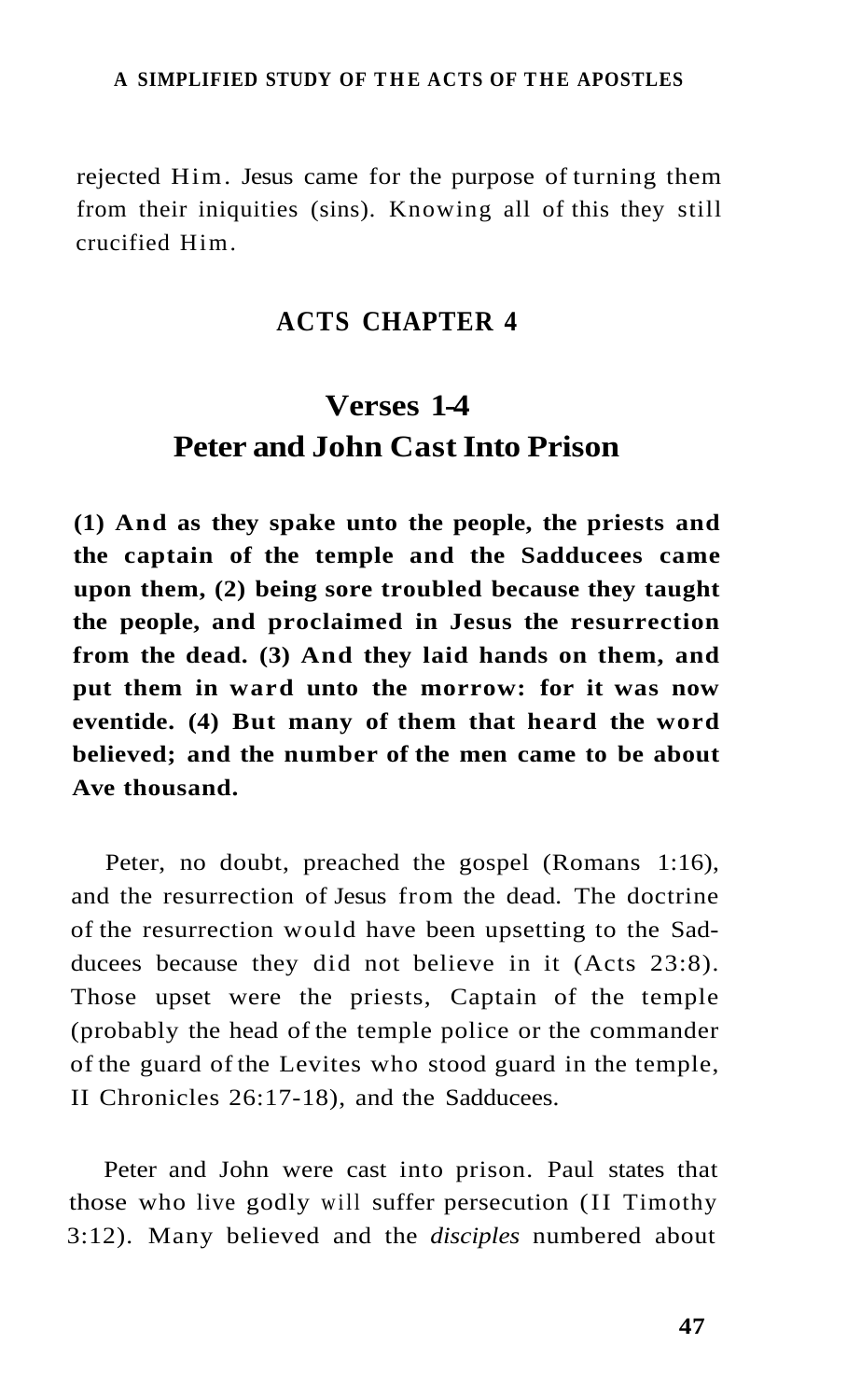five thousand men. This is the last number (count) given for Christians in the book of Acts.

## **Verses 5-12 Peter and John Before The Rulers**

**(5) And it came to pass on the morrow, that their rulers and elders and scribes were gathered together in Jerusalem; (6) and Annas the high priest was there, and Caiaphas, and John, and Alexander, and as many as were of the kindred of the high priest. (7) And when they had set them in the midst, they inquired, by what power, or in what name, have ye done this? (8) Then Peter, filled with the Holy Spirit, said unto them, Ye rulers of the people, and elders, (9) if we this day are examined concerning a good deed done to an impotent man, by what means this man is made whole; (10) be it known unto you all, and to all the people of Israel, that in the name of Jesus Christ of Nazareth, whom ye crucified, whom God raised from the dead, even in him doth this man stand here before you whole. (11) He is the stone which was set at nought of you the builders, which was made the head of the corner. (12) And in none other is there salvation: for neither is there any other name under heaven, that is given among men, wherein we must be saved.** 

In these verses the Jewish leaders gathered and asked Peter and John by what power or in what name they had healed the lame man. Peter makes it very clear that it was by the power of Jesus Christ that the man was made whole. Peter again makes it very clear (as he did in Acts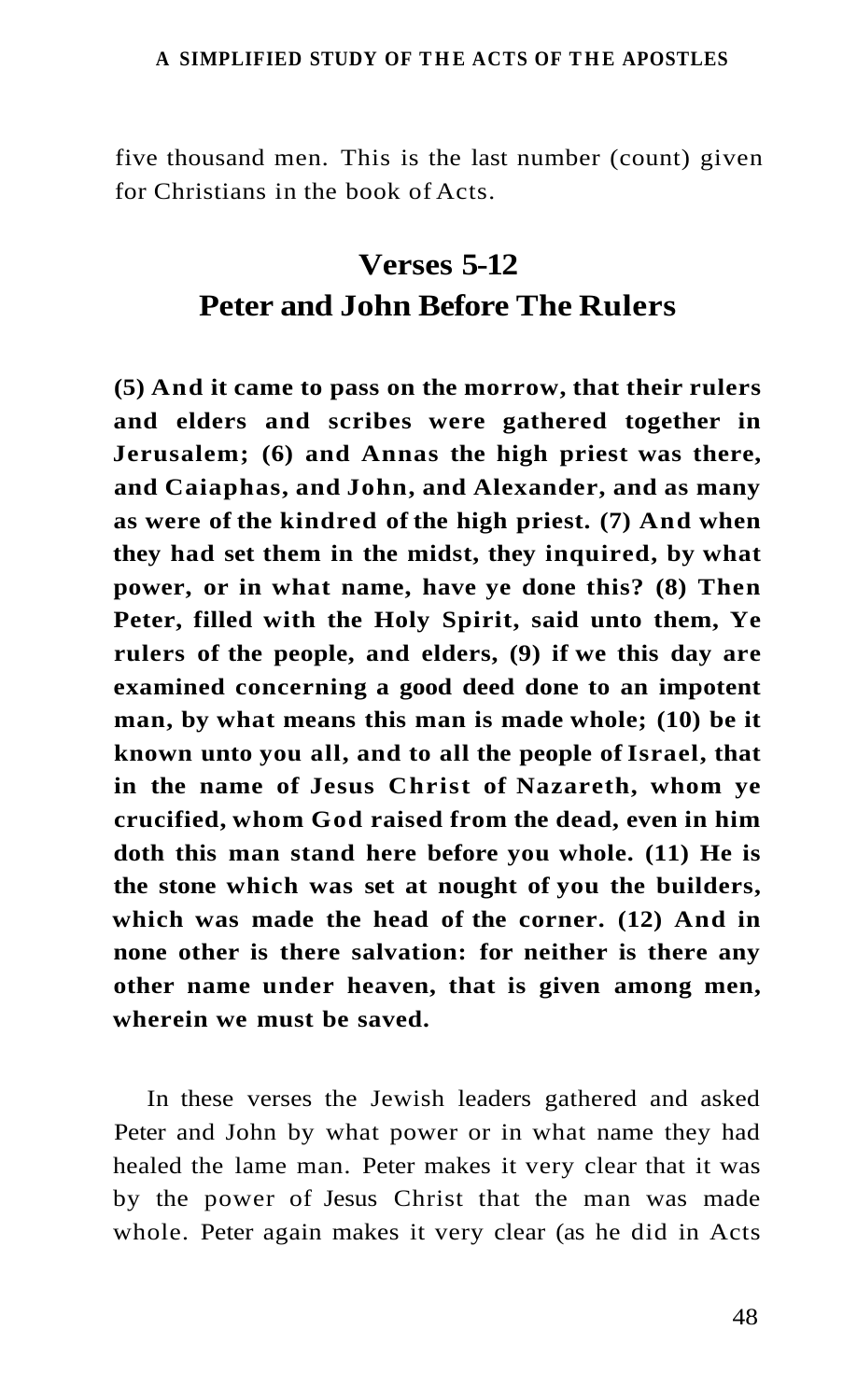2:36, 3:15), that they were guilty of the blood of Jesus, for they had crucified him by lawless hands. Furthermore, Peter tells them that Jesus was the cornerstone which they had rejected and that there is salvation in none other than Jesus Christ. He is **TH E** savior of the world and there is none other.

### **Verses 13-22**

### **Peter and John Are Threatened and Released**

**(13) Now when they beheld the boldness of Peter and John, and had perceived that they were unlearned and ignorant men, they marvelled; and they took knowledge of them, that they had been with Jesus. (14) And seeing the man that was healed standing with them, they could say nothing against it. (15) But when they had commanded them to go aside out of the council, they conferred among themselves, (16) saying, What shall we do to these men? for that indeed a notable miracle hath been wrought through them, is manifest to all that dwell in Jerusalem; and we cannot deny it. (17) But that it spread no further among the people, let us threaten them, that they speak henceforth to no man in this name. (18) And they called them, and charged them not to speak at all nor teach in the name of Jesus. (19) But Peter and John answered and said unto them, Whether it is right in the sight of God to hearken unto you rather than unto God, judge ye: (20) for we cannot but speak the** *things* **which we saw and**  *heard. (21) And they, when they had further threatened them, let them go, finding nothing how they might* **punish them, because of the people; for all men**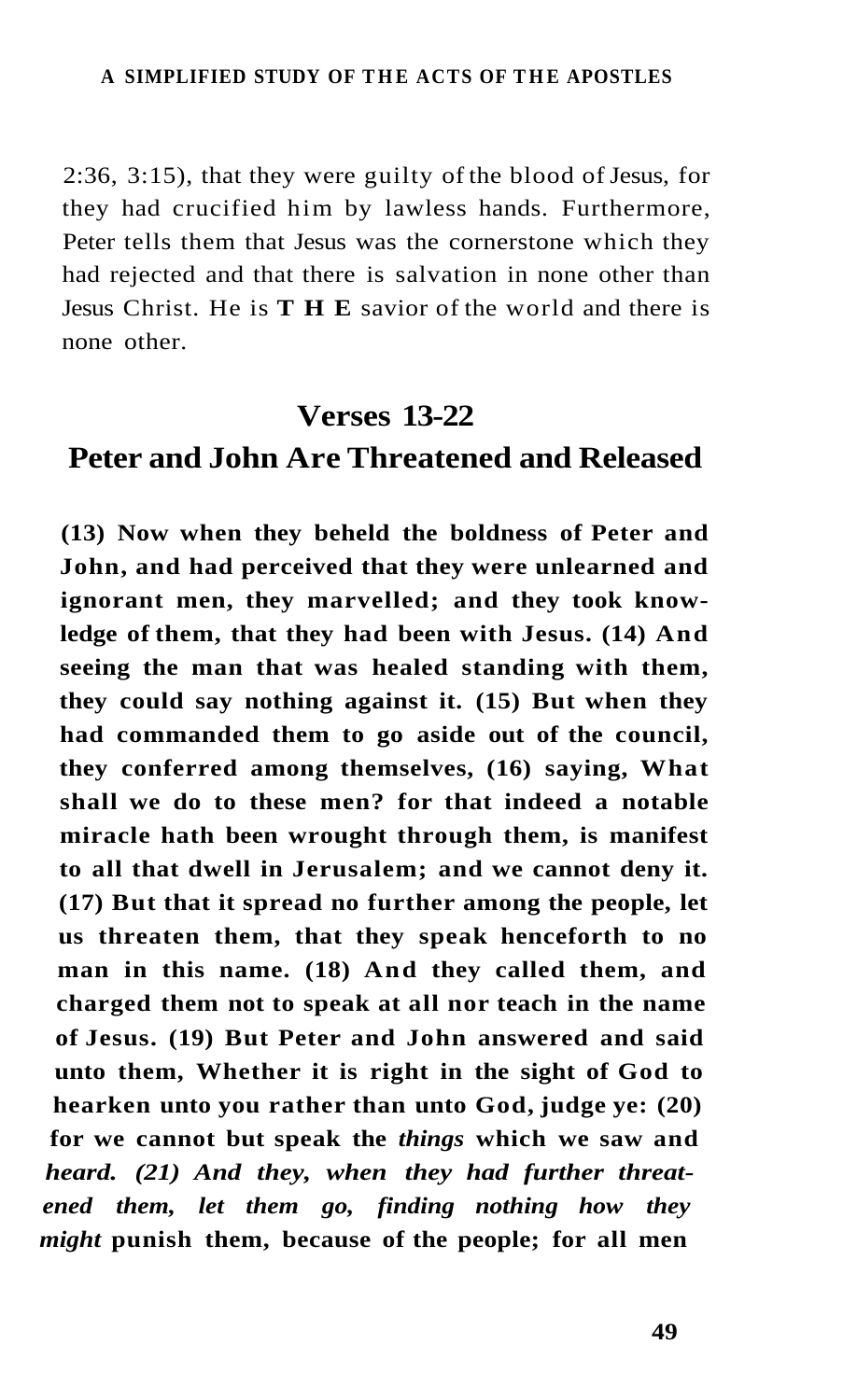**glorified God for that which was done. (22) For the man was more that forty years old, on whom this miracle of healing was wrought.** 

It is interesting to note that the Jews had the evidence (Acts 4:14, 16) to prove that Jesus Christ was God's Son (Acts 4:10), but they rejected it. It takes a hardened heart to deny plain observable evidence. In an attempt to stop the preaching of Peter and John they threatened them and released them. The response to their threat was, "For we cannot but speak the things we saw and heard."

The man on whom the miracle was performed had been a cripple for forty years (Acts 3:2, 4:22).

# **Verses 23-31 Peter and John Report Back to Their Brethren**

**(23) And being let go, they came to their own company, and reported all that the chief priests and the elders had said unto them. (24) And they, when they heard it, lifted up their voice to God with one accord, and said, O Lord, thou that didst make the heaven and the earth and the sea, and all that in them is: (25) who by the Holy Spirit, by the mouth of our father David thy servant, didst say,** *Why did the Gentiles rage, and the peoples imagine vain things? (26) The kings of the earth set themselves in array, And the rulers were gathered together, Against the Lord, and against his Anointed:*  **(27) for of a truth in this city against thy holy Servant**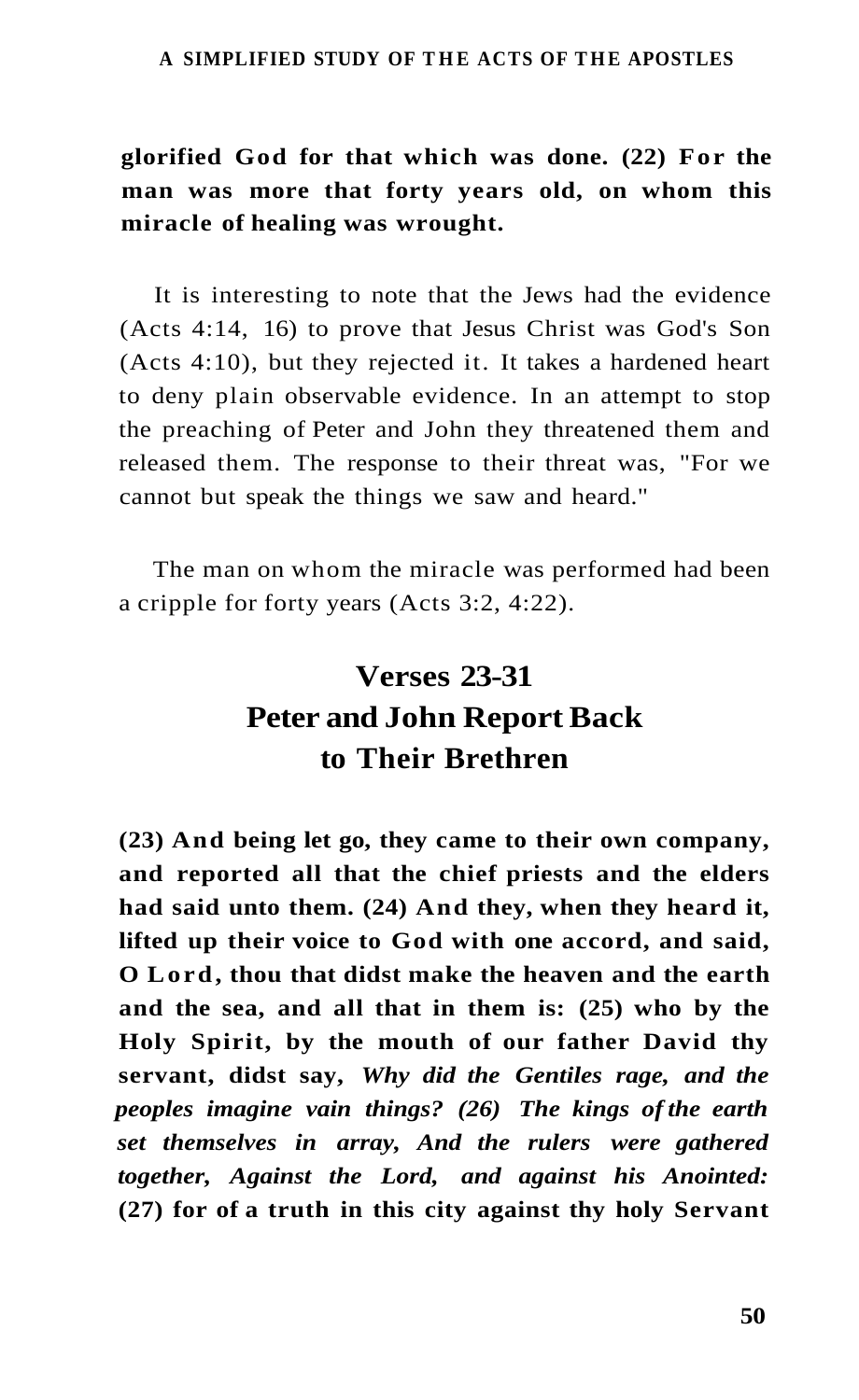**Jesus, whom thou didst anoint, both Herod and Pontius Pilate, with the Gentiles and the people of Israel, were gathered together, (28) to do whatsoever thy hand and thy counsel foreordained to come to pass. (29) And now, Lord, look upon their threatenings: and grant unto thy servants to speak thy word with all boldness, (30) while thou stretchest forth thy hand to heal; and that signs and wonders may be done through the name of thy holy Servant Jesus. (31) And when they had prayed, the place was shaken wherein they were gathered together; and they were all tilled with the Holy Spirit, and they spake the word of God with boldness.** 

When Peter and John reported to their brethren what had happened, they all raised their voices and praised God. In their praise they quoted a prophecy made by David in Psalms 2:1-2 and applied it to the happenings of their day. One certain way that we know the meaning of prophecy is by the interpretation of those who were inspired by the Holy Spirit.

They asked the Lord for strength that they might speak His word with boldness. The Lord answered by filling them with the Holy Spirit.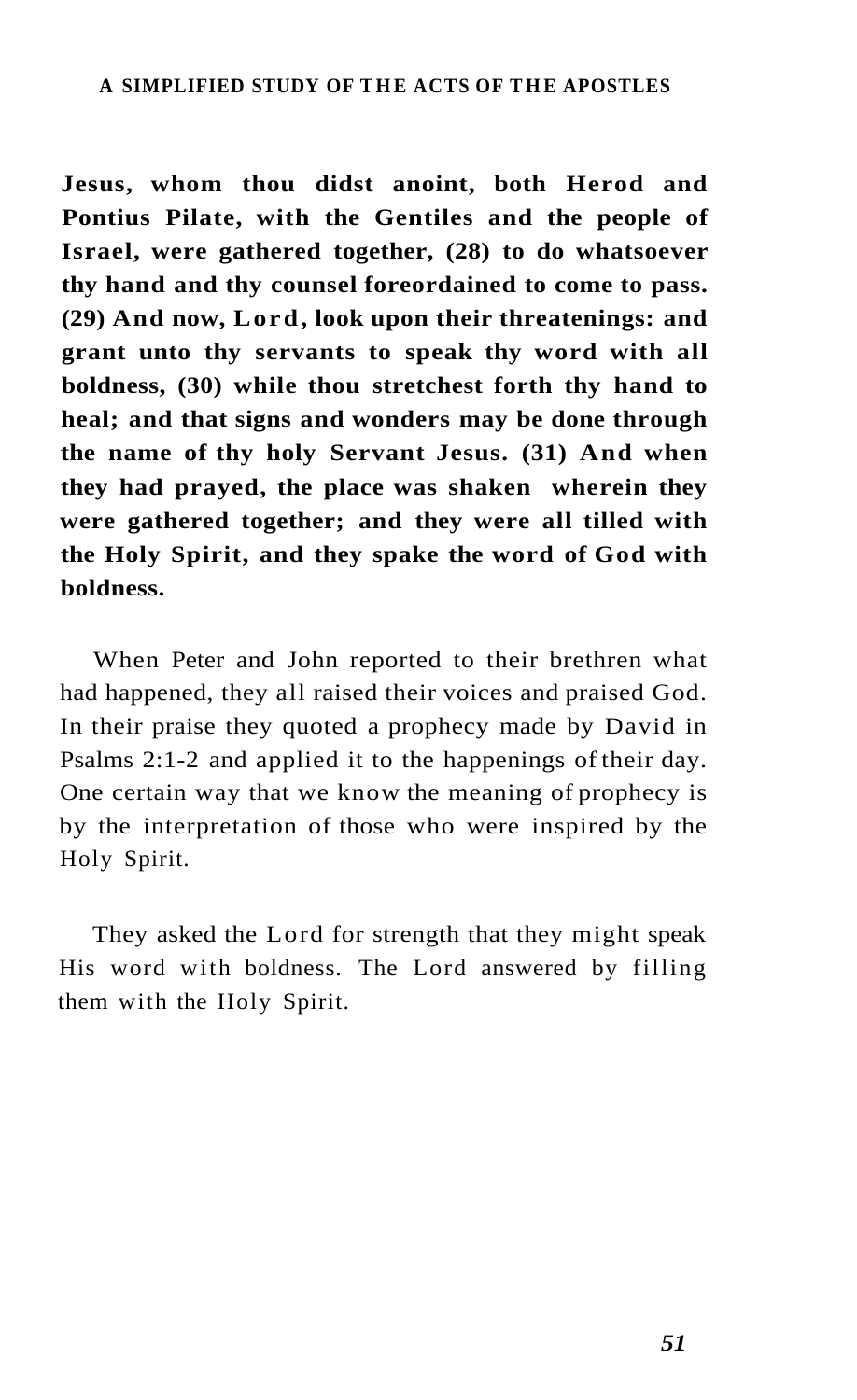### **SEGMENT IV**

## **ACT S 4:32-5:1 6 GROWTH OF THE CHURCH**

## **Verses 32-37 Unity of The Disciples**

**(32) And the multitude of them that believed were of one heart and soul: and not one of them said that aught of the things which he possessed was his own; but they had all things common. (33) And with great power gave the apostles their witness of the resurrection of the Lord Jesus: and great grace was upon them all. (34) For neither was there among them any that lacked: for as many as were possessors of lands or houses sold them, and brought the prices of the things that were sold, (35) and laid them at the apostles' feet: and distribution was made unto each, according as any one had need. (36) And Joseph, who by the apostles was surnamed Barnabas (which is being interpreted, Son of exhortation), a Levite, a man of Cyprus by race, (37) having a field, sold it, and brought the money and laid it at the apostles' feet.** 

**Verses Thirty-Two through Thirty-Seven** - These verses speak of the disciples' love and concern for each other and their unity is declared by their actions. As we study about the community of goods we need to note: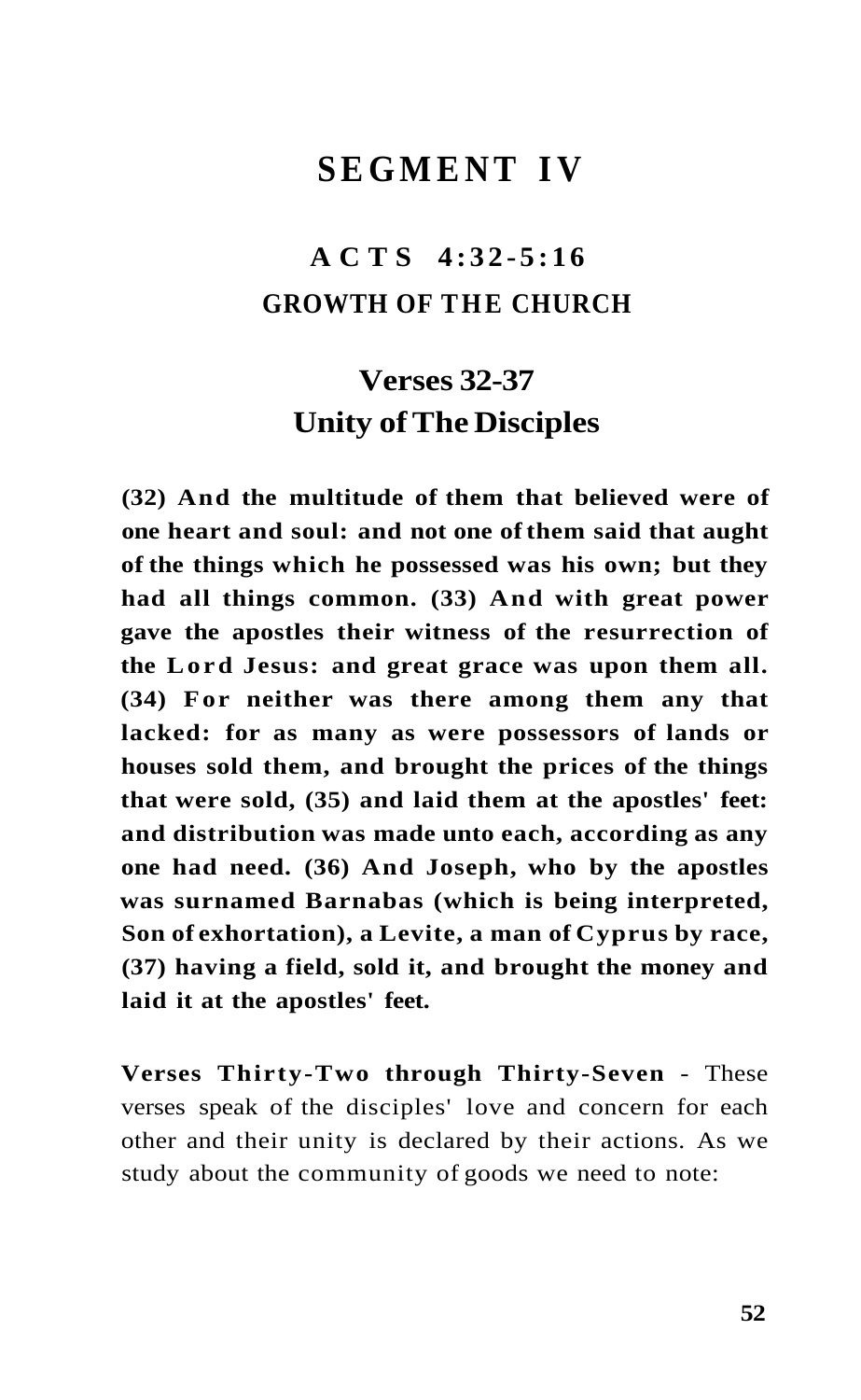- 1. Community of goods did not exist till there was a need.
- 2. Division of goods was made according to need, not quantity.
- 3. It appears that this action was limited to the church at Jerusalem to meet the need of the saints there.
- 4. There is no evidence that this action was commanded.
- 5. There is evidence in later chapters of the book of Acts that Christians possessed private property (the mother of John Mark, Acts 12:12; Simon, a tanner, Acts 10:6).

Concerning this passage **McGarvey** wrote,

In reality this church was setting an example for all other churches in all time to come, by showing that true Christian benevolence requires that we shall not let our brethren in the church suffer for food, even if those of us who have houses and lands can prevent it only by the sale of our possessions.

### **CHAPTE R FIV E**

# **Verses 1-11 Ananias and Sapphira (First Sin in the Church)**

**1) But a certain man named Ananias, with Sapphira his wife, sold a possession, (2) and kept back part of the price, his wife also being privy to it, and brought a**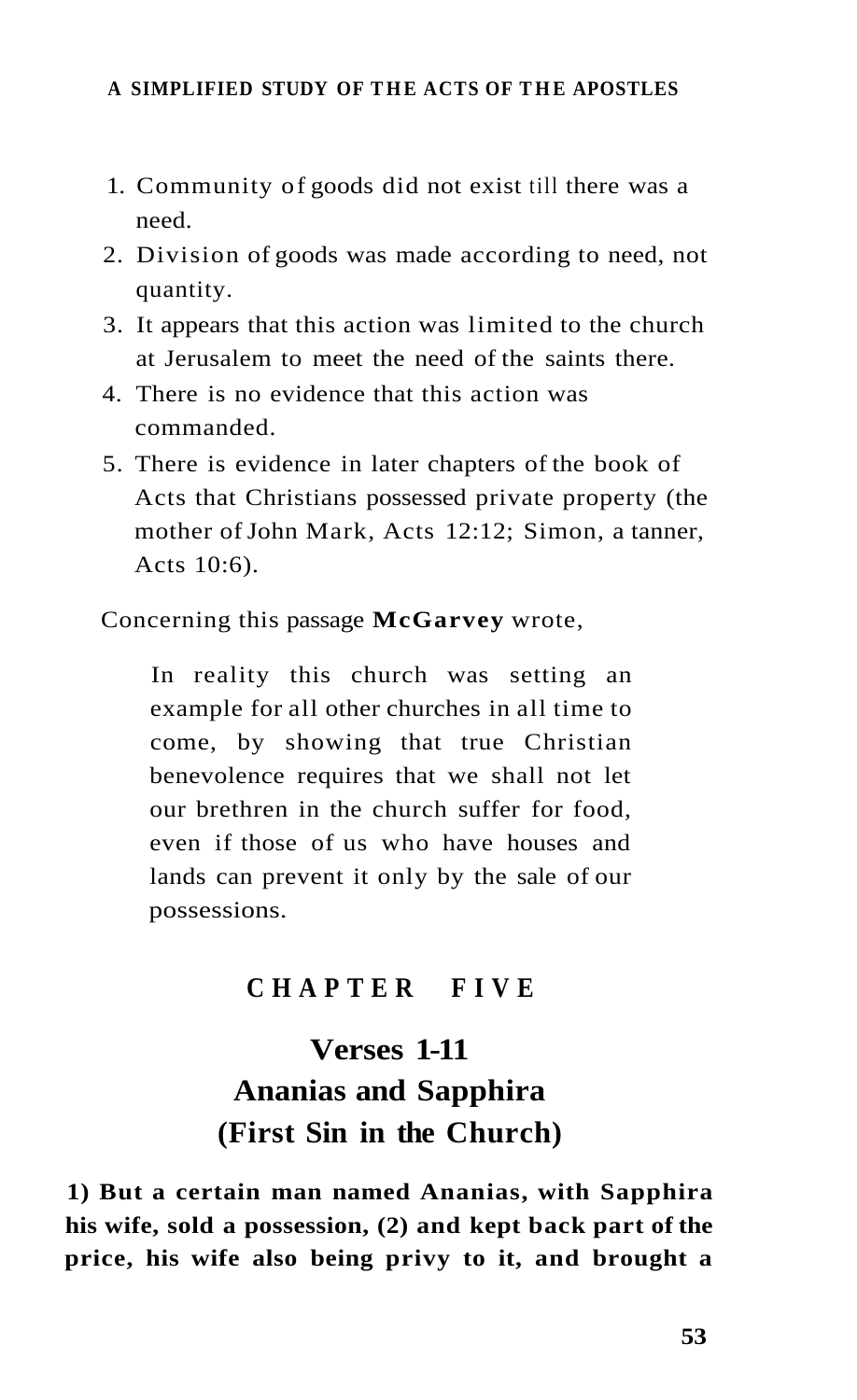**certain part, and laid it at the apostles' feet. (3) But Peter said, Ananias, why hath Satan filled thy heart to lie to the Holy Spirit, and to keep back part of the price of the land? (4) While it remained, did it not remain thine own? and after it was sold, was it not in thy power? How is it that thou hast conceived this thing in thy heart? thou hast not lied unto men, but unto God. (5) And Ananias hearing these words fell down and gave up the ghost: and great fear came upon all that heard it. (6) And the young men arose and wrapped him round, and they carried him out and buried him. (7) And it was about the space of three hours after, when his wife, not knowing what was done, came in. (8) And Peter answered unto her, Tell me whether ye sold the land for so much. And she said, Yea, for so much. (10) But Peter said unto her, How is it that ye have agreed together to try the Spirit of the Lord? behold, the feet of them that have buried thy husband are at the door, and they shall carry thee out. (10) And she fell down immediately at his feet, and gave up the ghost: and the young men came in and found her dead, and they carried her out and buried her by her husband. (11) And great fear came upon the whole church, and upon all that heard these things.** 

In these verses we have recorded the first sin which occurred in the New Testament church. Sin is a transgression (lawlessness) of the will of God (I John 3:4). Sin can be the sin of omission (the failure to do what God has commanded to be done) or the sin of commission (doing what God has asked us not to do). Lying is the sin of commission, disobeying God's instructions to be truthful (Colossians 3:9). Heaven is closed to the liar (Revelation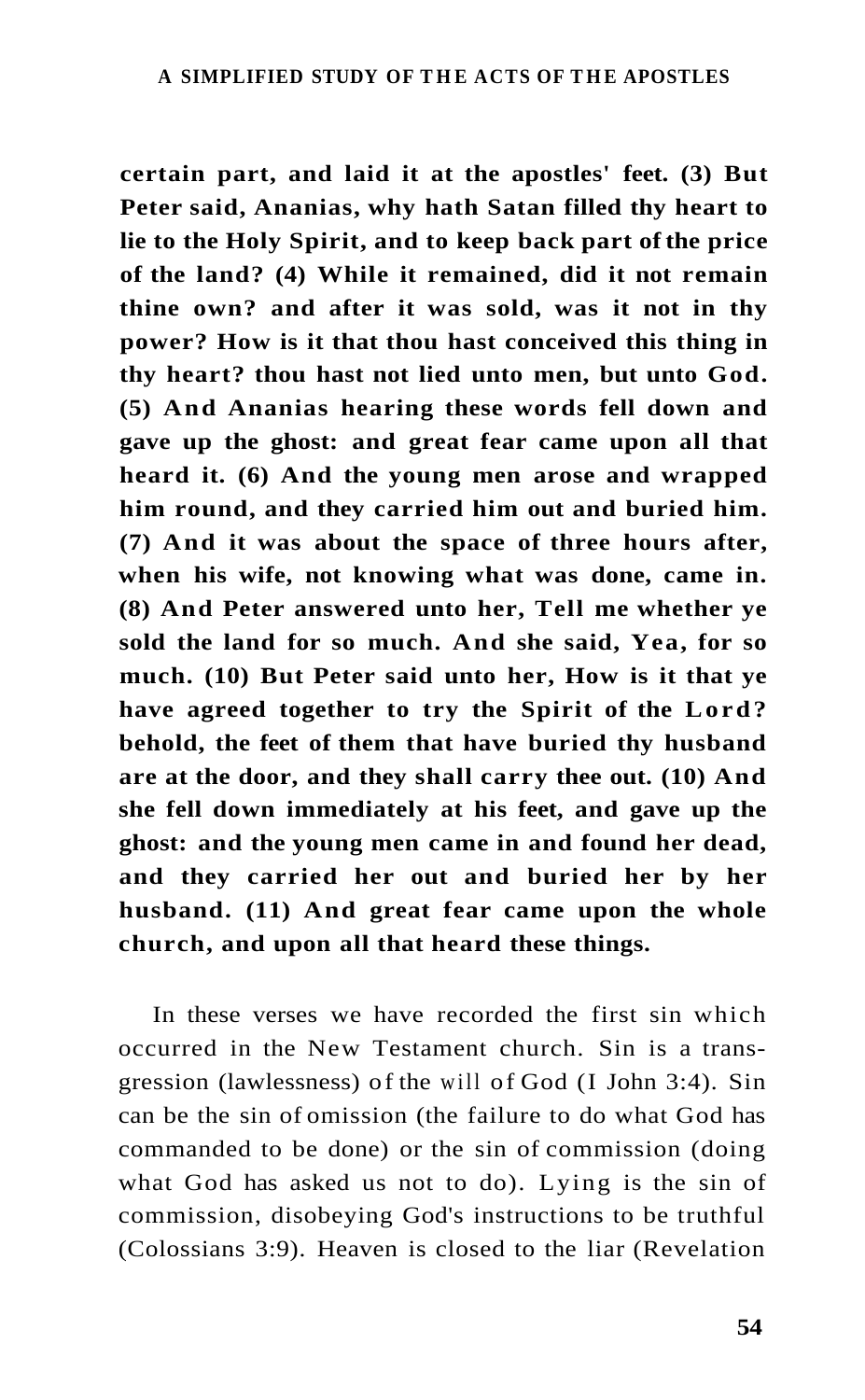21:8, 21:27). Perhaps the sin which motivated Ananias and Sapphira to lie was covetousness or the love of money.

Note the following:

- 1. Ananias and Sapphira did not have to sell their possession (Acts 5:4).
- 2. After they sold it, it was still theirs to do with as they wished (Acts 5:4).
- 3. The language implies that the part that they gave was represented as being the total price (Acts  $5:2,3$ ,  $8,9$ .
- 4. The scripture indicates that they were "partners" together in this sin (Acts 5:9).

In their deception they were guilty of lying to the Holy Spirit (Acts 5:3), and to God (Acts 5:4). As a result of their deception they both died (Acts 5:5, 10). This is one of the few cases where a miracle was involved in causing harm in the life of an individual (see also Acts 13:11).

The result of the discipline which was administered by God was that great fear came upon the church and all who heard about it.

Another important truth set forth in this section of the book of Acts is a characteristic of the Godhead (commonly referred to as the Trinity by the denominational world). To lie to the Holy Spirit is to lie to God (Acts 5:3-4). The Godhead consists of the Father, the Son, and the Holy Spirit, and these three personalities make up the Godhead.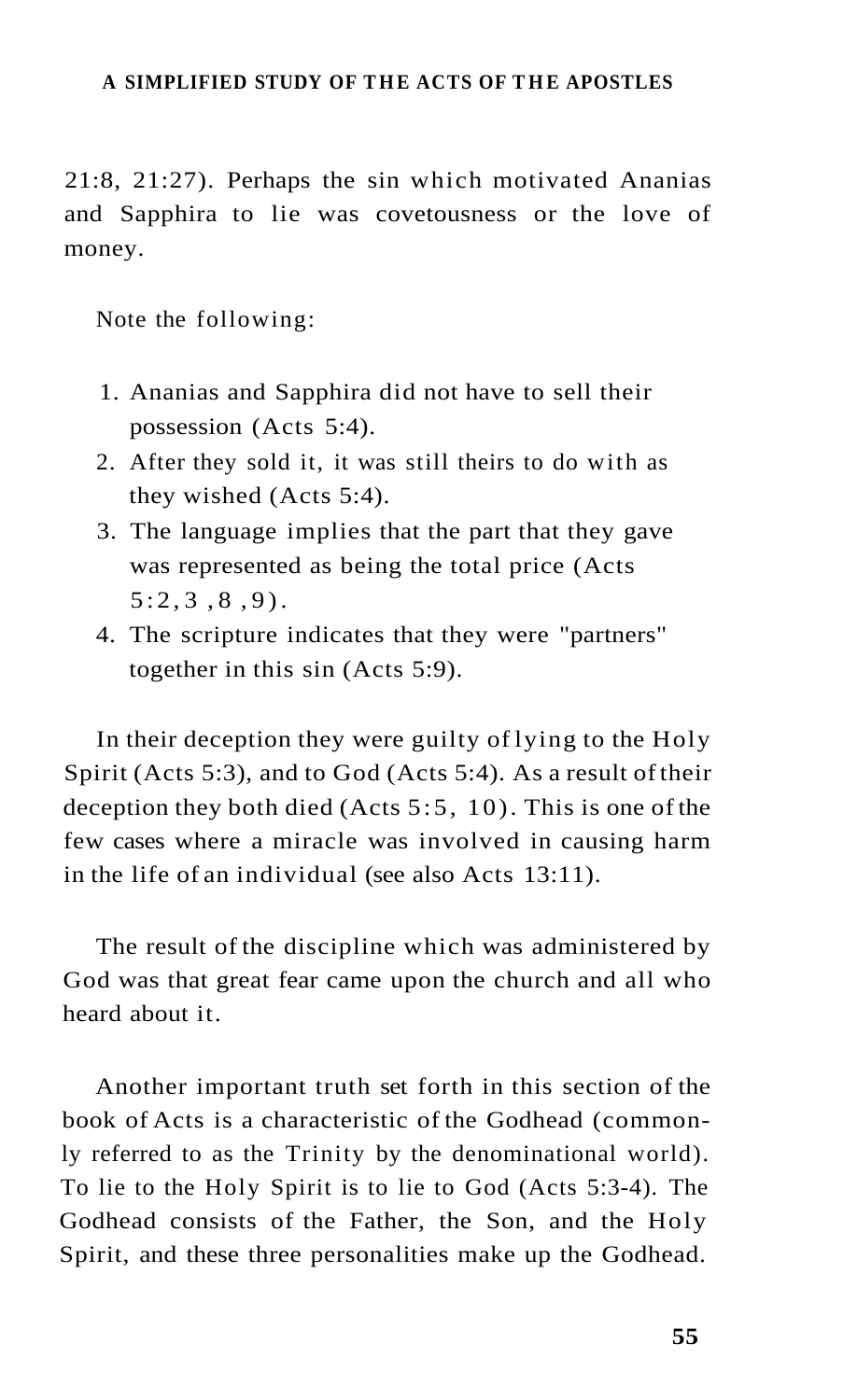Note from the scripture:

- 1. There is one God (Ephesians 4:6).
- 2. His name appears in the plural form (Genesis 1:1, 26).
- 3. The Godhead is one in creation as the creation is attributed to all three.
	- a. God (Genesis 1:1-2).
	- b. Jesus (John 1:1-3).
	- c. The Holy Spirit (Hebrews 1:2-10).

A ll three personalities are referred to as God.

- 1. God the Father (I Corinthians 8:6).
- 2. God the Son (John 1:1; Philippians 2:5-6; Hebrews 1:8).
- 3. God the Holy Spirit (Acts 5:3-4).

On several occasions Jesus is referred to as God.

- 1. He is "Immanuel" (Isaiah 7:14; Matthew 1:23), which is interpreted as, "God with us."
- 2. Isaiah 40:3 quoted in Matthew 3:3.
- 3. John 20:28; Titus 2:13.

The Son was not inferior to God the Father because He possessed the same attributes (characteristics) as the Father. (John 14:7-9). The Son did take the form of a servant that man might have a means of forgiveness (Philippians 2:4-11). "In Christ dwelleth all the fulness of the Godhead bodily" (Colossians 2:9).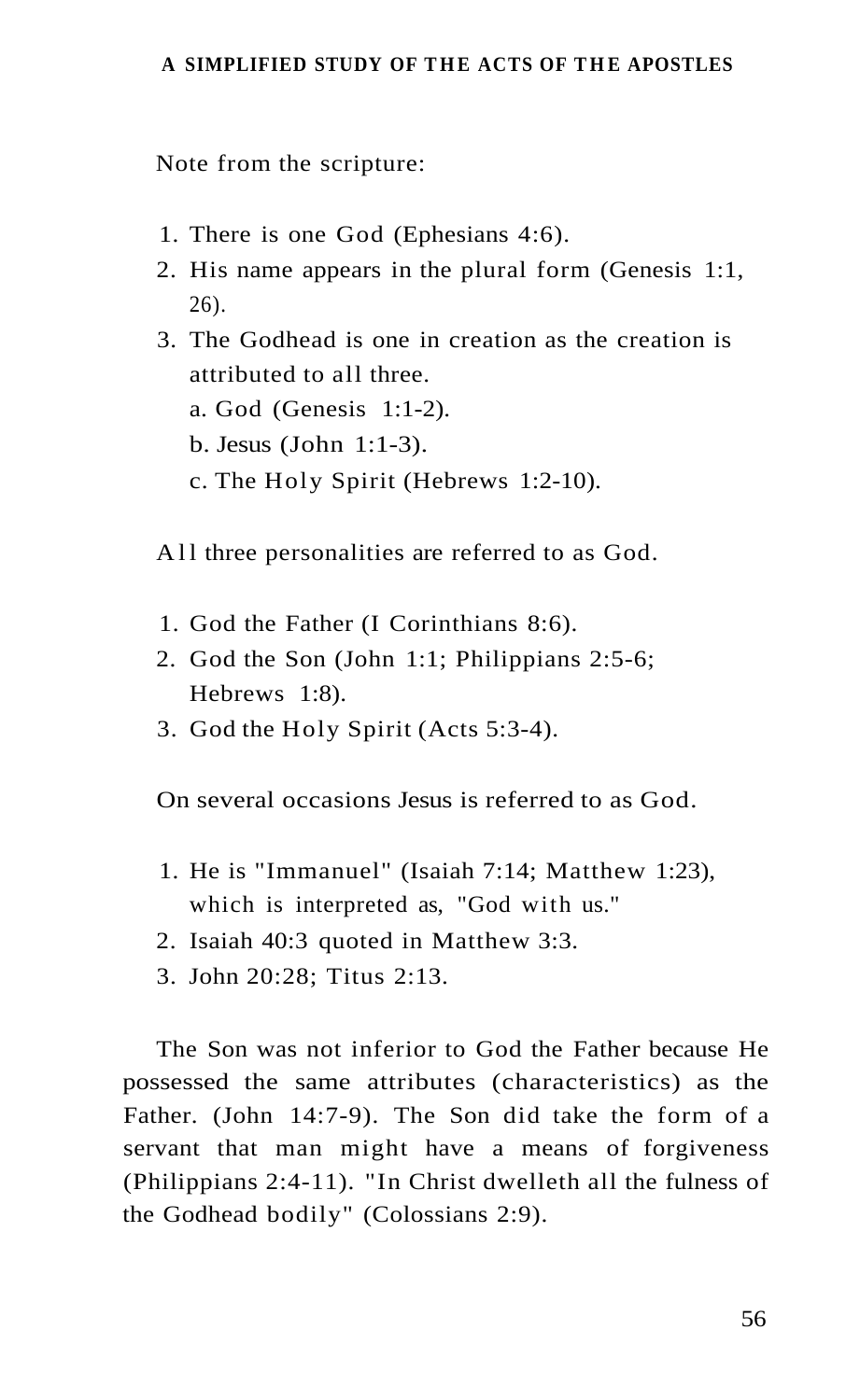A ll three (Father, Son, and the Holy Spirit) were present at the baptism of Jesus (Matthew 3:13-17; Mark 1:9-22; Luke 3:21-22).

Sinners who have faith, who have repented and confessed Jesus Christ, are baptized into the name of the Father, Son, and Holy Spirit (Matthew 28:19; Acts 2:38).

A ll three are mentioned by Paul in Romans 15:30 and II Corinthians 13:14.

Some question how God the Father, God the Son and God the Holy Spirit can be three and yet are one. Jesus said that man and woman become husband and wife and in so doing become one (Matthew 19:5). A wood craftsman cuts down a tree and from the wood he fashions a chair, table, and a bed. There is a difference between the three products but all three are of the same substance, wood. The same is true of the Godhead. While they are three, they are of the same divine substance.

### **Verses 12-16 Teachings, Signs and Healings**

**(12) And by the hands of the apostles were many signs and wonders wrought among the people; and they were all with one accord in Solomon's porch. (13) But of the rest durst no man join himself to them: howbeit the people magnified them; (14) and believers were the more added to the Lord, multitudes both of men and women: (15) insomuch that they even carried out the**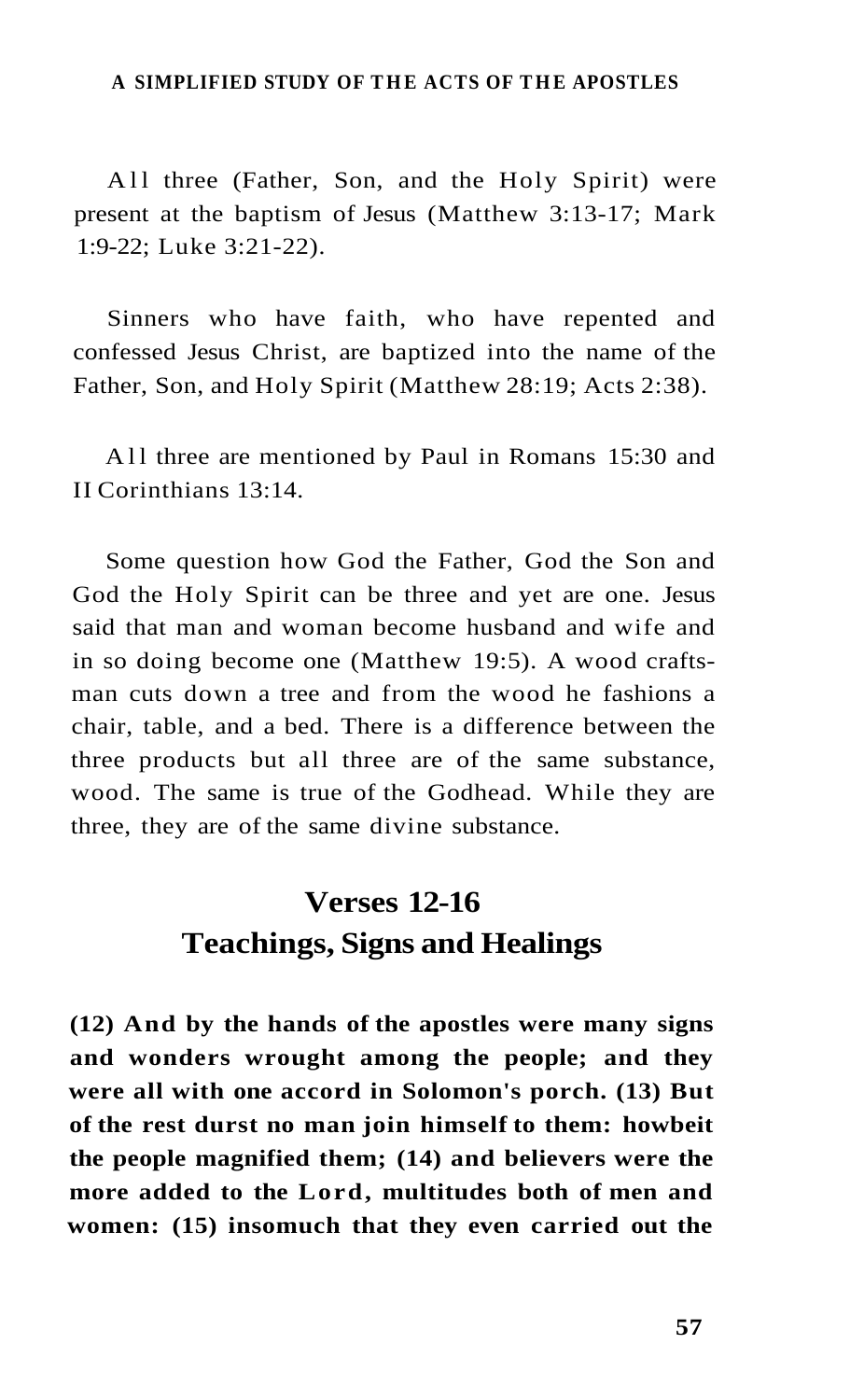**sick into the streets, and laid them on beds and couches, that, as Peter came by, at the least his shadow might overshadow some of them. (16) And there also came together the multitude from the cities round about Jerusalem, bringing sick folk, and them that were vexed with unclean spirits: and they were healed every one.** 

**Verses Twelve through Sixteen** - The apostles continued to show the power of God with signs and wonders. By the hand of God Ananias and Sapphira dropped dead and the apostles did signs and wonders. The result of this was the disciples and multitude did not approach the apostles with the familiarity which had marked their former association with them. (See Luke 5:8; Acts 5:11).

This does not mean that the people did not come to hear the gospel for, "believers were the more added to the Lord" (Acts 5:14).

The sick were carried into the streets on beds and couches, and from cities round about Jerusalem the sick were carried to the apostles. Luke said, "And they were healed every one" (Acts 5:16). In our day those who claim to heal the sick choose those with whom they will work. In most cases they pick those who have ailments which can't be verified (headaches, back problems, and other similar afflictions). Not so with the apostles, due to their truly having the power of God, they healed ALL who were brought to them.

The purpose of miracles in the days of Jesus and the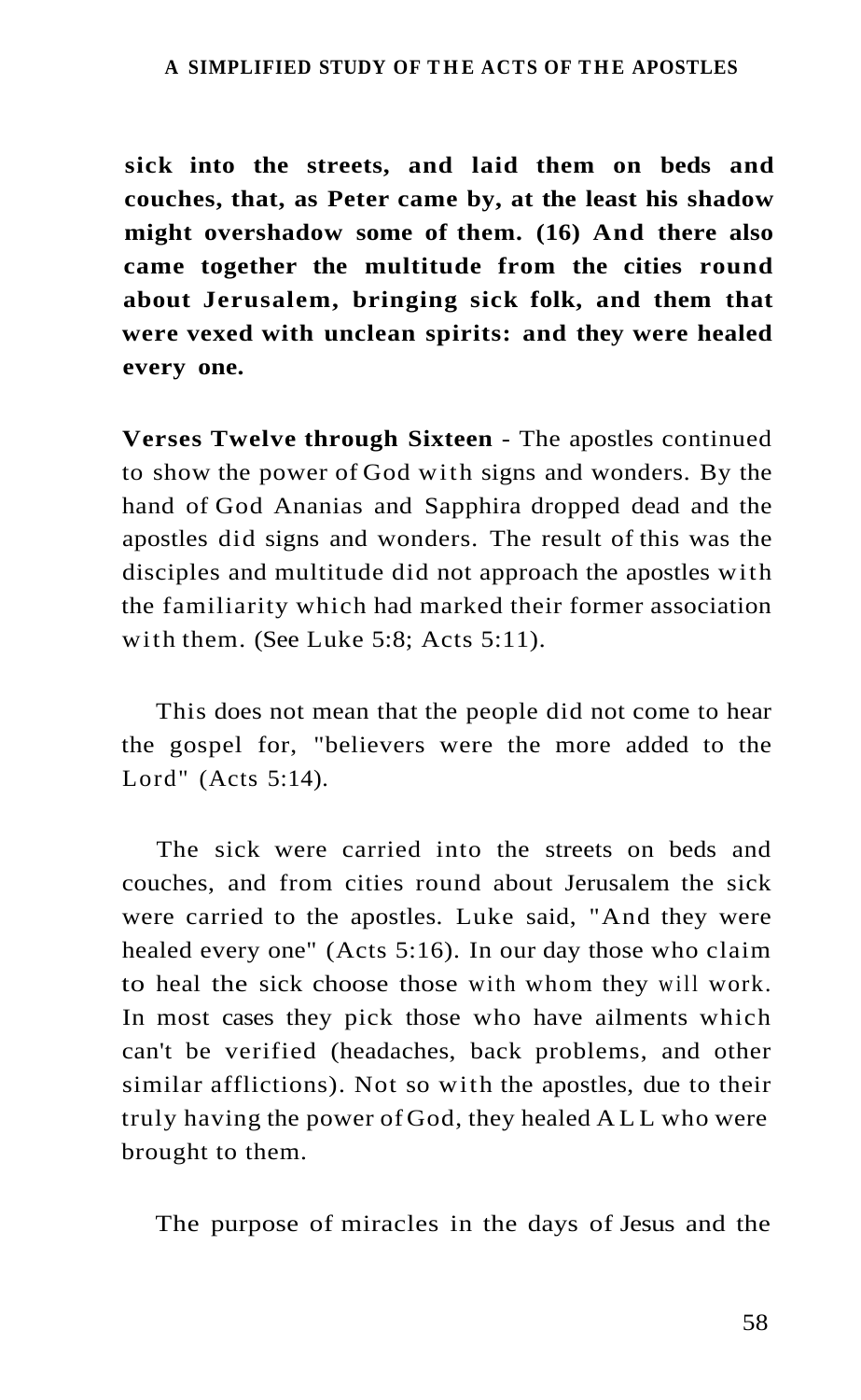apostles was to confirm the word of God (Hebrews 2:3-4; John 11:42).

## **SEGMENT V**

# **ACTS 5:17-42 GROWTH OF THE CHURCH AND SECOND PERSECUTION**

# **Verses 17-21A Apostles Arrested Liberated by an Angel Continued Teaching**

**(17) But the high priest rose up, and all they that were with him (which is the sect of the Sadducees), and they were filled with jealousy, (18) and laid hands on the apostles, and put them in public ward. (19) But an angel of the Lord by night opened the prison doors, and brought them out, and said, (20) Go ye, and stand and speak in the temple to the people all the words of this Life. (21 A) And when they heard this, they entered into the temple about daybreak, and taught.** 

The apostles were imprisoned by the high priest and the Sadducees, not for what they did or said but because of jealousy (intolerance of rivalry). The people were listening to the apostles and obeying the gospel (Acts 5:14). The fact that the high priest and the Sadducees were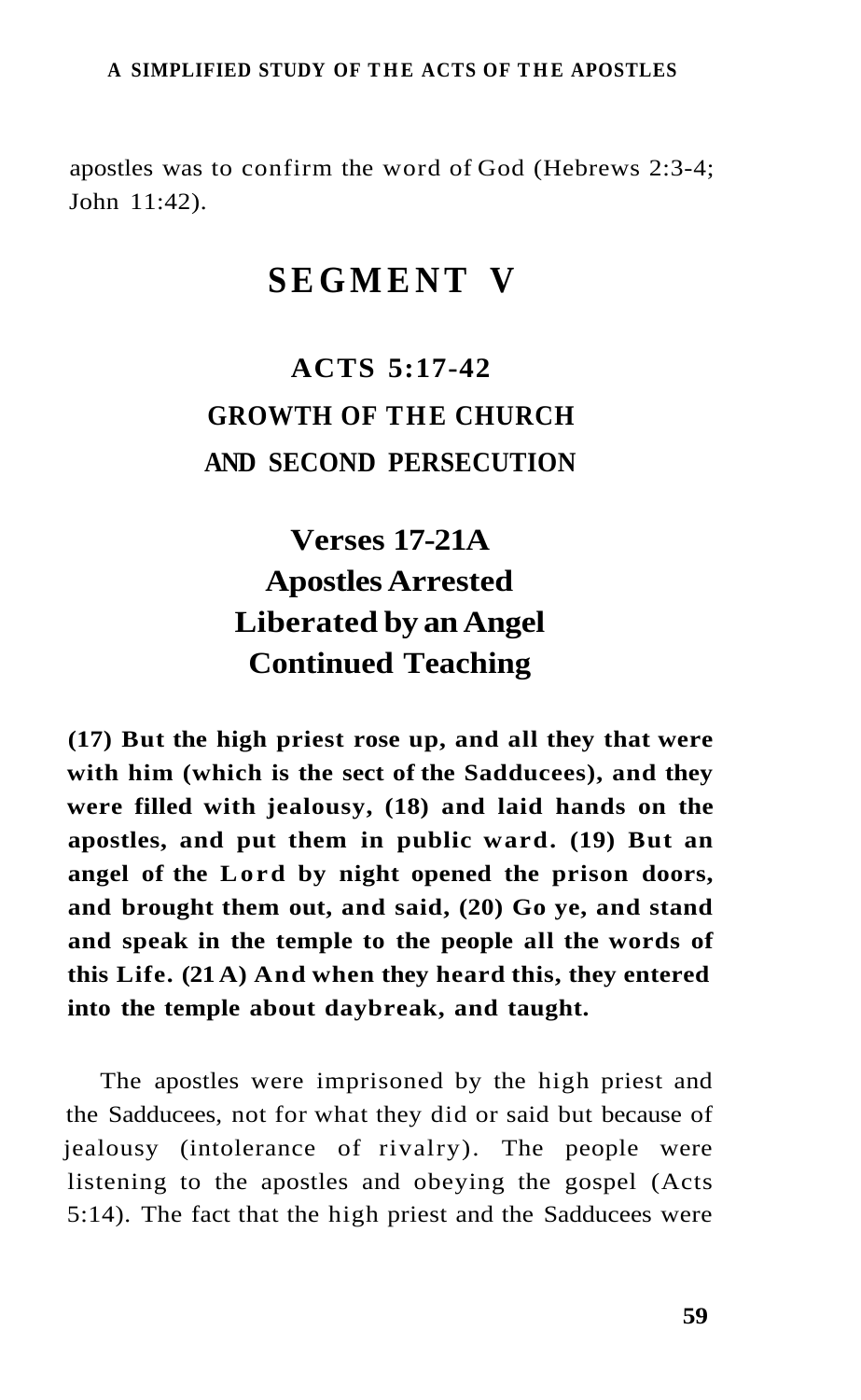losing influence among the people created jealousy on their part. The apostles were cast into prison but this was not God's plan for them. An angel of God opened the doors of the prison, released the apostles with the charge to go and preach. They immediately complied with the angel's instructions, entering the temple about dawn and once again taught the people (Acts 5:25).

### **Verses 21B-26 Apostles Recaptured**

**(2IB) But the high priest came, and they that were with him, and called the council together, and all the senate of the children of Israel, and sent to the prisonhouse to have them brought. (22) But the officers that came found them not in the prison; and they returned, and told, (23) saying, The prison-house we found shut in all safety, and the keepers standing at the doors: but when we had opened, we found no man within. (24) Now when the captain of the temple and the chief priests heard these words, they were much perplexed concerning them whereunto this would grow. (25) And there came one and told them, Behold, the men whom ye put in the prison are in the temple standing and teaching the people. (26) Then went the captain with the officers, and brought them, but without violence; for they feared the people, lest they should be stoned.** 

The high priest and those with him called a meeting of the council and sent for the apostles who had been cast into prison. The officers who had been sent to bring the apostles before the council returned and reported that the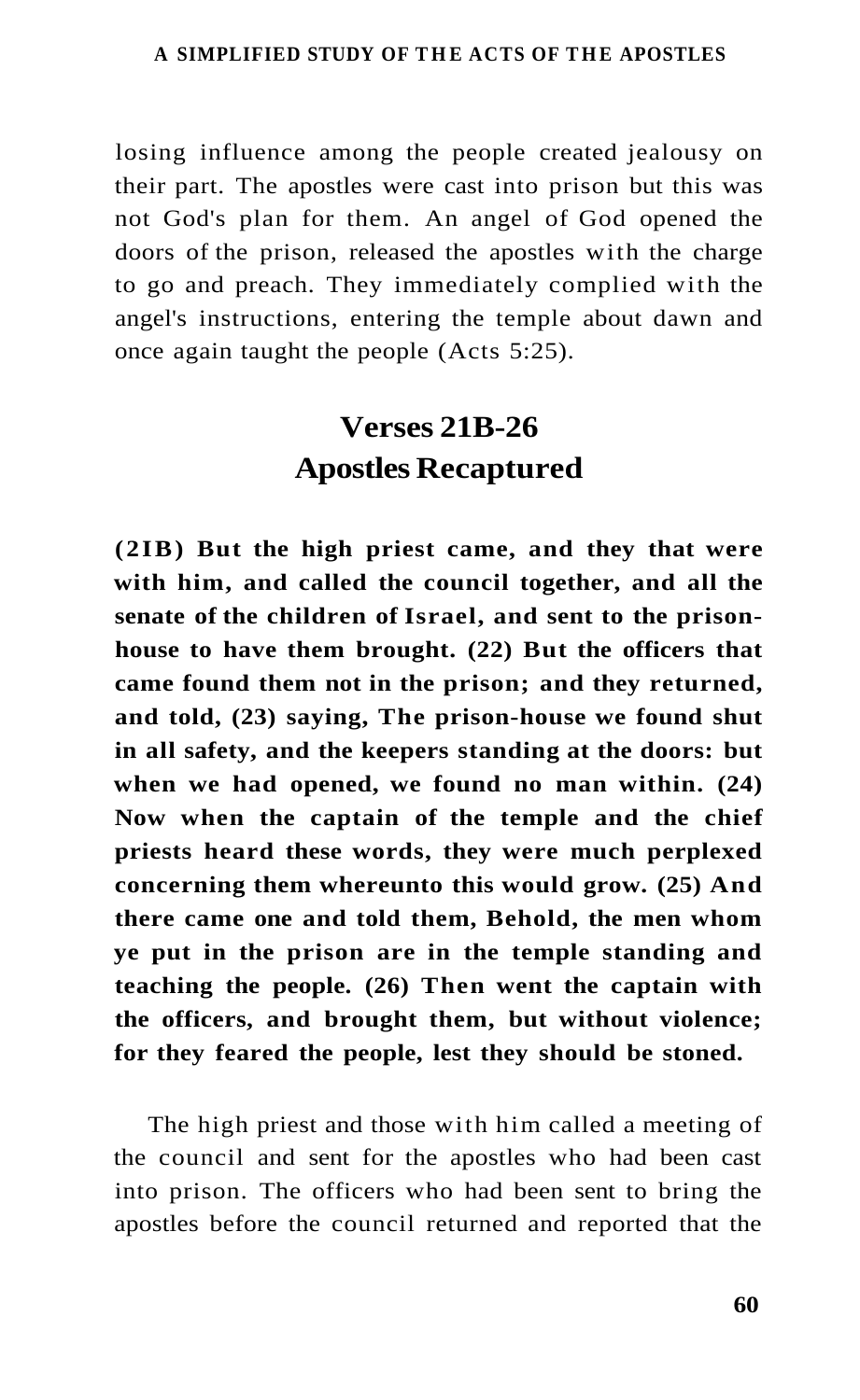prison-house was empty. This fact alone should have been sufficient to convince the council that they were not dealing with the ordinary. They were perplexed, but still they remained in their unbelief. Word then came to them that the apostles were in the temple teaching the people.

### **Verses 27-32 The Apostles Before The High Priest**

**(27) And when they had brought them, they set them before the council. And the high priest asked them, (28) saying, We strictly charged you not to teach in this name: and behold, ye have filled Jerusalem with your teaching, and intend to bring this man's blood upon us. (29) But Peter and the apostles answered and said, We must obey God rather than men. (30) The God of our fathers raised up Jesus, whom ye slew, hanging him on a tree. (31) Him did God exalt with his right hand to be a Prince and a Saviour, to give repentance to Israel, and remission of sins. (32) And we are witnesses of these things; and so is the Holy Spirit, whom God hath given to them that obey him.** 

The apostles were brought before the high priest and reminded of the charge which they had been given (not to speak at all nor teach in the name of Jesus (Acts 4:18). Even though so instructed, the apostles filled Jerusalem with their teachings. The Jewish council introduced yet another aspect of the apostles' teachings, that is, "you intend to bring this man's blood upon us" (Acts 2:36, 3:14- 15). The Jews were guilty of the blood of Jesus but wanted to escape that responsibility.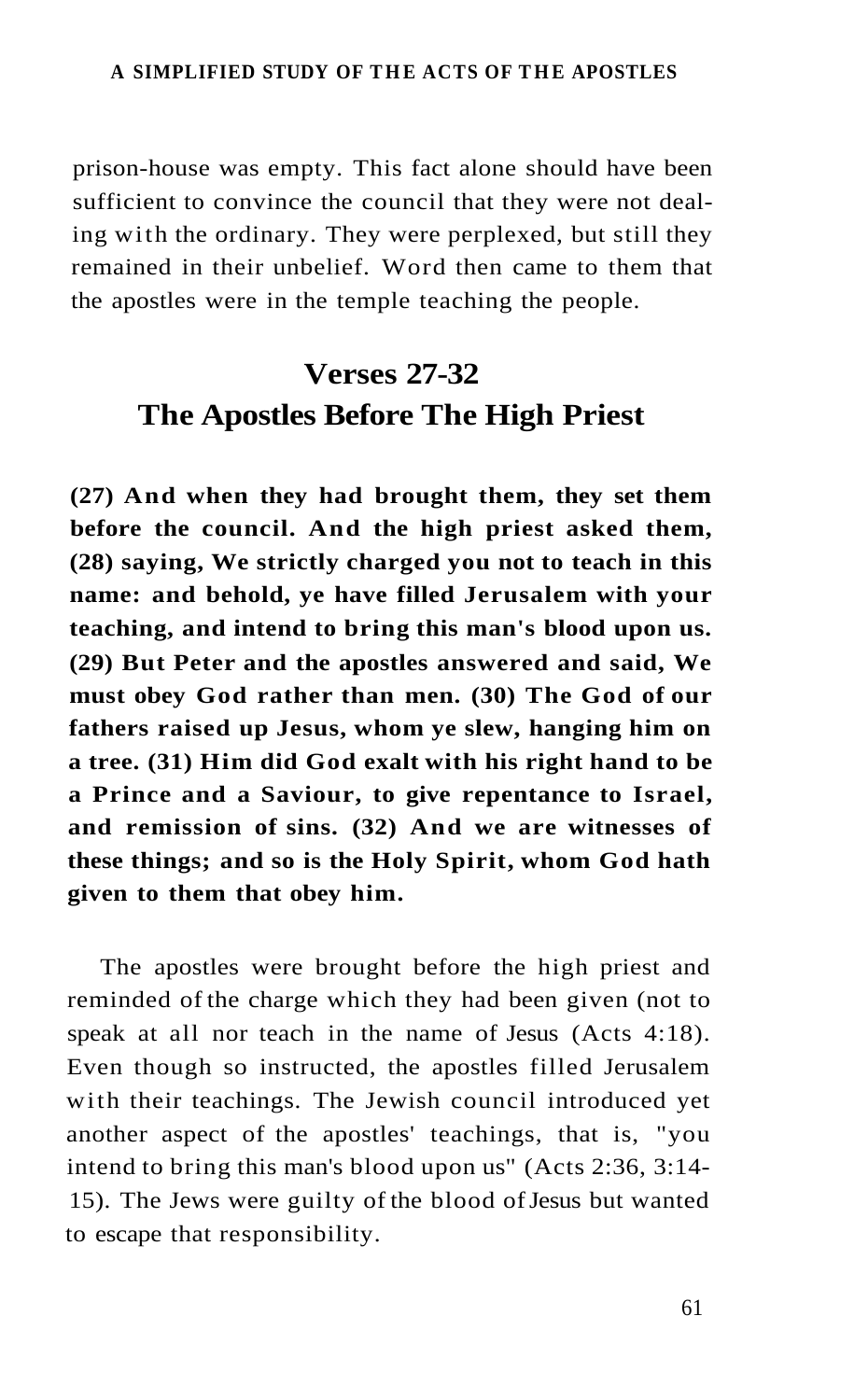The apostles' answer gives us a principle which is to govern God's people in every age, "we must obey God rather than men." Regardless of the teachings of men, God's word must always be first; there is no exception!

Peter repeats the message he had already proclaimed.

- **1**. You killed the Son of God.
- 2. God raised Him up.
- 3. God exalted Him to be Prince and Savior.
- 4. Remission of sins is through Jesus.

(Compare Acts 2:22-29).

Witnesses of these facts were two-fold: 1) the apostles, and 2) the Holy Spirit.

### **Verses 33-39 Gamaliel's Advice**

**(33) But they, when they heard this, were cut to the heart, and were minded to slay them. (34) But there stood up one in the council, a Pharisee, named Gamaliel, a doctor of the law, had in honor of all the people, and commanded to put the men forth a little while. (35) And he said unto them, Ye men of Israel, take heed to yourselves as touching these men, what ye are about to do. (36) For before these days rose up Theudas, giving himself out to be somebody; to whom a number of men, about four hundred, joined themselves: who was slain; and all, as many as obeyed him,**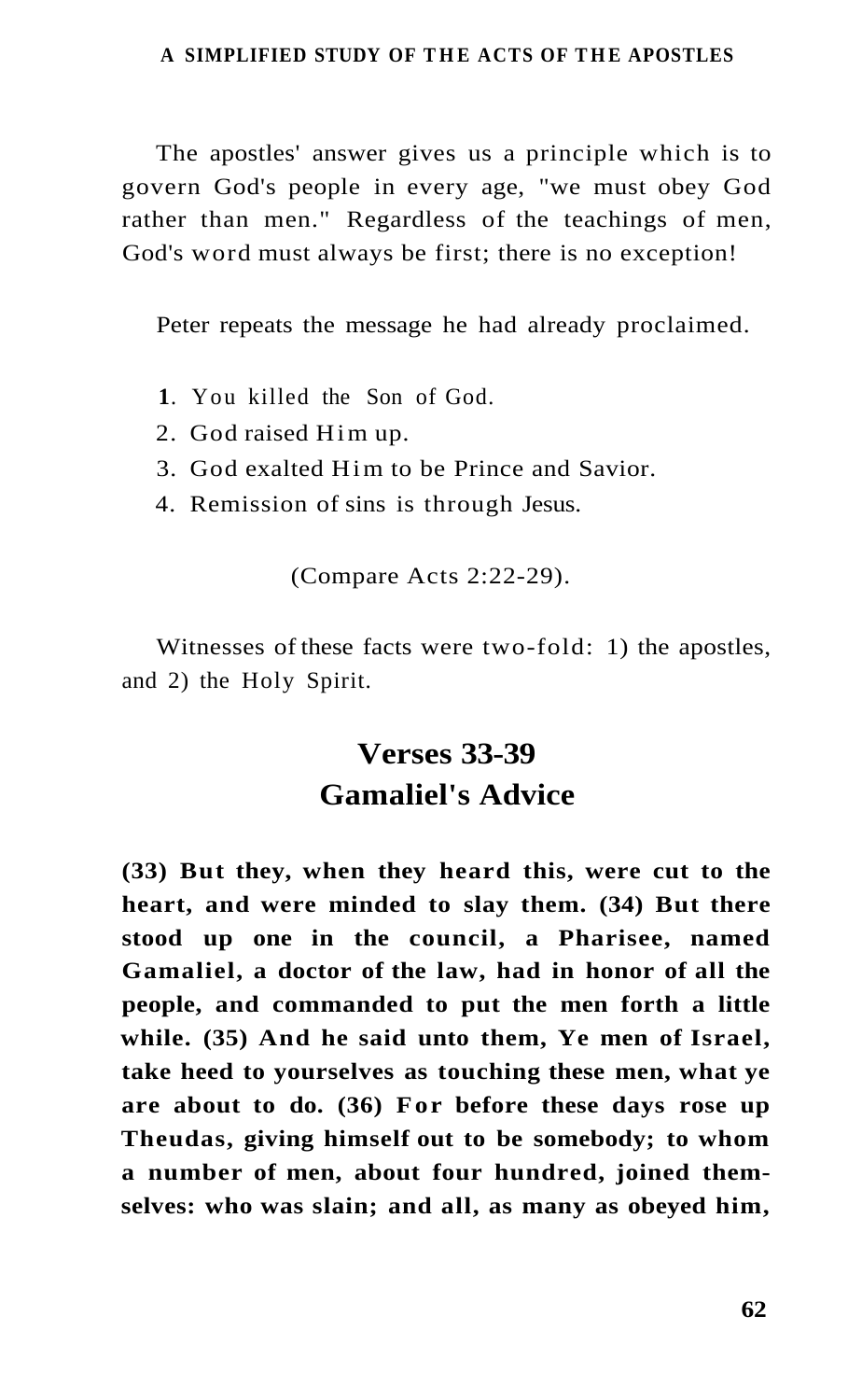**were dispersed and came to nought. (37) After this man rose up Judas of Galilee in the days of the enrolment, and drew away some of the people after him: he also perished; and all, as many as obeyed him, were scattered abroad. (38) And now I say unto you, refrain from these men, and let them alone: for if this counsel or this work be of men, it will be overthrown: (39) but if it is of God, ye will not be able to overthrow them; lest haply ye be found even to be fighting against God.** 

The result of Peter's preaching was that the Jews were pricked in their hearts, that is, they were convicted of sin (Acts 2:37), and desired to kill them. The Jews should have realized that the apostles were mere messengers of Jehovah God and spoke the words of God (Matthew 10:19).

Gamaliel, a doctor of the law, who was held in honor by the people, offers his advice to the council. He reminds them of Theudas and Judas of Galilee who led people in rebellion against the Jews. Gamaliel said that both of these men perished and their followers were scattered. Gamaliel reasoned that if the works of the apostles were of God they could not overthrow it. On the other hand, if it was the works of men it would be overcome or come to nought. The fallacy of Gamaliel's reasoning is obvious. If the work is of God Christians should support it. If it is the works of men it should be opposed (Matthew 15:9; Ephesians 5:11; Jude 3).

We wonder what it would have taken to convince the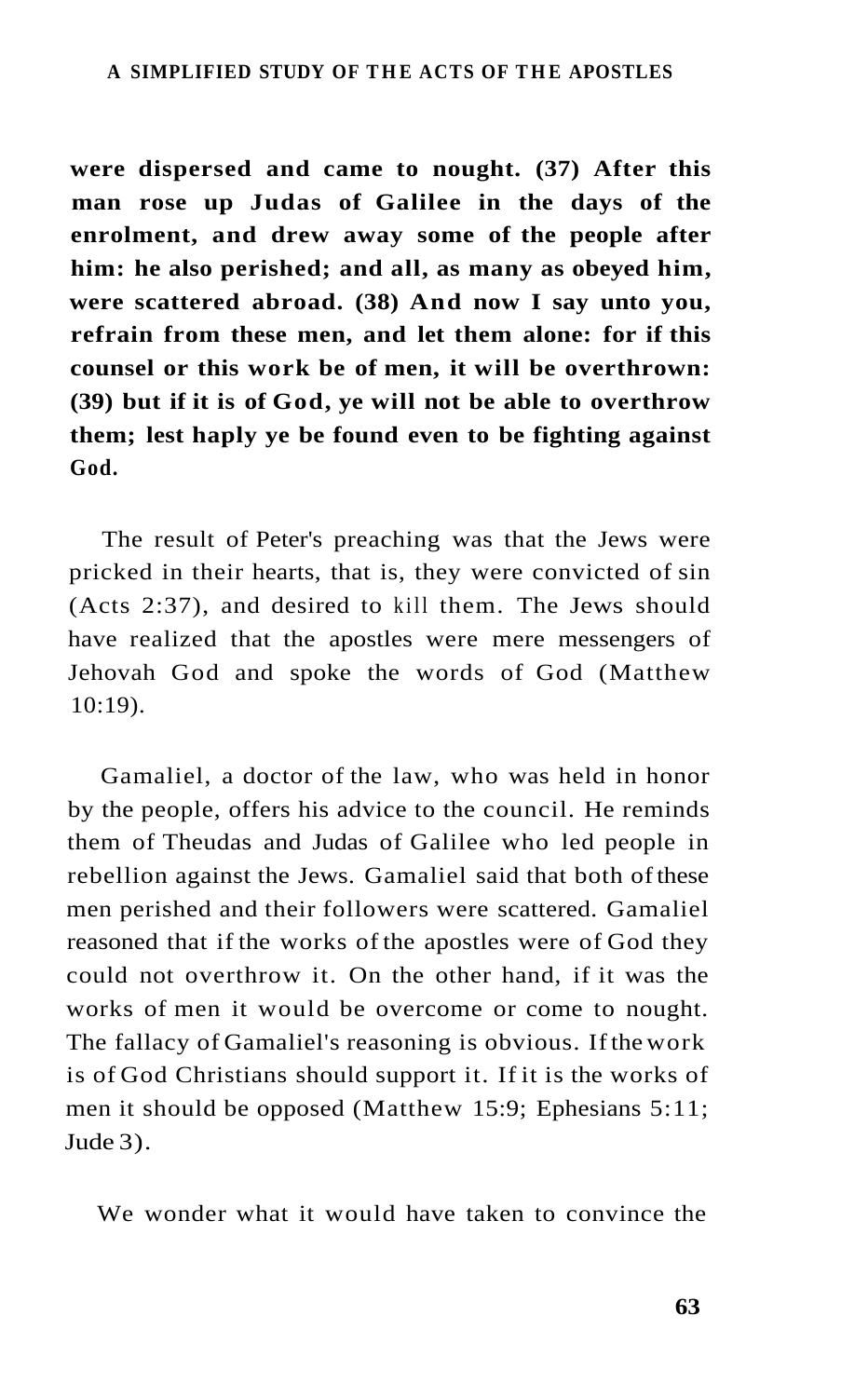Jews that the works of the apostles were from God.

- **1**. They had healed all the sick which were brought to them.
- 2. They had been miraculously released from prison.

This should have been sufficient to prove that God was working among the apostles and that their message was from God.

The Jews agreed with Gamaliel, called the apostles unto them, beat them and again charged them not to speak in the name of Jesus. The apostles had already responded to this charge (Acts 5:29).

# **Verses 40-42 The Apostles Are Warned Beaten and Released**

**(40) And to him they agreed: and when they had called the apostles unto them, they beat them and charged them not to speak in the name of Jesus, and let them go. (41) They therefore departed from the presence of the council, rejoicing that they were counted worthy to suffer dishonor for the Name. (42) And every day, in the temple and at home, they ceased not to teach and to preach Jesus as the Christ.** 

The beating of the apostles had the opposite effect than that which the Jewish counsel desired. The apostles rejoiced that they were counted worthy to suffer dishonor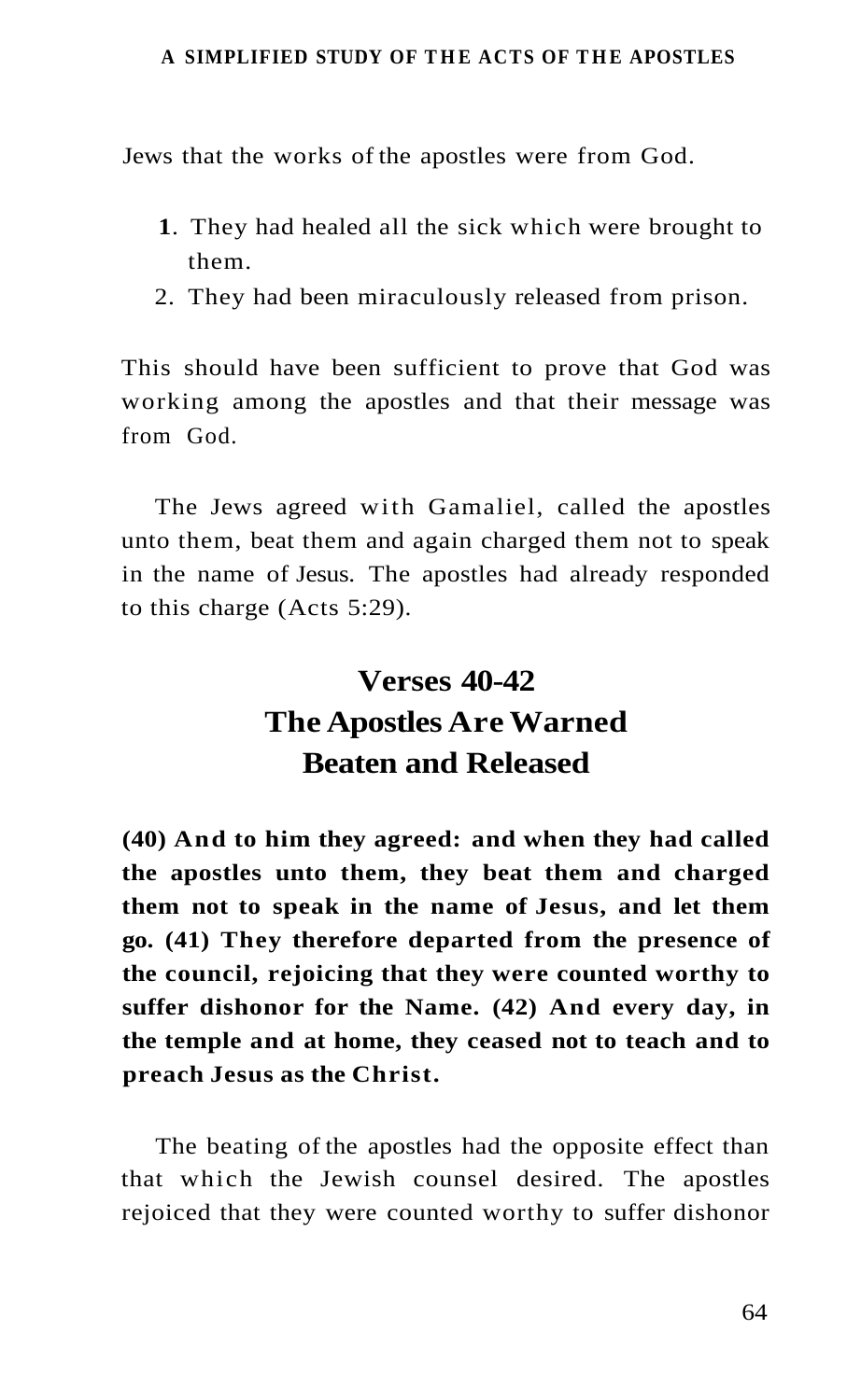for the name of Jesus and taught and preached daily in the temple and at home, Jesus as the Christ.

### **SEGMENT VI**

### **ACTS CHAPTER 6:1-7 CHOOSING OF THE SEVEN**

### **Verses 1-6**

**(1) Now in these days, when the number of the disciples was multiplying, there arose a murmuring of the Grecian Jews against the Hebrews, because their widows were neglected in the daily ministration. (2) And the twelve called the multitude of the disciples unto them, and said, It is not fit that we should forsake the word of God, and serve tables. (3) Look ye out therefore, brethren, from among you seven men of good report, full of the Spirit and of wisdom, whom we may appoint over this business. (4) But we will continue steadfastly in prayer, and in the ministry of the word. (5) And the saying pleased the whole multitude: and they chose Stephen, a man full of faith and of the Holy Spirit, and Philip, and Prochorus, and Nicanor, and Timon, and Parmenas, and Nicolaus a proselyte of Antioch; (6) whom they set before the apostles: and when they had prayed, they laid their**  *hands upon them.* 

*The Bible teaches us that the church is to care for the widows (I Timothy 5:4; James 1:27). In the church in*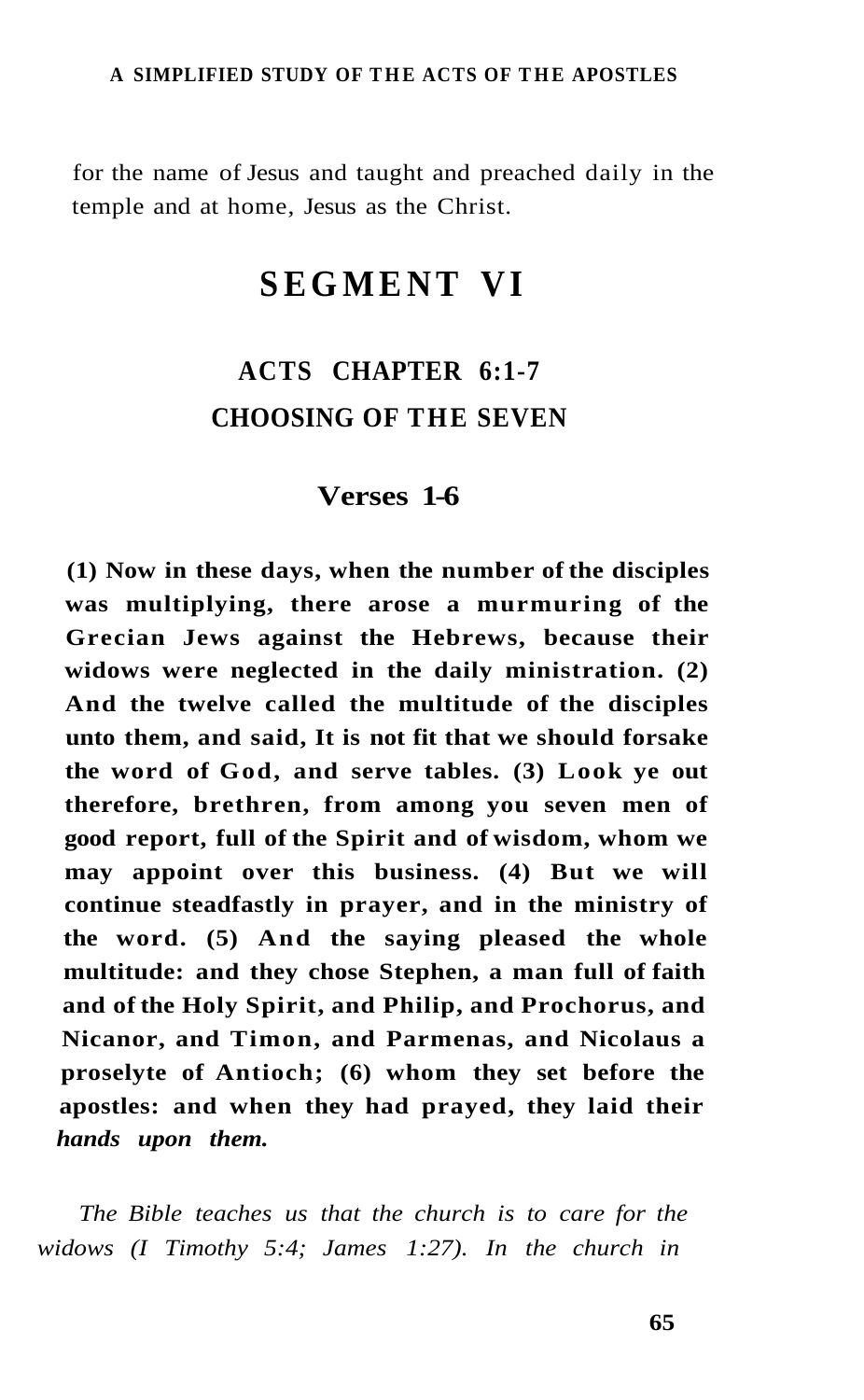Jerusalem there arose a disagreement between the Jews with a Grecian background and the Jews of the Hebrew community. (Grecian Jews, Hellenists, were those who affiliated themselves with the Greeks or imitated Greek manners; also, a Jew who used the Greek language as his mother tongue). The Grecian Jews claimed that their widows were being neglected. The difficulty was resolved when the apostles told them to, "look ye out therefore seven men of good report, full of the Spirit and of wisdom" to be appointed over the work of caring for the widows.

The seven were not given this responsibility to encourage them to be faithful, but rather they were given this responsibility because they were faithful or responsible individuals.

The apostles did this that they might continue in the ministry of the word (verses 2 and 4). Not only did this allow the apostles to continue preaching, it also gave others the opportunity to serve. The seven who were chosen are named in verse five.

### **Verse 7 Summary of Growth**

**(7) And the word of God increased; and the number of the disciples multiplied in Jerusalem exceedingly; and a great company of the priests were obedient to the faith.**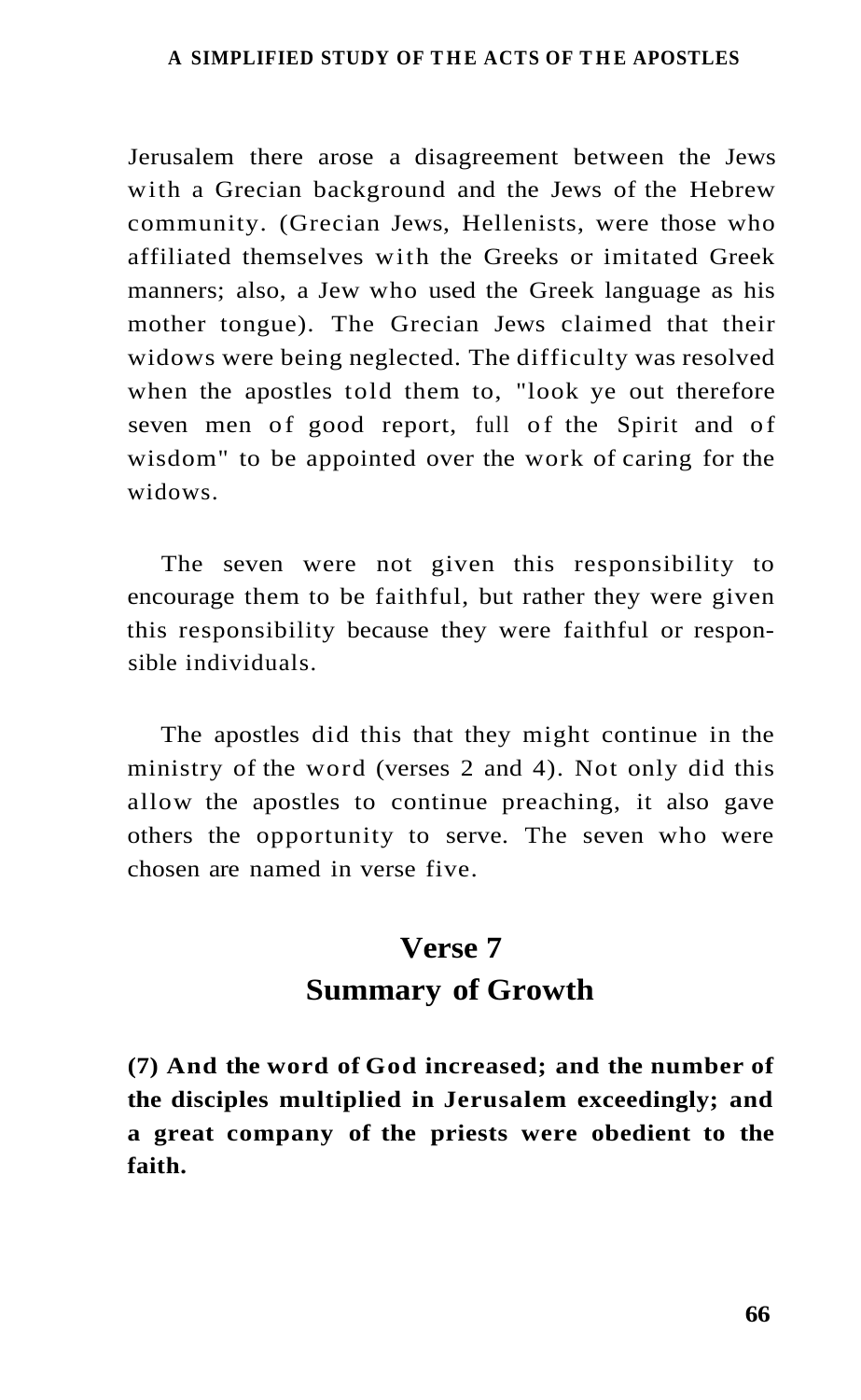It is worthy to note that a number of priests obeyed the gospel. (Compare with John 12:42). When the word of God falls on good and honest hearts, conversion is the result.

# **SEGMENT VII**

## **ACTS6:8-8: 1 STEPHEN'S ACTIONS**

### **Verses 1-15**

**(8) And Stephen, full of grace and power, wrought great wonders and signs among the people. (9) But there arose certain of them that were of the synagogue called the synagogue of the Libertines, and of the Cyrenians, and of the Alexandrians, and of them of Cilicia and Asia, disputing with Stephen. (10) And they were not able to withstand the wisdom and the Spirit by which he spake. (11) Then they suborned men, who said, We have heard him speak blasphemous words against Moses, and against God. (12) And they stirred up the people, and the elders, and the scribes, and came upon him, and seized him, and brought him into the council, (13) and set up false witnesses, who said, This man ceaseth not to speak words against this holy place, and the law: (14) for we have heard him say, that this Jesus of Nazareth shall destroy this place, and shall change the customs which Moses delivered unto us. (15) And all that sat in the council, fastening their eyes on him, saw his face as it had been the face of an**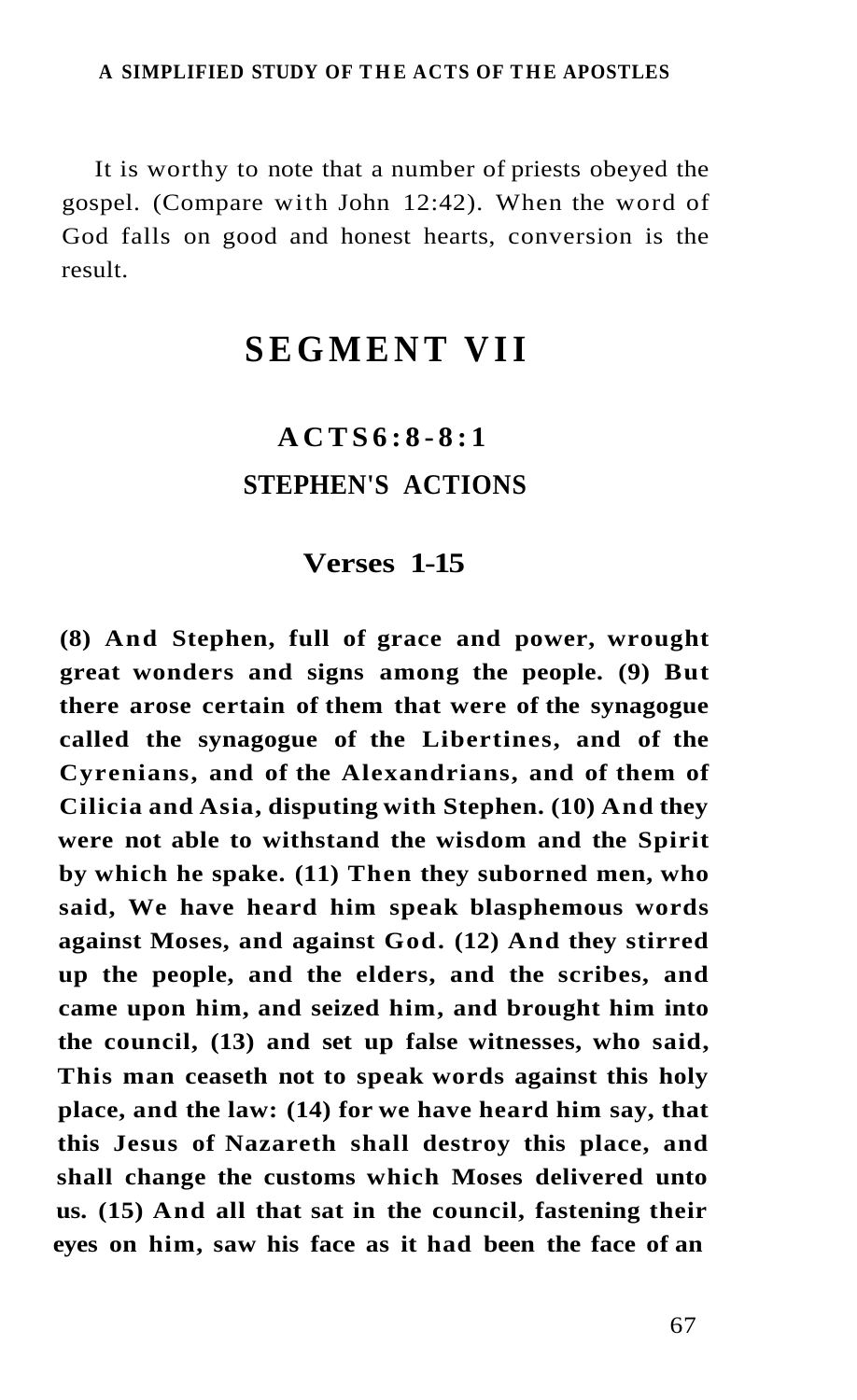### **angel.**

**Verse Eight** - Verse eight tells us of the many wonders and signs which Stephen did among the people (see Acts 6:5-6).

**Verse Nine** - The synagogue of the Libertines. (The Libertines were Jews who had been in slavery and had by one means or another obtained their freedom). Those identified in verse nine were not able to withstand the wisdom of Stephen. While we today do not have the laying on of the apostles' hands, we can through a knowledge of God's word stop the mouths of false teachers. Jesus put to flight Satan by quoting God's word (Matthew 4:4 , 7, 10). This should teach us how important it is to have a knowledge of God's word.

**Verses Twelve through Fifteen** - The elders and scribes, determined to have their way, set up false witnesses who made four charges against Stephen. They accused him of:

- 1. Speaking against this holy place.
- 2. Speaking against the law.
- 3. Quoting Jesus as saying he would destroy the temple (see John 2:19-22).
- 4. Changing the customs which Moses had delivered to them.

It is the behavior of some to lie or hire someone to lie to obtain their desires (see I Kings 21:1-16).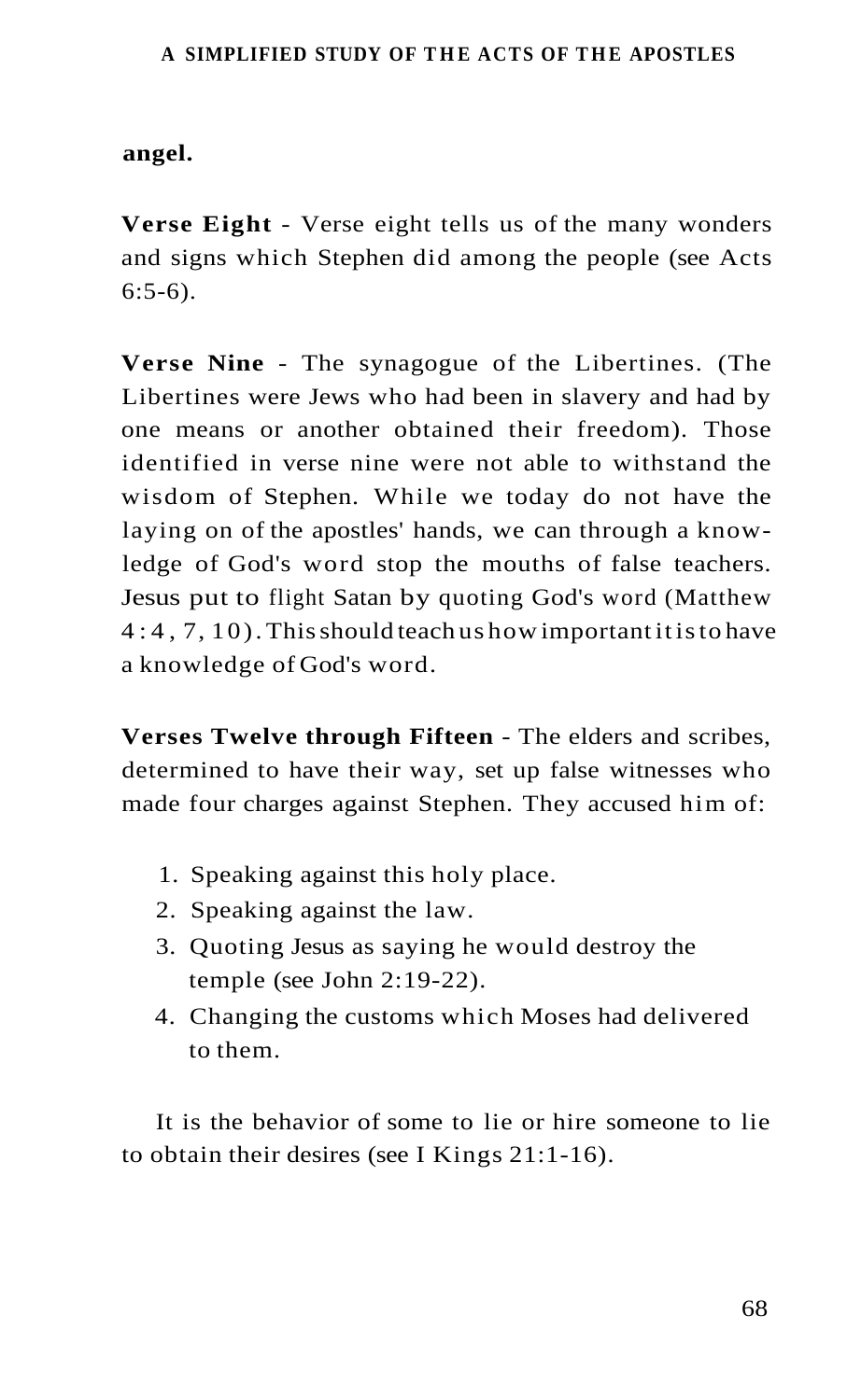### **7:1-60 Stephen's Actions**

**(1) And the high priest said, Are these things so?** (2) **And he said, brethren and fathers, hearken: The God of glory appeared unto our father Abraham, when he was in Mesopotamia, before he dwelt in Haran**  (Genesis 11:31), **(3) and said unto him, Get thee out of thy land, and from thy kindred, and come into the land which I shall show thee** (Genesis 12:1). **(4)Then he came out of the land of the Chaldaeans, and dwelt in Haran: and from thence, when his father was dead, God removed him into this land, wherein ye now dwell**  (Genesis 12:5): **(5) and he gave him none inheritance in it, no, not so much as to set his foot on: and he promised that he would give it to him in possession, and to his seed after him, when as yet he had no child**  (Genesis 12:7, 17:19). (6) **And God spake on this wise, that his seed should sojourn in a strange land, and that they should bring them into bondage, and treat them ill, four hundred years** (Genesis 15:13). **(7) And the nation to which they shall be in bondage will I judge, said God: and after that shall they come forth, and serve me in this place** (Exodus 3:12). **(8) And he gave him the covenant of circumcision: and so Abraham begat Isaac, and circumcised him the eighth day; and Isaac begat Jacob, and Jacob the twelve patriarchs**  (Genesis 17:10, 21:2-4, Genesis 29:31 - 30:5). **(9) And the patriarchs, moved with jealousy against Joseph, sold him into Egypt: and God was with him** (Genesis 37.18-36), **(10) and delivered him out of all his afflictions, and gave him favor and wisdom before**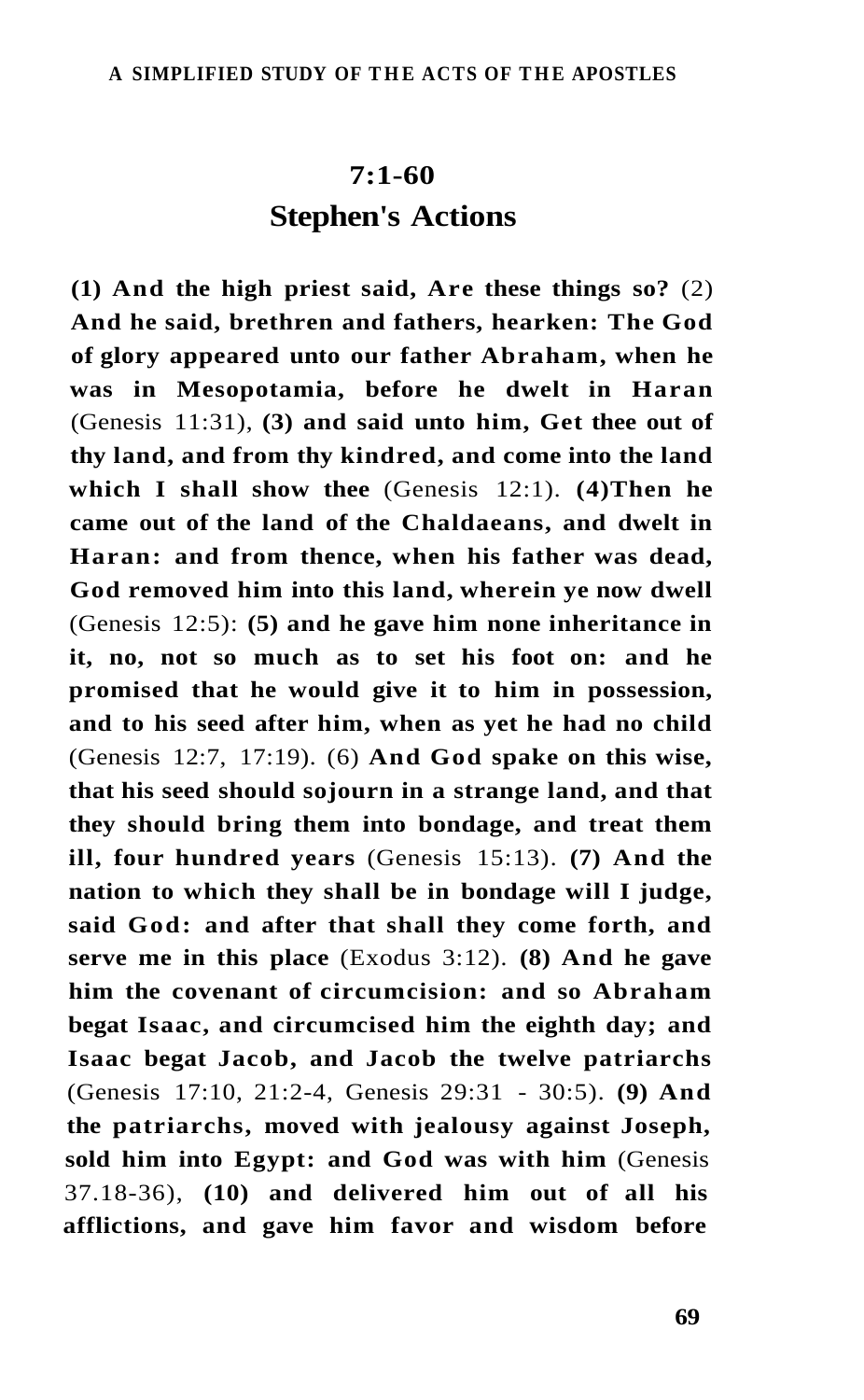**Pharaoh king of Egypt; and he made him governor over Egypt and all his house** (Genesis 39:21, 41:40-46). **(11) Now there came a famine over all Egypt and Canaan, and great affliction: and our fathers found no sustenance** (Genesis 41:54). **(12) But when Jacob heard that there was grain in Egypt, he sent forth our fathers the first time** (Genesis 42:2). **(13) And at the second time Joseph was made known to his brethren; and Joseph's race became manifest unto Pharaoh** (Genesis 45:1-4). **(14) And Joseph sent, and called to him Jacob his father, and all his kindred, threescore and fifteen souls** (Genesis 45:9). **(15) And Jacob went down into Egypt; and he died, himself and our fathers** (Genesis 46:5), **and they were carried over unto Shechem, and laid in the tomb that Abraham bought for a price in silver of the sons of Hamor in Shechem. (17) But as the time of the promise drew nigh which God vouchsafed unto Abraham, the people grew and multiplied in Egypt** (Exodus 1**:7), (18) till there arose another king over Egypt, who knew not Joseph** (Exodus 1:8). **(19) The same dealt craftily with our race, and ill-treated our fathers, that they should cast out their babes to the end they might not live** (Exodus 1:10). **(20) At which season Moses was born, and was exceeding fair; and he was nourished three months in his father's house**  (Exodus 2:2): **(21) and when he was cast out, Pharaoh's daughter took him up, and nourished him for her own son** (Exodus 2:5). **(22) And Moses was instructed in all the wisdom of the Egyptians; and he was mighty in his words and works. (23) But when he was well-nigh forty years old, it came into his heart to visit his brethren the children of Israel** (Exodus 2:11). **(24) And seeing one of**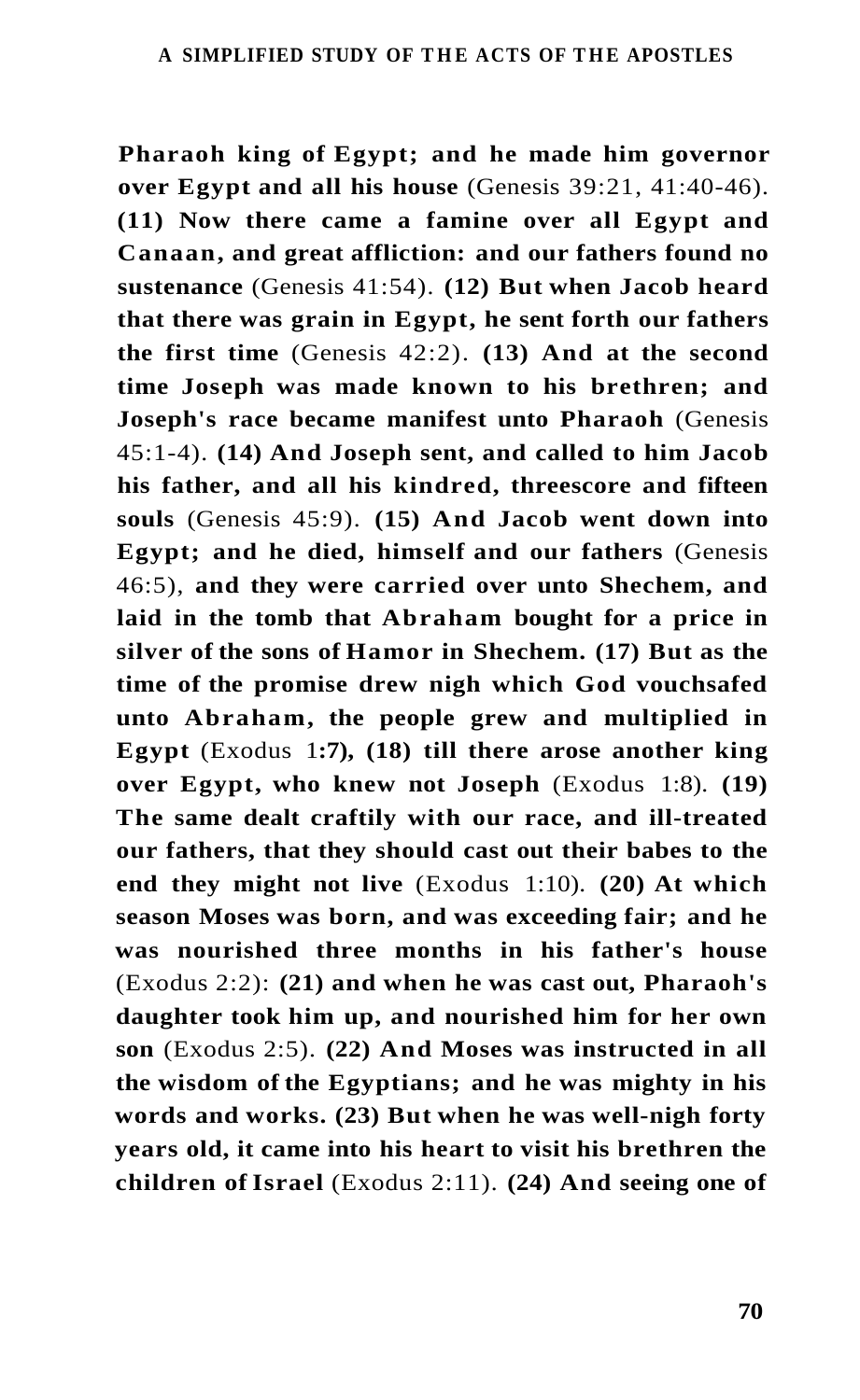**them suffer wrong, he defended him, and avenged him that was oppressed, smiting the Egyptian: (25) and he supposed that his brethren understood that God by his hand was giving them deliverance; but they understood not. (26) And the day following he appeared unto them as they strove, and would have set them at one again, saying, Sirs, ye are brethren; why do ye wrong one to another** (Exodus **2**:13)? **(27) But he that did his neighbor wrong thrust him away, saying, Who made thee a ruler and a judge over us? (28) Wouldest thou kill me, as thou killedst the Egyptian yesterday? (29) And Moses fled at this saying, and became a sojourner in the land of Midian, where he begat two sons** (Exodus **2**:15). **(30) And when forty years were fulfilled, an angel appeared to him in the wilderness of mount Sinai, in a flame of fire in a bush** (Exodus 3**:2). (31) And when Moses saw it, he wondered at the sight: and as he drew near to behold, there came a voice of the Lord, (32) I am the God of thy fathers, the God of Abraham, and of Isaac, and of Jacob. And Moses trembled, and durst not behold** (Exodus 3**:6). (33) And the lord said unto him, loose the shoes from thy feet: for the place whereon thou standest is holy ground.** (Exodus 3:5). **(34) I have surely seen the affliction of my people that is in Egypt, and have heard their groaning, and I am come down to deliver them: and now come, I will send thee into Egypt** (Exodus 3:7, 3:10). **(35) This Moses whom they refused, saying, who made thee a ruler and a judge? him hath God sent to be both a ruler and a deliverer with the hand of the angel that appeared to him in the bush** (Exodus 3**:2**-5). **(36) This man led them forth, having wrought wonders and signs in Egypt,**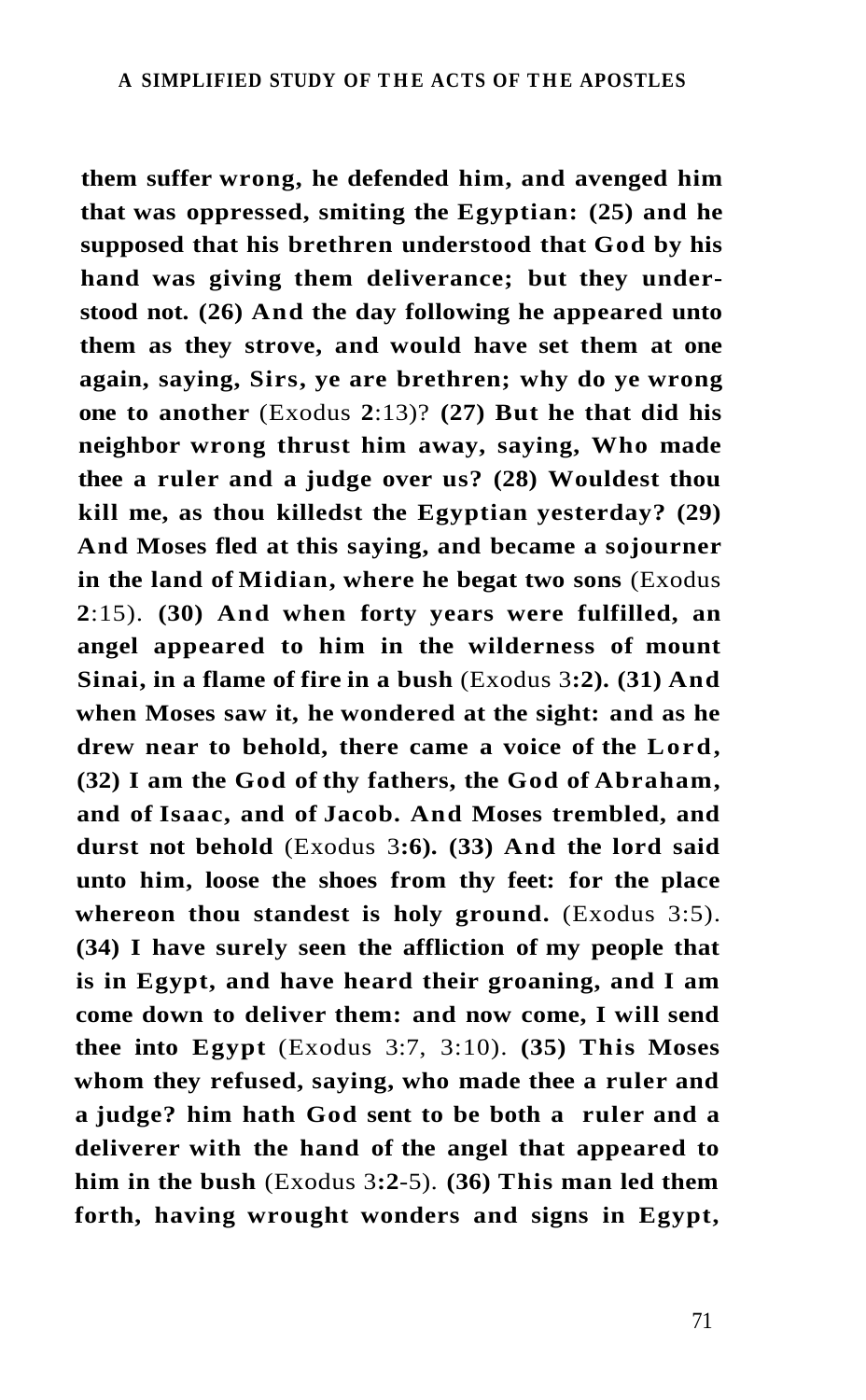**and in the Red sea, and in the wilderness forty years**  (Exodus 12:41, 33:1). **(37) This is that Moses, who said unto the children of Israel, A prophet shall God raise up unto you from among your brethren, like unto me**  (Deuteronomy 18:15; Acts 3:22). **(38) This is he that was in the church in the wilderness with the angel that spake to him in the mount Sinai, and with our fathers: who received living oracles to give unto us** (Acts 7:53): **(39) to whom our fathers would not be obedient, but thrust him from them, and turned back in their hearts unto Egypt** (Exodus 32:1, 23), **(40) saying unto Aaron, make us gods that shall go before us: for as for this Moses, who led us forth out of the land of Egypt, we know not what is become of him.** (Exodus 32:21-24). **(41) And they made a calf in those days and brought a sacrifice unto the idol, and rejoiced in the works of their hands** (Exodus 32:4-6). **(42) But God turned, and gave them up to serve the host of heaven; as it is written in the book of the prophets:** 

> *"Did ye offer unto me slain beasts and sacrifices Forty years in the wilderness, O house of Israel? (43) And ye took up the tabernacle of Moloch, And the star of the god Rephan, The figures which ye made to worship them: And I will carry you away beyond Babylon"* (Amos 5:25).

**(44) Our fathers had the tabernacle of the testimony in the wilderness, even as he appointed who spake unto Moses, that he should make it according to the figure that he had seen** (Exodus 25:8). **(45) Which also our**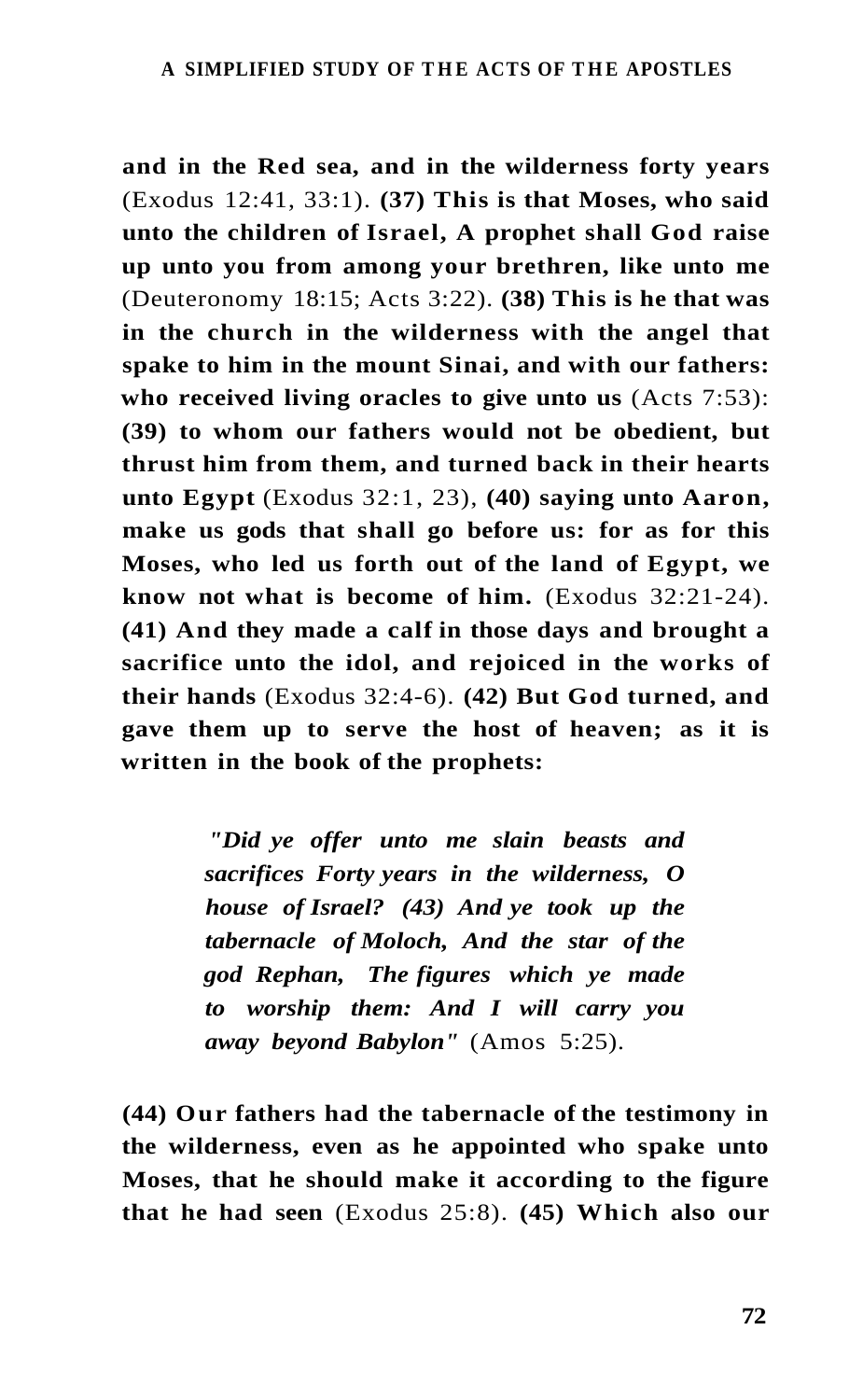**fathers, in their turn, brought in with Joshua when they entered on the possession of the nations, that God thrust out before the face of our fathers, unto the days of David; (46) who found favor in the sight of God, and asked to find a habitation for the God of Jacob. (47) But Solomon built him a house** (I Kings 8:20). **(48) Howbeit the Most High dwelleth not in houses made with hands; as saith the prophet,** 

**(49)** *The heaven is my throne, And the earth the footstool of my feet: What manner of house will ye build me? saith the Lord:* 

*Or what is the place of my rest?* (Isaiah 66:1)

**(50) Did not my hand make all these things? (51) Ye stiffnecked and uncircumcised in heart and ears, ye do always resist the Holy Spirit: as your fathers did, so do ye. (52) Which of the prophets did not your fathers persecute? and they killed them that showed before of the coming of the Righteous One; of whom ye have now become betrayers and murderers; (53) ye who received the law as it was ordained by angels, and kept it not. (54) Now when they heard these things, they were cut to the heart, and they gnashed on him with their teeth. (55) But he, being full of the Holy Spirit, looked up steadfastly into heaven, and saw the glory of God, and Jesus standing on the right hand of God, (56) and said, Behold, I see the heavens opened, and the Son of man standing on the right hand of God. (57) But they cried out with a loud voice, and stopped their**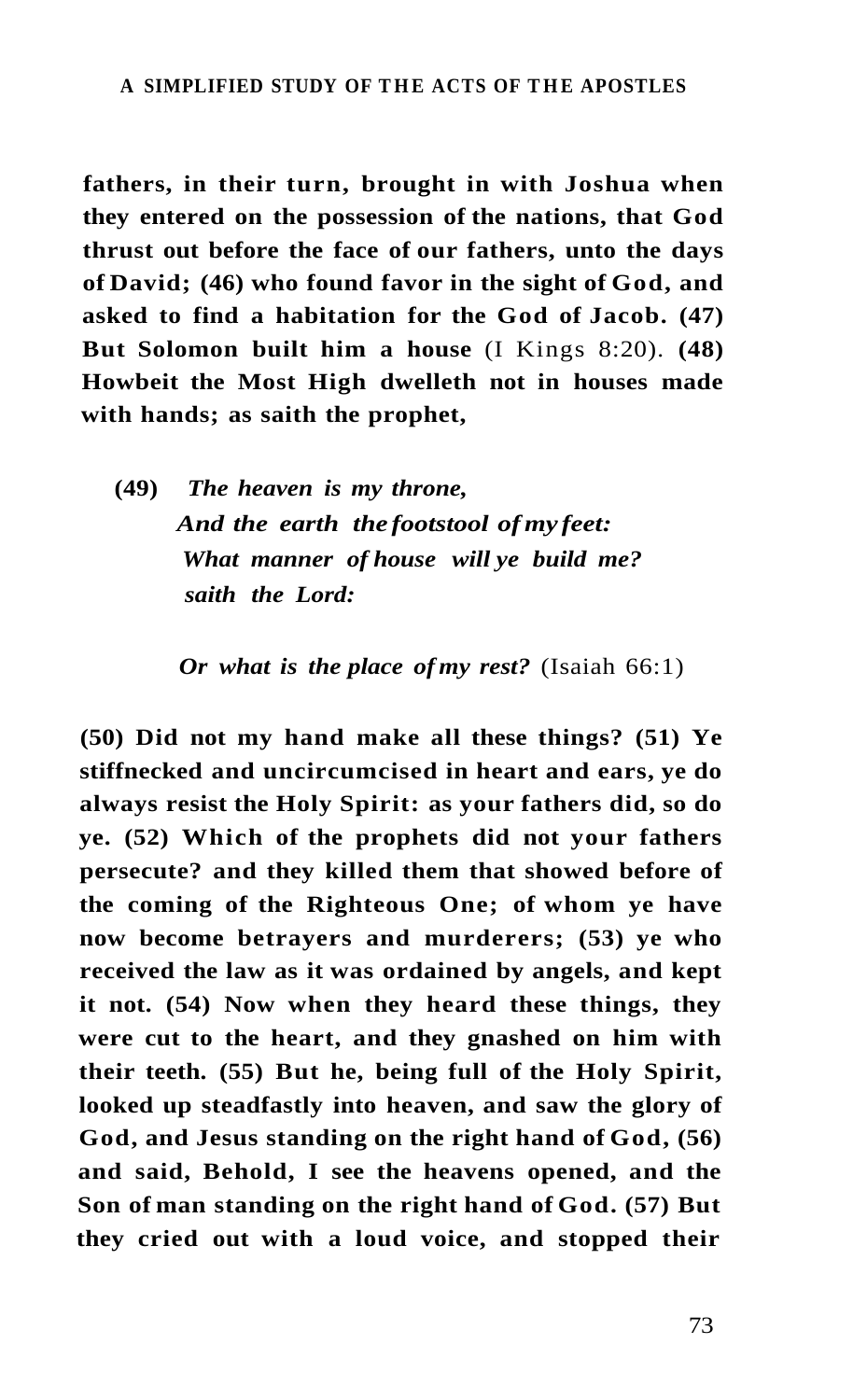**ears, and rushed upon him with one accord; (58) and they cast him out of the city, and stoned him: and the witnesses laid down their garments at the feet of a young man named Saul. (59) And they stoned Stephen, calling upon the Lord, and saying, Lord Jesus, receive my spirit. (60) And he kneeled down, and cried with a loud voice, Lord, lay not this sin to their charge. And when he had said this, he fell asleep.** 

(Note: The Old Testament references to the events mentioned by Stephen are given in parentheses at the end of the verse).

In these verses Stephen gives a condensed history of the Jewish people. The audience gives attention to his message until verse fifty-two when he accuses them of betraying and murdering the Righteous One.

**Verse Thirty-Eight** - Luke speaks of the church in the wilderness. The word *church* describes those who are called out. The children of Israel were called out of Egyptian bondage, thus they were the church in the wilderness. In the New Testament Jesus promised to build His church (Matthew 16:18). Sinners are called out of the world of sin by the gospel of Christ (II Thessalonians 2:14), and then are added to the church (Acts 2:47), or God's called out. The church is separate from the world (Romans 12:1-2).

**Verse Fifty-Four** - The audience was convicted of sin. Their reaction was different than the multitude on the day of Pentecost (Acts 2:41).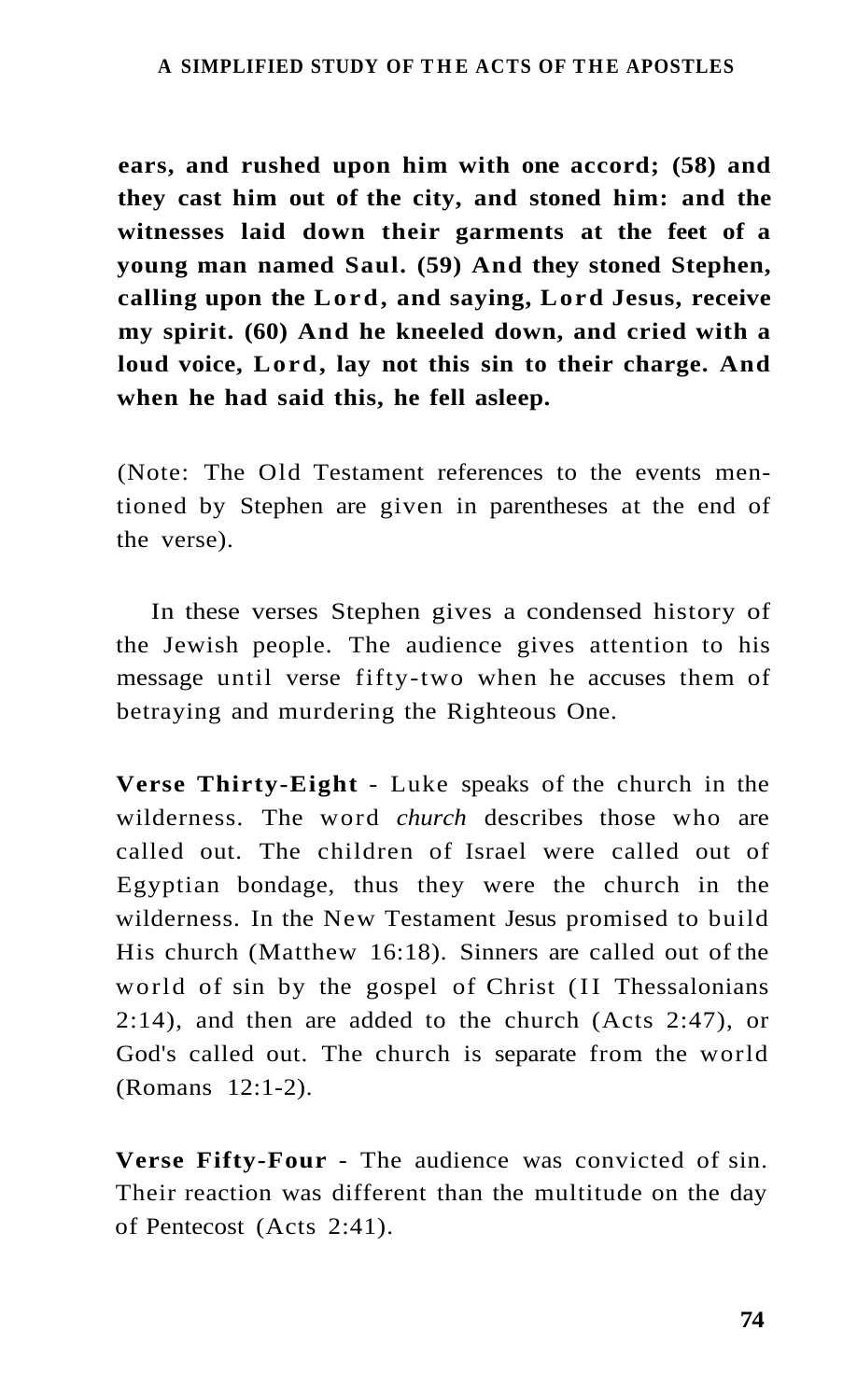**Verse Fifty-Six** - This is the only reference in the New Testament which refers to Jesus as "standing" on the right hand of God. Other passages refer to him as sitting on the right hand of God.

**Verse Fifty-Seven** - The crowd "stopped their ears" as if that would remove their guilt.

**Verses Fifty-Eight and Fifty-Nine** - Stephen was stoned to death because he was bold enough to preach the truth.

**Verse Sixty** - The forgiving spirit of Stephen reminds us of Jesus (Luke 23:34).

## **SEGMENT VIII**

#### **ACTS 8:2-8:4 0**

### **PHILIP PREACHES IN JUDAEA AND SAMARIA**

### **Verses 1-3**

### **Persecution Against The Church**

**(1) And Saul was consenting unto his death. And there arose on that day a great persecution against the church which was in Jerusalem; and they were all scattered abroad throughout the regions of Judaea and Samaria, except the apostles. (2) And devout men buried Stephen, and made great lamentation over him. (3) But Saul laid waste the church, entering into every house, and dragging men and women committed them**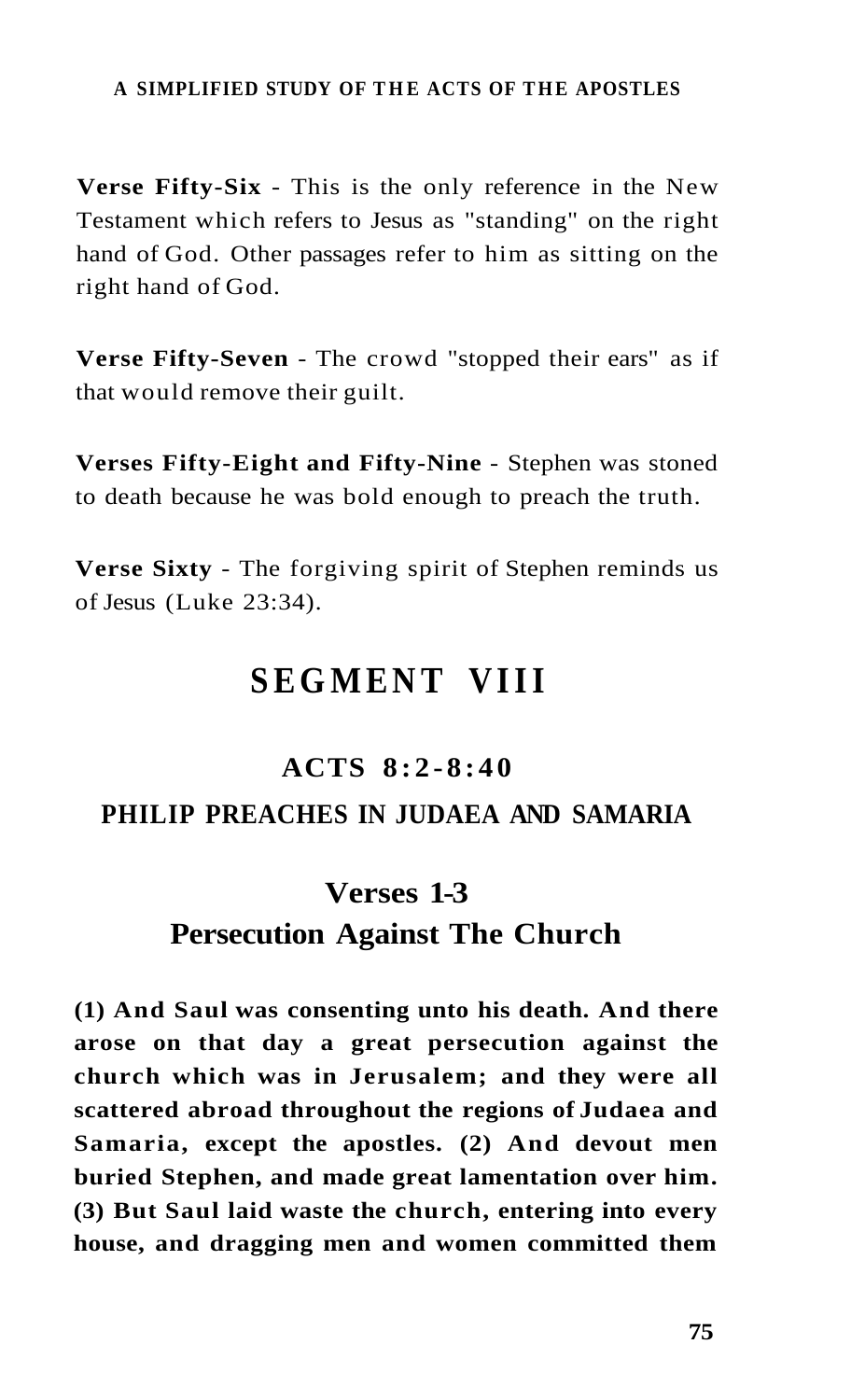#### **to prison.**

**Verse One** - A - Saul, the Pharisee, was consenting (approving) to the death of Stephen. Saul was the Jewish name of this great persecutor of the church. His Gentile name was Paul. The scriptures tell us that Paul was:

- 1. A Jew (Acts 22:3).
- 2. Of the stock of Israel (Philippians 3:5).
- 3. Of the seed of Abraham (II Corinthians 11:22).
- 4. From the tribe of Benjamin (Philippians 3:5).
- 5. An Israelite (II Corinthians 11:22).
- 6. A Hebrew of Hebrews (Philippians 3:5; II Corinthians 11:22).
- 7. A Pharisee (Acts 23:6; Philippians 3:5; Acts 26:5)
- 8. A son of a Pharisee (Acts 23:6).
- 9. Educated in the city of Jerusalem under Rabbi Gamaliel (Acts 22:3).
- 10. Advanced in the Jews' religion beyond many of his own age (Galatians 1:14).
- 11. Touching the righteousness within the law found blameless (Philippians 3:6).
- 12. Concerning zeal, persecuting the church (Philippians 3:6).
- 13. Born in Tarsus of Cilicia (Acts 22:3).
- 14. His family was faithful to the Jewish religion (II Timothy 1:3).
- 15. His family consisted of at least one sister (Acts 23:16).
- 16. By trade a tentmaker (Acts 18:3).
- 17. In his earlier years a persecutor of the church of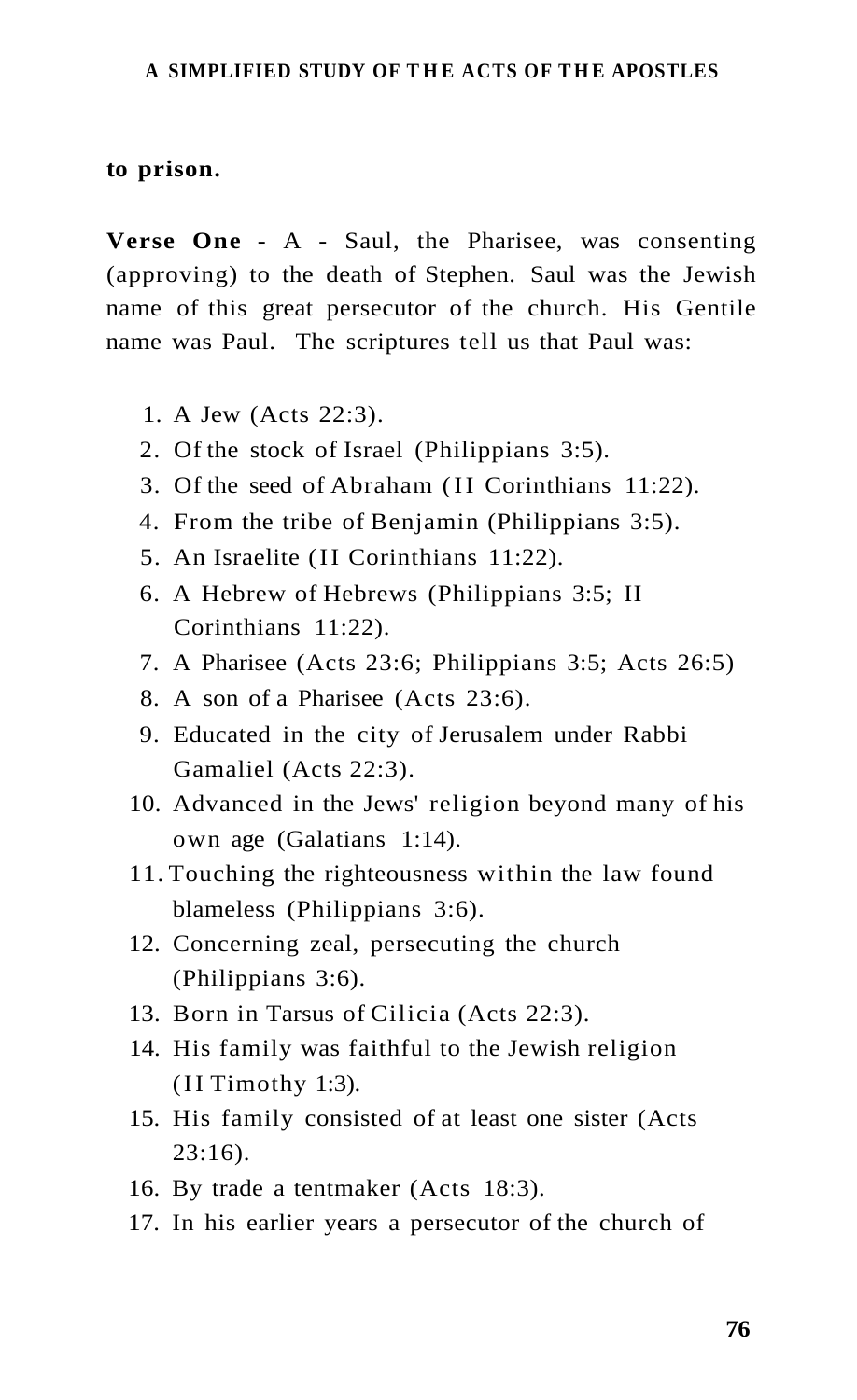Jesus Christ (Galatians 1:13; I Corinthians 15:9; Acts 8:3; 9:1, 22:4, 26:10-11).

- 18. Paul carried this bitter experience with him for many years (I Corinthians 15:9; I Timothy 1:13- 16).
- 19. One who had a deep and abiding love for his fellow Jews (Romans 9:3).
- 20. One who considered himself a debtor to all men (Romans 1:14).
- 21. A humble man (II Corinthians 4:7, 12:5).
- 22. One who loved books (II Timothy 4:13).
- 23. Wrote fourteen books of the New Testament, if Hebrews is included.
- 24. Was born a Roman citizen (Acts 21:39, 22:3, 16:35-40, 22:22-29).
- 25. Was one who was dedicated to preaching the gospel of Jesus Christ (I Corinthians 9:16; Romans 1:16).

His conversion is recorded in Acts chapters 9, 22, 26, and his concept of Christianity is beautifully stated in his epistles to the Philippians (1:21), and Galatians (2:20).

**Verse One - B** - Great persecution arose against the church in Jerusalem and the saints were forced from their homes. We must keep in mind that when we think of the church being persecuted we are talking about loving, morally pure, dedicated, honest, humble, sacrificing, obedient children of God suffering for their faith in Jesus Christ.

**Verses Two and Three** - The saints were scattered throughout the regions of Judaea and Samaria. That the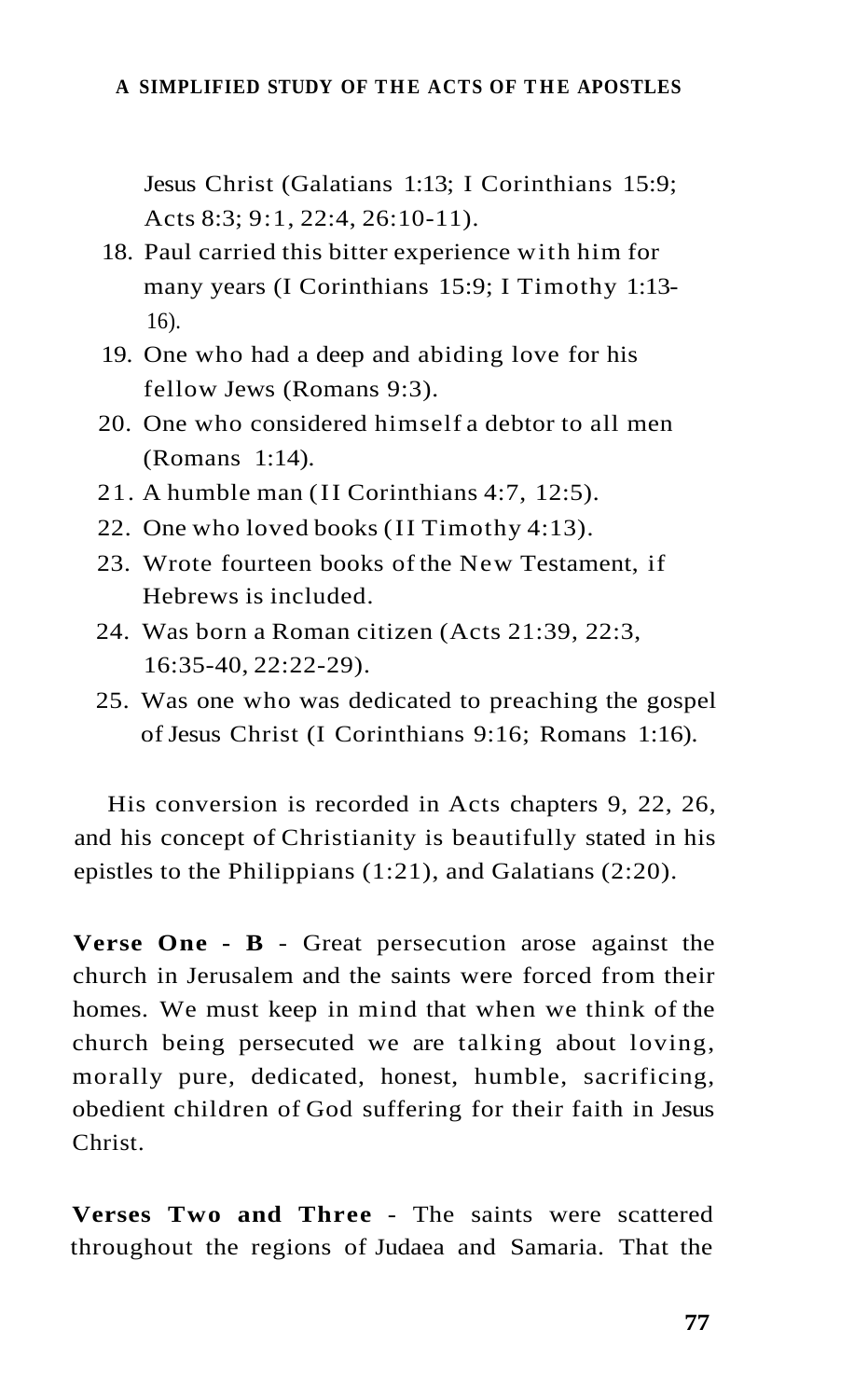gospel would be preached in Judaea and Samaria was foretold by Jesus (Acts 1:8), and is described in Acts 8:1 - 12:15.

Stephen was buried and great lamentation was made for him. This suggests the type of character Stephen had and his influence in the community.

Saul laid waste (devastated, ruined) the church, putting both men and women in prison.

# **Verses 4-8 Philip Seen Teaching and Healing**

**(4) They therefore that were scattered abroad went about preaching the word. (5) And Philip went down to the city of Samaria, and proclaimed unto them the Christ. (6) And the multitudes gave heed with one accord unto the things that were spoken by Philip, when they heard, and saw the signs which he did. (7) For from many of those that had unclean spirits, they came out, crying with a loud voice: and many that were palsied, and that were lame, were healed. (8) And there was much joy in that city.** 

**Verse Four** - Those who were scattered because of persecution went abroad preaching the word. One might have expected these persecuted children of God to go about murmuring and complaining about what they were suffering for the cause of Christ; not so! They went everywhere preaching the saving gospel of Jesus Christ.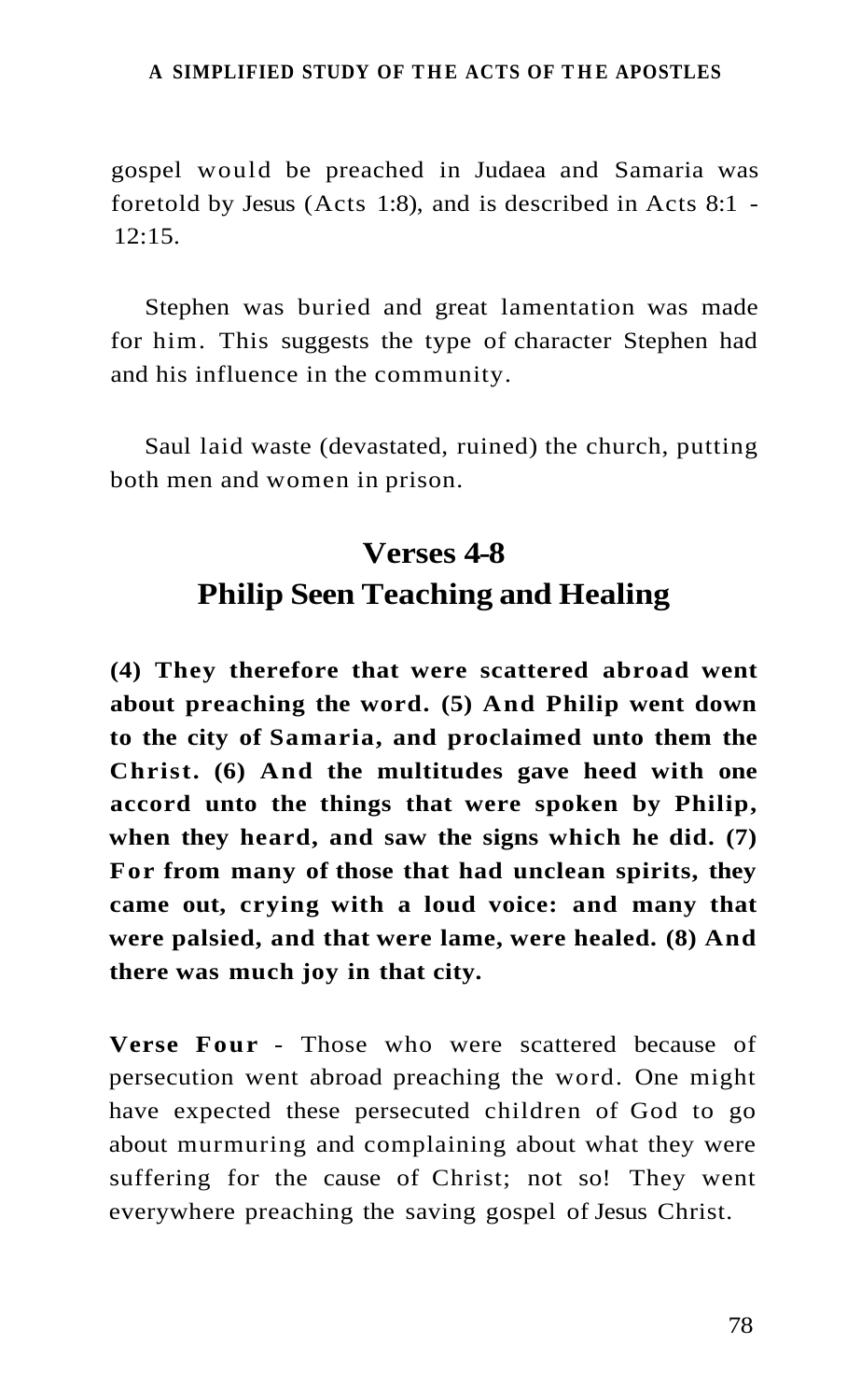**Verses Five through Eight** - Philip went to Samaria and preached unto them Christ (See also 8:35). The multitudes gave heed to the preaching of Philip and saw the miracles which he did. One of the problems we have in our present religious society is that religious people will give heed to most anyone except Christ. Salvation is only through Jesus (Acts 4:12; John 12:48).

There was much joy in the city because the palsied, lame and those who were possessed of unclean spirits were healed.

### **Verses 9-13 Samaritans Were Baptized, Even Simon**

**(9) But there was a certain man, Simon by name, who beforetime in the city used sorcery, and amazed the people of Samaria, giving out that himself was some great one: (10) to whom they all gave heed, from the least to the greatest, saying, This man is that power of God which is called Great. (11) And they gave heed to him, because that of long time he had amazed them with his sorceries. (12) But when they believed Philip preaching good tidings concerning the kingdom of God and the name of Jesus Christ, they were baptized, both men and women. (13) And Simon also himself believed: and being baptized, he continued with Philip; and beholding signs and great miracles wrought, he was amazed.** 

**Verses Nine through Eleven** - In these verses we are introduced to Simon the sorcerer. A sorcerer was one who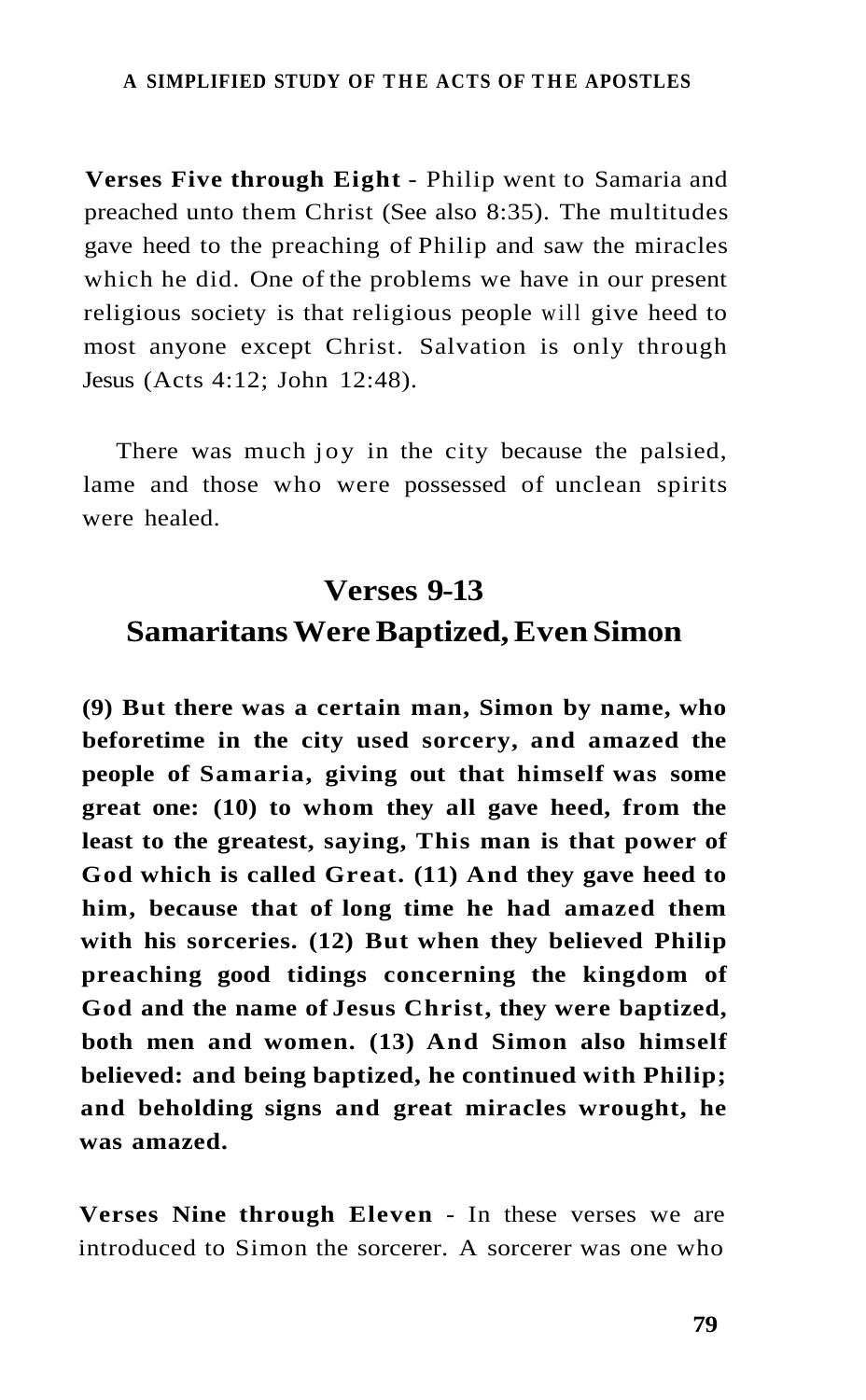practiced magic. Simon through his hypnotism, ventriloquism, and other acts of magic which **CLAIME <sup>D</sup>** the power of casting spells, communicating with the spirits of the dead, claimed to be a great one. The people gave heed to Simon because he claimed to be "some great one" and the people thought he had the power of God. The people were amazed at the works of Simon.

**Verses Twelve and Thirteen** - When the people heard the preaching of Philip they believed and were baptized; they became Christians. Today, if people would believe, they would not hesitate to obey the gospel and become children of God.

Simon also believed and was baptized and continued with Philip. When he saw the power of God in the signs and miracles performed by Philip, he was amazed. When the works of Simon were compared with the works of Philip, Peter and John, there was no doubt where the real source of power was.

# **Verses 14-24 Simon Tries to Buy The Power to Pass on The Holy Spirit**

**(14) Now when the apostles that were at Jerusalem heard that Samaria had received the word of God, they sent unto them Peter and John: (15) who, when they were come down, prayed for them, that they might receive the Holy Spirit: (16) for as yet it was fallen upon none of them: only they had been baptized into**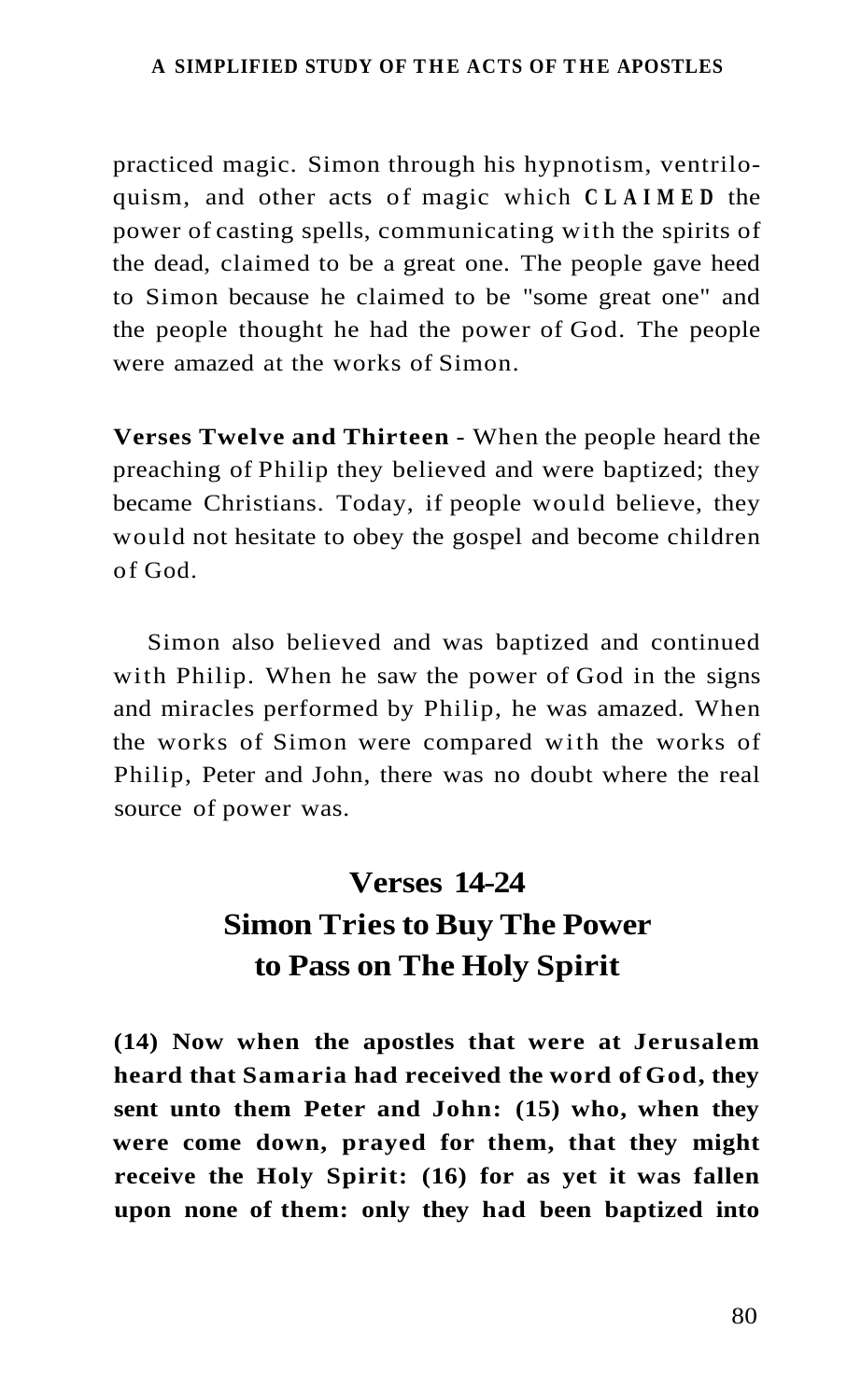**the name of the Lord Jesus. (17) Then laid they their hands on them, and they received the Holy Spirit. (18) Now when Simon saw that through the laying on of the apostles' hands the Holy Spirit was given, he offered them money, (19) saying, give me also this power, that on whomsoever I lay my hands, he may receive the Holy Spirit. (20) But Peter said unto him, thy silver perish with thee, because thou hast thought to obtain the gift of God with money. (21) Thou has neither part nor lot in this matter: for thy heart is not right before God. (22) Repent therefore of this thy wickedness, and pray the Lord, if perhaps the thought of thy heart shall be forgiven thee. (23) For I see that thou art in the gall of bitterness and in the bond of iniquity. (24) And Simon answered and said, Pray ye for me to the Lord, that none of the things which ye have spoken come upon me.** 

The apostles, upon hearing that Samaria had received the word of God, sent Peter and John unto them that they might receive the Holy Spirit. The Samaritans had received the Holy Spirit when they became Christians (Acts 2:38), but as yet the Spirit had not "fallen upon them." The miraculous powers of the Holy Spirit resulted from the laying on of the apostles' hands (consider Philip, Acts 6:5 , 6; 8:6 , 7, 13). In verse eighteen Peter and John laid hands on the Samaritans who received the Holy Spirit.

Simon, witnessing the acts of Peter and John, offered to buy this power, "that on whomsoever I lay my hands, he may receive the Holy Spirit." Simon sinned by trying to buy the power of God with money (Acts 8:20). Simon was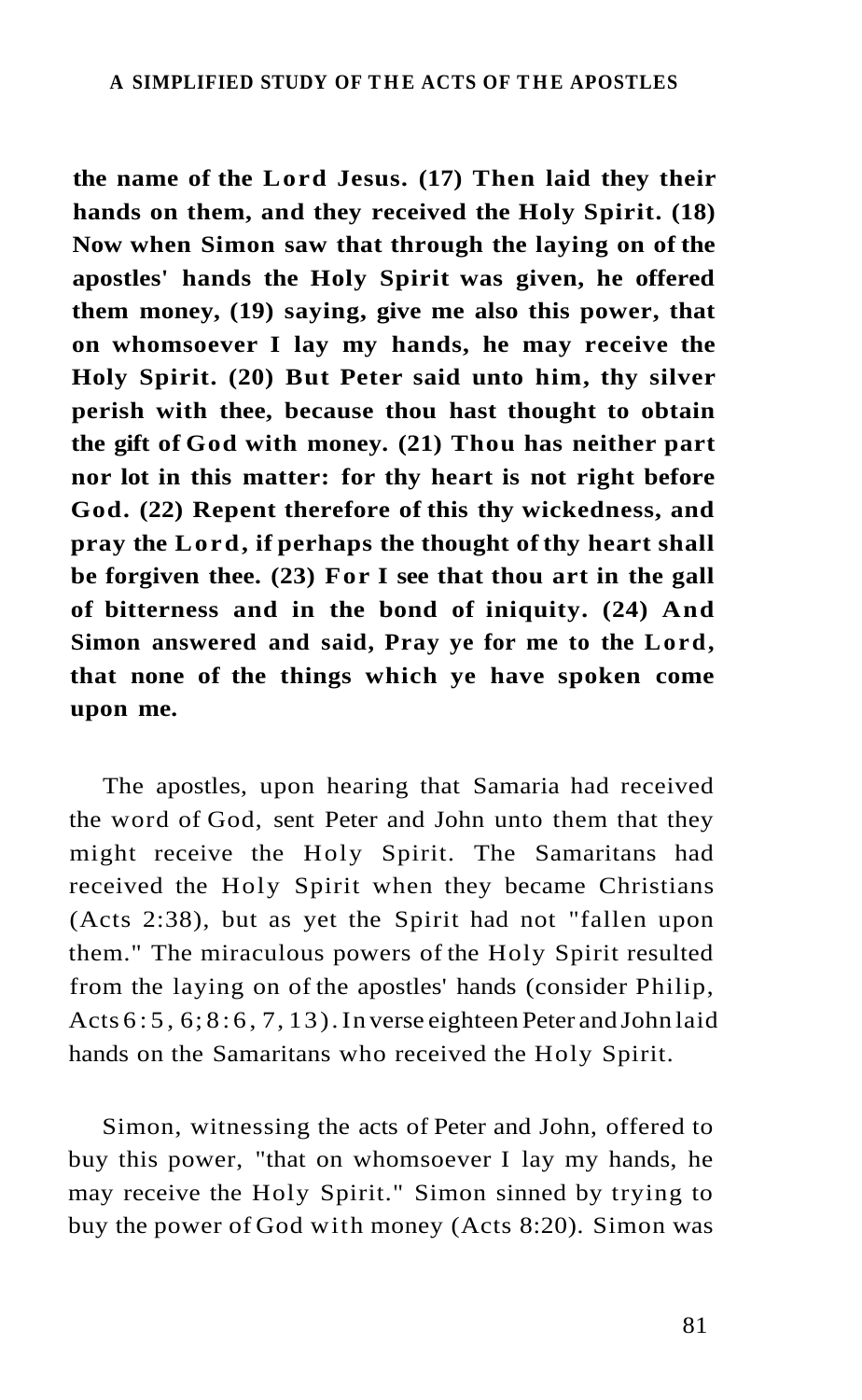told that he had neither "part nor lot" in this matter and his heart was not right in God's sight. Guilty of sin, Simon needed to repent and pray for forgiveness because he was in the gall of bitterness and in the bond of iniquity.

To become a Christian one must believe that God is (Hebrews 11:6), and that Jesus Christ is His only begotten Son (John 8:24). The believer must repent (a change of mind which leads to a reformation of life, Acts 2:38), and confess that Jesus Christ is God's Son (Acts 8:37). This repenting and confessing sinner must then be baptized into the death of Jesus Christ according to Romans 6:3 in order to be cleansed by the blood of Jesus (Revelation 1:5), and forgiven of all sin (Acts 2:38).

When one is a Christian and sins he/she is to confess that sin and ask for prayers that his/her sins might be forgiven (8:22-24). This is referred to as God's second law of pardon, that is, pardon for the sinning Christian.

Those who claim that it is impossible for a child of God to sin and be lost (the doctrine of "once-saved-alwayssaved") maintain that Simon was not really saved but he feigned belief. This concept is to be rejected because:

- 1. Simon did the same thing that the Samaritans did.
- 2. Peter would have known that his conversion was not genuine and would have told him the same thing he told those on Pentecost to do to be saved (Acts 2:38), and not to repent and pray (God's law of pardon for the sinning child of God).
- 3. Luke, the inspired writer, would have known that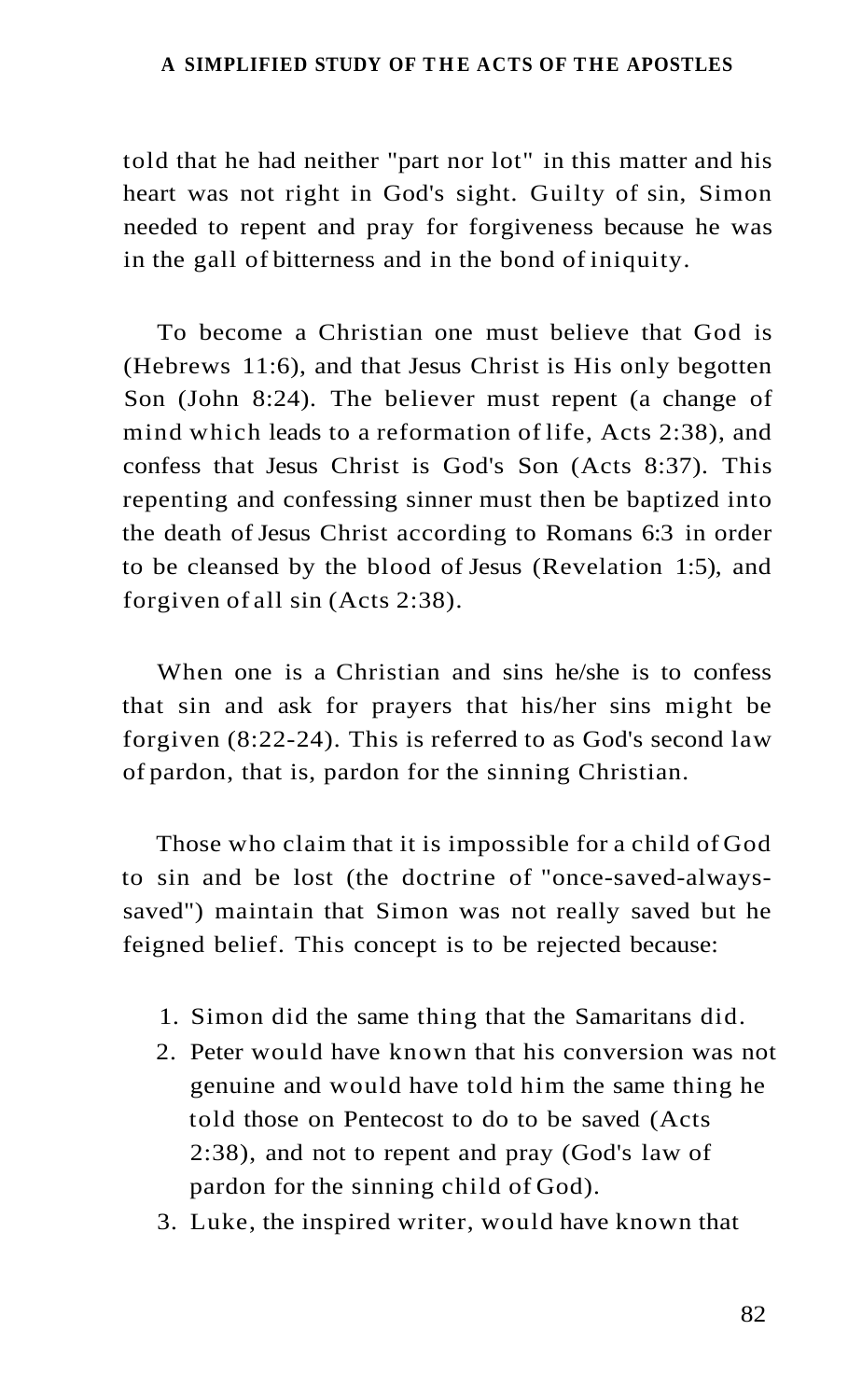Simon's conversion was not genuine.

4. To maintain that Simon did not become a child of God is to know the heart of an individual who lived over 1900 years ago.

**Verse Twenty-Five** - The gospel was preached in many villages.

### **Verses 26-40**

### **The Conversion of the Ethiopian Eunuch**

**(26) But an angel of the Lord spake unto Philip, saying, Arise, and go toward the south unto the way that goeth down from Jerusalem unto Gaza: the same is desert. (27) And he arose and went: and behold, a man of Ethiopia, a eunuch of great authority under Candace, queen of the Ethiopians, who was over all her treasure, who had come to Jerusalem to worship; (28) and he was returning and sitting in his chariot, and was reading the prophet Isaiah. (29) And the Spirit said unto Philip, go near, and join thyself to this chariot. (30) And Philip ran to him, and heard him reading Isaiah the prophet, and said, understandest thou what thou readest? (31) And he said, how can I, except some one shall guide me? And he besought Philip to come up and sit with him. (32) Now the passage of scripture which he was reading was this,** 

*He was led as a sheep to the slaughter; And as a lamb before his shearer is dumb, So he opened not his mouth:*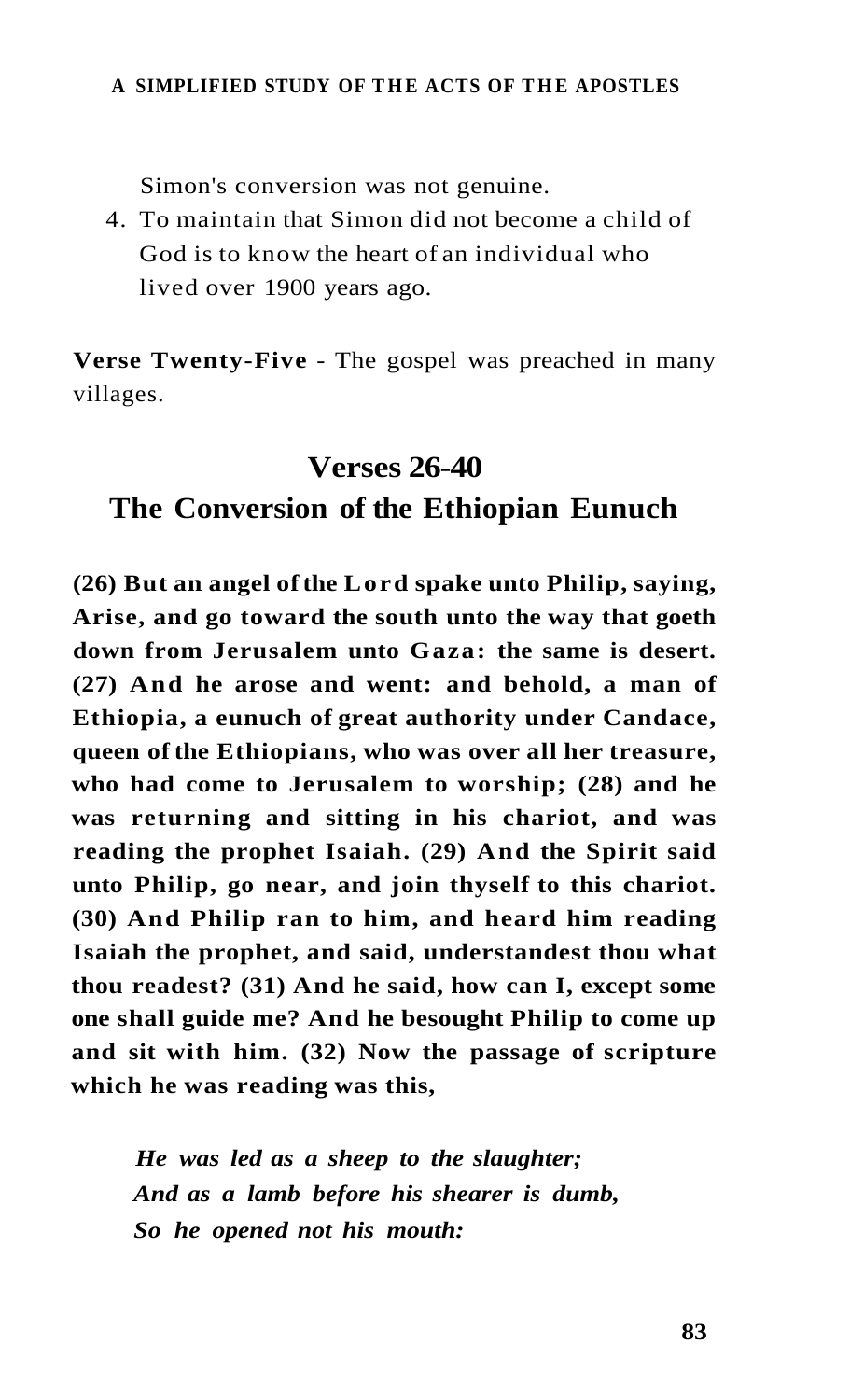*(33) In his humiliation his judgment was taken away: His generation who shall declare? For his life is taken from the earth.* 

**(34) And the eunuch answered Philip, and said, I pray thee, of whom speaketh the prophet this? Of himself, or of some other? (35) And Philip opened his mouth, and beginning from this scripture, preached unto him Jesus. (36) And as they went on the way, they came unto a certain water; and the eunuch saith, behold, here is water; what doth hinder me to be baptized? (37) And Philip said, if thou believest with all thy heart thou mayest. And he answered and said, I believe that Jesus Christ is the Son of God. (38) And he commanded the chariot to stand still: and they both went down into the water, both Philip and the eunuch; and he baptized him. (39) And when they came up out of the water, the Spirit of the Lord caught away Philip; and the eunuch saw him no more, for he went on his way rejoicing. (40) But Philip was found at Azotus: and passing through he preached the gospel to all the cities, till he came to Caesarea.** 

The eunuch was a very important man (a eunuch of great authority), being the treasurer of Queen Candace. It is interesting to note that:

- 1. Reading the scriptures had led the eunuch to Jerusalem to worship God (v. 27).
- 2. He was not ashamed of the scriptures (v. 28).
- 3. He desired to know more about the word of God (vv. 30-31).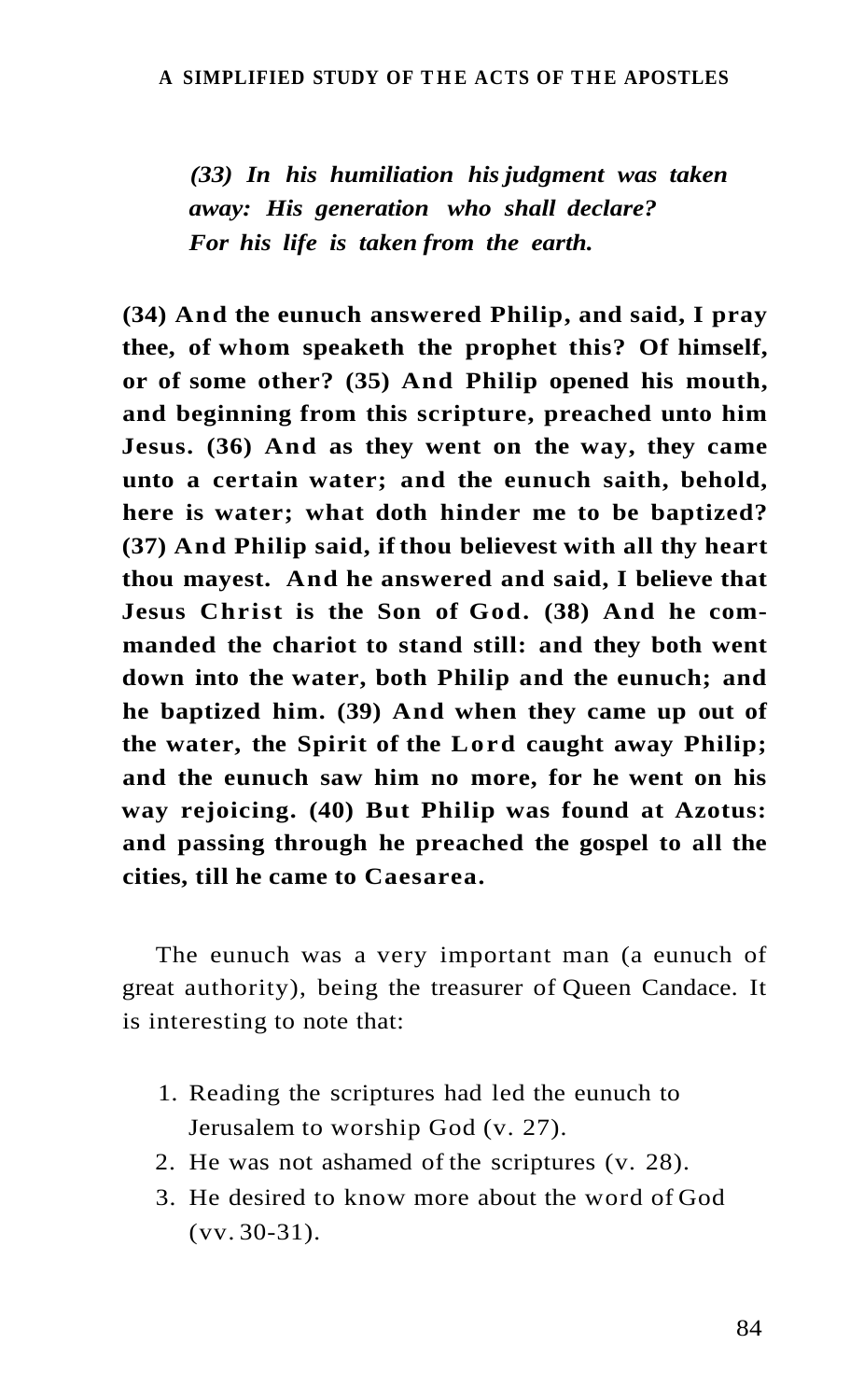- 4. He desired to rightly divide the word of God (v. 34).
- 5. He received the message of Jesus (v. 35).
- 6. He was willing to obey (v. 36).

Without a doubt the eunuch was very honest and sincere.

**Verse Twenty Six** - The scriptures teach that baptism is a burial (Romans 6:4; Colossians 2:12). Those who oppose baptism as immersion will many times note that there would not have been sufficient water for Philip to immerse the eunuch because it was desert. **McGarvey** in his commentary makes this statement,

> The term *desert* is not here to be understood as meaning a barren waste; for no such waste ever existed between Jerusalem and Gaza; but as meaning that part of the way which leads through a comparatively unpopulated district.

The feeding of the five thousand men (plus women and children) took place in a desert place (Matthew 14:15; Mark 6:31), yet there was green grass for the people to sit on (Matthew 14:19; Mark 6:39).

It is interesting to note that God did not speak directly to the eunuch but sent a preacher to him with the message of salvation (vv. 29-30). The eunuch was reading from Isaiah 53 and asked Philip, "of whom speaketh the prophet *this?" Philip began with this passage and preached unto*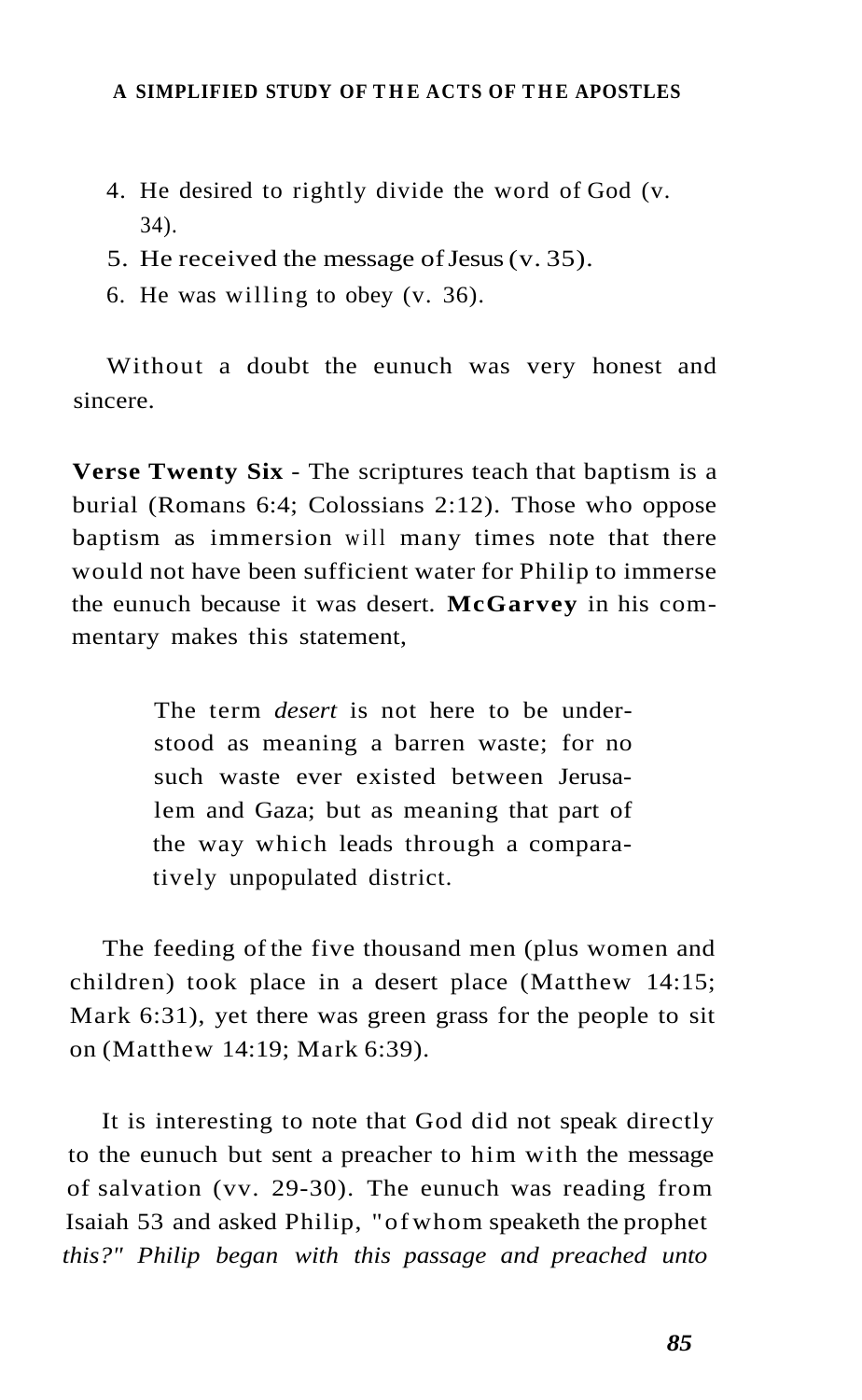him Jesus. It is worthy to note that immediately following his instructions about Jesus the eunuch requested baptism (v. 36). Upon his confession that Jesus Christ was the son of God (Acts 8:37), they (both Philip and the eunuch) went down into the water and Philip immersed the eunuch. (The amount of water had to be sufficient for both Philip and the eunuch to go down into the water and for Philip to immerse the eunuch). After his baptism the eunuch went on his way rejoicing. Philip continued his preaching "to all the cities, till he came to Caesarea."

# **SEGMENT IX**

## **ACTS 9:1 -9:31 SAUL'S CONVERSION**

## **Verses 1-9 Saul's Vision**

**(1) But Saul, yet breathing threatening and slaughter against the disciples of the Lord, went unto the high priest, (2) and asked of him letters to Damascus unto the synagogues, that if he found any that were of the Way, whether men or women, he might bring them bound to Jerusalem. (3) And as he journeyed, it came to pass that he drew nigh unto Damascus: and suddenly there shone round about him a light out of heaven: (4) and he fell upon the earth, and heard a voice saying unto him, Saul, Saul, why persecutest thou me? (5) And he said, Who art thou, Lord? And he**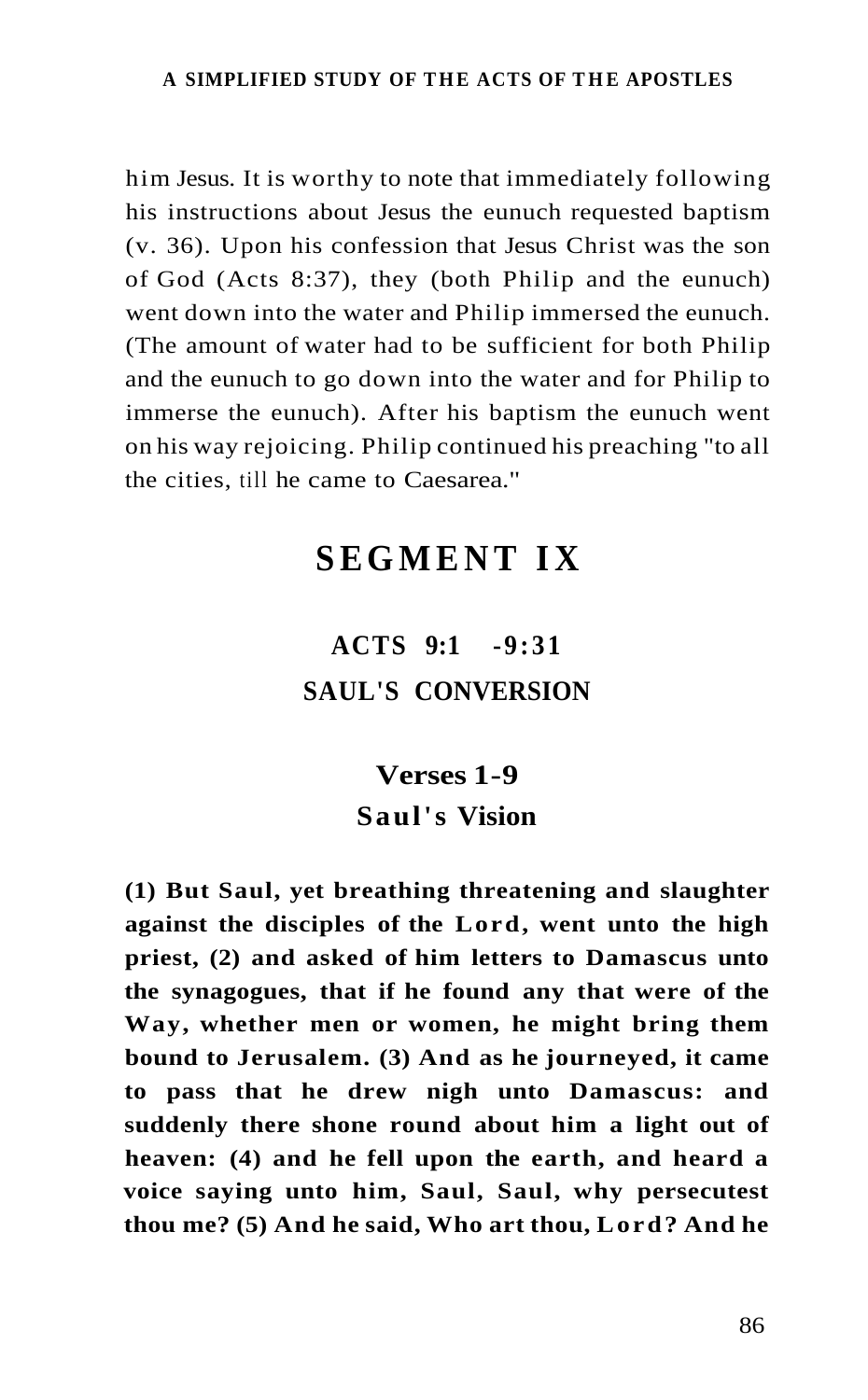**said, I am Jesus whom thou persecutest: (6) but rise, and enter into the city, and it shall be told thee what thou must do. (7) And the men that journeyed with him stood speechless, hearing the voice, but beholding no man. (8) And Saul arose from the earth; and when his eyes were opened, he saw nothing; and they led him by the hand, and brought him into Damascus. (9) And he was three days without sight, and did neither eat nor drink.** 

The power of the gospel (Romans 1:16) can be seen in the conversion of those who crucified Christ (Acts 2:36, 38), and Saul who was a dedicated persecutor of the church of Jesus Christ (Acts 9:1, 22:4). There is no sin that God will not forgive i f man will meet His conditions. Paul was on his way to the city of Damascus to seek out Christians and bring them bound to Jerusalem when he saw Jesus Christ in a vision (Acts 22:5).

## **Verses 10-19A Saul's Stay at Damascus and His Baptism**

**(10A) Now there was a certain disciple at Damascus, named Ananias; and the Lord said unto him in a vision, Ananias. And he said, Behold, I am here, Lord. (11) And the Lord said unto him, Arise, and go to the street which is called Straight, and inquire in the house of Judas for one named Saul, a man of Tarsus: for behold, he prayeth; (12) and he hath seen a man named Ananias coming in, and laying his hands on him, that he might receive his sight. (13) But Ananias**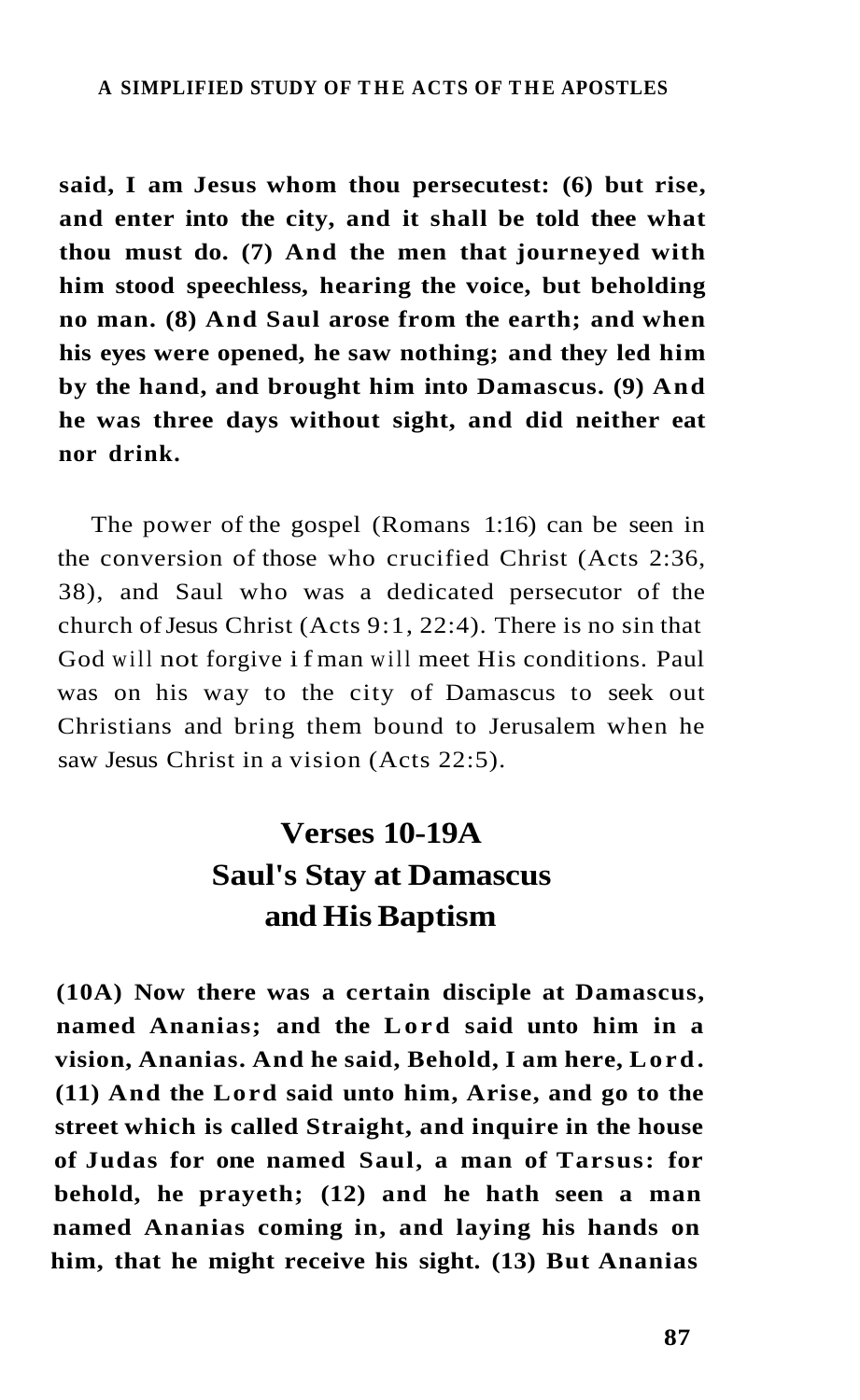**answered, Lord, I have heard from many of this man, how much evil he did to thy saints at Jerusalem: (14) and here he hath authority from the chief priests to bind all that call upon thy name. (15) But the Lord said unto him, Go thy way: for he is a chosen vessel unto me, to bear my name before the Gentiles and kings and the children of Israel: (16) for I will show him how many things he must suffer for my name's sake. (17) And Ananias departed, and entered into the house; and laying his hands on him said, Brother Saul, the Lord, even Jesus, who appeared unto thee in the way which thou earnest, hath sent me, that thou mayest receive thy sight, and be filled with the Holy Spirit. (18) And straightway there fell from his eyes as it were scales and he received his sight; and he arose and was baptized; (19) and he took food and was strengthened.** 

The conversion of Saul is recorded in detail in Acts chapters nine, twenty-two, and twenty-six. When these three chapters are harmonized the events read as follows.

Saul was a persecuter of the church of Jesus Christ (Acts 9:1, 22:4, 26:9). He imprisoned many Christians and when they were put to death, he gave his vote against them (Acts 26:10). Punishing them in all the synagogues in an attempt to make them blaspheme, and being exceedingly mad against them he persecuted them even unto foreign cities. He obtained permission from the high priest to persecute the Christians in Damascus (Acts 9:1-2; 22:5, 26:10). The purpose of the trip to Damascus (Acts 9:2; 22:5). As he traveled to Damascus, about noon he saw a great light from heaven above the brightness of the sun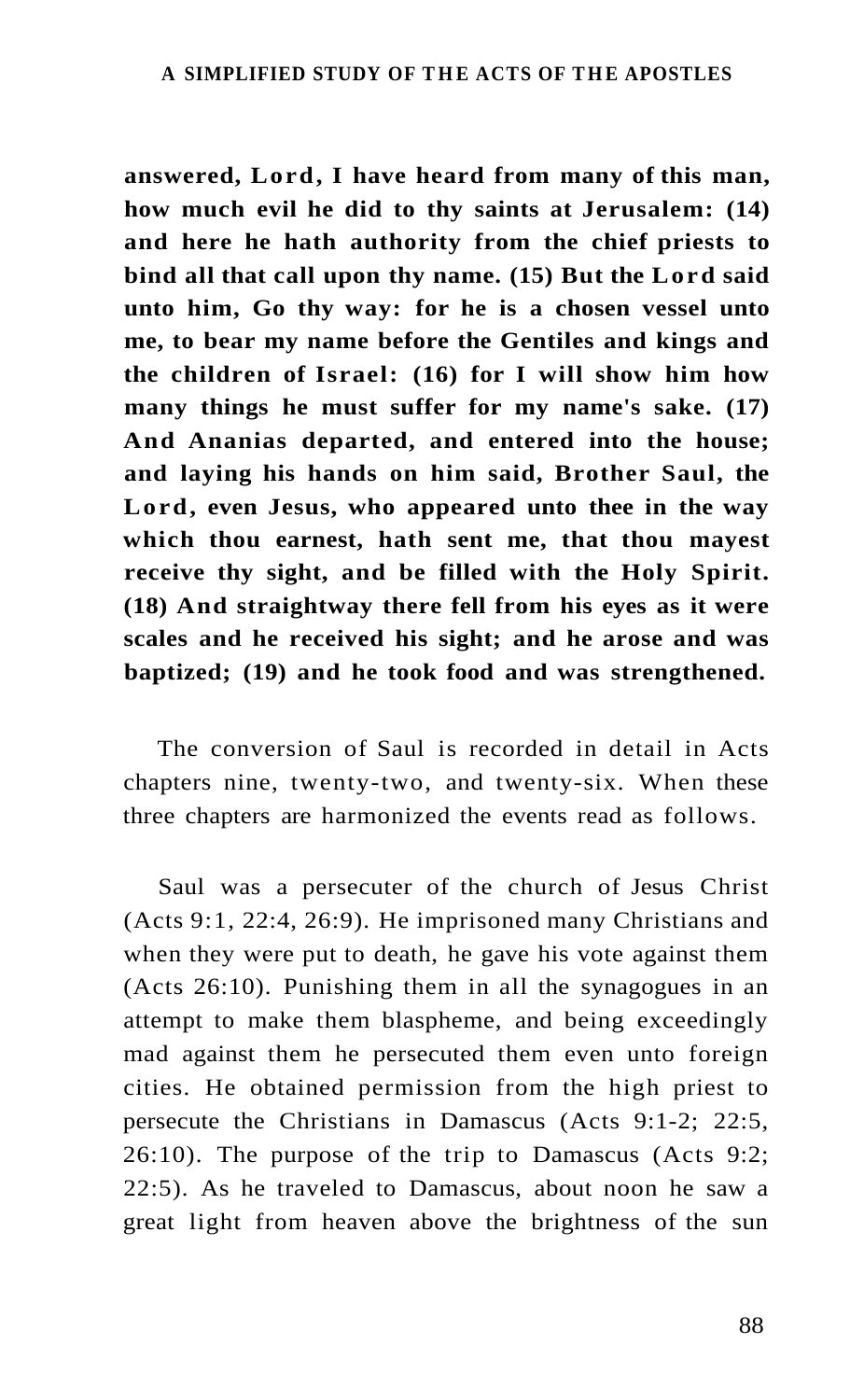(Acts 9:3; 22:6; 26:13). A voice spake unto him in Hebrew saying, Saul, Saul, why persecutest thou me? It is hard for thee to kick against the pricks (Acts 9:4; 22:7; 26:14). Saul replied, who art thou Lord (Acts 9:5: 22:8: 26:15)? I am Jesus whom thou persecutest (Acts 9:5; 22:8; 26:15). What shall I do Lord? Arise and go into Damascus and there it shall be told thee of all things which are appointed for thee to do (Acts 9:6; 22:10). That Saul saw the Lord is clearly stated by Ananias (Acts 9:17), Barnabas (Acts 9:27), and Saul himself (I Corinthians 15:8). Saul was to be a witness of Jesus Christ before the Gentiles (Acts 9:15; 22:21; 26:16-18). The men traveling with Saul heard the voice but saw no one (Acts 9:7). Chapter twenty-two states that the men with Saul saw the light but heard not the voice (Acts 22:9). Saul was led by the hand, blind, into the city (Acts 9:8; 22:11). For three days he did not eat or drink (Acts 9:9). During this time Saul was praying (Acts 9:11). God sent Ananias to Saul and he received his sight and was baptized (Acts 9:18, 22:16). He preached both to them of Damascus first, and at Jerusalem, and throughout all the country of Judaea, and also to the Gentiles (Acts 9:20; 26:20). Several things are very interesting and important in the harmonized account of Saul's conversion.

In Acts 9:2 and 22:4 Saul is spoken of as persecuting those of the Way. Those of the Way were the disciples of the Lord (Acts 9:1). This should remind us that Christianity is not something one gets, but is a way of life. Christianity among other things is:

1. The way of redemption (Acts 4:12).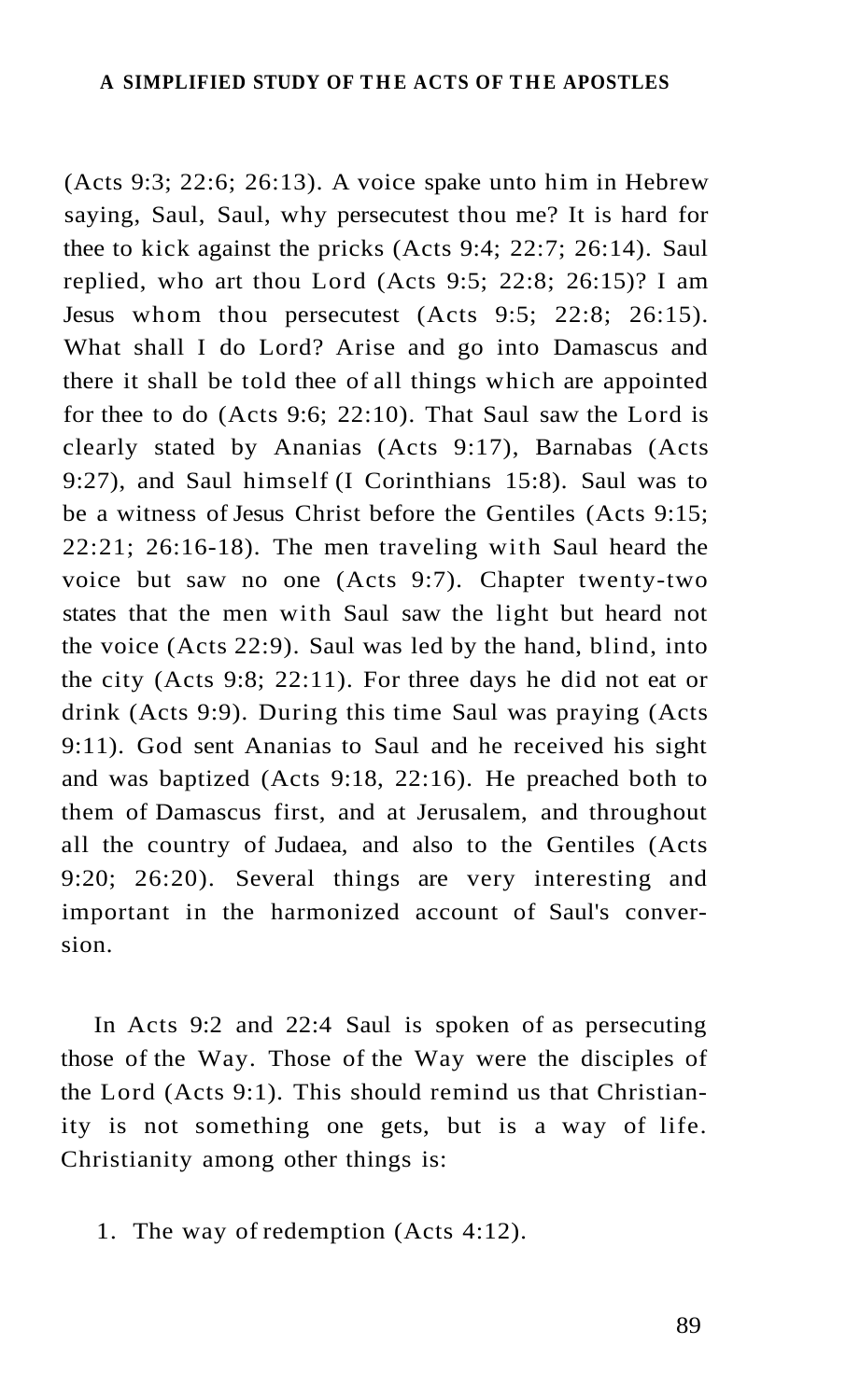- 2. The way of righteousness (Romans 1:17)
- 3. The way of life (Romans 12:2).
- 4. The way of eternal life (John 14:1-4).
- 5. The way to the eternal Father (John 14:6).

To persecute the church is to persecute Jesus Christ. The church is the spiritual body of Christ (Ephesians 1:22- 23), of which Jesus is the head (Colossians 1:18). Saul was persecuting the church of God (I Corinthians 15:9; Acts 9:13), therefore he was persecuting Jesus Christ.

In Saul's conversion to Christ we are once again reminded of the purpose of baptism.

- 1. Mark 16:16 To be saved.
- 2. Acts 2:38 For remission of sins.
- 3. Acts 22:16 To wash away sins.

Baptism is an act of obedience which brings one into contact with the blood of Jesus Christ, which washes away sins (Romans 6:3-4; Revelation 1:5).

Is there a contradiction between Acts 9:7, "And the men that journeyed with him stood speechless, HEARING THE VOICE but beholding no man," and Acts 22:9, "And they that were with me beheld indeed the light, but they HEARD NOT THE VOICE of him that spake to me." There is no contradiction between the two passages. The same word is used in I Corinthians 14:2 where it is translated "understand." It is possible to hear a voice but not understand it. Such is the meaning of these verses. The Greek language makes this distinction.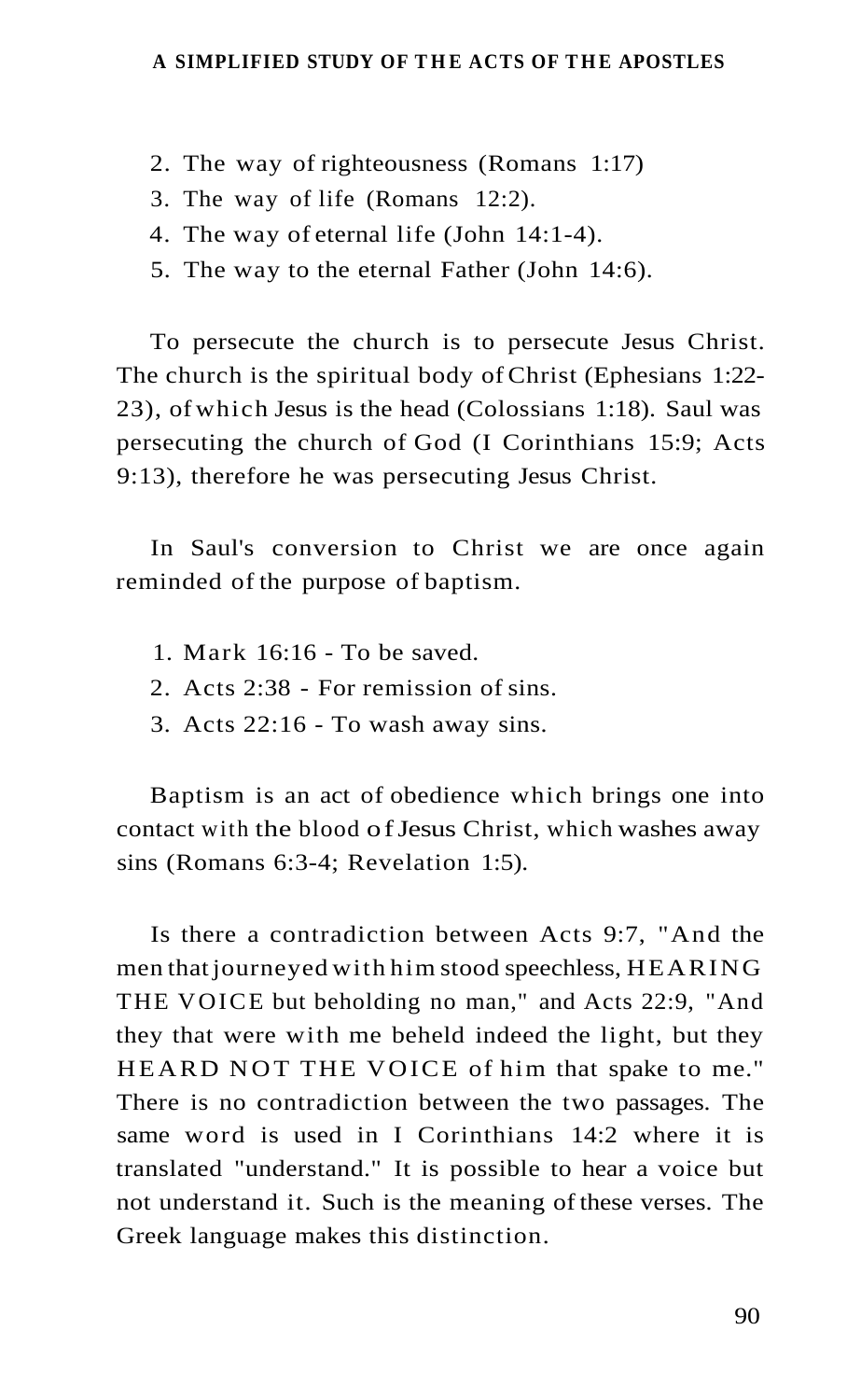- 1. The Greek word for "hearing" is AKOUO, with the genitive case and means to hear *without* understanding (Acts 9:7).
- 2. The Greek word for "heard" is AKOUO, with the accusative case and means to hear *with* understanding (Acts 22:9).

Both verses mean the same thing, the men who traveled with Paul did not understand what the voice said to Saul.

Saul was a chosen vessel (Acts 9:15), one born out of due season (I Corinthians 15:8), who was to go to the Gentiles with the gospel.

Of great importance to us is the answer to the question, when did Saul receive the remission of sins, or when did Saul become a Christian? Some maintain that Saul was saved on the road to Damascus when:

- 1. He saw the light, or
- 2. He heard the voice, or
- 3. He answered the voice, or
- 4. He received instructions, or
- 5. He obeyed the instructions, or
- 6. He prayed.

If Saul was saved on the road to Damascus he was saved in his sins and such is not possible. Ananias was sent to Saul even after he had prayed, with God's message for him, "And why tarriest thou? Arise and be baptized and wash away thy sins, calling on His name" (Acts 22:16). Saul was not forgiven of his sins until he obeyed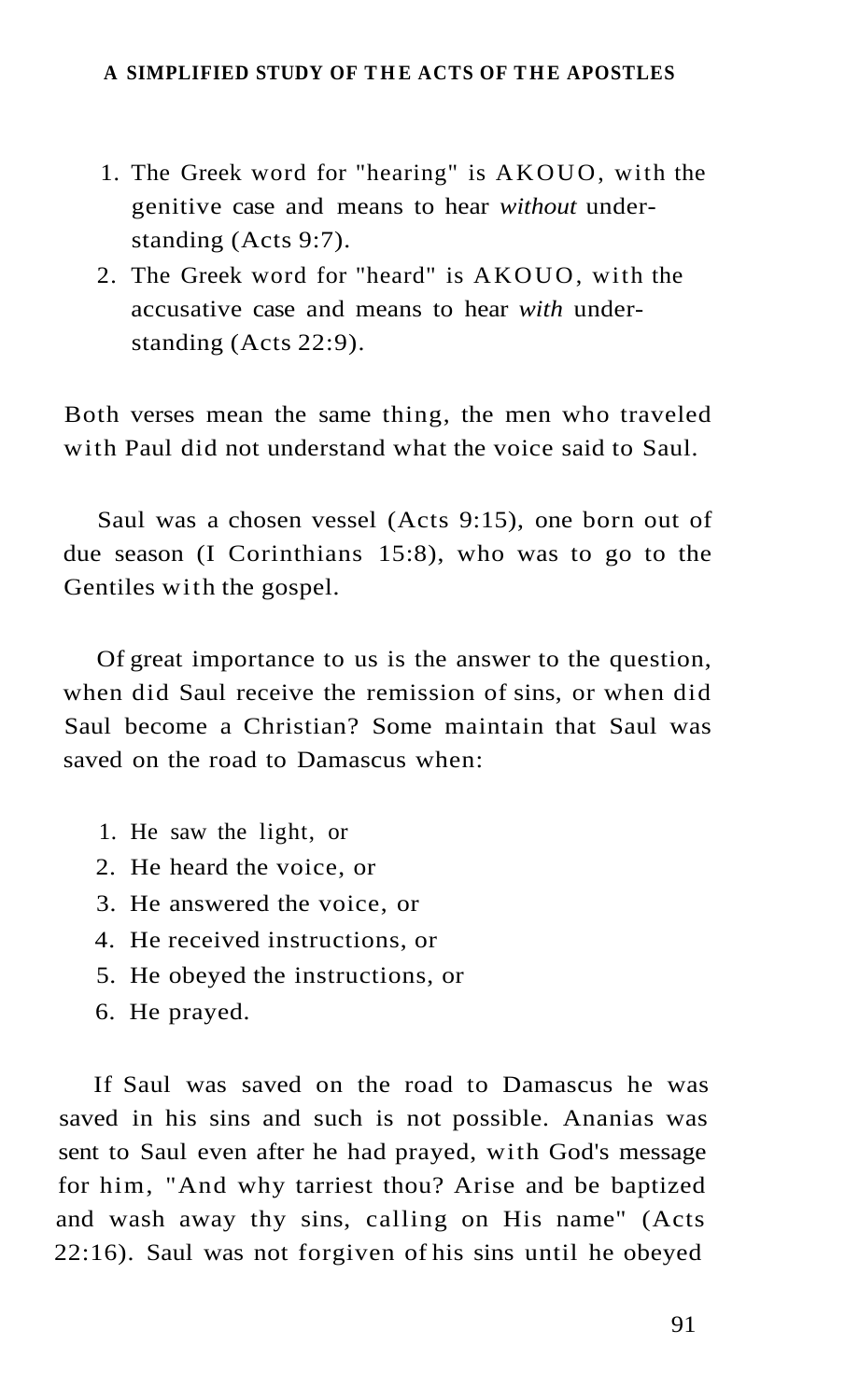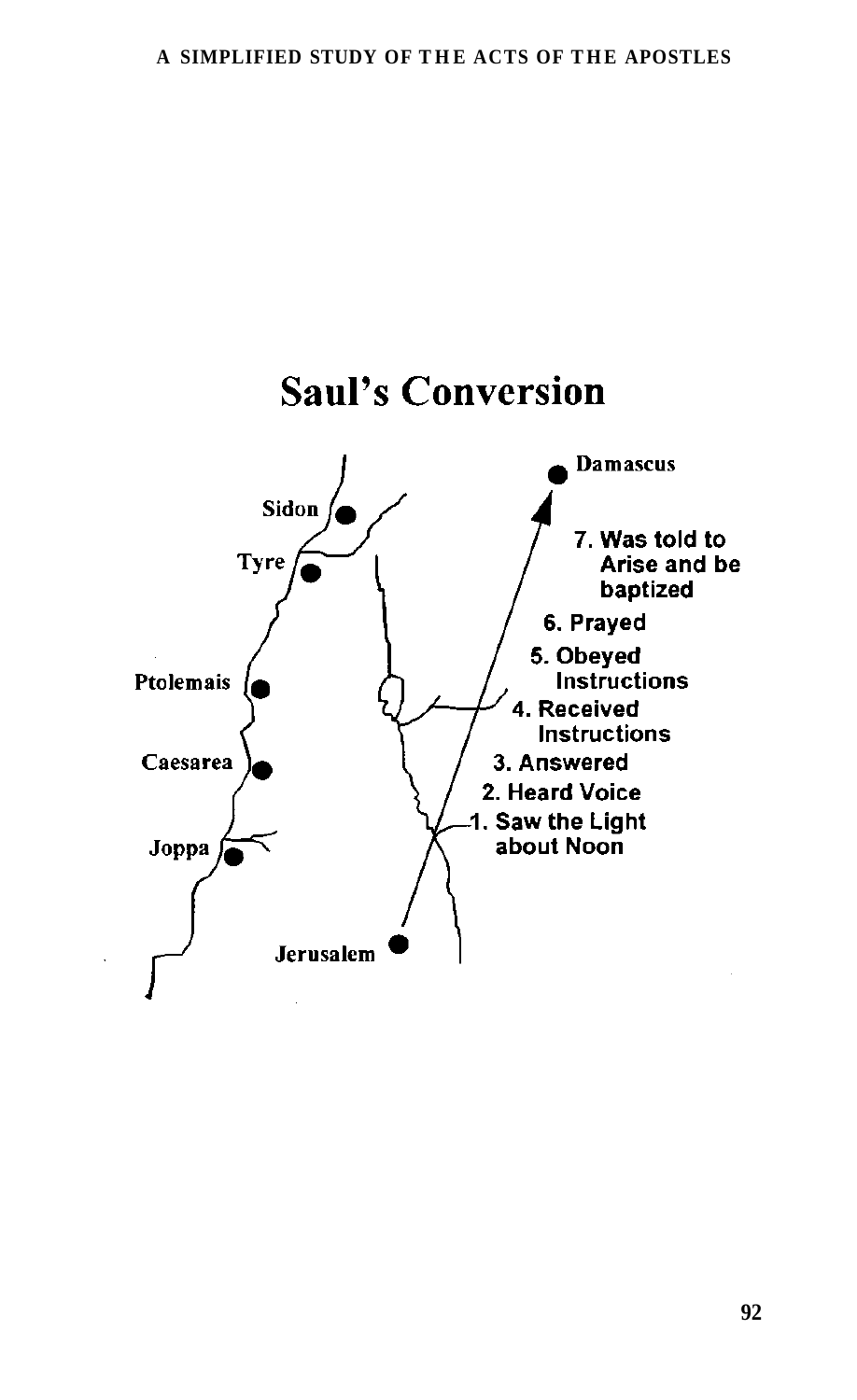Ananias' instructions to be baptized for forgiveness (to wash away his sins).

Ananias, a devout man, one which was well reported by all, a disciple, was sent by God to Saul with the message of salvation. Ananias uses the word *saint* to refer to Christians for the first time in the New Testament (Acts 9:13).

### **Verses 19B-22 Saul Preaches**

**(19B) And he was certain days with the disciples that were at Damascus. (20) And straightway in the synagogues he proclaimed Jesus, that he is the son of God. (21) And all that heard him were amazed, and said, Is not this he that in Jerusalem made havoc of them that called on this name? and he had come hither for this intent, that he might bring them bound before the chief priests. (22) But Saul increased the more in strength, and confounded the Jews that dwelt at Damascus, proving that this is the Christ.** 

Saul, after his conversion, began immediately to devote all his energies to building up what he had been tearing down. Think of the power of his preaching:

- 1. He saw the Lord, positive proof of the resurrection of Jesus Christ.
- 2. He had proof of the light and the events on the road to Damascus by his traveling companions.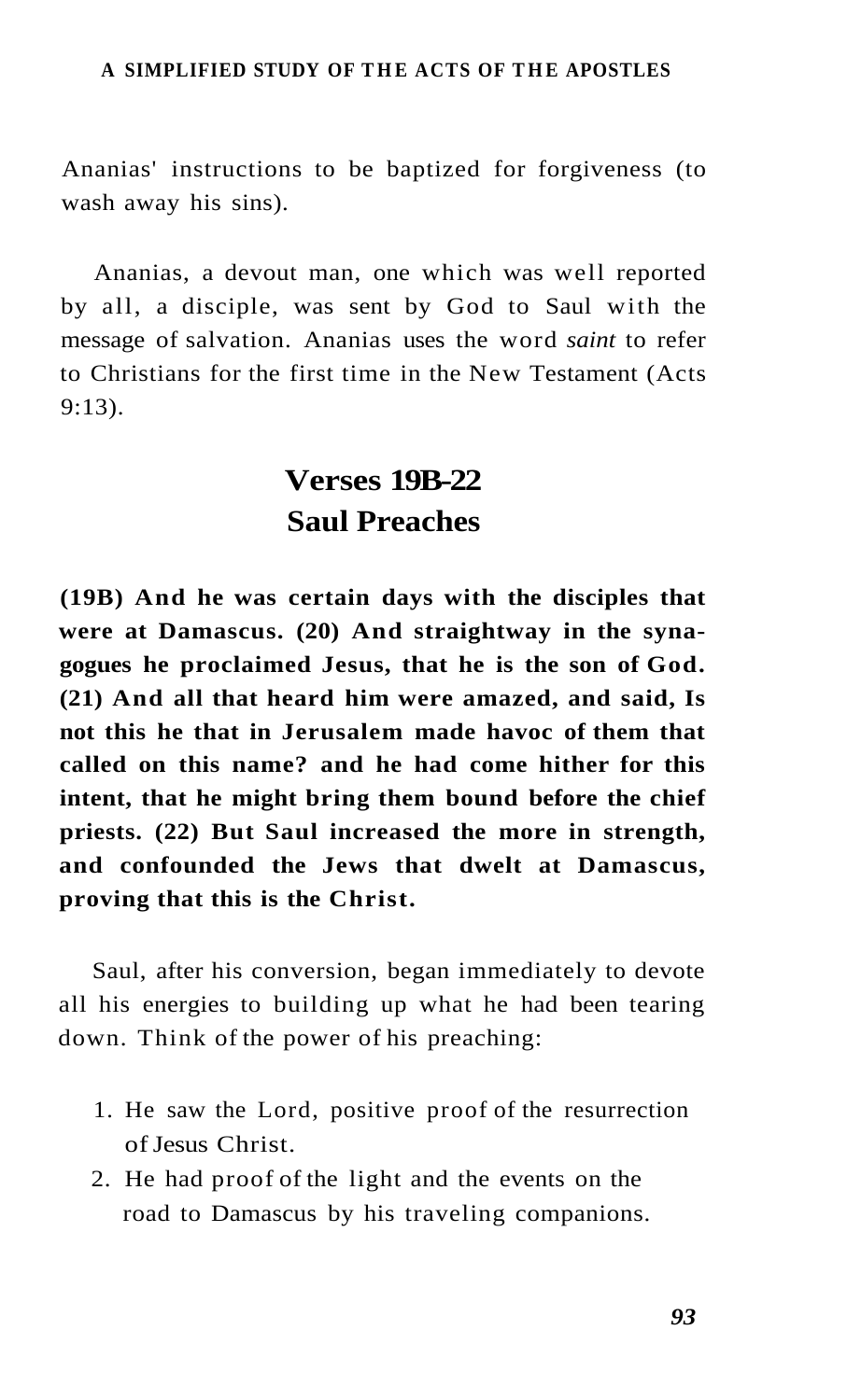**Ananias' instructions to be baptized for forgiveness (to wash away his sins).** 

**Ananias, a devout man, one which was well reported by all, a disciple, was sent by God to Saul with the message of salvation. Ananias uses the word** *saint* **to refer to Christians for the first time in the New Testament (Acts 9:13).** 

### **Verses 19B-22 Saul Preaches**

**(19B) And he was certain days with the disciples that were at Damascus. (20) And straightway in the synagogues he proclaimed Jesus, that he is the son of God. (21) And all that heard him were amazed, and said, Is not this he that in Jerusalem made havoc of them that called on this name? and he had come hither for this intent, that he might bring them bound before the chief priests. (22) But Saul increased the more in strength, and confounded the Jews that dwelt at Damascus, proving that this is the Christ.** 

**Saul, after his conversion, began immediately to devote all his energies to building up what he had been tearing down. Think of the power of his preaching:** 

- **1. He saw the Lord, positive proof of the resurrection of Jesus Christ.**
- **2. He had proof of the light and the events on the road to Damascus by his traveling companions.**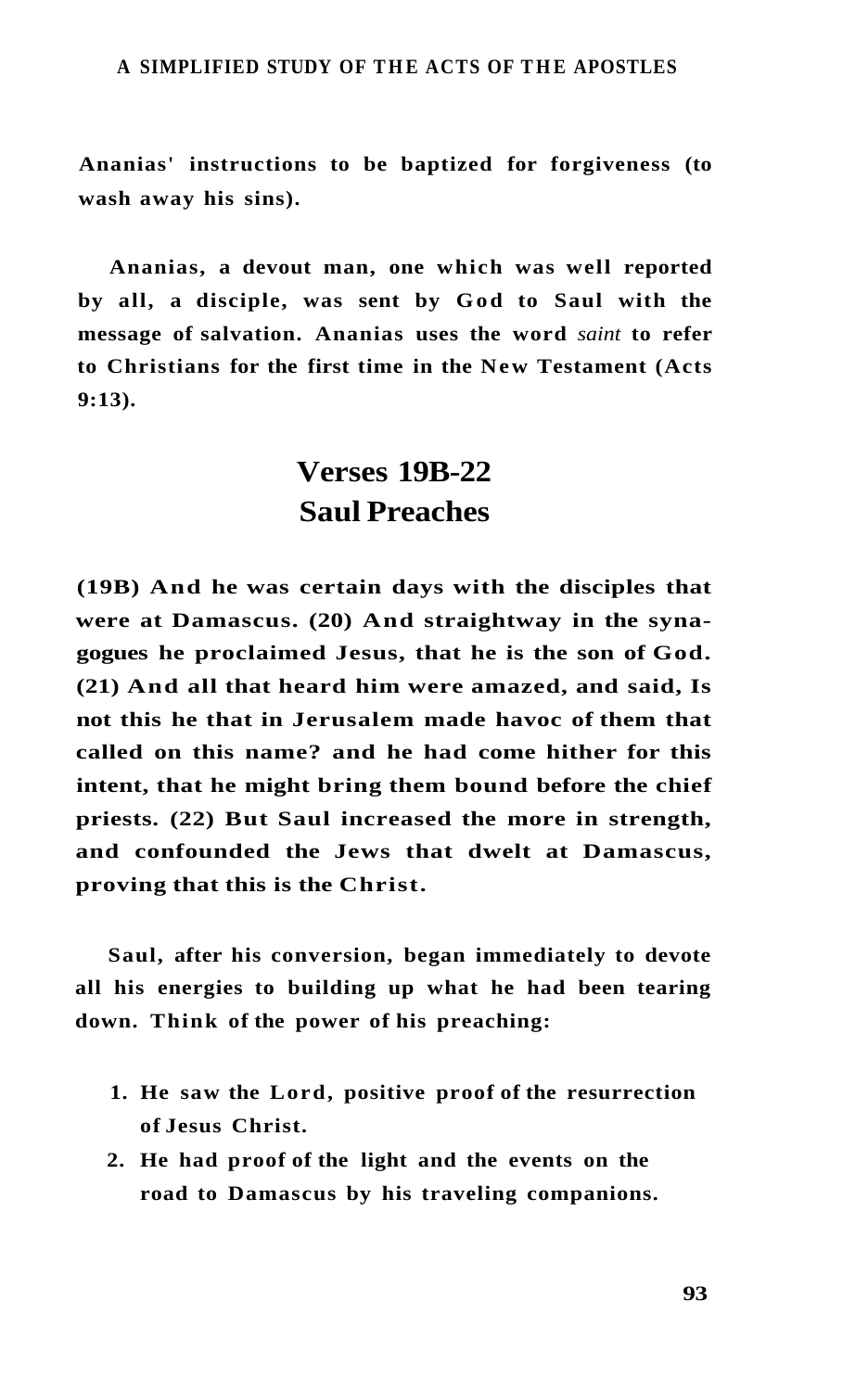- 3. The events on the road to Damascus could not be explained as an optical illusion because of his resulting blindness.
- 4. All of this proved the Divinity of Jesus Christ.

The conversion of Saul also defines repentance for us. He was a persecutor of the church, but had a change of mind which brought about a change of life; he became a preacher for the church he once tried to destroy. His conversion also shows us the character of Saul in that he changed from that which he knew to be wrong to that which he knew to be right.

The subject of Saul's preaching was that Jesus was the Son of God and this amazed and confounded the Jews.

# **Verses 23-25 Saul's Escape**

**(23) And when many days were fulfilled, the Jews took counsel together to kill him: (24) but their plot became known to Saul. And they watched the gates also day and night that they might kill him: (25) but his disciples took him by night, and let him down through the wall, lowering him in a basket.** 

Paul's preaching and stand for the truth was so powerful that after many days the Jews plotted to kill him. When the plot of the Jews became known to the disciples they lowered Saul over the wall to safety.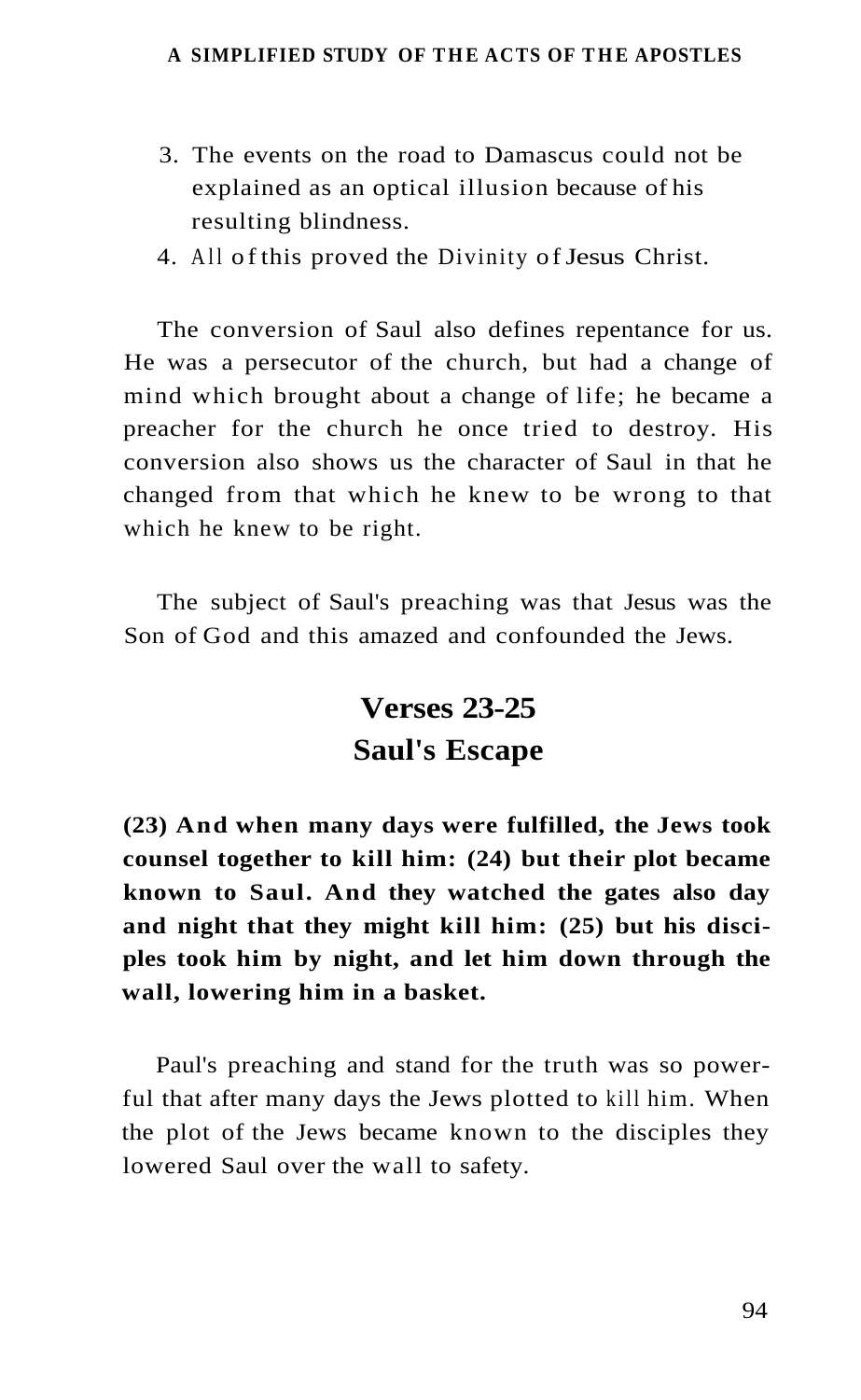## **Verses 26-30 Saul's Visit to Jerusalem**

**(26) And when he was come to Jerusalem, he assayed to join himself to the disciples: and they were all afraid of him, not believing that he was a disciple. (27) But Barnabas took him, and brought him to the apostles, and declared unto them how he had seen the Lord in the way, and that he had spoken to him, and how at Damascus he had preached boldly in the name of Jesus. (28) And he was with them going in and going out at Jerusalem, (29) preaching boldly in the name of the Lord: and he spake and disputed against the Grecian Jews; but they were seeking to kill him. (30) And when the brethren knew it, they brought him down to Caesarea, and sent him forth to Tarsus.** 

When Saul came to Jerusalem he was accepted by the disciples only after Barnabas had recommended him. After Barnabas had brought Saul to the apostles and recounted his conversion Saul worked with them in preaching Jesus. He spake and disputed with the Grecian Jews who were seeking his life. When the brethren learned of the Jews' plan, they sent Saul to Tarsus. It is worthy to note the subject of the early preachers.

- 1. Philip preached unto them Christ (Acts 8:5).
- **2.** Philip preached unto him Jesus (Acts 8:35).
- 3. Saul spoke *proving that Jesus was the Christ (Acts 9:22).*
- *4.* Saul preached boldly in the name of Jesus (Acts **9:27).**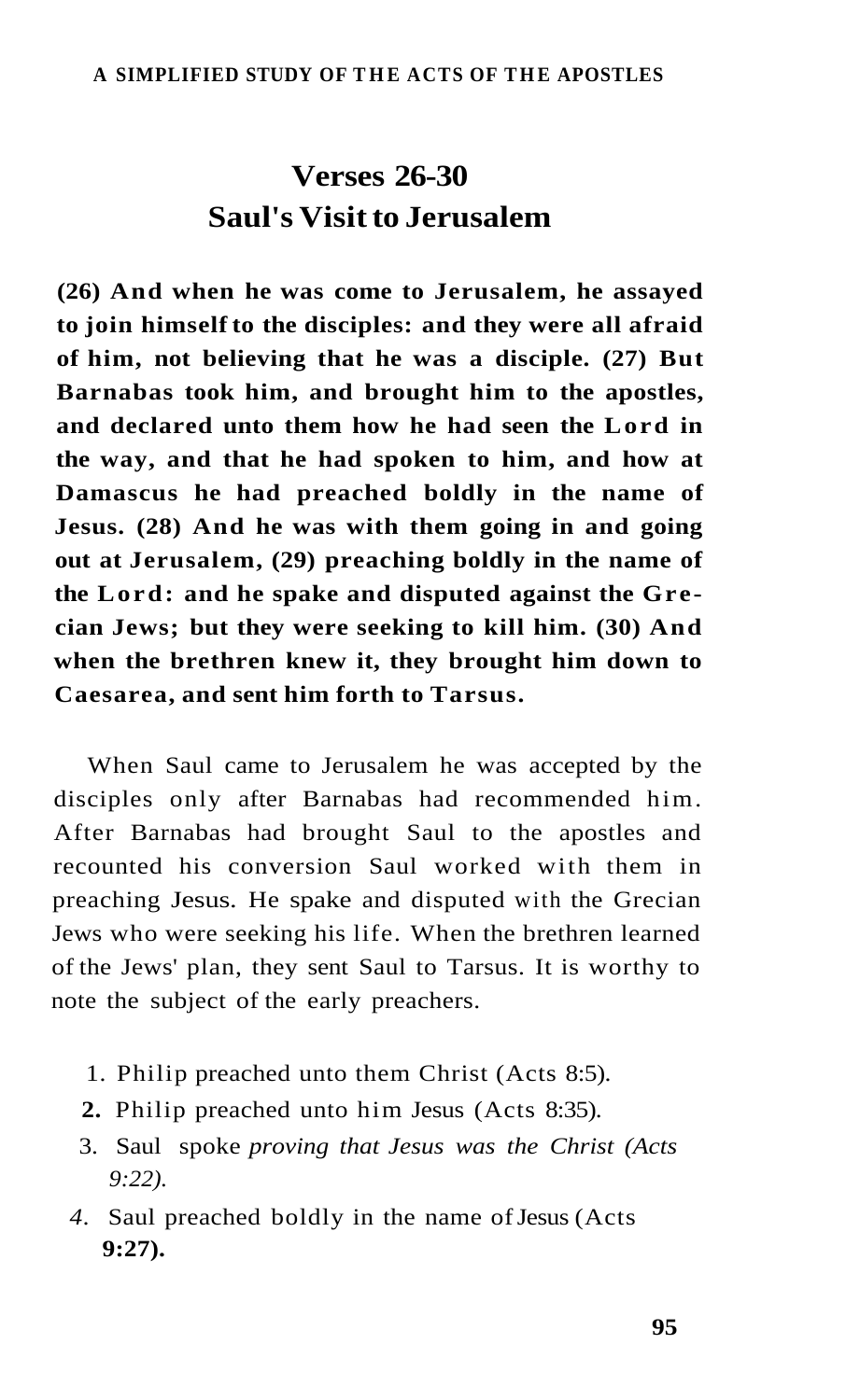5. Saul preached boldly in the name of the Lord (Acts 9:29).

It is not hard to determine that Jesus Christ was the center of early preaching. This is appropriate because it is in Christ that man enjoys salvation (John 1:29; Acts 4:12).

# **Verse 31 Growth of The Church Second Summary Statement**

**(31) So the church throughout all Judaea and Galilee and Samaria had peace, being edified; and, walking in the fear of the Lord and in the comfort of the Holy Spirit, was multiplied.** 

### **SEGMEN T X**

# **ACTS 9:32-11:1 8 CORNELIUS CONVERTED ADMISSION OF THE GENTILES PETER'S DEFENSE**

### **Verses 32-35 Peter Heals Aeneas**

**(32) And it came to pass, as Peter went throughout all parts, he came down also to the saints that dwelt at Lydda. (33) And there he found a certain man named**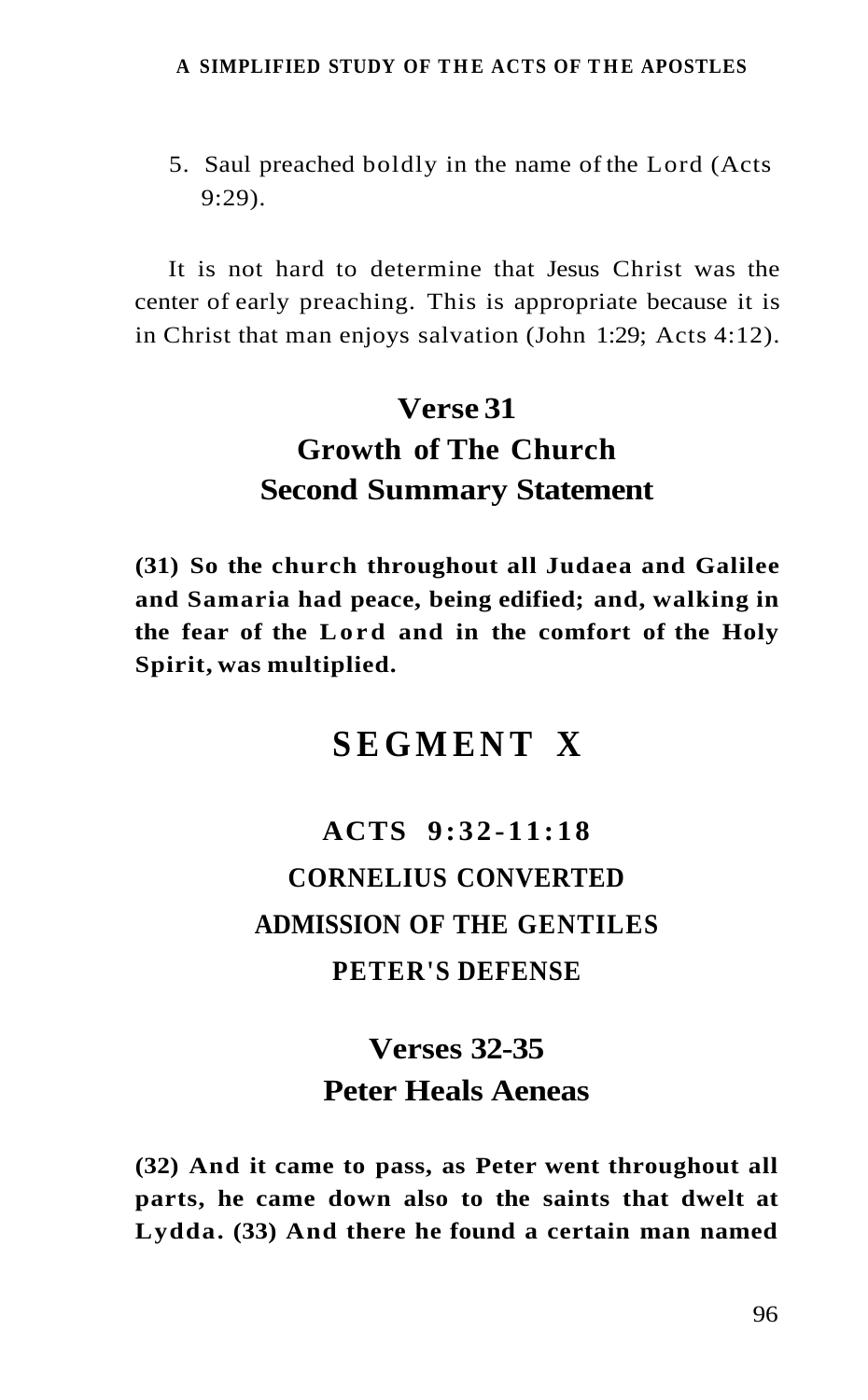**AEneas, who had kept his bed eight years; for he was palsied. (34) And Peter said unto him, AEneas, Jesus Christ healeth thee: arise, and make thy bed. And straightway he arose. (35) And all that dwelt at Lydda and in Sharon saw him, and they turned to the Lord.** 

In this passage the word "saints" is used for the second time in reference to Christians. Lydda was located southeast of the seacoast city of Joppa. Peter met a man by the name of AEneas who had been bedfast for eight years. Peter announced to AEneas, "Jesus Christ healeth thee: arise and make thy bed." Straightway AEneas arose. This miracle resulted in many turning to the Lord. The word of God was confirmed by this miracle (Hebrews 2:3-4), and precious souls believed and obeyed the gospel.

### **Verses 36-43 Peter Raises Tabitha**

**(36) Now there was at Joppa a certain disciple named Tabitha, which by interpretation is called Dorcas: this woman was full of good works and almsdeeds which she did. (37) And it came to pass in those days, that she fell sick, and died: and when they had washed her, they laid her in an upperchamber. (38) And as Lydda was nigh unto Joppa, the disciples, hearing that Peter was there, sent two men unto him, entreating him, Delay not to come on unto us. (39) And Peter rose and went with them. And when he was come, they brought him into the upper chamber: and all the widows stood by him weeping, and showing the coats and the garments which Dorcas made, while she was with them.**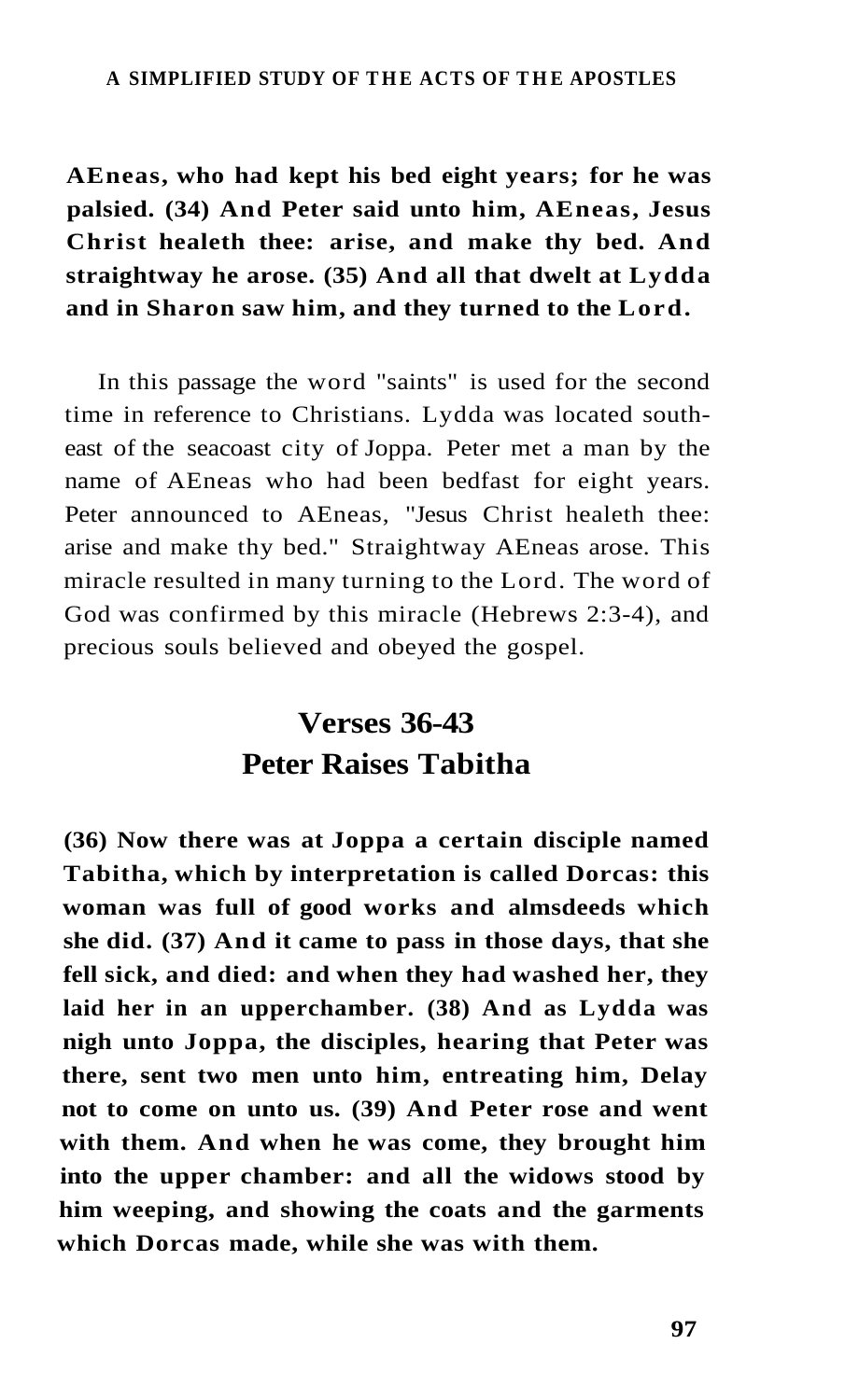**(40) But Peter put them all forth, and kneeled down, and prayed; and turning to the body, he said, Tabitha, arise. And she opened her eyes; and when she saw Peter, she sat up. (41) And he gave her his hand, and raised her up; and calling the saints and widows, he presented her alive. (42) And it became known throughout all Joppa: and many believed on the Lord. (43) And it came to pass, that he abode many days in Joppa with one Simon, a tanner.** 

Tabitha (which is by interpretation Dorcas) lived in Joppa. Tabitha was full of good works and almsdeeds (verse 39). She fell sick and died. Peter was called from Lydda and went into the upper chamber where the body of Tabitha lay. Peter raised her from the dead and presented her alive to the saints and widows. The result of this miracle was that "many believed on the Lord." (Same result when Peter healed Aeneas.)

### **ACTS CHAPTER 10**

## **Verses 1-8 Cornelius' Vision**

**(1) Now there was a certain man in Caesarea, Cornelius by name, a centurion of the band called the Italian band, (2) a devout man, and one that feared God with all his house, who gave much alms to the people, and prayed to God always. (3) He saw in a vision openly, as it were about the ninth hour of the day, an angel of God coming in unto him, and saying**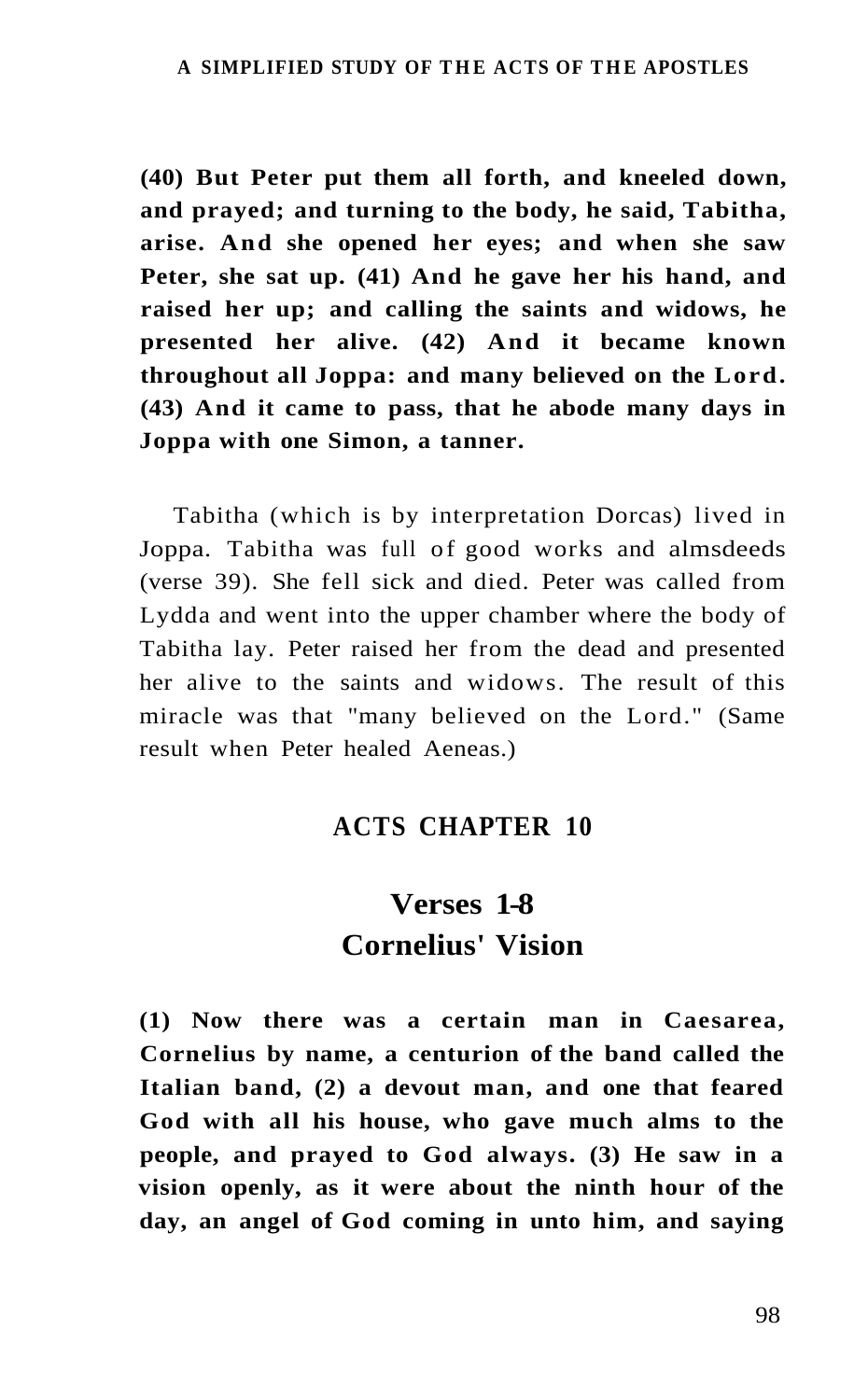**to him Cornelius. (4) And he, fastening his eyes upon him, and being affrighted, said, What is it, Lord? And he said unto him, Thy prayers and thy alms are gone up for a memorial before God. (5) And now send men to Joppa, and fetch one Simon, who is surnamed Peter: (6) he lodgeth with one Simon a tanner, whose house is by the sea side. (7) And when the angel that spake unto him was departed, he called two of his household servants, and a devout soldier of them that waited on him continually; (8) and having rehearsed all things unto them, he sent them to Joppa.** 

The Bible points out that Cornelius was:

- 1. A Centurion (a military officer in charge of one hundred soldiers).
- 2. Of the Italian band.
- 3. A devout man.
- 4. One who feared God.
- 5. One who gave much alms to the people.
- 6. One who prayed to God always.
- 7. A righteous man (Acts 10:22).
- 8. One who was well reported by all the nation of the Jews (Acts 10:22).

Cornelius was a good moral man but he was not a saved individual for Peter would speak unto him words, "whereby thou shalt be saved" (Acts 11:14). Today those who trust in their morality (being a good person) to save them should study the conversion of Cornelius very carefully.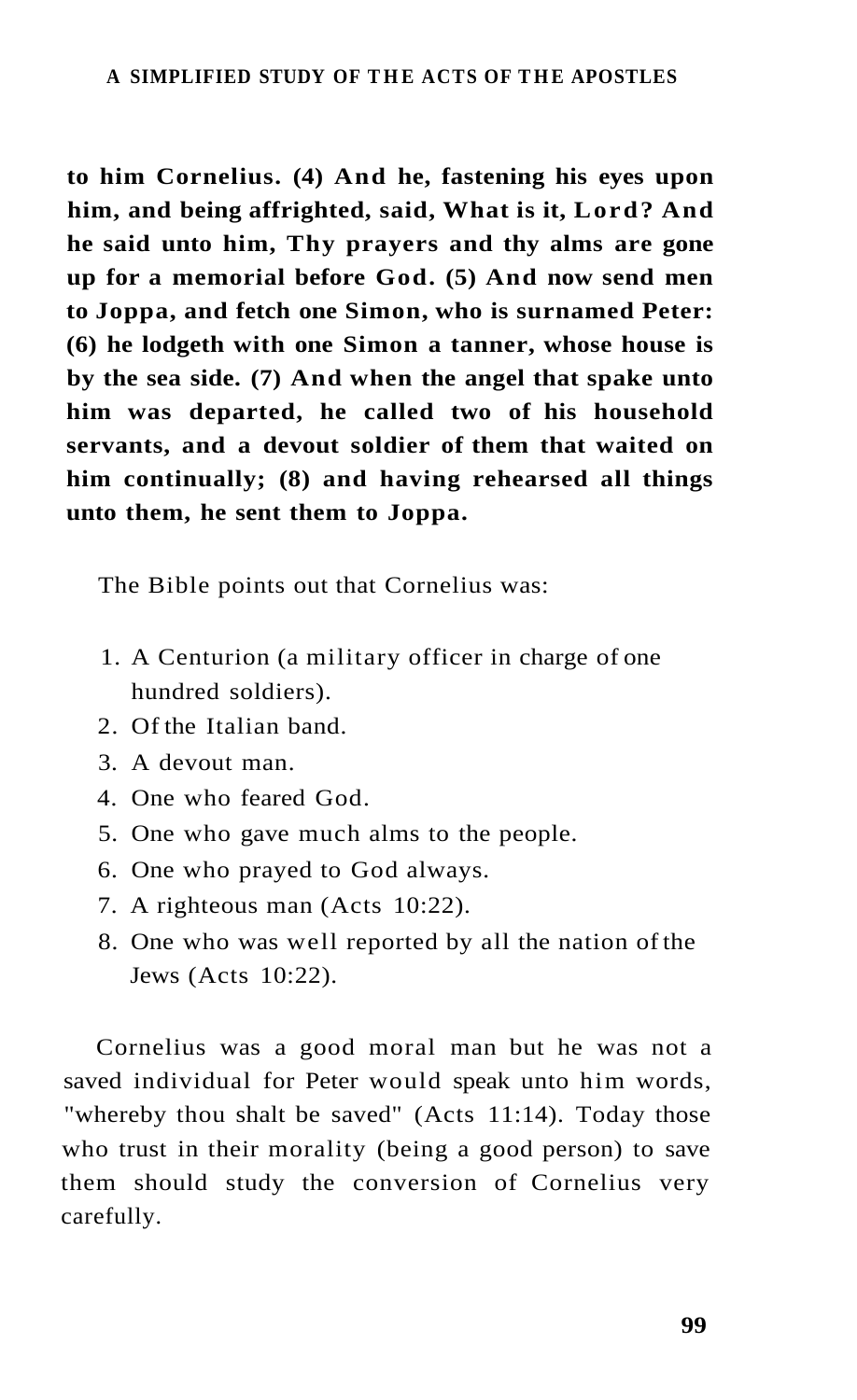The conversion of Cornelius is recorded in Acts 10:1- 48 and is repeated again in Acts 11:1-18 where Peter recounts the events in making his defense before the Jews in Jerusalem. These two chapters should be read together to fully understand the conversion of Cornelius. An angel appeared unto Cornelius about the ninth hour (as he kept the ninth hour of prayer, Acts 10:30), and gave him instructions to send men to Joppa and bring Peter to Caesarea. Cornelius obeyed the heavenly instructions.

### **Verses 9-16 Peter's Vision**

**(9) Now on the morrow, as they were on their journey, and drew nigh unto the city, Peter went up upon the housetop to pray, about the sixth hour: (10) and he became hungry, and desired to eat: but while they made ready, he fell into a trance; (11) and he beholdeth the heaven opened, and a certain vessel descending, as it were a great sheet, let down by four corners upon the earth: (12) wherein were all manner of fourfooted beasts and creeping things of the earth and birds of the heaven. (13) And there came a voice to him, Rise, Peter; kill and eat. (14) But Peter said, Not so, Lord; for I have never eaten anything that is common and unclean. (15) And a voice came unto him again the second time, What God hath cleansed, make not thou common. (16) And this was done thrice: and straightway the vessel was received up into heaven.** 

Peter had been faithful to the dietary laws of the Jewish law and had never eaten that which was unclean. Moses,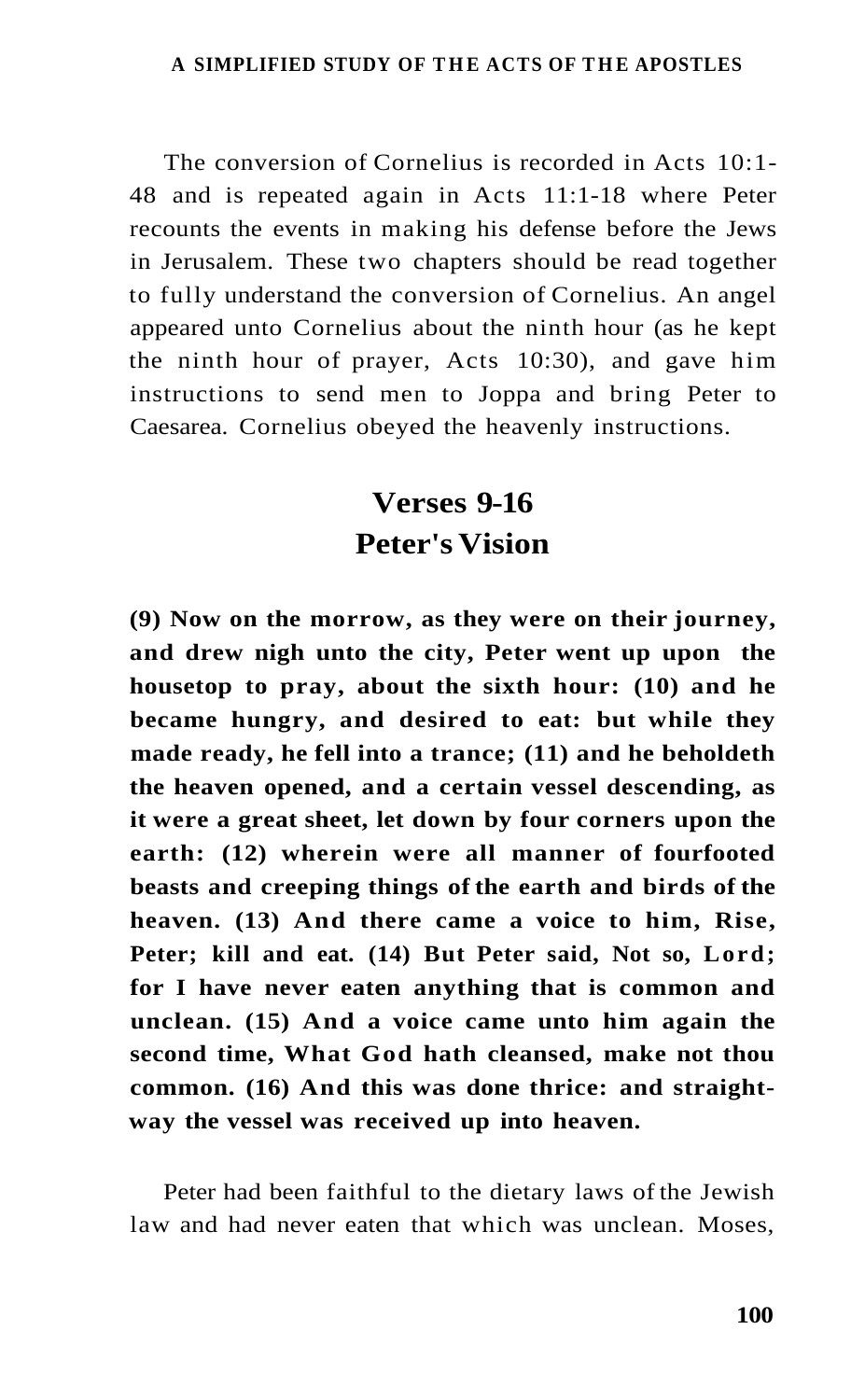in Leviticus chapter eleven, lists the animals that the Jews could not eat.

## **Verses 17-23 A Peter Receives the Messengers**

**(17) Now while Peter was much perplexed in himself what the vision which he had seen might mean, behold, the men that were sent by Cornelius, having made inquiry for Simon's house, stood before the gate, (18) and called and asked whether Simon, who was surnamed Peter, were lodging there. (19) And while Peter thought on the vision, the Spirit said unto him, Behold, three men seek thee. (20) But arise, and get thee down, and go with them, nothing doubting: for I have sent them. (21) And Peter went down to the men, and said, Behold, I am he whom ye seek: what is the cause wherefore ye are come? (22) And they said, Cornelius a centurion, a righteous man and one that feareth God, and well reported of by all the nation of the Jews, was warned of God by a holy angel to send for thee into his house and to hear words from thee. (23A) So he called them in and lodged them.** 

Peter was perplexed about the vision he had seen. Later, when he came into the presence of Cornelius he understood the message of the vision (Acts 10:28, 10:34). Peter went with the messengers to the house of Cornelius.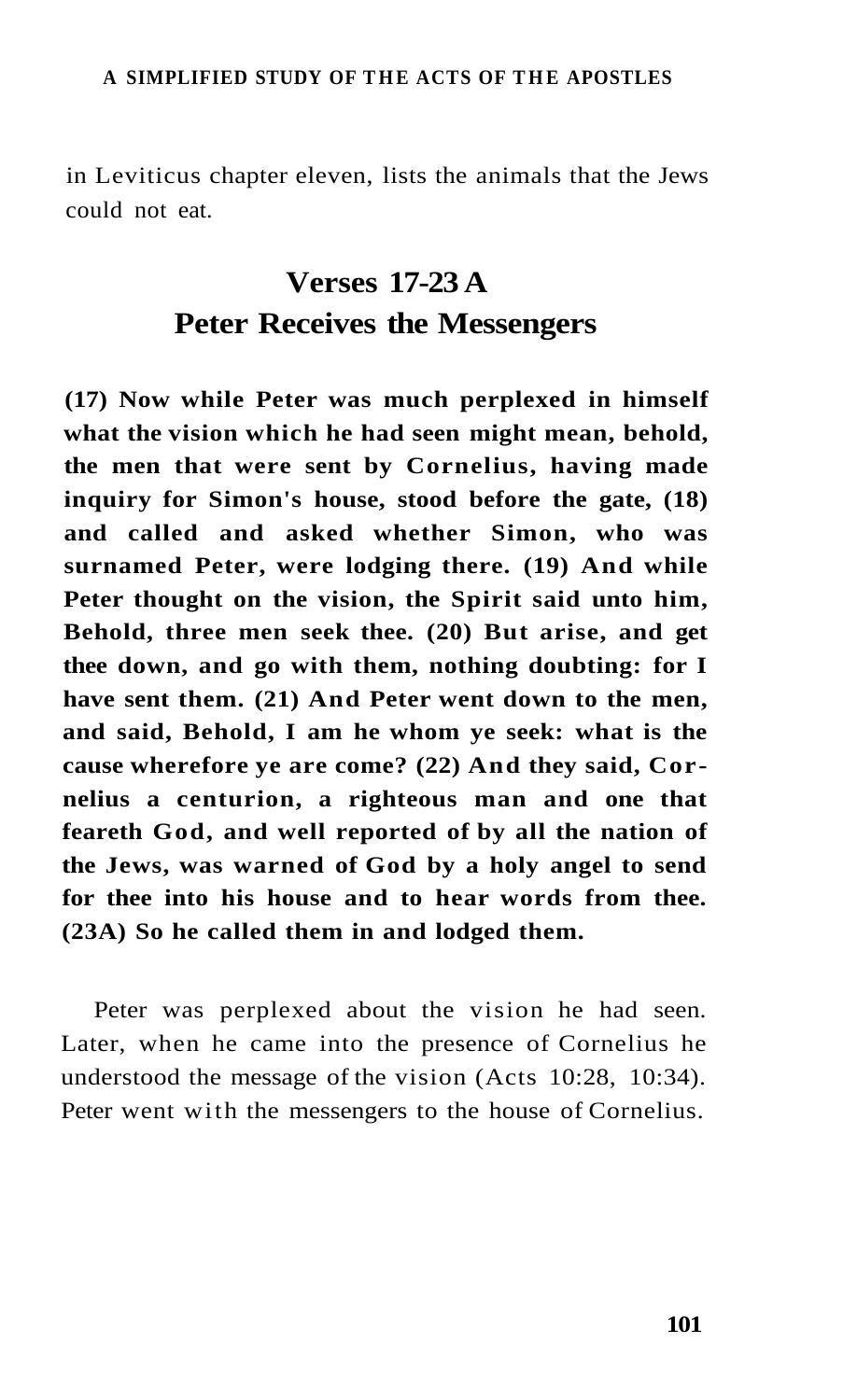# **Verses 23B-33 Peter Goes to Cornelius and Cornelius Explains**

**(23-B) And on the morrow he arose and went forth with them, and certain of the brethren from Joppa accompanied him. (24) And on the morrow they entered into Caesarea. And Cornelius was waiting for them, having called together his kinsmen and his near friends. (25) And when it came to pass that Peter entered, Cornelius met him, and fell down at his feet, and worshipped him. (26) But Peter raised him up, saying, Stand up; I myself also am a man. (27) And as he talked with him he went in, and findeth many come together: (28) and he said unto them, Ye yourselves know how it is an unlawful thing for a man that is a Jew to join himself or come unto one of another nation; and yet unto me hath God showed that I should not call any man common or unclean: (29) wherefore also I came without gainsaying, when I was sent for. I ask therefore with what intent ye sent for me. (30) And Cornelius said, Four days ago, until this hour, I was keeping the ninth hour of prayer in my house; and behold, a man stood before me in bright apparel, (31) and saith, Cornelius, thy prayer is heard, and thine alms are had in remembrance in the sight of God. (32) Send therefore to Joppa, and call unto thee Simon, who is surnamed Peter; he lodgeth in the house of Simon a tanner, by the sea side. (33) Forthwith therefore I sent to thee; and thou hast well done that thou art come. Now therefore we are all here present in the sight of God, to hear all things that have been commanded thee of the Lord.**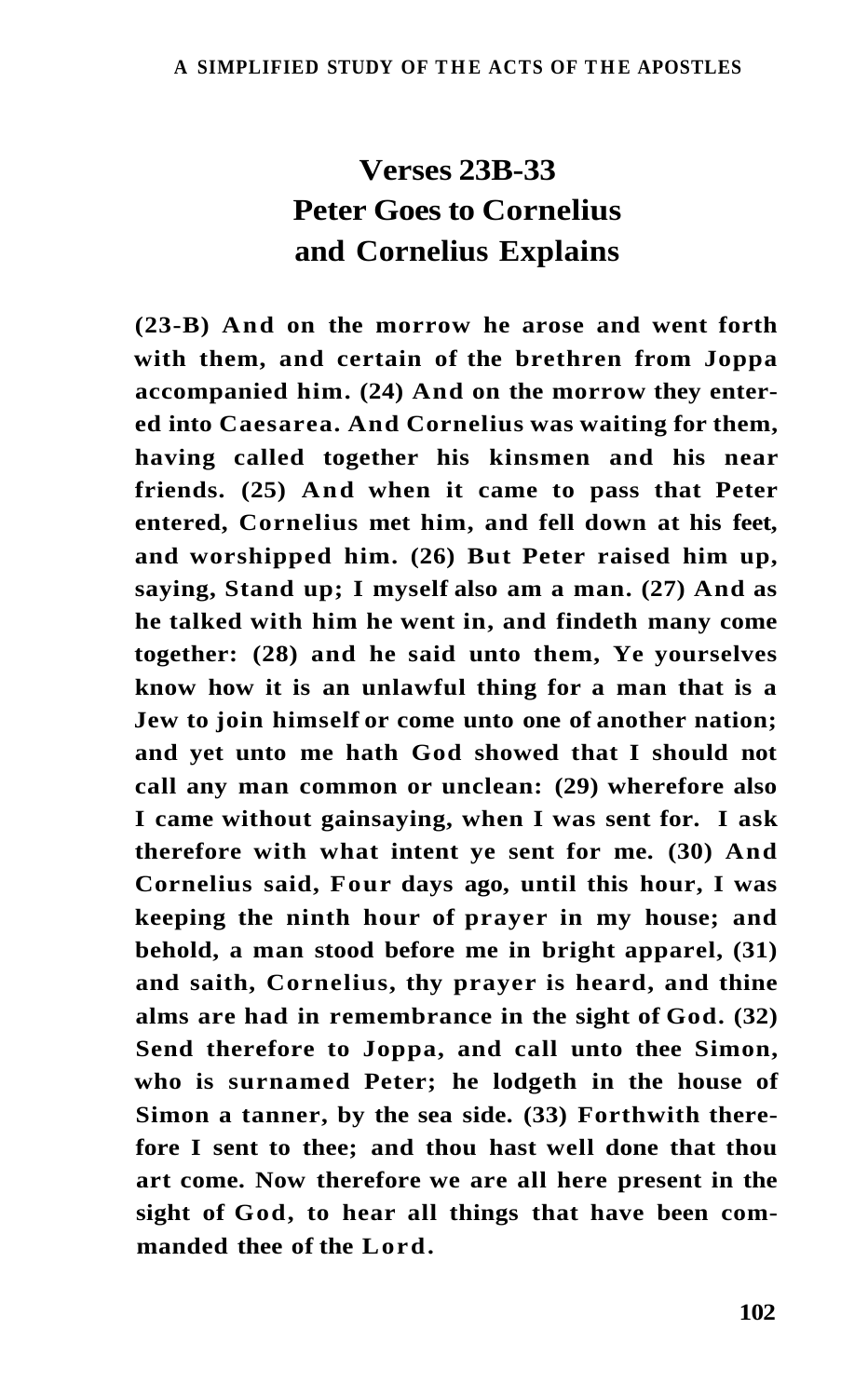The next day Peter (with certain of the brethren from Joppa) went unto the house of Cornelius. There he found Cornelius with his kinsmen and near friends waiting. Cornelius wanted these to hear what Peter had to say and arranged for them to be present. When Peter entered, Cornelius fell down at his feet and worshipped him. Peter makes it clear that men are not the proper objects of worship (Acts 10:26), even as angels are not the proper objects of worship (Colossians 2:18; Revelation 19:10).

Many had come together to hear Peter preach. Peter indicated that it was an unlawful thing for a Jew to join or come unto one of another nation. (See also John 4:9; Luke 9:51-56). Peter indicates that God had revealed to him that he was not to call any man common or unclean.

When asked why he had sent for Peter, Cornelius tells of the vision which he had seen (Acts 10:1-8; 23-33), and indicated that he was ready to hear a message from God. It is too bad today that many are not willing to hear a message from God. If they would, their lives would be blessed and they would live with the hope of eternal life.

### **Verses 34B-43 Peter Preaches to Cornelius**

**(34B) Of a truth I perceive that God is no respecter of persons: (35) but in every nation he that feareth him, and worketh righteousness, is acceptable to him. (36) The word which he sent unto the children of Israel, preaching good tidings of peace by Jesus Christ (he is Lord of all) (37) that saying ye yourselves know, which**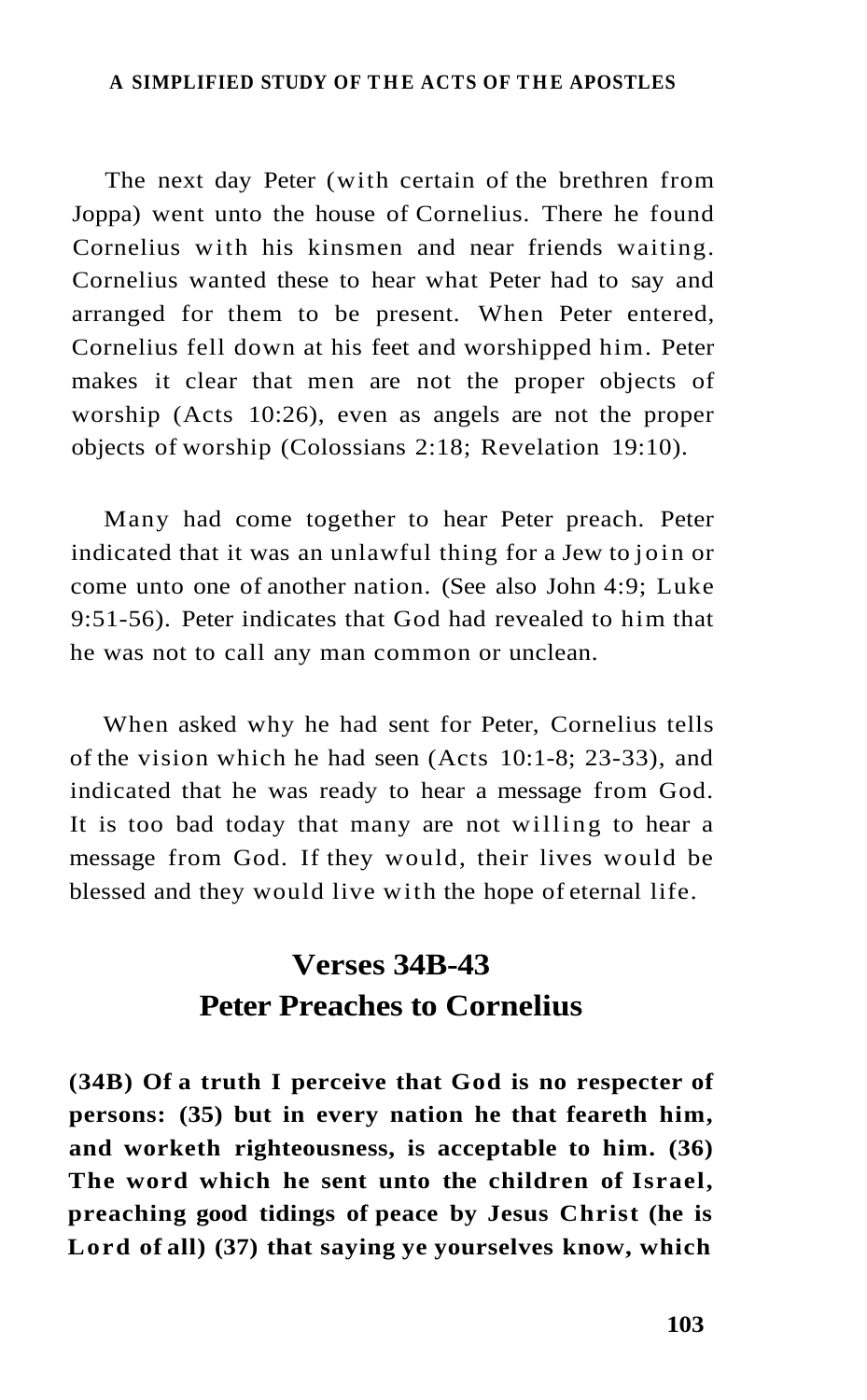**was published throughout all Judaea, beginning from Galilee, after the baptism which John preached; (38) even Jesus of Nazareth, how God anointed him with the Holy Spirit and with power: who went about doing good, and healing all that were oppressed of the devil; for God was with him. (39) And we are witnesses of all things which he did both in the country of the Jews, and in Jerusalem; whom also they slew, hanging him on a tree. (40) Him God raised up the third day, and gave him to be made manifest, (41) not to all the people, but unto witnesses that were chosen before of God, even to us, who ate and drank with him after he rose from the dead. (42) And he charged us to preach unto the people, and to testify that this is he who is ordained of God to be the Judge of the living and the dead. (43) To him bear all the prophets witness, that through his name every one that believeth on him shall receive remission of sins.** 

Peter begins his sermon to the Gentiles with the truth that God is no respecter of persons. As God is not a respecter of persons, neither should His children be (James 2:1-13). The gospel is for all (Mark 16:15). One is not acceptable unto God because of *who* he is but because of *what* he is (Acts 10:35).

Again, as before (Acts 2), Peter preaches the death and resurrection of Jesus the Christ. Concerning Jesus, Peter said:

- 1. God anointed Him with the Holy Spirit and power.
- 2. Jesus went about doing good.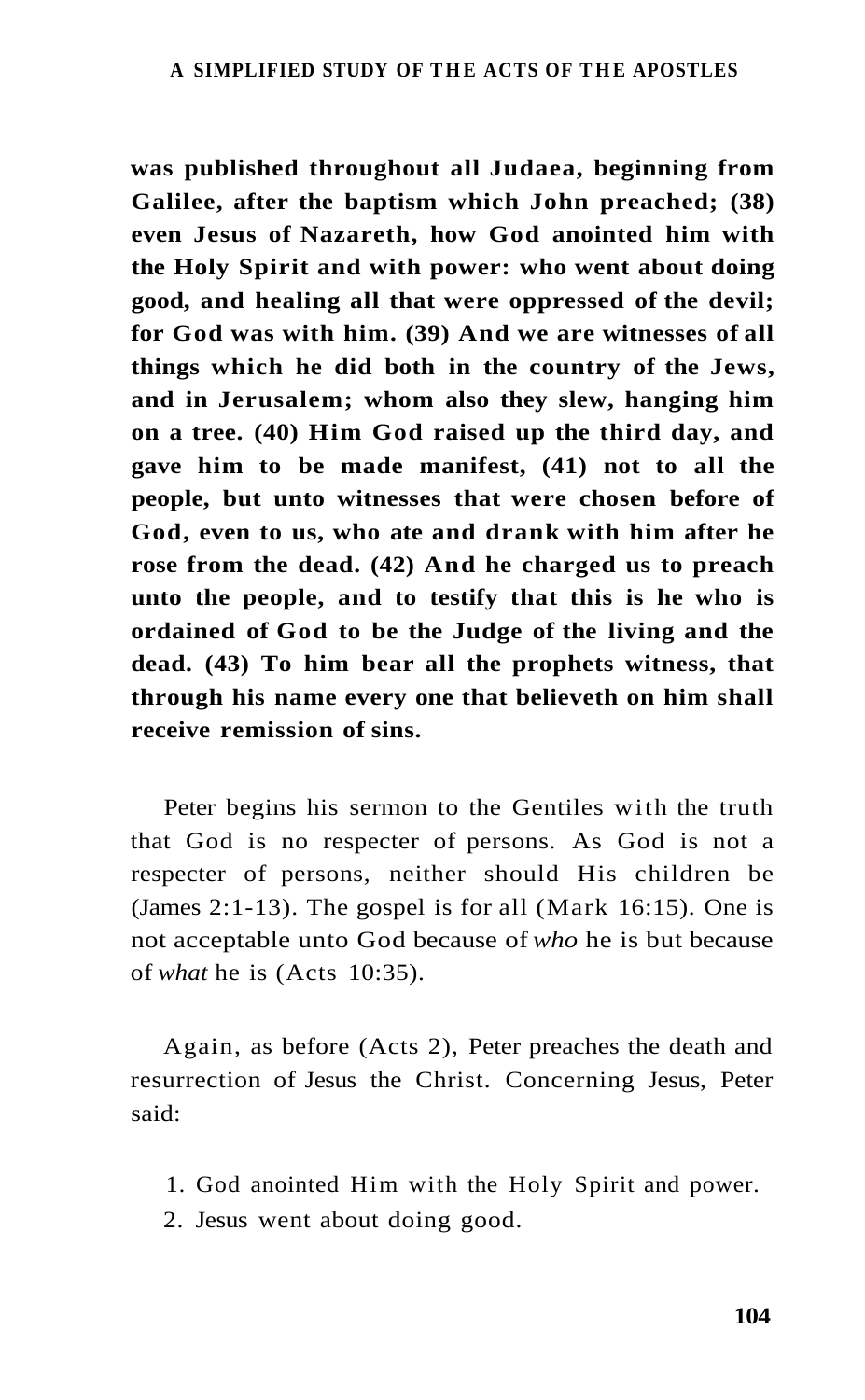- 3. Jesus healed all that were oppressed of the devil.
- 4. God was with Him.
- 5. God raised Him from the dead.
- 6. After his resurrection He was made manifest (appeared) unto those who ate and drank with Him.
- 7. He will judge the living and the dead.
- 8. The prophets bear witness of Him.
- 9. Through His name everyone who believeth on Him shall receive remission of sins (Acts 2:36-47).
- 10. Jesus is Lord of all.

In view of number nine above, what is involved in believing on Jesus? There is a significant difference in believing that there was a historical Jesus (John 12:42; James 2:19), and having acceptable faith in Jesus (Romans 5:1). Acceptable belief (faith) is that which is obedient to God's instructions (Hebrews 11). The *American Standard*  translation of the New Testament renders John 3:36 as, "He that believeth on the Son hath eternal life; but he that obeyeth not the Son shall not see life, but the wrath of God abideth on him." When one studies the conversions in the book of Acts and one will see that the subjects were always obedient to the instructions given by the preacher or teacher.

# **Verses 44-48 Holy Spirit Falls on Cornelius and He and His Household Are Baptized**

**(44) While Peter yet spake these words, the Holy Spirit fell on all them that heard the word. (45) And they of**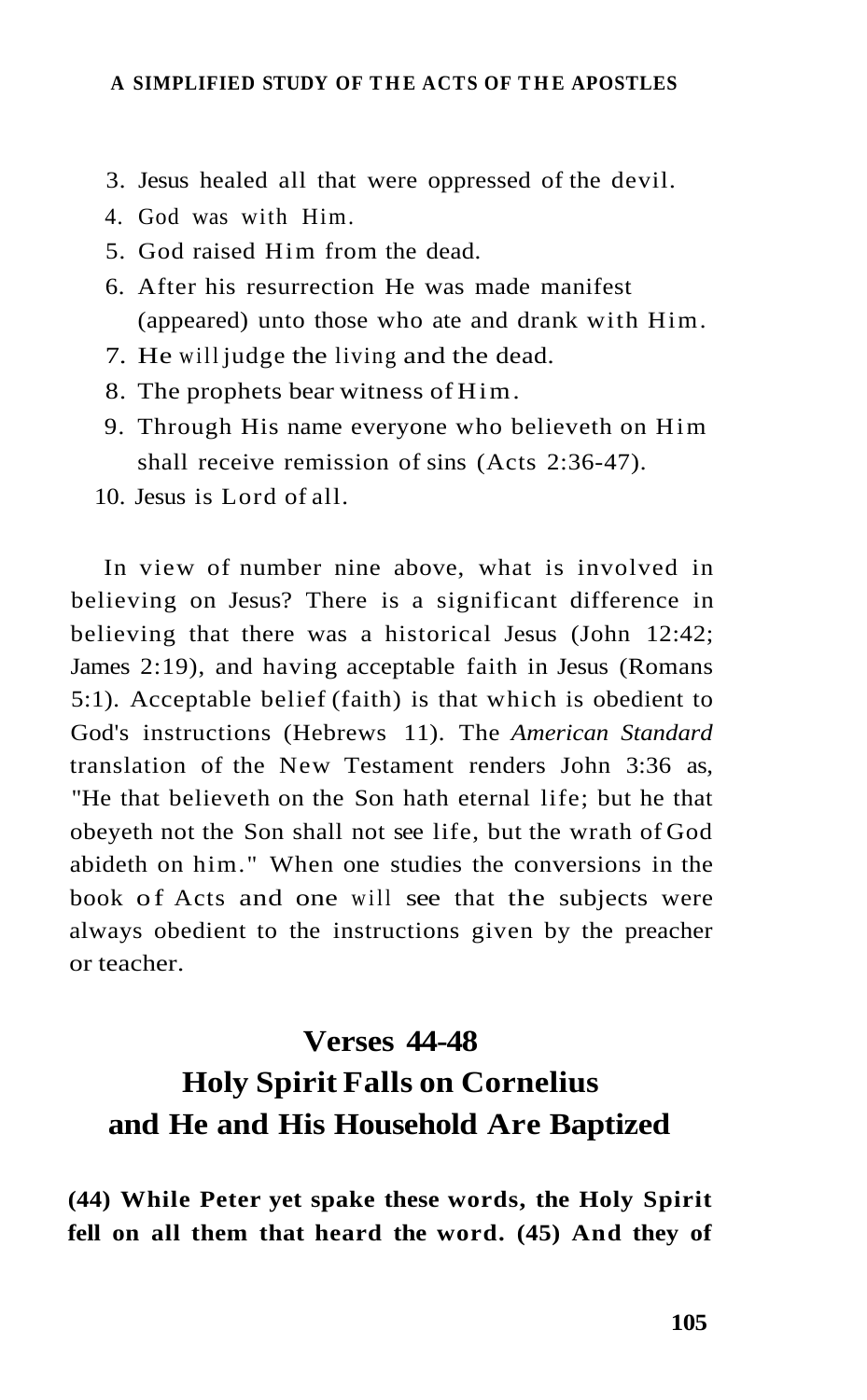**the circumcision that believed were amazed, as many as came with Peter, because that on the Gentiles also was poured out the gift of the Holy Spirit. (46) For they heard them speak with tongues, and magnify God. Then answered Peter, (47) Can any man forbid the water, that these should not be baptized, who have received the Holy Spirit as well as we? (48) And he commanded them to be baptized in the name of Jesus Christ. Then prayed they him to tarry certain days.** 

While Peter was preaching, the Holy Spirit fell on all them that heard the word. Those of the circumcision (Jews) were amazed because the Holy Spirit was poured out on the Gentiles. Peter said that the Holy Spirit fell on them even as on us (the apostles) at the beginning (Acts 11:15; **2:**1 -4). This is the second **(and final)** time that God baptized humanity with the Holy Spirit. The Holy Spirit came upon the Gentiles not by the laying on of the apostles' hands, but came directly from God (Acts 11:15). The Gentiles began speaking in tongues and magnifying God.

Peter commanded those who had received the Holy Spirit (as the apostles, Acts 10:47; 11:17), to be baptized. Several things should be noted carefully:

- 1. Cornelius was to send for Peter who would tell him words, "whereby thou shalt be saved" (Acts 11:14).
- **2.** Peter commanded Cornelius to be baptized (Acts 10:48).
- 3. Therefore, baptism is essential to one's salvation.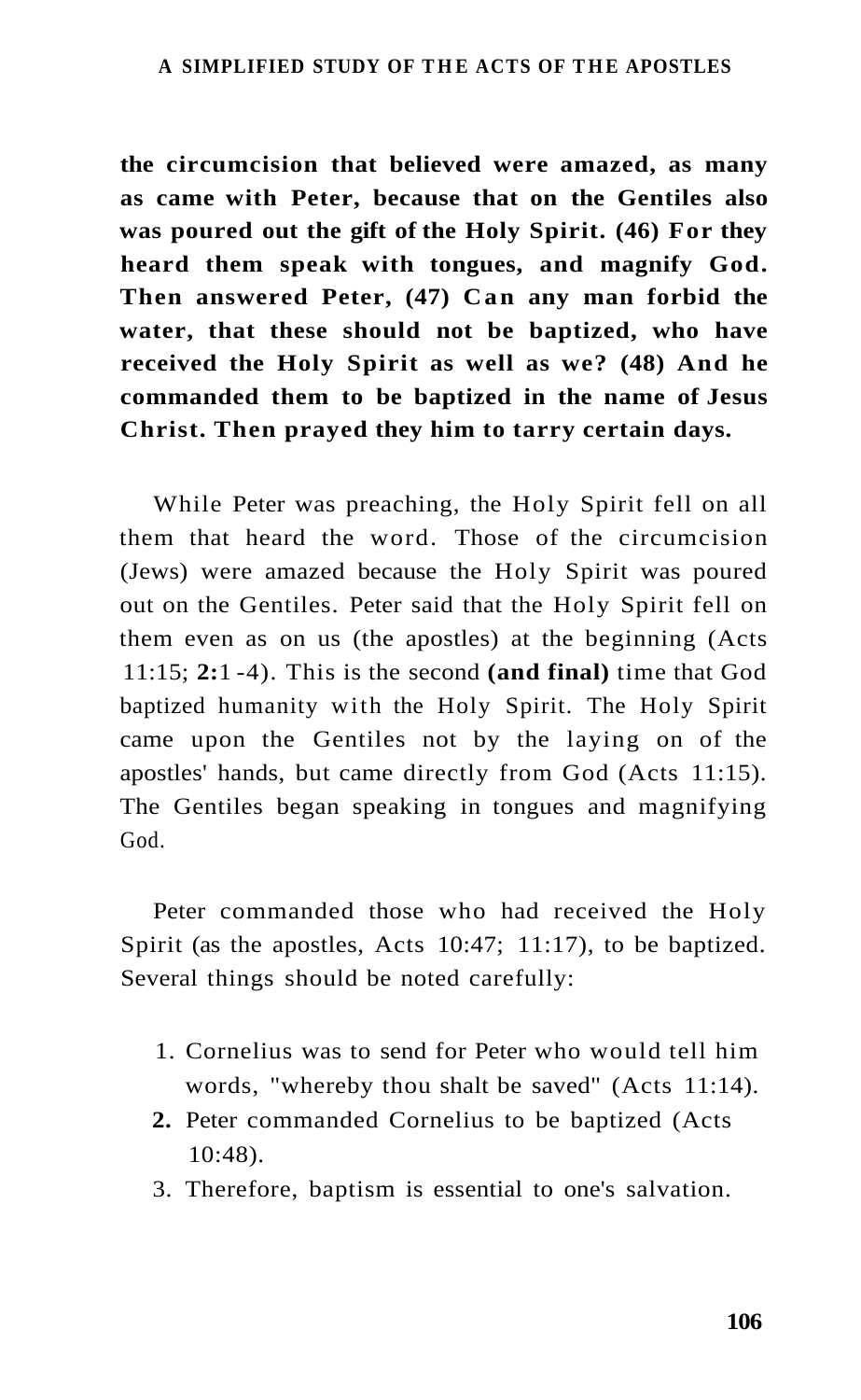What was the purpose of the Holy Spirit coming upon Cornelius? It was not for salvation because Peter was to speak words to lead Cornelius to salvation. After Peter had recounted what had happened to the Gentiles, the Jews in Jerusalem realized, "Then to the Gentiles also hath God granted repentance unto life." This event was a partial fulfillment of Joel's prophecy (Joel 2:28). **The Holy Spirit came upon Cornelius to show the Jews that the gospel was to be preached unto the Gentiles.** Peter was submissive to God's approval of the Gentiles (Acts 10:48, 11:17). The inclusion of the Gentiles into God's plan of salvation broke down the division between the Jews and the Gentiles. Under Christianity all had the opportunity to become children of God (Ephesians 2:13-22, 3:6). Today, we do not have the authority to decide who will hear the Gospel. God has already made this decision, ALL MEN (Mark) 16:15).

#### **ACTS CHAPTER 11**

### **Verses 1-18 Peter Defends His Actions**

**(1) Now the apostles and the brethren that were in Judaea heard that the Gentiles also had received the word of God. (2) And when Peter was come up to Jerusalem, they that were of the circumcision contended with him, (3) saying, Thou wentest in to men uncircumcised, and didst eat with them. (4) But Peter began, and expounded the matter unto them in order, saying, (5) I was in the city of Joppa praying: and in a trance I saw a vision, a certain vessel descending, as it**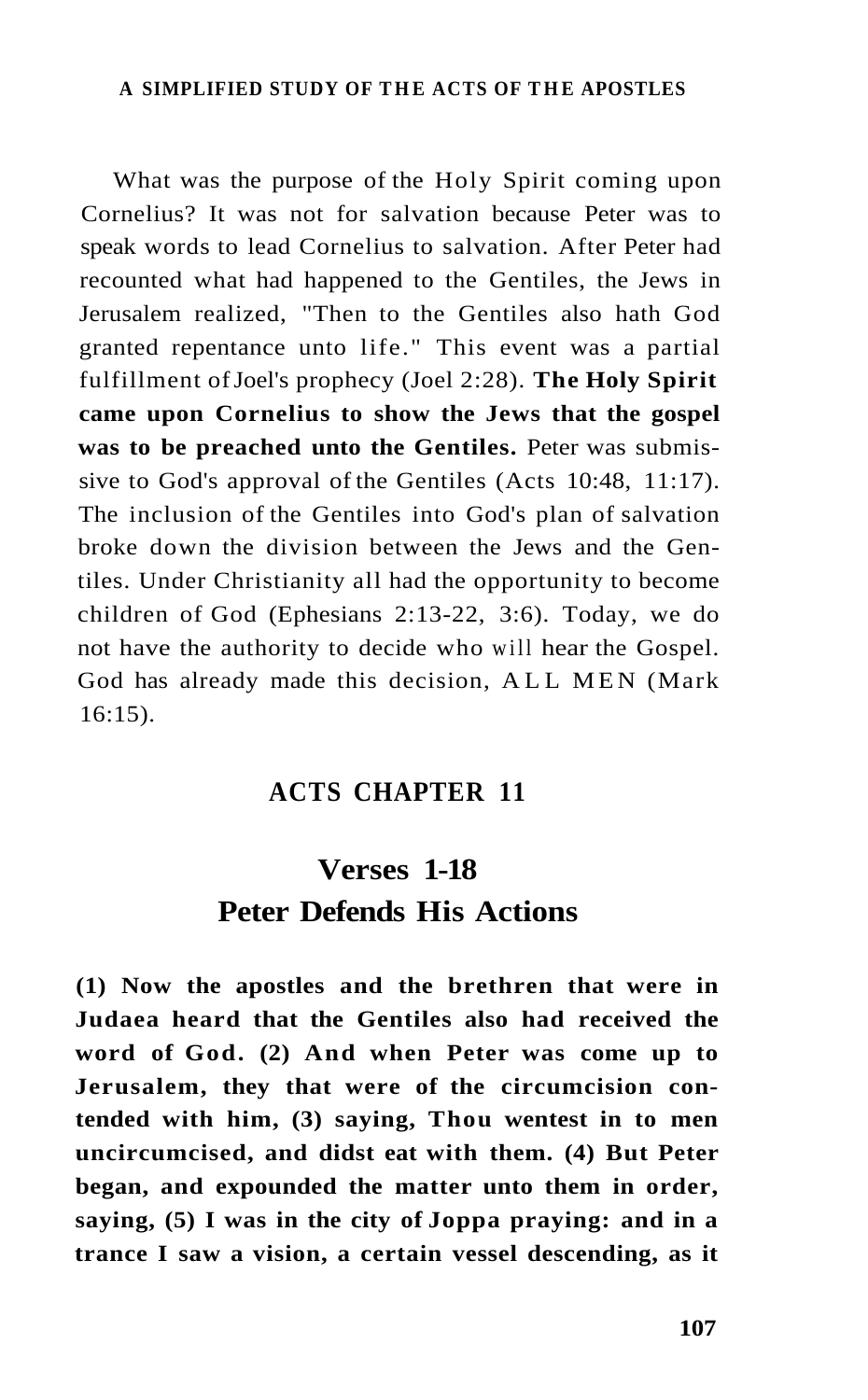**were a great sheet let down from heaven by four corners; and it came even unto me: (6) upon which when I had fastened mine eyes, I considered, and saw the fourfooted beasts of the earth and wild beasts and creeping things and birds of the heaven. (7) And I heard also a voice saying unto me, Rise, Peter; kill and eat. (8) But I said, Not so, Lord: for nothing common or unclean hath ever entered into my mouth. (9) But a voice answered the second time out of heaven, What God hath cleansed, make not thou common. (10) And this was done thrice: and all were drawn up again into heaven. (11) And behold, forthwith three men stood before the house in which we were, having been sent from Caesarea unto me. (12) And the Spirit bade me go with them, making no distinction. And these six brethren also accompanied me; and we entered into the man's house: and he told us how he had seen the angel standing in his house, and saying, Send to Joppa, and fetch Simon, whose surname is Peter; (14) who shall speak unto thee words, whereby thou shalt be saved, thou and all thy house. (15) And as I began to speak, the Holy Spirit fell on them, even as on us at the beginning. (16) And I remembered the word of the Lord, how he said, John indeed baptized with water; but ye shall be baptized in the Holy Spirit. (17) If then God gave unto them the like gift as he did also unto us, when we believed on the Lord Jesus Christ, who was I, that I could withstand God? (18) And when they heard these things, they held their peace, and glorified God, saying, Then to the Gentiles also hath God granted repentance unto life.** 

When Peter returned to Jerusalem the Jews contended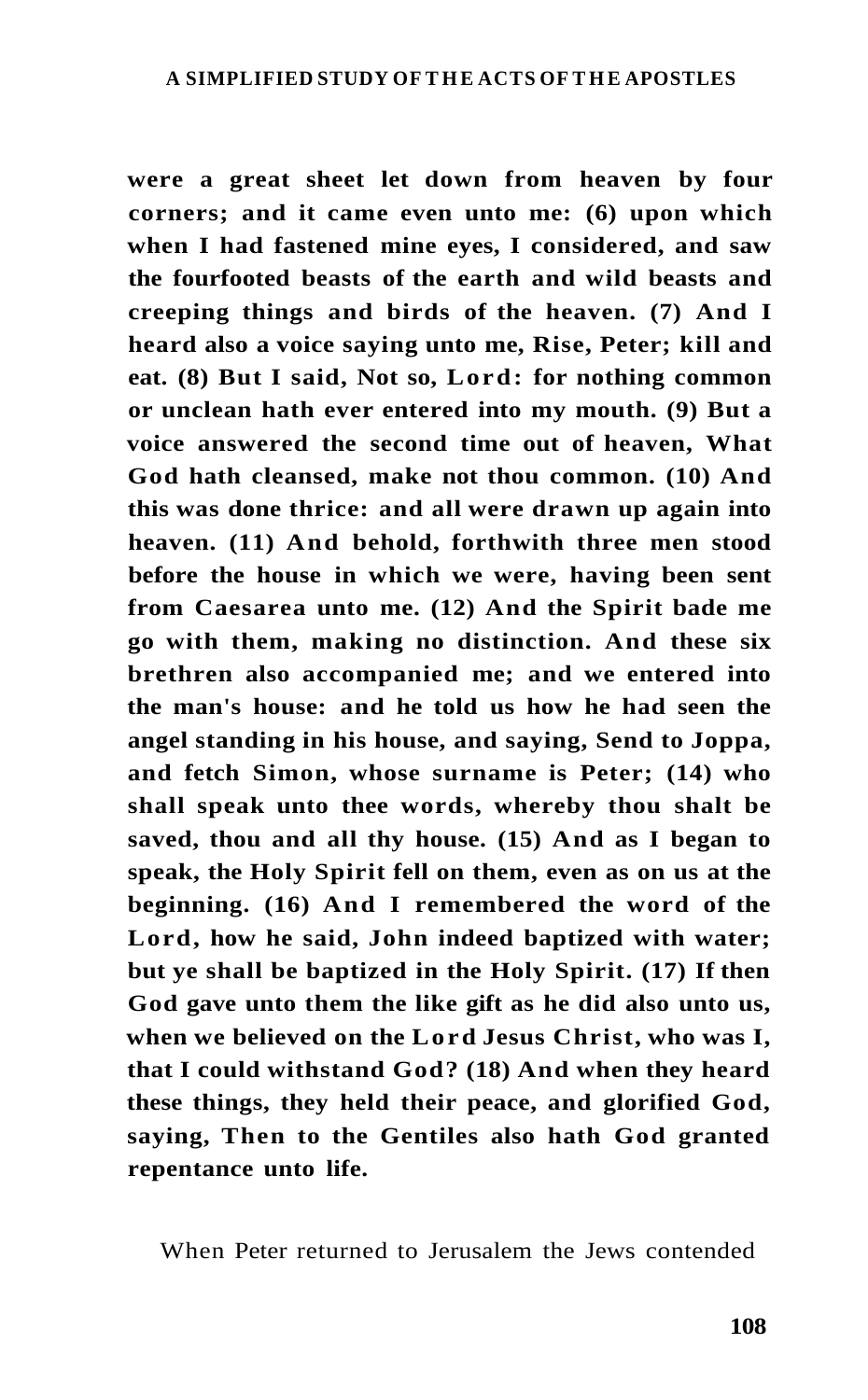with him because he went in to uncircumcised men (Gentiles) and ate with them. Peter explained what had happened and the Jewish brethren glorified God that the Gentiles had received the opportunity to be Christians.

## **SEGMENT X I**

# **ACTS 11:19-30 CHURCH AT ANTIOCH**

### **Verses 19-21 Preaching to Jews and Gentiles**

**(19) They therefore that were scattered abroad upon the tribulation that arose about Stephen travelled as far as Phoenicia, and Cyprus, and Antioch, speaking the word to none save only to Jews. (20) But there were some of them, men of Cyprus and Cyrene, who, when they were come to Antioch, spake unto the Greeks also, preaching the Lord Jesus. (21) And the hand of the Lord was with them: and a great number that believed turned unto the Lord.** 

**Verse Nineteen** - This verse takes us back to Acts 8:1 where Christians, under persecution, went everywhere preaching the gospel. Yet, they had preached *only* to the Jews at that time (that is, the time mentioned in Acts 8:1).

**Verse Twenty** - Some from Cyprus and Cyrene preached also to the Greeks. It is possible that there is a lapse of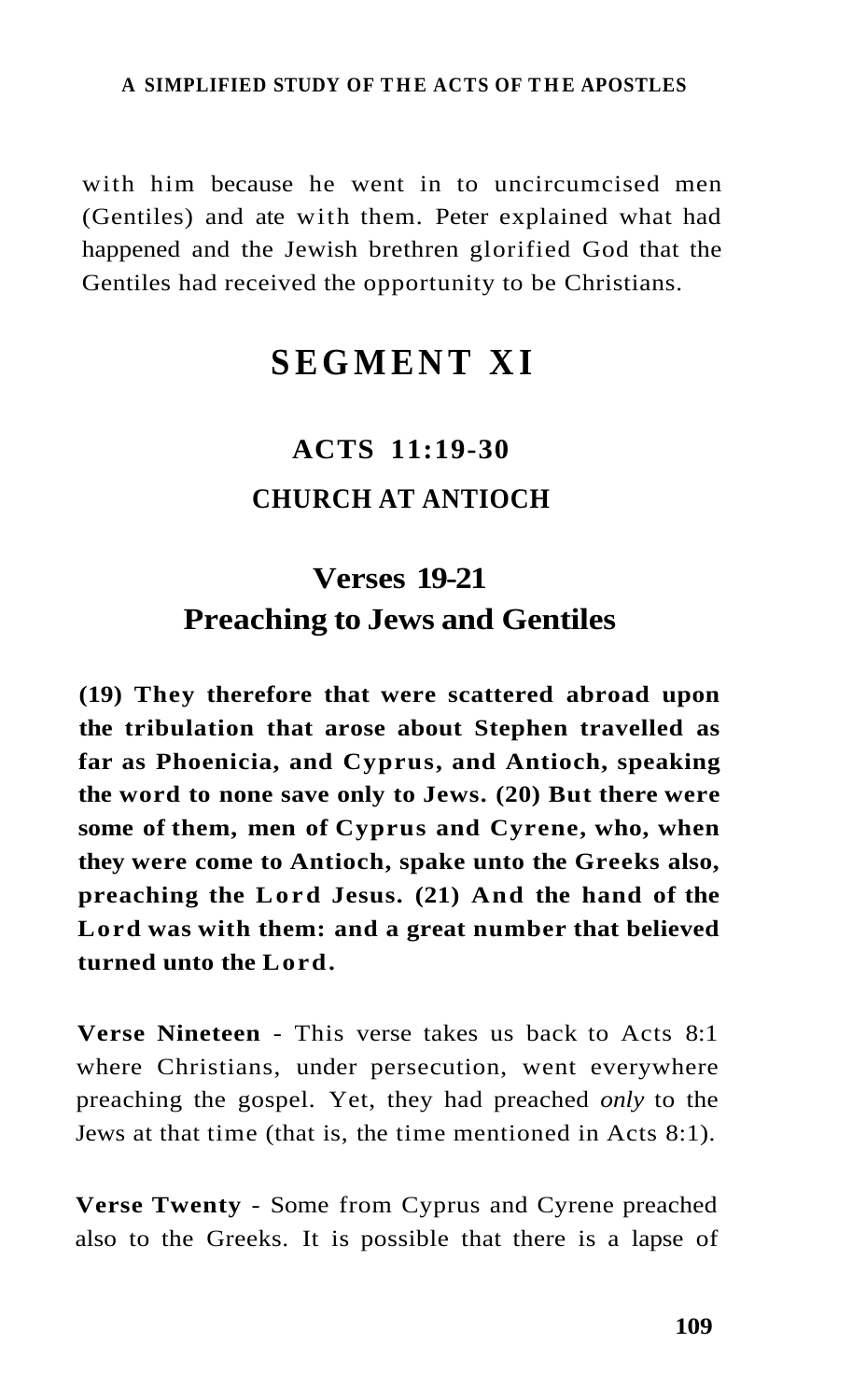time between verse nineteen and verse twenty. The first group spoke only to the Jews. They were there because of the affair of Stephen. The group who spoke to the Greeks (Gentiles) could have come after salvation was offered to the Gentiles (Acts 11:18).

**Verse Twenty-One** - God was with them and a great number believed and turned to the Lord.

## **Verses 22-26 Jerusalem Sends Barnabas**

**(22) And the report concerning them came to the ears of the church which was in Jerusalem: and they sent forth Barnabas as far as Antioch: (23) who, when he was come, and had seen the grace of God, was glad; and he exhorted them all, that with purpose of heart they would cleave unto the Lord: (24) for he was a good man, and full of the Holy Spirit and of faith: and much people was added unto the Lord. (25) And he went forth to Tarsus to seek for Saul; (26) and when he had found him, he brought him unto Antioch. And it came to pass, that even for a whole year they were gathered together with the church, and taught much people, and that the disciples were called Christians first in Antioch.** 

**Verses Twenty-Two through Twenty-Three** - The church at Jerusalem sent Barnabas to Antioch where he exhorted the new Christians to cleave unto the Lord. There is a very important Bible principle found in this action. When precious souls have obeyed the gospel they are babes in Christ and must be nourished (established in the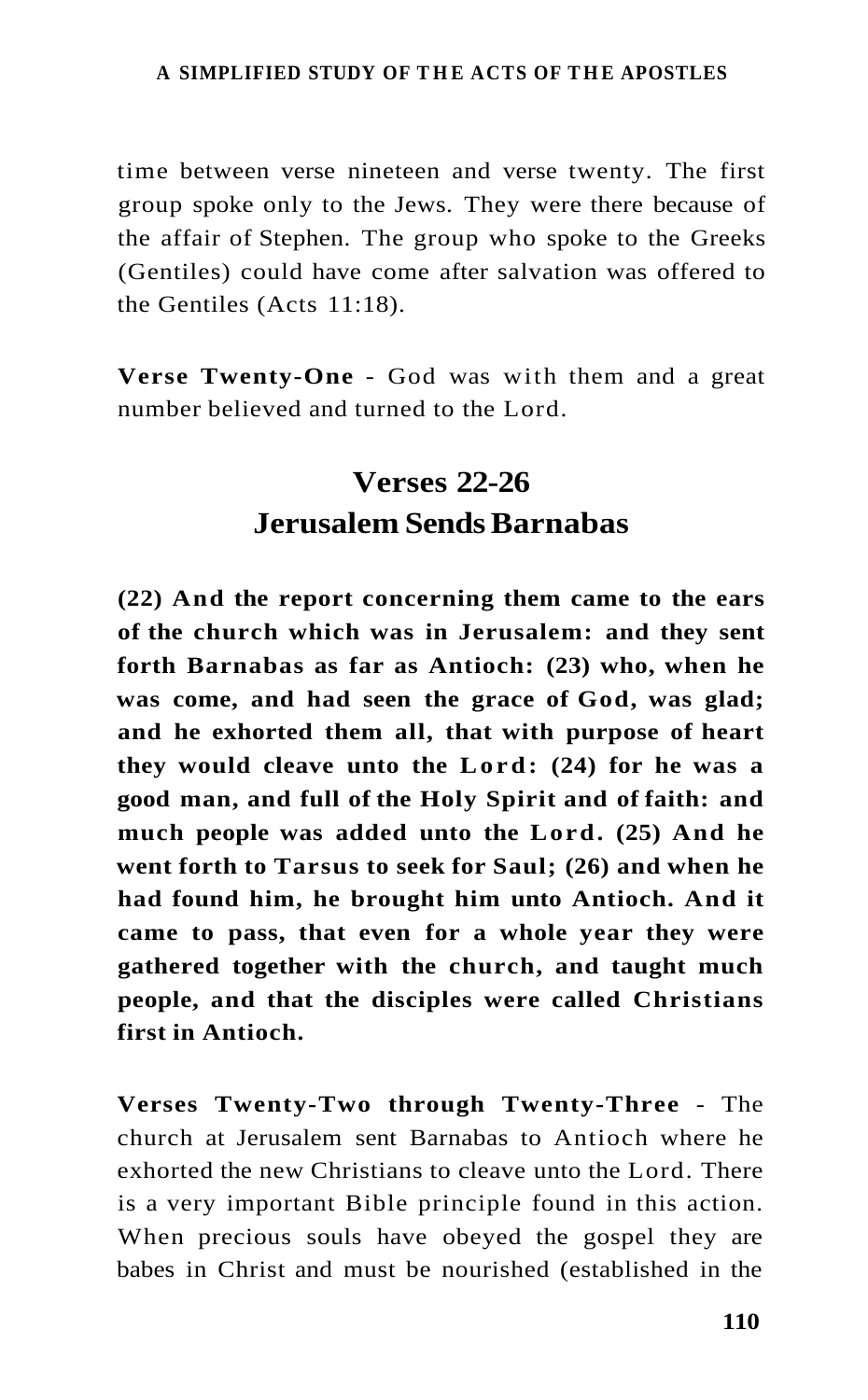faith, Romans 16:25; I Thessalonians 3:2; II Peter 1:12). Preachers and teachers who baptize those who have obeyed the gospel, should make sure that some type of follow-up work is conducted to teach the new Christians about the type of life they are to live for Christ.

**Verse Twenty-Four** - The character of Barnabas is given. This reminds us that to be an effective teacher one must first be a faithful Christian (a doer of the word of God, Acts 1:1: James 1:22-23).

**Verses Twenty-Five through Twenty-Six** - Barnabas goes to Tarsus, finds Saul and brings him to Antioch where they labored in the Lord's work (taught much people) for one year. The disciples (followers of Jesus Christ) were first called Christians in Antioch. The name, "Christian," appears three times in the New Testament:

> Acts 11:26 - and when he had found him, he brought him unto Antioch. And it came to pass, that even for a whole year they were gathered together with the church, and taught much people, and that the disciples were called **Christians** first in Antioch.

> Acts 26:28 - And Agrippa [said] unto Paul, With but little persuasion thou wouldest fain make me a **Christian.**

> I Peter 4:16 - but if [a man suffer] as a **Christian,** let him not be ashamed; but let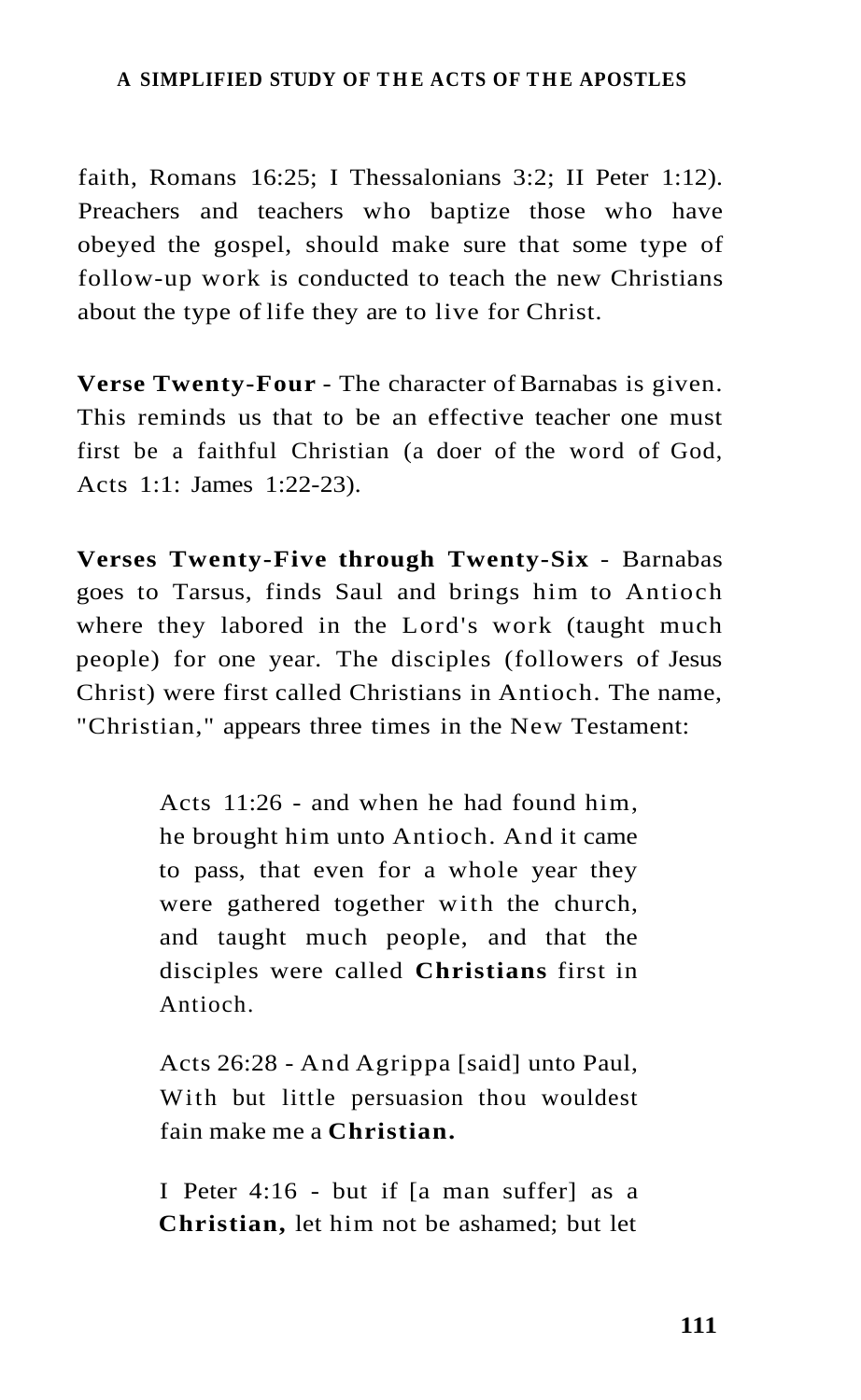him glorify God in this name.

# **Verses 27-30 Goodness of Disciples of Antioch and Jerusalem to Judaea**

**(27) Now in these days there came down prophets from Jerusalem unto Antioch. (28) And there stood up one of them named Agabus, and signified by the Spirit that there should be a great famine over all the world: which came to pass in the days of Claudius. (29) And the disciples, every man according to his ability, determined to send relief unto the brethren that dwelt in Judaea: (30) which also they did, sending it to the elders by the hand of Barnabas and Saul.** 

**Verses Twenty-Seven through Thirty** - The announcement of the prophet, Agabus, that there would come a great famine over the world, stirred the Christians to send relief to their brethren in Judaea. The same benevolent spirit which was manifested in Acts **2:45** and **4:32** is shown here.

Before the word of God became available to God's creatures, there were men who were given certain gifts by the power of the Holy Spirit; which was given by the laying on of the apostles' hands (Acts **8:14-17; I** Corinthians **12:7-11**; Ephesians **4:11).** These gifts were given to direct the church in its infancy until "we all attain the unity of the truth" (Ephesians **4:13),** and until "that which is perfect is come" **(I** Corinthians **13:1-10,** especially verses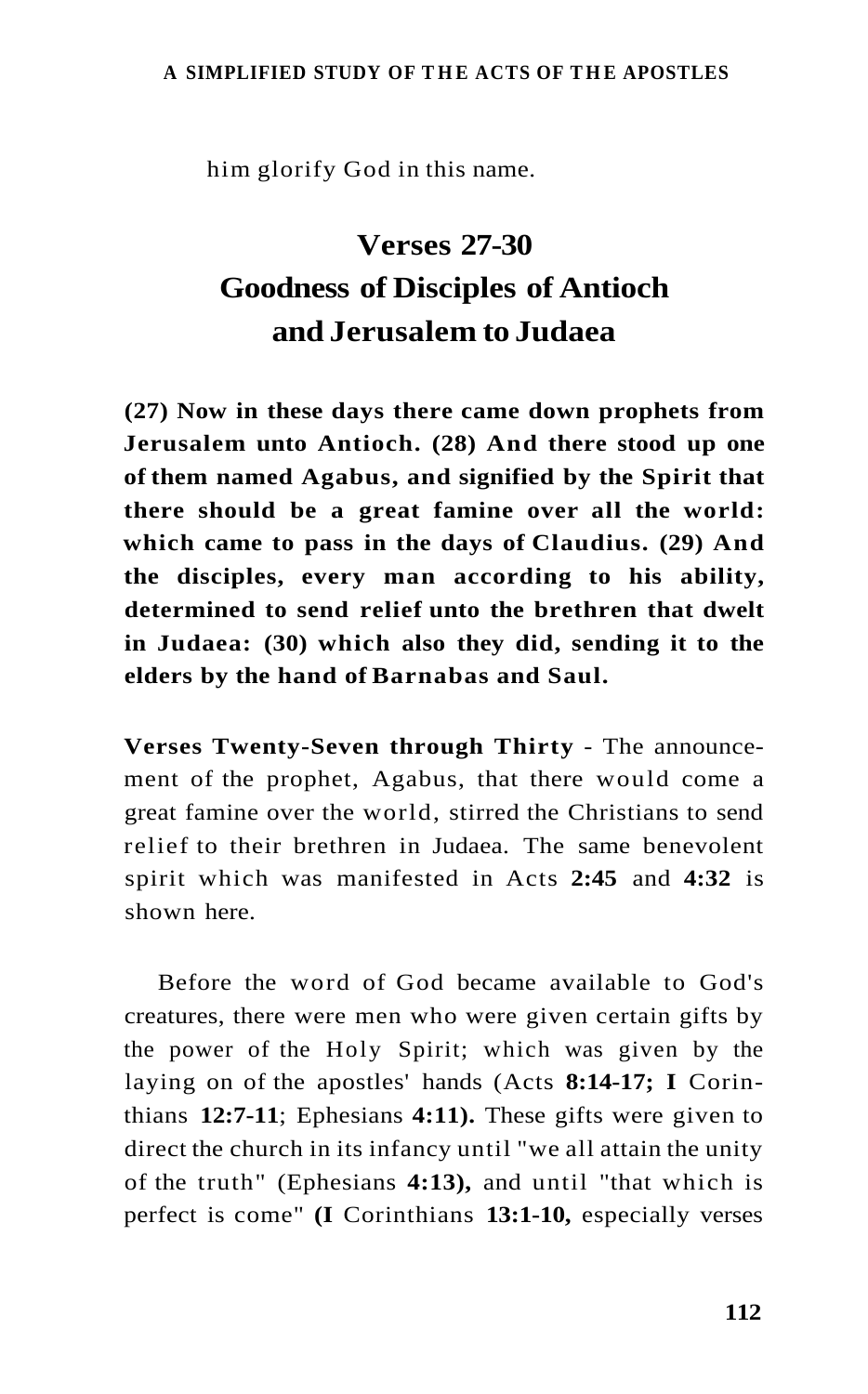**9** and **10).** Agabus was one of these prophets.

## **SEGMENT XII**

#### **ACTS 12**

### **PERSECUTION OF HEROD**

### **Verses 1-5**

### **Herod Kills James and Puts Peter in Prison**

**(1) Now about that time Herod the king put forth his hands to afflict certain of the church. (2) And he killed James the brother of John with the sword. (3) And when he saw that it pleased the Jews, he proceeded to seize Peter also. And those were the days of unleavened bread. (4) And when he had taken him, he put him in prison, and delivered him to four quaternions of soldiers to guard him; intending after the Passover to bring him forth to the people. (5) Peter therefore was kept in the prison: but prayer was made earnestly of the church unto God for him.** 

**Verses One through Five** - Herod begins a persecution of the church. This Herod is identified by **McGarvey** in his commentary on Acts, as follows:

> This Herod was a namesake of Agrippa; the noted minister of Augustus Caesar whose life by Tacitus is one of the noblest of Latin classics, and he was commonly called Agrippa. He was the grandson of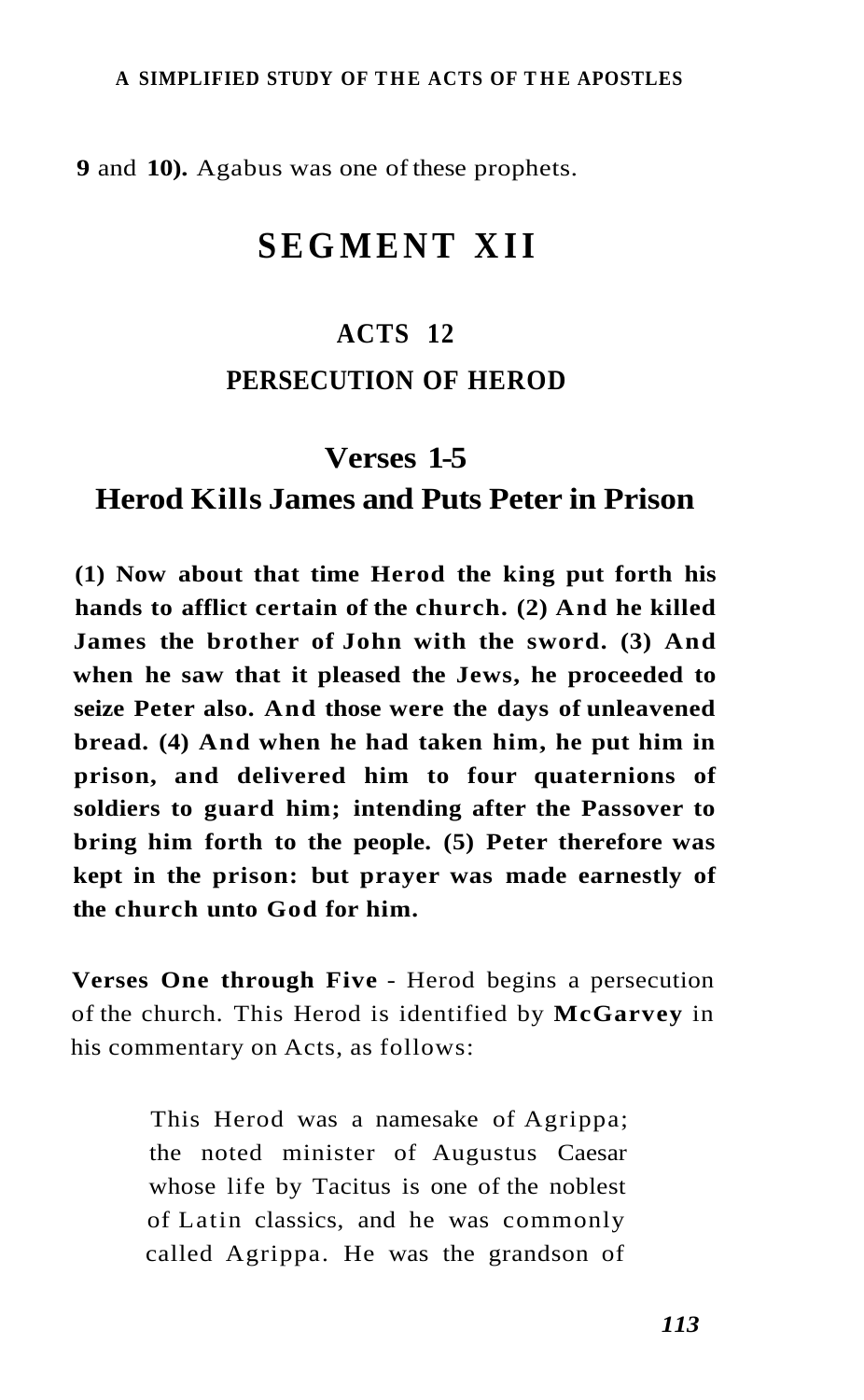Herod by whom the infants of Bethlehem were slaughtered, and a nephew of Herod the Tetrarch by whom John the Baptist was beheaded. He grew up in Rome, where he wasted what fortune he had inherited in princely extravagance; but while doing so he contracted an intimacy with Caius Caesar, afterward the notorious emperor Caligula.

First, Herod kills James the brother of John. James was only one of the many who died for their faith in God (Hebrews 11:36-38; Revelation 2:13). Herod was a people pleaser. When he saw that his activities as a persecutor pleased the Jews, he put Peter in prison intending to bring him before the people after Passover.

While Peter was in prison, prayer was made earnestly (sincere, intense) by the church unto God for him. Prayer is a powerful tool in the hands of God's children (I Thessalonians 5:17; James 5:16). It has been said that more things are wrought by prayer than the human mind can conceive. Note the characteristics of acceptable prayer:

> **Pray to God** (Acts 1:24), the eternal and Holy Father (John 17:11).

> **Pray according to God's will** (I John 5:14- 15; Matthew 6:10). Remember Isaiah 55:8-9.

> **Pray with sincerity** (Matthew 6:5). Prayer offered for man's approval is not acceptable to God. The Christian prays to God, not to be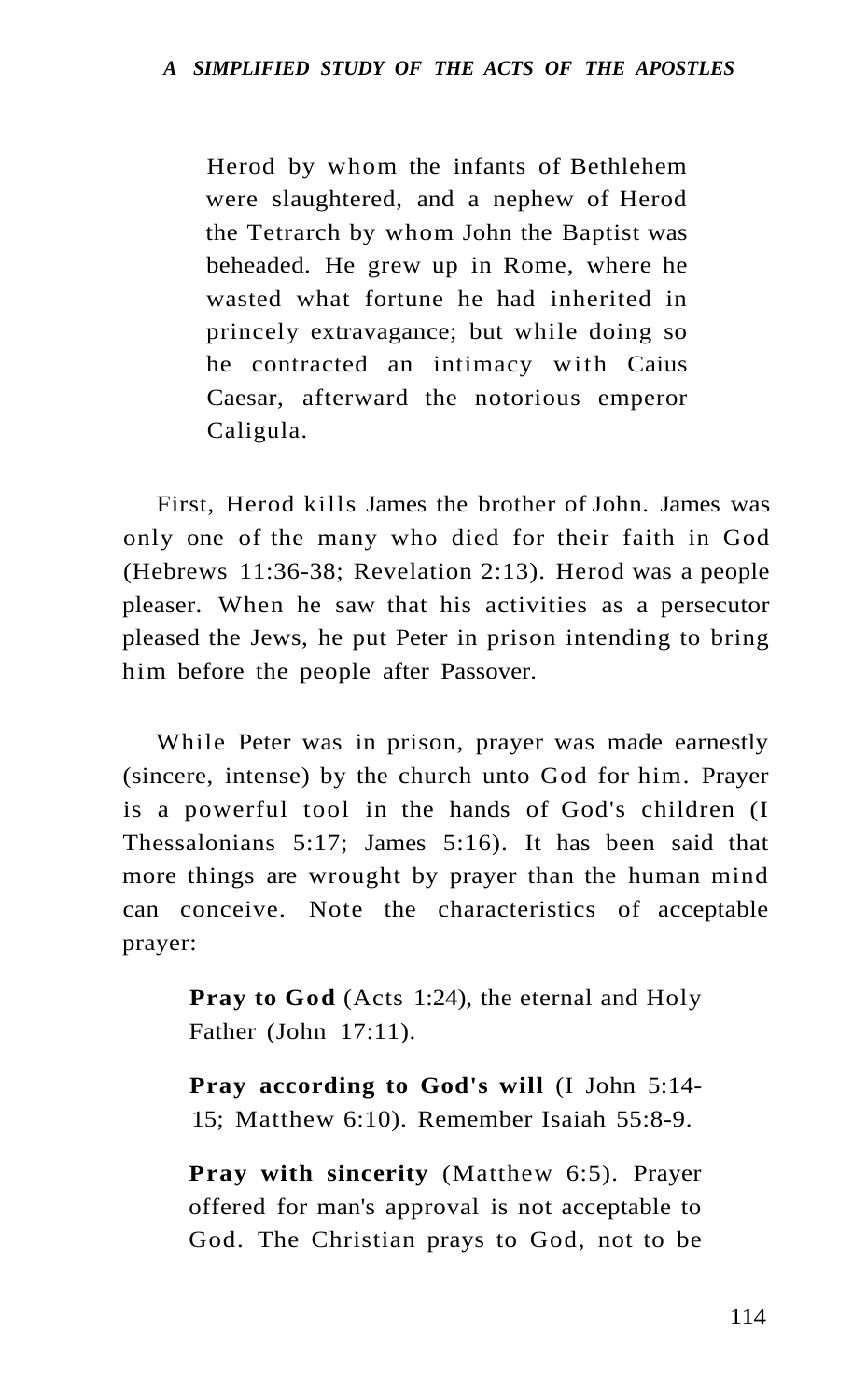heard by man.

**Pray from an obedient, dedicated, and pure life,** one which is dedicated to serving God (Proverbs 28:9; I Peter 3:12; I John 3:22; Romans 12:1-20).

**Pray with the spirit of humility** (Luke 18:10-14).

**Pray earnestly** (Acts 12:5).

**Pray fervently** (James 5:17; Colossians 4:12).

**Pray with understanding** (I Corinthians 14:15).

**Pray in the name of Jesus Christ** (Colossians 3:17; John 14:14). He is our advocate (I John 2:1), and mediator (I Timothy 2:5).

**Pray persistently** (Luke 11:5-10, 21:36).

**Pray with watchfulness** (Luke 21:36; Mark 13:33; Colossians 4:12).

**Pray believing** (Matthew 21:22; James 1:6; Ephesians 3:20).

**Pray without ceasing** (I Thessalonians 5:17).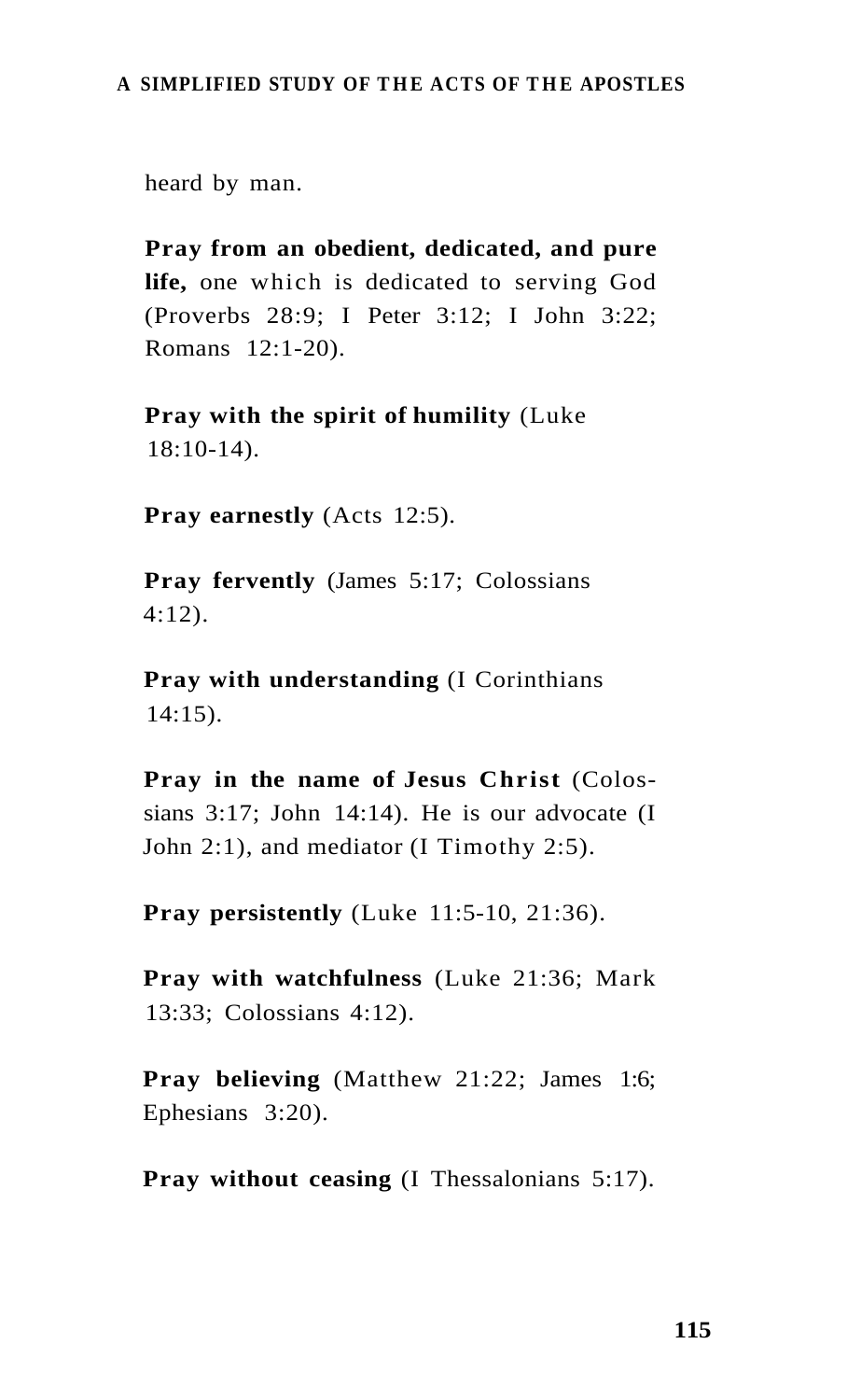## **Verses 6-11 Peter Escapes**

**(6) And when Herod was about to bring him forth, the same night Peter was sleeping between two soldiers, bound with two chains: and guards before the door kept the prison. (7) And behold, an angel of the Lord stood by him, and a light shined in the cell: and he smote Peter on the side, and awoke him, saying, Rise up quickly. And his chains fell off from his hands. (8) And the angel said unto him, Gird thyself, and bind on thy sandals. And he did so. And he saith unto him, Cast thy garment about thee, and follow me. (9) And he went out, and followed; and he knew not that it was true which was done by the angel, but thought he saw a vision. (10) And when they were past the first and the second guard, they came unto the iron gate that leadeth into the city; which opened to them of its own accord: and they went out, and passed on through one street; and straightway the angel departed from him. (11) And when Peter was come to himself, he said, Now I know of a truth, that the Lord hath sent forth his angel and delivered me out of the hand of Herod, and from all the expectation of the people of the Jews.** 

Herod made sure that Peter was securely kept in prison:

- 1. Peter was between two soldiers.
- 2. Bound with two chains.
- 3. Guards before the doors.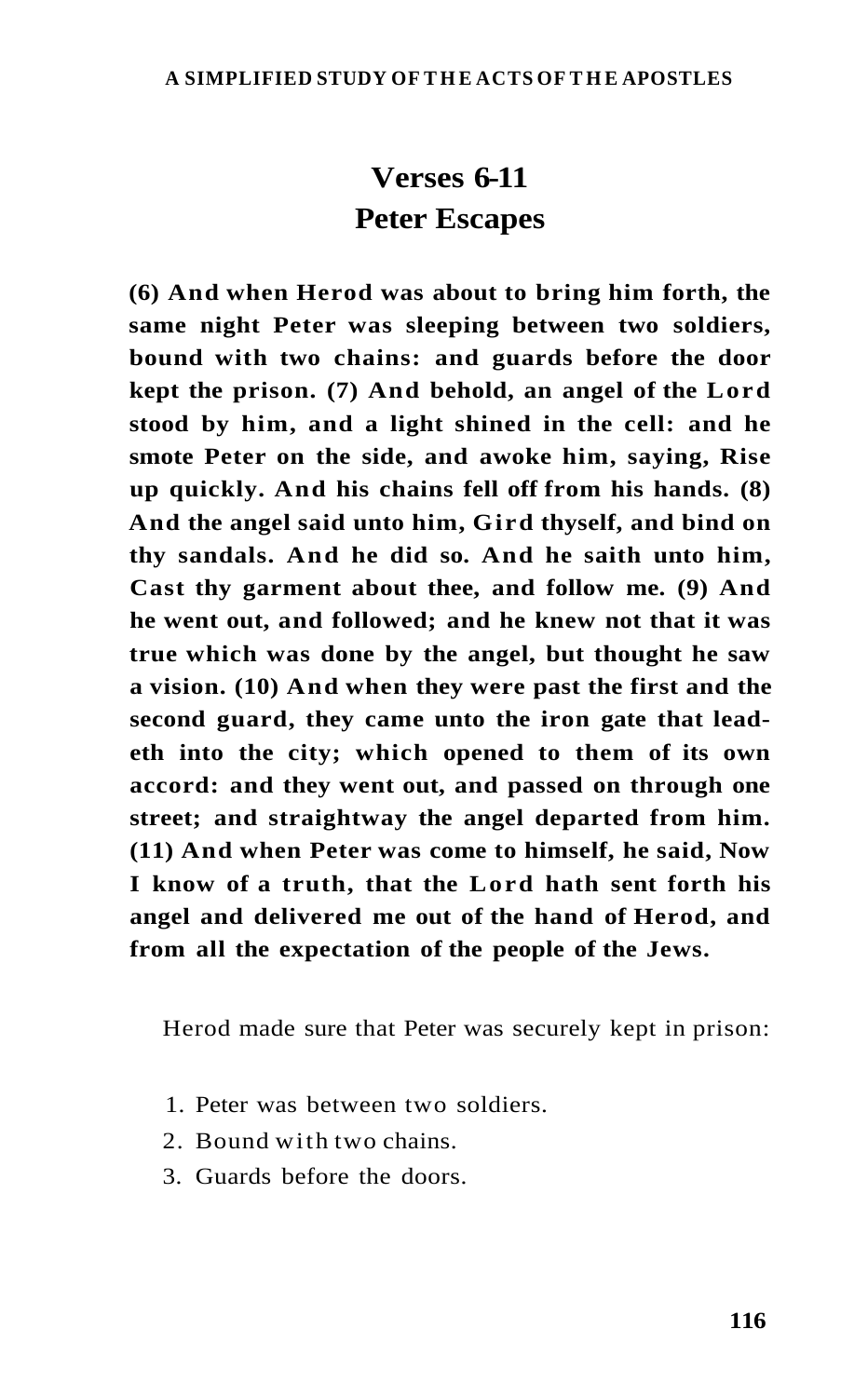There was nothing more that could have been done to make sure that Peter did not escape. An angel of the Lord appeared unto Peter and told him to rise up quickly. His chains fell off and he was instructed to follow the angel. They went past the first and second guard, and the iron gate which led to the city opened unto them of its own accord. The angel straightway departed from him.

Peter thought that he had seen a vision (Acts 12:9), but came to himself and realized that God had sent forth his angel and delivered him from the hand of Herod (Acts 12:11).

### **Verses 12-17**

**(12) And when he had considered the thing, he came to the house of Mary the mother of John whose surname was Mark; where many were gathered together and were praying. (13) And when he knocked at the door of the gate, a maid came to answer, named Rhoda. (14) And when she knew Peter's voice, she opened not the gate for joy, but ran in, and told that Peter stood before the gate. (15) And they said unto her, Thou art mad. But she confidently affirmed that it was even so. And they said, It is his angel. (16) But Peter continued knocking: and when they had opened, they saw him, and were amazed. (17) But he, beckoning unto them with the hand to hold their peace, declared unto them how the Lord had brought him forth out of the prison. And he said, Tell these things unto James, and to the brethren. And he departed, and went to another place.**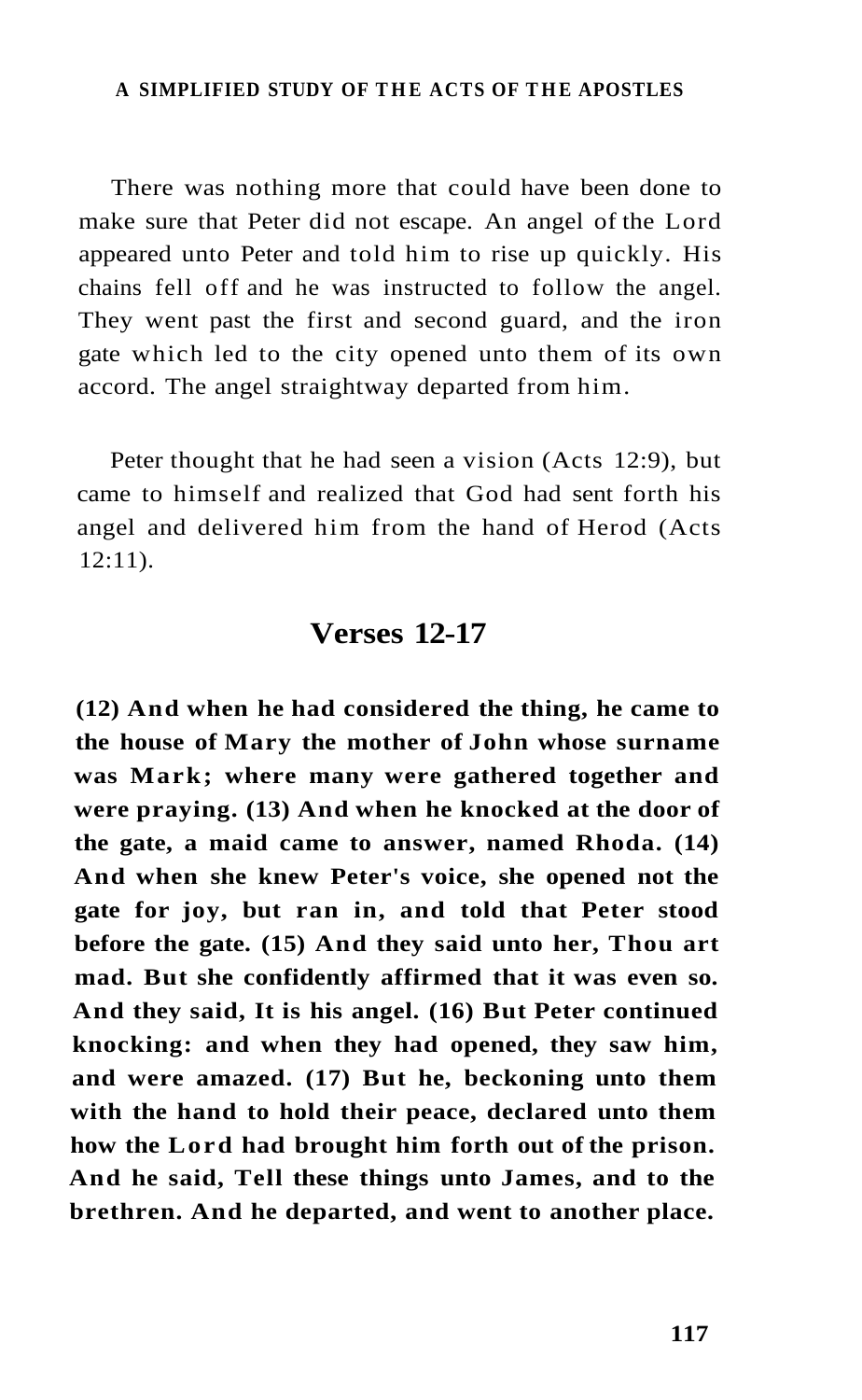Peter went to the house of Mary, the mother of John Mark. Given the opportunity to speak he declared unto them how the Lord had delivered him out of prison. He instructed them to tell these things to James (probably the Lord's brother) and the brethren.

### **Verses 18-19 Herod Looks for Peter**

**(18) Now as soon as it was day, there was no small stir among the soldiers, what was become of Peter. (19) And when Herod had sought for him, and found him not, he examined the guards, and commanded that they should be put to death. And he went down from Judaea to Caesarea, and tarried there.** 

Peter's escape, after he had been made secure in the prison house, created a real stir (commotion) among the soldiers. There were only two explanations for Peter's disappearance:

- 1. The soldiers conspired together and released Peter.
- **2.** A notable miracle had been performed, and of course Herod would never admit that God's hand was in the release of Peter.

Peter was guarded by four quaternions of soldiers. There were four soldiers to a quaternion, making a total of sixteen soldiers who were executed by Herod.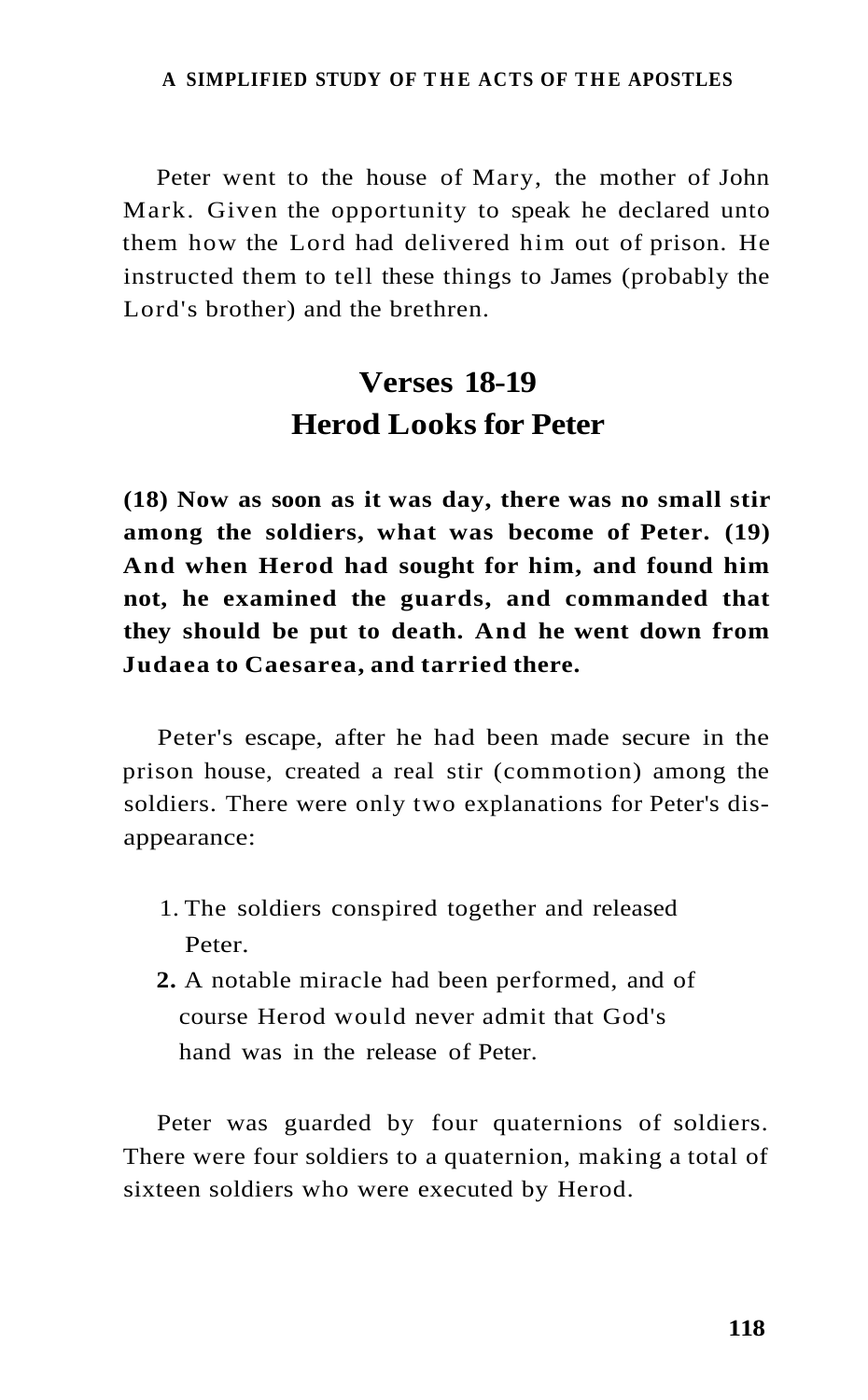Leaving Judaea, Herod went to Caesarea.

### **Verses 20-23 Herod's Death**

**(20) Now he was highly displeased with them of Tyre and Sidon: and they came with one accord to him, and, having made Blastus the king's chamberlain their friend, they asked for peace, because their country was fed from the king's country. (21) And upon a set day Herod arrayed himself in royal apparel, and sat on the throne, and made an oration unto them. (22) And the people shouted, saying, The voice of a god, and not of a man. (23) And immediately an angel of the Lord smote him, because he gave not God the glory: and he was eaten of worms, and gave up the ghost.** 

Dressed in royal apparel, Herod came before the people and was declared to be a god. Because he gave not God the glory, an angel of the Lord smote him and he died. Christians need to glorify God for all of His blessings and what can be accomplished through His children's lives. Sometimes it is easy to take credit for something accomplished, when in reality it was God who brought it about through His providence.

### **Verse 24 Third Summary Passage**

#### **(24) But the word of God grew and multiplied.**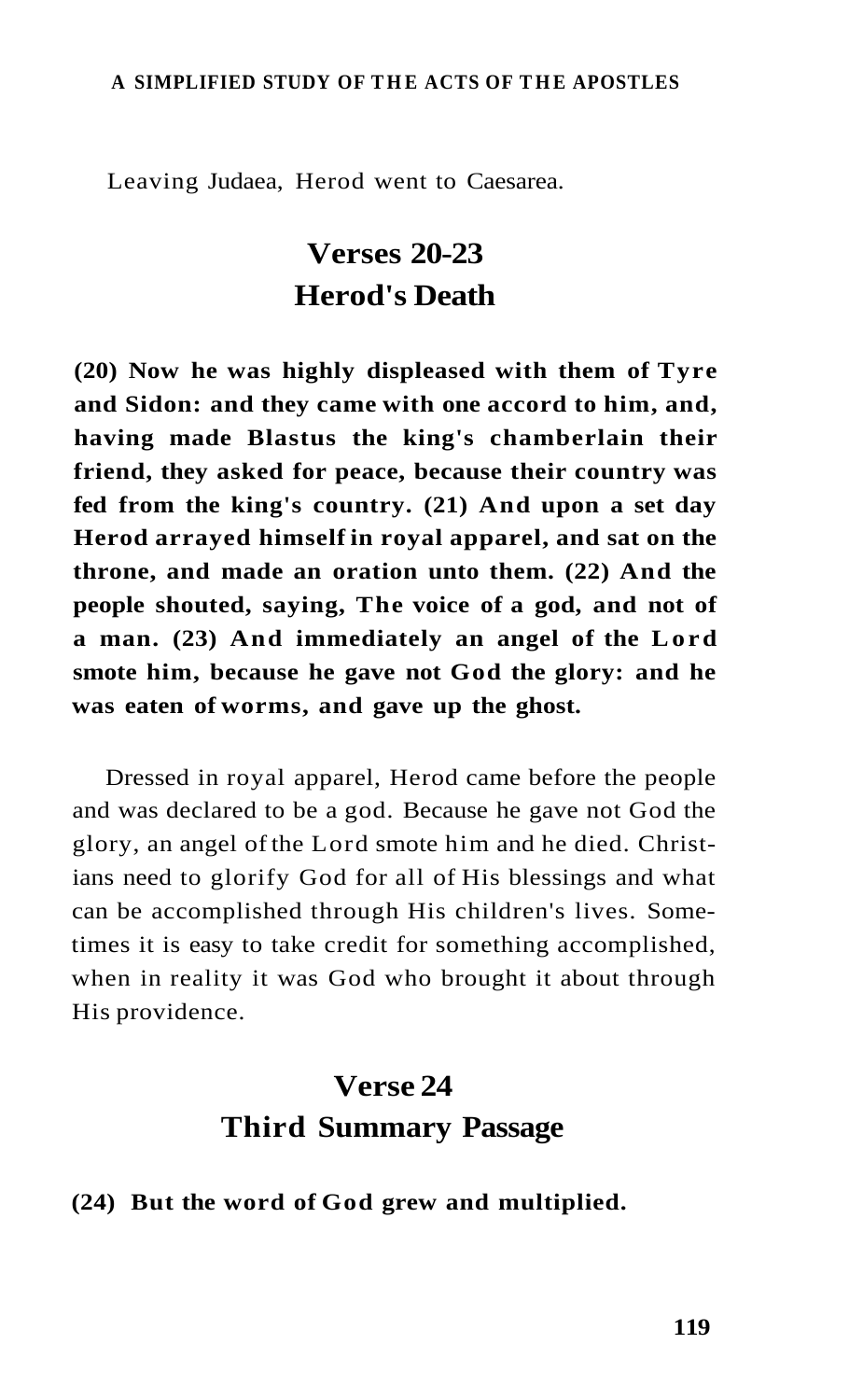This verse is the third summary passage given in the book of Acts. The word of God grew and multiplied, that is, the cause of Christ increased.

## **Verse 25 Barnabas and Saul Return**

**(25) And Barnabas and Saul returned from Jerusalem, when they had fulfilled their ministration, taking with them John whose surname was Mark.** 

After they had completed their mission in Jerusalem, Barnabas and Saul took John Mark and returned to Antioch.

## **SEGMENT XIII**

### **ACTS 13-14**

#### **PAUL'S FIRST MISSIONARY JOURNEY**

## **Verses 1-6 Barnabas and Saul Go to Cyprus**

**(1) Now there were at Antioch, in the church that was [there], prophets and teachers, Barnabas, and Symeon that was called Niger, and Lucius of Cyrene, and Manaen the foster-brother of Herod the tetrarch, and Saul. (2) And as they ministered to the Lord, and fasted, the Holy Spirit said, Separate me Barnabas and Saul for the work whereunto I have called them. (3)**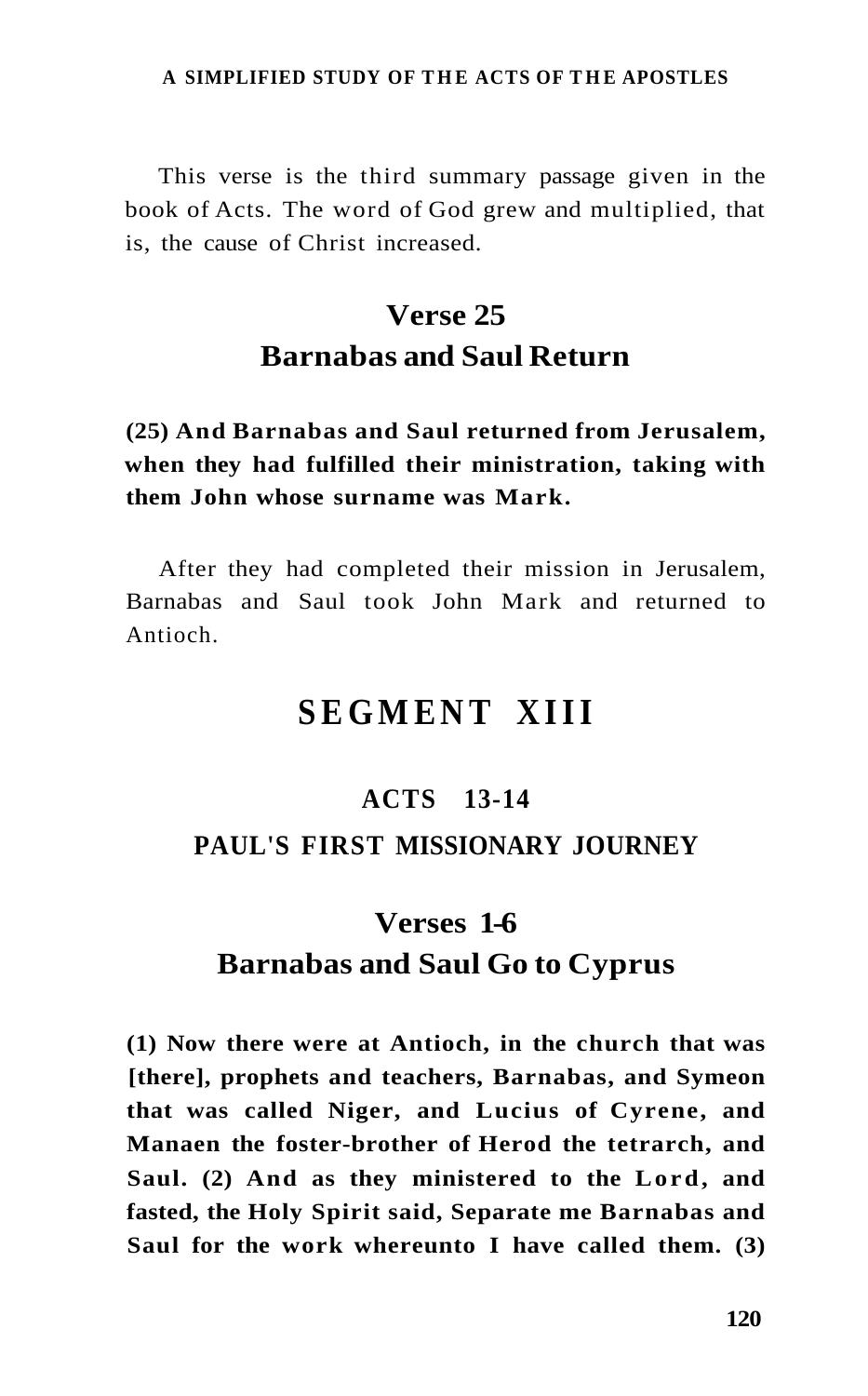**Then, when they had fasted and prayed and laid their hands on them, they sent them away. (4) So they, being sent forth by the Holy Spirit, went down to Seleucia; and from thence they sailed to Cyprus. (5) And when they were at Salamis, they proclaimed the word of God in the synagogues of the Jews: and they had also John as their attendant.** 

The prophets and teachers in the church at Antioch are named as they ministered to the Lord and fasted. The Holy Spirit chose Barnabas and Saul for a special assignment in the Kingdom of God. The church fasted, prayed, laid their hands on Barnabas and Saul and sent them on their mission.

Fasting is not commanded of the Christian, but is an act of devotion. If a Christian makes the decision to fast and give himself/herself to prayer and meditation, well and good, but do not bind your decision on other children of God. Fasting should not be something to brag about as it was with the hypocritical Pharisees (Luke 18:11-12; See also the principle recorded in Matthew 6:2-6).

The brethren laid their hands on Barnabas and Saul as an act of encouragement and fellowship in their new endeavor (see I Timothy 4:14 for different purpose).

Barnabas and Saul left Antioch for Seleucia, which served as a seaport for the city of Antioch. Leaving Seleucia they sailed to the Island of Cyprus. Because of her wealth of natural resources and position on the Asia Minor - Egypt trade route, Cyprus came under the rule of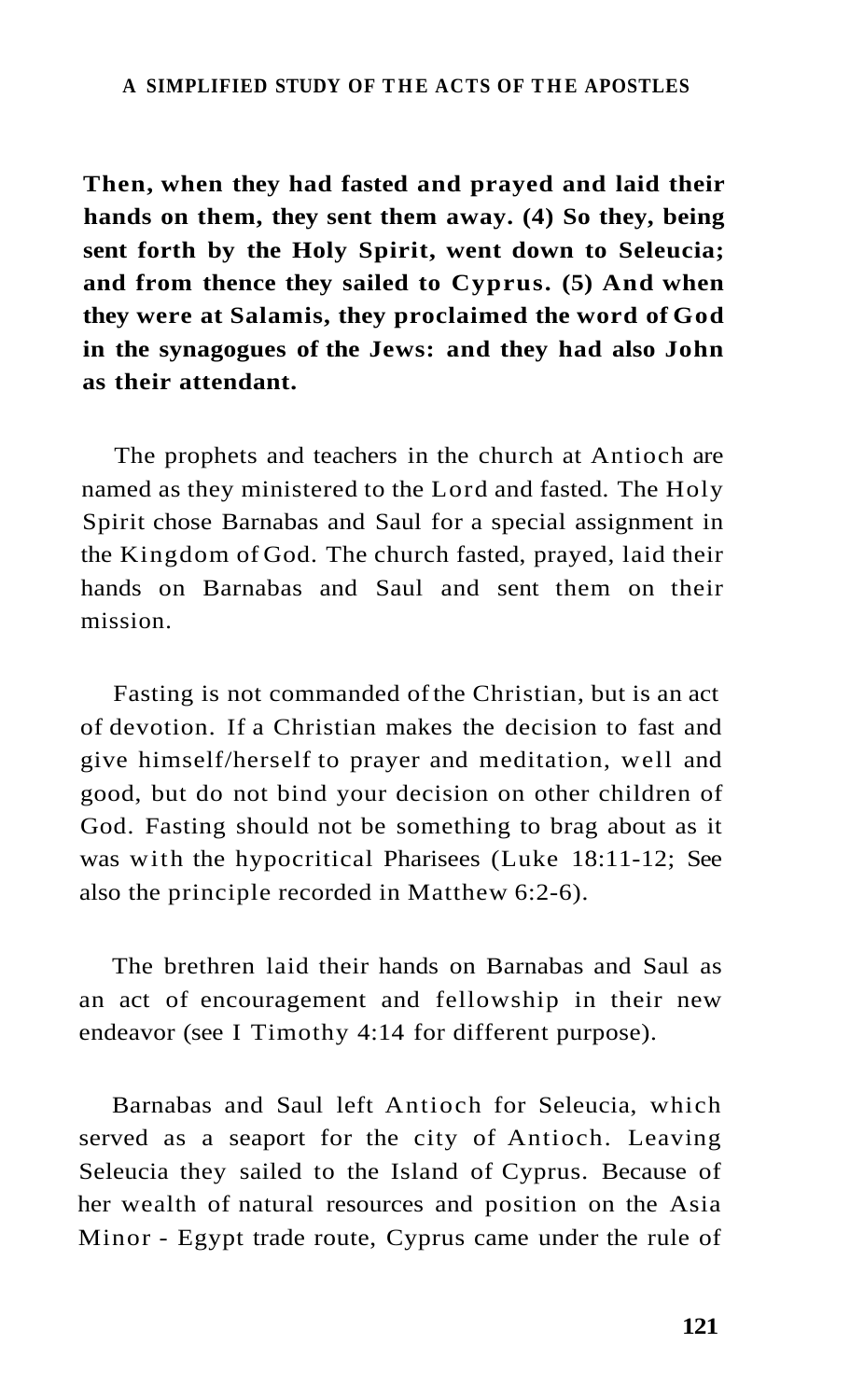many nations (Assyria, Egypt, Persia, Greece, Egypt a second time, and the Roman empire).

Cyprus was the homeland of Barnabas (Acts 4:36), and the stepping stone to Asia Minor. This very well may be the reason they started their work on this island. Barnabas and Saul landed at the seaport city of Salamis where they preached in the synagogues. Nothing is said about converts or additional information of their preaching in Salamis. We are told that John Mark assisted in the work.

## **Verses 6-12 Work on Cyprus and in the City of Paphos**

**(6) And when they had gone through the whole island unto Paphos, they found a certain sorcerer, a false prophet, a Jew, whose name was Bar-jesus; (7) who was with the proconsul, Sergius Paulus, a man of understanding. The same called unto him Barnabas and Saul, and sought to hear the word of God. (8) But Elymas the sorcerer (for so is his name by interpretation) withstood them, seeking to turn aside the proconsul from the faith. (9) But Saul, who is also [called] Paul, filled with the Holy Spirit, fastened his eyes on him, (10) and said, O full of all guile and all villany, thou son of the devil, thou enemy of all righteousness, wilt thou not cease to pervert the right ways of the Lord? (11) And now, behold, the hand of the Lord is upon thee, and thou shalt be blind, not seeing the sun for a season. And immediately there fell on him a mist and a darkness; and he went about seeking some to lead him by the hand. (12) Then the proconsul, when**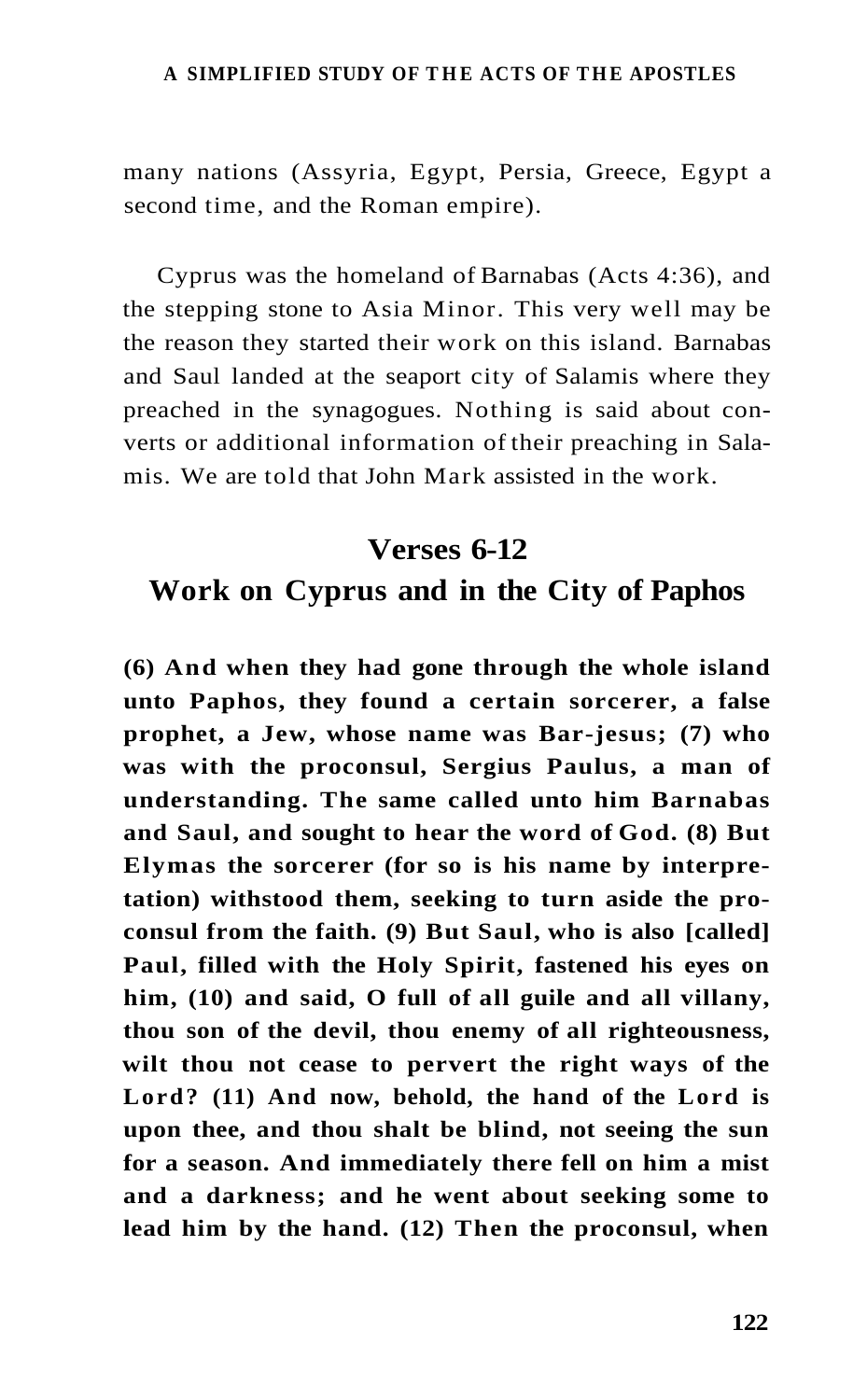### **he saw what was done, believed, being astonished at the teaching of the Lord.**

**Verse Six** A - From this verse it seems that Barnabas and Saul preached throughout the island and terminated their work on the island at the seaport city of Paphos.

**Verses Six** B - **through Twelve** - Entering Paphos, Barnabas and Saul came in contact with a sorcerer named Bar-jesus (Elymas by interpretation). This false prophet was with Sergius Paulus who was the proconsul. Located at Paphos was the temple of Venus-Aphrodite, who was identified with the Greek goddess, Aphrodite. A nature goddess, it was believed that she arose from the sea at Paphos. Not only did the people worship Venus-Aphrodite, but they also engaged in the practice of sorcery.

Earlier in the book of Acts (Chapter eight) we read of Simon the Sorcerer. Sorcery was a very popular practice in this period of history since it was believed that the lives of men could be read from the stars. Those who professed to decipher the celestial readings were held in high esteem.

Sergius Paulus was a man of understanding and a truth seeker. He sent for Barnabas and Saul to hear the word of God. Bar-jesus sought to turn aside the proconsul from the faith. Saul, who was called Paul (Luke now refers to Saul by his Gentile name), rebuked him and caused him to be blind for a season. Bar-jesus is referred to as being:

- 1. Full of guile.
- 2. Full of all villainy.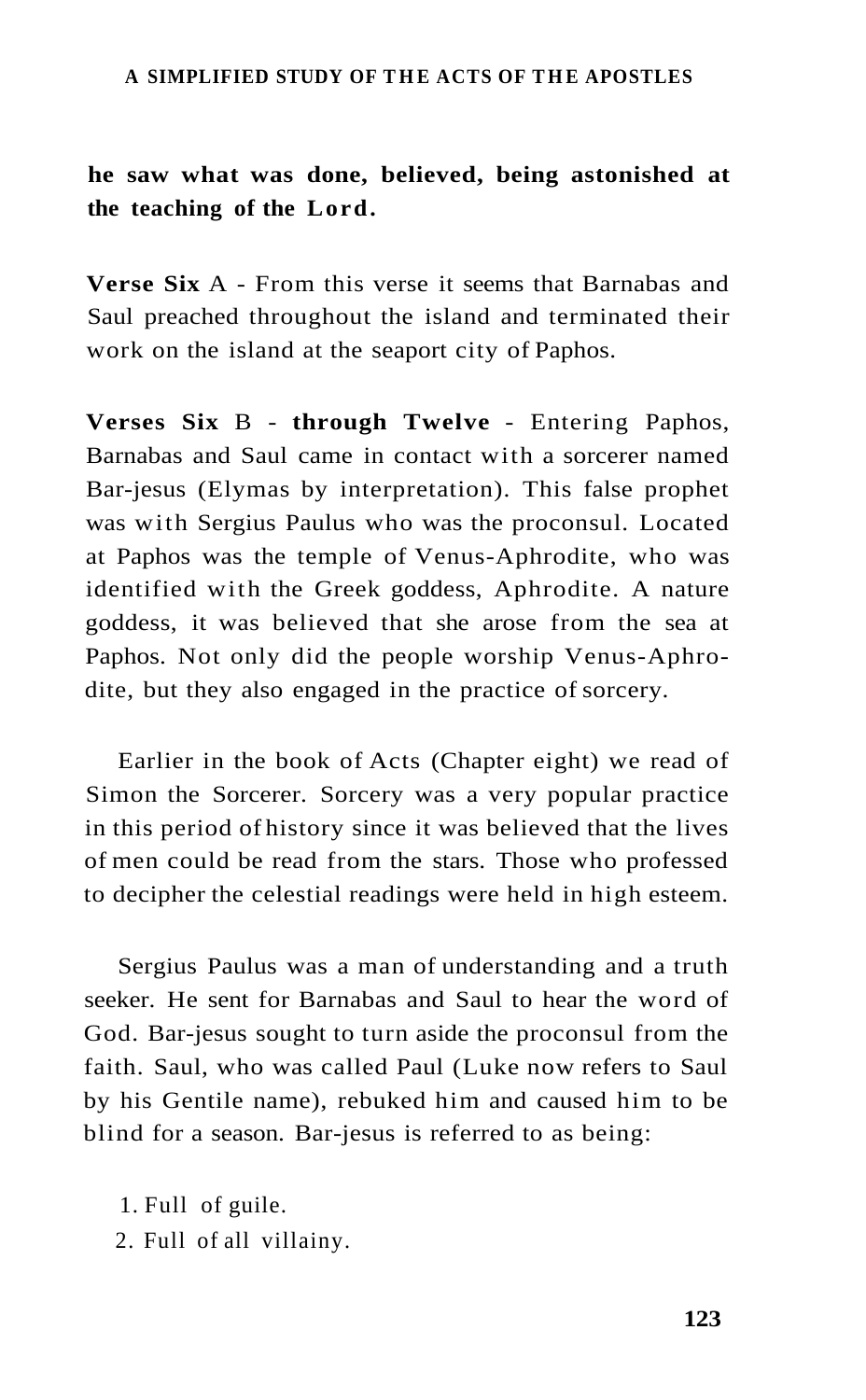- 3. The son of the devil.
- 4. An enemy of all righteousness.
- 5. One who perverted the right ways of the Lord.

When Sergius Paulus observed what was done, he believed, being astonished at the teaching of the Lord. The conversion of the proconsul would have much influence for Christ throughout the island of Cyprus.

There is a very interesting note in Saul's assuming his Gentile name *Paul.* Paul suffered what Saul had inflicted upon the Christians. Saul stoned, Paul was stoned; Saul inflicted scourgings on the Christians and five times Paul received forty stripes save one; Saul hunted the church of God, Paul was hunted; Saul bound, Paul was bound (see II Corinthians 11:21-23). The change of name heralded a change in leadership. Where it was formerly Barnabas and Saul, it was now Paul and Barnabas. It remained Paul and Barnabas, Paul and Silas, Paul and company throughout his labors.

## **Verse 13**

# **On to Perga John Mark Leaves Them**

### **(13) Now Paul and his company set sail from Paphos, and came to Perga in Pamphylia: and John departed from them and returned to Jerusalem.**

Setting sail from Paphos, Paul and his company came to Perga in Pamphylia. Nothing is said about preaching the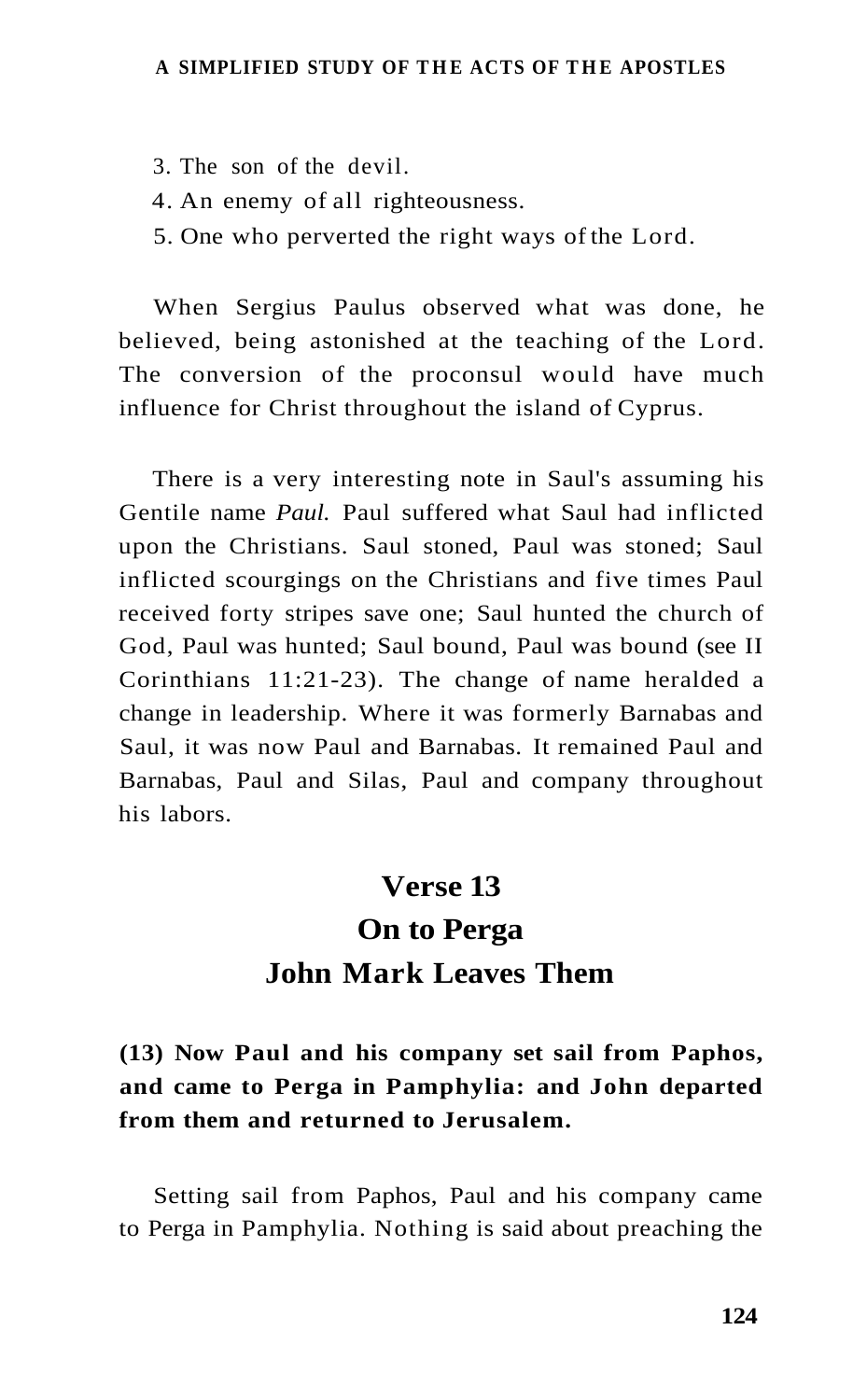gospel in Perga, but we are informed that John Mark left the missionary group. Several reasons have been suggested for John Mark's departure:

- 1. He did not like the change in leadership.
- 2. The dangers of the country.
- 3. He had contacted malaria.
- 4. John Mark may have disliked Paul's aggressive attitude toward the Gentiles.
- 5. The policy of Paul may have called for a greater sacrifice than he wished to make.

It is evident that John's reason, whatever it was, was not acceptable to Paul because he accused him of withdrawing (Acts 15:38), and later refused to permit him to accompany him on his second missionary journey. It should be noted, however, that John Mark was willing to start on the second journey, and he must have later regained the good graces of Paul because Paul later refers to him, saying to receive him (Colossians 4:10; see also 2 Tim. 4:11).

# **Verses 14-51 Paul Preaches and Makes Disciples Is Cast Out of Antioch He and His Company Go to Iconium**

**(14) But they, passing through from Perga, came to Antioch of Pisidia; and they went into the synagogue on the sabbath day, and sat down. (15) And after the**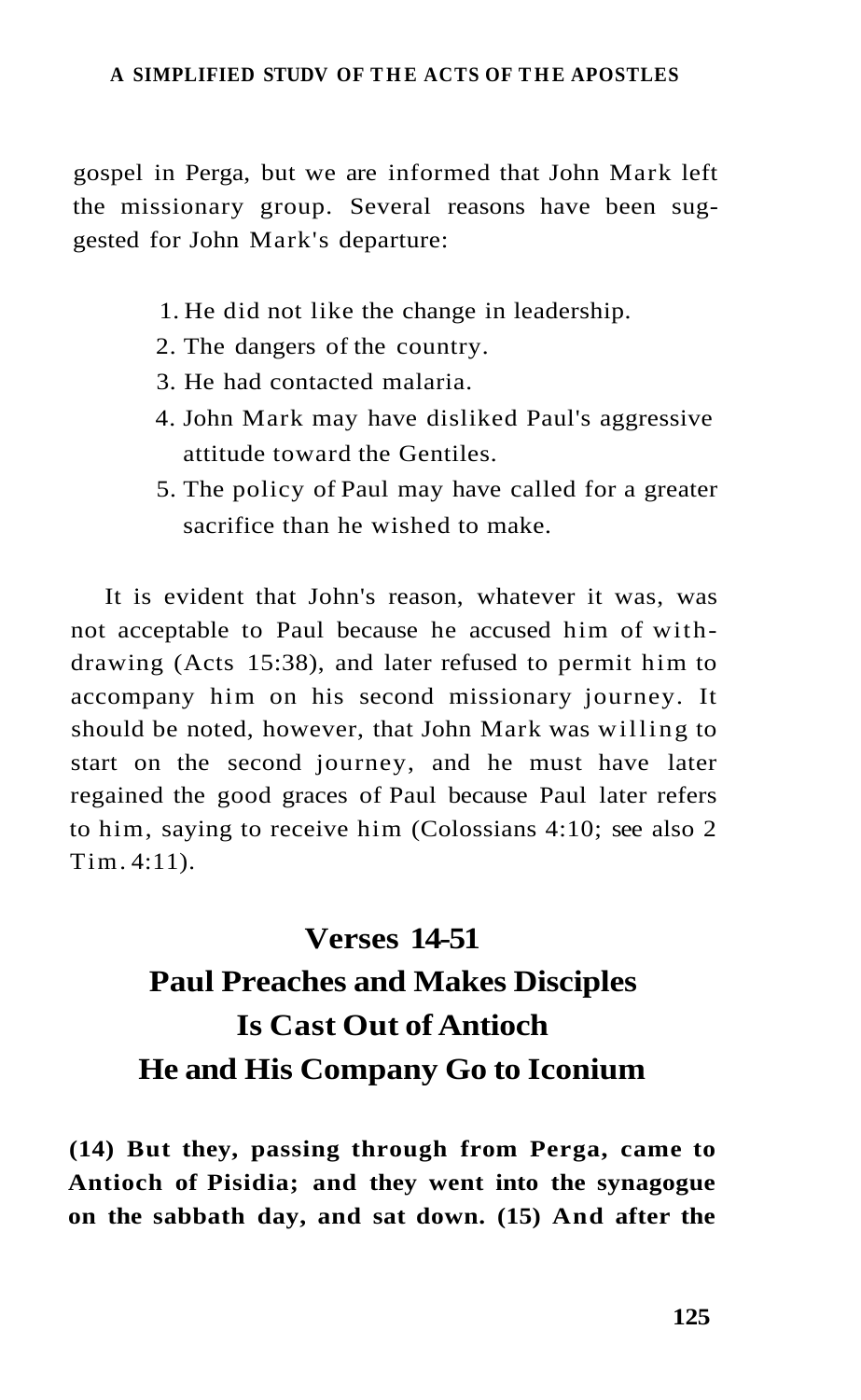**reading of the law and the prophets the rulers of the synagogue sent unto them, saying, Brethren, if ye have any word of exhortation for the people, say on. (16) And Paul stood up, and beckoning with the hand said, Men of Israel, and ye that fear God, hearken: (17) The God of this people Israel chose our fathers, and exalted the people when they sojourned in the land of Egypt, and with a high arm led he them forth out of it. (18) And for about the time of forty years as a nursingfather bare he them in the wilderness. (19) And when he had destroyed seven nations in the land of Canaan, he gave [them] their land for an inheritance, for about four hundred and fifty years: (20) and after these things he gave [them] judges until Samuel the prophet. (21) And afterward they asked for a king: and God gave unto them Saul the son of Kish, a man of the tribe of Benjamin, for the space of forty years. (22) And when he had removed him, he raised up David to be their king; to whom also he bare witness and said, I have found David the son of Jesse, a man after My heart, who shall do all My will. (23) Of this man's seed hath God according to promise brought unto Israel a Saviour, Jesus; (24) when John had first preached before his coming the baptism of repentance to all the people of Israel. (25) And as John was fulfilling his course, he said, What suppose ye that I am? I am not [he]. But behold, there cometh one after me the shoes of whose feet I am not worthy to unloose. (26) Brethren, children of the stock of Abraham, and those among you that fear God, to us is the word of this salvation sent forth. (27) For they that dwell in Jerusalem, and their rulers, because they knew him not, nor the voices of the prophets which are read**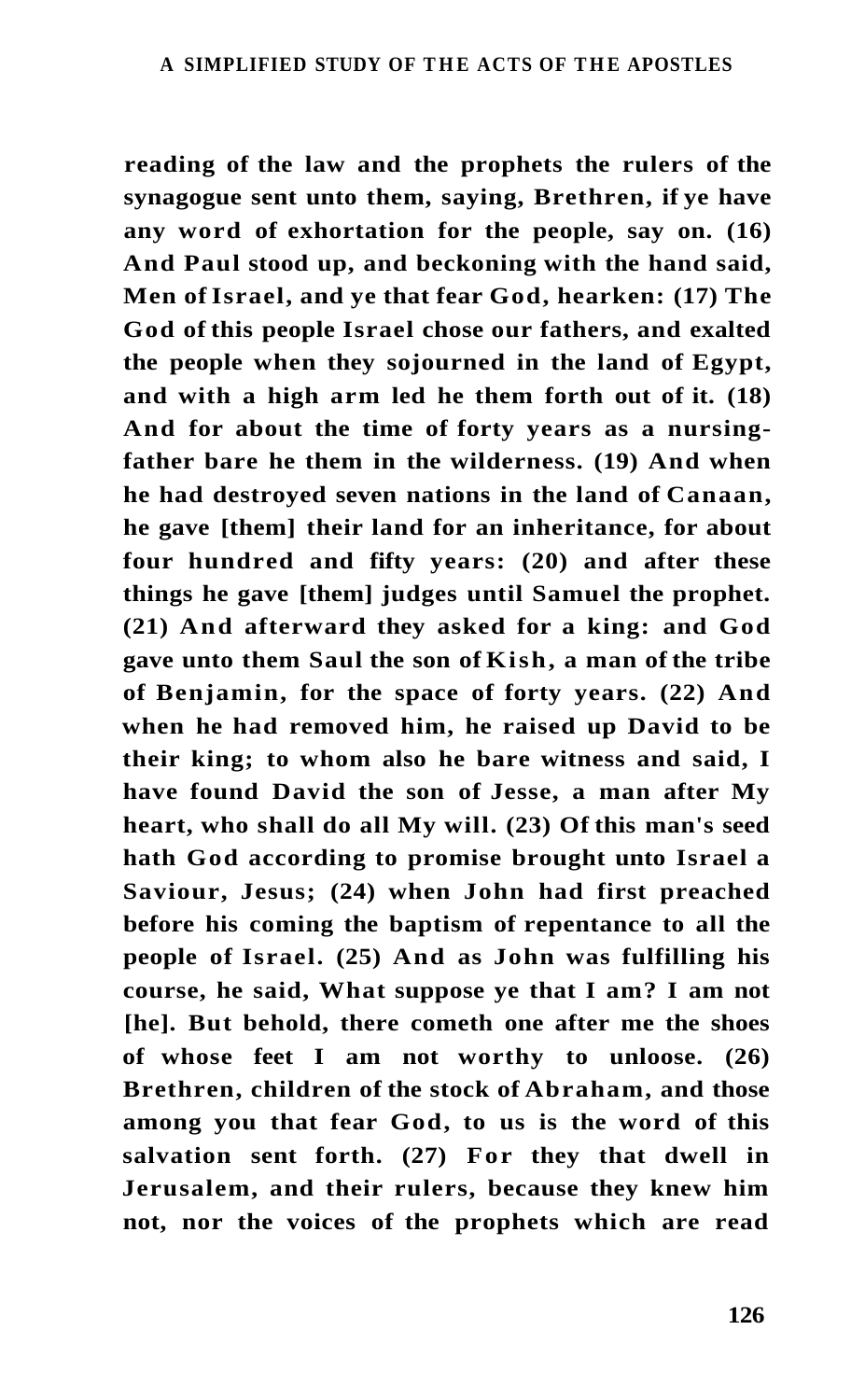**every sabbath, fulfilled [them] by condemning [him]. (28) And though they found no cause of death [in him], yet asked they of Pilate that he should be slain. (29) And when they had fulfilled all things that were written of him, they took him down from the tree, and laid him in a tomb. (30) But God raised him from the dead: (31) and he was seen for many days of them that came up with him from Galilee to Jerusalem, who are now his witnesses unto the people. (32) And we bring you good tidings of the promise made unto the fathers, (33) that God hath fulfilled the same unto our children, in that he raised up Jesus; as also it is written in the second psalm, Thou art my Son, this day have I begotten thee. (34) And as concerning that he raised him up from the dead, now no more to return to corruption, he hath spoken on this wise, I will give you the holy and sure [blessings] of David. (35) Because he saith also in another [psalm], Thou wilt not give Thy Holy One to see corruption. (36) For David, after he had in his own generation served the counsel of God, fell asleep, and was laid unto his fathers, and saw corruption: (37) but he whom God raised up saw no corruption. (38) Be it known unto you therefore, brethren, that through this man is proclaimed unto you remission of sins: (39) and by him every one that believeth is justified from all things, from which ye could not be justified by the law of Moses. (40) Beware therefore, lest that come upon [you] which is spoken in the prophets: (41) Behold, ye despisers, and wonder, and perish; For I work a work in your days, A work which ye shall in no wise believe, if one declare it unto you. (42) And as they went out, they besought that these words might be spoken to them the next sabbath.**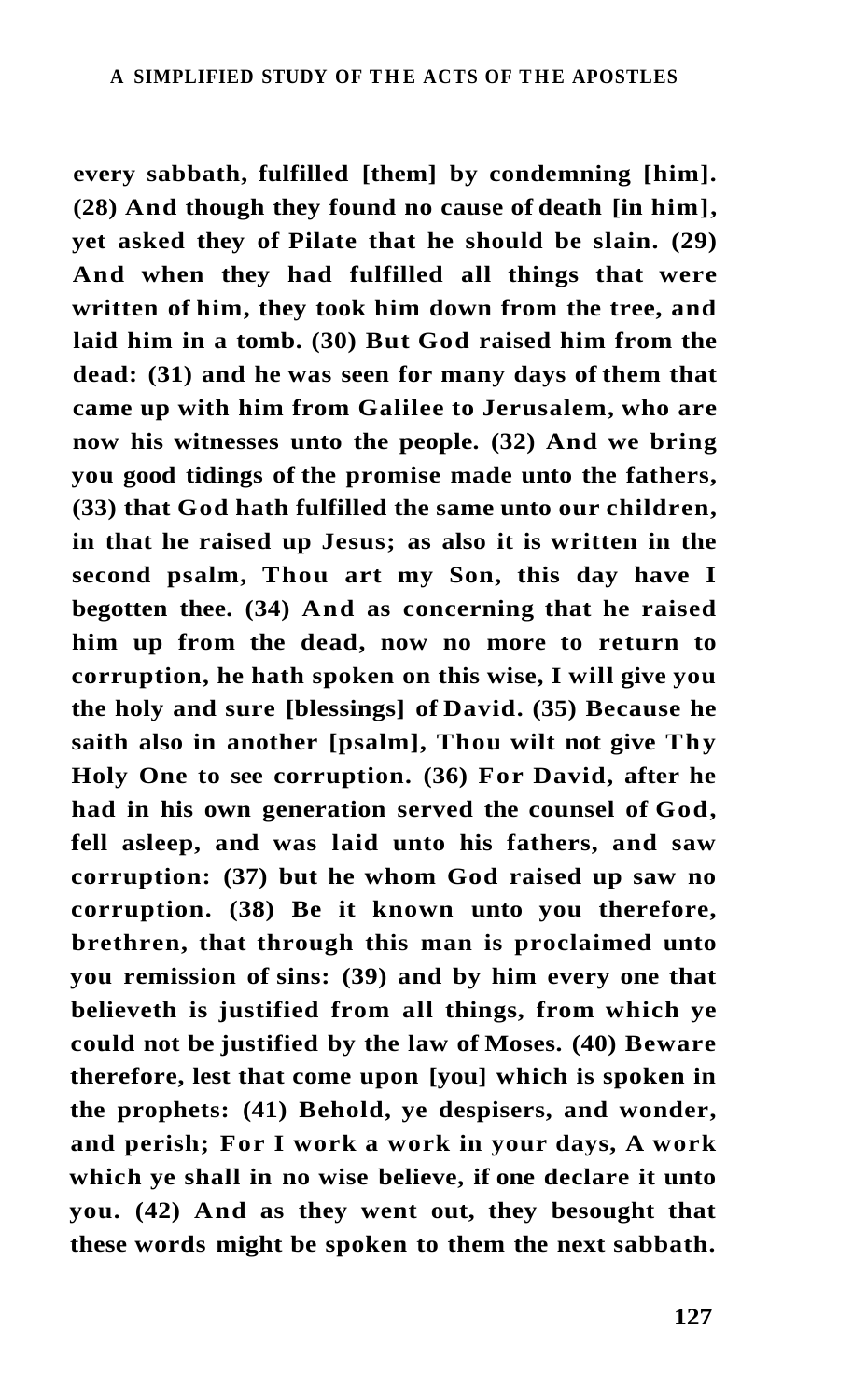**(43) Now when the synagogue broke up, many of the Jews and of the devout proselytes followed Paul and Barnabas; who, speaking to them, urged them to continue in the grace of God. (44) And the next sabbath almost the whole city was gathered together to hear the word of God. (45) But when the Jews saw the multitudes, they were filled with jealousy, and contradicted the things which were spoken by Paul, and blasphemed. (46) And Paul and Barnabas spake out boldly, and said, It was necessary that the word of God should first be spoken to you. Seeing ye thrust it from you, and judge yourselves unworthy of eternal life, lo, we turn to the Gentiles. (47) For so hath the Lord commanded us, [saying], I have set thee for a light of the Gentiles, That thou shouldest be for salvation unto the uttermost part of the earth. (48) And as the Gentiles heard this, they were glad, and glorified the word of God: and as many as were ordained to eternal life believed. (49) And the word of the Lord was spread abroad throughout all the region. (50) But the Jews urged on the devout women of honorable estate, and the chief men of the city, and stirred up a persecution against Paul and Barnabas, and cast them out of their borders. (51) But they shook off the dust of their feet against them, and came unto Iconium.** 

Entering the city of Antioch of Pisidia, Paul and his company entered the Jewish synagogue. The worship in the Jewish synagogue on the Sabbath day consisted of three parts:

1. Recitation of the *Shema,* which was a type of creed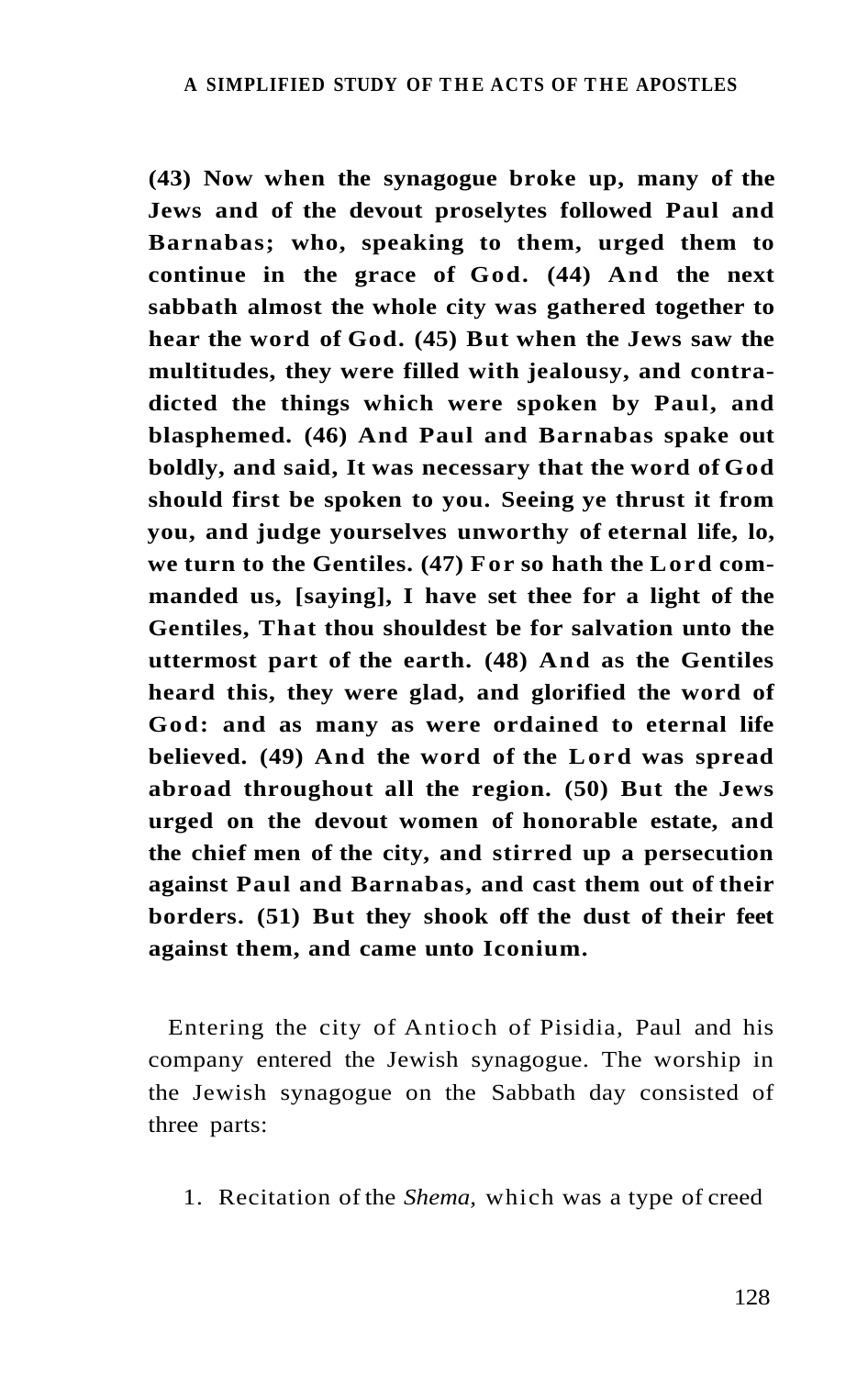composed out of Deuteronomy 6:4-9, 11:13-21, Numbers 15:37-41. Prayers, eulogies, or benedictions, to which the people responded, A-Men; and if a priest was present, the blessing.

- 2. The reading of the scripture: first from the law (five books of Moses), then from the prophets, which included the historical books.
- 3. At the end came the exposition or exhortation by a competent teacher.

(R. B. Rackham, *The Acts of The Apostles,* p. 202)

After the readings, Paul was invited to exhort the people. Paul went up, beckoned with his hand and began his sermon. Paul's sermon followed Jewish lines, and as Stephen's speech (Acts seven) it took the form of a historical retrospect. From a study of this and the other sermons of Paul, there are five distinct elements which stand out:

- 1. An appeal to the past.
- 2. Statement of facts.
- 3. Answer to objections.
- 4. Appeal to the spiritual needs of men.
- 5. A grave warning.

These elements are present in Paul's sermon at Antioch.

Note Paul's proof that Christ was the Messiah: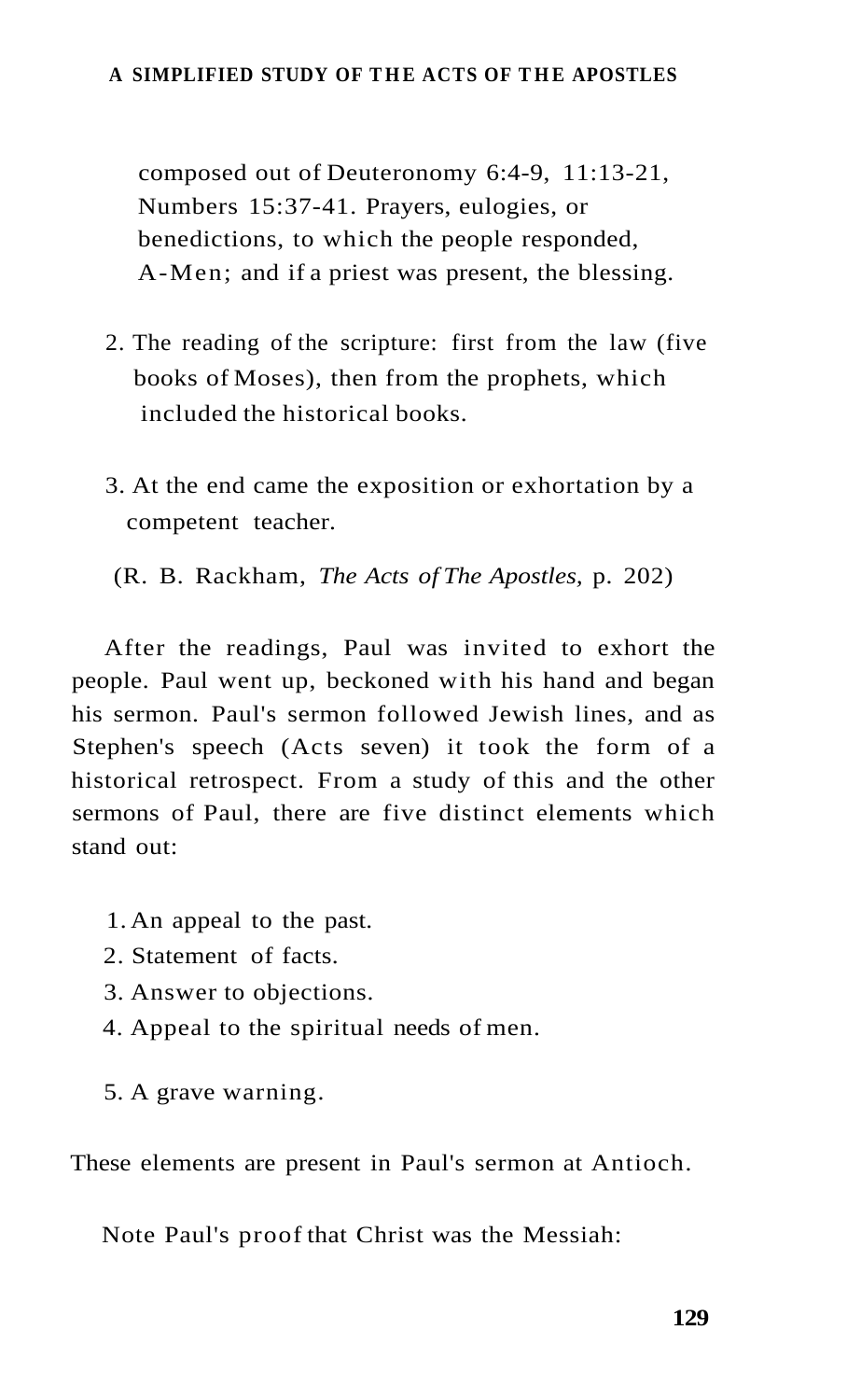- A. By history, Acts 13:16-23.
	- 1. God chose our fathers, v. 17.
	- 2. Delivered them from Egypt, v. 17.
	- 3. Sustained them in the wilderness, v. 18.
	- 4. Gave them a land, v. 19.
	- 5. Gave them judges till Samuel the prophet, v. 20.
	- 6. Later he gave them a king at their request, v. 21.
	- 7. He removed Saul and raised up David, v. 22.
	- 8. From David's seed came the savior, Jesus, v. 23.
- B. By witnesses, Acts 13:24-40.
	- 1. John the baptizer bore witness of Him, vv. 24-25.
	- 2. His own people knew him not, as was prophesied, v. 27.
	- 3. He was crucified, buried and was resurrected, vv. 28-29.
	- 4. Resurrection proven by:
		- a. Eyewitnesses, v. 31.
		- b. Psalms, vv. 33-37.
- C. Salvation offered.
	- 1. Salvation in Jesus, v. 38.
	- 2. Warning against disbelief, vv. 40-41.

Paul's message was made known to many people and he was invited to speak the following Sabbath. At this gathering almost the whole city was gathered together to hear the word of God. The gathering of this large multitude stirred the Jews to jealousy and they contradicted the things spoken by Paul and they blasphemed. As the Jews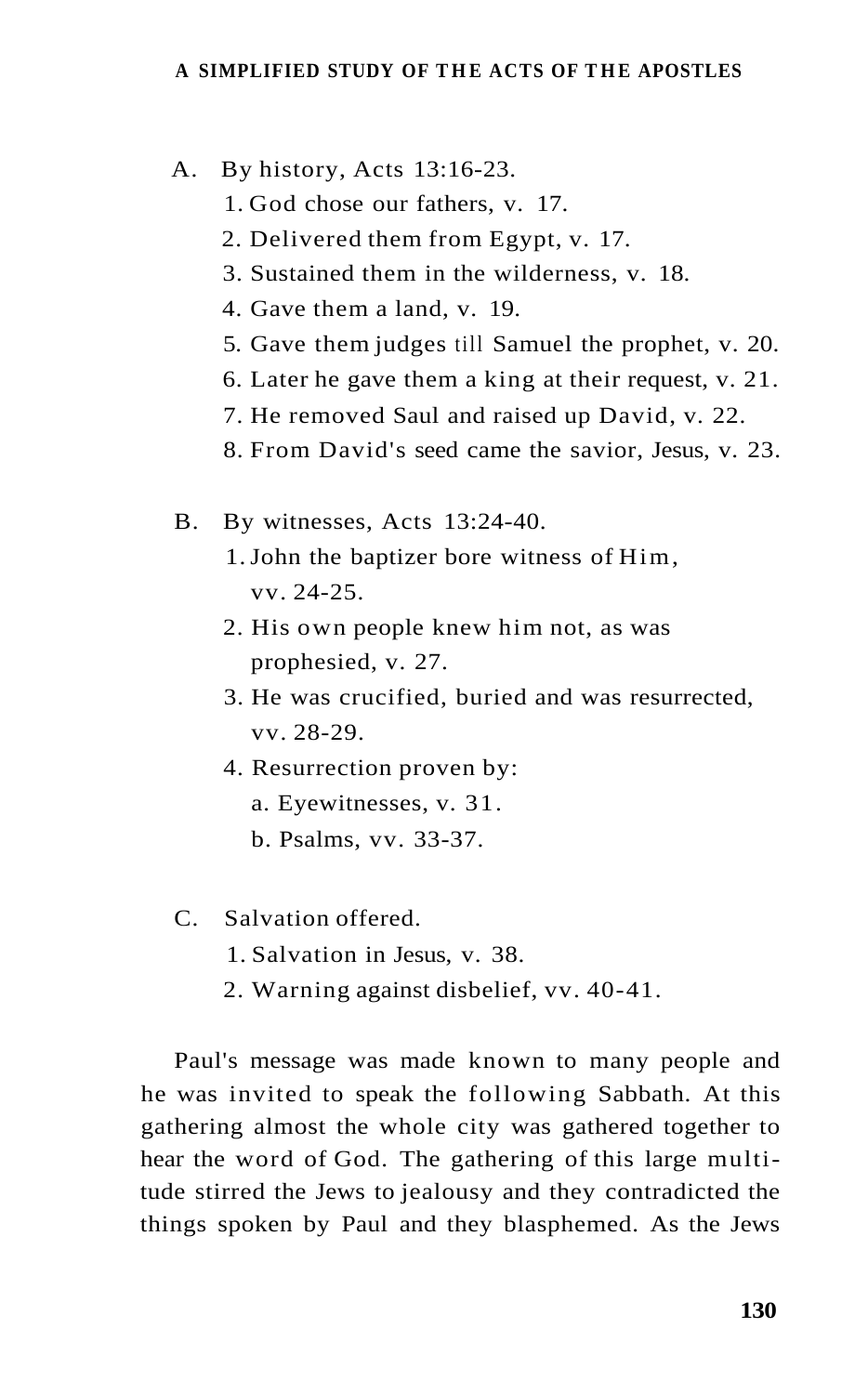"judged themselves unworthy of eternal life," Paul and Barnabas turned to the Gentiles. Paul had been called to preach to the Gentiles (Acts 9:15), and it was also prophesied by the prophet Isaiah that the Gentiles would receive the gospel (verse 47 where Luke quotes Isaiah 49:6). When the Gentiles heard this they were glad and glorified the word of God and some believed. The word of God spread throughout the whole region.

In verse forty-eight Luke states, "And as many as were ordained to eternal life believed." Who were not ordained to eternal life?

The Jews, who:

- 1. Were filled with jealousy.
- 2. Contradicted the things spoken by Paul.
- 3. Blasphemed.
- 4. Thrust the gospel away from them.
- 5. Judged themselves unworthy of eternal life.

Who were ordained to eternal life? The Gentiles who:

- 1. Were glad.
- 2. Glorified the word of God.
- 3. Did not thrust the gospel away.
- 4. Did not judge themselves unworthy of eternal life.
- 5. Believed the preaching of Paul.

God has provided salvation for all of sinful mankind (Mark 16:15-16), and invites all to come to Him (Matthew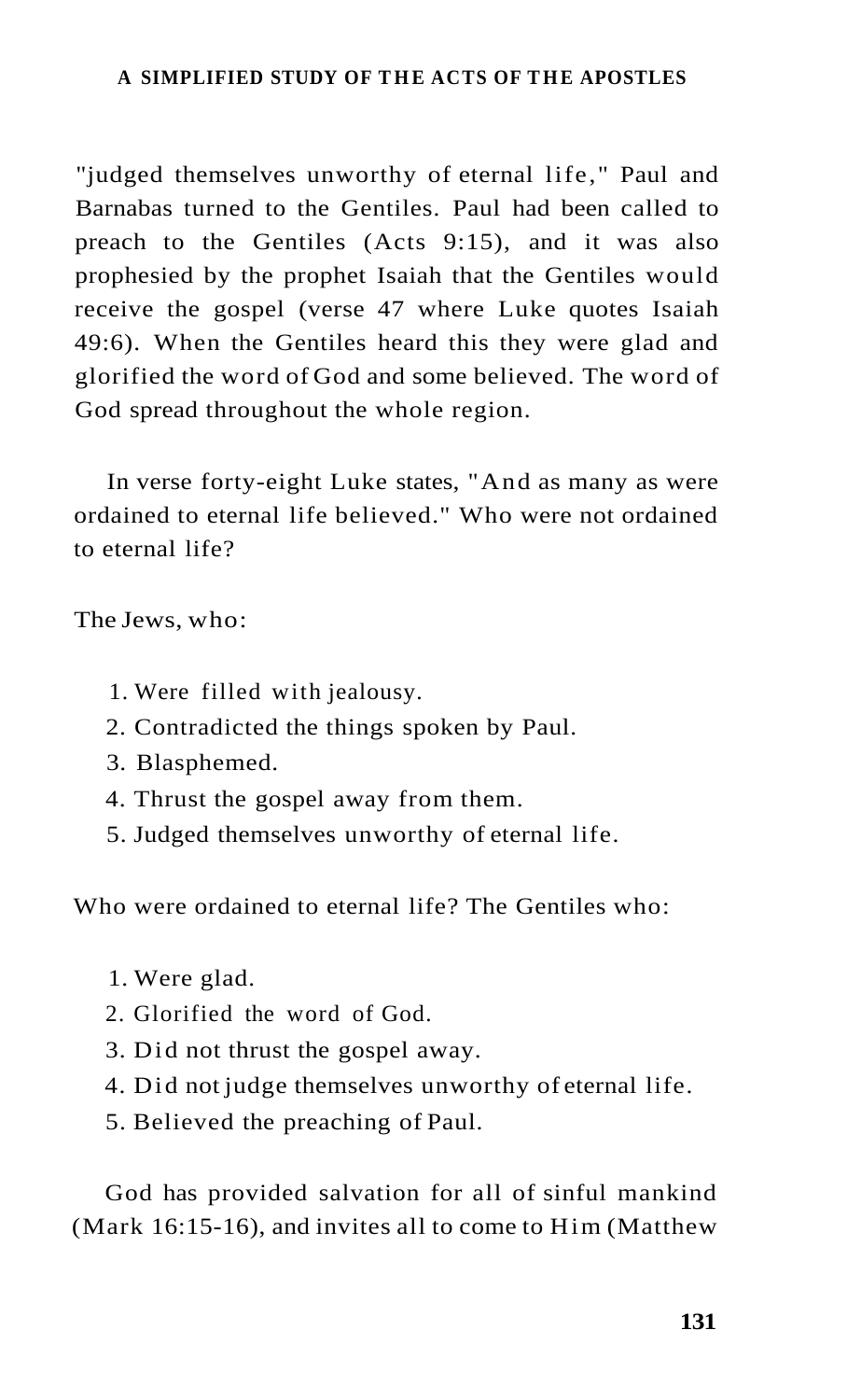**11:28; Revelation 3:20). He chose us in Him (Christ) that we should be holy and without blemish, sons of God, enjoying redemption through His blood (Ephesians 1:3-7). God wants all men to be saved (II Peter 3:9), provides a sacrifice for man's sins (Hebrews 9:11-15, 23-28; 10:12), and provides in the Bible instructions as to how man can receive/accept this salvation (John 8:24, 8:21; Hebrews 11:6; Luke 13:3; Acts 2:38; Matthew 10:32-33; Romans 10:10; Mark 16:16; Acts 22:16; Romans 6:1-4). Man is responsible for his own eternal destiny (II Corinthians 5:10; Acts 28:24-28).** 

**The Jews did not give up. They were jealous, had been rebuked by Paul (Acts 13:46), and were urged on by the devout women of honorable estate and the chief men. They stirred up a persecution against Paul and Barnabas and cast them out of their borders. It is interesting to note that the persecution of Paul and Barnabas did not come from the worshipers of the heathen god,** *Men,* **which was the chief god of the city, but from among the ones to whom they had first carried the gospel.** 

**Paul and Barnabas shook off the dust of their feet against them (Matthew 10:14; Mark 6:11; Luke 10:8-11), and left seeking for a new opportunity to follow Jesus Christ.** 

## **Verse 52 Disciples Filled with Joy and with The Holy Spirit**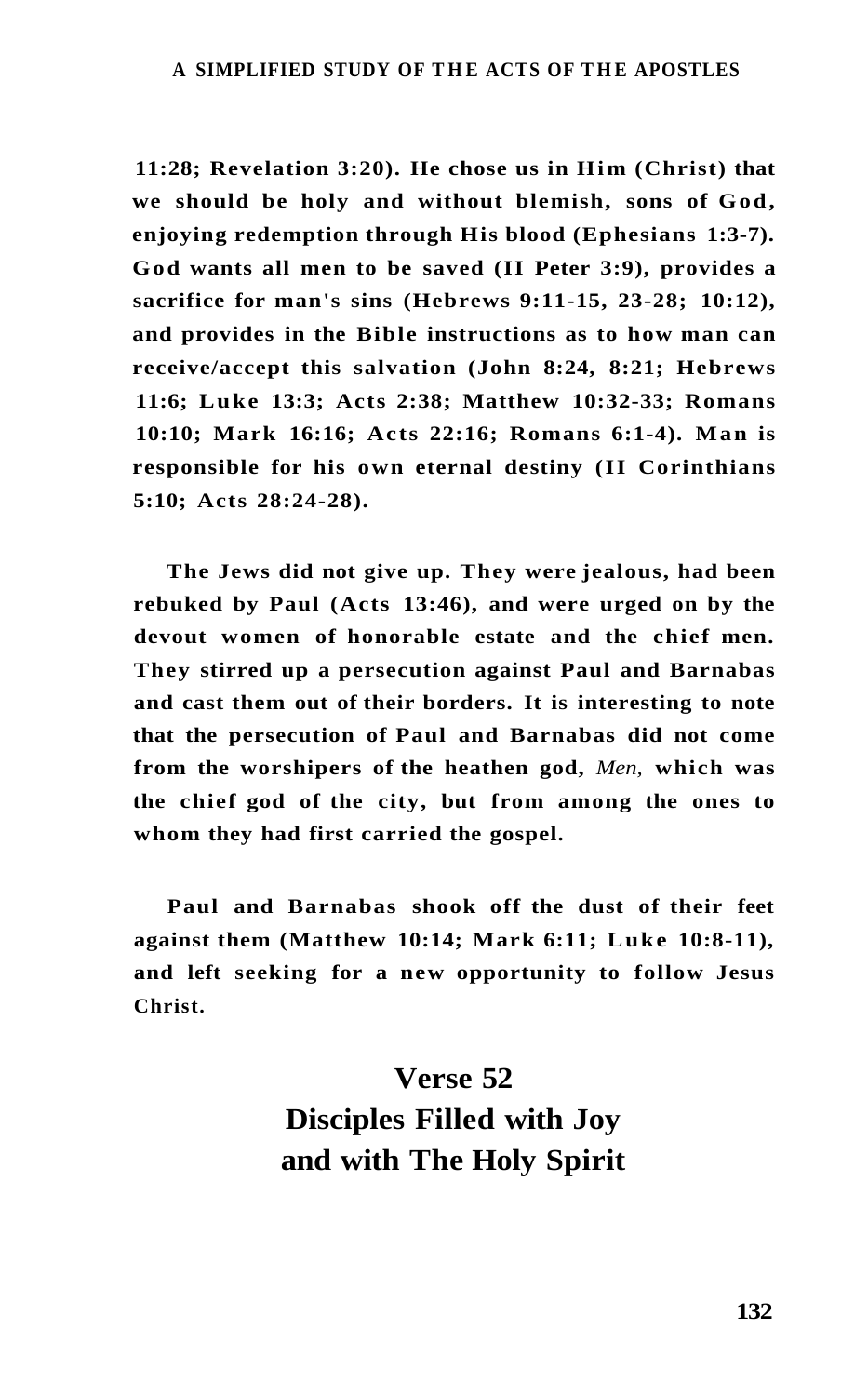### **(52) And the disciples were filled with joy and with the Holy Spirit.**

Great joy is experienced by those who are obedient to the gospel (Acts **8:39).** 

### **ACTS 14**

# **Verses 1-7 Paul and Barnabas Preach in Iconium and are Driven Out of the City They Leave for Lystra**

**(1) And it came to pass in Iconium that they entered together into the synagogue of the Jews, and so spake that a great multitude both of Jews and of Greeks believed. (2) But the Jews that were disobedient stirred up the souls of the Gentiles, and made them evil affected against the brethren. (3) Long time therefore they tarried [there] speaking boldly in the Lord, who bare witness unto the word of his grace, granting signs and wonders to be done by their hands. (4) But the multitude of the city was divided; and part held with the Jews, and part with the apostles. (5) And when there was made an onset both of the Gentiles and of the Jews with their rulers, to treat them shamefully and to stone them, (6) they became aware of it, and fled unto the cities of Lycaonia, Lystra and Derbe, and the region round about: (7) and there they preached the gospel.**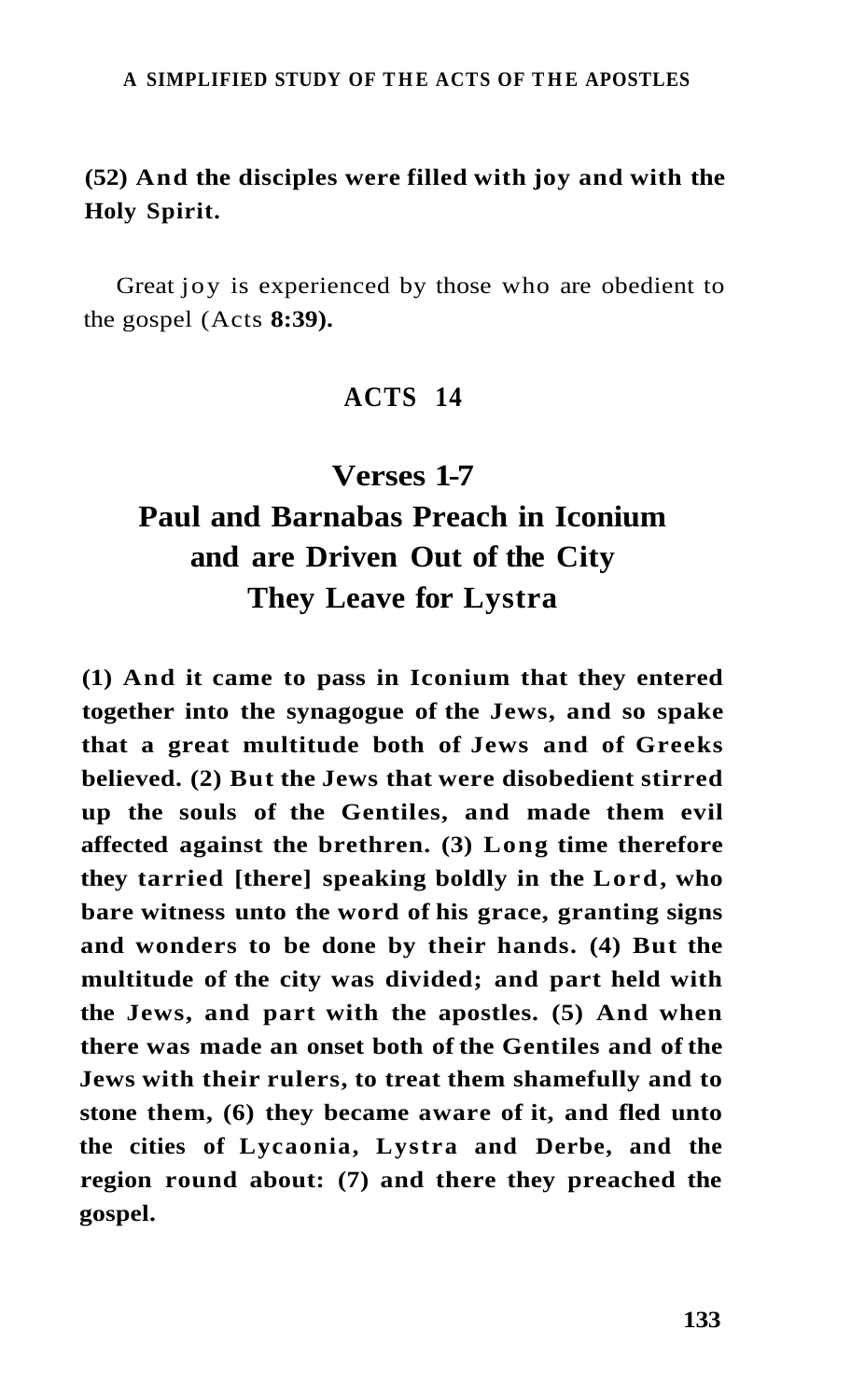In the New Testament times all four of the cities in Asia Minor visited by Paul — Antioch, Iconium, Lystra, and Derbe — were in the province of Galatia. Antioch and Iconium were in the district of Pisidia and Lystra and Derbe were in the district of Lycaonia.

Entering into Iconium where the mother-goddess *Cybele* was worshiped, Paul and his companions entered into the synagogue of the Jews and so spake that a great number both Jews and Greeks believed.

There were among the Jewish community Gentiles, who were students of the Jewish religion. The only thing that separated them from being proselytes of the Jewish religion was the act of circumcision. They attended the synagogue and were referred to as, "God fearers" (Acts 13:16, 26). In Acts 14:1 we see Gentiles attending the synagogue. These God fearers would be prime prospects to obey the gospel since they had been taught about the one true God and the coming Messiah. Paul would then teach them that Jesus was the Messiah and encourage them to be obedient to the gospel of Jesus Christ. This could also be a factor in the Jews' jealousy of Paul's success.

Verses Two **and** Three - The disobedient Jews stirred up the Gentiles against the brethren. In spite of this Paul and his co-laborers tarried a long time in the city speaking boldly in the Lord and performed signs and wonders to substantiate their message. The preaching of the gospel divided the city. While some supported the apostles, those Gentiles and Jews (with their rulers) who opposed Paul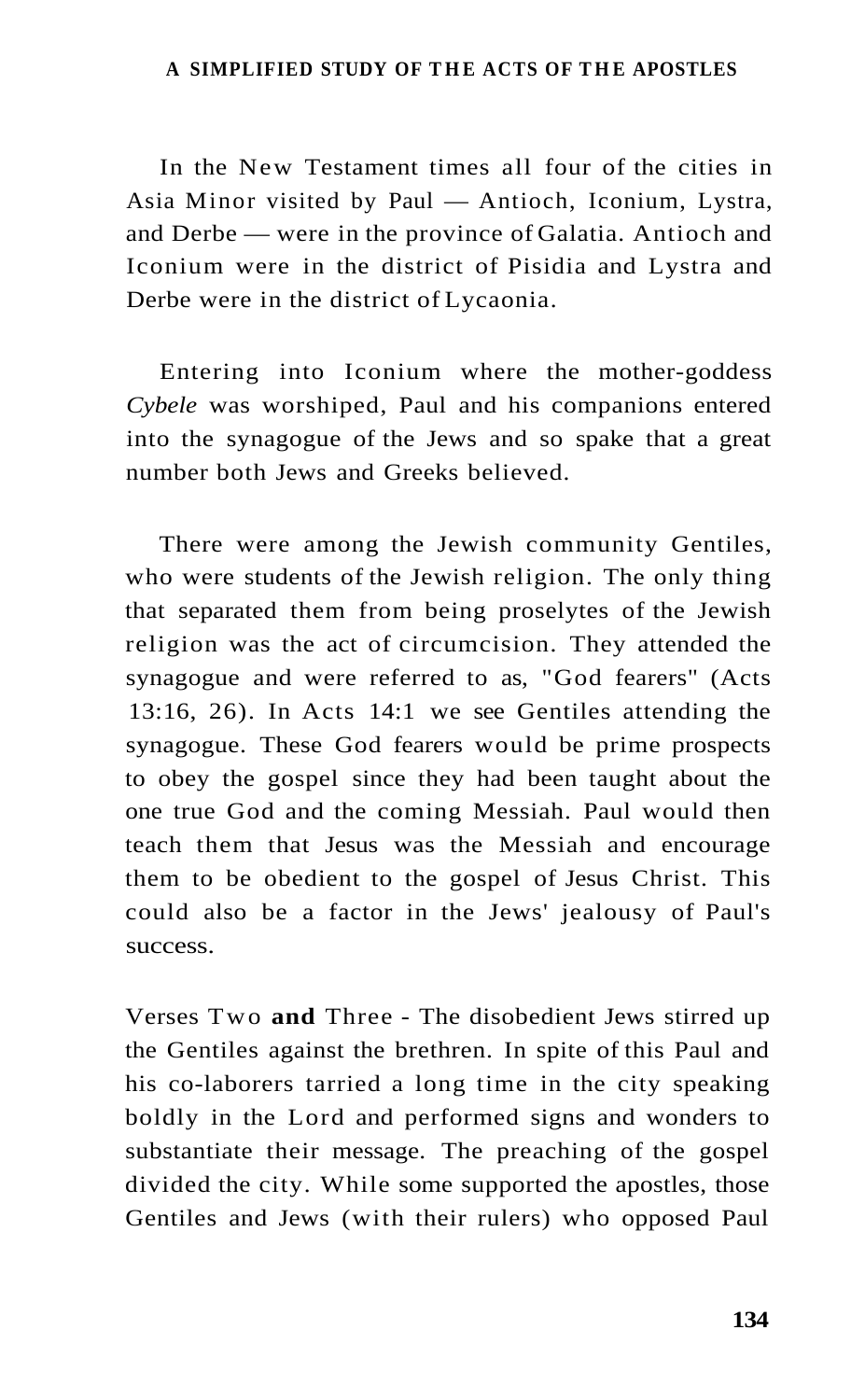and his co-workers planned to treat them shamefully and stone them. When Paul and his company learned of their plans, they fled to Lystra and Derbe and preached the gospel in these cities and the region round about.

# **Verses 8-20 Paul Heals the Lame Man Is Proclaimed a god Is Stoned and Left for Dead**

**(8) And at Lystra there sat a certain man, impotent in his feet, a cripple from his mother's womb, who never had walked. (9) The same heard Paul speaking, who, fastening eyes upon him, and seeing that he had faith to be made whole, (10) said with a loud voice, Stand upright on thy feet. And he leaped up and walked. (11) And when the multitude saw what Paul had done, they lifted up their voice, saying in the speech of Lycaonia, The gods are come down to us in the likeness of men. (12) And they called Barnabas, Jupiter; and Paul, Mercury, because he was the chief speaker. (13) And the priest of Jupiter whose [temple] was before the city, brought oxen and garlands unto the gates, and would have done sacrifice with the multitudes. (14) But when the apostles, Barnabas and Paul, heard of it, they rent their garments, and sprang forth among the multitude, crying out (15) and saying, Sirs, why do ye these things? We also are men of like passions with you, and bring you good tidings, that ye should turn from these vain things unto a living God, who made the heaven and the earth and the sea, and all that in them is: (16)**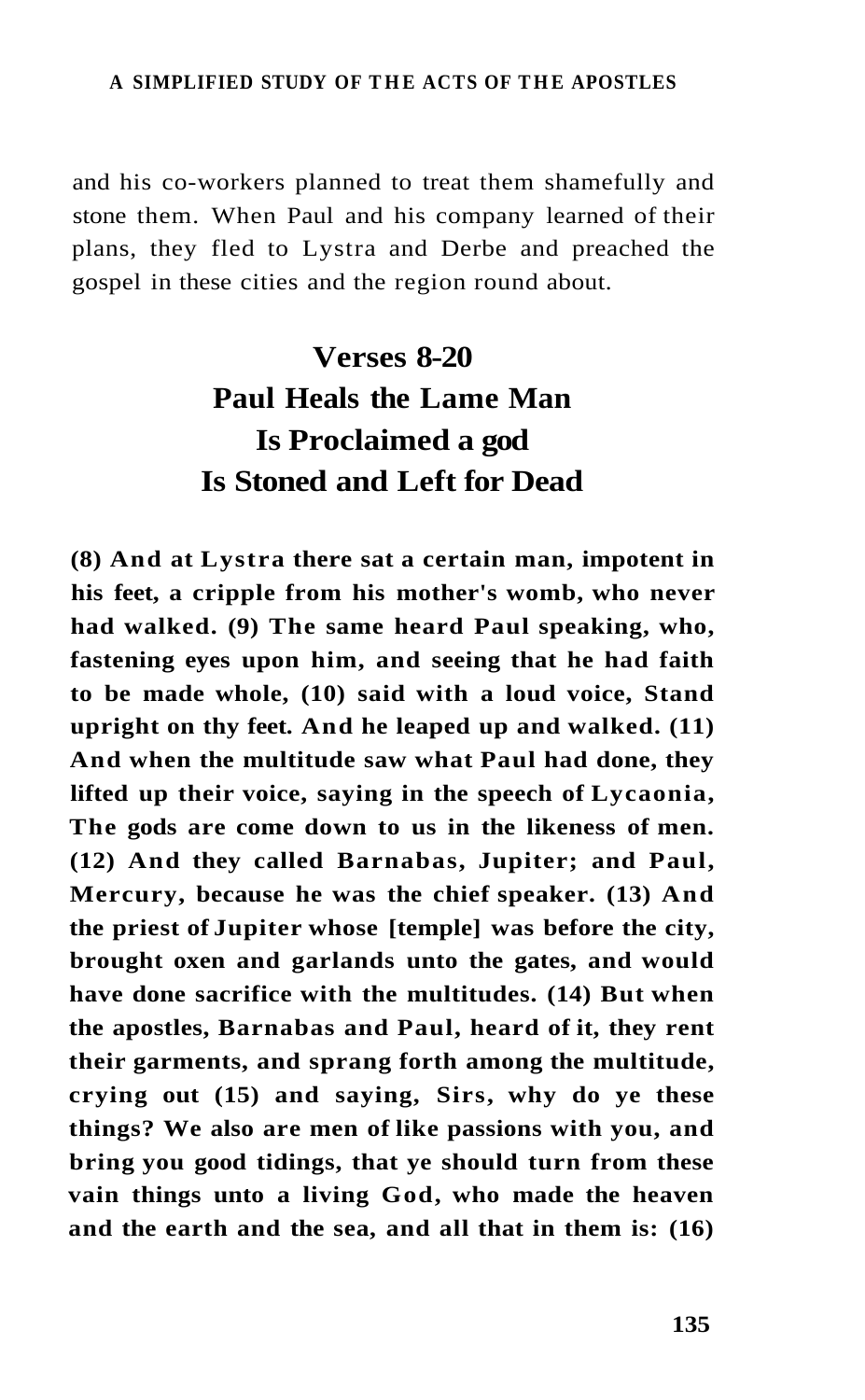**who in the generations gone by suffered all the to walk in their own ways. (17) And yet He left not himself without witness, in that he did good and gave you from heaven rains and fruitful seasons, filling your hearts with food and gladness. (18) And with these sayings scarce restrained they the multitudes from doing sacrifice unto them. (19) But there came Jews thither from Antioch and Iconium: and having persuaded the multitudes, they stoned Paul, and dragged him out of the city, supposing that he was dead. (20) But as the disciples stood round about him, he rose up, and entered into the city: and on the morrow he went forth with Barnabas to Derbe.** 

From Luke's account it is evident that the people were very suspicious and dedicated to the god, *Jupiter* (counterpart of the Greek god, *Zeus;* the chief god). The temple to Jupiter was before the city (Acts 14:13).

There was at Lystra a man who had been a cripple from his birth and had never walked. Paul, seeing that the man had faith that he (Paul) could heal him, commanded him to "stand upright upon thy feet." The crippled man leaped up and walked. The people who witnessed this declared that the gods had come down to them in the likeness of men (Acts 14:11). They called Barnabas Jupiter (Greek *Zeus)* who was the chief god, and Paul they called *Mercury* (counterpart of the Greek god *Hermes)* who was the messenger god. The priest of Jupiter prepared to offer sacrifice to Paul and Barnabas. Paul indicated that they should not be worshiped because they were just men of like passions as the men of Lystra. In verse fourteen Luke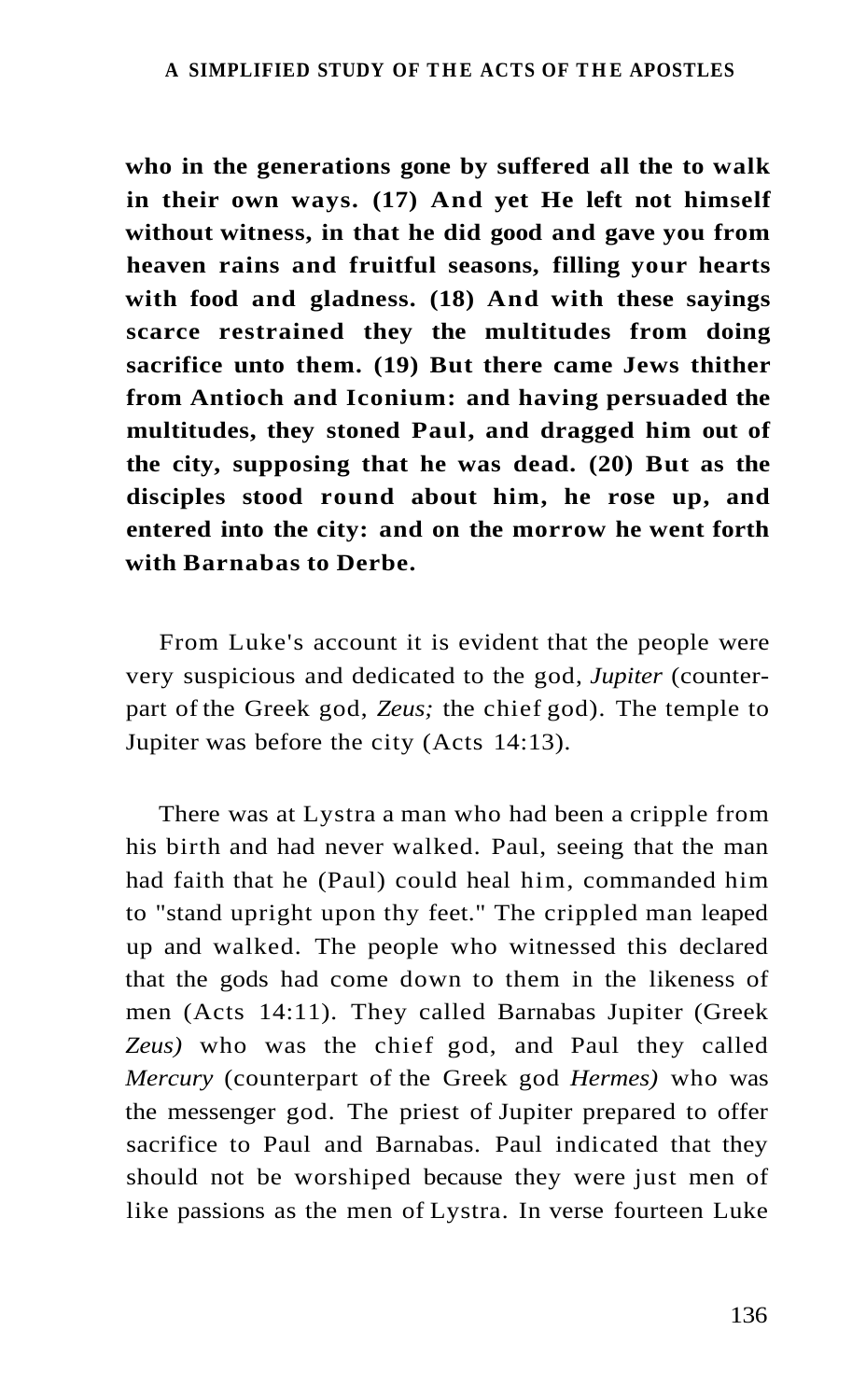names Barnabas before Paul and refers to them as apostles. The word *apostle* in its general use refers to one sent. Paul and Barnabas had been sent by the church in Antioch of Syria (Acts 13:3). Paul was an apostle in a special sense because he:

- 1. Saw the Lord, Acts 22:14.
- 2. Heard a voice from the mouth of God, Acts 22:14.
- 3. Was called out of due season, I Corinthians 15:6.
- 4. Was called for a special purpose, Acts 9:15.

From sermons found in the New Testament we learn a very important principle in preaching. When preaching to those who believed in God, preachers began by appealing to God's dealings with His people.

- 1. Peter, Acts 2:14-47.
- 2. Stephen, Acts 7:1-53.
- 3. Paul, Acts 13:16-41.

In these examples the speakers did not declare unto them the one true God, they already believed on Him. They started teaching them where they were in knowledge. In Acts 17:16-28 Paul did not preach to the Athenians about Moses, Abraham and God's dealings with the Israelites, but declared unto them the one true God which they worshiped in ignorance. In the passage under consideration Paul began preaching to the people about a God that they did not know (Acts 14:15-17).

Jews arrived from Antioch and Iconium and persuaded the multitudes so that they stoned Paul; dragged him out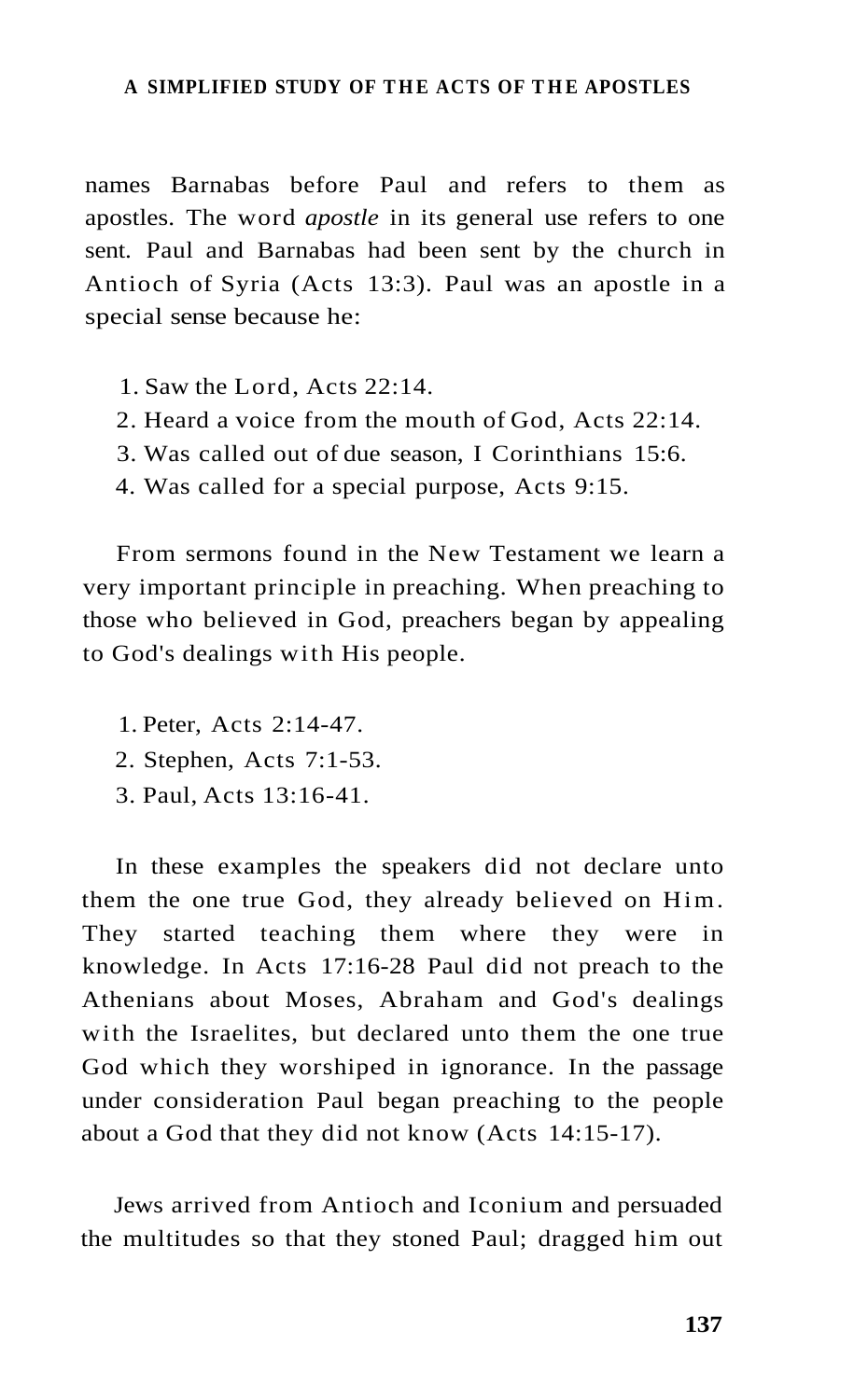of the city thinking he was dead. One minute Paul was declared a god, but a few hours later the same group turned on him and stoned him. Paul had turned the worship of the people, with a mild rebuke, into foolishness as he told them to abstain from vain things. This left the people empty and easy to be stirred up.

### **Verses 21-23**

# **The Next Day Paul and Barnabas Go to Derbe and Make a Number of Disciples; They Return to Lystra, Iconium and Antioch Encouraging the Disciples and Appointing Elders**

**(21) And when they had preached the gospel to that city, and had made many disciples, they returned to Lystra, and to Iconium, and to Antioch, (22) confirming the souls of the disciples, exhorting them to continue in the faith, and that through many tribulations we must enter into the kingdom of God. (23) And when they had appointed for them elders in every church, and had prayed with fasting, they commended them to the Lord, on whom they had believed.** 

The next day Paul and Barnabas go to the city of Derbe. Their work in that city is summed up in verses twenty-one and twenty-two. No particulars of the work are mentioned, only that Paul preached and many disciples were made.

It is thought that since Derbe was not mentioned as one of the cities in which he suffered persecution, Paul's work in this city was a peaceful one (II Timothy 3:10).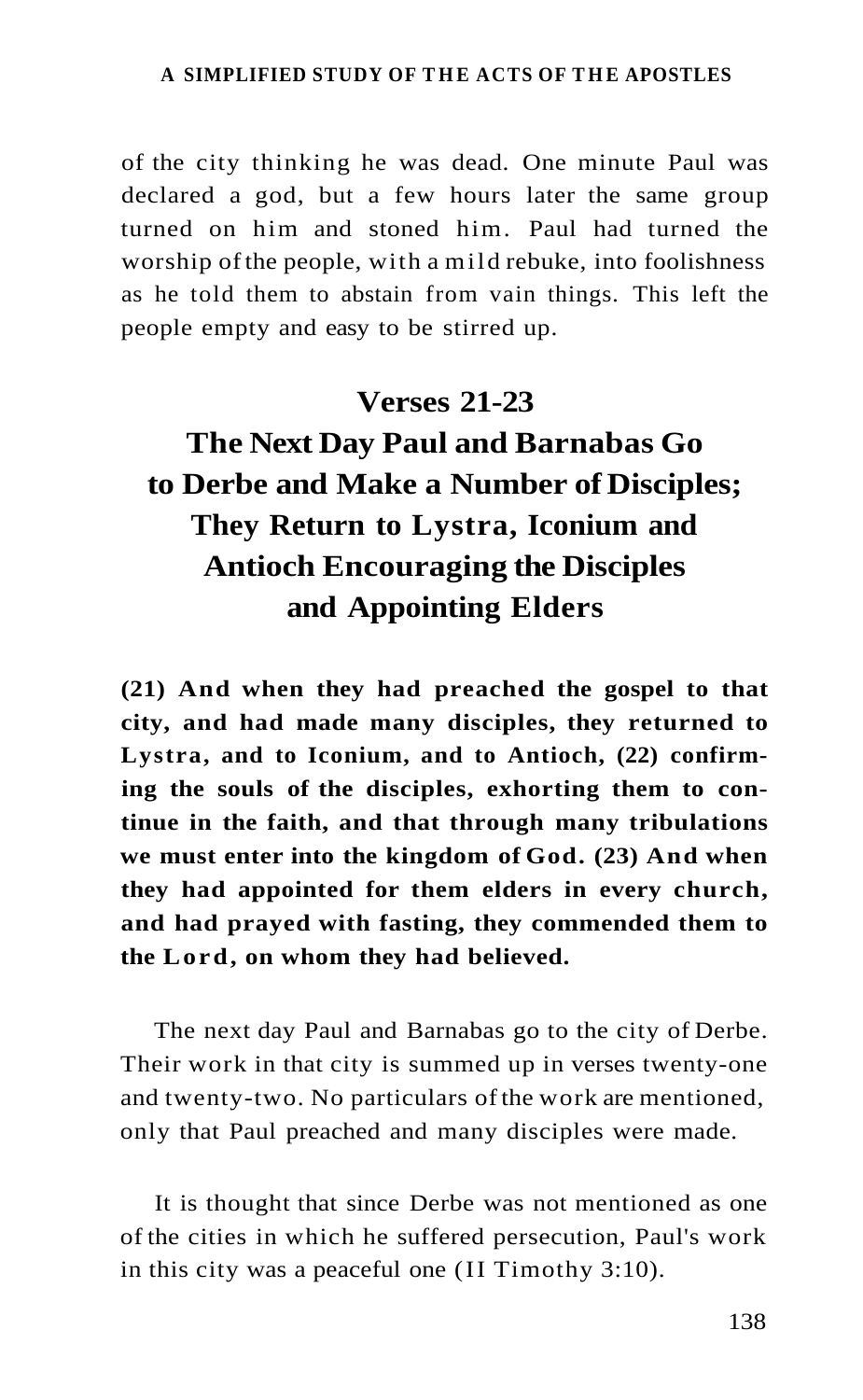Verse twenty-two speaks of the new Christians being confirmed. New converts are not to be left to their own, but are to be taught (grounded in the truth) that they might grow into fruitful disciples **(II** Peter **3:18;** Hebrews **5:11- 14).** 

Verse twenty-three informs us that elders were appointed in every church. From the teaching of the New Testament we learn:

- **1.** A congregation is to have a plurality of elders (Acts **14:23).**
- **2.** They are to meet certain qualifications **(I**  Timothy **3:1-7;** Titus **1:5-9).** The terms elder and bishop describe the same office and the same work (Acts **20:17, 28,**  overseer or bishop).
- **3.** They have a definite work to do (Acts **20:28;** Hebrews **13:17;** Titus **1:9; I** Peter **5:1-4).**

#### **Verses 24-28**

# **They Go to Perga and Then to Attalia They Return to Antioch of Syria and Give a Report to the Church**

**(24) And they passed through Pisidia, and came to Pamphylia. (25) And when they had spoken the word in Perga, they went down to Attalia; (26) and thence they sailed to Antioch, from whence they had been**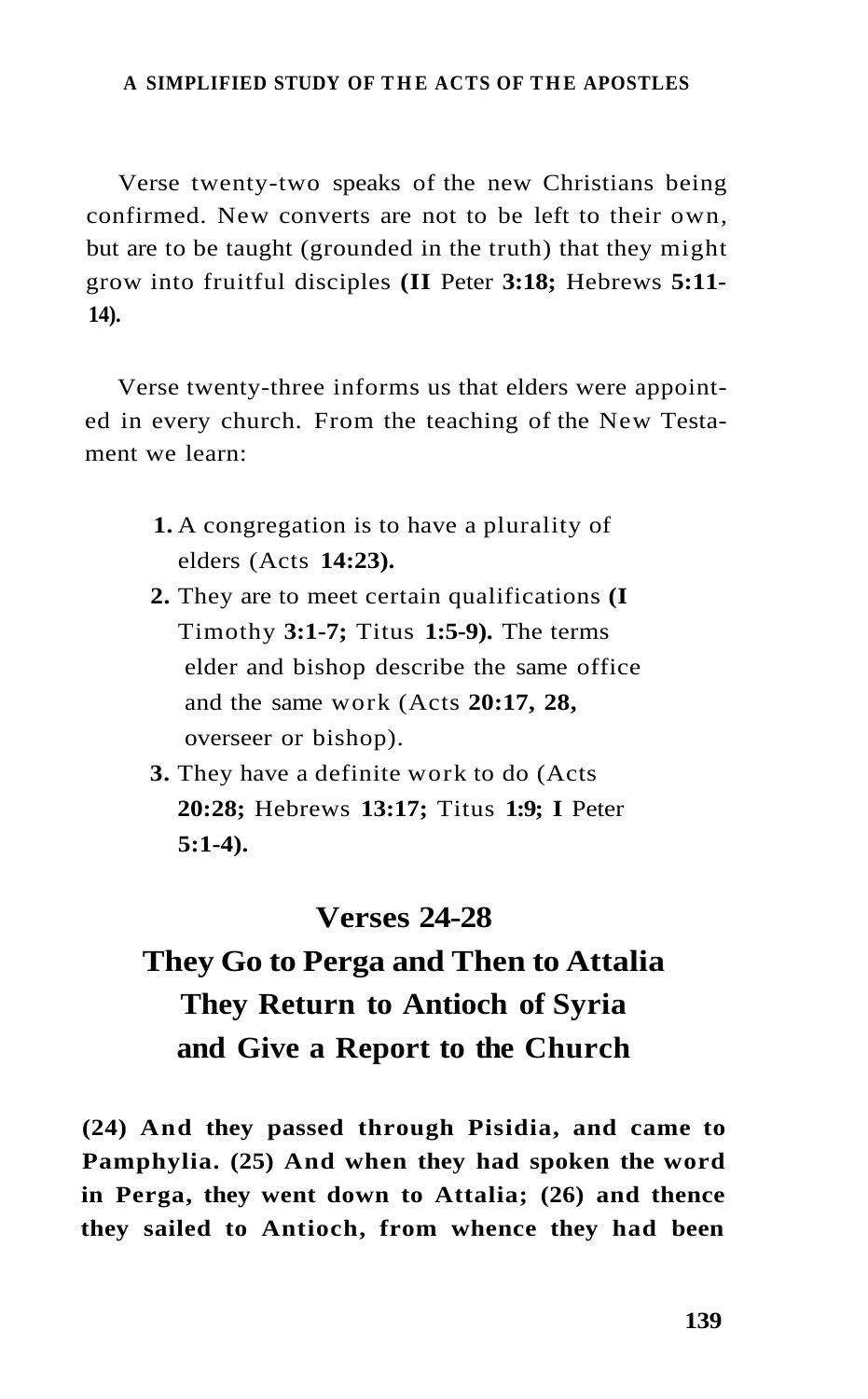**committed to the grace of God for the work which they had fulfilled. (27) And when they were come, and had gathered the church together, they rehearsed all things that God had done with them, and that he had opened a door of faith unto the Gentiles. (28) And they tarried no little time with the disciples.** 

Very little is known of Paul's work in Perga, only that he spoke the word. From Perga Paul and his company went to Attalia. Sailing to Antioch of Syria they made a report to the church which had sent them forth on their journey. Paul reported that God had opened the door of faith to the Gentiles.

These lessons can be learned from Paul's first missionary journey:

- 1. The universality of the gospel. All men are to be taught the saving gospel of Jesus Christ.
- **2.** God's providence. Paul and Barnabas were cared for and blessed through all manner of trials, temptations and tribulations.
- **3.** The strength of Christian fellowship.
- **4.** The power of God's word is made manifest to all who read the account.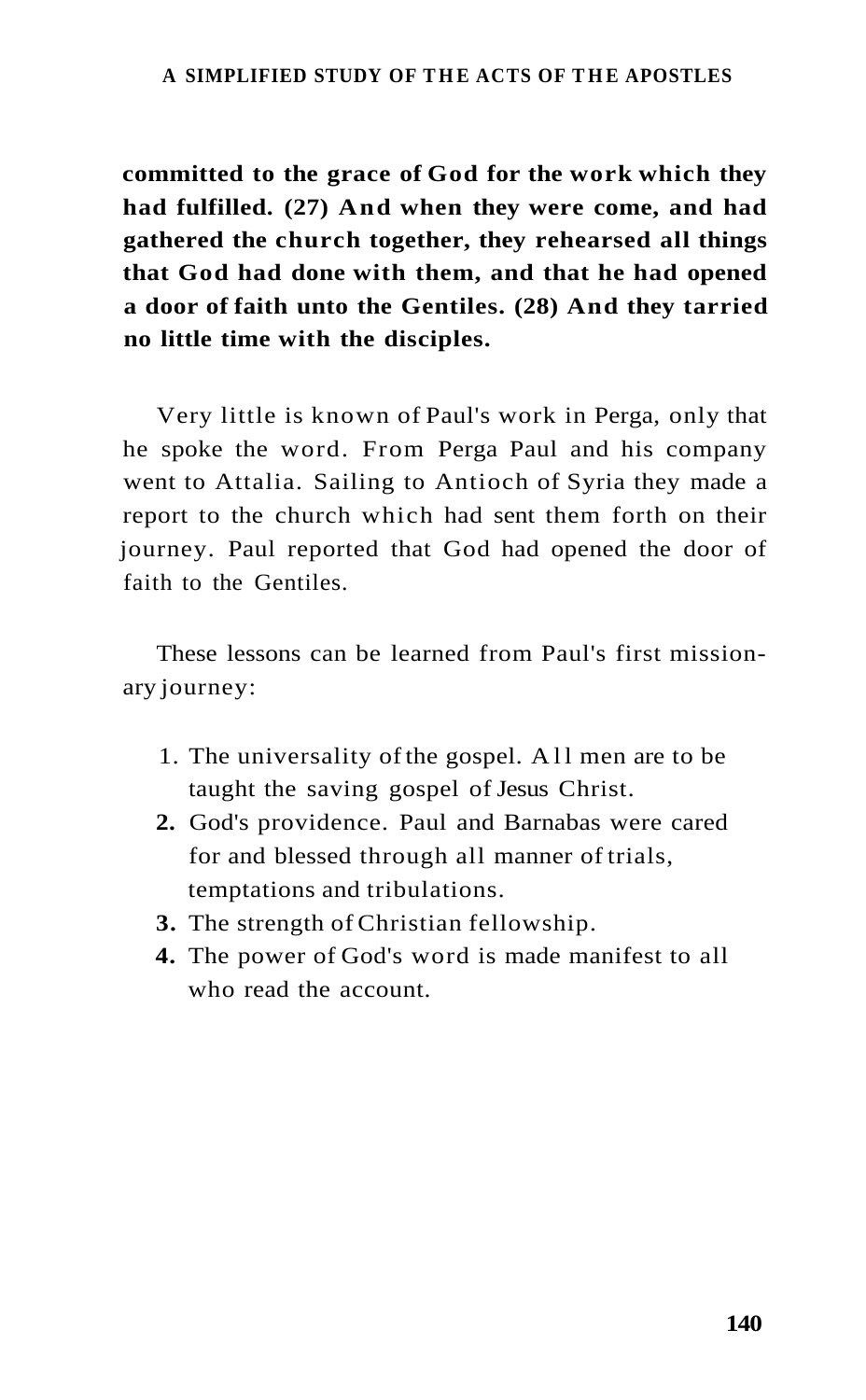### **SEGMENT XIV**

## **ACTS 15:1-35 T HE JERUSALEM MEETING**

### **Verses 1-35 The Meeting**

**(1) And certain men came down from Judaea and taught the brethren, [saying], Except ye be circumcised after the custom of Moses, ye cannot be saved. (2) And when Paul and Barnabas had no small dissension and questioning with them, [the brethren] appointed that Paul and Barnabas, and certain other of them, should go up to Jerusalem unto the apostles and elders about this question. (3) They therefore, being brought on their way by the church, passed through both Phoenicia and Samaria, declaring the conversion of the Gentiles: and they caused great joy unto all the brethren. (4) And when they were come to Jerusalem, they were received of the church and the apostles and the elders, and they rehearsed all things that God had done with them. (5) But there rose up certain of the sect of the Pharisees who believed, saying, It is needful to circumcise them, and to charge them to keep the law of Moses. (6) And the apostles and the elders were gathered together to consider of this matter. (7) And when there had been much questioning, Peter rose up, and said unto them, Brethren, ye know that a good while ago God made choice among you, that by my mouth the Gentiles should hear the word of the gospel,**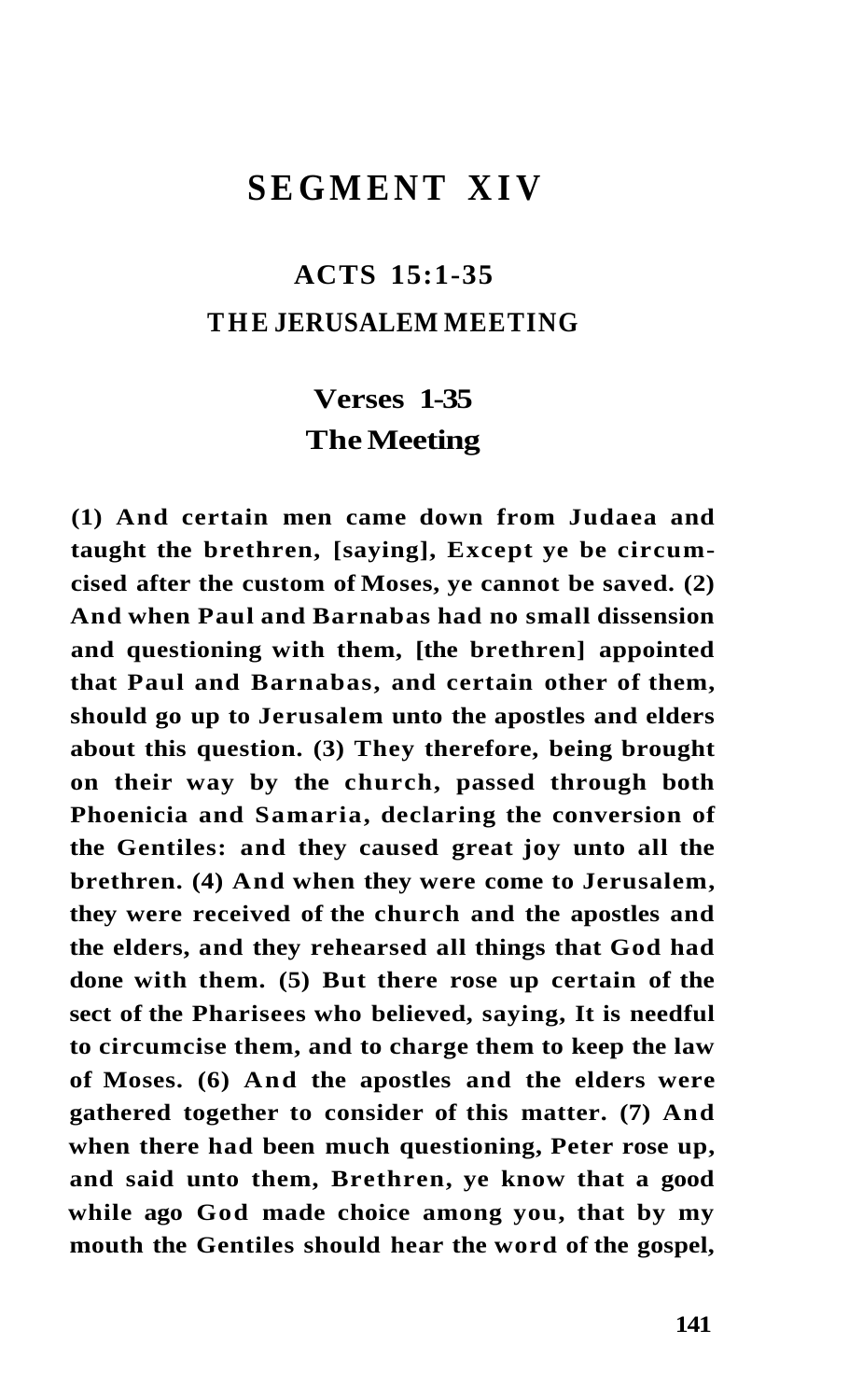**and believe. (8) And God, who knoweth the heart, bare them witness, giving them the Holy Spirit, even as he did unto us; (9) and he made no distinction between us and them, cleansing their hearts by faith. (10) Now therefore why make ye trial of God, that ye should put a yoke upon the neck of the disciples which neither our fathers nor we were able to bear? (11) But we believe that we shall be saved through the grace of the Lord Jesus, in like manner as they. (12) And all the multitude kept silence; and they hearkened unto Barnabas and Paul rehearsing what signs and wonders God had wrought among the Gentiles through them. (13) And after they had held their peace, James answered, saying, Brethren, hearken unto me: (14) Symeon hath rehearsed how first God visited the Gentiles, to take out of them a people for his name. (15) And to this agree the words of the prophets; as it is written, (16) After these things I will return, And I will build again the tabernacle of David, which is fallen; And I will build again the ruins thereof, And I will set it up: (17) That the residue of men may seek after the Lord, And all the Gentiles, upon whom my name is called, (18) Saith the Lord, who maketh these things known from of old. (19) Wherefore my judgment is, that we trouble not them that from among the Gentiles turn to God; (20) but that we write unto them, that they abstain from the pollutions of idols, and from fornication, and from what is strangled, and from blood. (21) For Moses from generations of old hath in every city them that preach him, being read in the synagogues every sabbath. (22) Then it seemed good to the apostles and the elders, with the whole church, to choose men out of their company, and send them to Antioch with Paul**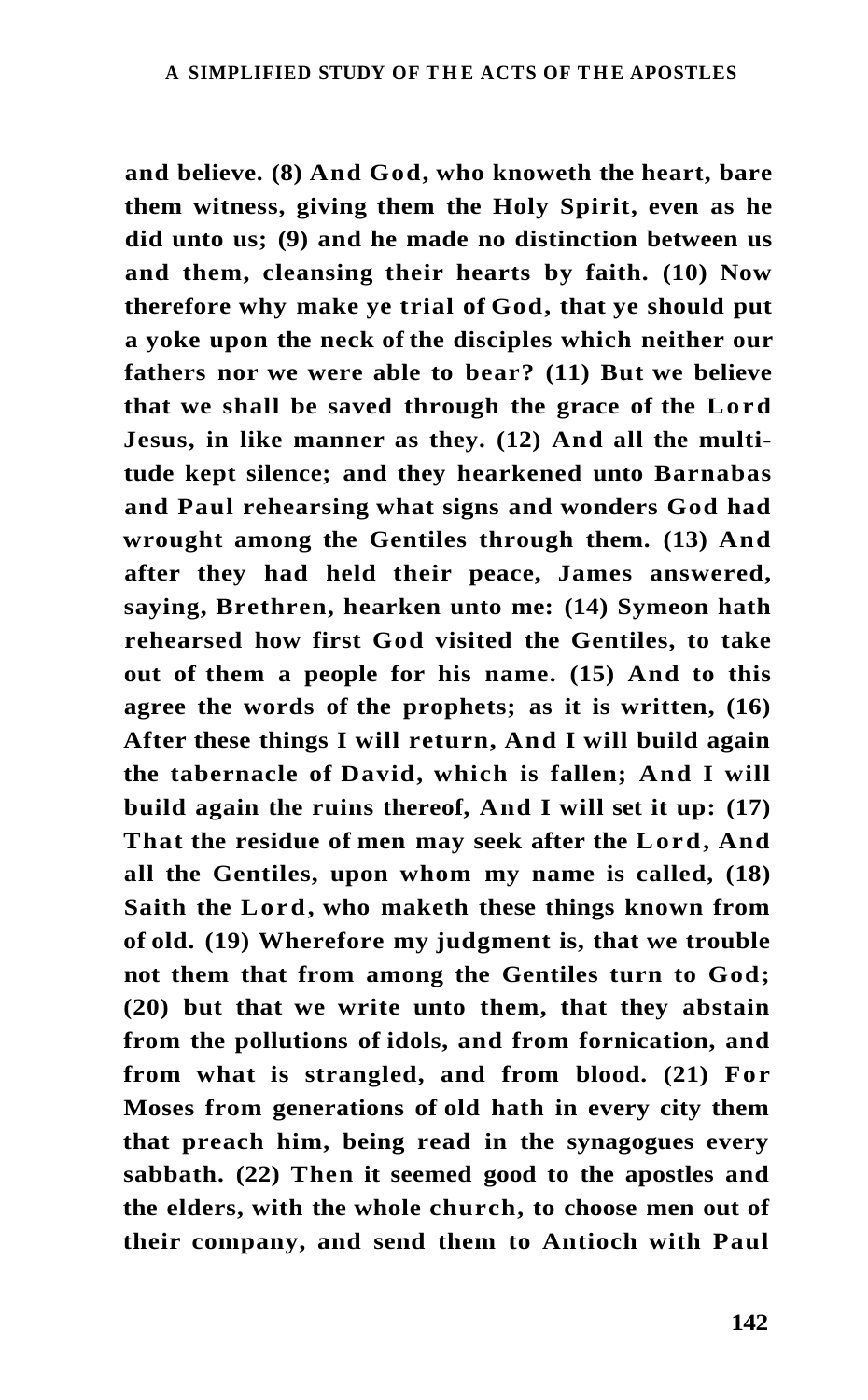**and Barnabas; [namely], Judas called Barsabbas, and Silas, chief men among the brethren: (23) and they wrote [thus] by them, The apostles and the elders, brethren, unto the brethren who are of the Gentiles in Antioch and Syria and Cilicia, greeting: (24) Forasmuch as we have heard that certain who went out from us have troubled you with words, subverting your souls; to whom we gave no commandment; (25) it seemed good unto us, having come to one accord, to choose out men and send them unto you with our beloved Barnabas and Paul, (26) men that have hazarded their lives for the name of our Lord Jesus Christ. (27) We have sent therefore Judas and Silas, who themselves also shall tell you the same things by word of mouth. (28) For it seemed good to the Holy Spirit, and to us, to lay upon you no greater burden than these necessary things: (29) that ye abstain from things sacrificed to idols, and from blood, and from things strangled, and from fornication; from which if ye keep yourselves, it shall be well with you. Fare ye well. (30) So they, when they were dismissed, came down to Antioch; and having gathered the multitude together, they delivered the epistle. (31) And when they had read it, they rejoiced for the consolation. (32) And Judas and Silas, being themselves also prophets, exhorted the brethren with many words, and confirmed them. (33) And after they had spent some time [there], they were dismissed in peace from the brethren unto those that had sent them forth. (34) [But it seemed good unto Silas to abide there.] (35) But Paul and Barnabas tarried in Antioch, teaching and preaching the word of the Lord, with many others also.**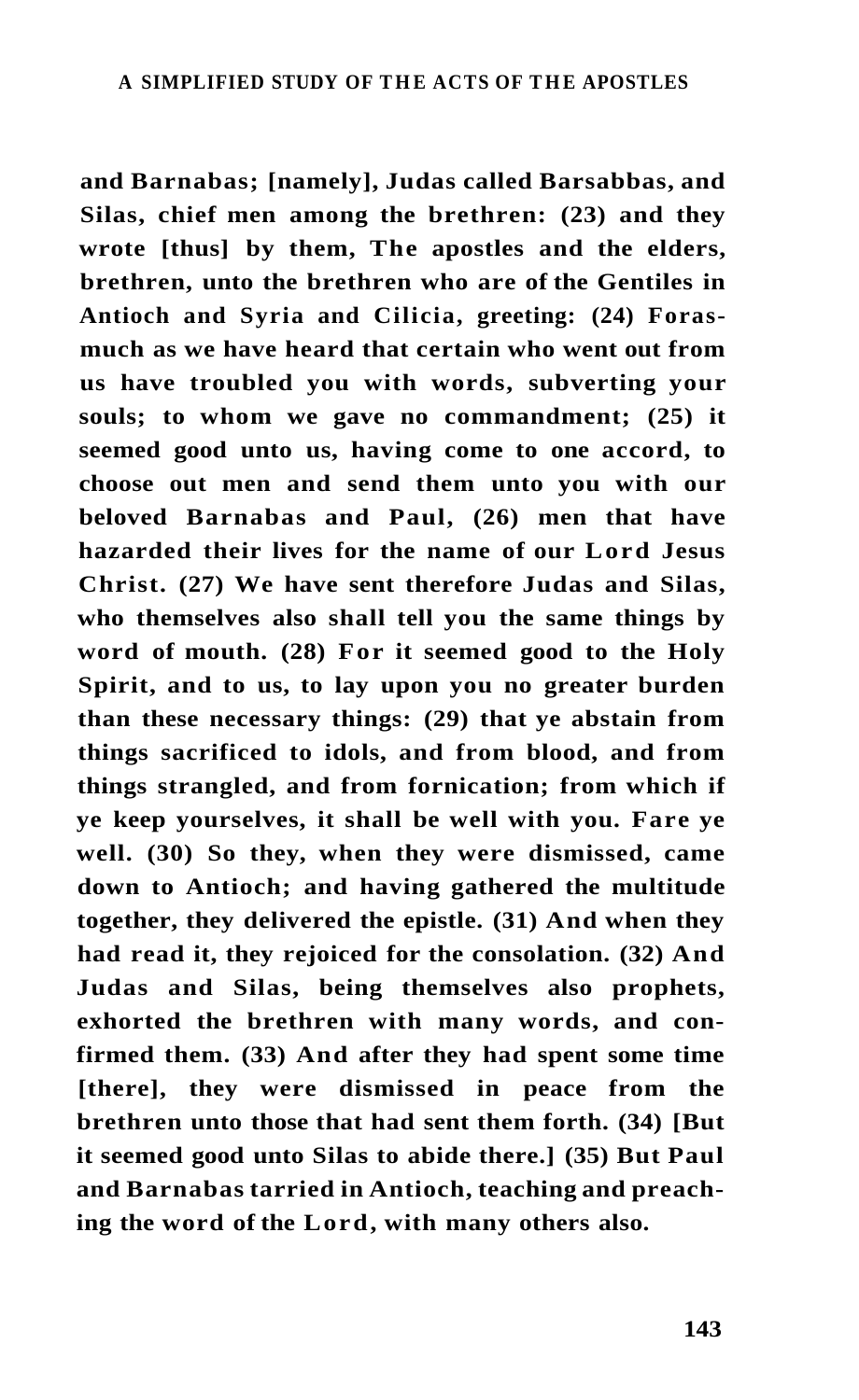Luke writes of a difficulty which arose in the church at Antioch because of the false teachers who came from Judaea. They had come to Antioch teaching, "Except ye be circumcised after the custom of Moses, ye cannot be saved." Paul and Barnabas had no small disputation with these teachers who would bind the Law of Moses on Christians. (Even today there are those who would bring the Old Testament practices into the church of Jesus Christ - tithing, Sabbath keeping, and mechanical instruments of music). There is a valuable lesson in the actions of Paul and Barnabas. When the error was taught they withstood it immediately with, "no small dissension and disputation." They were aware of the fact that you cannot allow error to be taught because of the destruction of the faith of Christians. The idea that if you just ignore the false teaching it will go away is not true. Error must be confronted and the false teachers rebuked.

The decision was made to send Paul and Barnabas to Jerusalem to inquire of the apostles and elders about these teachers.

The meeting of Paul and Barnabas with the apostles and elders in Jerusalem is referred to by many as the first conference in the church, and is used as an example and for the authority for modern day conferences. Note the comparison in the following illustrations.

# **T HE ECUMENICAL/ECCLESIASTICAL COUNCILS OF TODAY**

Congregations select delegates to represent them and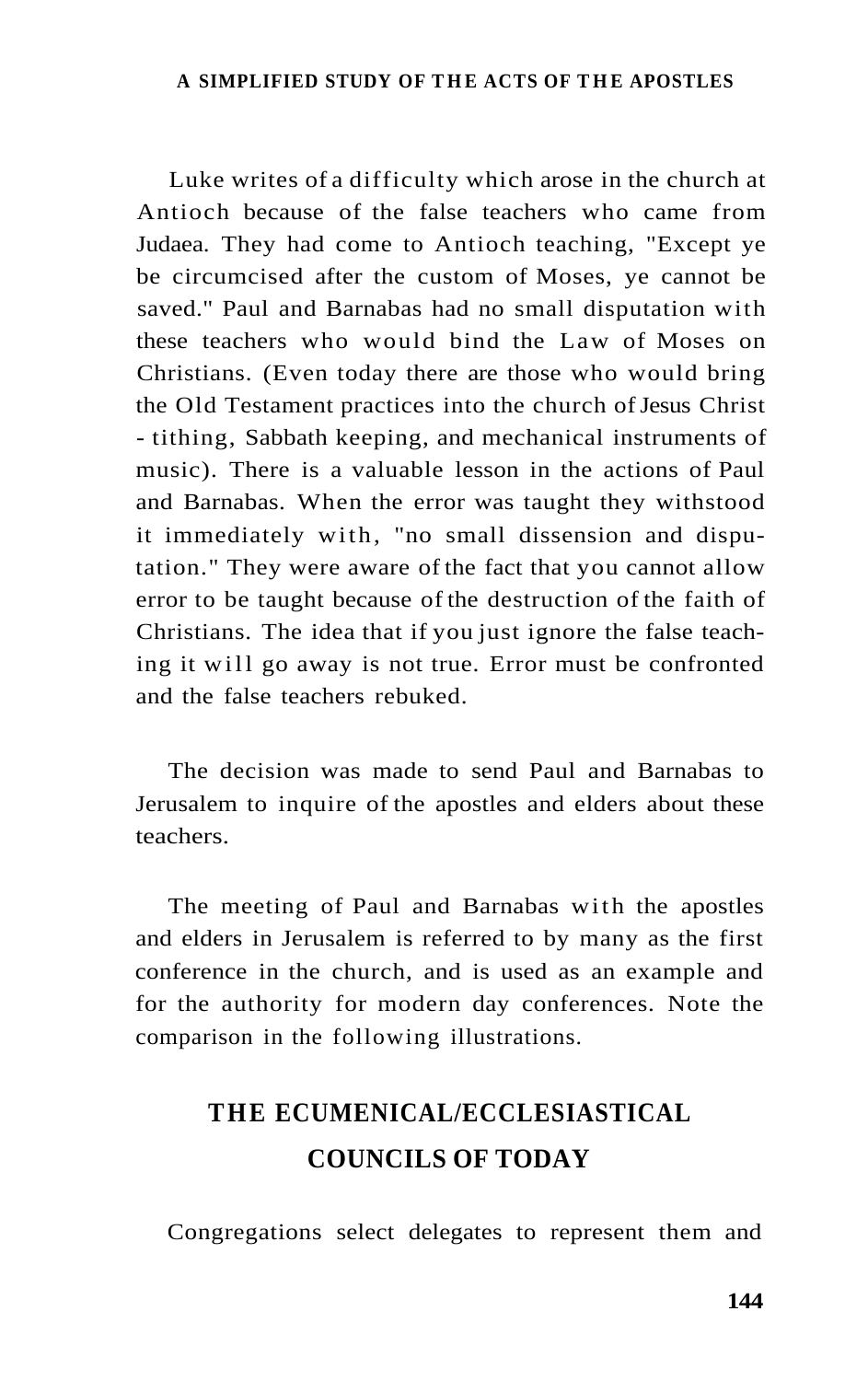then send them to a conference/council. Here they discuss doctrine, policy, and then vote as to whether it should or should not be. The majority rules and the churches are bound by the decisions made by the council, *(see chart on next page).* 

In such an unscriptural arrangement, the churches are bound *not* by what the Bible teaches but what the council decrees.

An excellent example of this is the Methodist Church in America. The Methodist Church began in 1729 and adopted its creed in 1784. In that creed it stated "all men are conceived and born in sin." *(Hardeman's Tabernacle Sermons, Vol. IV,* sermon entitled, "The Blood-Bought Institution of the New Testament," p. 122; quote on p. 128). In 1910, delegates from the Methodist Church met in its ecumenical council in Asheville, North Carolina, and removed the statement about original sin from their creed. The delegates left home believing one doctrine and returned home believing a different doctrine. When the delegates reported to their respective congregations, they changed their faith. The members of the Methodist Church were not affected by what the Bible said, but by what the council decreed.

# **T HE FALSE TEACHERS OF ACTS 15**

Men from Judaea came teaching a false doctrine, "Except ye be circumcised after the custom of Moses, ye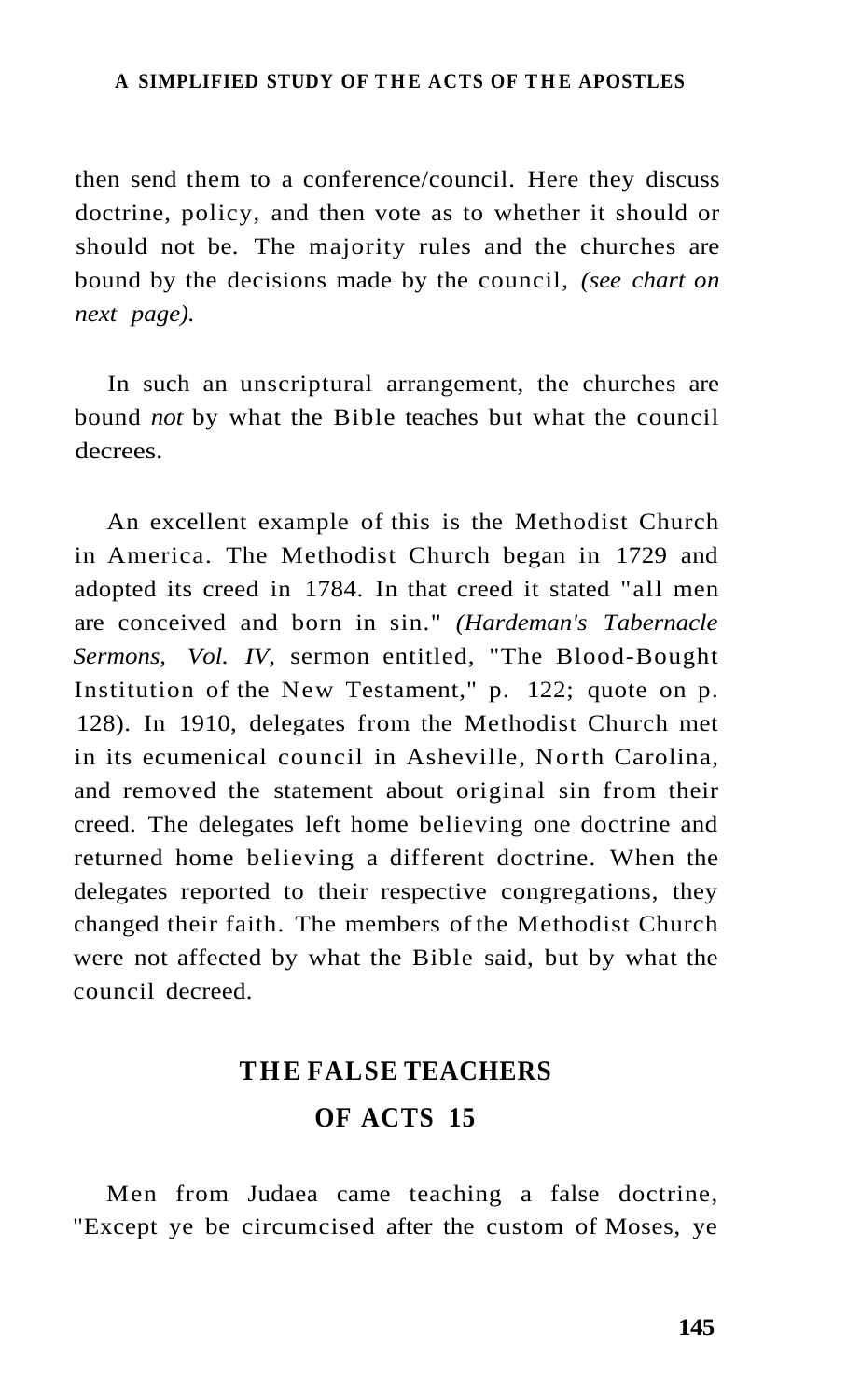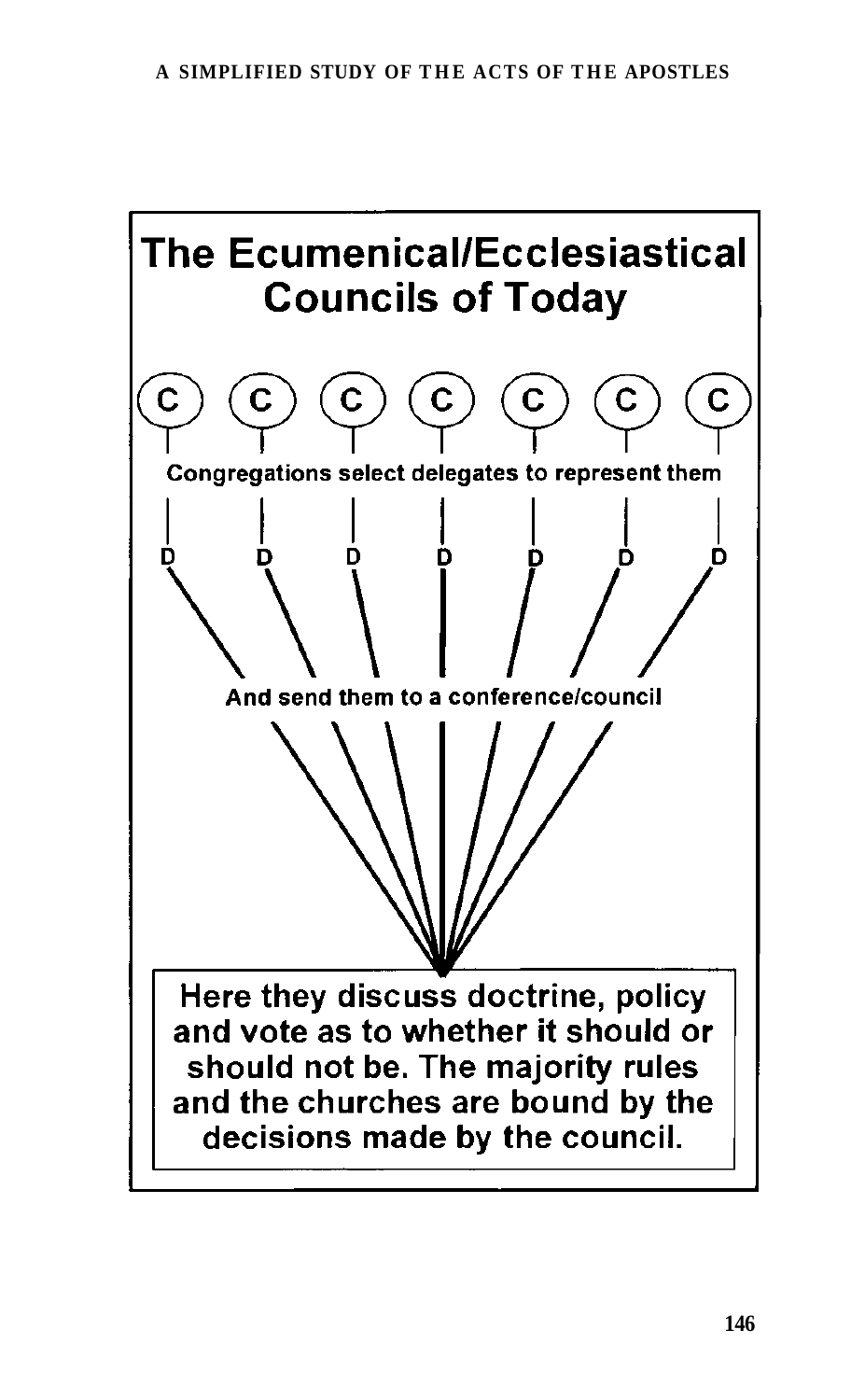cannot be saved" (Acts 15:1). The brethren at Antioch decided to send Paul and Barnabas to Jerusalem to inquire about this question (Acts 15:2).

The purpose of Paul's and Barnabas' trip was not to vote on anything, but to ask the apostles and elders about the false teachers who had come from Judaea. (This was an appeal to apostolic authority, Matthew 18:18). The answer to the inquiry is found in Acts 15:22-29. The church at Jerusalem had not sent the false teachers to Antioch. This action is far different from the ecclesiastical councils previously mentioned.

To the Gentiles God granted repentance unto life (Acts 11:18). When there arose those of the Pharisees who taught that the Gentiles should be circumcised and keep the Law of Moses, there was much questioning. Note the facts that were brought out in their discussion:

- 1. God made choice among them that by Peter the Gentiles should hear the gospel and believe (v. 8).
- 2. God gave them the Holy Spirit as he did the apostles (Acts 11:15, 15:8).
- 3. God made no distinction between the Jews and Gentiles cleansing the Gentiles by faith (v. 9). (If the Gentiles were cleansed by faith there was no need for them to be circumcised and obey the Law of Moses; see Galatians 5:4).
- 4. To insist that the Gentiles were to be circumcised and obey the Law of Moses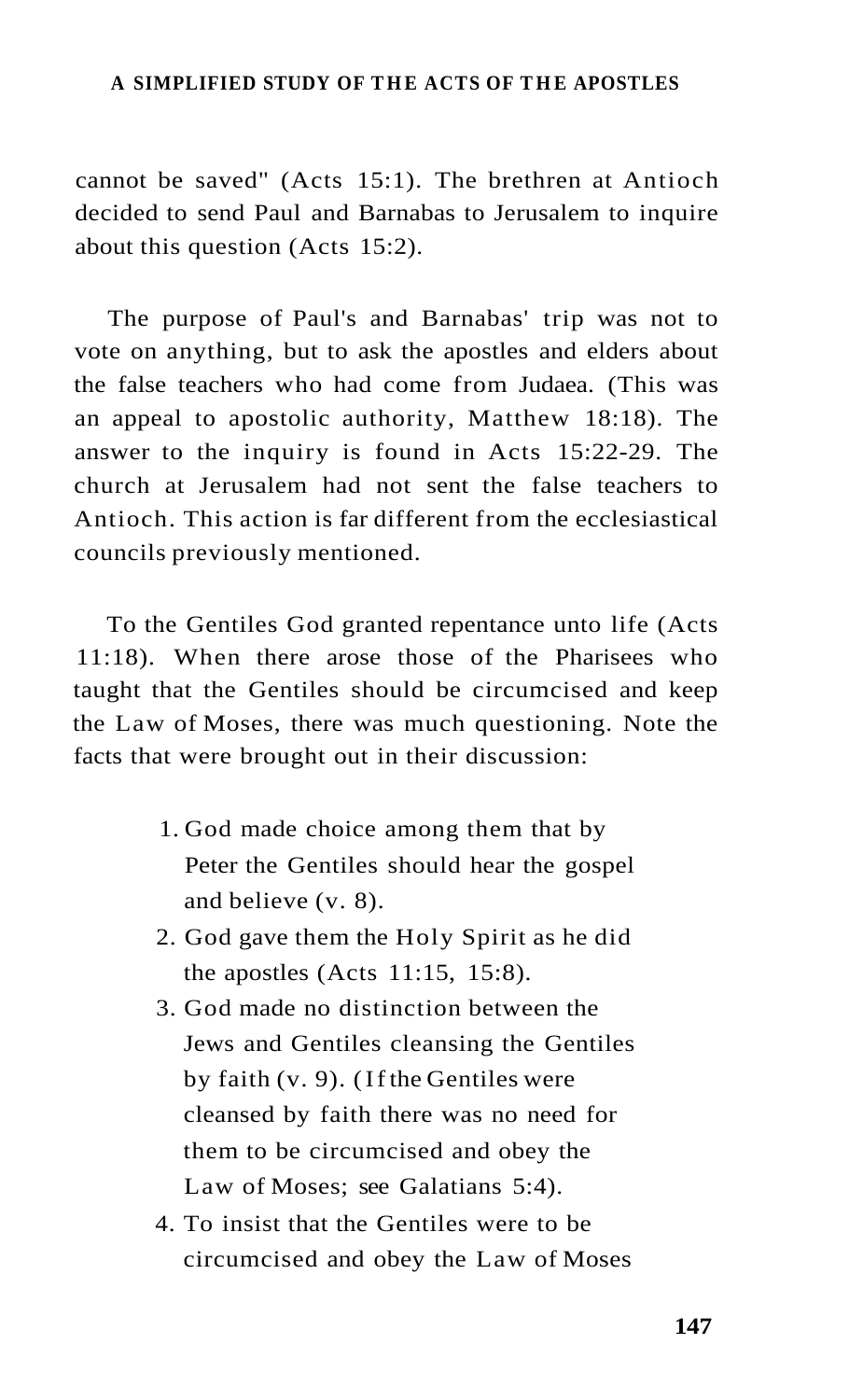was to put a yoke upon the disciples (v. 10).

- 5. Both Jew and Gentile are to be saved through the grace of the Lord Jesus (v. 11).
- 6. Barnabas and Paul told of the signs and wonders that God had wrought through the Gentiles through them (v. 12).
- 7. James points out that God would take out of the Gentiles a people for His own name, as was prophesied by the prophet Amos (vv. 14-18 quoting Amos 9:11-12).

The apostles, brethren, and elders wrote to the Gentiles that they had not sent the false teachers to Antioch. They instructed the Gentiles to abstain from:

- 1. Things sacrificed to idols.
- 2. Blood.
- 3. Things strangled.
- 4. Fornication.

Not only did they put this in writing, but they sent Judas and Silas who would deliver the message in person. When the message was delivered the people rejoiced for the exhortation. Judas and Silas, being prophets, also exhorted the brethren. Paul and Barnabas remained in Antioch teaching and preaching the word.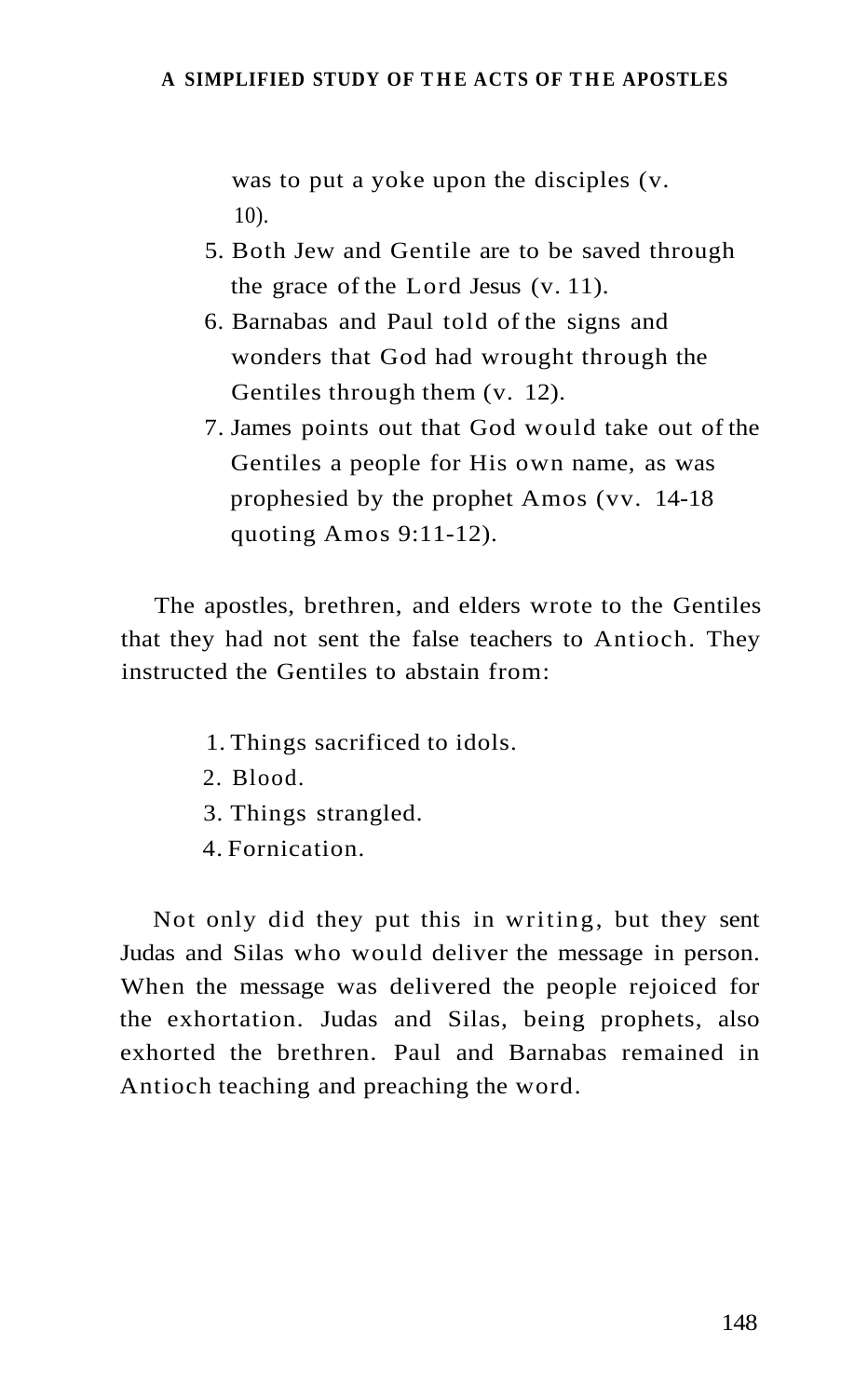### **SEGMENT XV**

# **ACTS 15:36-18:23 PAUL'S SECOND MISSIONARY JOURNEY**

## **Verses 36-41 Paul and Barnabas Part Company**

**(36) And after some days Paul said unto Barnabas, Let us return now and visit the brethren in every city wherein we proclaimed the word of the Lord, [and see] how they fare. (37) And Barnabas was minded to take with them John also, who was called Mark. (38) But Paul thought not good to take with them him who withdrew from them from Pamphylia, and went not with them to the work. (39) And there arose a sharp contention, so that they parted asunder one from the other, and Barnabas took Mark with him, and sailed away unto Cyprus; (40) but Paul chose Silas, and went forth, being commended by the brethren to the grace of the Lord. (41) And he went through Syria and Cilicia, confirming the churches.** 

When the time came for Paul and Barnabas to visit the churches which had been established on their first missionary journey, Barnabas wanted to take John Mark with them. Paul did not want to take him because he withdrew from them on their first journey (Acts 13:13) and did not go with them to the work. Luke tells us that a sharp contention arose and Paul and Barnabas parted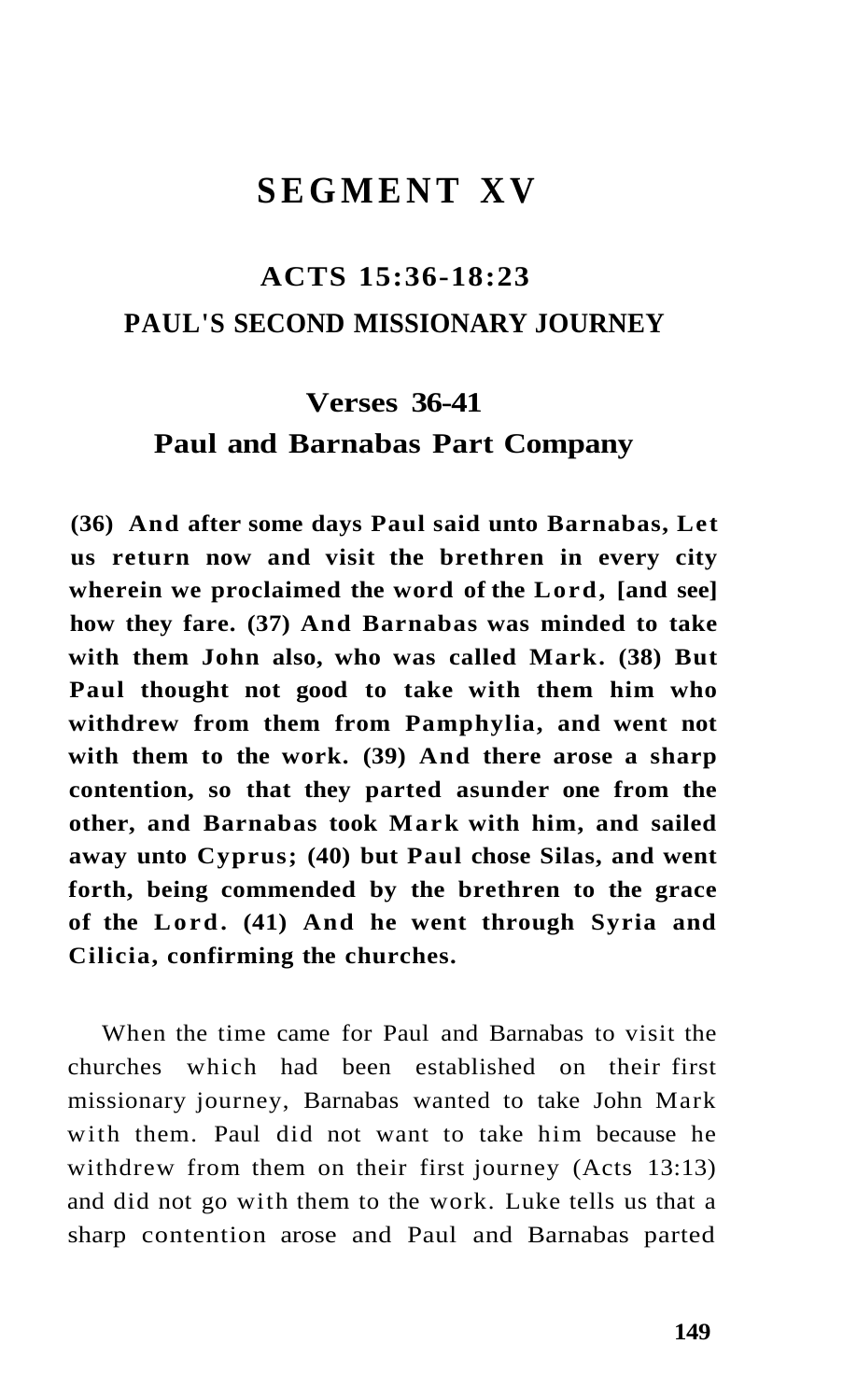company. This incident in the life of Paul teaches us that sometimes brethren cannot agree on a course of action, but they can still work in the kingdom of God. It should be recognized that Paul and Barnabas did not disagree on doctrine or what the Bible taught, but on how the work was to be accomplished. This disagreement on policy resulted in two mission teams, Paul and Silas and Barnabas and John Mark. Barnabas and John Mark went to Cyprus while Paul and Silas went through Syria and Cilicia confirming the churches. How may confirming or strengthening congregations be accomplished?

- 1. Teach them God's word.
- **2.** Answer their questions about the scripture.
- 3. Encourage and admonish them.
- 4. Fellowship with them.

Of course when individuals grow spiritually (II Peter 3:18), the congregation will increase in spirituality.

### **CHAPTER 16**

# **Verses 1-5 Paul and Timothy**

**(1) And he came also to Derbe and to Lystra: and behold, a certain disciple was there, named Timothy, the son of a Jewess that believed; but his father was a Greek. (2) The same was well reported of by the brethren that were at Lystra and Iconium. (3) Him would Paul have to go forth with him; and he took and**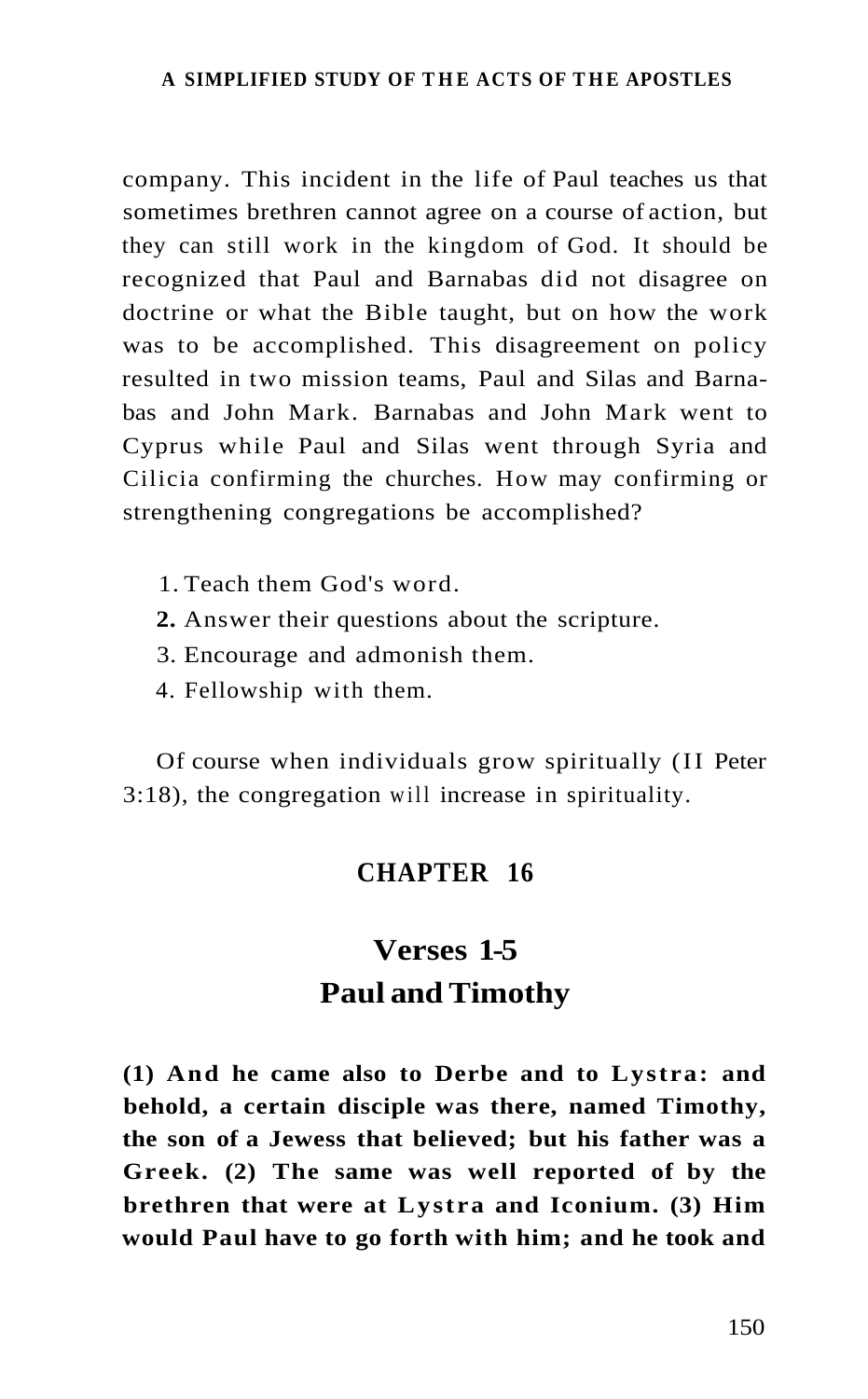**circumcised him because of the Jews that were in those parts: for they all knew that his father was a Greek. (4) And as they went on their way through the cities, they delivered them the decrees to keep which had been ordained of the apostles and elders that were at Jerusalem. (5) So the churches were strengthened in the faith, and increased in number daily.** 

After traveling through Derbe, Paul and Silas arrived in Lystra. It is at this point that Luke introduces us to the young man, Timothy. When Timothy was converted is not recorded. He had been taught the scriptures from a very early age (II Timothy 1:5, **3**:15), by his mother and grandmother (II Timothy 1:5), and probably was converted when he initially heard Paul preach the gospel on his first missionary journey.

In verse three it is stated that Paul would have Timothy go with him on his journey, and that Paul had him circumcised. This may seem strange in view of the confrontation with the teachers from Judaea who taught that the Gentiles must be circumcised and keep the law of Moses to be saved (Acts 15:1). Timothy's mother was a Jewish Christian, while his father was a Greek. Being one half Jew, Timothy could not effectively work among the Jews. **McGarvey** states in his commentary:

> The Jews who were in those parts, like all other Jews, could not look favorable on a man of Jewish blood who was uncircumcised. He would appear to be repudiating his nationality.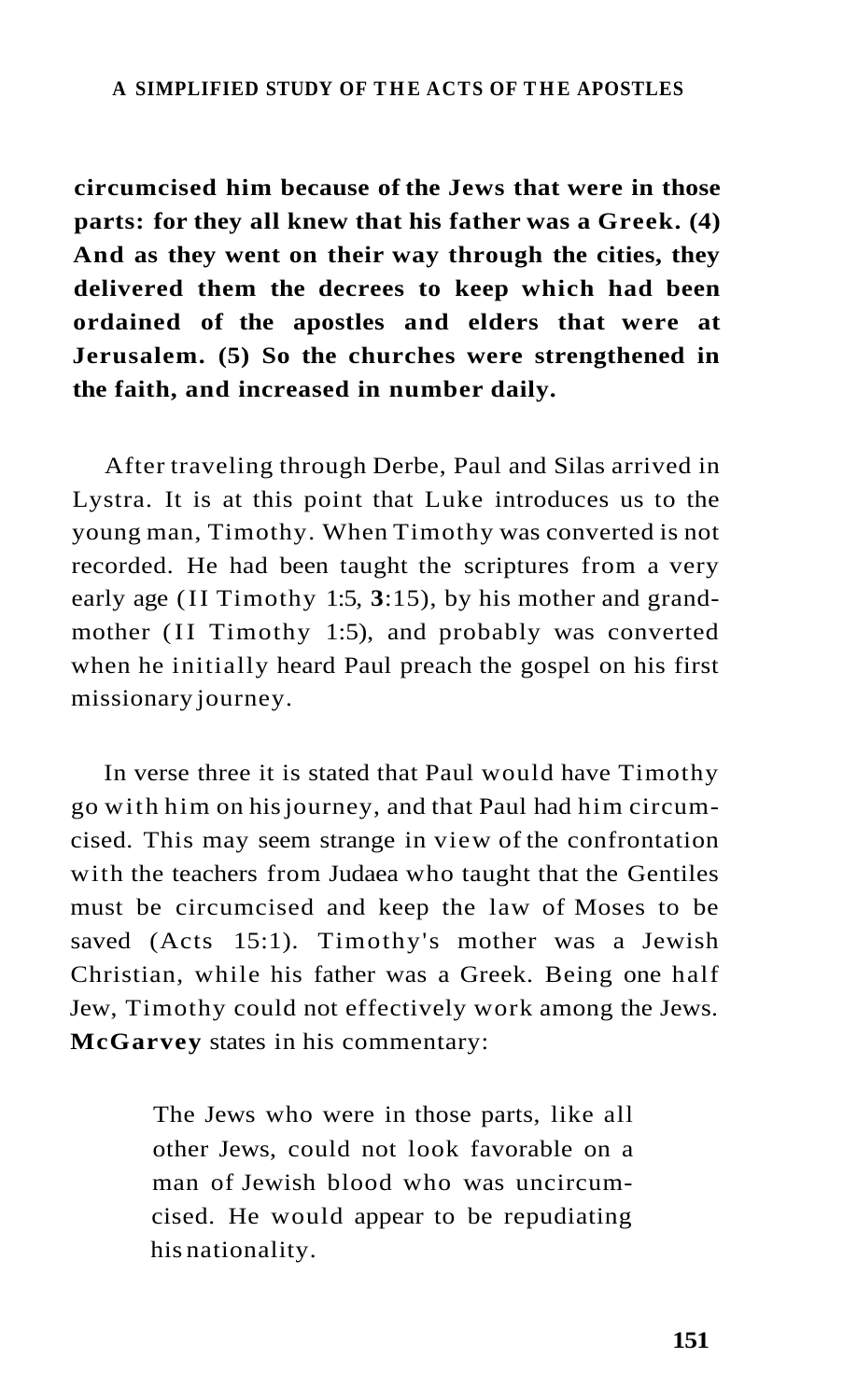Timothy was circumcised as a matter of expedience to be able to work effectively with the Jews. When Timothy became a member of Paul's teaching team, there began a long and close relationship between them (I Timothy 1:2, 18; 6:20; II Timothy 1:2, 3-6).

On another occasion Paul steadfastly refused to have Titus, who was a Greek, circumcised (Galatians 2:3). In Titus' case it involved a matter of doctrine (Acts 15:5; Galatians 2:3-5). In view of the teaching of the Judaizing teachers (those who wished to bind Moses' law upon the Gentiles), the Gentiles had to be circumcised and keep the law of Moses to be saved. To do so would have been an admission that the gospel of Jesus Christ was not powerful enough to save the Gentile sinners. According to their doctrine it would take the gospel *plus* the law of Moses to save, which would render the gospel of Jesus Christ ineffective.

Paul and his company went on their way through the cities, delivering the decree which had been ordained by the apostles and elders that were at Jerusalem.

## **Verses 6-10 Macedonian Call**

**(6) And they went through the region of Phrygia and Galatia, having been forbidden of the Holy Spirit to speak the word in Asia; (7) and when they were come over against Mysia, they assayed to go into Bithynia; and the Spirit of Jesus suffered them not; (8) and passing by Mysia, they came down to Troas. (9) And a**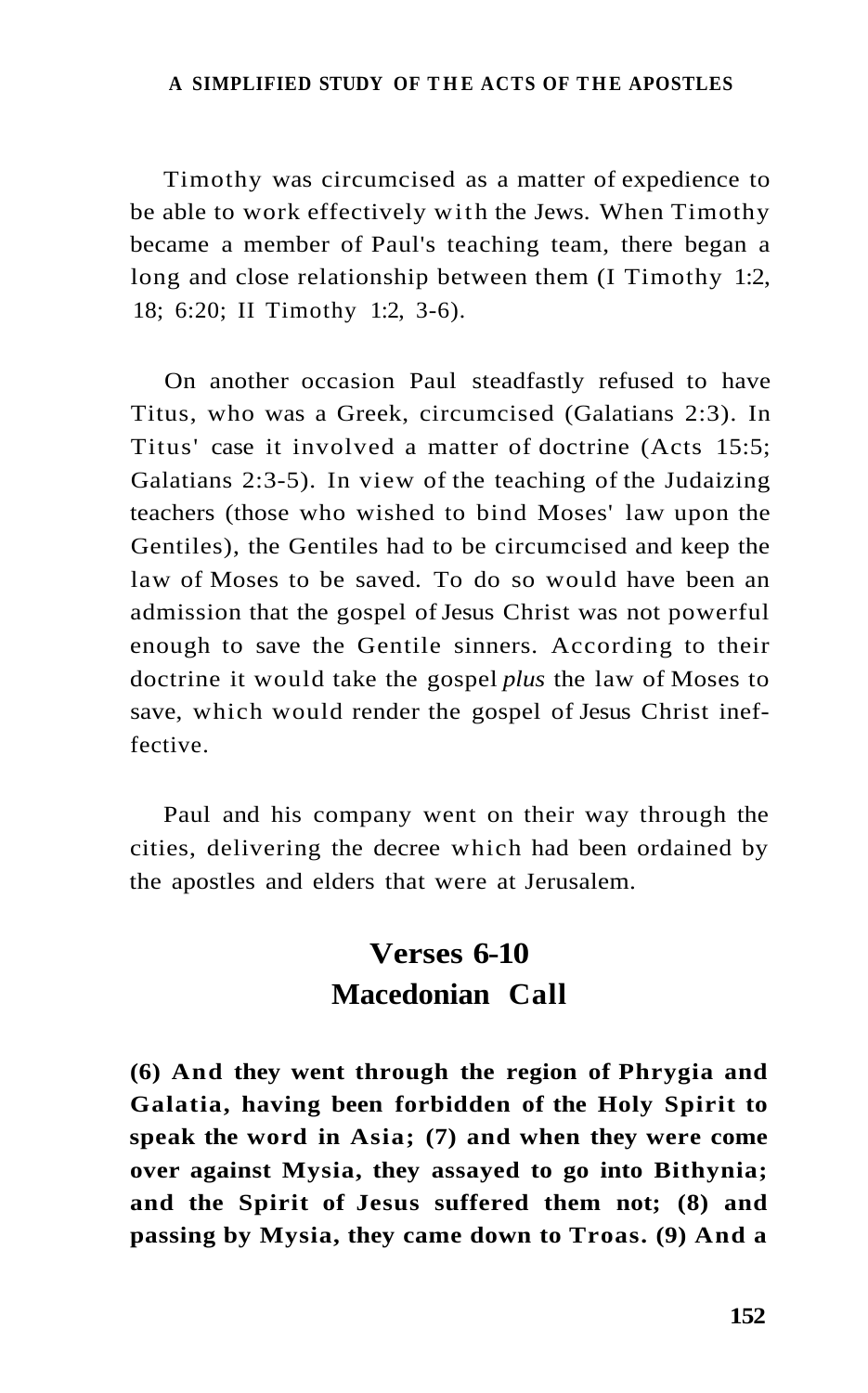**vision appeared to Paul in the night: There was a man of Macedonia standing, beseeching him, and saying, Come over into Macedonia, and help us. (10) And when he had seen the vision, straightway we sought to go forth into Macedonia, concluding that God had called us to preach the gospel to them.** 

Being guided by the Holy Spirit, Paul by-passes the province of Asia and Bithynia and was directed to the city of Troas. Troas was the chief city in the N.W. part of Asia Minor in the Roman province of Asia. This city came under the possession of Rome in 133 BC. It was in Troas that Paul saw the vision of the man of Macedonia (Acts 16:9), and where he raised Eutychus from the dead (Acts 20:9-10).

The obedience to the vision was characteristic of the apostle Paul. The Bible says, "Immediately we endeavored to go into Macedonia." Would to God that men were as quick to obey God today as was Paul.

# **Verses 11-15 Lydia's Household**

**(11) Setting sail therefore from Troas, we made a straight course to Samothrace, and the day following to Neapolis; (12) and from thence to Philippi, which is a city of Macedonia, the first of the district, a [Roman] colony: and we were in this city tarrying certain days. (13) And on the sabbath day we went forth without the gate by a river side, where we supposed there was a**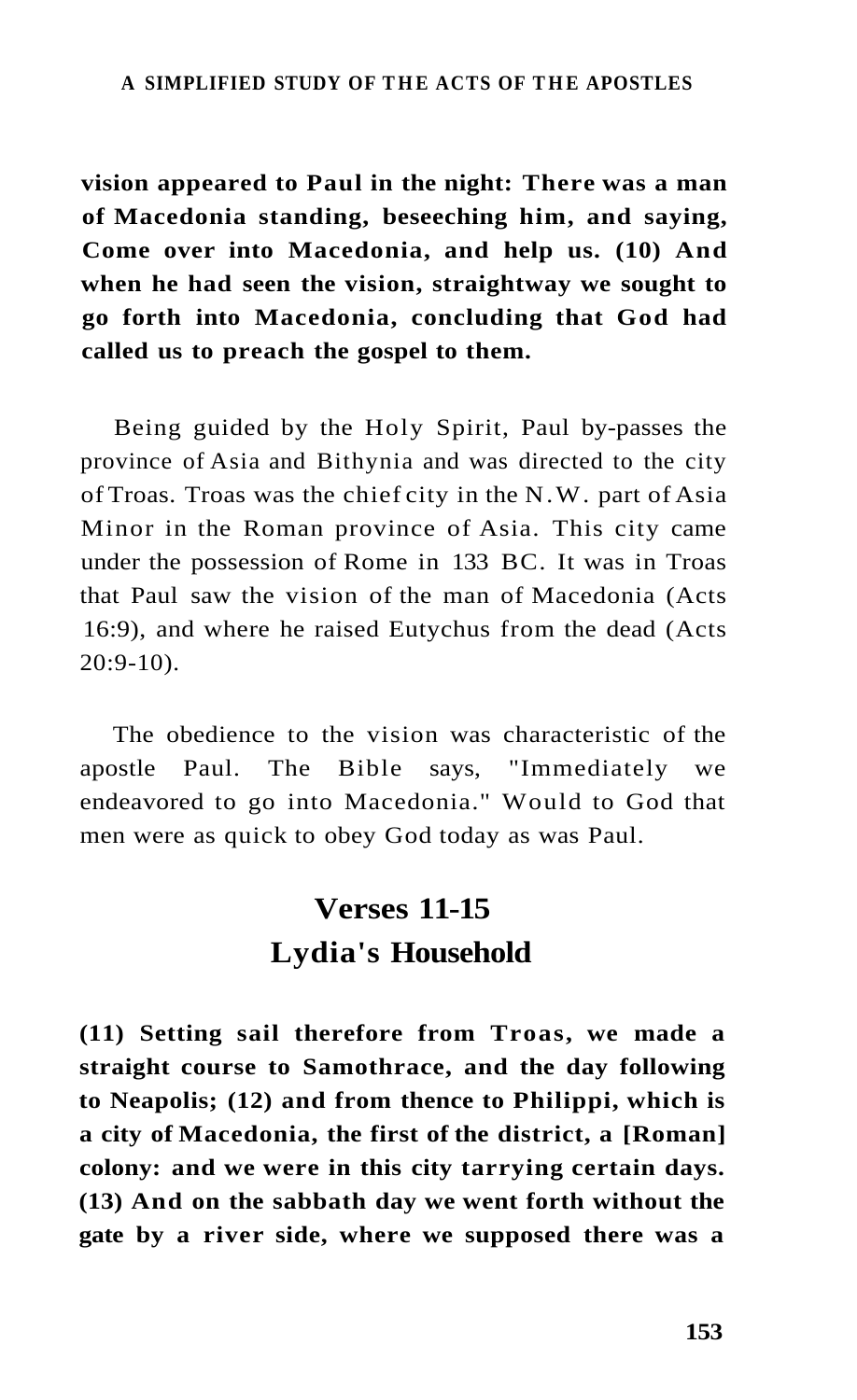**place of prayer; and we sat down, and spake unto the women that were come together. (14) And a certain woman named Lydia, a seller of purple of the city of Thyatira, one that worshipped God, heard us: whose heart the Lord opened to give heed unto the things which were spoken by Paul. (15) And when she was baptized, and her household, she besought us, saying, If ye have judged me to be faithful to the Lord, come into my house, and abide [there]. And she constrained us.** 

Paul and his company sailed from Troas to Samothracia and the following day to Neapolis, which served as the seaport for Philippi. Philippi was the chief city of Macedonia and took its name from Philip II of Macedon who was the father of Alexander the Great.

It is thought that the Jewish population in this city was very small. It took ten Jewish men to form a synagogue and nothing is said about Paul going into the synagogue to teach, instead he went to the riverside where prayer was being offered by a group of women.

One of the women was Lydia, who was from Thyatira and a seller of purple. Purple was a very costly dye which was used only on the costliest cloth. It was used in the furnishings of the tabernacle (Exodus 25:4), in Solomon's temple (II Chronicles 2:14, 3:14), and was put on Jesus by the Roman soldiers (Mark 15:17, 20).

Thyatira was a very wealthy city in the Northern part of the Roman province of Asia, near to the borders of Mysia.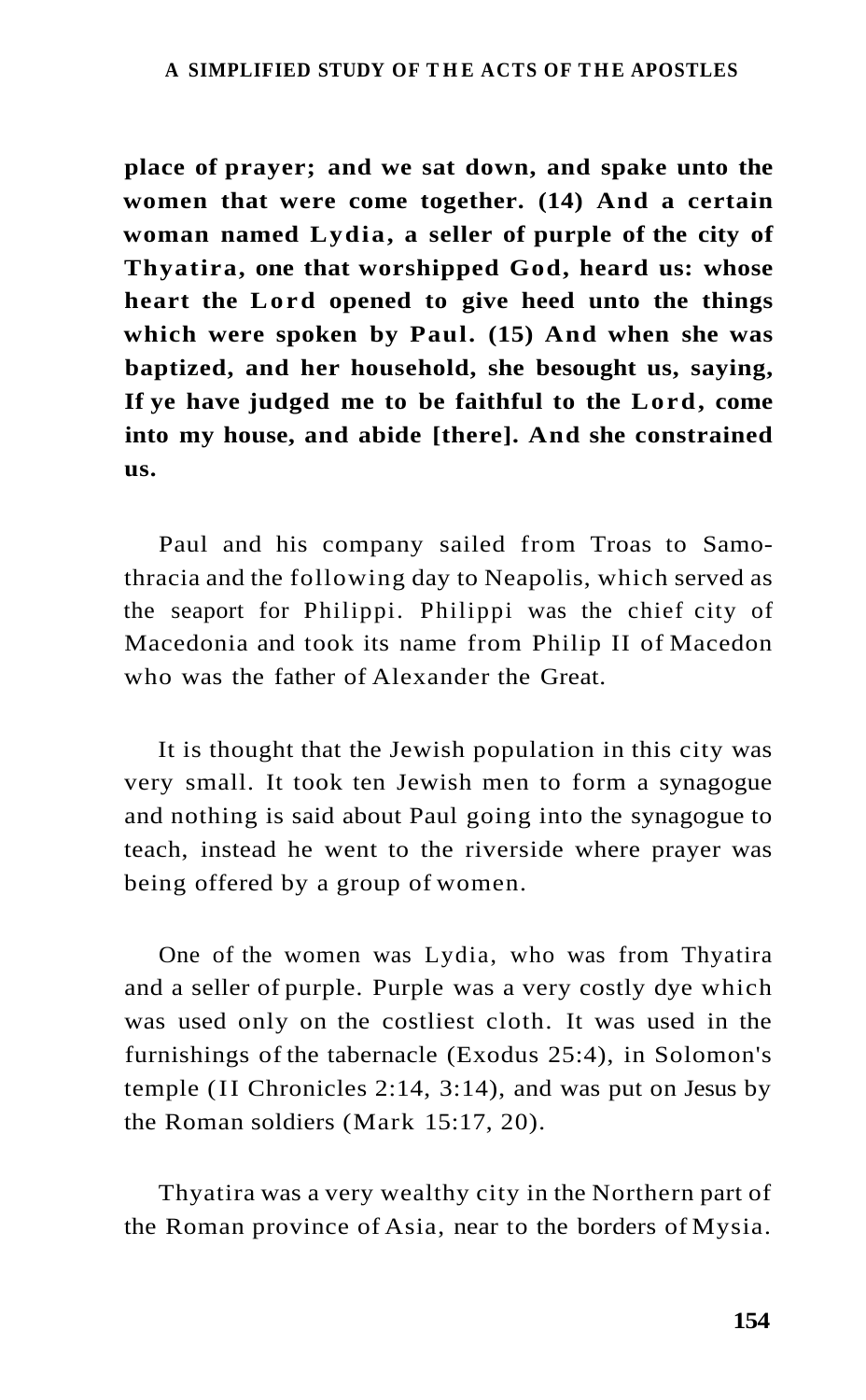This city was known for its purple dye and trade guilds.

That Lydia was a religious person is indicated by the fact that she worshiped God. Luke states that she heard the preaching of Paul and his company (men and women are called by the gospel, II Thessalonians 2:14). The gospel Lydia heard opened her heart (what Paul preached fell on good soil, that is, good and honest hearts, Luke 8:15), and she attended (gave heed) to the gospel Paul preached (Hebrews 11:6).

Both Lydia and her household were baptized. Many who desire to justify infant baptism use this for their example and authority.

There are four cases of household baptisms in the New Testament:

- 1. Cornelius (Acts 10:47).
- 2. Philippian jailer (Acts 16:34).
- 3. Stephanas (I Corinthians 1:16).
- 4. Lydia (Acts 16:15).

In three of these there is positive proof that no infants were included:

- 1. Cornelius those who were baptized spoke in tongues and believed.
- 2. Jailer they all believed.
- 3. Stephanas they set themselves to minister to the saints.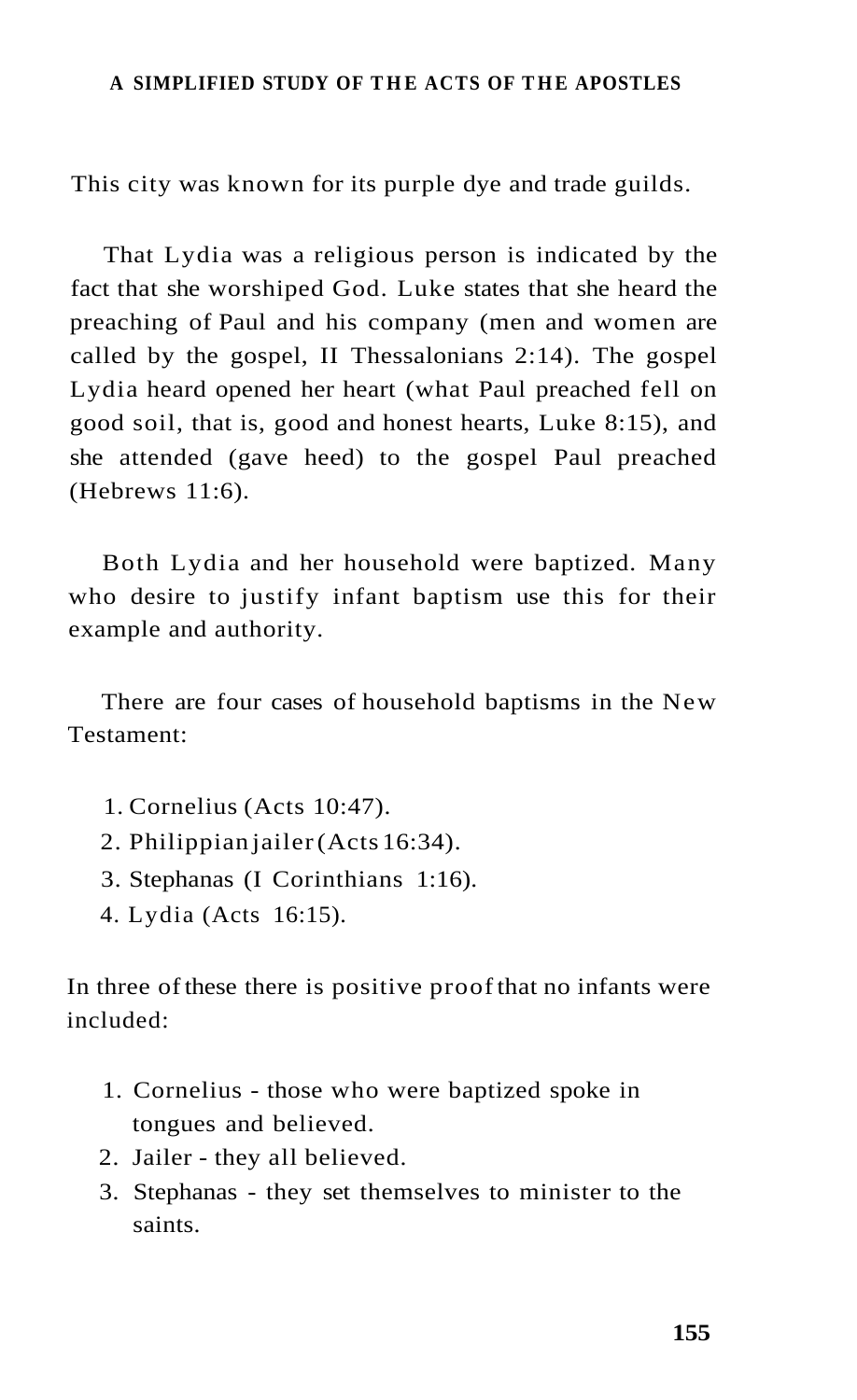An infant is not capable of engaging in the above mentioned activities. This leaves the household of Lydia.

- 1. *Question only for discussion:* Could the household of Lydia have been all women (Acts 16:13)?
- 2. There is no indication that Lydia was married.
- 3. If she was married, not every household has children.
- 4. No children are mentioned, and if there were children they would have to have been old enough to give heed to the preaching of Paul.

Infants are not candidates for baptism because they are not able to have faith, confess that Jesus Christ is the Son of God, and they have no sins to repent of until they disobey the word of God (I John 3:4).

# **Verses 16-18 Paul and the Slave Girl**

**(16) And it came to pass, as we were going to the place of prayer, that a certain maid having a spirit of divination met us, who brought her masters much gain by soothsaying. (17) The same following after Paul and us cried out, saying, These men are servants of the Most High God, who proclaim unto you the way of salvation. (18) And this she did for many days. But Paul, being sore troubled, turned and said to the spirit, I charge thee in the name of Jesus Christ to come out of her. And it came out that very hour.** 

There was in Philippi a maid, possessed by a spirit or demon, who brought her masters much gain by sooth-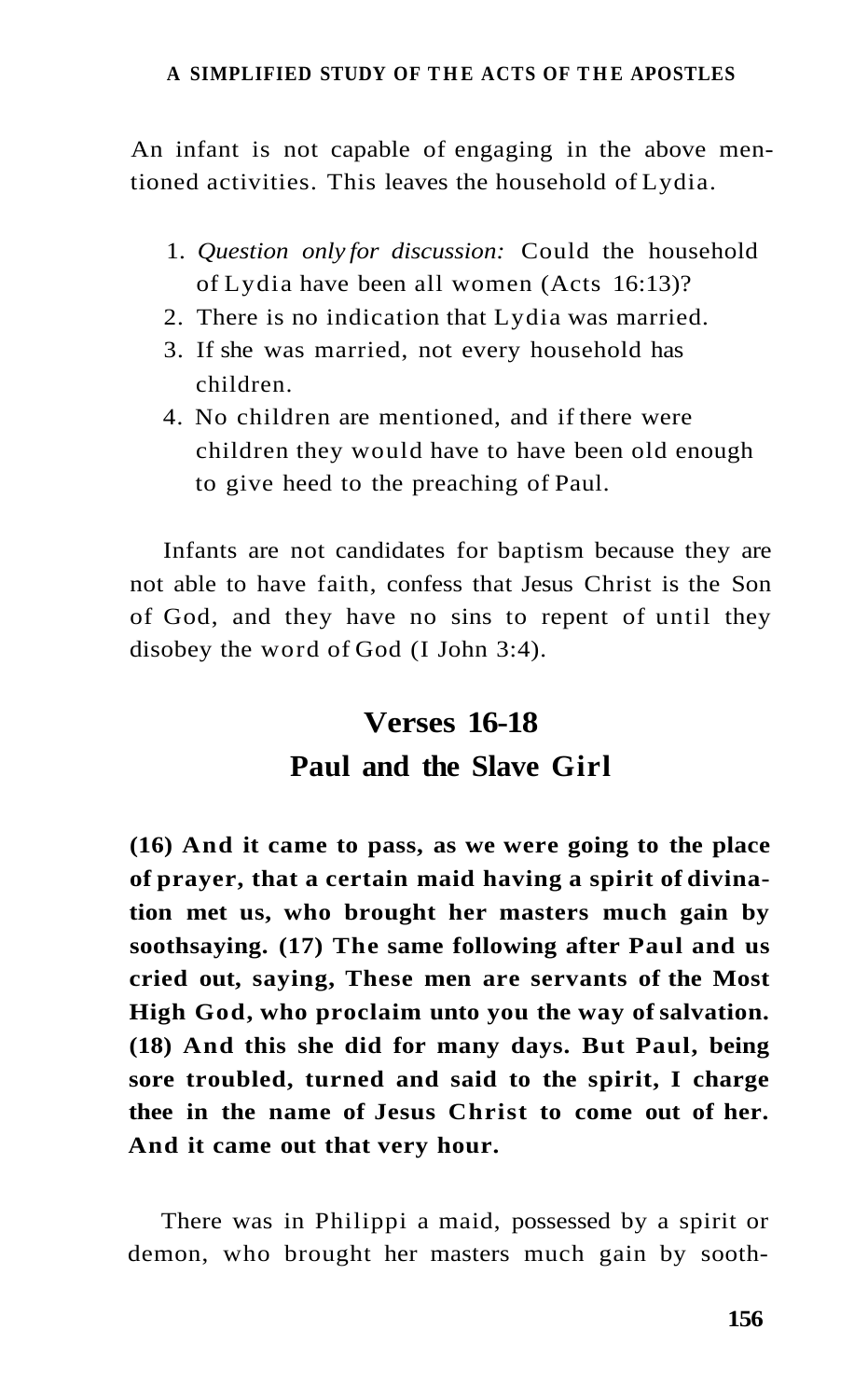saying (foretelling events). For several days she followed Paul and his fellow-workers crying out, "These men are servants of the most high God." Not desiring to have the endorsement of the spirit world, Paul rebuked the spirit and cast it out that very hour.

#### **DEMON POSSESSION**

There are about 80 references to demons (unclean spirits) in the New Testament. In eleven instances a distinction is made between demon possession and diseases ordinarily caused (Matthew 4:24, 8:16, 10:8; Mark 1:32-34, 6:13, 16:17-18; Luke 4:40-41, 9:1, 13:32; Acts 19:12).

The results of demon possession are not exclusively mental or nervous, that is, "appearing or acting unsteady, erratic, or irregular" *(Merriam-Webster's Dictionary)*  (Matthew 9:32-33, 12:22). They are mental in two instances only (Matthew 8:28; Acts 19:13). Epilepsy is specified in only one case (Matthew 17:15-18). There is a distinction made between diseases caused by demons and the same disease not so caused (Matthew 12:22; 15:30).

From the New Testament it is evident that demons had complete possession of individuals. Those possessed are depicted throughout as unfortunate sufferers who, by no fault of their own, are dominated by demons and who, when the demons are cast out by Jesus, accept their deliverance with joy and gratitude (Mark 5:18-20; Luke 8:2).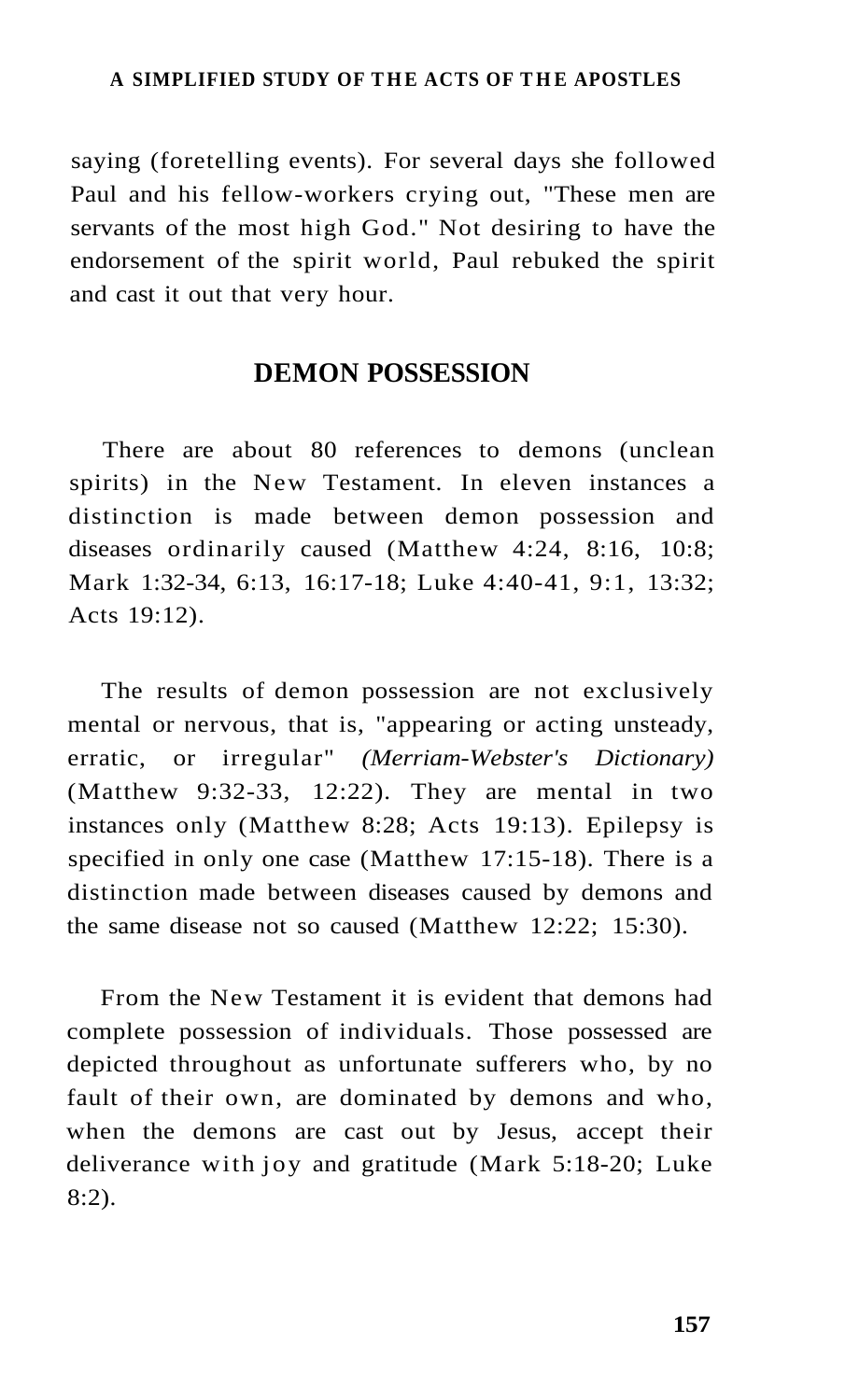It is important to note that Jesus nowhere speaks of forgiveness of sins, purification or sacrifices (as he did in some cases of physical sickness) that had to be made after his curing of demon possession.

### **CHARACTERISTICS OF DEMONS**

It is clear from a study of the New Testament that demons were personal beings. They:

- 1. Had understanding (Mark 1:34, 5:8, 9:25; Acts 19:13-16).
- 2. Knew Christ (Luke 4:34; Mark 1:24).
- 3. Possessed desires and passions (Mark 5:10, 13 ; James 2:19).
- 4. Could speak (Mark 1:24, 26, 34; Luke 4:41).

Demon possession was a phenomenon which occurred almost exclusively during Jesus' personal ministry on earth. Demons were a part of the kingdom of Satan, whose power Jesus came to destroy (I John 3:8). After Jesus had successfully defeated Satan in the wilderness temptation (Matthew 4:1-11), He was confronted by the devil's workers. In every case Jesus was victorious. The apostles were also victorious over the servants of the evil one. Demon possession existed that the power of God might be made manifest over the devil and his angels.

Demon possession does not exist in our world today and hasn't since the time of the apostles. Men and women are beings of free will and they serve whomsoever they choose. No power (personage) can enter an individual's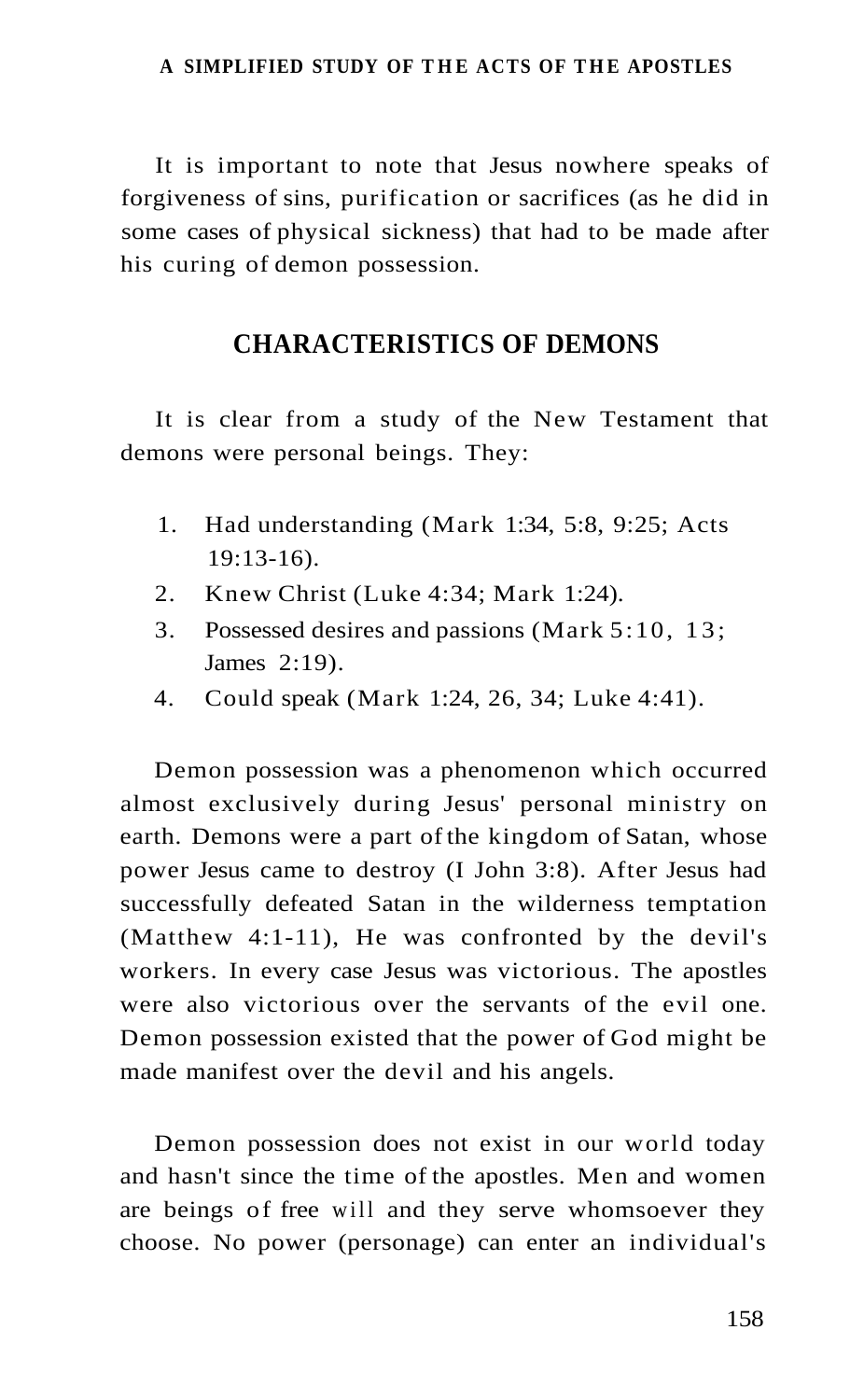body and direct it to do evil or control it (I Corinthians 10:1**3).** Men and women will give an account for the deeds done in the flesh (II Corinthians 5:10), not for something another power caused. The great lesson for Christians today is that God is all powerful and has been victorious over the devil and his workers. Christians today can enjoy victory over Satan and his followers if they will follow God's instructions (see Romans 12:9; James 4:7).

# **Verses 19-24 Paul and Silas in Prison**

**(19) But when her masters saw that the hope of their gain was gone, they laid hold on Paul and Silas, and dragged them into the marketplace before the rulers, (20) and when they had brought them unto the magistrates, they said, These men, being Jews, do exceedingly trouble our city, (21) and set forth customs which it is not lawful for us to receive, or to observe, being Romans. (22) And the multitude rose up together against them: and the magistrates rent their garments off them, and commanded to beat them with rods. (23) And when they had laid many stripes upon them, they cast them into prison, charging the jailor to keep them safely: (24) who, having received such a charge, cast them into the inner prison, and made their feet fast in the stocks.** 

The masters of the maid, who was possessed of a spirit of divination, were very upset when they realized that their hope of gain was gone. They took vengeance upon Paul and Silas. Dragging them before the rulers, they charged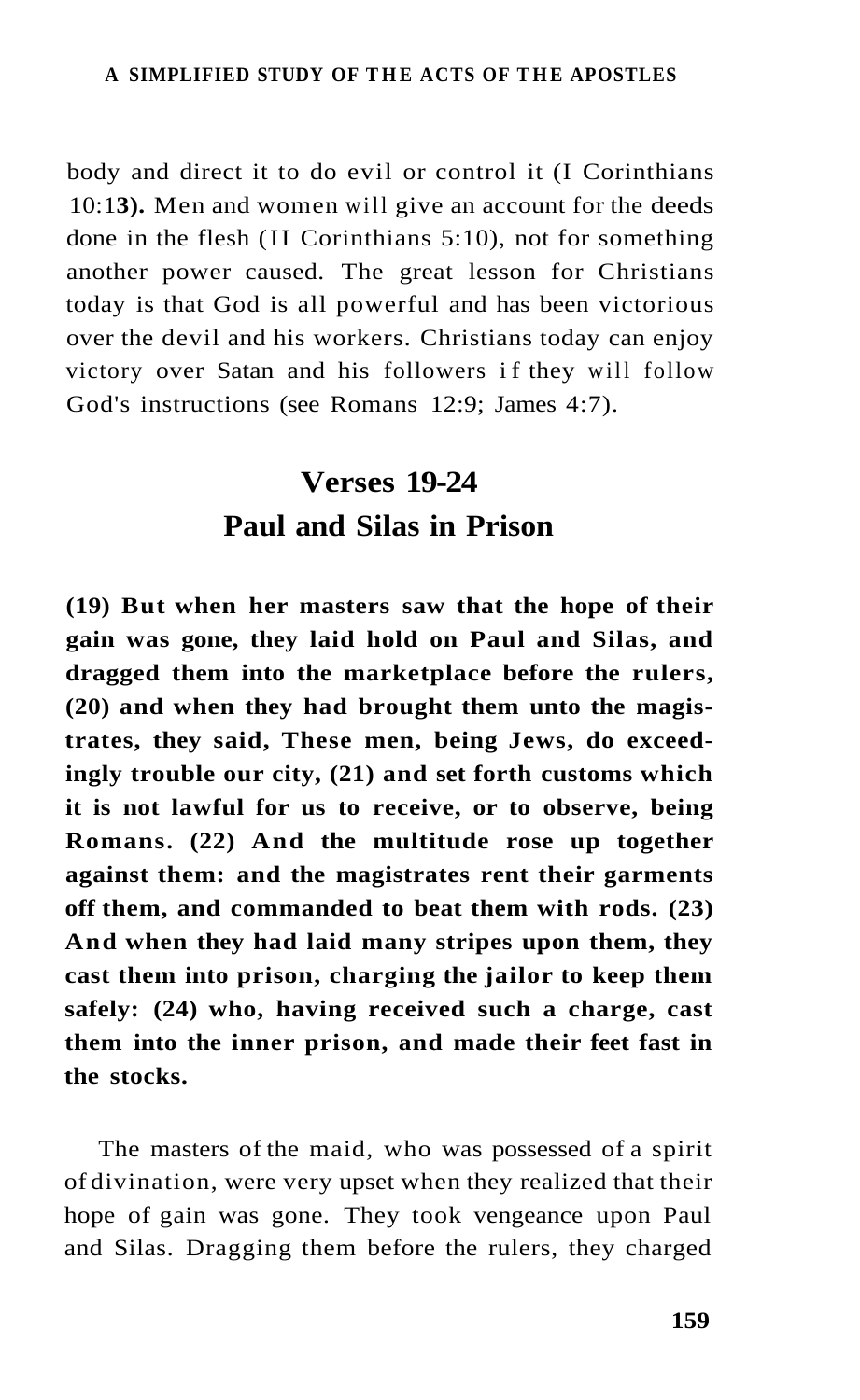them with troubling the city (v. 20) and setting forth customs which were not lawful for Romans to observe or receive (v. 21). These charges were false but when you touch the pocket book of individuals (getting involved with another's finances) you get into trouble! Paul and Silas were stripped, beaten, and cast into prison. The jailer cast them into the inner prison and put their feet in stocks. No doubt the jailer thought that his actions would secure the prisoners.

# **Verses 25-34 Conversion of the Jailer**

**(25) But about midnight Paul and Silas were praying and singing hymns unto God, and the prisoners were listening to them; (26) and suddenly there was a great earthquake, so that the foundations of the prisonhouse were shaken: and immediately all the doors were opened, and every one's bands were loosed. (27) And the jailor, being roused out of sleep and seeing the prison doors open, drew his sword and was about to kill himself, supposing that the prisoners had escaped. (28) But Paul cried with a loud voice, saying, Do thyself no harm: for we are all here. (29) And he called for lights and sprang in, and, trembling for fear, fell down before Paul and Silas, (30) and brought them out and said, Sirs, what must I do to be saved? (31) And they said, Believe on the Lord Jesus, and thou shalt be saved, thou and thy house. (32) And they spake the word of the Lord unto him, with all that were in his house. (33) And he took them the same hour of the night, and washed their stripes; and was baptized, he**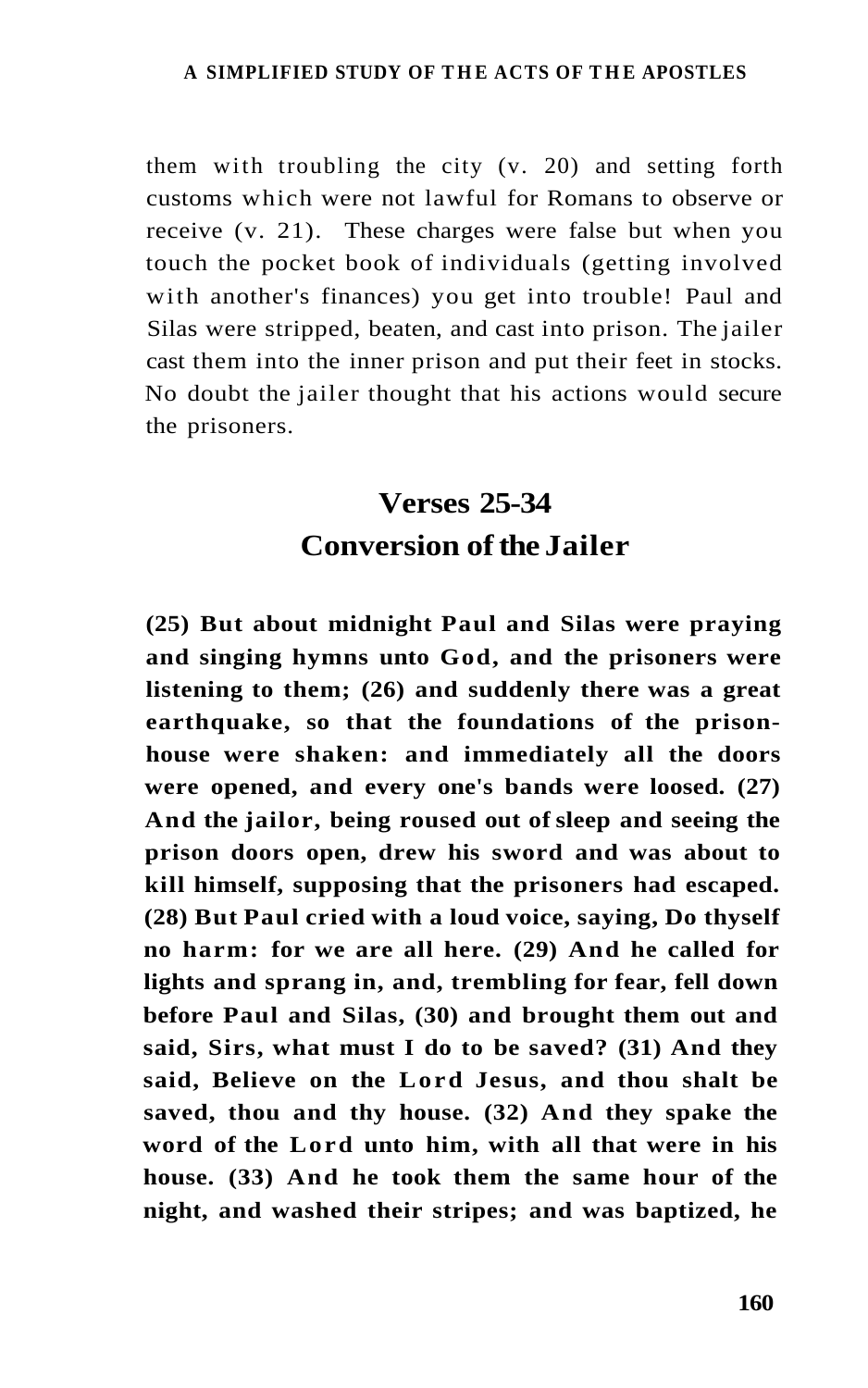### **and all his, immediately. (34) And he brought them up into his house, and set food before them, and rejoiced greatly, with all his house, having believed in God.**

Being imprisoned for the cause of Jesus Christ did not affect the faith of Paul and Silas. At midnight they were praying and singing hymns unto God as the prisoners listened. A great earthquake shook the prison house, all the doors were opened, and the prisoners' bands were loosed.

The jailer (responsible with his own life for the prisoners, Acts 12:18-19), being awakened and seeing that the doors of the prison were opened, was about to kill himself thinking that the prisoners had escaped. Paul called out with a loud voice that they were all still in the prison house. The jailer then asked the greatest question which can be asked, "Sirs, what must I do to be saved?" The answer, "Believe on the Lord Jesus, and thou shall be saved, thou and thy house" (v. 31). Notice the chain of events in the jailer's conversion:

- 1. The jailer was told to believe on the Lord Jesus (v. 31).
- 2. Paul then spake the word of the Lord unto him (told him what to believe (v. 32).
- 3. The jailer responded by washing their stripes, which was a sign of his repentance (v. 33).
- 4. Then the jailer and all his were baptized immediately (v. 33).
- 5. After his baptism the jailer "rejoiced greatly having believed in God." *(believed in God* describes **all**  that he did).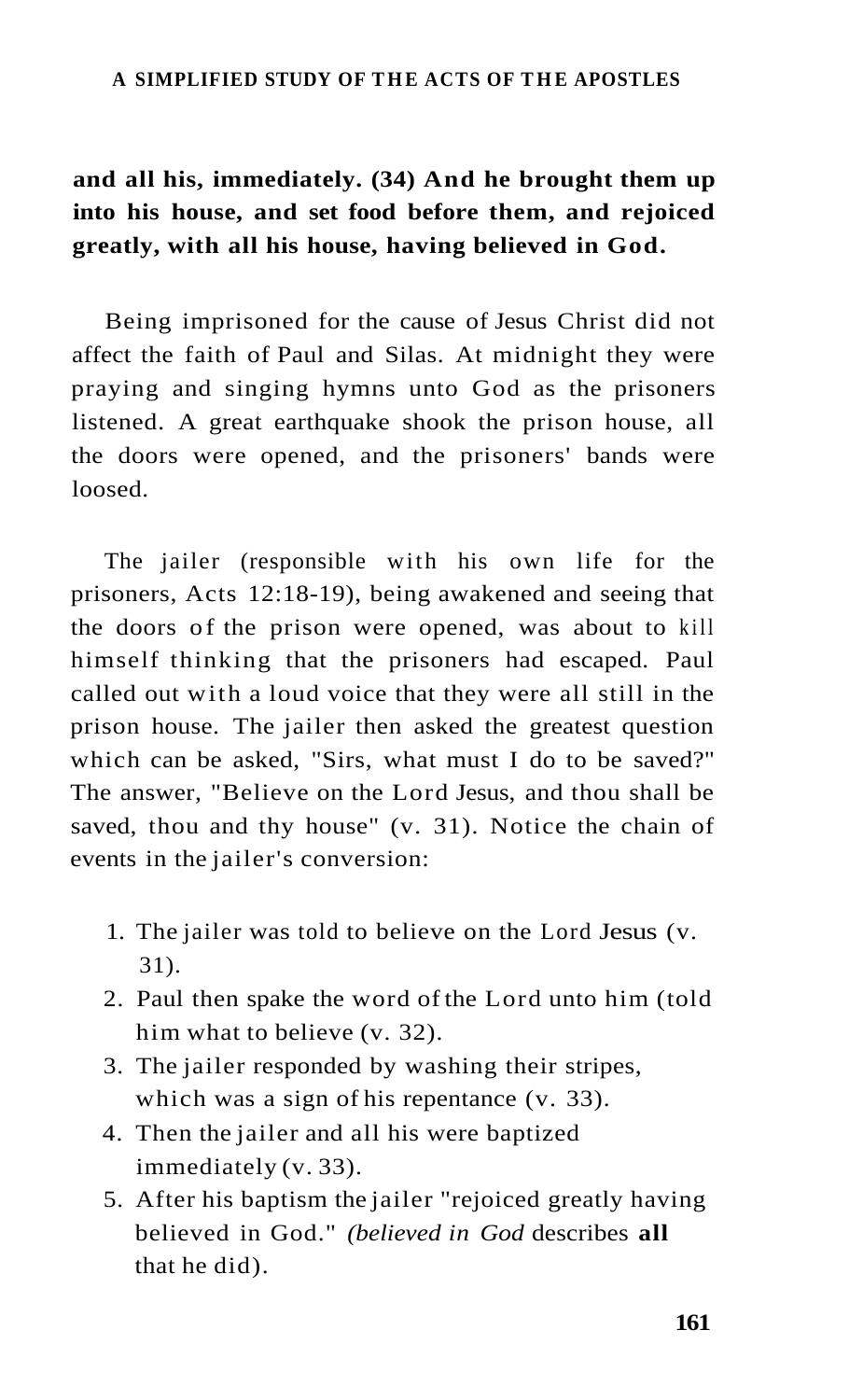We have in these verses an example of one becoming a Christian. A serious student of the Bible will notice that in the book of Acts different answers are given to the question, "What must I do to be saved?" *(see chart on next page).* 

- 1. Jailer Believe (Acts 16:31).
- 2. Those on Pentecost Repent and be baptized, (Acts 2:38).
- 3. Ethiopian eunuch Confess Jesus Christ (Acts 8:26-40).
- 4. Saul of Tarsus Arise and be baptized (Acts  $22:16$ ).

In these conversions to Jesus we have *four different answers* to the same question. How can this be? Let's suppose that we are traveling on Interstate 81 and 40 from Johnson City, TN, to Memphis, TN. Leaving Johnson City we ask:

"How far is it to Memphis?"

We receive the answer, "It is 510 miles to Memphis."

We continue on our journey until we arrive in Knoxville where we ask, "How far to Memphis?"

The answer given, "It is 403 miles to Memphis."

Our next stop is Nashville.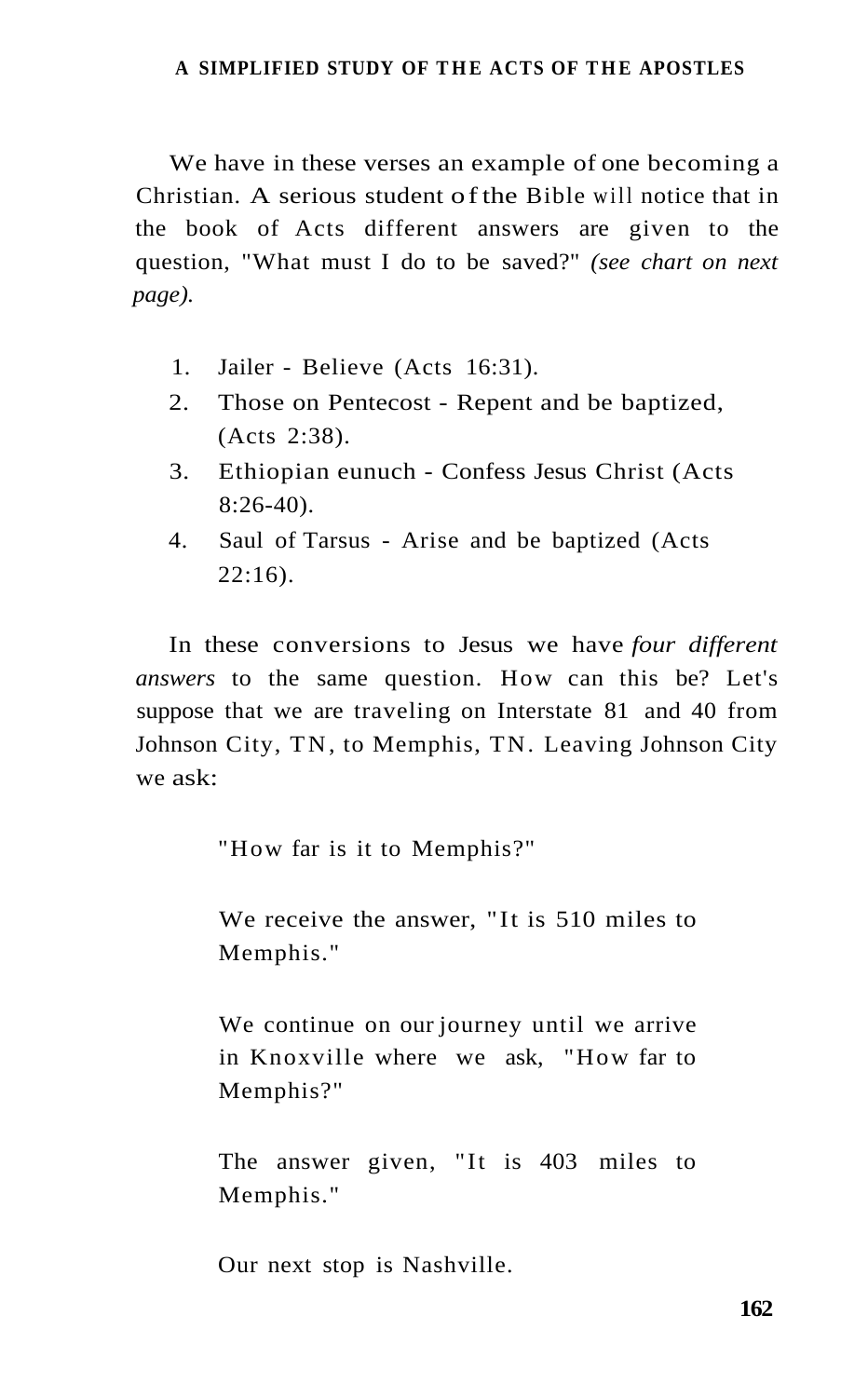# **Examples of Conversion**

**Matthew 28:18-19 Mark 16:15-16 Luke 24:45-53 Acts 1:8** 

| PREACHING                                                 | BELIEVED  | REPENTED                | CONFESSED | BAPTIZED                                                | <b>RESULTS</b>                        |
|-----------------------------------------------------------|-----------|-------------------------|-----------|---------------------------------------------------------|---------------------------------------|
| PENTECOST<br>ACTS<br>$2:14 - 41$                          |           | Told to<br>repent<br>38 |           | 41                                                      | added to<br>the church<br>41          |
| SAMARIA                                                   | $12 - 13$ |                         |           | $12 - 13$                                               |                                       |
| ACTS<br>$8:5 - 13$                                        |           |                         |           |                                                         |                                       |
| ETHIOPIAN<br>EUNUCH<br>$\operatorname{ACTS}$<br>$8:35-39$ |           |                         | 37        | 38                                                      | went on<br>his way<br>rejoicing<br>39 |
| SAUL<br>ACTS<br>$9:17-18$<br>ACTS<br>$22:1 - 21$          |           |                         |           | Acts 9:18<br>22:16                                      | Sins<br>washed<br>away<br>22:16       |
| CORNELIUS<br>ACTS<br>$10:34-48$<br>ACTS<br>$11:1 - 18$    |           |                         |           | Acts $10$ :<br>$47 - 48$<br>baptism<br>com-<br>$manded$ |                                       |
| PHILIPPIAN<br>JAILER                                      | 34        |                         |           | Baptized<br>33                                          | Rejoiced<br>34                        |
| ACTS 16:32-<br>34                                         |           |                         |           |                                                         |                                       |
| LYDIA<br>ACTS 16:13-<br>15                                |           |                         |           | Baptized<br>15                                          |                                       |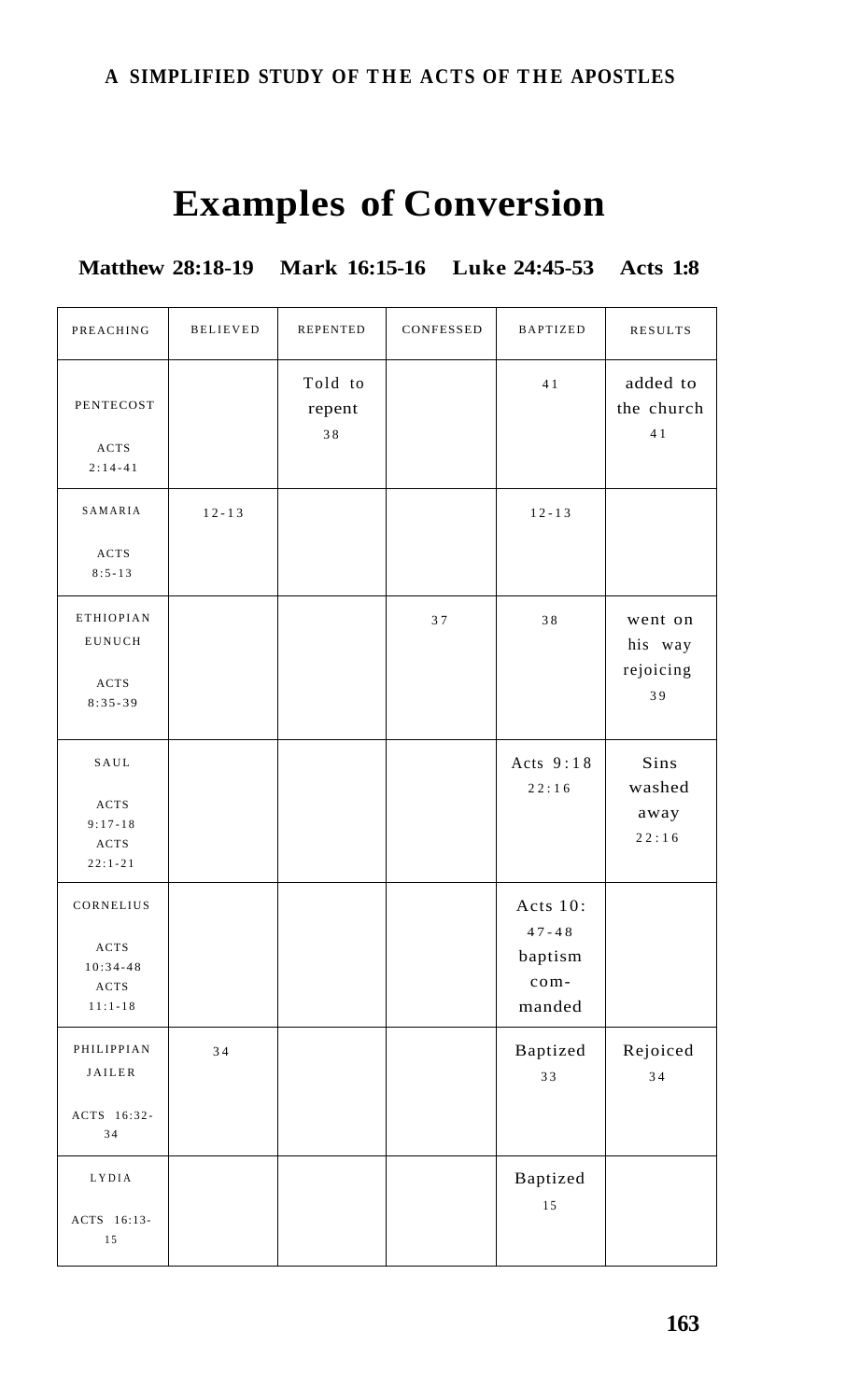Our question is the same, "How far is it to Memphis?"

Someone tells us, "It is 220 miles to Memphis."

Arriving at Jackson we ask for a fourth time, "How far to Memphis?"

The response is, "It is 90 miles to Memphis."

We have asked the same question each time but received four different answers — and they are **all correct.** The reason these are all correct is that each answer is given in reference to the location of the traveler. The same is true to those mentioned above as it relates to the sinner's relationship to salvation (to the obtaining of remission of sins).

- 1. The jailer needed to believe on Jesus (Acts 16:31).
- 2. Those on Pentecost who believed (they would not have asked what to do unless they believed Peter's preaching) were told to repent and be baptized (Acts 2:37-38).
- 3. The Ethiopian eunuch, who believed and was turning from Judaism to Christianity (a sign of his repentance), was told to confess Jesus Christ (Acts 8:36-39).
- 4. Saul, who believed, repented and confessed Jesus Christ was told to be baptized (Acts 9:1-19).

Each of the converts met the qualifications set forth by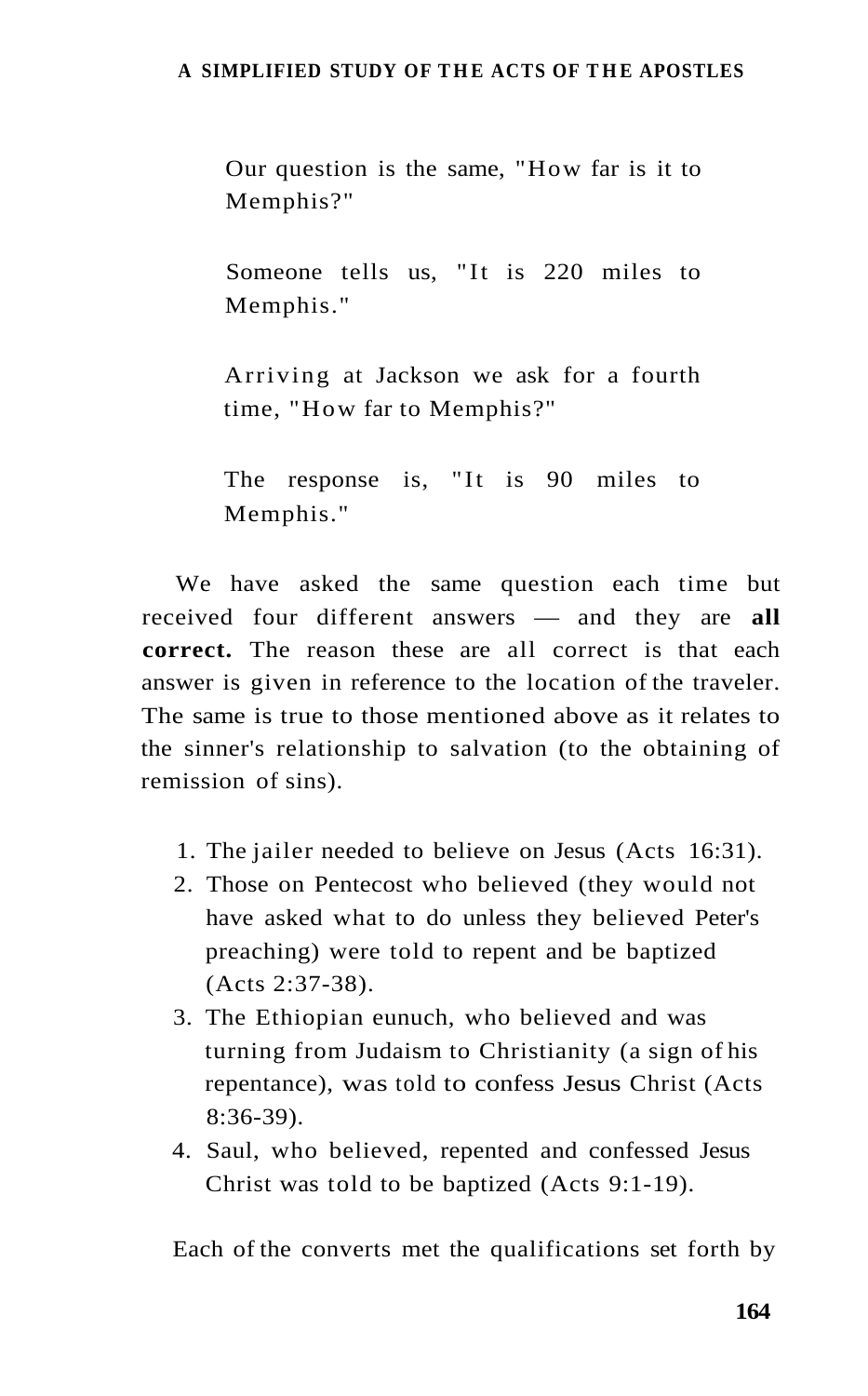Jesus (John 8:24; Luke 13:3; Matthew 10:32-33; Mark 16:16).

# **Verses 35-40 Story of Their Release**

**(35) But when it was day, the magistrates sent the sergeants, saying, Let those men go. (36) And the jailor reported the words to Paul, [saying], The magistrates have sent to let you go: now therefore come forth, and go in peace. (37) But Paul said unto them, They have beaten us publicly, uncondemned, men that are Romans, and have cast us into prison; and do they now cast us out privily? Nay verily; but let them come themselves and bring us out. (38) And the sergeants reported these words unto the magistrates: and they feared when they heard that they were Romans; (39) and they came and besought them; and when they had brought them out, they asked them to go away from the city. (40) And they went out of the prison, and entered into [the house] of Lydia: and when they had seen the brethren, they comforted them, and departed.** 

The magistrates sent word that Paul and Silas were free to go. Paul refused to leave because:

- 1. They had beaten them openly without trial (uncondemned).
- 2. They had cast them into prison.
- 3. They had mistreated Roman citizens and Paul stated that he would not leave privily (secretly).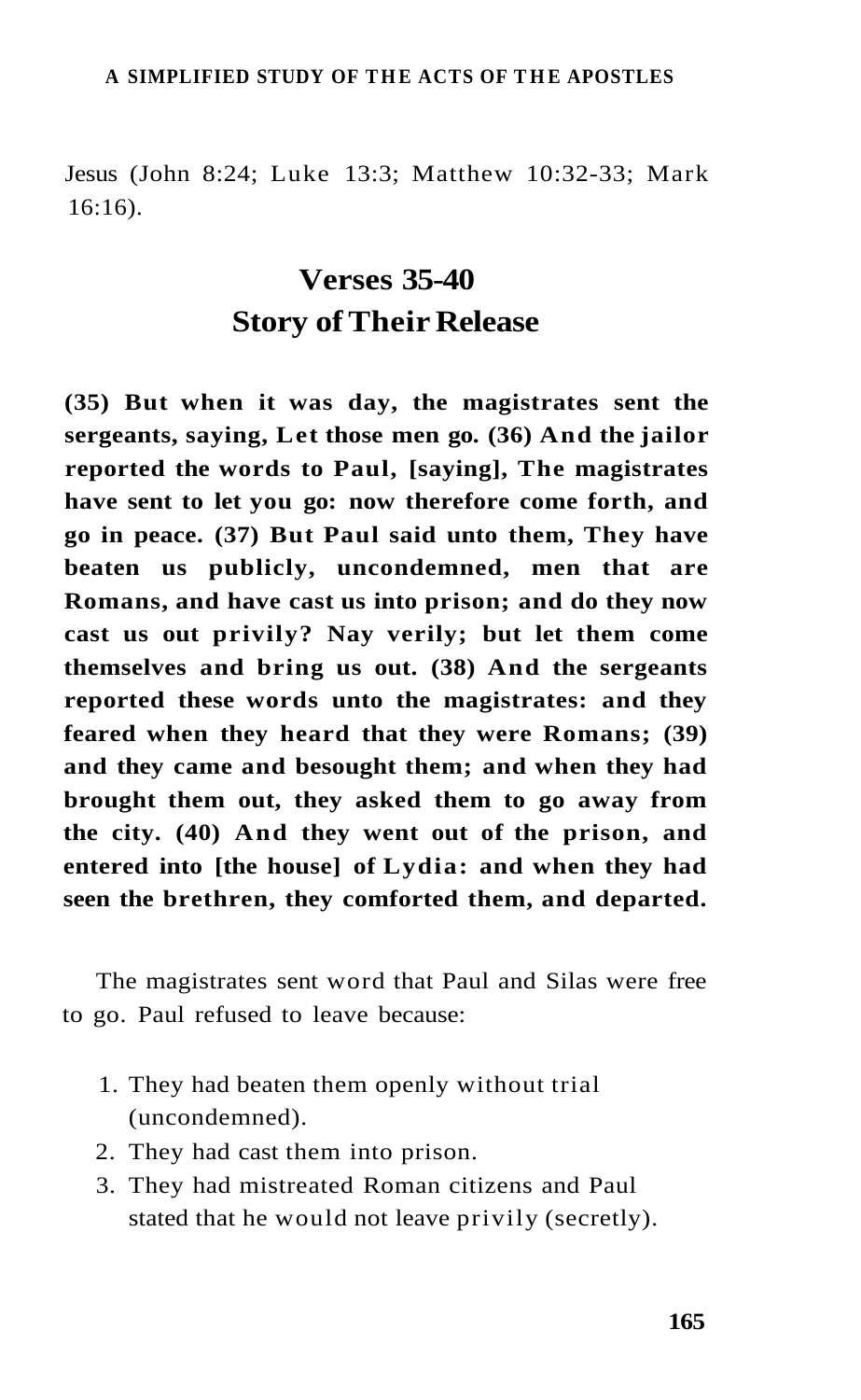Later, Paul appeals to Caesar (Rome) when he was being tried before Festus (Acts 25:6-12; see also Acts 22:27-29).

The magistrates, fearful because they had beaten Roman citizens, came to Paul and Silas and besought them to leave the city.

Paul and Silas went into the house of Lydia and when they had seen and comforted the brethren, they departed.

### **CHAPTER ACTS 17**

# **Verses 1-9 Paul at Thessalonica**

**(1) Now when they had passed through Amphipolis and Apollonia, they came to Thessalonica, where was a synagogue of the Jews: (2) and Paul, as his custom was, went in unto them, and for three sabbath days reasoned with them from the Scriptures, (3) opening and alleging that it behooved the Christ to suffer, and to rise again from the dead; and that this Jesus, whom, [said he,] I proclaim unto you, is the Christ. (4) And some of them were persuaded, and consorted with Paul and Silas, and of the devout Greeks a great multitude, and of the chief women not a few. (5) But the Jews, being moved with jealousy, took unto them certain vile fellows of the rabble, and gathering a crowd, set the city on an uproar; and assaulting the house of Jason, they sought to bring them forth to the people. (6) And**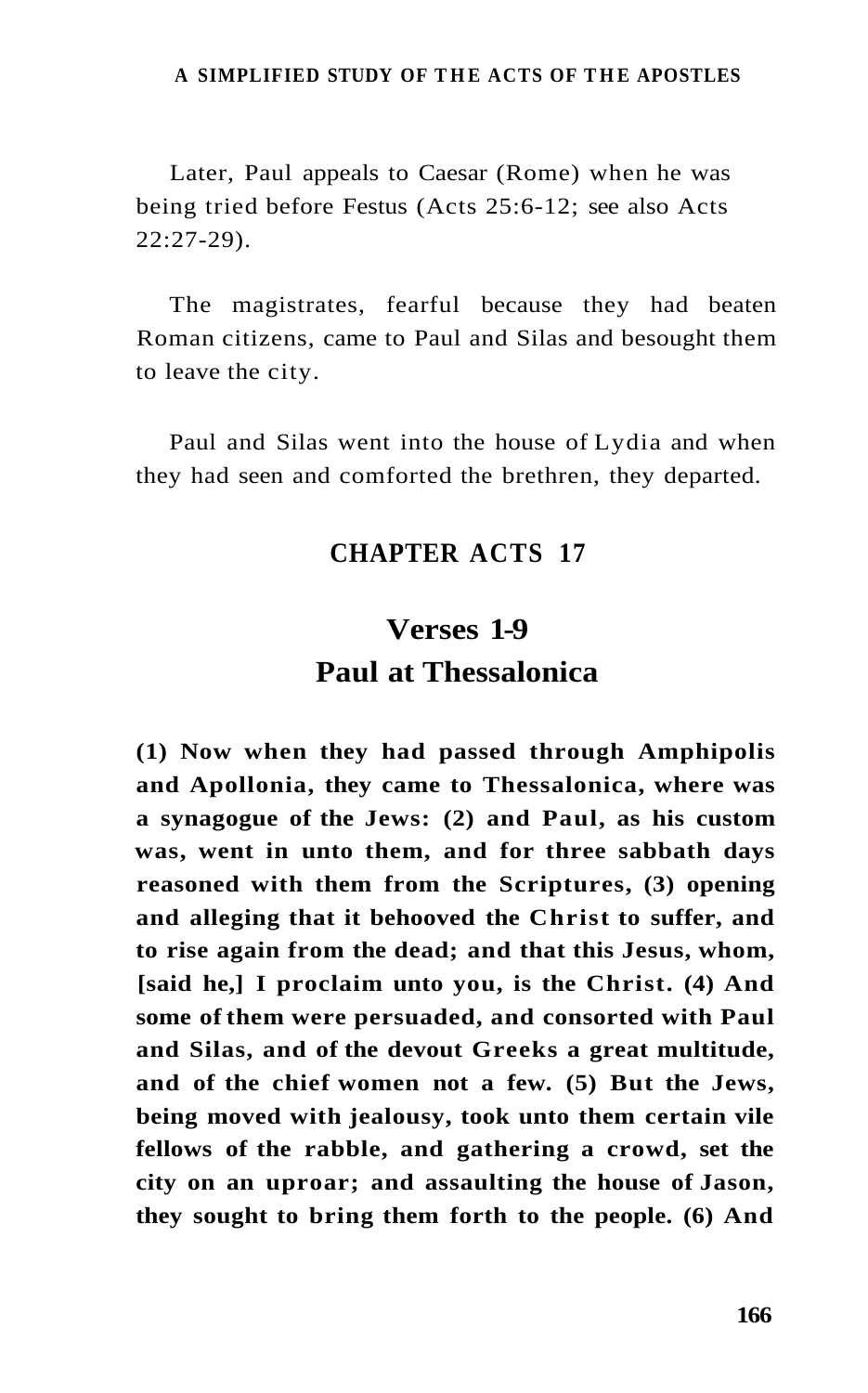**when they found them not, they dragged Jason and certain brethren before the rulers of the city, crying, These that have turned the world upside down are come hither also; (7) whom Jason hath received: and these all act contrary to the decrees of Caesar, saying that there is another king, [one] Jesus. (8) And they troubled the multitude and the rulers of the city, when they heard these things. (9) And when they had taken security from Jason and the rest, they let them go.** 

Traveling through Amphipolis and Apollonia, Paul and his companions arrived in Thessalonica, which was the chief city of Macedonia. Locating a synagogue of the Jews Paul went into it and reasoned with them out of the scriptures (Isaiah 1:18; I Thessalonians 5:21). The message Paul preached was simple: "the scriptures teach that Jesus is The Christ." The results of "reasoning from the scriptures" were very gratifying, some believed and consorted (united) with Paul and Silas. A great multitude of the devout Greeks and a large number of the chief women became followers of Jesus Christ. **McGarvey** makes this statement concerning verse four:

> It seems from this statement that the largest class of the converts were "devout Greeks," that is, Gentiles who had learned to worship God according to the example of the Jews. Next to these were the chief women, also Gentile proselytes; and least of all, Jews. The great majority, then, were Gentiles; and Paul, on account of this preponderance could afterward write to them, "Ye turned unto God from idols to serve a living and true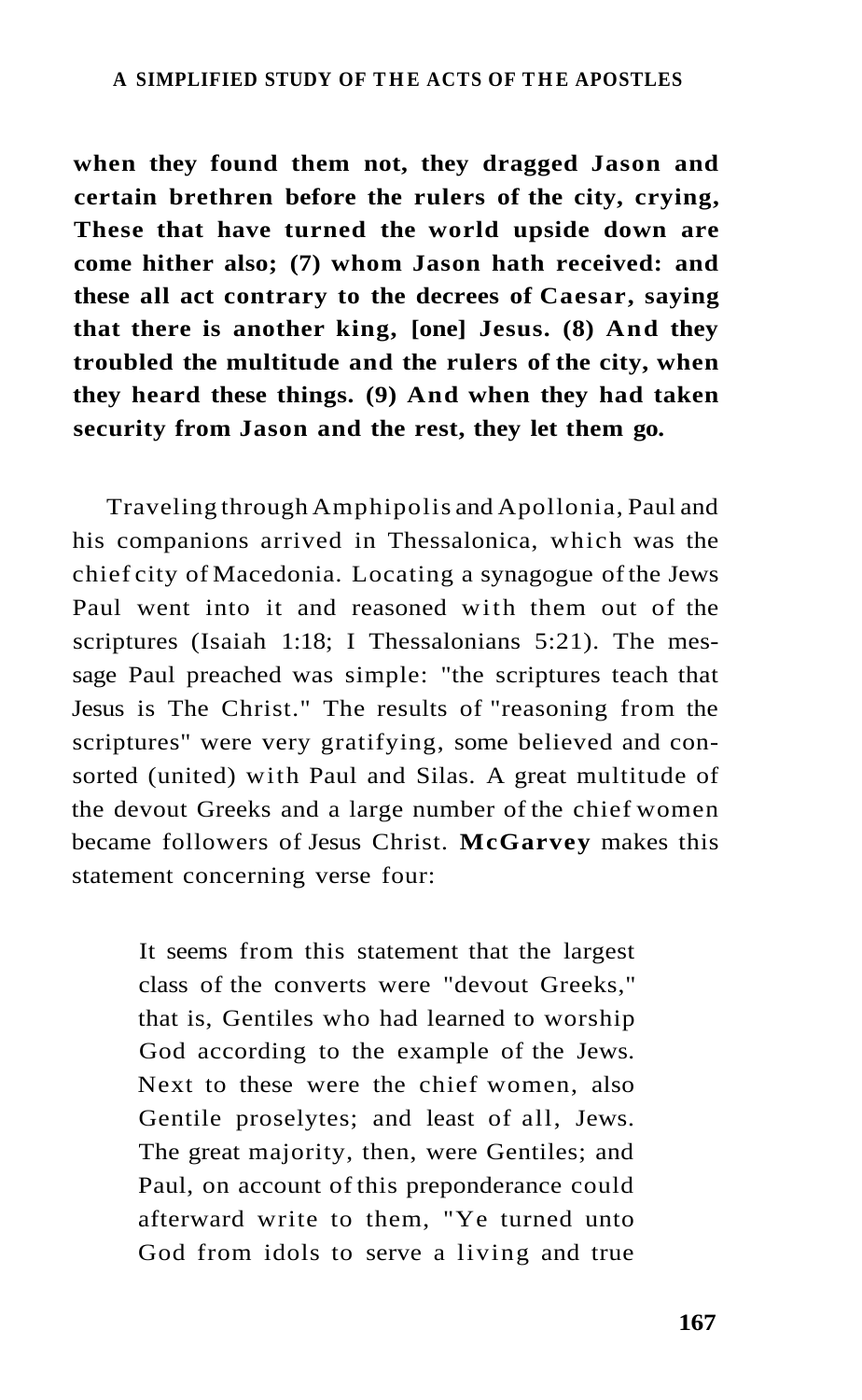#### God" (I Thessalonians 1:9).

against that which is right.

The unbelieving Jews moved with  $\text{Christians}$  should remember envy and enlisted certain lewd (wickthat the devil will always fight ed) men to create an uproar in the city. Christians should remember that the devil will always fight against that

which is right. The character of the evil one is set forth in John 8:44, and his followers are aptly described in John 3:19-20.

Not finding Paul and Silas, the angry mob assaulted the house of Jason. Jason and several of the brethren were taken before the rulers of the city and charged with "turning the world upside down." It is **true** that the preaching of the gospel will turn the world upside down. The word of God will turn man from:

- 1. Idolatry (I Thessalonians 1:9).
- 2. Fornication (I Corinthians 6:18).
- 3. Sorcery (Acts 8:9 and 13).
- 4. Homosexuality (I Corinthians 6:9).
- 5. Stealing (I Corinthians 6:10; Ephesians 4:28).
- 6. Drunkenness (I Corinthians 6:10).
- 7. Cursing (Ephesians 4;29),

and many other acts of wickedness (Colossians 3:1-11).

The gospel is God's power unto salvation (Romans 1:16), and will turn man from his evil ways. The Jews, who were persecuting Jason and the brethren, did not receive the word of God with "all readiness of mind"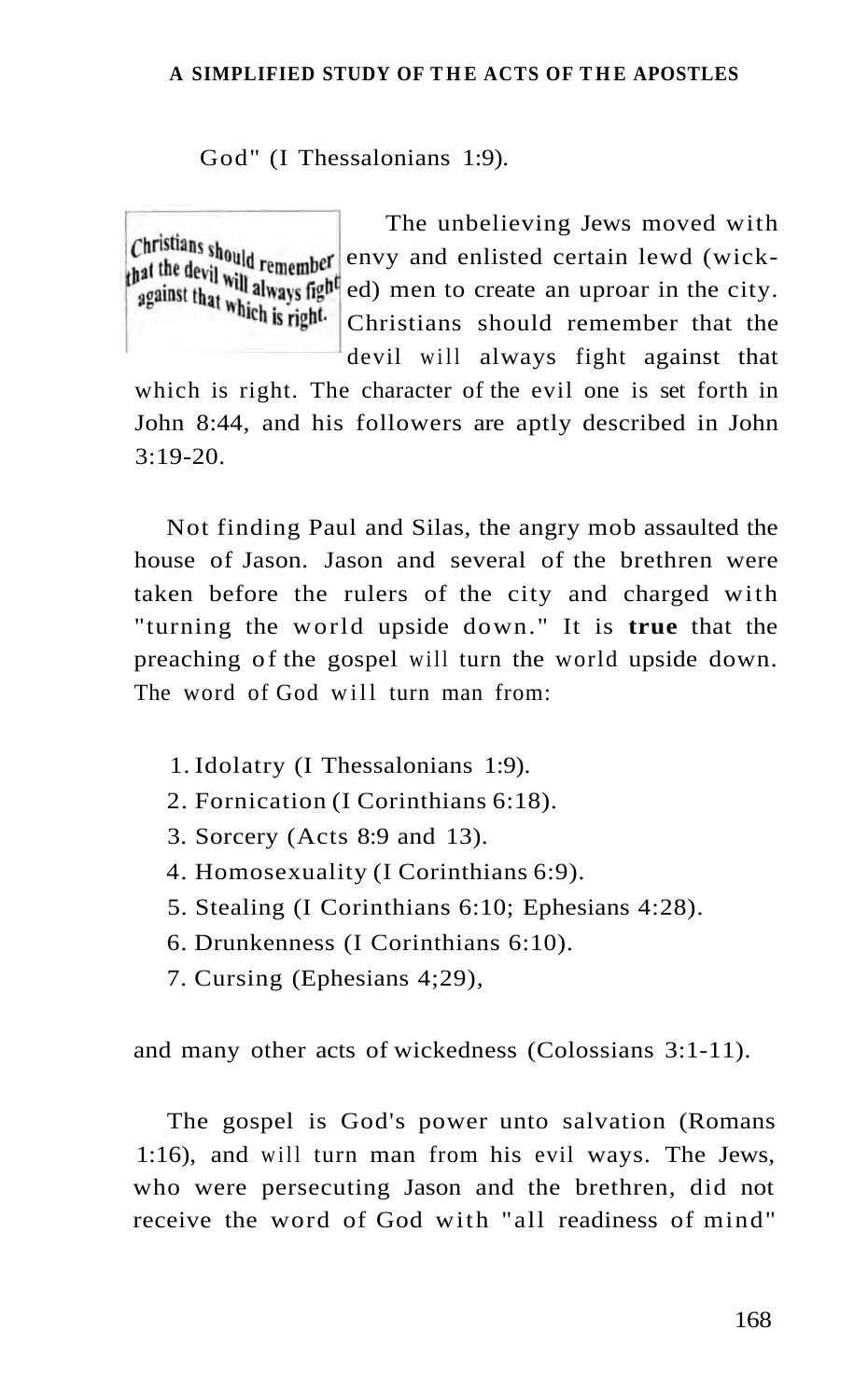(Acts **17:11).** 

Jason was accused of receiving the missionaries and Paul and Silas were charged with teaching that there was another king besides Caesar. While Caesar was an *earthly*  king, Jesus was king over His *spiritual* kingdom. While Jesus was on earth the Jews rejected His kingship (John **19:15).** Jesus is surely king over His kingdom **(I** Timothy **6:15-16).** Being troubled over the events, the rulers of the city took security from Jason and released them. Paul and Silas were immediately sent away by night unto Berea.

# **Verses 10-15 Paul and Silas Go to Berea**

**(10) And the brethren immediately sent away Paul and Silas by night unto Beroea: who when they were come thither went into the synagogue of the Jews. (11) Now these were more noble than those in Thessalonica, in that they received the word with all readiness of the mind, examining the Scriptures daily, whether these things were so. (12) Many of them therefore believed; also of the Greek women of honorable estate, and of men, not a few. (13) But when the Jews of Thessalonica had knowledge that the word of God was proclaimed of Paul at Beroea also, they came thither likewise, stirring up and troubling the multitudes. (14) And then immediately the brethren sent forth Paul to go as far to the sea: and Silas and Timothy abode there still. (15) But they that conducted Paul brought him as far as Athens: and receiving a commandment unto Silas and Timothy that they should come to him with all speed,**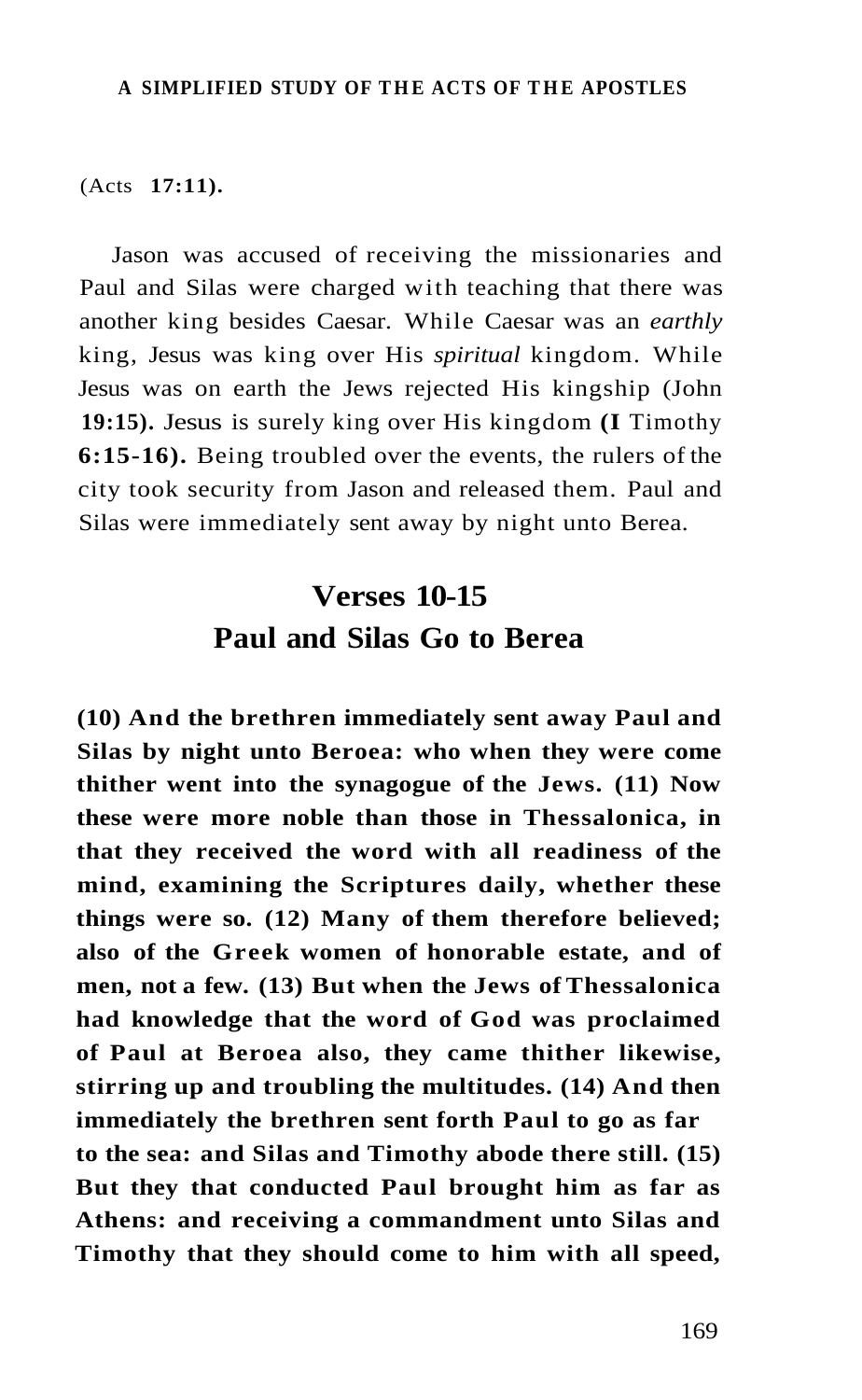#### **they departed.**

Arriving in the city of Berea, Paul and Silas entered into the synagogue and taught the word of God. The Jews in Berea were more receptive to God's word than the Jews in Thessalonica in that, "they received the word of God with all readiness of mind, and searched the scriptures daily, whether these things were so" (v. **11).** There is no greater characteristic in man than the willingness to study God's word, and no greater ignorance than a refusal to hear and search the scriptures **(II** Timothy **2:15).** The result of studying the word of God was that many believed.

When the Jews who had caused trouble in Thessalonica heard that the gospel was being preached in Berea, they came to Berea and stirred up the people. The brethren took Paul to Athens, while Silas and Timothy remained in Berea.

## **Verses 16-34 Paul at Athens**

**(16) Now while Paul waited for them at Athens, his spirit was provoked within him as he beheld the city full of idols. (17) So he reasoned in the synagogue with Jews and the devout persons, and in the marketplace every day with them that met him. (18) And certain also of the Epicurean and Stoic philosophers encountered him. And some said, What would this babbler say? others, He seemeth to be a setter forth of strange gods: because he preached Jesus and the resurrection. (19) And they took hold of him, and brought him unto**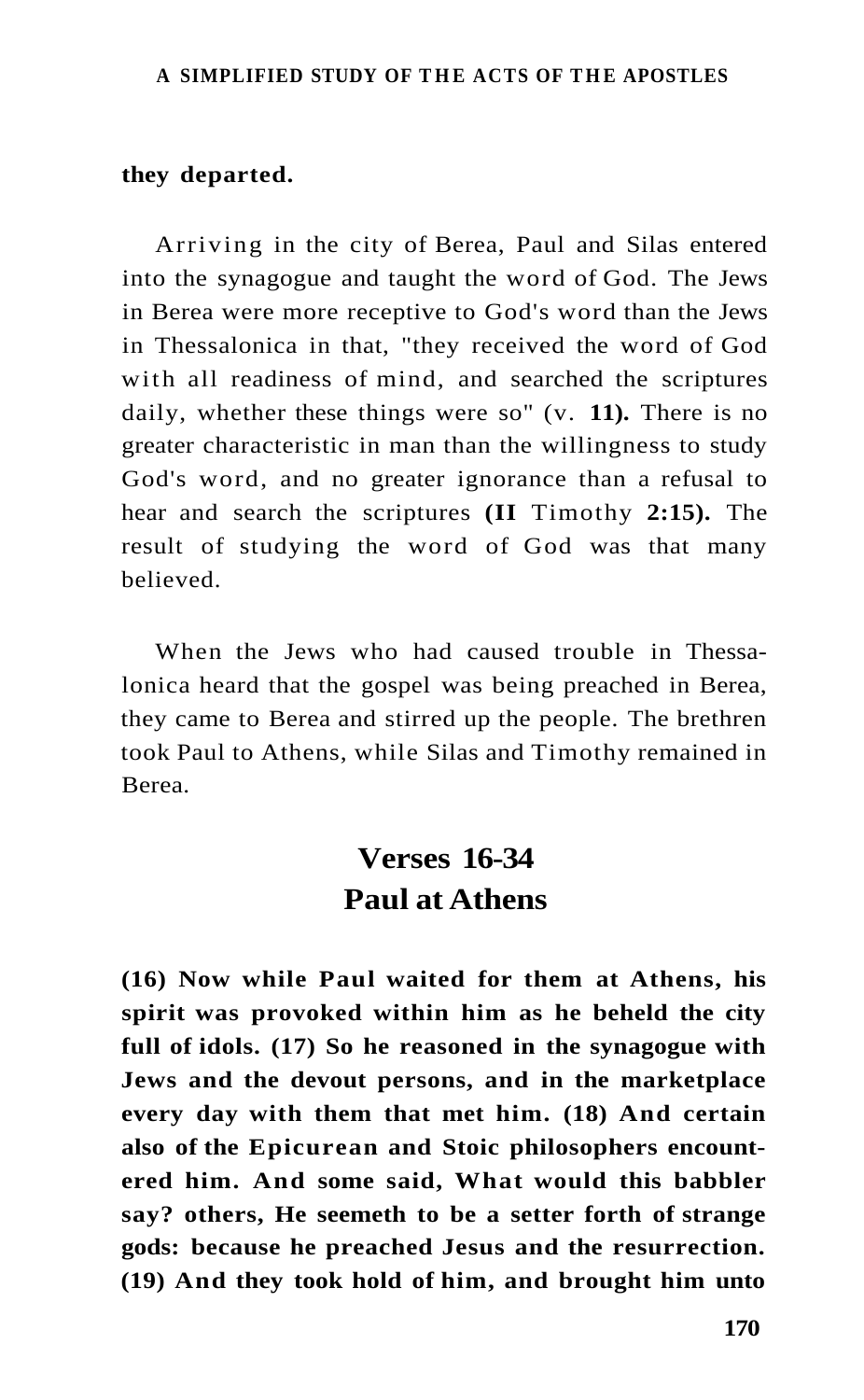**the Areopagus, saying, May we know what this new teaching is, which is spoken by thee? (20) For thou bringest certain strange things to our ears: we would know therefore what these things mean. (21) (Now all the Athenians and the strangers sojourning there spent their time in nothing else, but either to tell or to hear some new thing.) (22) And Paul stood in the midst of the Areopagus, and said, Ye men of Athens, in all things, I perceive that ye are very religious. (23) For as I passed along, and observed the objects of your worship, I found also an altar with this inscription, TO AN UNKNOWN GOD. What therefore ye worship in ignorance, this I set forth unto you. (24) The God that made the world and all things therein, he, being Lord of heaven and earth, dwelleth not in temples made with hands; (25) neither is he served by men's hands, as though he needed anything, seeing he himself giveth to all life, and breath, and all things; (26) and he made of one every nation of men to dwell on all the face of the earth, having determined [their] appointed seasons, and the bounds of their habitation; (27) that they should seek God, if haply they might feel after him and find him, though he is not far from each one of us: (28) for in him we live, and move, and have our being; as certain even of your own poets have said, For we are also his offspring. (29) Being then the offspring of God, we ought not to think that the Godhead is like unto gold, or silver, or stone, graven by art and device of man. (30) The times of ignorance therefore God overlooked; but now he commandeth men that they should all everywhere repent: (31) inasmuch as he hath appointed a day in which he will judge the world in righteousness by the man whom he hath ordained;**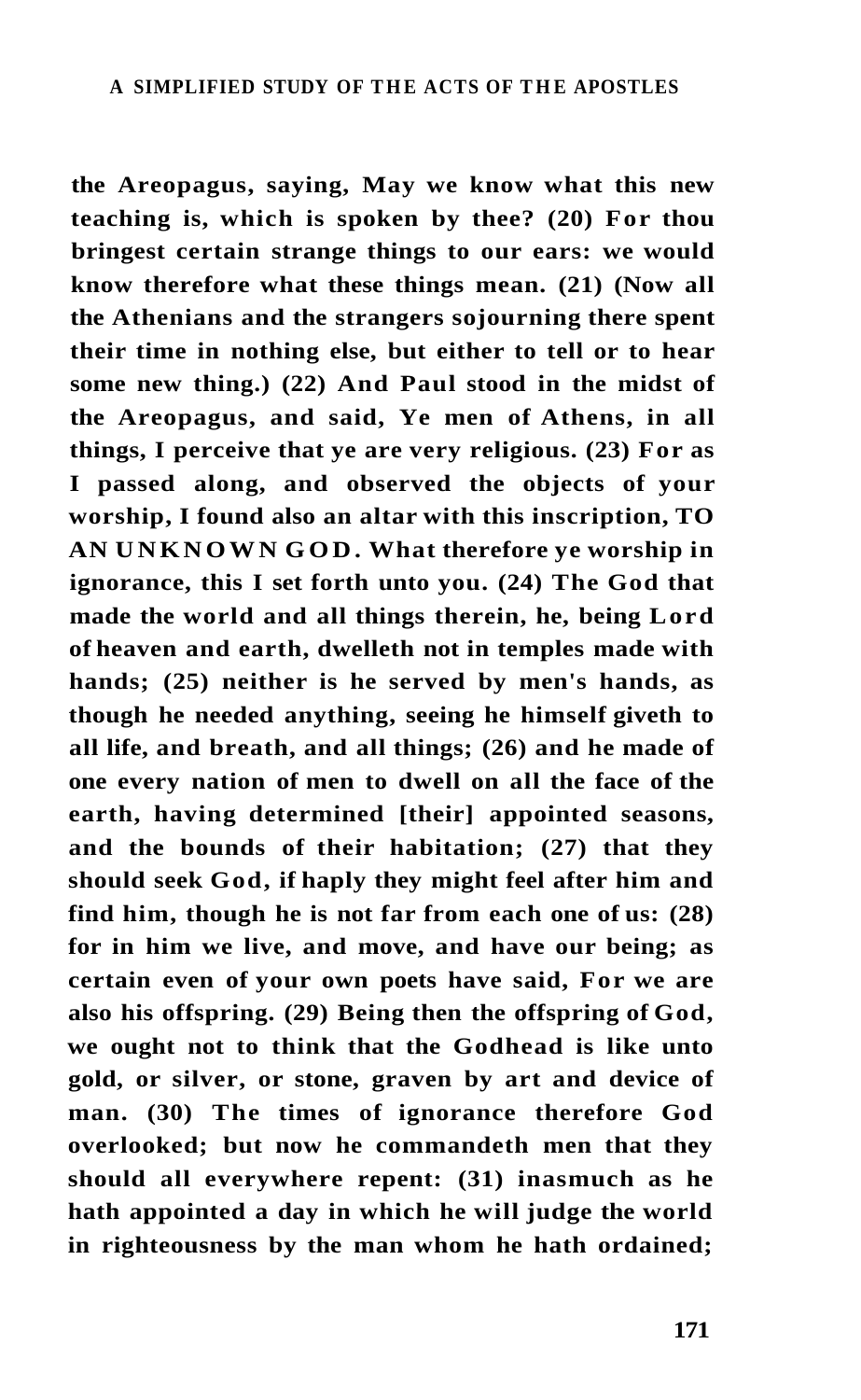**whereof he hath given assurance unto all men, in that he hath raised him from the dead. (32) Now when they heard of the resurrection of the dead, some mocked; but others said, We will hear thee concerning this yet again. (33) Thus Paul went out from among them. (34) But certain men clave unto him, and believed: among whom also was Dionysius the Areopagite, and a woman named Damaris, and others with them.** 

In Athens, while Paul waited for Silas and Timothy to join him, he observed a city full of idols. The ancient writer, **Petronius,** satirically said that it was easier to find a god in Athens than to find a man. This city was referred to as, "one great altar to the gods." Luke tells us that Paul's spirit was provoked when he observed the many gods erected by man. Paul who knew the one true God would be disturbed to observe men worshiping gods who could not speak, see, hear, move or in any way show intelligence (Ephesians **4:6).** Paul, instead of being impressed with the magnificent temples, saw nothing but a pile of idols.

Paul was determined to preach the gospel in this great city, which was known for its literary genius, philosophical brilliance, and more architectural beauty than any other city of antiquity. He reasoned with the Jews in their synagogue and with those who met with him in the market place.

In Athens there were several schools of Philosophy, two of which were the Epicureans and Stoics. The Epicurean philosophers made pleasure the end of all human existence. The Stoics believed that the good life was obtained through glorifying human reason (separate from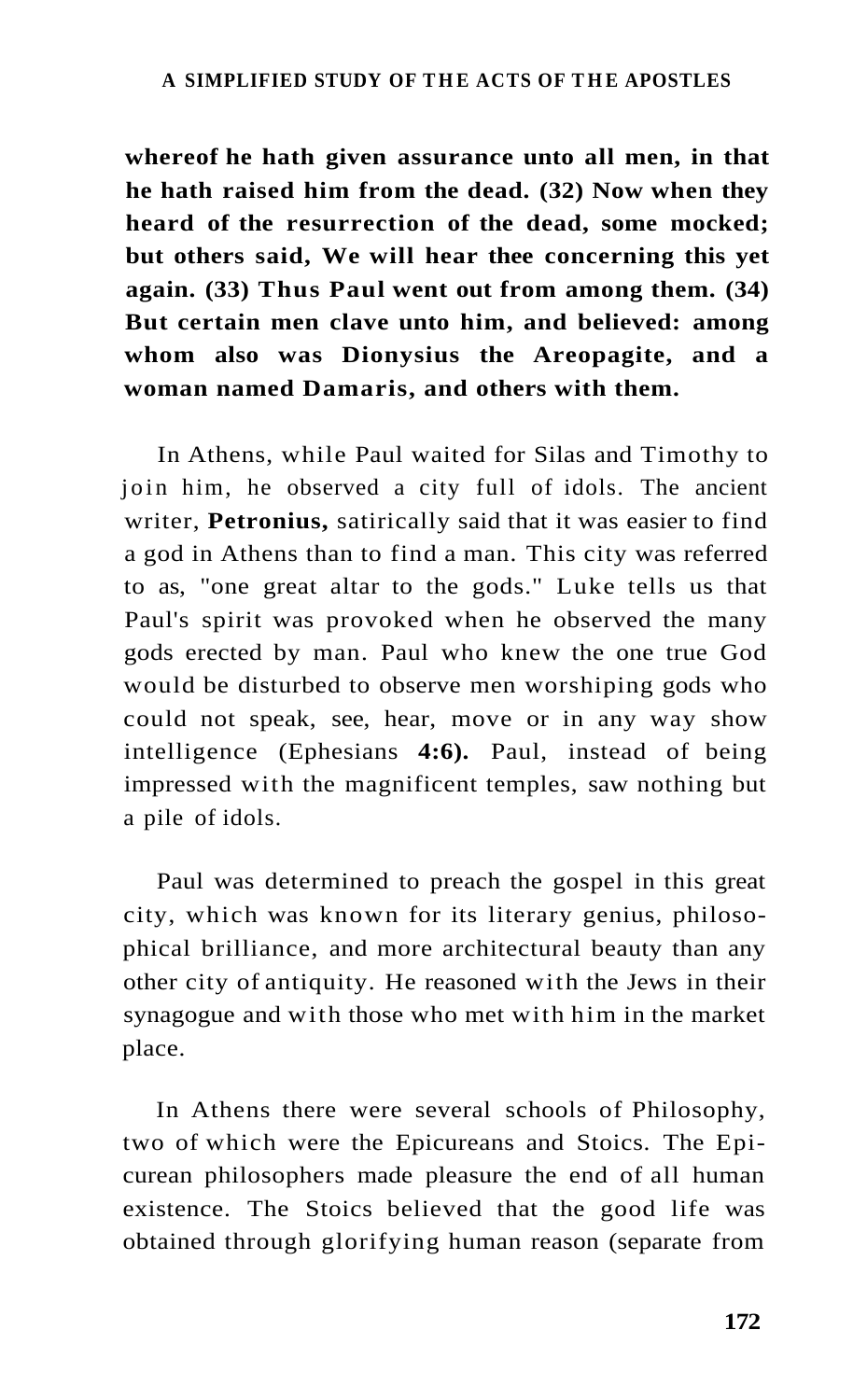God's revelation to man) and self-sufficiency. This pursuit was considered by them as seeking true virtue. The basic problem with these philosophies was that it made man, not God, the ruler of life.

The Epicurean and Stoic philosophers were not impressed with the message of Paul but with the "newness" of what Paul said (Acts 17:21). The message of Paul was the death and resurrection of Jesus (Acts 17:18). The philosophers took Paul unto the *Areopagus* (Mars Hill) to hear more from the babbler (Acts 17:18).

Paul, standing in the midst of Mars Hill, took advantage of the opportunity to speak on the behalf of Jehovah God. A close look at Paul's sermon is important because of the insight it gives us on preaching. Paul begins his preaching where his audience was intellectually — idol worshipers, and declared unto them the one true God.

### **PAUL'S SERMON**

- 1. He noted that the Athenians were very superstitious (religious).
- 2. Their devotion to man-made gods was so great that they raised up an altar to an unknown God in case they had overlooked one.
- 3. Paul told them that he was going to declare unto them the god that they worshiped in ignorance.
- 4. The true God made the world and all that is therein.
- 5. The true God does not dwell in man-made temples.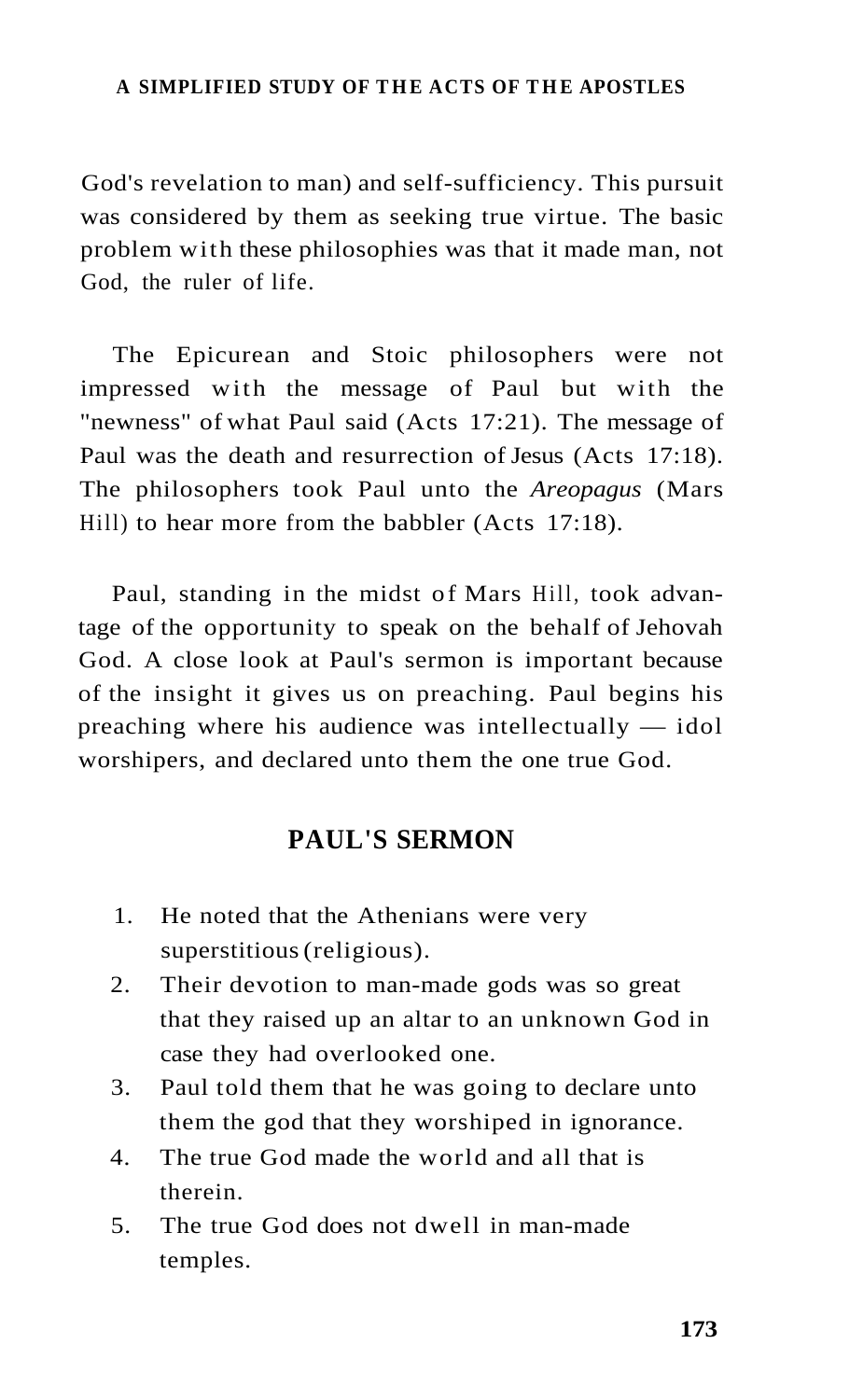- 6. Unlike the gods created by man, the true God is not served with men's hands because He needs nothing. (He gave life and breath to all things, therefore He needs nothing from man). He is God of the entire universe.
- 7. Man's purpose on earth is to seek God. God can be found because He is not far from His creatures.
- 8. It is in this one true God that we live and move and have our being. We exist because of Him!
- 9. Man, being the offspring of God, should not think of the Godhead (Father, Son and Holy Spirit) like unto gold, silver or stone which has been crafted by man's hands.
- 10. God commanded them to repent of their idolatry.
- 11. Repentance was enjoined to these idolaters because God has appointed a day in which He will judge the world.
- 12. Paul preached the one true God (in contrast to the idols of Athens), repentance, and the resurrection of Jesus.

The response of the philosophers to Paul's preaching was that of derision. They made fun of the gospel Paul preached. Paul in his preaching career had been beaten, imprisoned and run out of town, but he had not met the indifference he encountered in Athens. Paul departed from them.

Even though Paul's efforts did not result with the success he had experienced in other cities, converts were made for the cause of Christ (Acts 17:34).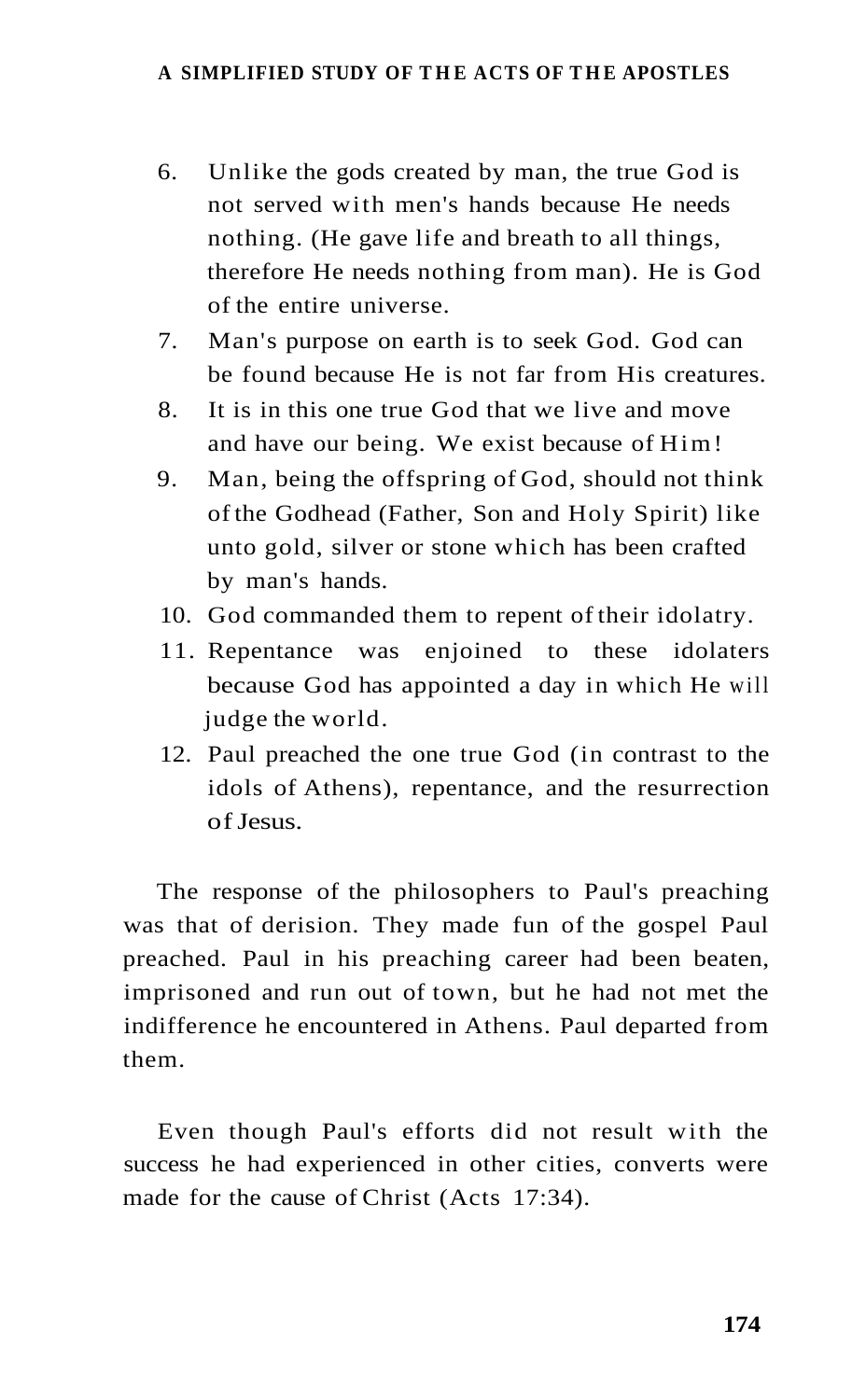### **CHAPTER 18**

## **Verses 1-4 Paul Arrives at Corinth**

**(1) After these things he departed from Athens, and came to Corinth. (2) And he found a certain Jew named Aquila, a man of Pontus by race, lately come from Italy, with his wife Priscilla, because Claudius had commanded all the Jews to depart from Rome: and he came unto them; (3) and because he was of the same trade, he abode with them, and they wrought, for by their trade they were tentmakers. (4) And he reasoned in the synagogue every sabbath, and persuaded Jews and Greeks.** 

As Athens was noted for its literary genius, philosophical brilliance and architectural beauty, Corinth was a city of commerce. Because of its harbors it became a thriving commercial city. Corinth, a city of some two hundred thousand souls, was a very wicked city. The residents worshiped *Aphrodite,* who was the goddess of love. Near Corinth was the mountain, Acro-Corinthus. On a flat area at the top of the mountain there was a temple dedicated to the goddess. It is reported by historians that the temple housed one thousand prostitutes and under the guise of religion practiced unrestrained immorality. The Greek language made a verb out of the city's name, *Corinthianize,* which meant to practice whoredom. Realizing the prevalence of the practice of immorality, Paul's instructions to the Corinthians were certainly in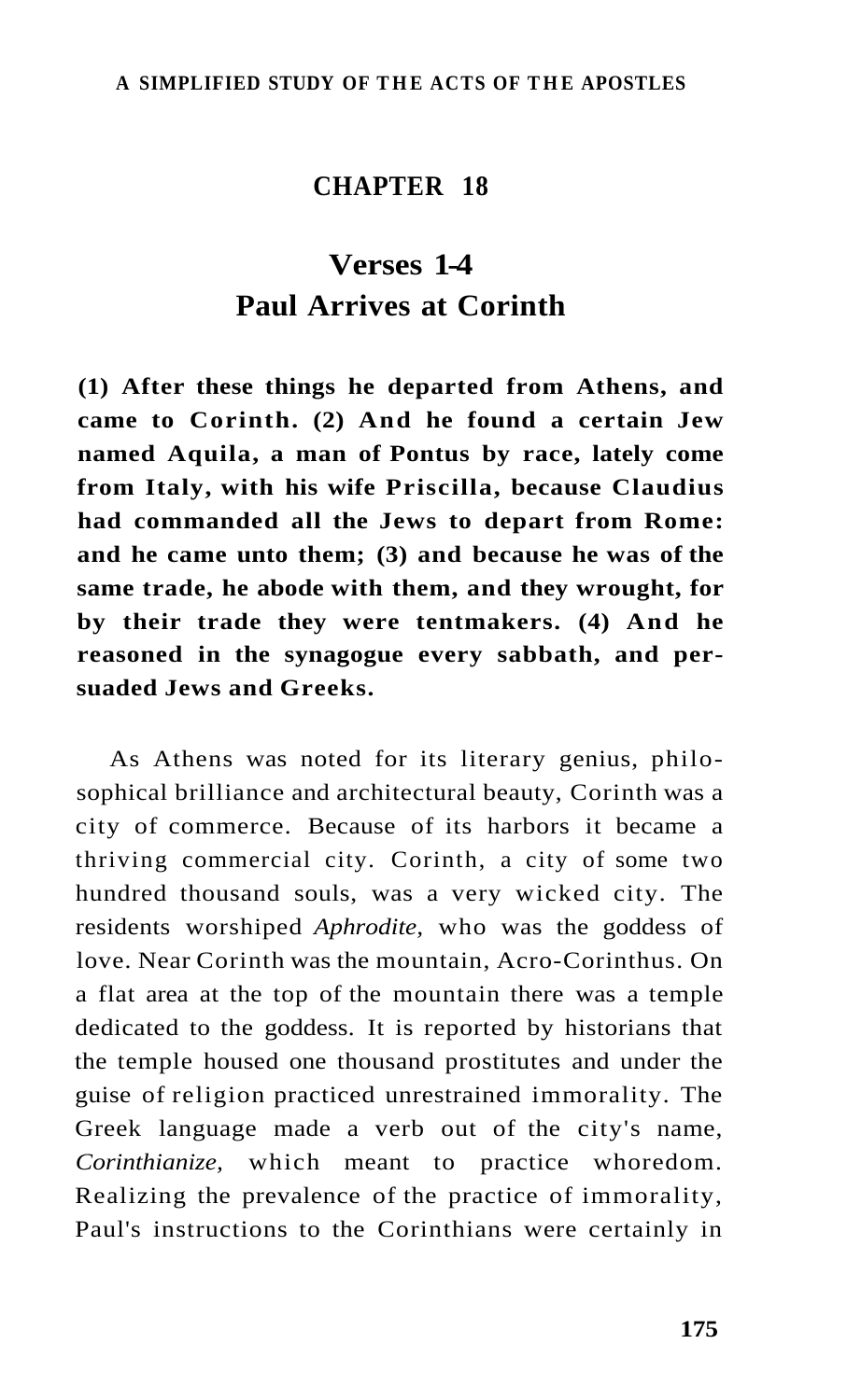order (I Corinthians 6:18).

Entering Corinth Paul came in contact with Aquila and his wife, Priscilla. He lodged with them because they were tentmakers, the same trade as Paul. Each Jewish boy was taught a trade in order to provide for himself. It has been written that a Jewish father who did not teach his son a trade, taught him to be a thief.

Under the rule of Claudius all Jews were commanded to leave Rome. This happened during the ninth year of his reign, 49 or 50 A.D. (The Roman historian, **Suetonius,** in *Claudius* 25:4). An inscription found in Delphi, Greece *(Orosius, Fl.* 417 A.D.), places Gallio's proconsulship at 52 A.D. (Acts 18:12). From these dates it seems that Paul on his second missionary journey visited Corinth in 52 or 53 A.D.

Paul preached (reasoned) in the synagogue every Sabbath and persuaded Jews and Greeks. We are amazed and thankful to God for the power of the gospel. When it was preached in this corrupt city, it produced fruit.

Since Paul says nothing about the conversion of Aquila and Priscilla, it is thought that they were Christians before they left Rome.

### **Verses 5-11 Work at Corinth**

**(5) But when Silas and Timothy came down from Macedonia, Paul was constrained by the word, testifying to the Jews that Jesus was the Christ. (6) And**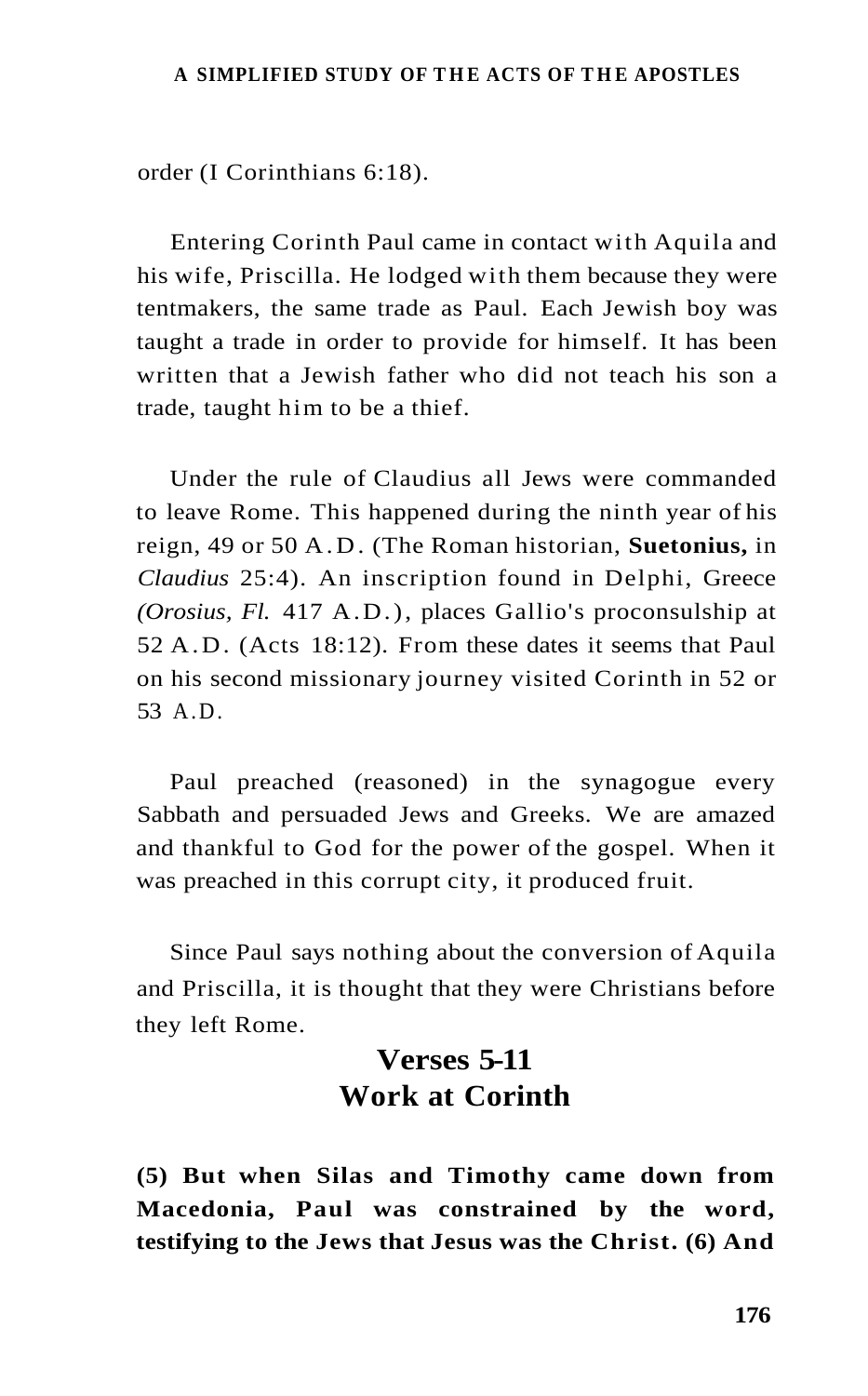**when they opposed themselves and blasphemed, he shook out his raiment and said unto them, Your blood [be] upon your own heads; I am clean: from henceforth I will go unto the Gentiles. (7) And he departed thence, and went into the house of a certain man named Titus Justus, one that worshipped God, whose house joined hard to the synagogue. (8) And Crispus, the ruler of the synagogue, believed in the Lord with all his house; and many of the Corinthians hearing believed, and were baptized. (9) And the Lord said unto Paul in the night by a vision, Be not afraid, but speak and hold not thy peace: (10) for I am with thee, and no man shall set on thee to harm thee: for I have much people in this city. (11) And he dwelt [there] a year and six months, teaching the word of God among them.** 

Silas and Timothy joined Paul in Corinth and Paul was constrained (compelled) to preach the gospel to the Jews. The message of Paul was: Jesus is the Christ.

In verse six there is a very important matter which needs our serious consideration. There is a false doctrine being circulated that those who are not Christians are not under (do not answer to) the authority (law) of God. In verse six Luke informs us that when the Jews heard Jesus preached as the Christ:

- 1. They opposed themselves (rejected the gospel to their own detriment, see Luke 7:30). Any time man rejects the word of God it is to his own harm.
- 2. Blasphemed (spoke against).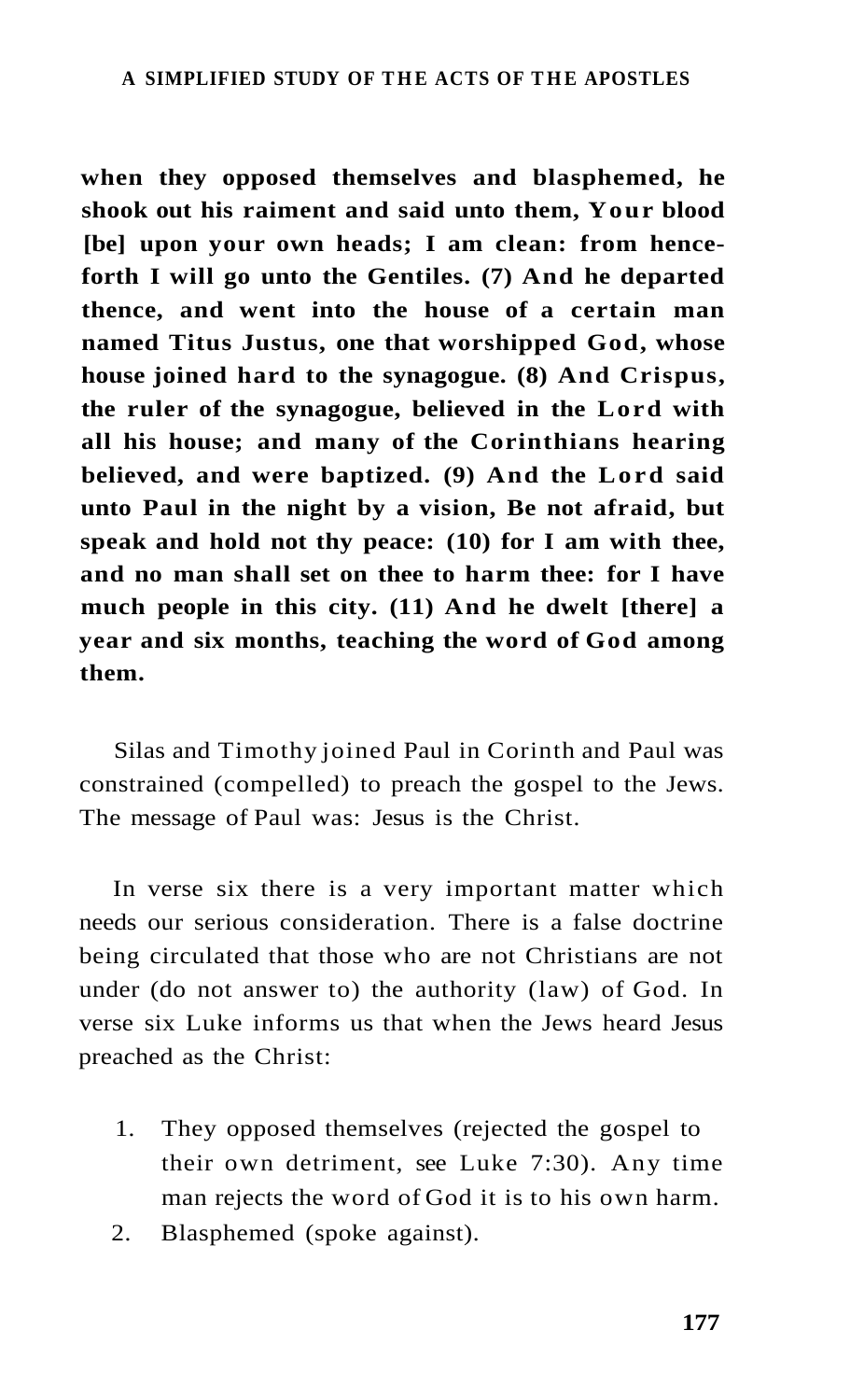The important question is, did these Jews sin? The answer is, of course they did, because they rejected the counsel of God. They were not Christians and when they blasphemed, they sinned, therefore they **were** amenable (responsible to) the law of God. All men saints and sinners are amenable to God's will. Furthermore, i f a sinner is not answerable to God's law, how can he become a Christian?

As was the case in Antioch of Pisidia (Acts 13:46), Paul turned from the Jews unto the Gentiles. Paul declared that their blood was upon their heads because they had rejected Jesus (they *were* responsible, see also Matthew 27:25). Crispus, the ruler of the synagogue, along with many of the Corinthians believed and were baptized.

Paul had a vision in which the Lord told him not to be afraid and to speak boldly because no one would harm him. Paul spent a year and six months in Corinth. It was while he was at Corinth that Paul wrote 1st and 2nd Thessalonians around  $51-52$  A.D. (see Acts 17:14-15; 18:5; I Thessalonians 3:6).

# **Verses 12-17 Trial Before Gallio**

**(12) But when Gallio was proconsul of Achaia, the Jews with one accord rose up against Paul and brought him before the judgment-seat, (13) saying, This man persuadeth men to worship God contrary to the law. (14) But when Paul was about to open his mouth, Gallio said unto the Jews, If indeed it were a matter of wrong or of wicked villany, O ye Jews, reason would**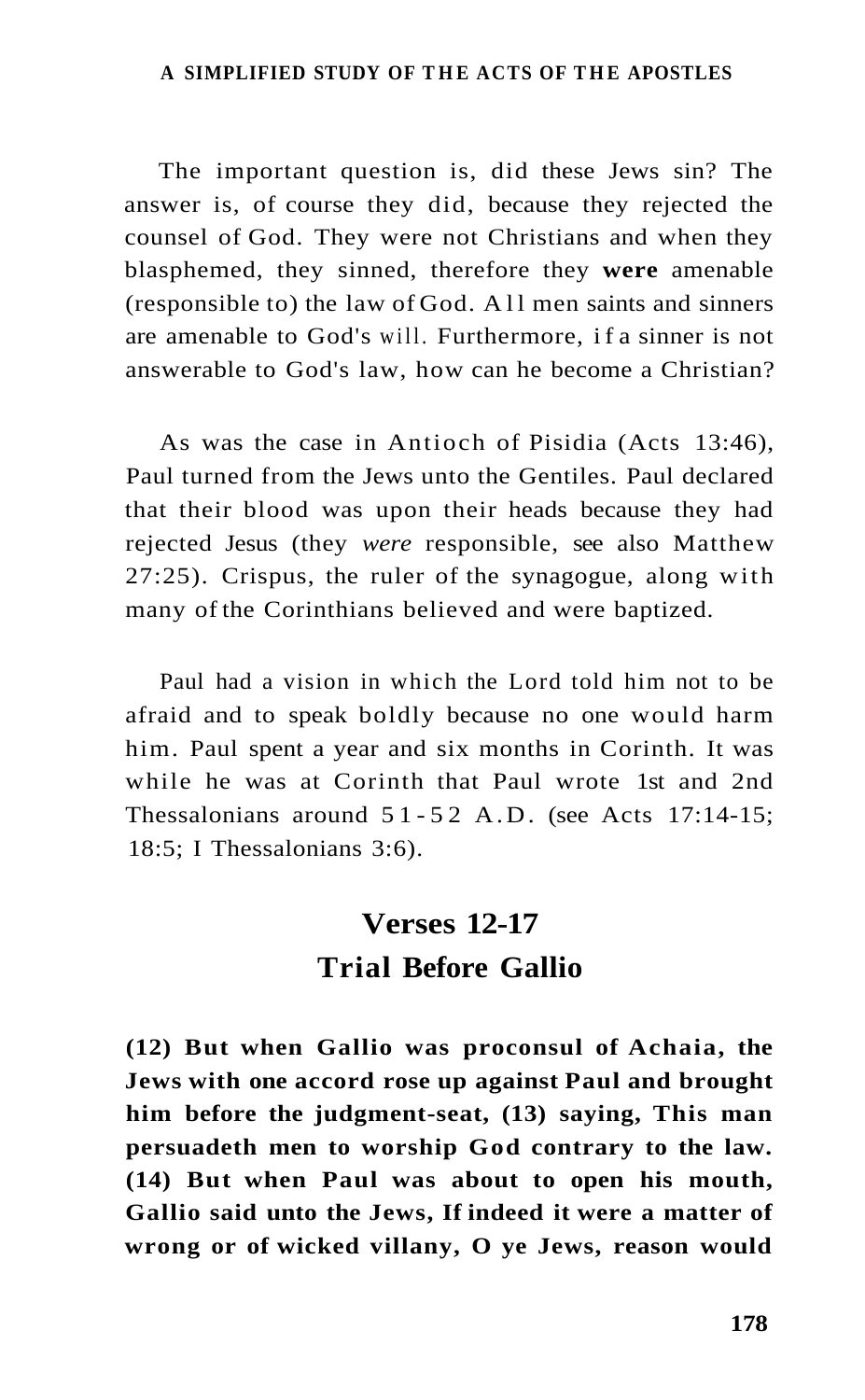**that I should bear with you: (15) but if they are questions about words and names and your own law, look to it yourselves; I am not minded to be a judge of these matters. (16) And he drove them from the judgment-seat. (17) And they all laid hold on Sosthenes, the ruler of the synagogue, and beat him before the judgment-seat. And Gallio cared for none of these things.** 

The Jews brought Paul before the judgment seat of Gallio and charged him with persuading men to worship God contrary to the law of Moses. Since it was not a transgression of Roman law and a matter "about words and names in the Jewish law," Gallio refused to hear the case.

The Jews, repulsed by Gallio, seemingly took their frustrations out on Sosthenes. Sosthenes, the ruler of the synagogue, was seized and beaten before the judgment seat. Gallio showed no interest in this event.

## **Verses 18-21 Paul at Ephesus**

**(18) And Paul, having tarried after this yet many days, took his leave of the brethren, and sailed thence for Syria, and with him Priscilla and Aquila: having shorn his head in Cenchreae; for he had a vow. (19) And they came to Ephesus, and he left them there: but he himself entered into the synagogue, and reasoned with the Jews. (20) And when they asked him to abide a longer**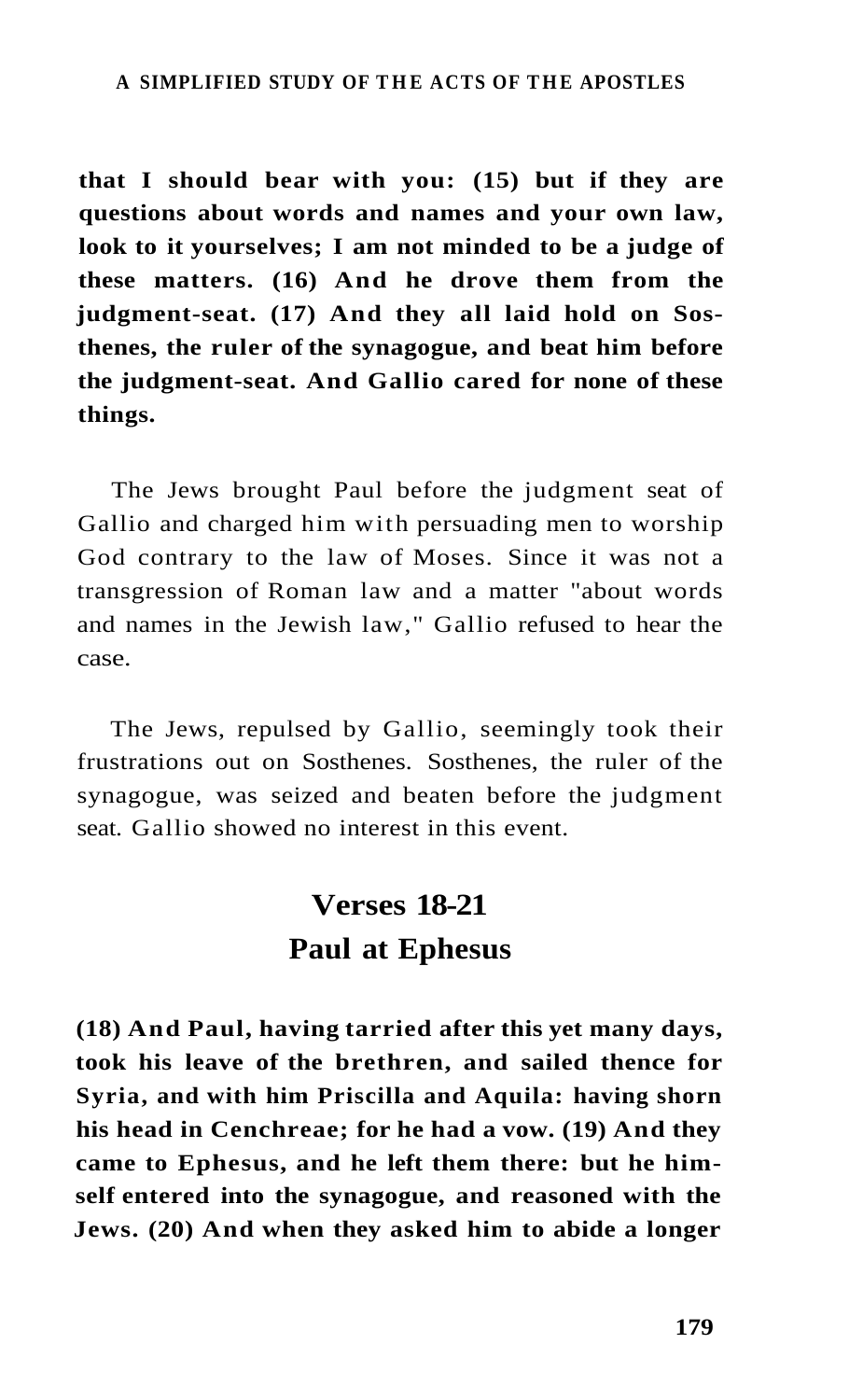### **time, he consented not; (21) but taking his leave of them, and saying, I will return again unto you if God will, he set sail from Ephesus.**

Paul had taken a vow and when that vow was fulfilled he cut his hair. Some believe that the vow Paul took was the Nazarite vow, but Paul's actions did not coincide with the requirements of that vow given in Numbers 6:13-18. In reality we do not know what the vow was, where he made it or why. It may be that Paul was engaging in a ceremonial aspect of Judaism. Of this we can be sure, Paul was not keeping the vow in view of salvation (that was through Christ), neither did he bind it on others; nor did he keep it as a part of the Jewish religion.

Arriving in Ephesus Paul entered into the synagogue and reasoned with the Jews. Ephesus was the leading city of the Roman province of Asia. As a seaport city which was connected to highways leading to the most important cities of the province, Ephesus was the most easily accessible city in Asia by both land and sea. One of the outstanding features of Ephesus was its great temple of *Artemis.* (This goddess, her temple, and her followers will be considered in Acts 19:24-41).

Paul left Ephesus for Caesarea, promising to come to them again i f it was God's will.

### **Verse 22**

### **End of Paul's Second Missionary Journey**

**(22) And when he had landed at Caesarea, he went up and saluted the church, and went down to Antioch.**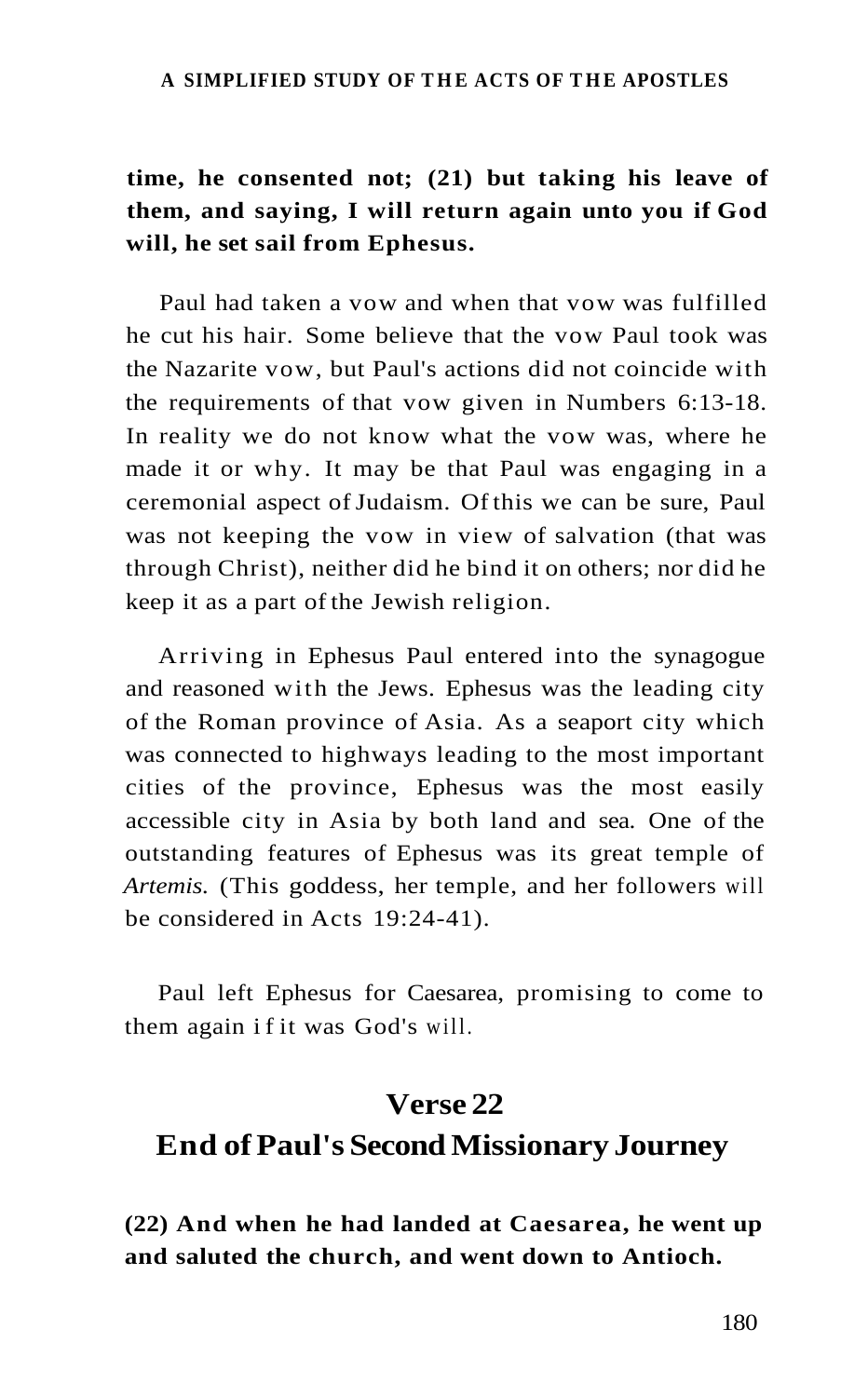Paul landed at Caesarea, saluted (greeted) the church and went to Antioch of Syria.

## **SEGMENT XV I**

## **ACTS 18:23-21:40 PAUL'S THIRD JOURNEY**

### **Verse 23 (of Acts 18) Paul Goes Through Galatia and Phrygia**

**(23) And having spent some time [there], he departed, and went through the region of Galatia, and Phrygia, in order, establishing all the disciples.** 

This is the third time Paul had visited these congregations and the fourth time he had visited the cities of this area. He:

- 1. Visited the cities and established the congregations on his first missionary journey.
- 2. Second visit was on his return from his first missionary journey (Acts 14:23).
- 3. Third visit was to the congregations he had established while on his second missionary journey (Acts 15:36).
- 4. His fourth visit was on his third missionary journey (Acts 18:23).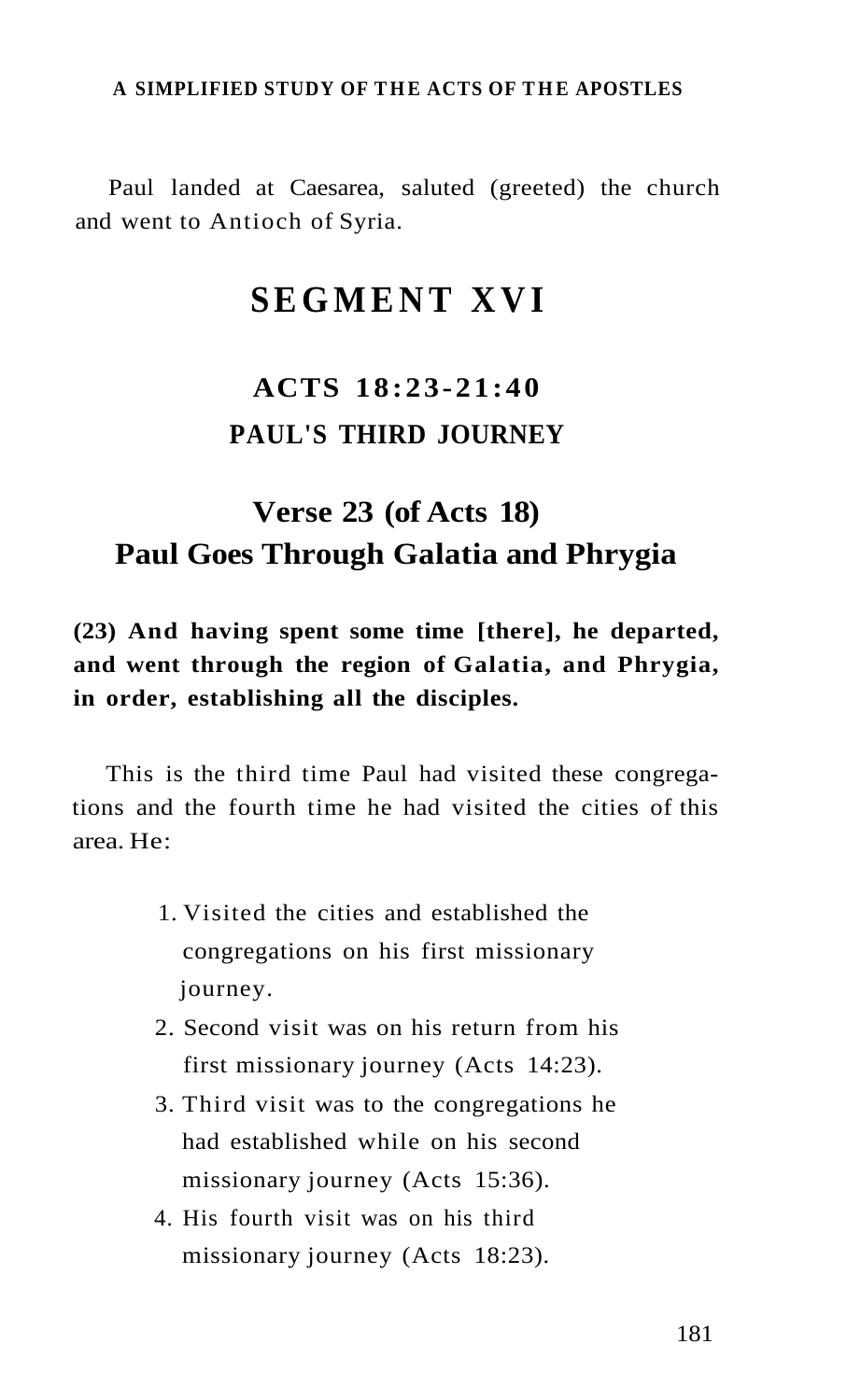Several times we have mentioned the necessity of strengthening, establishing, grounding in the faith, or helping Christians to grow spiritually. This is an absolute necessity if new congregations are to assume their responsibilities in the kingdom of God. (These responsibilities are: evangelism, benevolence and edification.)

## **Verses 24-28 Apollos at Ephesus**

**(24) Now a certain Jew named Apollos, an Alexandrian by race, an eloquent man, came to Ephesus; and he was mighty in the scriptures. (25) This man had been instructed in the way of the Lord; and being fervent in spirit, he spake and taught accurately the things concerning Jesus, knowing only the baptism of John: (26) and he began to speak boldly in the synagogue. But when Priscilla and Aquila heard him, they took him unto them, and expounded unto him the way of God more accurately. (27) And when he was minded to pass over into Achaia, the brethren encouraged him, and wrote to the disciples to receive him: and when he was come, he helped them much that had believed through grace; (28) for he powerfully confuted the Jews, [and that] publicly, showing by the scriptures that Jesus was the Christ.** 

The writer introduces us to Apollos, a Jew from Alexandria, which was in the land of Egypt. Luke describes Apollos as an eloquent man who was mighty in the scriptures and fervent in the Spirit. He accurately taught things concerning Jesus *but only knew the baptism*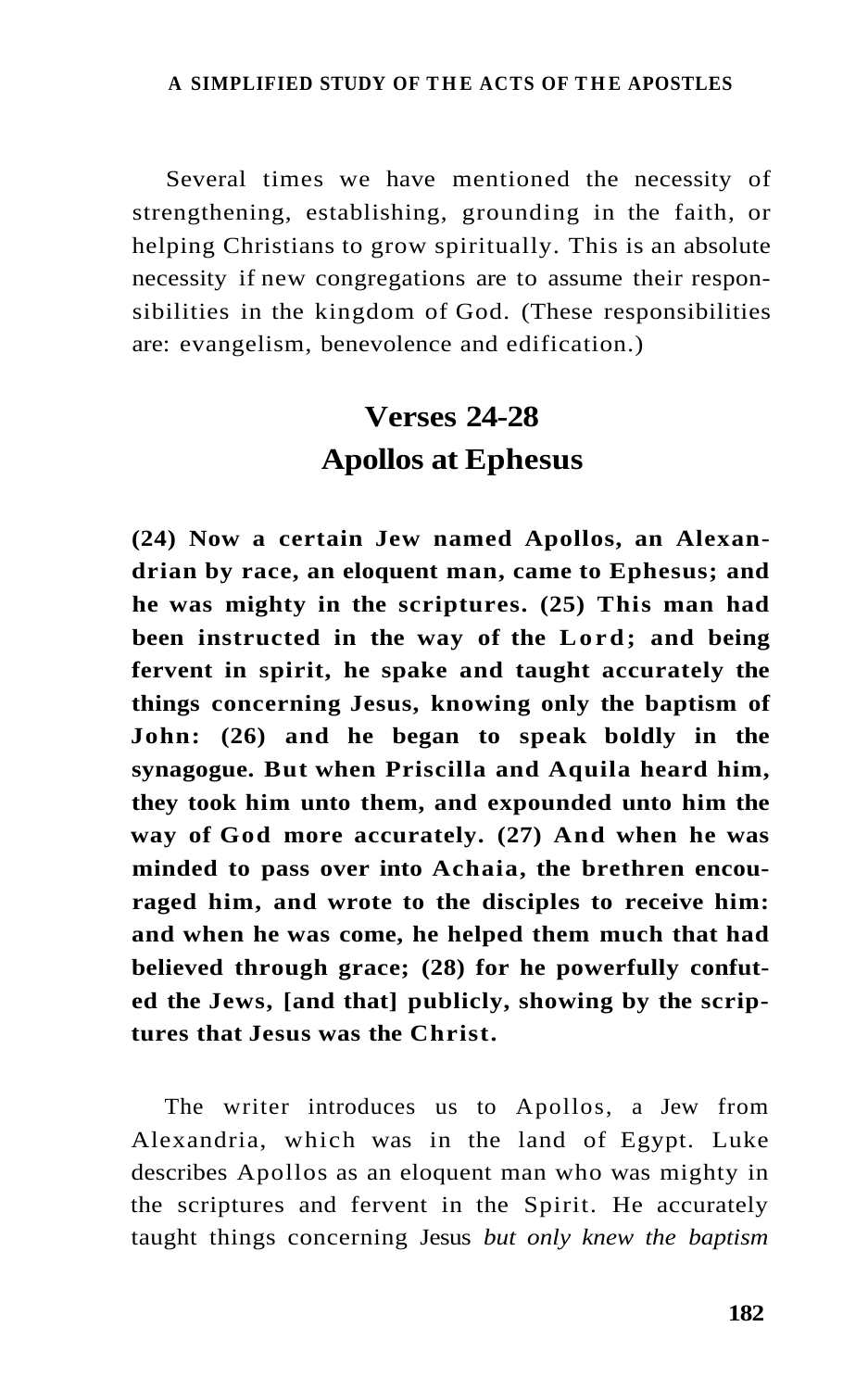*of John.* At the time of Apollos, John's baptism was not valid.

Note the comparison between the baptism of John and the baptism of Jesus: John's baptism was valid **BEFOR E**  Christ came because it was for the purpose of preparing the Jews for Christ (Matthew 3:3; John 3:28). At the time that Apollos was preaching the baptism of John, Jesus had already come into the world, died, was buried, resurrected, and ascended into heaven (Acts 1:9-l 1).

Priscilla and Aquila heard him boldly preaching Jesus in the synagogue and took him aside and expounded unto him the way of God more accurately. Apollos went into Achaia and helped the brethren there, powerfully confuting the Jews publicly. The preaching of Apollos was that of proving by scriptures that Jesus was the Christ. (See I Corinthians 1:12 , 3:4 , 16:12).

#### **CHAPTER 19**

### **Verses 1-7**

### **Rebaptism of the Ephesian Disciples**

**(1) And it came to pass, that, while Apollos was at Corinth, Paul having passed through the upper country came to Ephesus, and found certain disciples: (2) and he said unto them, Did ye receive the Holy Spirit when ye believed? And they [said] unto him, Nay, we did not so much as hear whether the Holy Spirit was**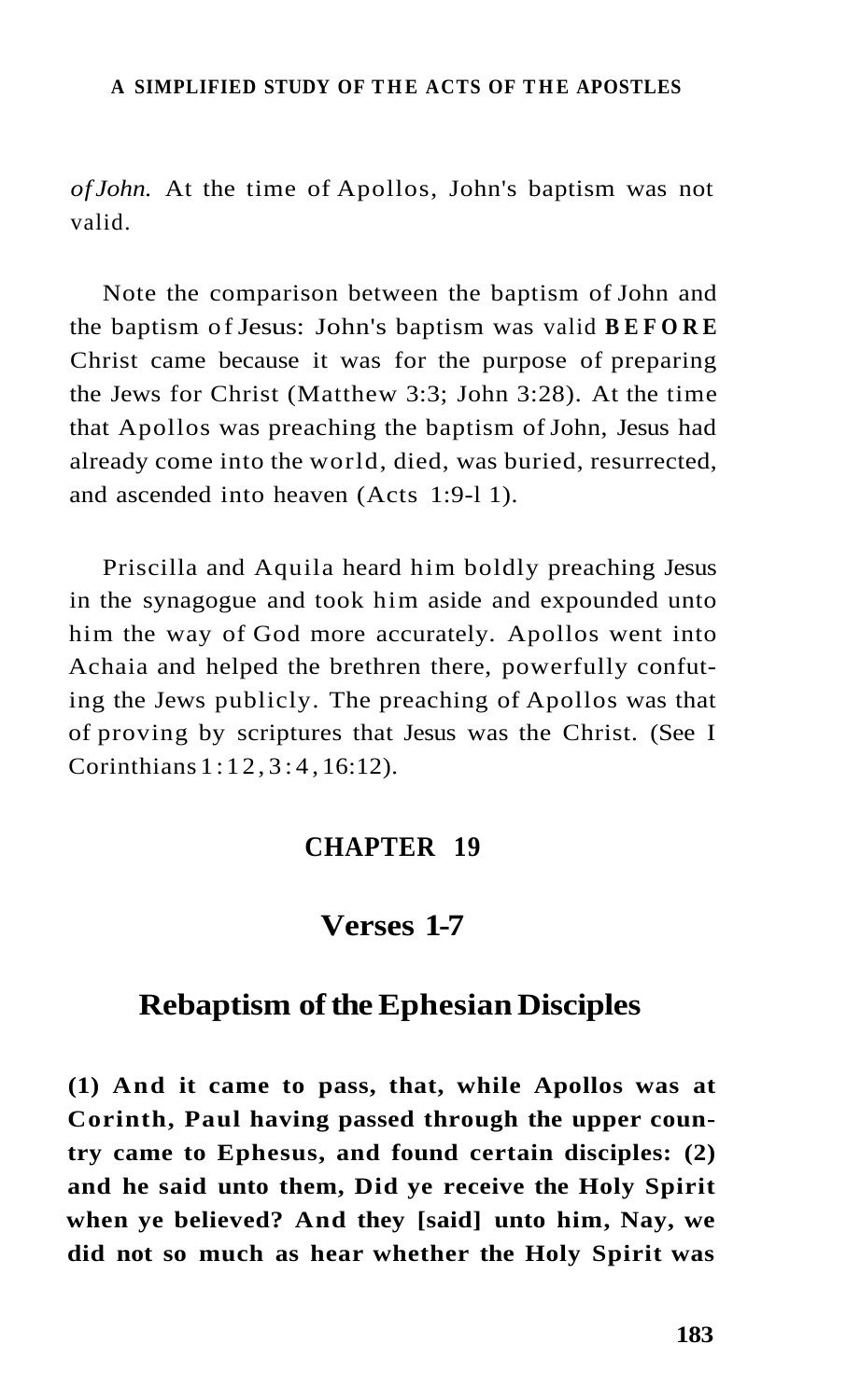**[given]. (3) And he said, Into what then were ye baptized? And they said, Into John's baptism. (4) And Paul said, John baptized with the baptism of repentance, saying unto the people that they should believe on him that should come after him, that is, on Jesus. (5) And when they heard this, they were baptized into the name of the Lord Jesus. (6) And when Paul had laid his hands upon them, the Holy Spirit came on them; and they spake with tongues, and prophesied. (7) And they were in all about twelve men.** 

While Apollos was at Corinth, Paul entered Ephesus. Meeting certain of the disciples, he questioned them about the Holy Spirit. When they informed Paul that they had not even heard whether the Holy Spirit had been given, Paul immediately asked them about their baptism. Learning that they had been baptized into John's baptism, which was not valid at the time (see comments on Acts 18:24-28), Paul commanded them to be baptized into the name of the Lord Jesus, *(see chart on next page).* 

If one has been *improperly* baptized (having water sprinkled or poured over his head), or baptized for the wrong reason (because one thought that he/she was already saved, or into a denominational church) he/she needs to be baptized by immersion in water in the name of the Father, the Son, and the Holy Spirit for the remission of sins that one might be added to the saved (Acts 2:47).

Paul laid his hands on them, imparting unto them the Holy Spirit, which resulted in their speaking in tongues and prophesying.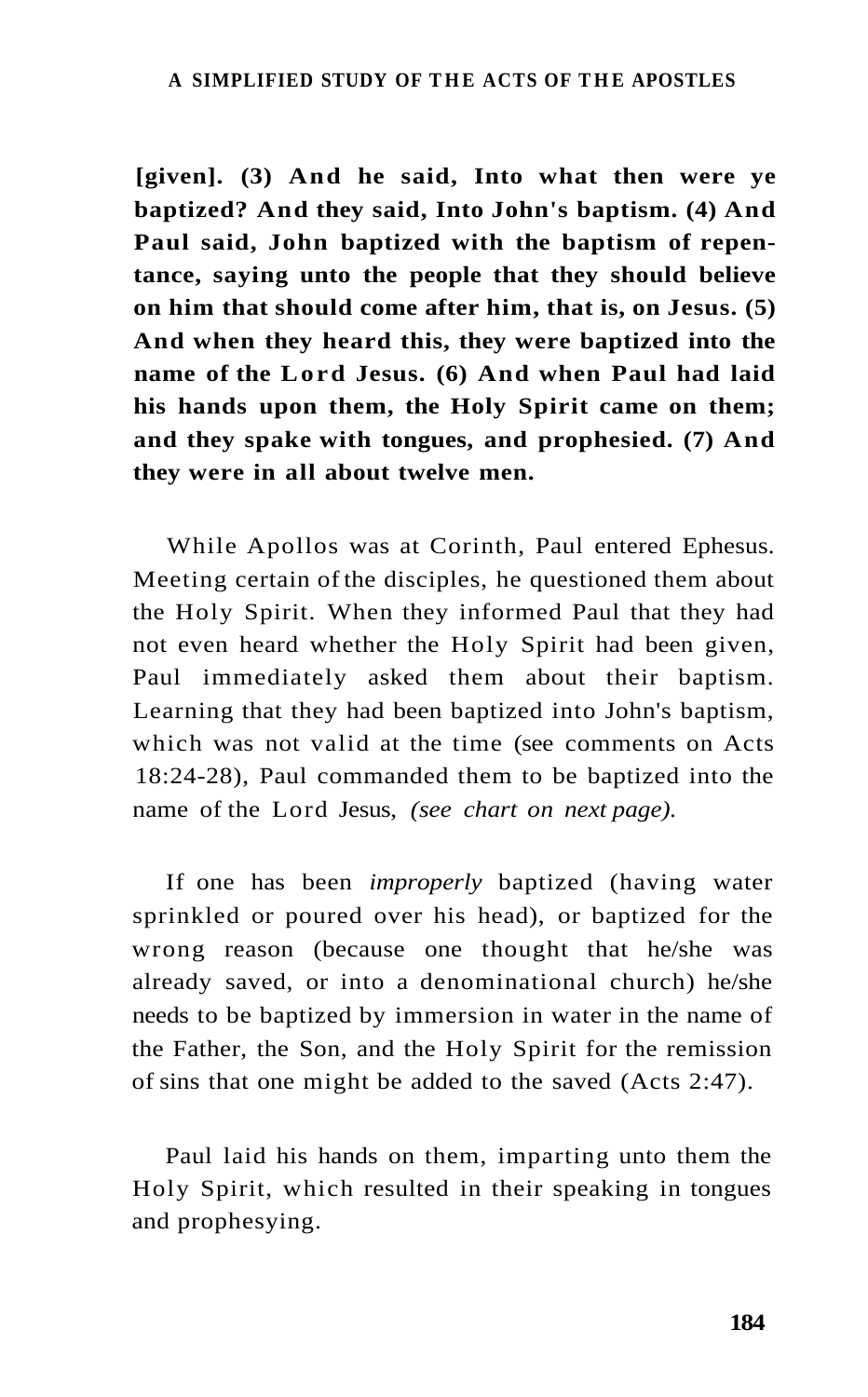# **John's Baptism Contrasted with the Baptism Jesus Commanded**

#### **JOHN'S BAPTISM**

**BAPTISM OF JESUS** 

- 1. In water John 1:26.
- 2. For remission of sins Luke 3:3.
- 3. Believing on Him (Jesus) who was to come - Acts 19:4.
- 4. Into John's baptism Acts 19:3.
- 5. Did not receive the Holy Spirit -Acts 19:2.
- 6. Jesus had not died.
- 1. In water-Acts 8:37.
- 2. For remission of sins Acts 2:38.
- 3. Believing on Jesus who had come - Acts 2.
- 4. In the name of the Father, Son and the Holy Spirit - Matthew 28:19.
	- 5. Received the Holy Spirit Acts 2:38.
	- 6. Baptized into Christ Galatians 3:27; baptized into the death of Jesus - Rom. 6:3-4.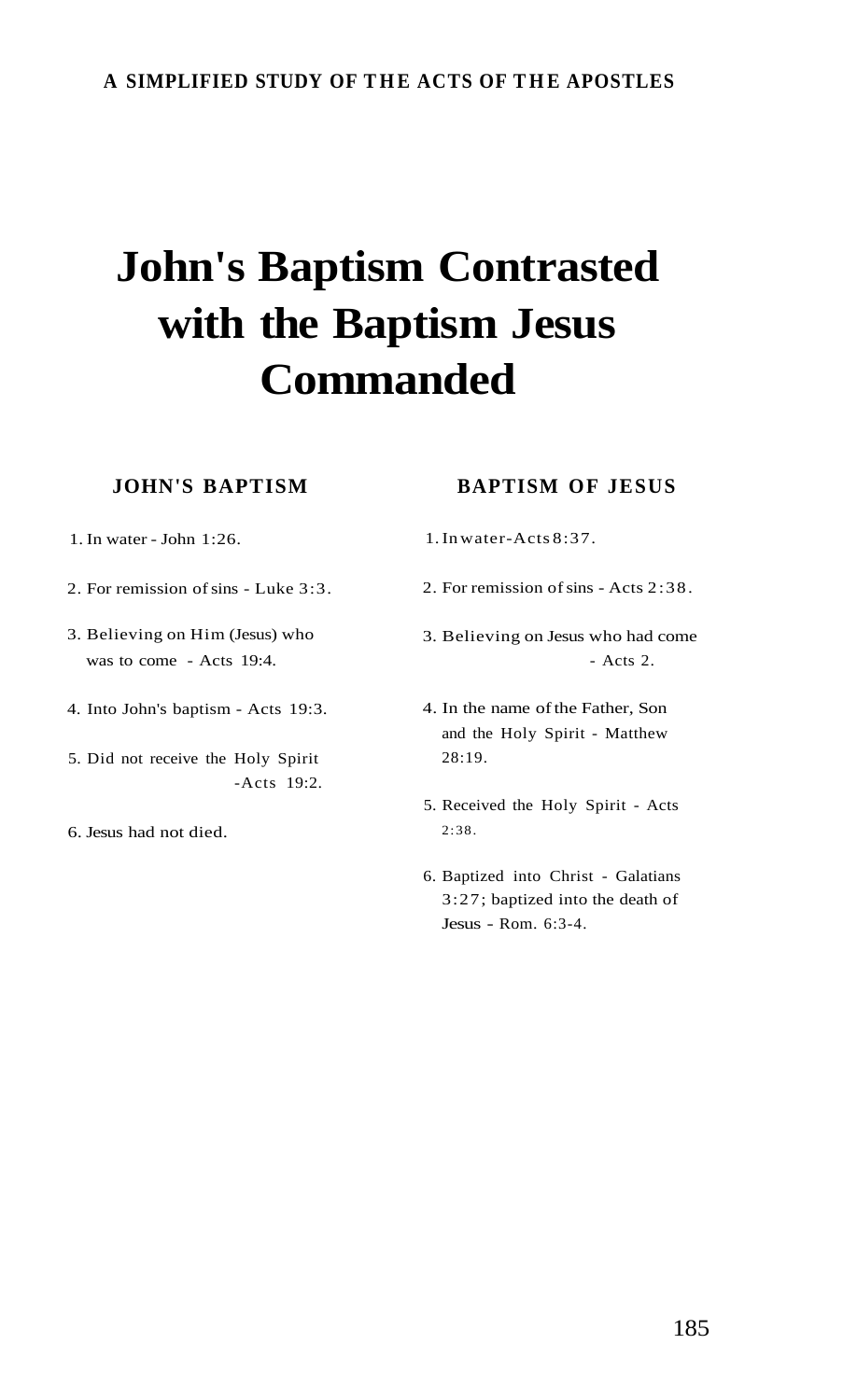## **Verses 8-10 Paul Teaches**

**(8) And he entered into the synagogue, and spake boldly for the space of three months, reasoning and persuading [as to] the things concerning the kingdom of God. (9) But when some were hardened and disobedient, speaking evil of the Way before the multitude, he departed from them, and separated the disciples, reasoning daily in the school of Tyrannus. (10) And this continued for the space of two years; so that all they that dwelt in Asia heard the word of the Lord, both Jews and Greeks.** 

Paul, as his custom was, went into the synagogue and reasoned with them concerning the kingdom of God. He did this for three months. However, when some were hardened, disobedient and spoke evil of the "way" (Christianity, Acts **9:2),** he moved his teaching into the school of Tyrannus. There he taught for two years. While Paul was in Ephesus, Luke informs us that **all** of Asia heard the word of the Lord. The gospel was taught in Ephesus and went forth into all of the Roman province of Asia! It should be realized that the gospel is to go forth from each individual Christian, the congregation of which he/she is a member, each village, each district, and each nation, until the whole world has been given an opportunity to hear and obey it (Mark 16:16).

## **Verses 11-20 Paul's Miracles and Results**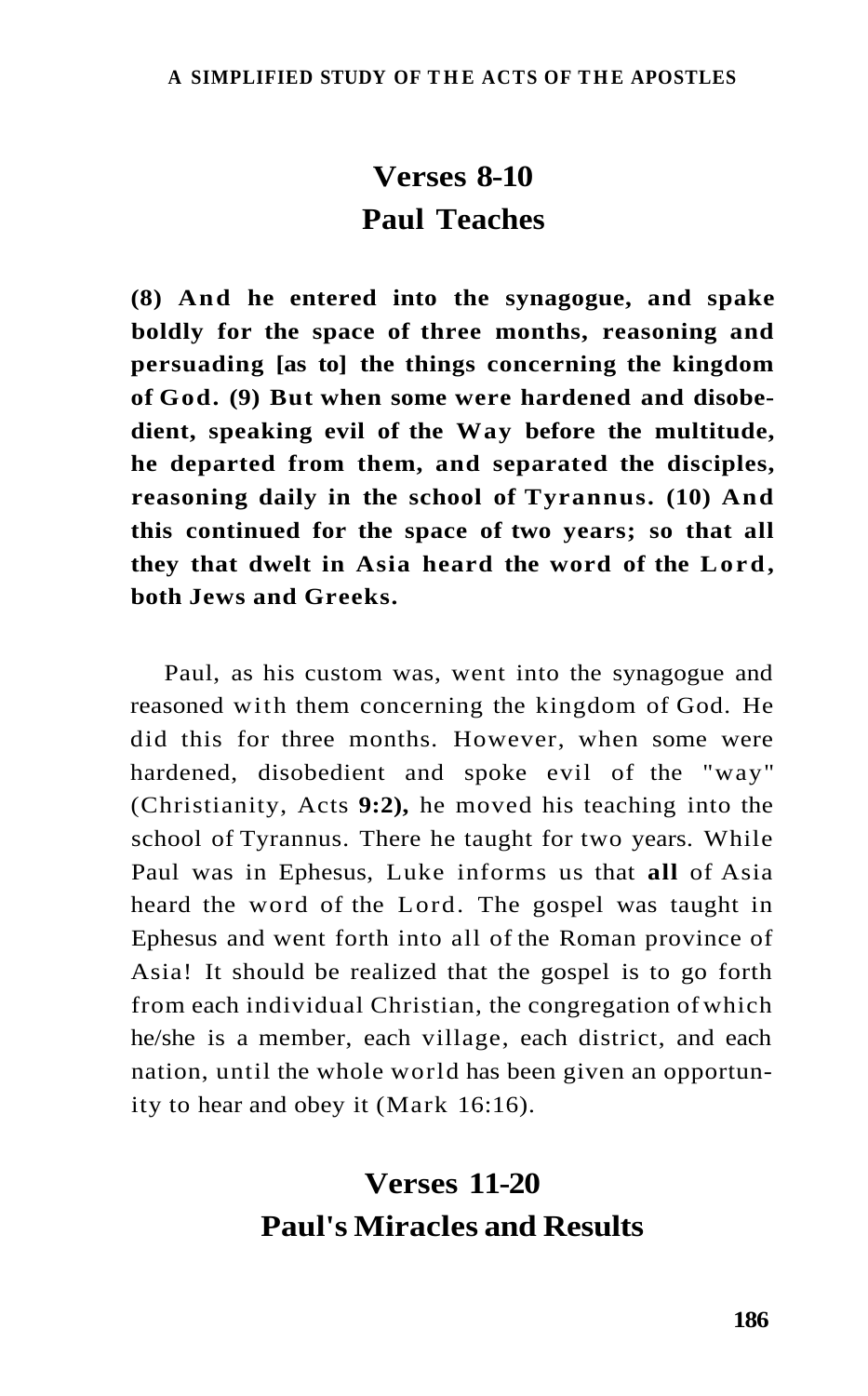**(11) And God wrought special miracles by the hands of Paul: (12) insomuch that unto the sick were carried away from his body handkerchiefs or aprons, and the evil spirits went out. (13) But certain also of the strolling Jews, exorcists, took upon them to name over them that had the evil spirits the name of the Lord Jesus, saying, I adjure you by Jesus whom Paul preacheth. (14) And there were seven sons of one Sceva, a Jew, a chief priest, who did this. (15) And the evil spirit answered and said unto them, Jesus I know, and Paul I know, but who are ye? (16) And the man in whom the evil spirit was leaped on them, and mastered both of them, and prevailed against them, so that they fled out of that house naked and wounded. (17) And this became known to all, both Jews and Greeks, that dwelt at Ephesus; and fear fell upon them all, and the name of the Lord Jesus was magnified. (18) Many also of them that had believed came, confessing, and declaring their deeds. (19) And not a few of them that practised magical arts brought their books together and burned them in the sight of all; and they counted the price of them, and found it fifty thousand pieces of silver. (20) So mightily grew the word of the Lord and prevailed.** 

Many use these passages of scripture as proof for what they call, "healing cloths." In America false teachers will offer bits of cloth which have been blessed by them and are supposed to relieve sickness. (They are usually about one or two inches square.) A plea is always made for a gift of money for their "ministry." Note carefully the facts of this case: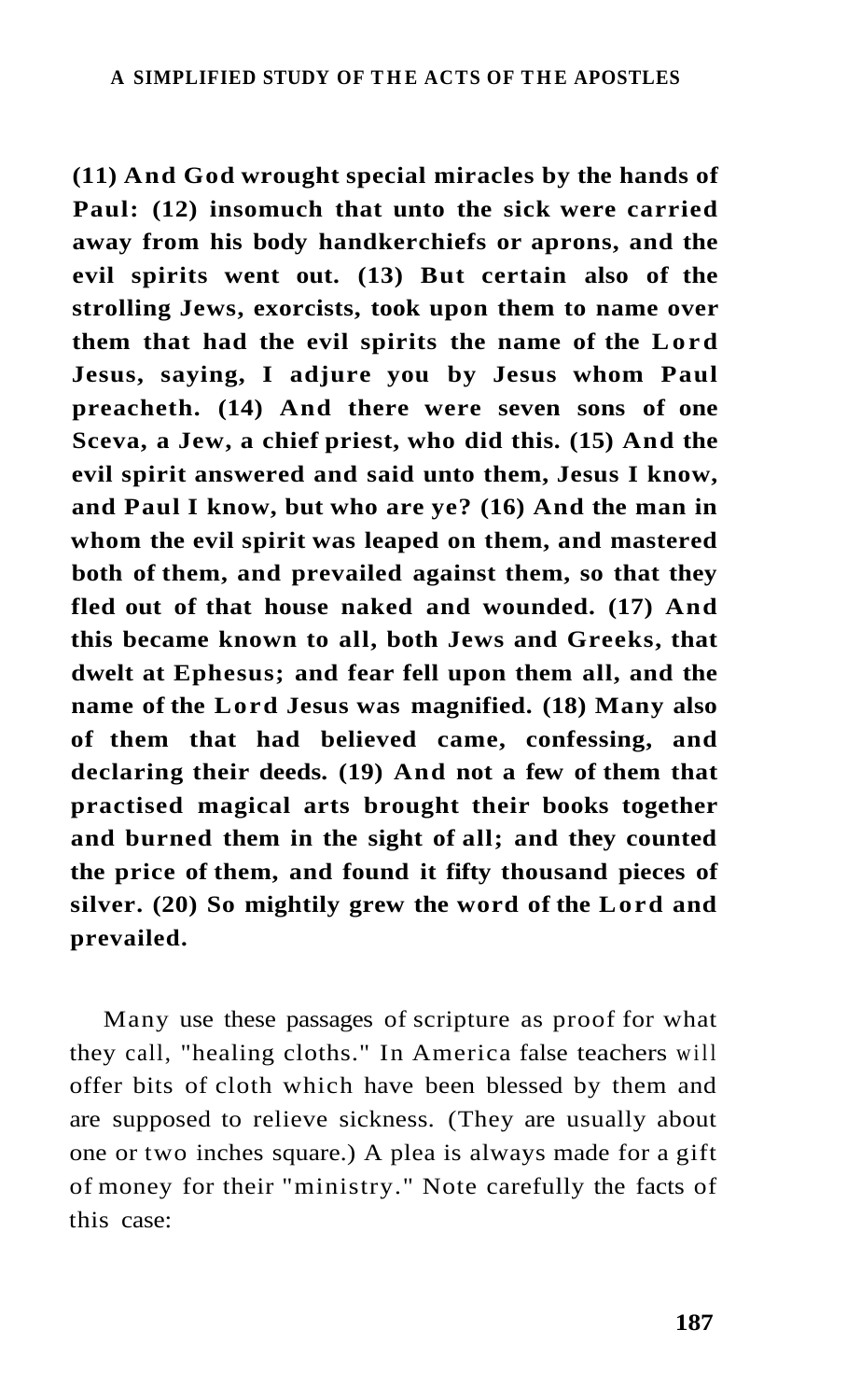- 1. Paul was preaching the gospel.
- 2. He was confirming his preaching with signs and wonders.
- 3. He had the Holy Spirit.
- 4. Paul was an apostle.
- 5. Power came from Christ through Paul.
- 6. Result was diseases were healed and evil spirits departed.
- 7. No monetary contribution was asked.

The results of Paul's miracles were that many believed. The very purpose of miracles was to confirm the word of God and to produce faith in Jesus Christ (Hebrews 2:3-4).

When certain of the Jews attempted to do as Paul (cast out evil spirits), the evil spirits mastered *them.* 

To those who claim the power of miracles today we say, "demonstrate the power." Heal the leper, the blind and other illnesses which are obvious to all who see, that faith may be produced in the heart of the unbeliever.

When these activities were known, fear fell upon them all and the name of Jesus Christ was magnified. Many who practiced magical arts brought their books and burned them. The value of the books has been variously estimated from 1,815 to 6,250 English pounds (\$9,000.00 to \$35,000.00 in U.S. dollars). Luke says that the word of the Lord grew mightily and prevailed.

## **Verses 21-22 Paul Remains in Asia**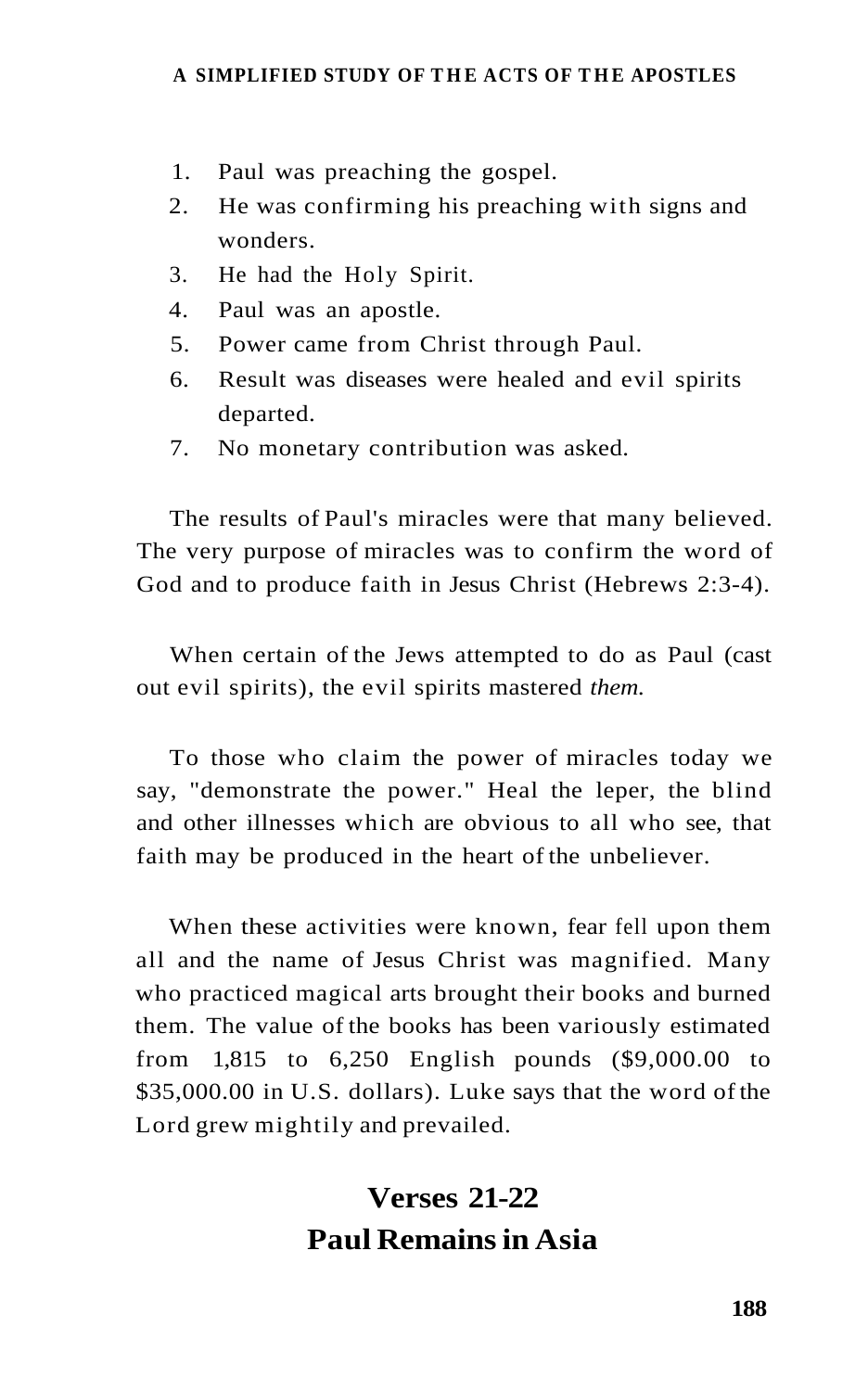**(21) Now after these things were ended, Paul purposed in the spirit, when he had passed through Macedonia and Achaia, to go to Jerusalem, saying, After I have been there, I must also see Rome. (22) And having sent into Macedonia two of them that ministered unto him, Timothy and Erastus, he himself stayed in Asia for a while.** 

Paul's travel plans were to go into Macedonia, Achaia, Jerusalem and Rome. We know that Paul did go to Rome, not as a freeman but as a ward of the Roman government.

Paul dispatched Timothy and Erastus to Macedonia, while he himself remained in Asia. No doubt Timothy and Erastus were checking on the welfare of the congregations in Macedonia.

## **Verses 23-27 Plot of Demetrius**

**(23) And about that time there arose no small stir concerning the Way. (24) For a certain man named Demetrius, a silversmith, who made silver shrines of Diana, brought no little business unto the craftsmen; (25) whom he gathered together, with the workmen of like occupation, and said, Sirs, ye know that by this business we have our wealth. (26) And ye see and hear, that not alone at Ephesus, but almost throughout all Asia, this Paul hath persuaded and turned away much people, saying that they are no gods, that are made with hands: (27) and not only is there danger that this**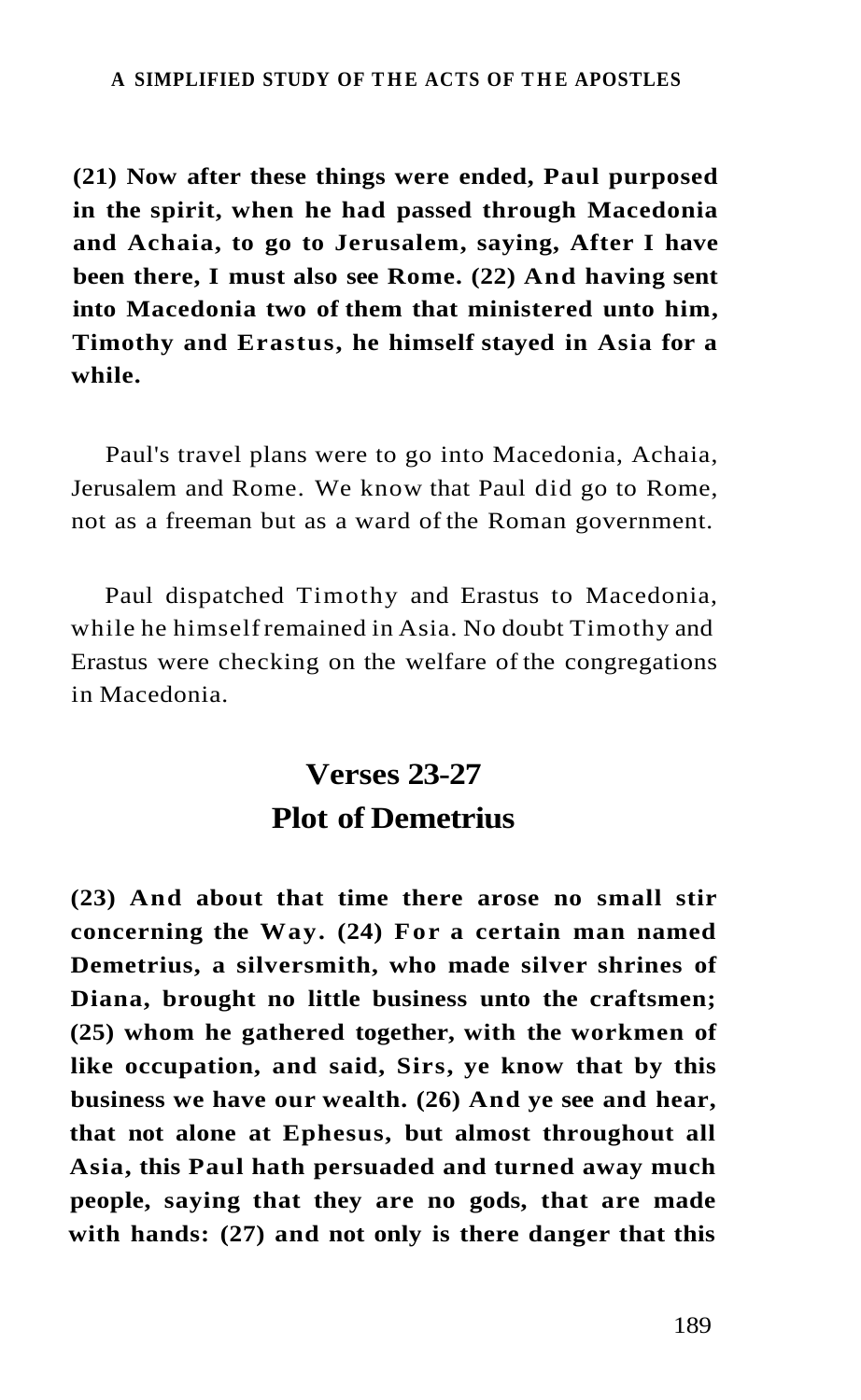### **our trade come into disrepute; but also that the temple of the great goddess Diana be made of no account, and that she should even be deposed from her magnificence whom all Asia and the world worshippeth.**

Paul's preaching that, "they be no gods, which are made with hands," turned the people from the worship of *Diana.* This would concern Demetrius and the silversmiths because it would reduce the demand for the shrines of Diana. From the text it is evident that Demetrius and his fellow craftsmen became upset because their business (19:24), wealth (19:25), and trade (19:27), was endangered by Paul's preaching. *The fact that the temple of the goddess Diana was made of no account was secondary. Their pocketbook was more important than their religion.* 

The temple of Diana, which was considered as one of the seven wonders of the world, had some 80,000 square feet of space and took some 120 years to build. This temple was not properly the home of the goddess; it was a shrine, the chief one devoted to her service. She was portrayed as a many-breasted female who lived in nature; she was everywhere there was life in that she was the mother of all living things. Tradition says that Diana's image fell from *Jupiter* (the chief god, Acts 19:35) into the woods near Ephesus. As mother of all living things, all offerings of every possible thing of nature was therefore acceptable to her. Because of this, there was a vast amount of wealth poured into her temple. Not only was she worshiped in temples but also shrines were sold to increase the temple revenue. It is recorded that no one within a bow shot of the temple could be arrested. This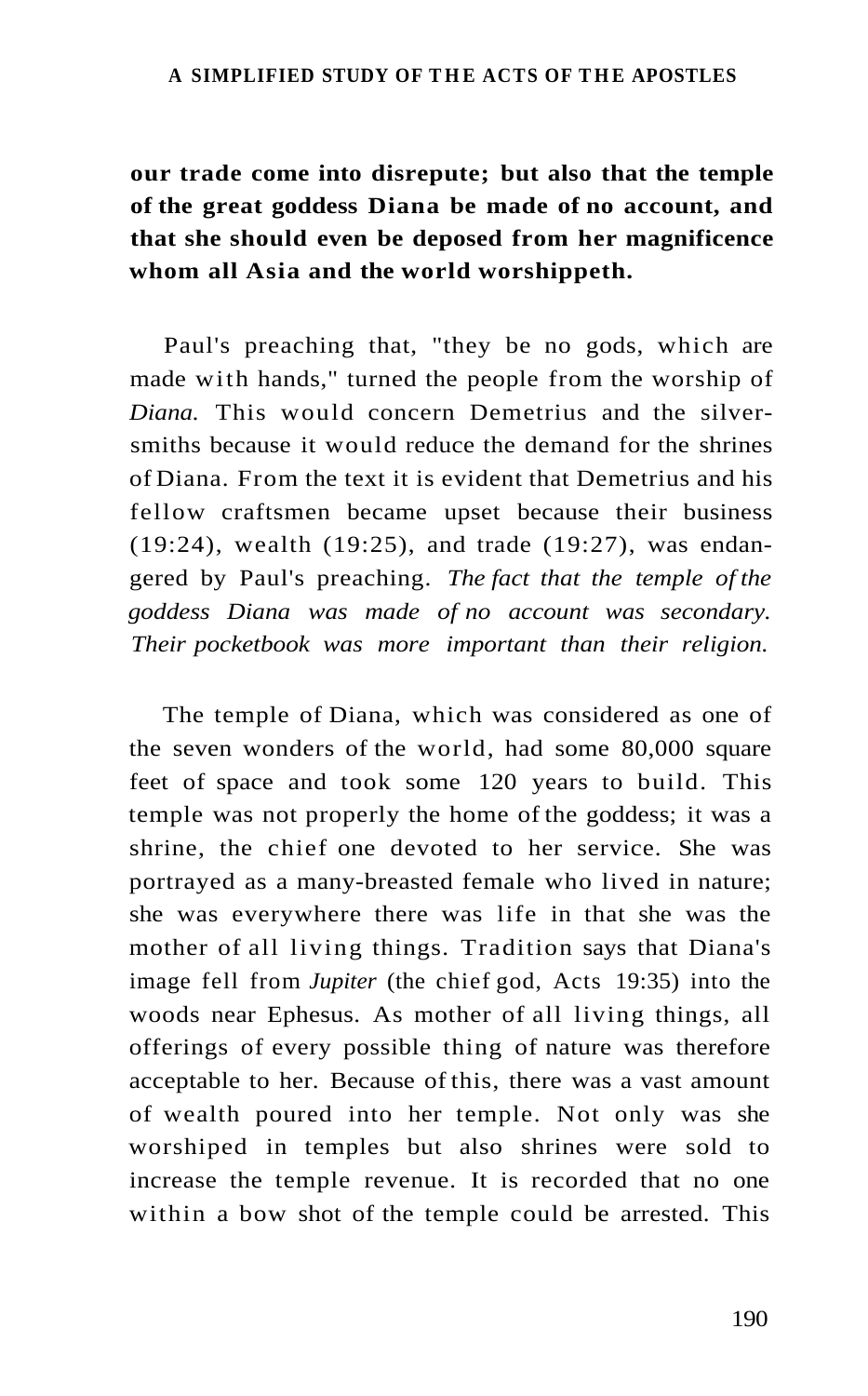brought many undesirables into the area.

## **Verses 28-41 Riot of the Silversmiths**

**(28) And when they heard this they were filled with wrath, and cried out, saying, Great is Diana of the Ephesus. (29) And the city was filled with the confusion: and they rushed with one accord into the theatre, having seized Gaius and Aristarchus, men of Macedonia, Paul's companions in travel. (30) And when Paul was minded to enter in unto the people, the disciples suffered him not. (31) And certain also of the Asiarchs, being his friends, sent unto him and besought him not to adventure himself into the theatre. (32) Some therefore cried one thing, and some another: for the assembly was in confusion; and the more part knew not wherefore they were come together. (33) And they brought Alexander out of the multitude, the Jews putting him forward. And Alexander beckoned with the hand, and would have made a defense unto the people. (34) But when they perceived that he was a Jew, all with one voice about the space of two hours cried out, Great is Diana of the Ephesians. (35) And when the townclerk had quieted the multitude, he saith, Ye men of Ephesus, what man is there who knoweth not that the city of the Ephesians is templekeeper of the great Diana, and of the [image] which fell down from Jupiter? (36) Seeing then that these things cannot be gainsaid, ye ought to be quiet, and to do nothing rash. (37) For ye have brought [hither] these men, who are neither robbers of temples nor blas-**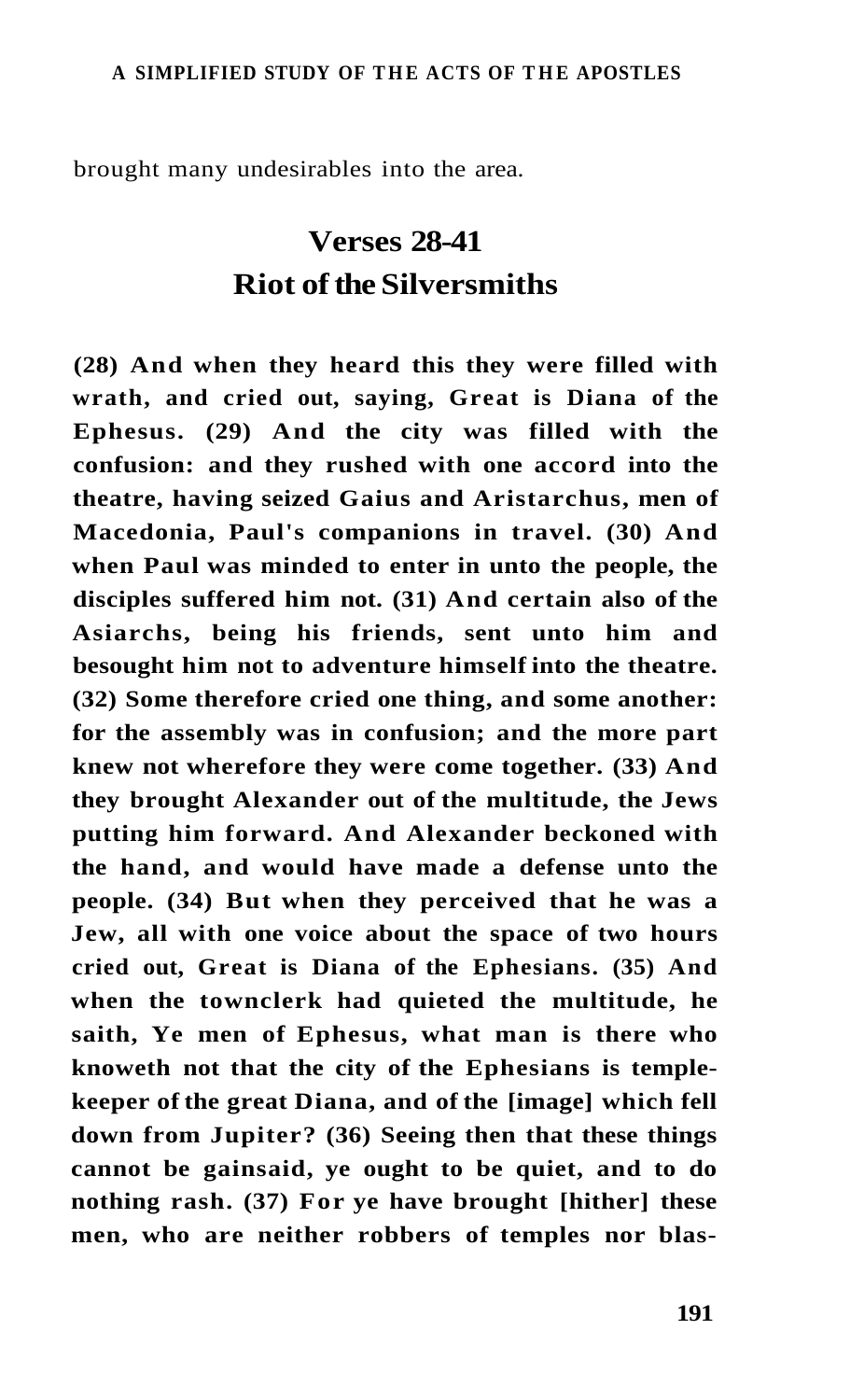**phemers of our goddess. (38) If therefore Demetrius, and the craftsmen that are with him, have a matter against any man, the courts are open, and there are proconsuls: let them accuse one another. (39) But if ye seek anything about other matters, it shall be settled in the regular assembly. (40) For indeed we are in danger to be accused concerning this day's riot, there being no cause [for it]: and as touching it we shall not be able to give account of this concourse. (41) And when he had thus spoken, he dismissed the assembly.** 

When the multitude heard Demetrius, they were filled with anger and cried out, "Great is Diana of the Ephesians." There was much confusion in the city and the multitude seized Gaius and Aristarchus, who were Paul's traveling companions. Paul would have entered into the theater but the disciples would not let him. The assembly was in confusion with some crying out one thing, and some another, while the majority did not know why they had come together.

When Alexander was set forth and would have made a defense, the mob perceived that he was a Jew and all with one voice cried out for the space of about two hours, "Great is Diana of the Ephesians."

The town clerk quieted the multitude and reminded them that Ephesus was the temple-keeper of the great Diana. He further instructed them that if Demetrius and his fellow craftsmen had aught against the men they had seized, they should take it into the courts. If there were other difficulties, these could be taken care of in the regular assembly. The clerk warned the people that they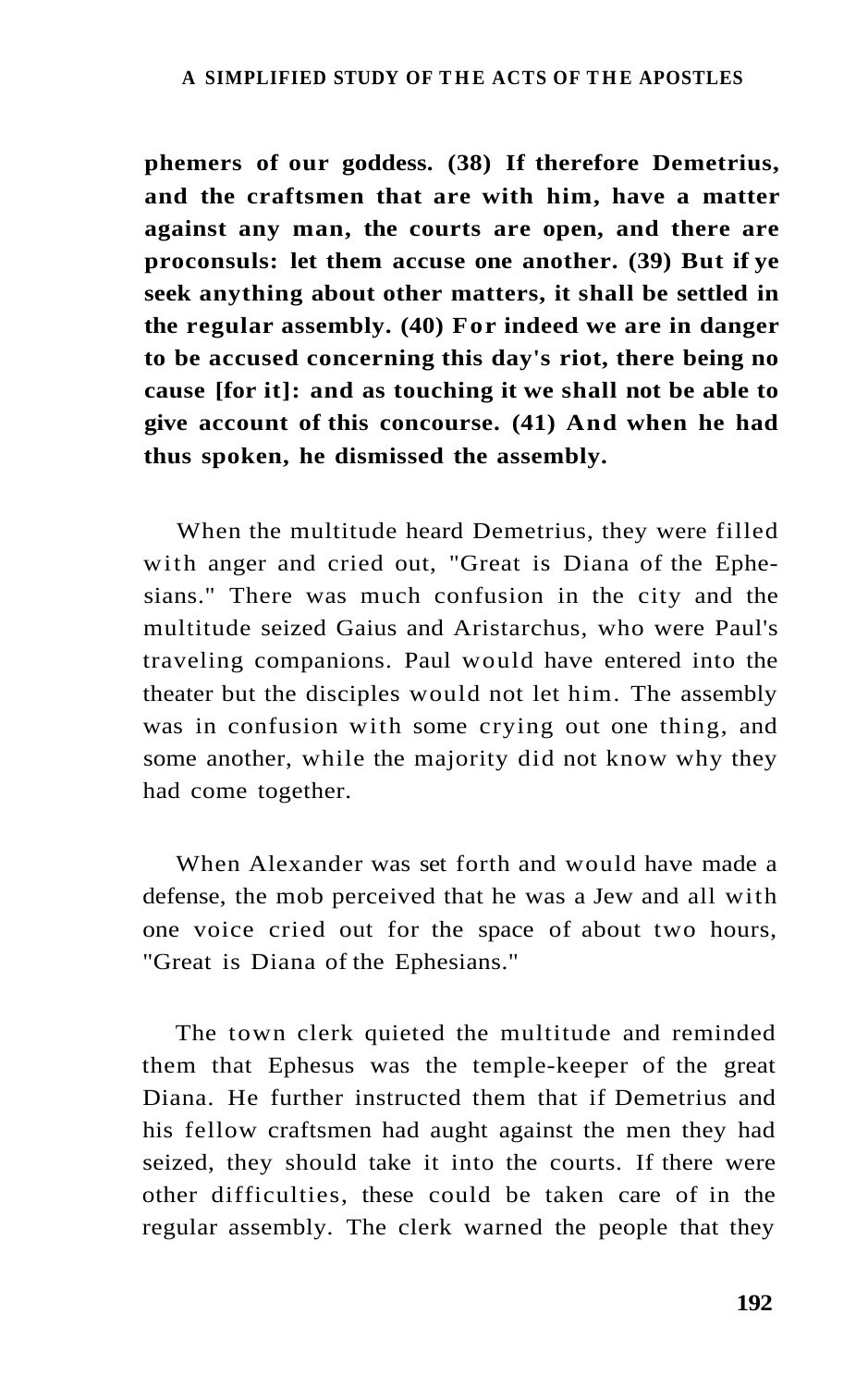could be called to account for the riot, as there was no reason for it.

Some estimate that the theater where the mob gathered was capable of seating 25,000 to 50,000 people. If so, the confusion would have been tremendous.

#### **CHAPTER 20**

## **Verses 1-6 Journey through Macedonia and Greece to Troas**

**(1) And after the uproar ceased, Paul having sent for the disciples and exhorted them, took leave of them, and departed to go into Macedonia. (2) And when he had gone through those parts, and had given them much exhortation, he came into Greece. (3) And when he had spent three months [there,] and a plot was laid against him by Jews as he was about to set sail for Syria, he determined to return through Macedonia. (4) And there accompanied him as far as Asia, Sopater of Beroea, [the son] of Pyrrhus; and of the Thessalonians, Aristarchus and Secundus; and Gaius of Derbe, and Timothy; and of Asia, Tychicus and Trophimus. (5) But these had gone before, and were waiting for us at Troas. (6) And we sailed away from Philippi after the days of unleavened bread, and came unto them to Troas in five days, where we tarried seven days.** 

Paul left Ephesus, after exhorting the brethren, and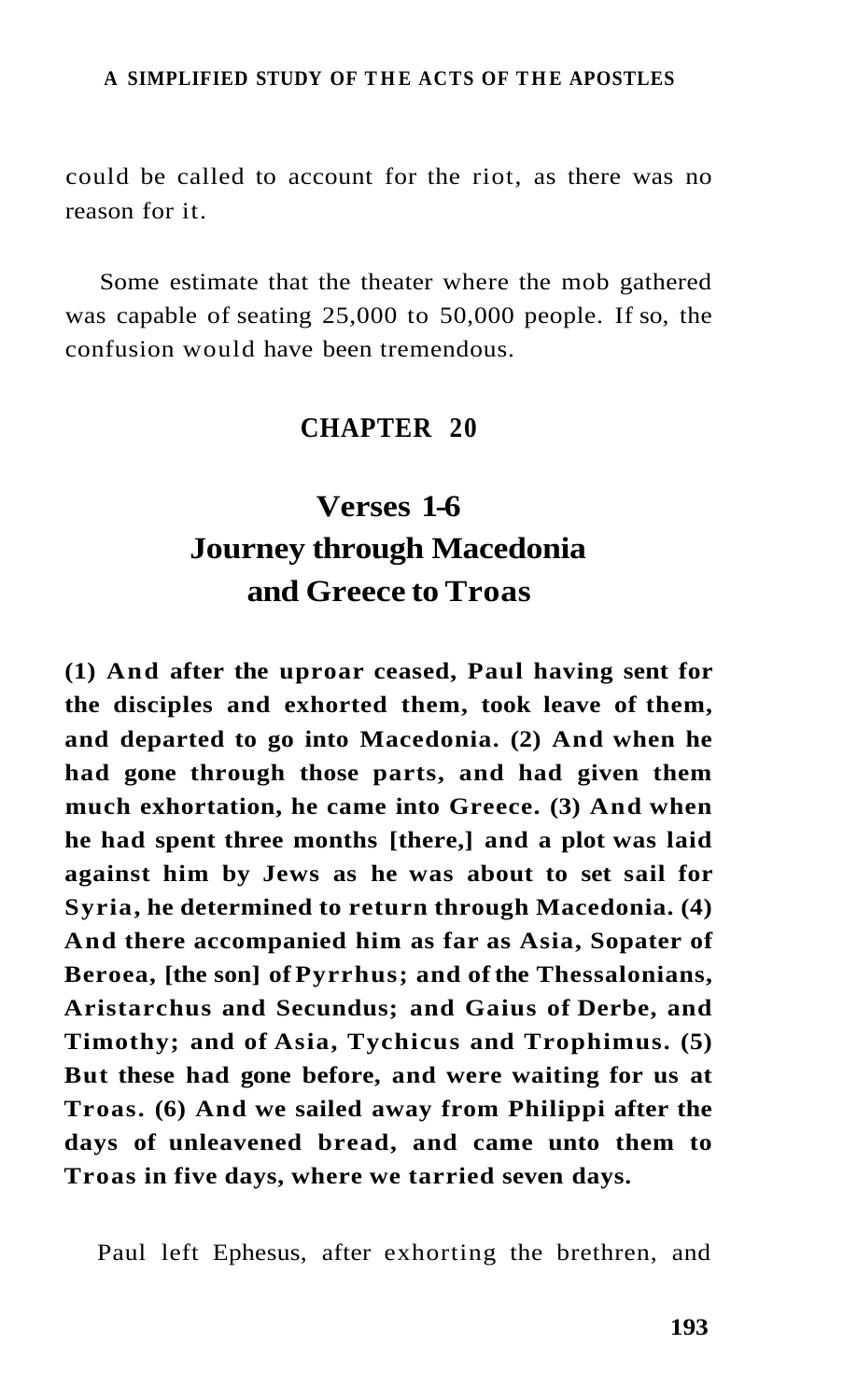entered into Macedonia. He did the same for the disciples there (exhorted) and went on to Greece. After three months, when he planned to sail for Syria, a plot was laid against him by the Jews. Changing his plans, he went back through Macedonia to Philippi and set sail for Troas where he remained for seven days. His traveling companions are listed in verse four.

## **Verses 7-12 Paul Preaches at Troas**

**(7) And upon the first day of the week, when we were gathered together to break bread, Paul discoursed with them, intending to depart on the morrow; and prolonged his speech until midnight. (8) And there were many lights in the upper chamber where we were gathered together. (9) And there sat in the window a certain young man named Eutychus, borne down with deep sleep; and as Paul discoursed yet longer, being borne down by his sleep he fell down from the third story, and was taken up dead. (10) And Paul went down, and fell on him, and embracing him said, Make ye no ado; for his life is in him. (11) And when he was gone up, and had broken the bread, and eaten, and had talked with them a long while, even till break of day, so he departed. (12) And they brought the lad alive, and were not a little comforted.** 

While Paul was visiting the disciples at Troas, he worshiped with them. Upon the first day of the week the disciples came together to break bread (eat the Lord's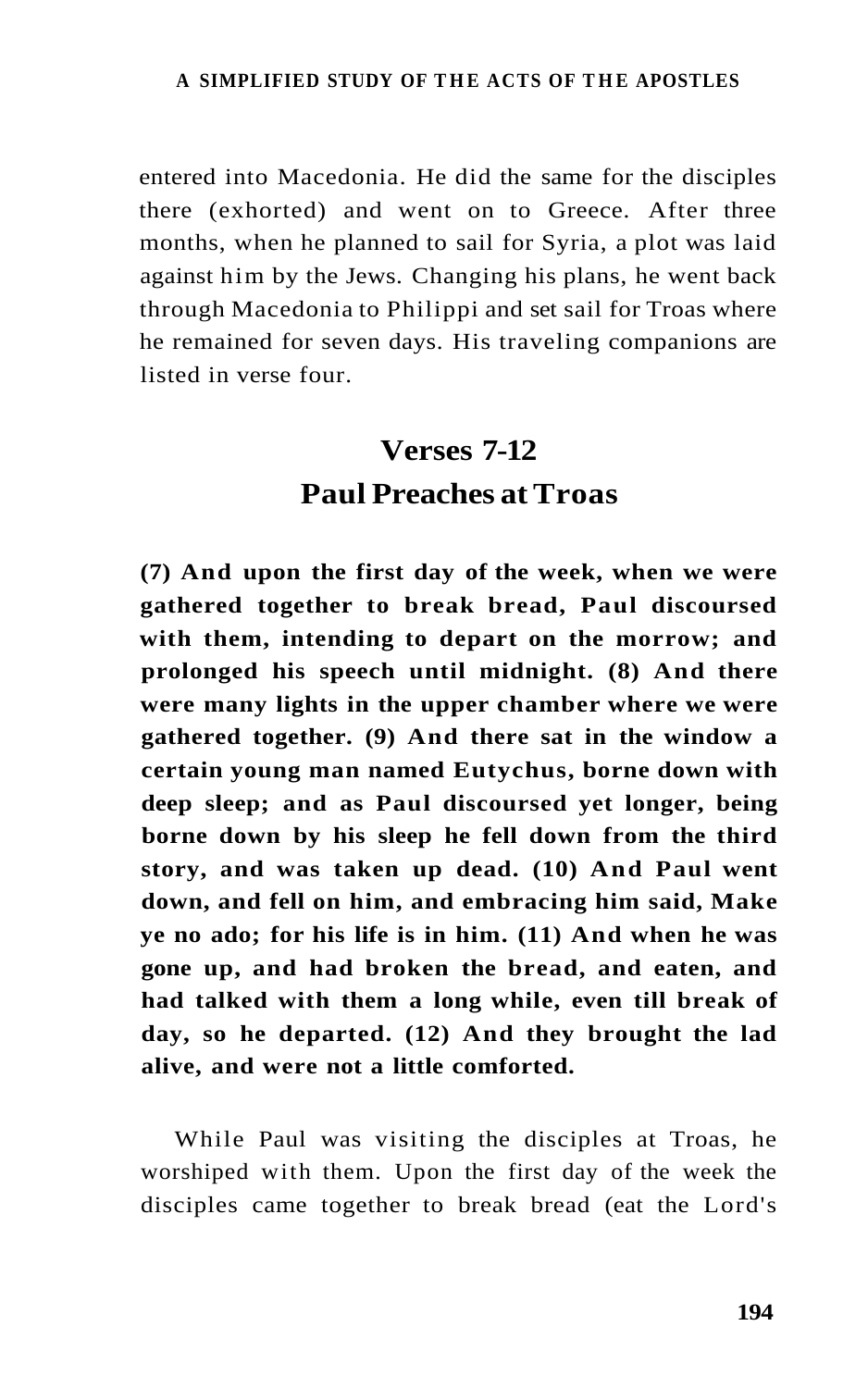Supper). The stated purpose of meeting was to observe the communion meal. Paul also preached after they had observed the supper.

Other passages concerning the Lord's supper are:

- 1. Breaking of bread, Acts 2:42 (Pentecost was on the first day of the week).
- 2. I Corinthians 11:25 and 16:1-2.
- 3. I Corinthians 11:23-30.

**Justin Martyr** (103-165 AD) describes the worship of the first century Christians, saying:

- 1. Believers partook of the supper.
- 2. They met on the day of the Sun (Sunday).
- 3. The Christians baptized for the remission of sins.

*Mosheim's Ecclesiastical History,* when speaking of the second century church says, "In these times the sacrament (denominational term used to describe the Lord's Supper) was celebrated for the most part on Sunday."

**Albert Barnes** in his commentary states, "It is probable that the apostles and early Christians celebrated the Lord's supper on every Lord's day." As we read Acts 20:7 we can see this is the case.

The Lord's Supper was instituted by Jesus Christ (Matthew 26:26-29), on the night he was betrayed (I Corinthians 11:23). The Lord's Supper consists of unleavened bread and fruit of the vine (Matthew 26:26 and 29). It is to be observed in His memory, proclaiming His death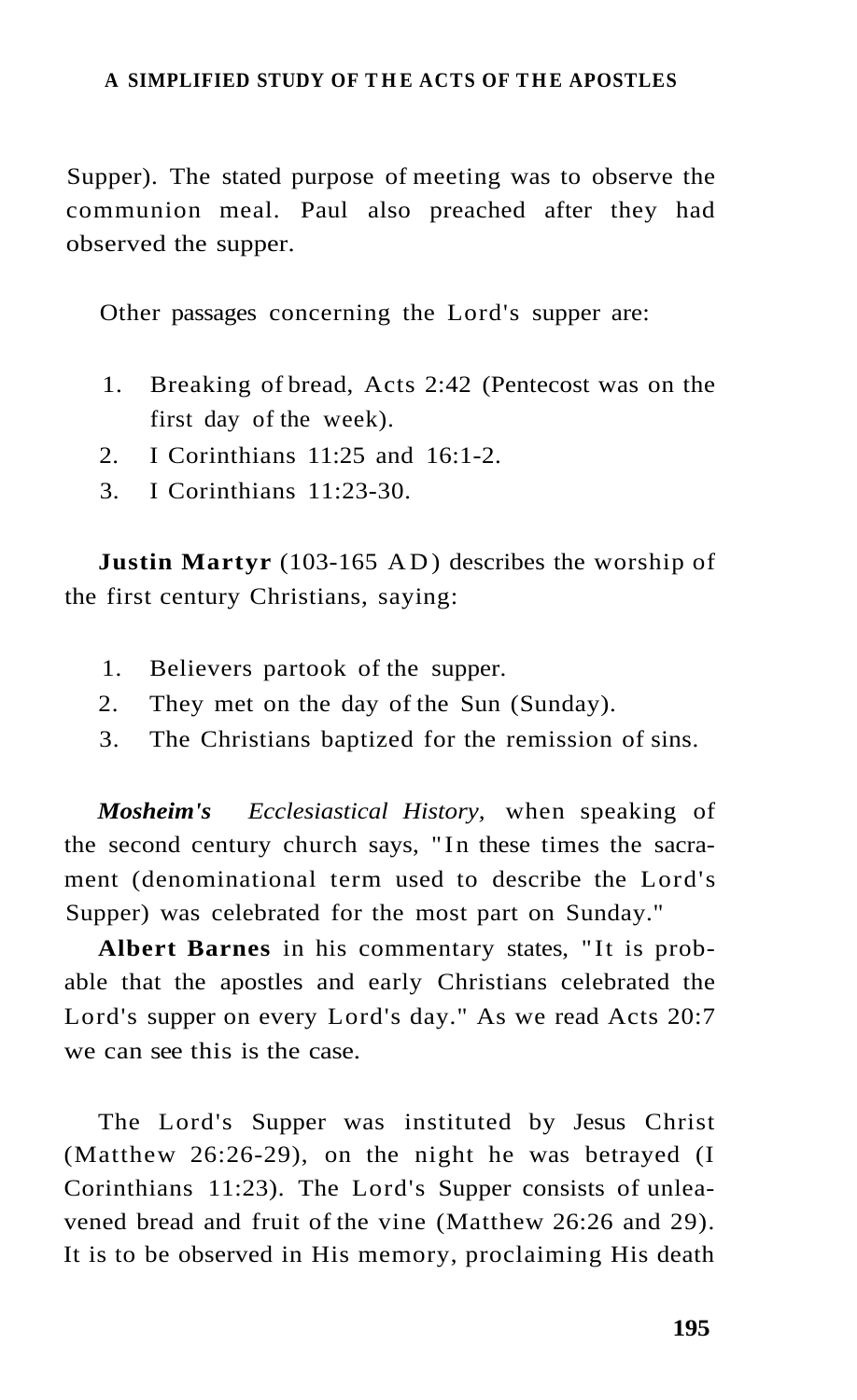until He comes again (I Corinthians 11:24-26). The Christian is to partake of the supper reverently (I Corinthians 11:27), while proving himself and discerning the body (I Corinthians 11:27-29).

While Paul preached (until midnight), Eutychus was borne down with a heavy sleep, fell from a third story window and taken up dead. Paul restored life to him, ate a common meal and visited with them till the break of day.

## **Verses 13-16 Paul Journeys to Miletus Meets the Elders from Ephesus**

**(13) But we going before to the ship set sail for Assos, there intending to take in Paul: for so had he appointed, intending himself to go by land. (14) And when he met us at Assos, we took him in, and came to Mitylene. (15) And sailing from thence, we came the following day over against Chios; and the next day we touched at Samos; and the day after we came to Miletus. (16) For Paul had determined to sail past Ephesus, that he might not have to spend time in Asia; for he was hastening, if it were possible for him, to be at Jerusalem the day of Pentecost.** 

Paul joined Luke ("we" - Acts 20:13) at Assos and sailed to Mitylene, Chios, Samos and then Miletus. Because Paul wanted to be in Jerusalem on the day of Pentecost, he sailed past Ephesus to Miletus.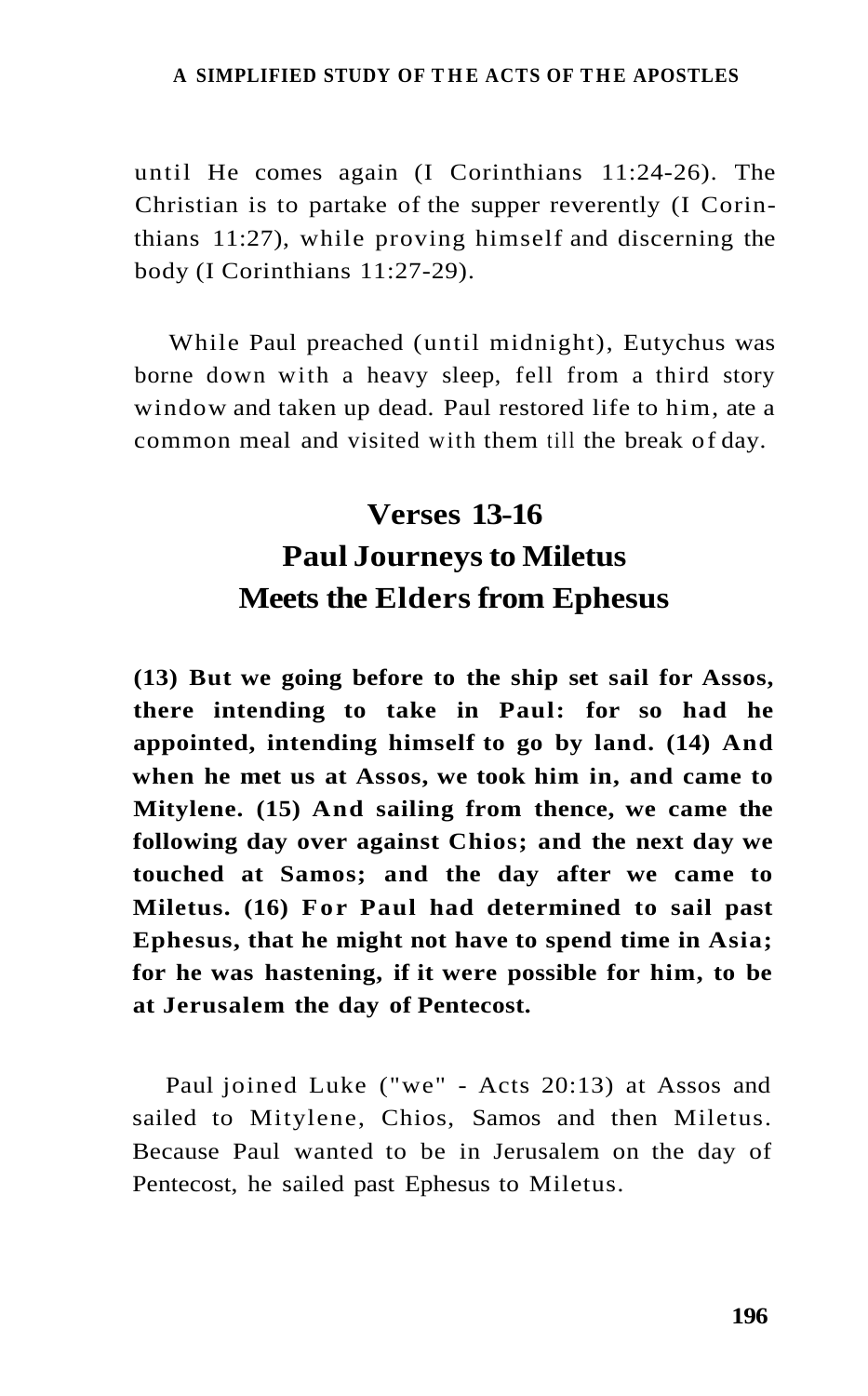## **Verses 17-35 Paul's Conversation with the Elders from Ephesus**

**(17) And from Miletus he sent to Ephesus, and called to him the elders of the church. (18) And when they were come to him, he said unto them, Ye yourselves know, from the first day that I set foot in Asia, after what manner I was with you all the time, (19) serving the Lord with all lowliness of mind, and with tears, and with trials which befell me by the plots of the Jews; (20) how I shrank not from declaring unto you anything that was profitable, and teaching you publicly, and from house to house, (21) testifying both to Jews and to Greeks repentance toward God, and faith toward our Lord Jesus Christ. (22) And now, behold, I go bound in the spirit unto Jerusalem, not knowing the things that shall befall me there: (23) save that the Holy Spirit testifieth unto me in every city, saying that bonds and afflictions abide me. (24) But I hold not my life of any account as dear unto myself, so that I may accomplish my course, and the ministry which I received from the Lord Jesus, to testify the gospel of the grace of God. (25) And now, behold, I know that ye all, among whom I went about preaching the kingdom, shall see my face no more. (26) Wherefore I testify unto you this day, that I am pure from the blood of all men. (27) For I shrank not from declaring unto you the whole counsel of God. (28) Take heed unto yourselves, and to all the flock, in which the Holy Spirit hath made you bishops, to feed the church of the Lord which he purchased with his own blood. (29) I**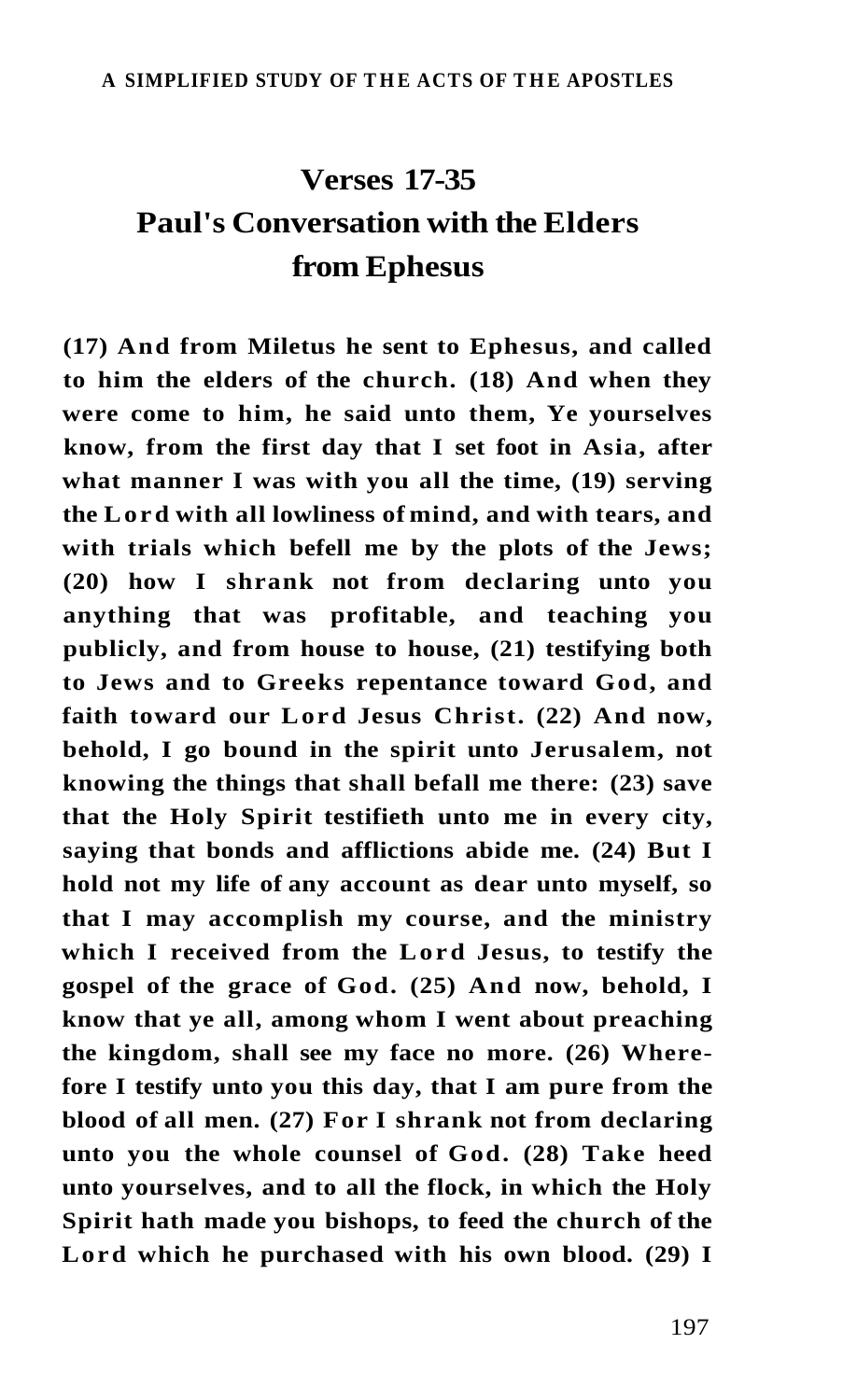**know that after my departing grievous wolves shall enter in among you, not sparing the flock; (30) and from among your own selves shall men arise, speaking perverse things, to draw away the disciples after them. (31) Wherefore watch ye, remembering that by the space of three years I ceased not to admonish every one night and day with tears. (32) And now I commend you to God, and to the word of his grace, which is able to build [you] up, and to give [you] the inheritance among all them that are sanctified. (33) I coveted no man's silver, or gold, or apparel. (34) Ye yourselves know that these hands ministered unto my necessities, and to them that were with me. (35) In all things I gave you an example, that so laboring ye ought to help the weak, and to remember the words of the Lord Jesus, that he himself said, It is more blessed to give than to receive.** 

When Paul arrived in Miletus, he sent to Ephesus for the elders of the church. You will notice that these same men are referred to as bishops (overseers) in Acts 20:28.

### **ORGANIZATION OF THE CHURCH OF CHRIST**

- 1. The church is the spiritual body of Jesus Christ (Colossians 1:18; Acts 2:47).
- 2. Jesus built the church (Matthew 16:18).
- 3. Jesus is the only head of the church (Colossians 1:18).
- 4. Jesus bought the church with His own blood (Acts 20:28).
- 5. Jesus has promised to save the church (Ephesians 5:23).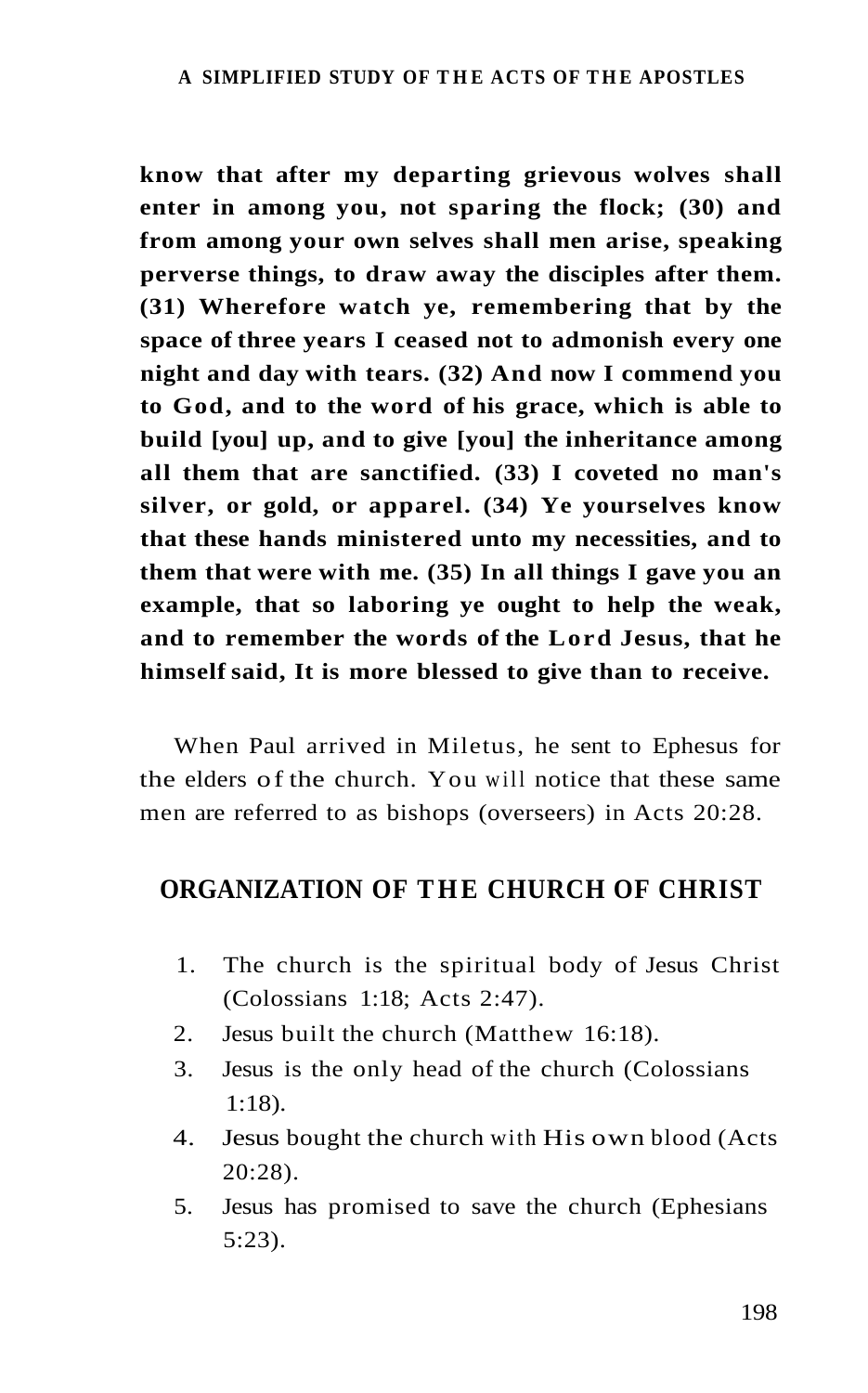5:23).

6. Jesus governs His church through His word (II Timothy 3:16-17).

In the New Testament the church is spoken of in a universal sense (Matthew 16:18; I Timothy 3:15) and is also designated as a congregation in a specific geographical location (I Corinthians 1:2; I Thessalonians 1:1).

### **CHRISTIANS AS A GROUP ARE CALLED**

- 1. Church of God (I Corinthians 1:2).
- 2. Church of the living God (I Timothy 3:15).
- 3. Body of Christ (Ephesians 5:23).
- 4. Churches of Christ (Romans 16:16).
- 5. Bride of Christ (Ephesians 5:22-23).

Each congregation of the church of Christ is overseen by a plurality of men (Acts 14:23) who meet the qualifications set forth in the New Testament (I Timothy 3:1-7; Titus 1:5-9). These men are called:

- 1. Elders (Acts 20:17).
- 2. Bishops or overseers (Acts 20:28).
- 3. Pastors (Ephesians 4:11).

The elders, bishops, or pastors have a very important responsibility in relationship to the congregations over which they have the oversight. They are to:

- 1. Feed the flock (Acts 20:28).
- 2. Teach the Christians (I Timothy 5; 17; Titus 1:9).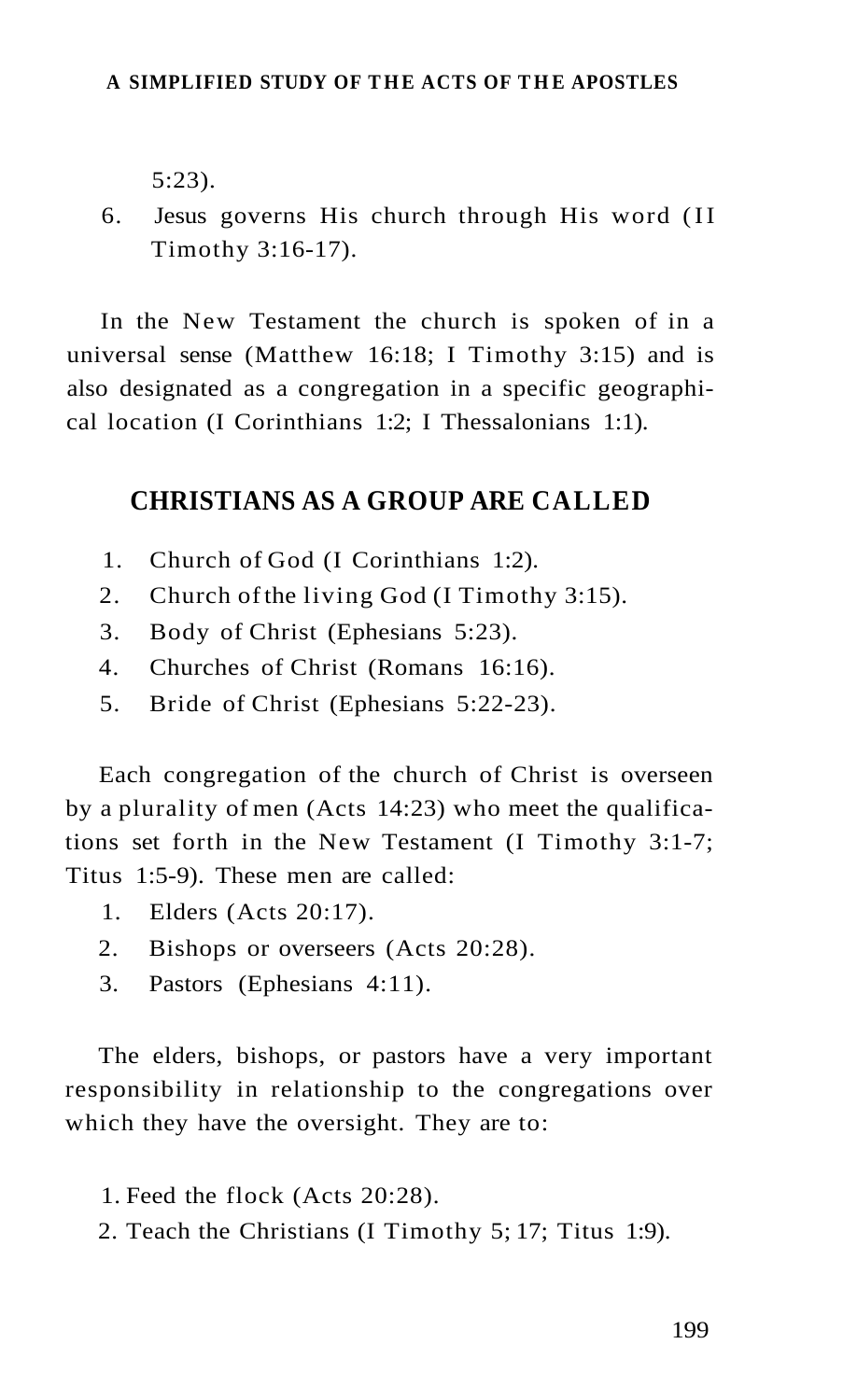**3. Tend (shepherd, watch over) the flock (I Peter 5:2). 4. Protect the church (Titus 2:10-11).** 

**Congregations of the Lord's church are served by deacons, whose qualifications are listed in I Timothy 3:8- 10. Paul writes to the church at Philippi with the bishops (elders, pastors) and deacons.** 

**When one looks at the church in the New Testament he will find that she has Christ for her head, elders to oversee and deacons to serve. We note the definite absence of councils, popes, or any organization larger than the local congregation.** 

**Sinners enter the church of Christ by simple obedience to the gospel of Jesus Christ (see comments on Acts two).** 

**Verses Twenty Through Twenty-Six. Paul had taught publicly and from house to house, declaring those things which were profitable (the whole counsel of God, Acts 20:27). Paul had taught both Jews and Greeks about faith in God and repentance toward God. In doing this, Paul was "pure from the blood of all men." The responsibility for their eternal destiny rested upon their own decision. They were faced with the decision to either: accept the preaching of Paul and be saved, or reject it and be lost eternally.** 

**Paul had been made aware by the Holy Spirit that bonds and afflictions awaited him. His willingness to die for his faith in Christ is seen in verse twenty-four. (See also Philippians 1:21).**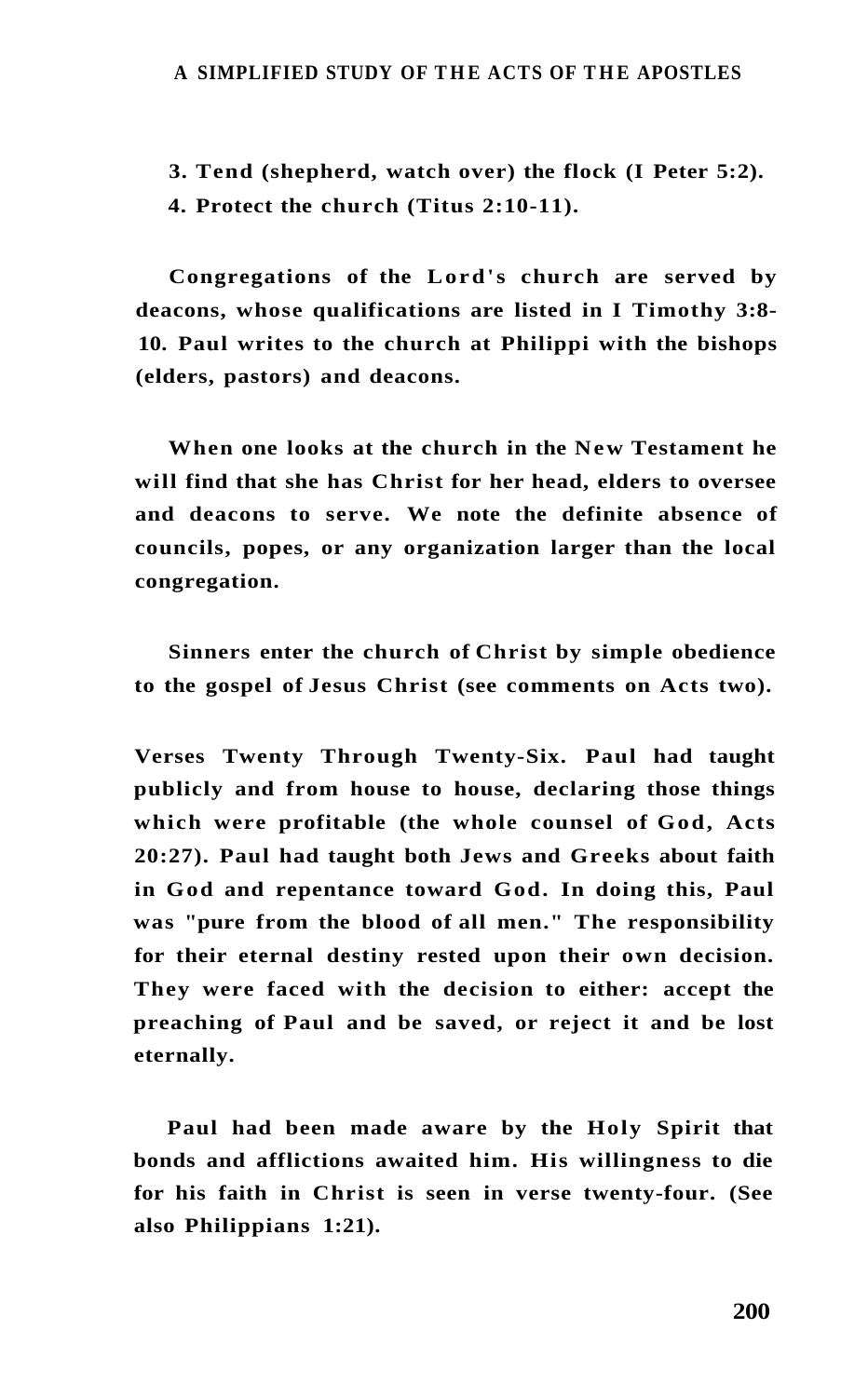**Verse Twenty-Eight.** Paul's charge (instructions) to the elders was fivefold:

- 1. Take heed unto yourselves.
- 2. Take heed unto the flock (church).
- 3. Oversee the church.
- 4. Feed the church of the Lord.
- 5. Watch (Acts 20:31).

**Verses Twenty-Nine through Thirty-One.** Paul admonishes the elders and warns them of the coming apostasy. Paul pointed out that from among elders some would draw away disciples from the truth. As Paul had prophesied, the first departure (apostasy) came from within the eldership.

Concerning government within the local congregation the New Testament specifies that there be elders in each congregation with the authority in the eldership and not in a single individual. Each congregation operates under the oversight of its elders because each congregation is self governing.

As time passed, one elder became the dominant (ruling) elder. Later this dominant elder began to oversee additional congregations, which is a clear departure from God's pattern.

Eventually, a full grown hierarchy was established with the pope, cardinals, bishops (ruling bishops), and parish priests. By the time the apostle John wrote the book of Revelation (around 96 A.D.), the church at Ephesus had left her first love (Revelation 2:4).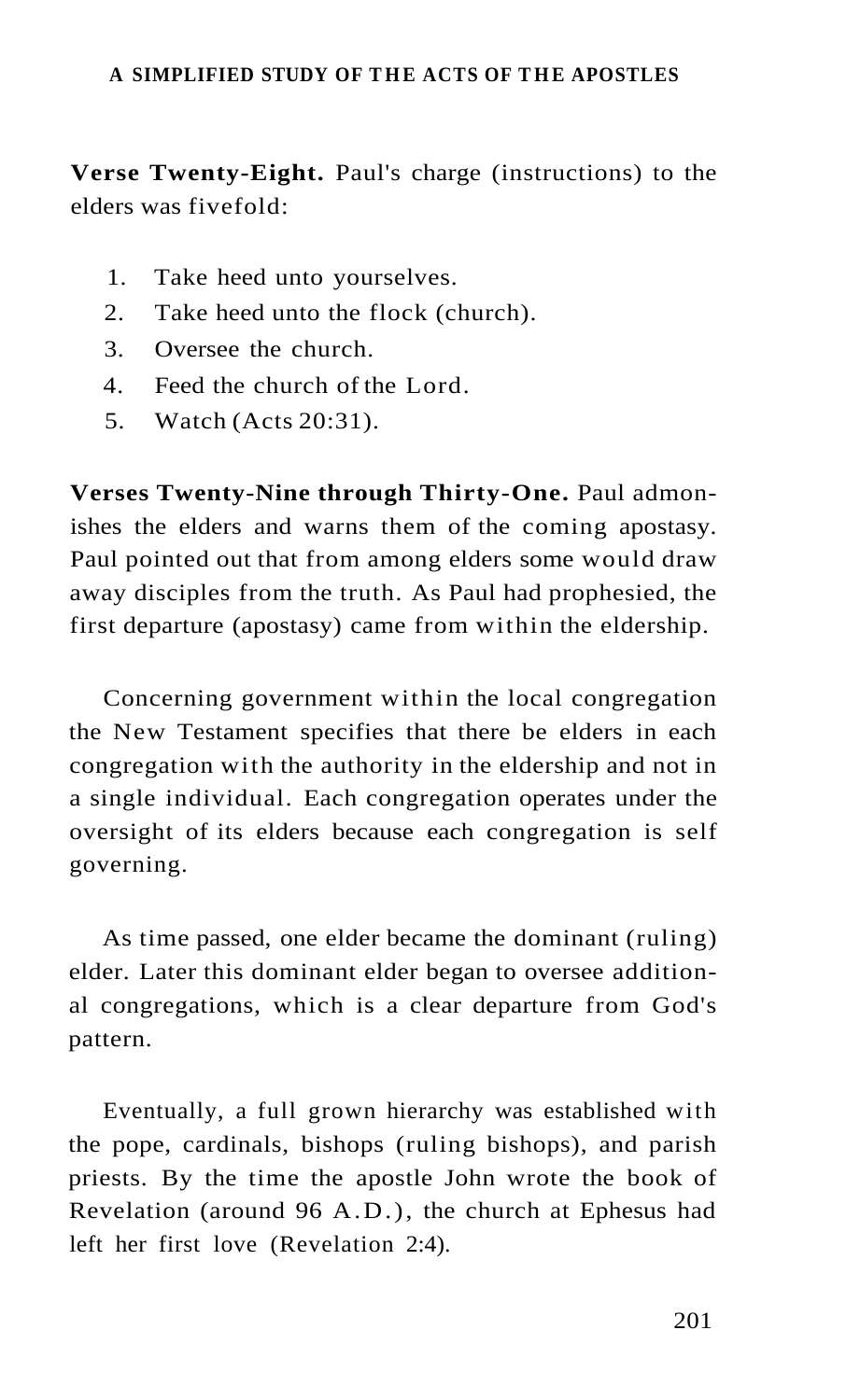**Verse Thirty-Two.** If the elders in the Lord's church had remained faithful to God, His word, and had grown spiritually, the apostasy would have never happened.

**Verses Thirty-Three through Thirty-Five.** Paul was not a covetous person, rather he had worked with his hands (as a tentmaker) to provide his necessities. He set an example for Christians to work and help the weak (see also Ephesians 4:28). Jesus taught that it is more blessed to give than to receive.

## **Verses 36-38 Paul's Tearful Departure**

**(36) And when he had thus spoken, he kneeled down and prayed with them all. (37) And they all wept sore, and fell on Paul's neck and kissed him, (38) sorrowing most of all for the word which he had spoken, that they should behold his face no more. And they brought him on his way unto the ship.** 

The session with the elders from Ephesus was concluded with a prayer. There was much sorrow in the hearts of the Christians because they did not expect to see Paul again.

### **ACTS CHAPTER 21**

**Verses 1-40 Paul's Return to Jerusalem and His Arrest**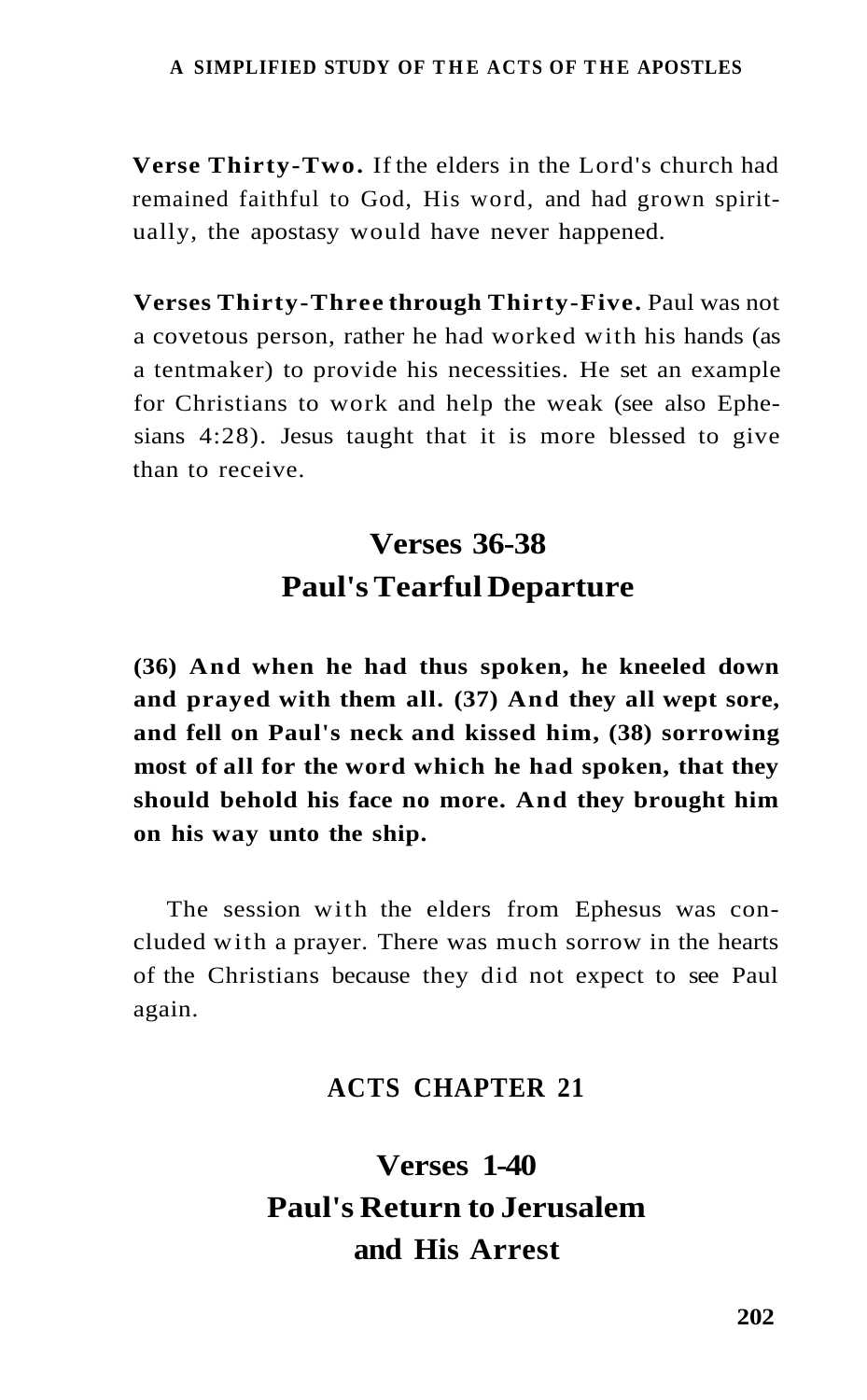### **Government of The Church**

Concerning government within the local congregation, the New Testament specifies that there be elders in each congregation with the authority in the eldership and not in a single individual.



However, as illustrated below by the large "E, " as time passed one elder became the dominant (ruling) elder. This was a departure from God's pattern.

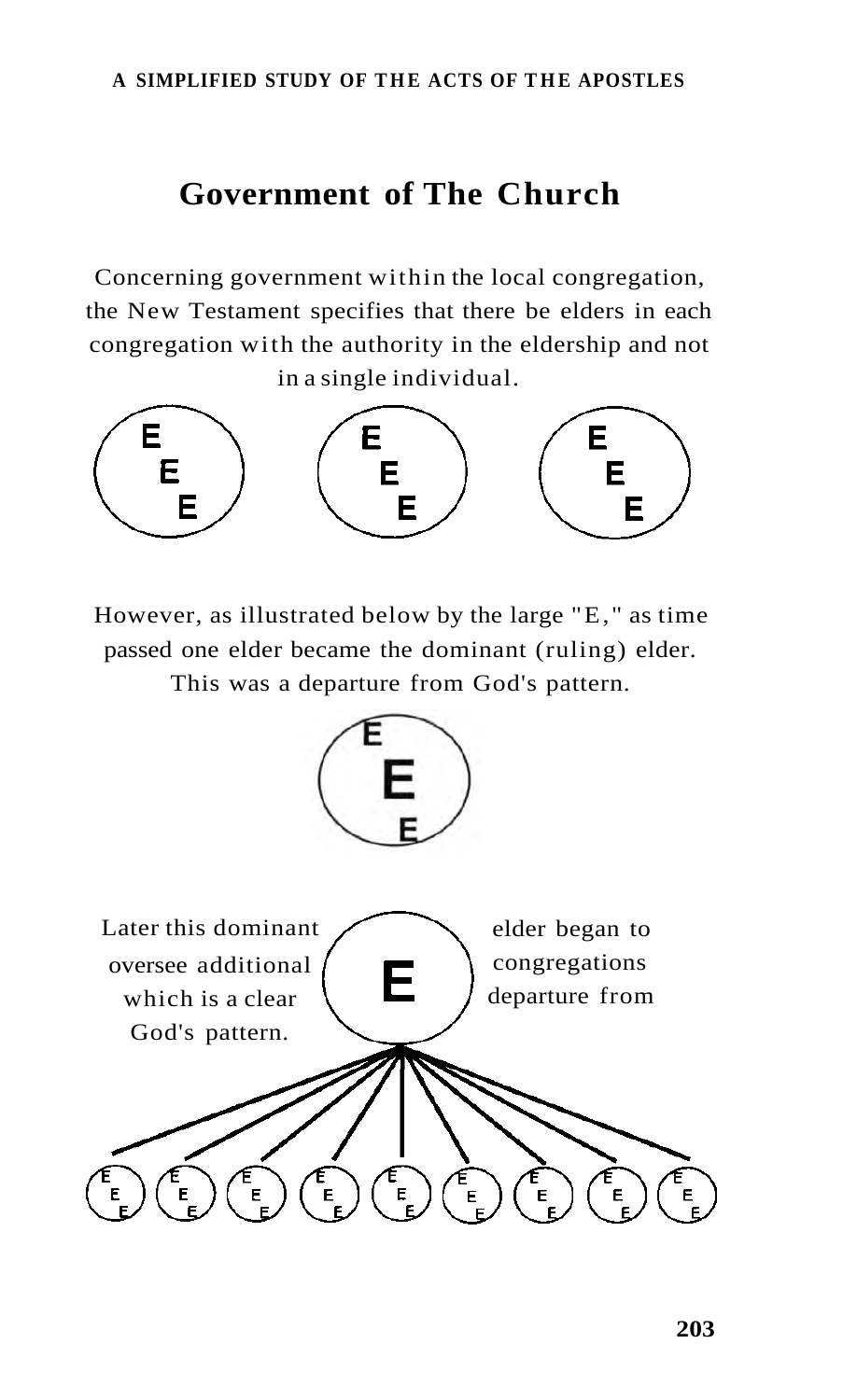**(1) And when it came to pass that we were parted from them and had set sail, we came with a straight course unto Cos, and the next day unto Rhodes, and from thence unto Patara: (2) and having found a ship crossing over unto Phoenicia, we went aboard, and set sail. (3) And when we had come in sight of Cyprus, leaving it on the left hand, we sailed unto Syria, and landed at Tyre; for there the ship was to unlade her burden. (4) And having found the disciples, we tarried there seven days: and these said to Paul through the Spirit, that he should not set foot in Jerusalem. (5) And when it came to pass that we had accomplished the days, we departed and went on our journey; and they all, with wives and children, brought us on our way till we were out of the city: and kneeling down on the beach, we prayed, and bade each other farewell; (6) and we went on board the ship, but they returned home again. (7) And when we had finished the voyage from Tyre, we arrived at Ptolemais; and we saluted the brethren, and abode with them one day. (8) And on the morrow we departed, and came unto Caesarea: and entering into the house of Philip the evangelist, who was one of the seven, we abode with him. (9) Now this man had four virgin daughters, who prophesied. (10) And as we tarried there some days, there came down from Judaea a certain prophet, named Agabus. (11) And coming to us, and taking Paul's girdle, he bound his own feet and hands, and said, Thus saith the Holy Spirit, So shall the Jews at Jerusalem bind the man that owneth this girdle, and shall deliver him into the hands of the Gentiles. (12) And when we heard these things, both we and they of that place besought him not to go up to Jerusalem. (13) Then Paul answered, What**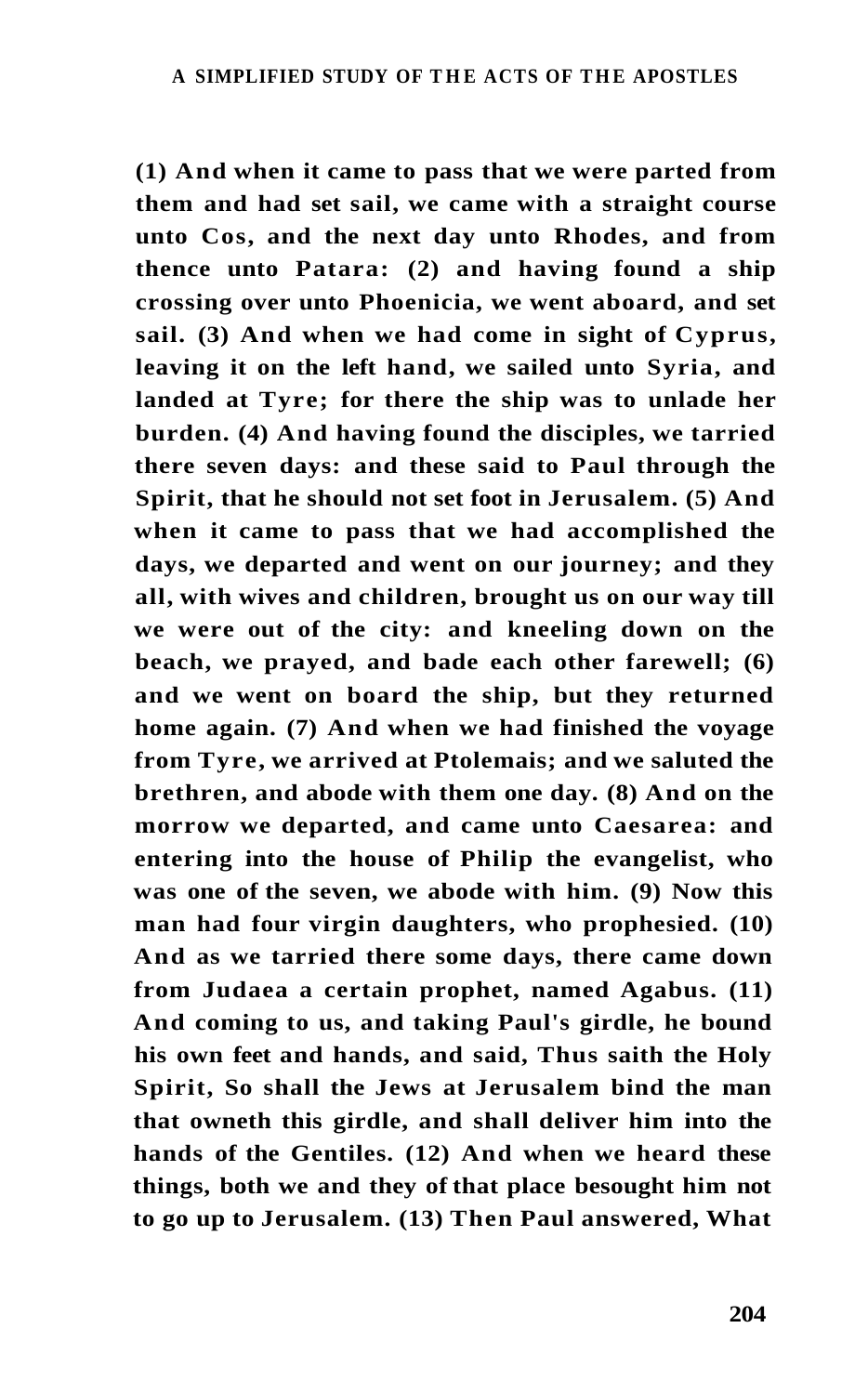**do ye, weeping and breaking my heart? for I am ready not to be bound only, but also to die at Jerusalem for the name of the Lord Jesus. (14) And when he would not be persuaded, we ceased, saying, The will of the Lord be done. (15) And after these days we took up our baggage and went up to Jerusalem. (16) And there went with us also [certain] of the disciples from Caesarea, bringing [with them] one Mnason of Cyprus, an early disciple, with whom we should lodge. (17) And when we were come to Jerusalem, the brethren received us gladly. (18) And the day following Paul went in with us unto James; and all the elders were present. (19) And when he had saluted them, he rehearsed one by one the things which God had wrought among the Gentiles through his ministry. (20) And they, when they heard it, glorified God; and they said unto him, Thou seest, brother, how many thousands there are among the Jews of them that have believed; and they are all zealous for the law: (21) and they have been informed concerning thee, that thou teachest all the Jews who are among the Gentiles to forsake Moses, telling them not to circumcise their children neither to walk after the customs. (22) What is it therefore? They will certainly hear that thou art come. (23) Do therefore this that we say to thee: We have four men that have a vow on them; (24) these take, and purify thyself with them, and be at charges for them, that they may shave their heads: and all shall know that there is no truth in the things whereof they have been informed concerning thee; but that thou thyself also walkest orderly, keeping the law. (25) But as touching the Gentiles that have believed, we wrote, giving judgment that they should keep themselves**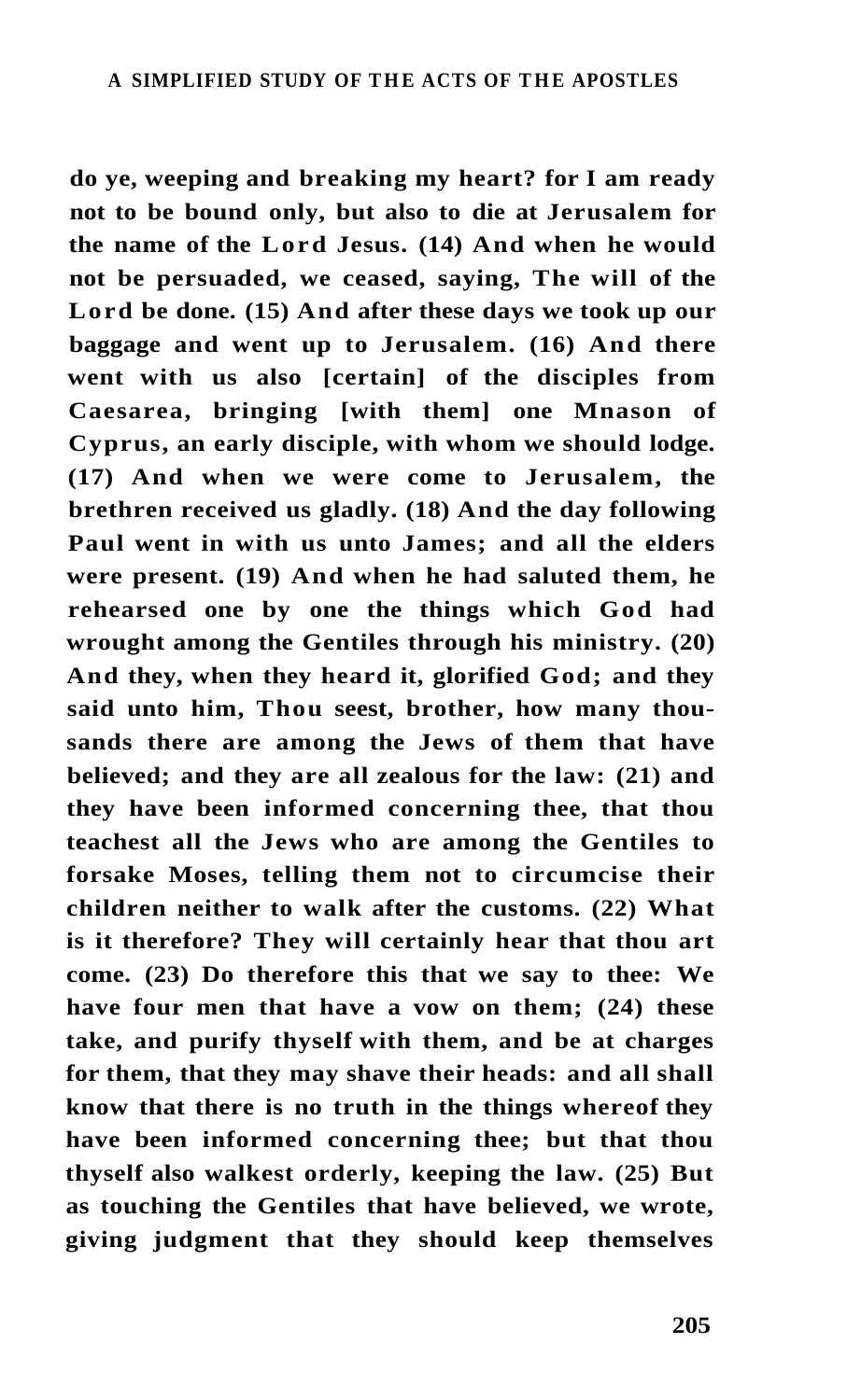**from things sacrificed to idols, and from blood, and from what is strangled, and from fornication. (26) Then Paul took the men, and the next day purifying himself with them went into the temple, declaring the fulfilment of the days of purification, until the offering was offered for every one of them. (27) And when the seven days were almost completed, the Jews from Asia, when they saw him in the temple, stirred up all the multitude and laid hands on him, (28) crying out, Men of Israel, help: This is the man that teacheth all men everywhere against the people, and the law, and this place; and moreover he brought Greeks also into the temple, and hath defiled this holy place. (29) For they had before seen with him in the city Trophimus the Ephesian, whom they supposed that Paul had brought into the temple. (30) And all the city was moved, and the people ran together; and they laid hold on Paul, and dragged him out of the temple: and straightway the doors were shut. (31) And as they were seeking to kill him, tidings came up to the chief captain of the band, that all Jerusalem was in confusion. (32) And forthwith he took soldiers and centurions, and ran down upon them: and they, when they saw the chief captain and the soldiers, left off beating Paul. (33) Then the chief captain came near, and laid hold on him, and commanded him to be bound with two chains; and inquired who he was, and what he had done. (34) And some shouted one thing, some another, among the crowd: and when he could not know the certainty for the uproar, he commanded him to be brought into the castle. (35) And when he came upon the stairs, so it was that he was borne of the soldiers for the violence of the crowd; (36) for the multitude of the**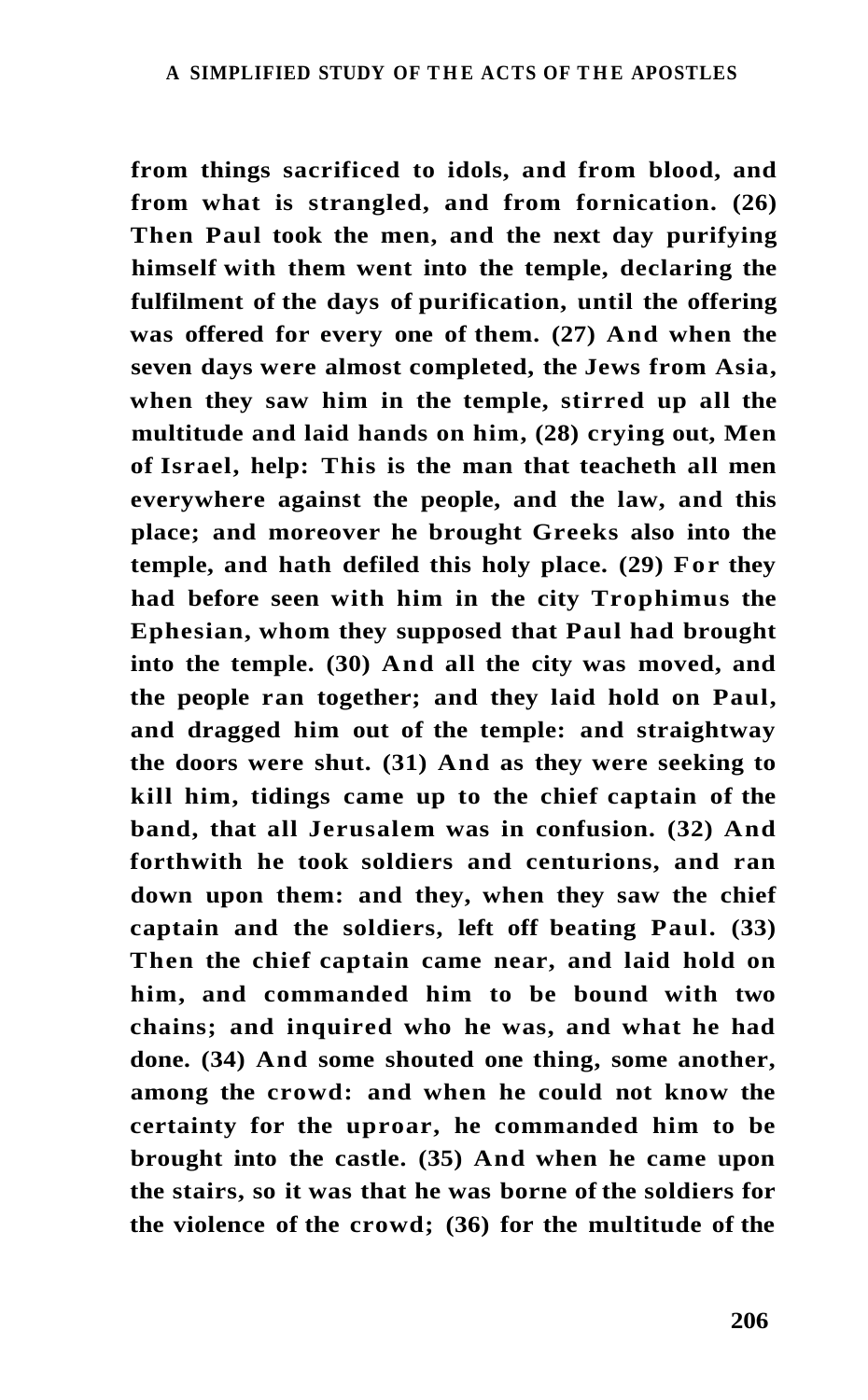**people followed after, crying out, Away with him. (37) And as Paul was about to be brought into the castle, he saith unto the chief captain, May I say something unto thee? And he said, Dost thou know Greek? (38) Art thou not then the Egyptian, who before these days stirred up to sedition and led out into the wilderness the four thousand men of the Assassins? (39) But Paul said, I am a Jew, of Tarsus in Cilicia, a citizen of no mean city: and I beseech thee, give me leave to speak unto the people. (40) And when he had given him leave, Paul, standing on the stairs, beckoned with the hand unto the people; and when there was made a great silence, he spake unto them in the Hebrew language, saying,** 

**Verses One through Three.** Paul sails to Syria by way of Cos, Rhodes, Patara, and Tyre of Syria where the ship was to unload her cargo.

**Verses Four through Six.** Locating the disciples, Paul and his company tarried with them seven days. The disciples warned Paul that he should not set foot in Jerusalem.

**Verses Seven through Fourteen.** Sailing from Tyre Paul and his fellow-workers landed at Ptolemais and after a day went to Caesarea where they stayed with Philip, the evangelist. Philip was one of the seven who was chosen to minister to the widows (Acts 6:5). Philip had four virgin daughters who prophesied. This was a partial fulfillment of Joel's prophecy quoted by Peter in Acts **2**:17. (See comments on that verse).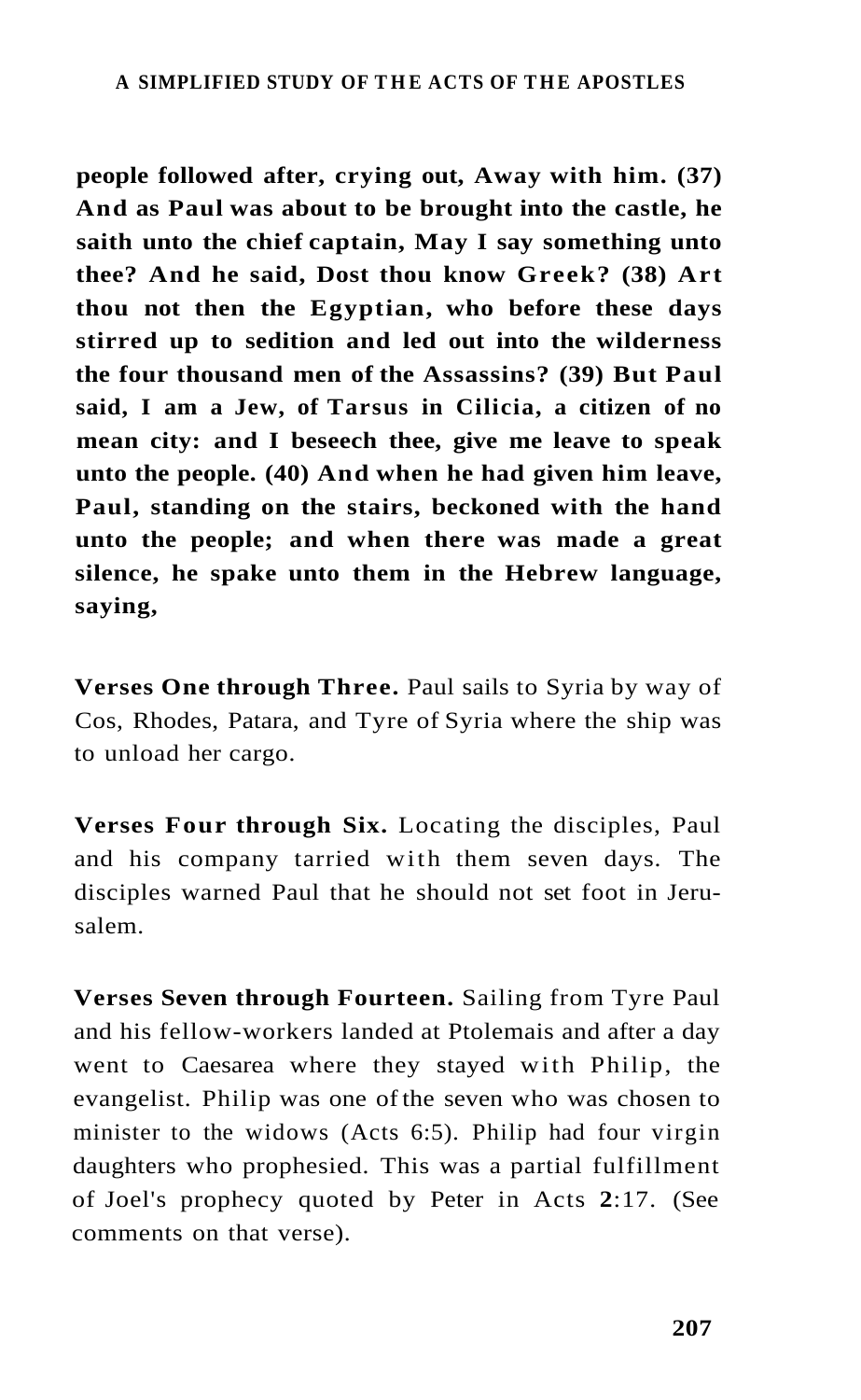Agabus, a prophet from Judaea, prophesied that the Jews in Jerusalem would bind Paul and deliver him into the hands of the Gentiles. The disciples begged Paul not to go to Jerusalem.

Paul stated that he was not only willing to be bound, but was also willing to die at Jerusalem for the name of the Lord (See also Philippians 1:21).

**Verses Fifteen and Sixteen.** Paul returns to Jerusalem with several disciples from Caesarea.

**Verses Seventeen through Twenty-Six.** The Jewish Christians were zealous of the law of Moses. There seemed to be a grave misunderstanding among the Jewish Christians in that they evidently proposed one means of salvation for the Jews and another for the Gentiles. Note:

- 1. For the Jewish people Christ plus the keeping of the law of Moses (v. 20).
- 2. For the Gentiles Christ. They were not bound by Moses' law (Acts 15:19-21; 21:25).

The Jewish Christians had been informed that Paul had taught the Jewish Christians, who were among the Gentiles, to forsake Moses by:

- 1. Telling the Jews not to circumcise their children.
- 2. Instructing the Jews not to walk after Jewish customs.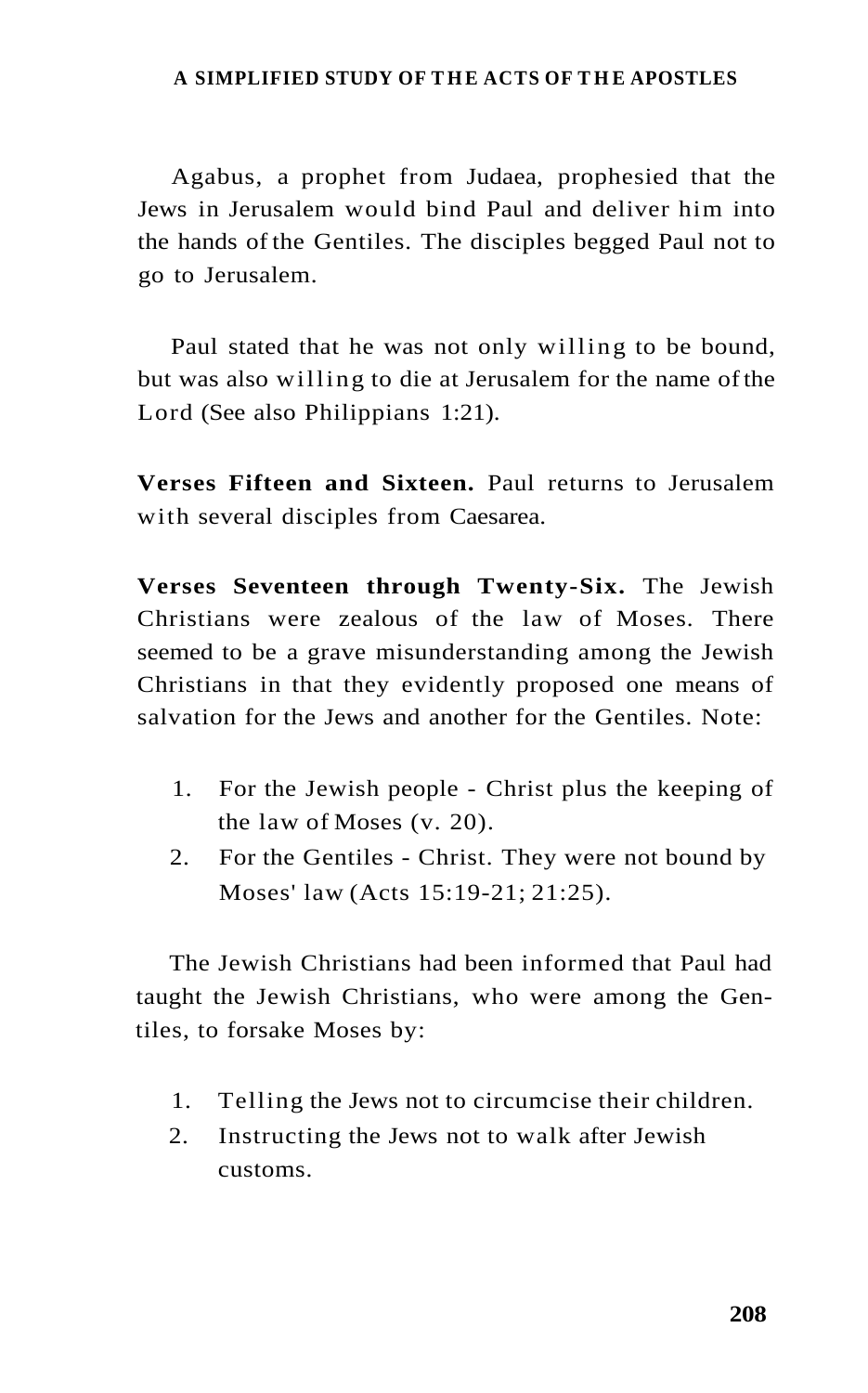Both of these charges were false. Paul had Timothy (a half Jew) circumcised in order that he might be an acceptable and effective worker among the Jews (Acts 16:1-3). Paul himself observed Jewish customs as he took a vow and shaved his head in keeping the vow (Acts 18:18). Paul, however, did not consider circumcision or the customs of Moses necessary to one's salvation. The chief difference between Paul and the Jews who were "zealous to the law" was that the Jews held that the observance of circumcision and the customs of the Jews were matters of duty, while Paul held them to be matters of indifference.

To convince the Jews that Paul "walkest orderly, keeping the law" (v. 24), James suggested that Paul purify himself and be at charge for four men who had taken a vow. If the vow taken by the men was the Nazarite vow (it seems that it was from Numbers 6:1-12), it required a sacrifice and the shaving of their heads.

A difficulty arises. If Paul realized that the Law of Moses was *not* binding and was not the means of salvation (Galatians 4:21-31), but was a schoolmaster to bring the Jews to Christ (Galatians 3:24) — how could he participate in the Jewish sacrificial system? This question has been answered in a number of ways.

1. Paul was wrong, he sinned. The apostles were inspired when they revealed God's will to mankind, not in everyday living. If Peter made a mistake (Galatians 2:11-21) in his everyday life, it is quite possible that Paul erred in this action. (I do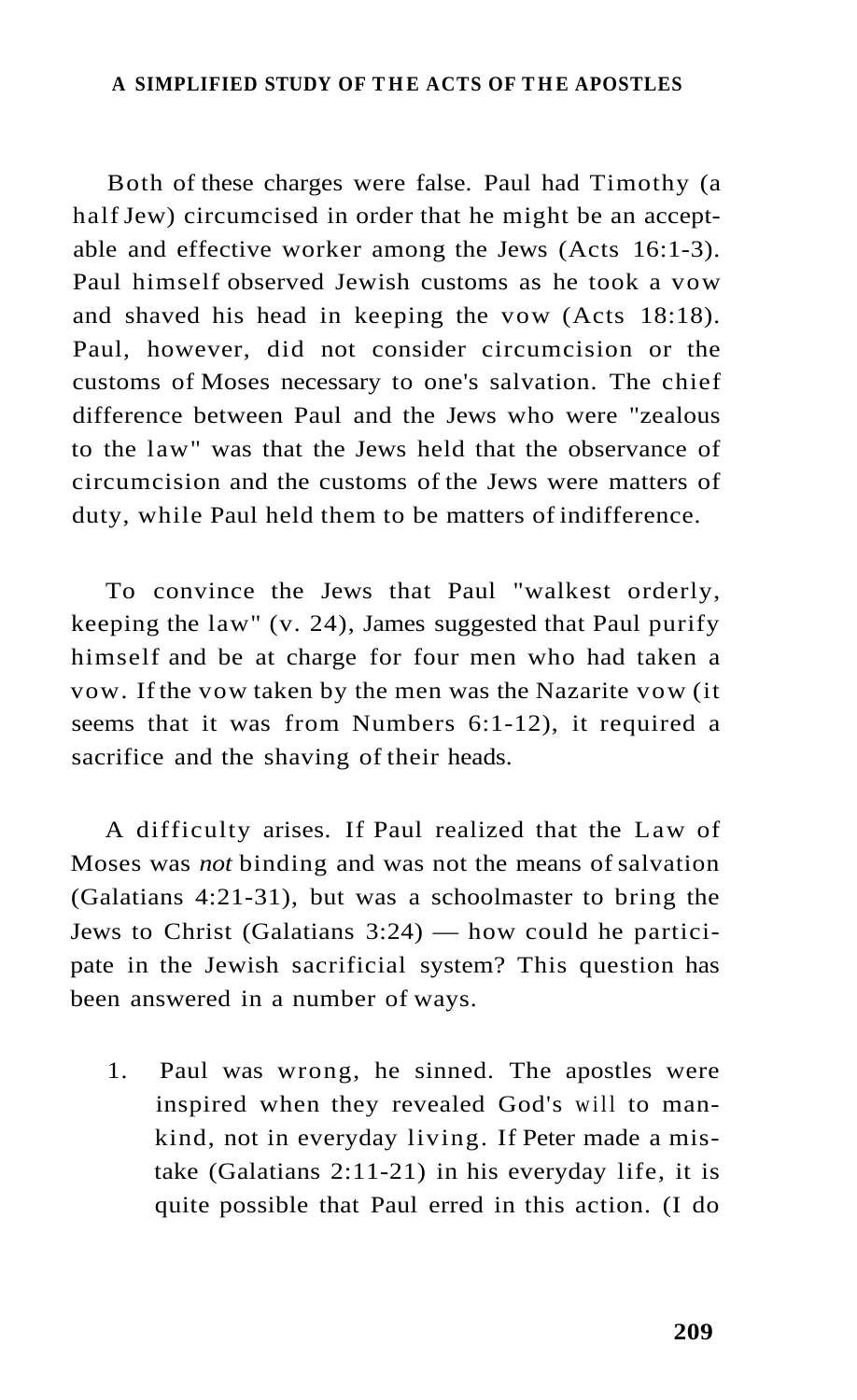not accept this because if Paul sinned he was never corrected as was Peter, TE).

- 2. Paul considered what he was doing a part of a dead law and engaged in this activity as merely observing a custom which had nothing to do with salvation (a custom which allowed Paul to become all things to all men that, "I might by all means save some" [I Corinthians 9:22]).
- 3. Paul was like Peter who did not understand, until later, what he preached on Pentecost (Acts 2:39). Peter preached that salvation was for those who were afar off, that is, the Gentiles (Ephesians 2:13). This truth was later revealed to Peter in a vision (Acts 10:9-16) and when he came to the household of Cornelius he fully understood the message of God (Acts 10:28). Paul's understanding could have been in stages until he came to a full knowledge of the truth.

It is difficult to think that Paul would participate in the Jewish sacrificial system *after* he had written Galatians 4:21-31, *unless* it was just a matter of custom and not associated with salvation. Paul was not seeking justification by the law (Galatians 5:4).

**Verses Twenty-Seven through Thirty.** James' plan to satisfy the Jews (in relation to the teachings of Paul) failed and resulted in a riot by the Jews, which was instigated by the Jews from Asia. They accused Paul of:

1. Teaching all men against the people, and the law,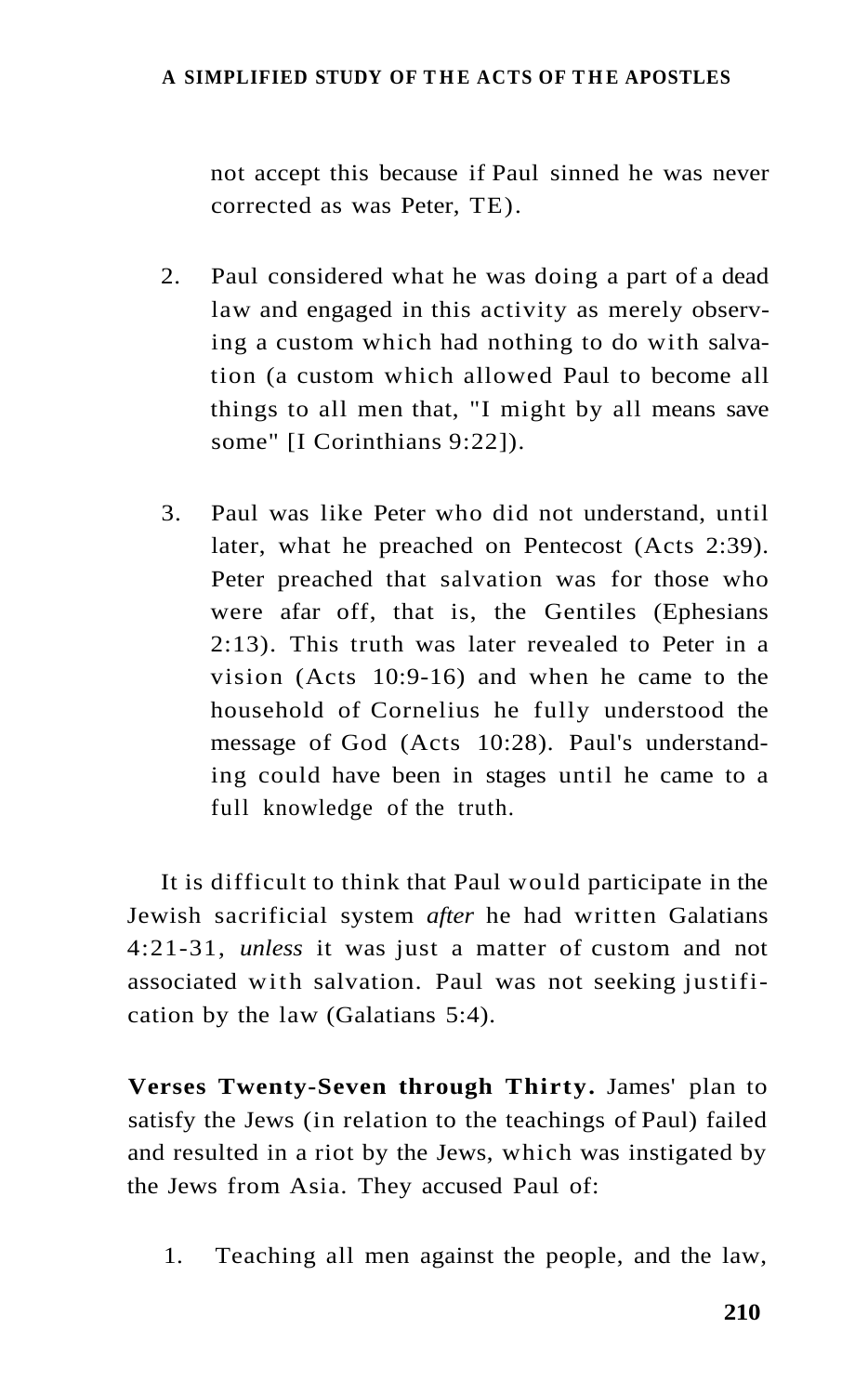and the temple.

2. Taking Greeks (Gentiles) into the temple.

These Jews had seen Paul with Trophimus, the Ephesian (a Gentile), and supposed (thought) that he had taken him into the temple. The people removed Paul from the temple and the doors were shut.

**Verses Thirty-One through Forty.** With all Jerusalem in an uproar the mob attempted to kill Paul. When word reached the chief captain what was happening, he took soldiers with centurions (each centurion commanded 100 men) and rescued Paul. Binding Paul with two chains the chief captain asked who he was. A tumult was created by the crowd when some cried out one thing and others something different. When the chief captain could not learn the truth, he commanded Paul to be taken into the castle. The castle was the fortress (tower) of Antonia which stood at the Northwest area of the temple. Built by Herod it was occupied by Roman soldiers. A tower at the southeast corner of the fortress was seventy cubits high from which the entire temple area could be viewed. The fortress was connected with the outer court of the temple by two flights of steps, which allowed the soldiers quick access to the temple area in the event of a riot.

Even with at least 200 soldiers (at least two centurions and their troops) the mob was still after Paul. The soldiers carried Paul to the entrance of the castle while the people followed crying out, "away with him. " As he was about to enter the castle he asked the chief captain for permission to speak to the mob. When he spoke Greek, the surprised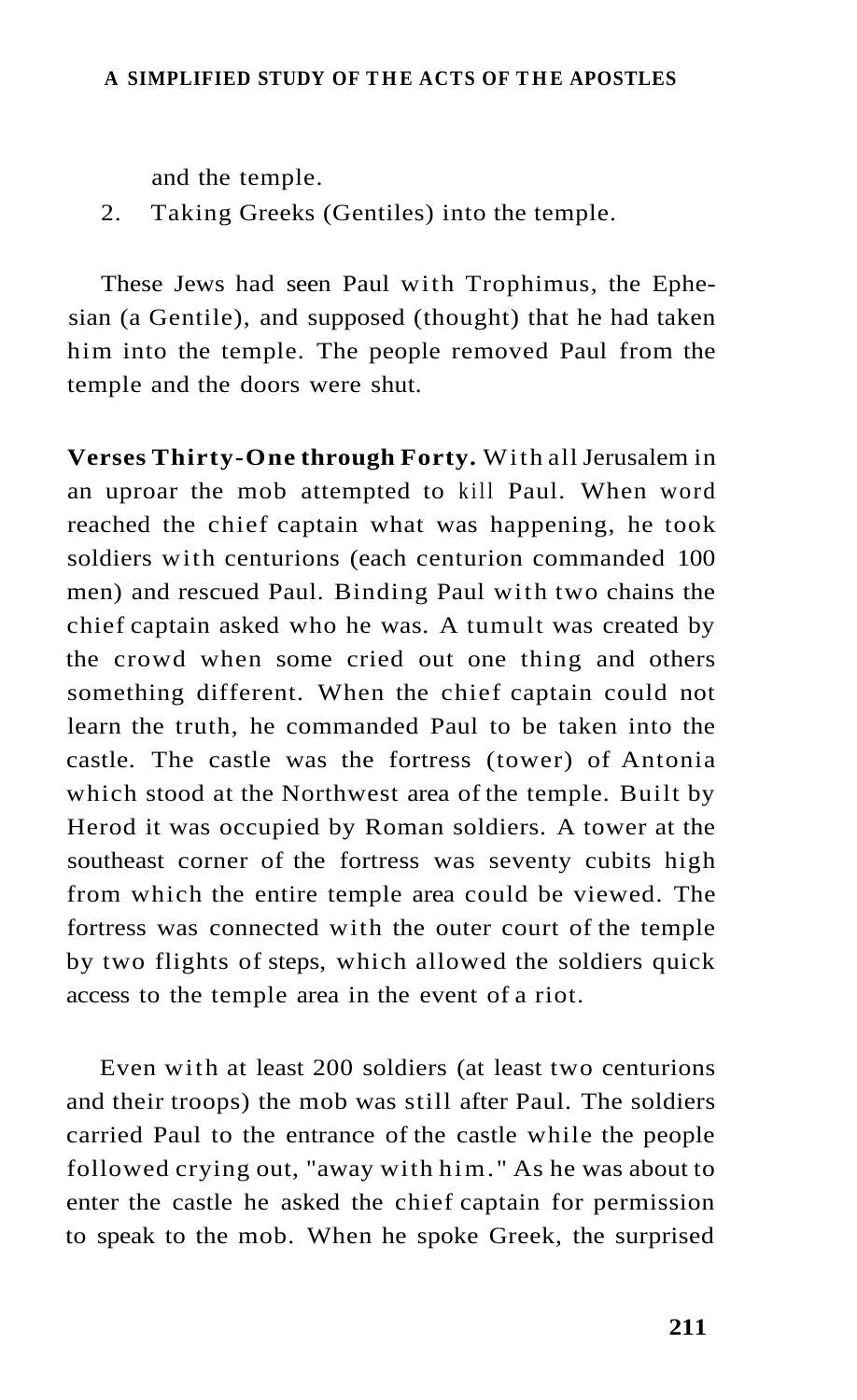Roman asked Paul if he wasn't the Egyptian who led four thousand murderers out into the wilderness. Paul identifies himself as a Jew from the city of Tarsus of Cilicia. When the chief captain had given Paul permission to speak, he spake to the mob in the Hebrew language.

## **SEGMENT XVII**

### **ACTS 22-2 8**

### **CHAPTER 22**

#### **PAUL'S DEFENSE BEFORE THE MOB**

**(1) Brethren and fathers, hear ye the defence which I now make unto you. (2) And when they heard that he spake unto them in the Hebrew language, they were the more quiet: and he saith, (3) I am a Jew, born in Tarsus of Cilicia, but brought up in this city, at the feet of Gamaliel, instructed according to the strict manner of the law of our fathers, being zealous for God, even as ye all are this day: (4) and I persecuted this Way unto the death, binding and delivering into prisons both men and women. (5) As also the high priest doth bear me witness, and all the estate of the elders: from whom also I received letters unto the brethren, and journeyed to Damascus to bring them also that were there unto Jerusalem in bonds to be punished. (6) And it came to pass, that, as I made my journey, and drew nigh unto Damascus, about noon, suddenly there shone from heaven a great light round about me. (7) And I fell unto the ground, and heard a voice saying**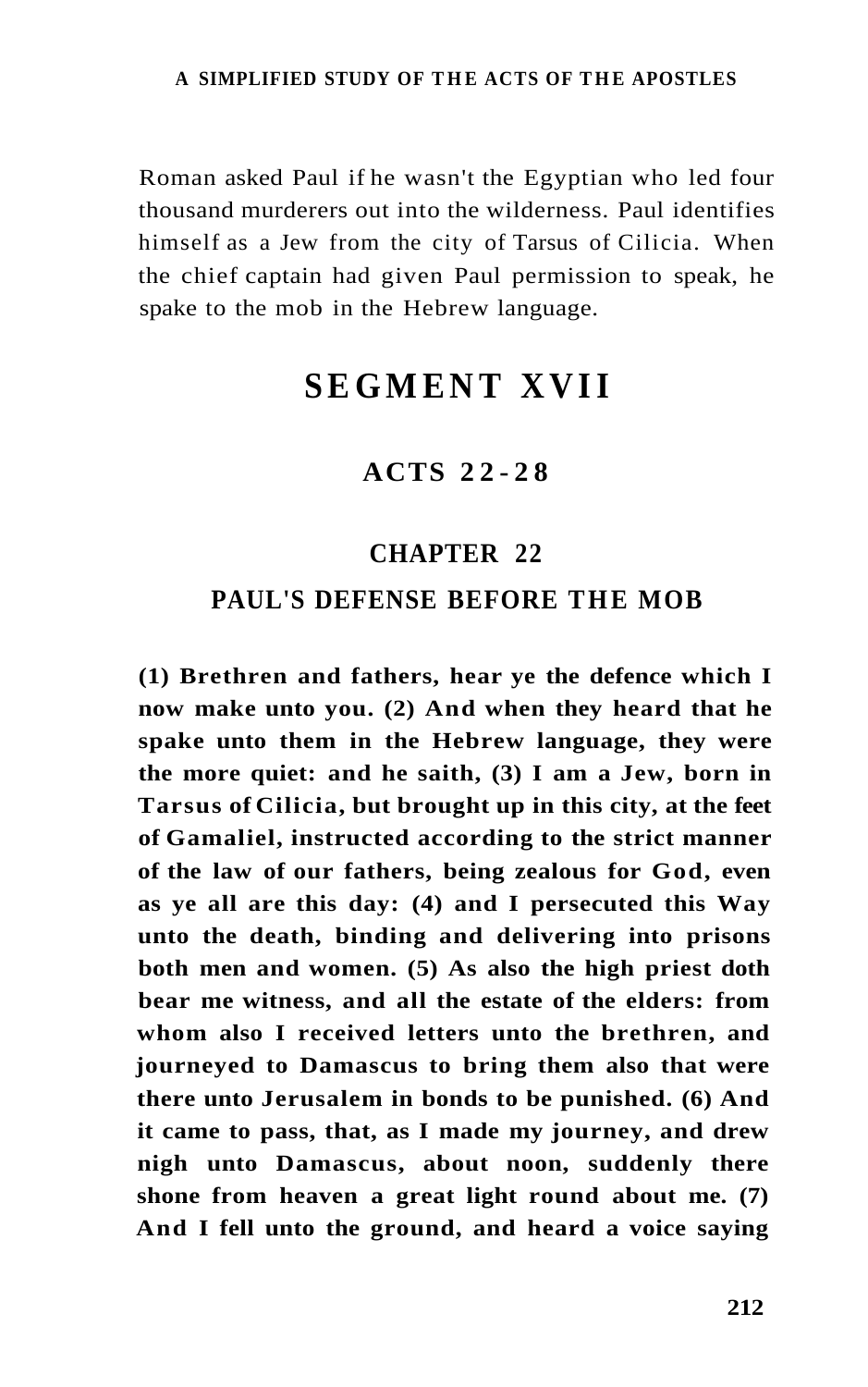**unto me, Saul, Saul, why persecutest thou me? (8) And I answered, Who art thou, Lord? And he said unto me, I am Jesus of Nazareth, whom thou persecutest. (9) And they that were with me beheld indeed the light, but they heard not the voice of him that spake to me. (10) And I said, What shall I do, Lord? And the Lord said unto me, Arise, and go into Damascus; and there it shall be told thee of all things which are appointed for thee to do. (11) And when I could not see for the glory of that light, being led by the hand of them that were with me I came into Damascus. (12) And one Ananias, a devout man according to the law, well reported of by all the Jews that dwelt there, (13) came unto me, and standing by me said unto me, Brother Saul, receive thy sight. And in that very hour I looked up on him. (14) And he said, The God of our fathers hath appointed thee to know his will, and to see the Righteous One, and to hear a voice from his mouth. (15) For thou shalt be a witness for him unto all men of what thou hast seen and heard. (16) And now why tarriest thou? arise, and be baptized, and wash away thy sins, calling on his name. (17) And it came to pass, that, when I had returned to Jerusalem, and while I prayed in the temple, I fell into a trance, (18) and saw him saying unto me, Make haste, and get thee quickly out of Jerusalem; because they will not receive of thee testimony concerning me. (19) And I said, Lord, they themselves know that I imprisoned and beat in every synagogue them that believed on thee: (20) and when the blood of Stephen thy witness was shed, I also was standing by, and consenting, and keeping the garments of them that slew him. (21) And he said unto me, Depart: for I will send thee forth far hence unto the**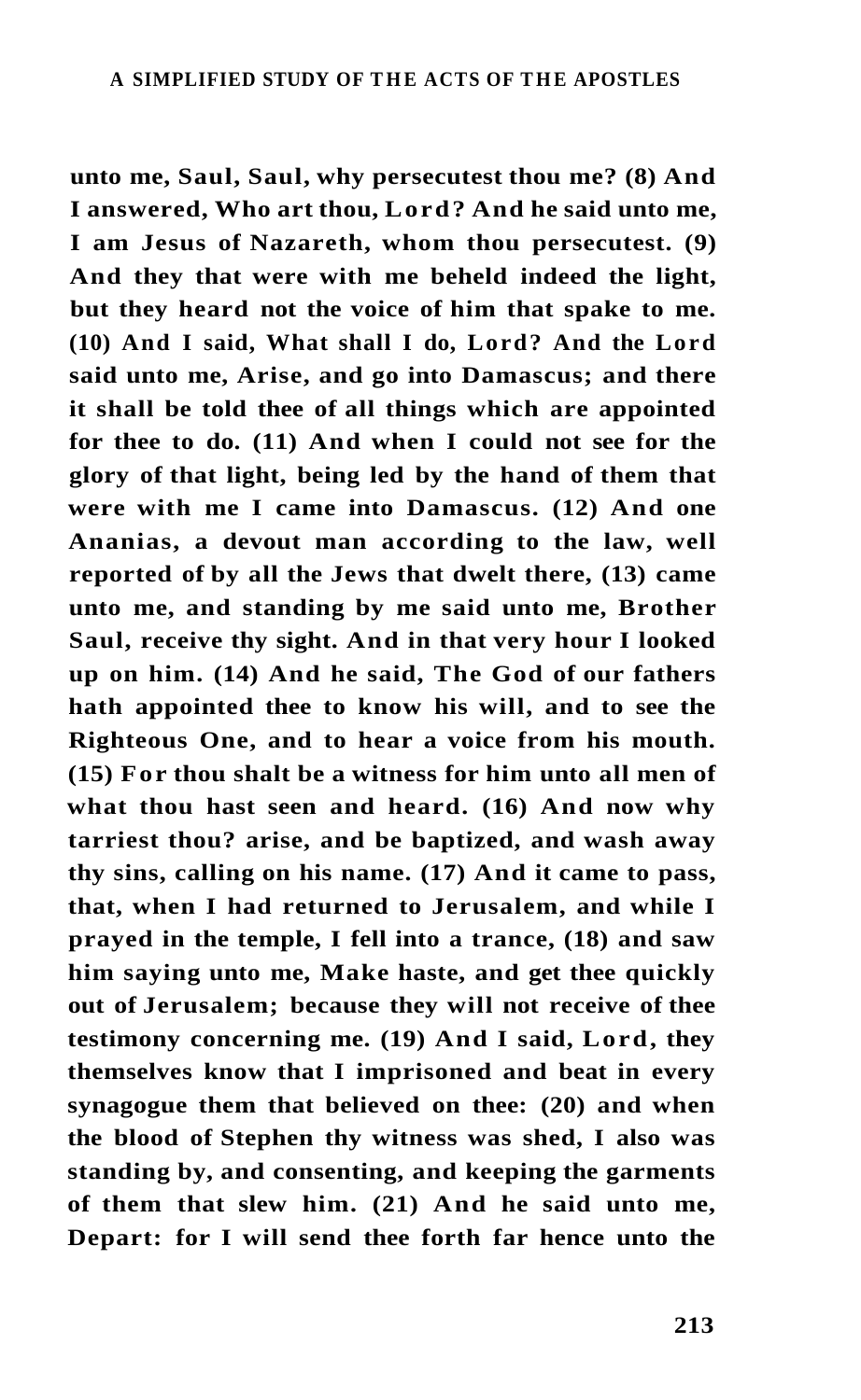**Gentiles. (22) And they gave him audience unto this word; and they lifted up their voice, and said, Away with such a fellow from the earth: for it is not fit that he should live. (23) And as they cried out, and threw off their garments, and cast dust into the air, (24) the chief captain commanded him be brought into the castle, bidding that he should be examined by scourging, that he might know for what cause they so shouted against him. (25) And when they had tied him up with the thongs, Paul said unto the centurion that stood by, Is it lawful for you to scourge a man that is a Roman, and uncondemned? (26) And when the centurion heard it, he went to the chief captain and told him, saying, What art thou about to do? for this man is a Roman. (27) And the chief captain came and said unto him, Tell me, art thou a Roman? And he said, Yea. (28) And the chief captain answered, With a great sum obtained I this citizenship. And Paul said, But I am [a Roman] born. (29) They then that were about to examine him straightway departed from him: and the chief captain also was afraid when he knew that he was a Roman, and because he had bound him. (30) But on the morrow, desiring to know the certainty wherefore he was accused of the Jews, he loosed him, and commanded the chief priests and all the council to come together, and brought Paul down and set him before them.** 

**Verses One through Two** - This chapter begins the first of several defenses made by the apostle Paul, which culminates with his appealing to Caesar's judgment seat (Acts 25**:10).** When the crowd heard Paul speak in the Hebrew language, they allowed him to address them.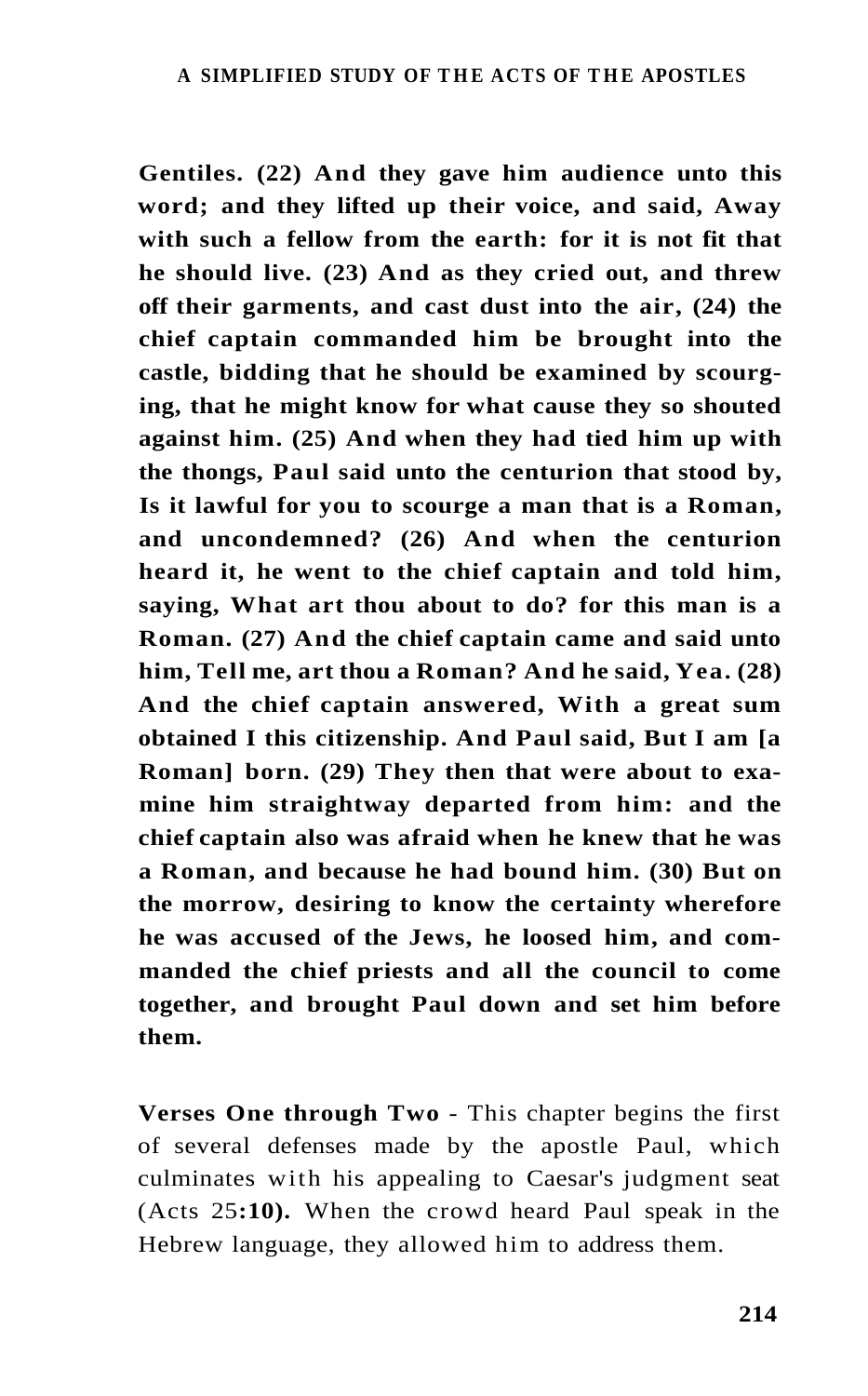**Verses Three through Sixteen** - These events (the account of Saul's conversion), have been discussed earlier in the comments on Acts chapter nine.

Gamaliel was a noted rabbi (teacher) who lived in Jerusalem. Paul had received the best education obtainable in his day.

Paul persecuted this "way" unto the death, this is, he persecuted the saints (Acts 9:13), those who believed on God (Acts 22:19), the church of God (I Corinthians 15:9), who were Christians; thus, those who were of the "Way," meaning the way of Christ.

Paul saw Jesus Christ, heard a voice from His mouth and received His will.

**Verse 5** - See comments on Acts 9:1-2.

**Verses 6 -11** - See comments on Acts 9:3-9.

**Verses 12** - See comments on Acts 9:20-30.

**Verses Twenty-Two through Twenty-Three** - The crowd gave Paul audience until he mentioned the Gentiles. Their prejudice was so great that they cried out, "away with such a fellow from the earth: for it is not fit for him to live. " The gospel was to be preached to every man (Matthew 28:18; Mark 16:15) and Paul was a disciple unto the Gentiles (Acts 9:15). The conduct of the crowd showed their deep distress over Paul's statement.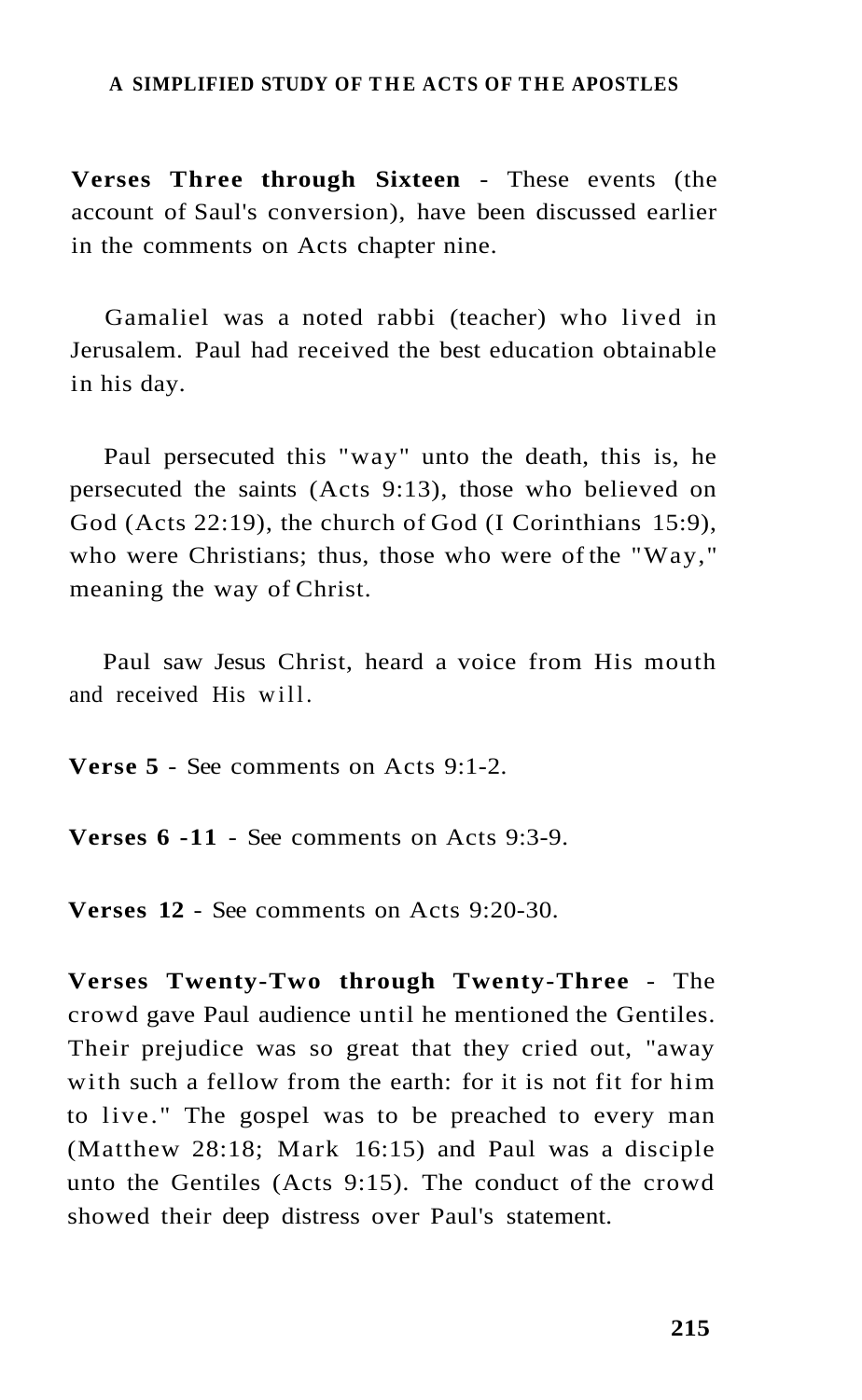**Verses Twenty-Four through Twenty-Nine** - The chief captain commanded that Paul be examined by scourging, which was a common means of beating a confession out of a prisoner.

## **SCOURGE**

A Roman implement for severe bodily punishment... It consisted of a handle, to which several cords or leather thongs were affixed, which were weighted with jagged pieces of bone or metal, to make the blow more painful and effective . . . The victim was tied to a post and the blows were applied to the back and loins, sometimes even, in the wanton cruelty of the executioner, to the face and the bowels. In the tense position of the body, the effect can easily be imagined. So hideous was the punishment that the victim usually fainted and not rarely died under it .. . By its application secrets and confessions were wrung from the victim.

*(The International Standard Bible Encyclopedia, Volume IV,* James Orr, General Editor, p. 2704)

Paul asked the centurion if it was lawful to scourge a Roman citizen who was uncondemned. The Roman citizen had certain rights which could not be violated.

# **ROMAN CITIZENSHIP**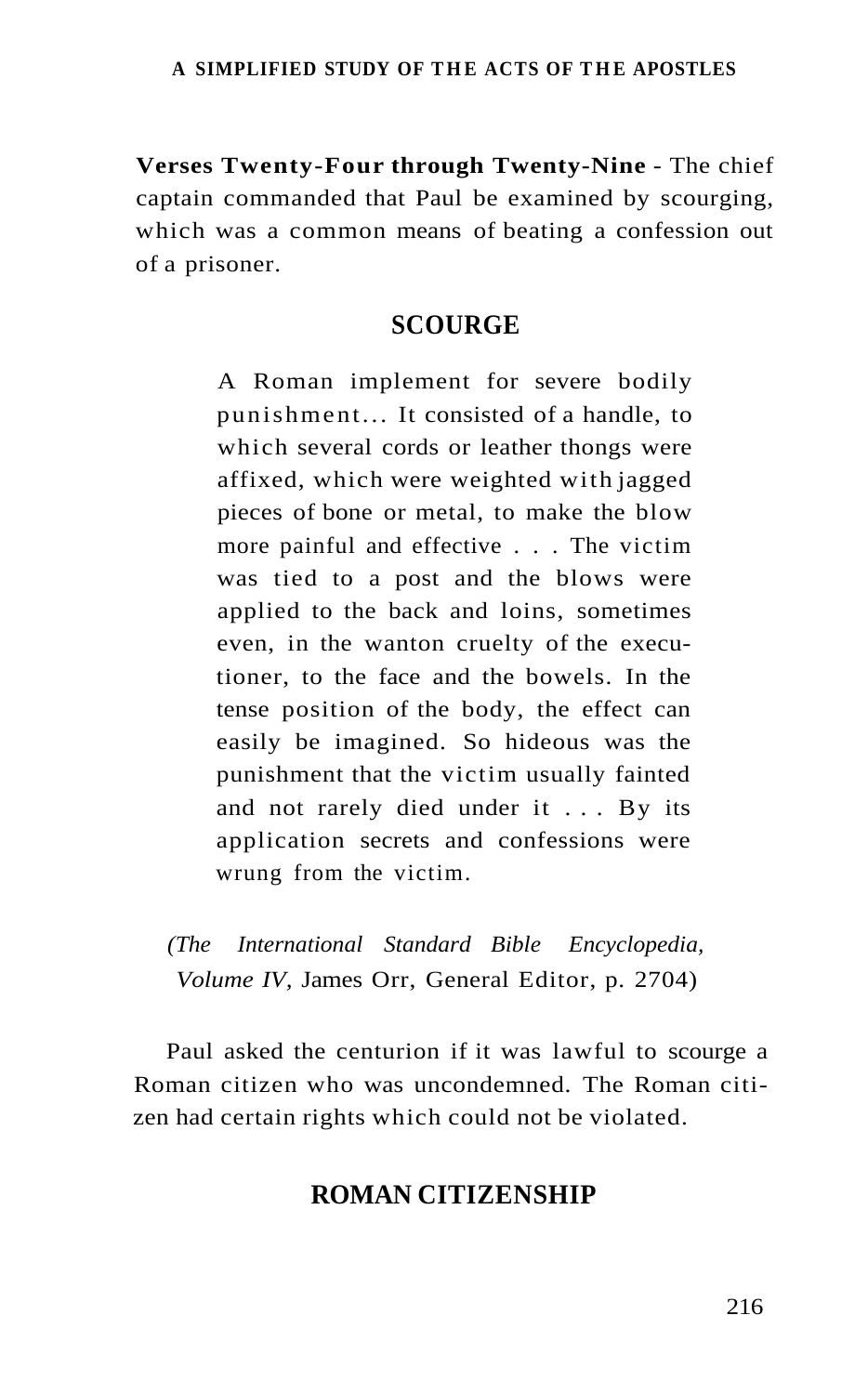The Roman citizen:

- 1. Had the right to vote.
- 2. Could not be bound or imprisoned without a trial.
- 3. Could not be scourged.
- **4.** Could appeal to Rome for justice.

Paul's claim to Roman citizenship could be confirmed by checking the census rolls. It is said that the Emperor Claudius executed men who falsely claimed Roman citizenship. Evidently, it was possible to buy Roman citizenship (Acts 22:28), but Paul was Roman born.

When the centurion (a soldier in charge of 100 men) and chief captain learned that Paul was a Roman citizen, they were afraid because they had bound him.

**Verse Thirty** - Desiring to know why the Jews had accused Paul, the chief captain brought him and set him before the chief priests and the Jewish council.

## **CHAPTER 23**

## **PAUL'S DEFENSE BEFORE THE SANHEDRIN**

**(1) And Paul, looking stedfastly on the council, said, Brethren, I have lived before God in all good conscience until this day. (2) And the high priest Ananias commanded them that stood by him to smite him on the mouth. (3) Then said Paul unto him, God shall smite thee, thou whited wall: and sittest thou to judge me according to the law, and commandest me to be smitten contrary to the law? (4) And they that stood by**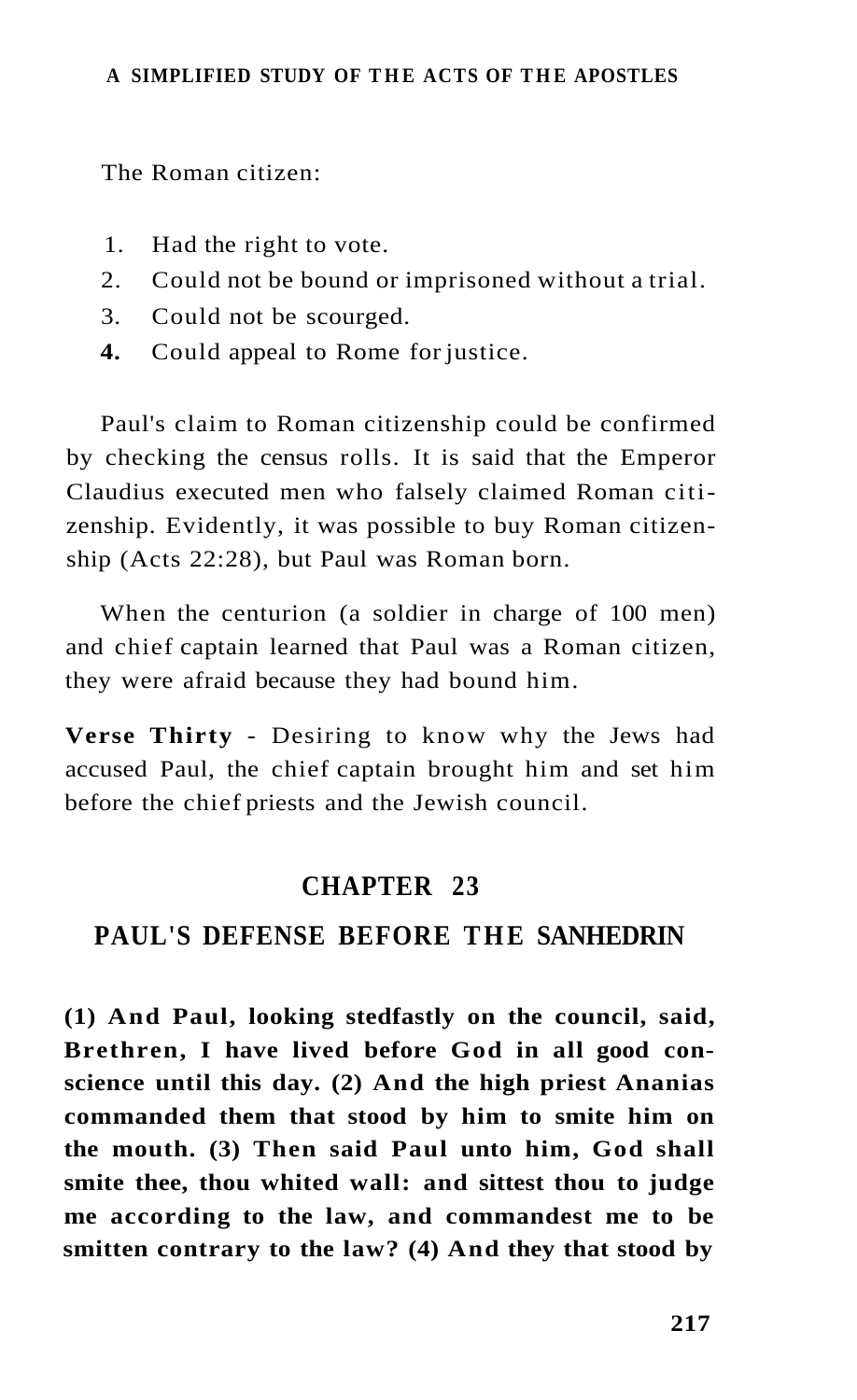**said, Revilest thou God's high priest? (5) And Paul said, I knew not, brethren, that he was high priest: for it is written, Thou shalt not speak evil of a ruler of thy people. (6) But when Paul perceived that the one part were Sadducees and the other Pharisees, he cried out in the council, Brethren, I am a Pharisee, a son of Pharisees: touching the hope and resurrection of the dead I am called in question. (7) And when he had so said, there arose a dissension between the Pharisees and Sadducees; and the assembly was divided. (8) For the Sadducees say that there is no resurrection, neither angel, nor spirit; but the Pharisees confess both. (9) And there arose a great clamor: and some of the scribes of the Pharisees part stood up, and strove, saying, We find no evil in this man: and what if a spirit hath spoken to him, or an angel? (10) And when there arose a great dissension, the chief captain, fearing lest Paul should be torn in pieces by them, commanded the soldiers to go down and take him by force from among them, and bring him into the castle. (11) And the night following the Lord stood by him, and said, Be of good cheer: for as thou hast testified concerning me at Jerusalem, so must thou bear witness also at Rome.** 

**(12) And when it was day, the Jews banded together, and bound themselves under a curse, saying that they would neither eat nor drink till they had killed Paul. (13) And they were more than forty that made this conspiracy. (14) And they came to the chief priests and the elders, and said, We have bound ourselves under a great curse, to taste nothing until we have killed Paul. (15) Now therefore do ye with the council signify to the chief captain that he bring him down unto you, as though ye would judge of his case more exactly: and we, before he comes near, are ready to slay him. (16)**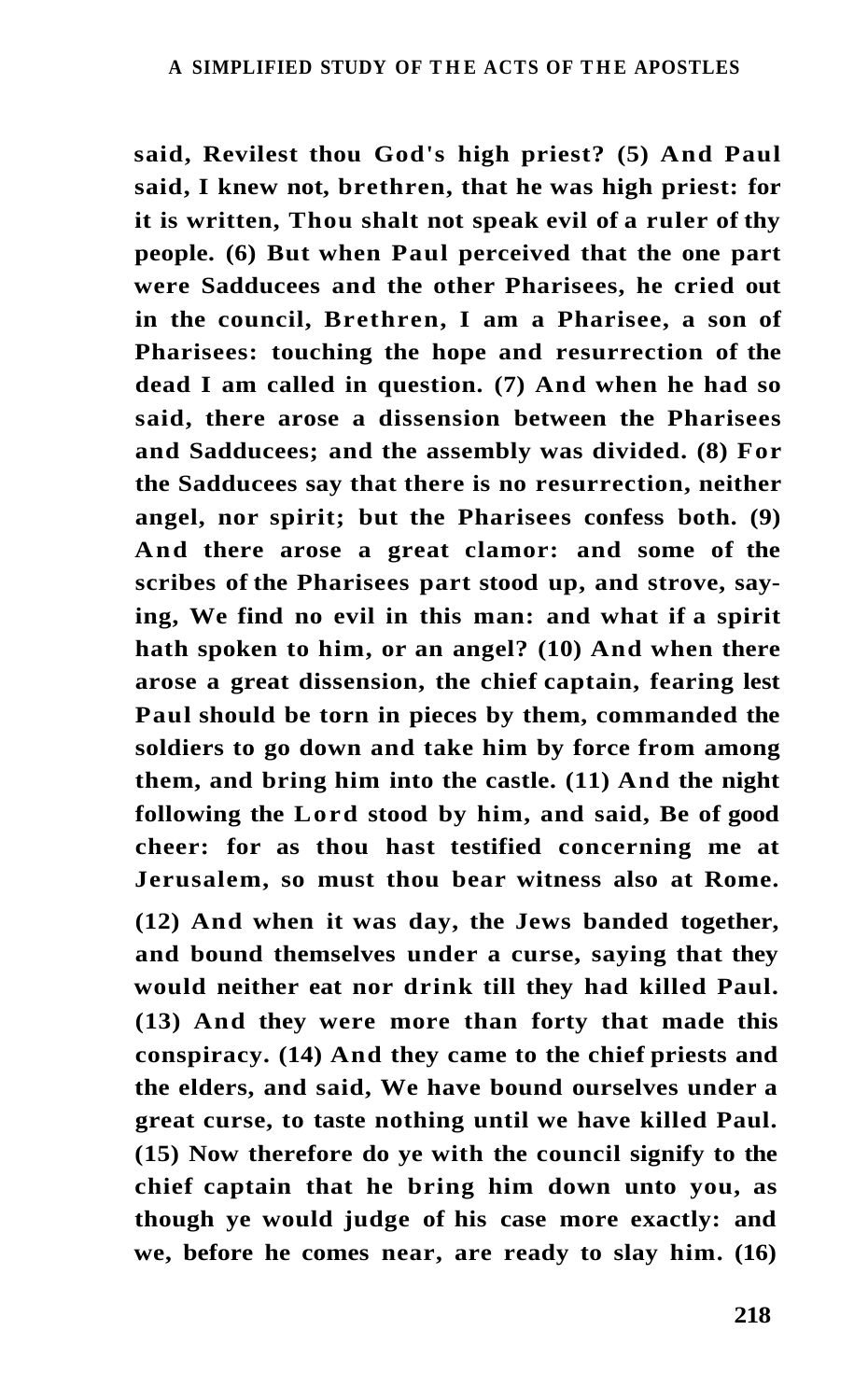**he came and entered into the castle and told Paul. (17) And Paul called unto him one of the centurions, and said, Bring this young man unto the chief captain; for he hath something to tell him. (18) So he took him, and brought him to the chief captain, and saith, Paul the prisoner called me unto him, and asked me to bring this young man unto thee, who hath something to say to thee. (19) And the chief captain took him by the hand, and going aside asked him privately, What is it that thou hast to tell me? (20) And he said, The Jews have agreed to ask thee to bring down Paul tomorrow unto the council, as though thou wouldest inquire somewhat more exactly concerning him. (21) Do not thou therefore yield unto them: for there lie in wait for him of them more than forty men, who have bound themselves under a curse, neither to eat nor to drink till they have slain him: and now are they ready, looking for the promise from thee. (22) So the chief captain let the young man go, charging him, Tell no man that thou hast signified these things to me. (23) And he called unto him two of the centurions, and said, Make ready two hundred soldiers to go as far as Caesarea, and horsemen threescore and ten, and spearmen two hundred, at the third hour of the night: (24) and [he bade them] provide beasts, that they might set Paul thereon, and bring him safe unto Felix the governor. (25) And he wrote a letter after this form: (26) Claudius Lysias unto the most excellent governor Felix, greeting. (27) This man was seized by the Jews, and was about to be slain of them, when I came upon them with the soldiers and rescued him, having learned that he was a Roman. (28) And desiring to know the cause wherefore they accused him, I brought him down unto**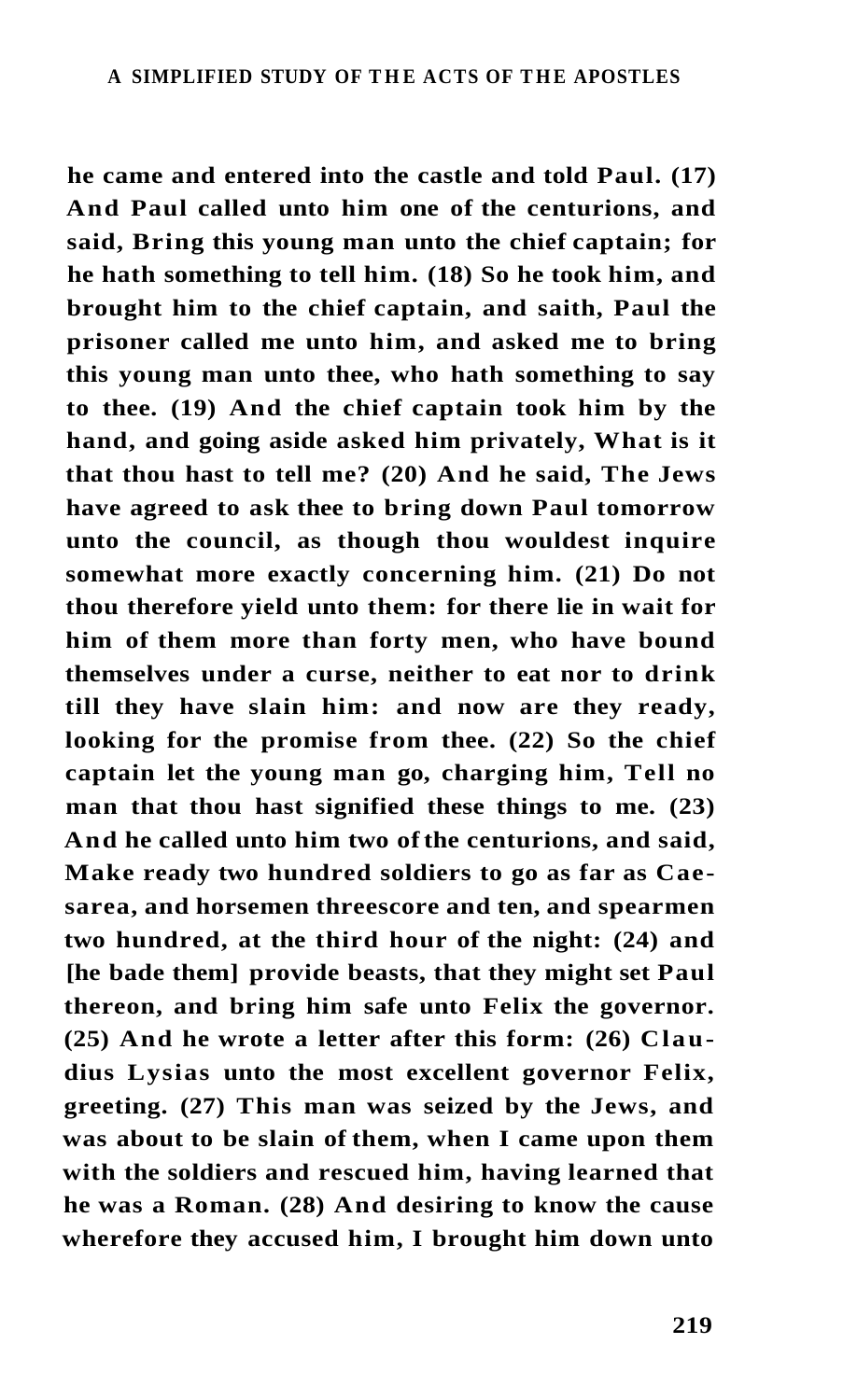**their council: (29) whom I found to be accused about questions of their law, but to have nothing laid to his charge worthy of death or of bonds. (30) And when it was shown to me that there would be a plot against the man, I sent him to thee forthwith, charging his accusers also to speak against him before thee. (31) So the soldiers, as it was commanded them, took Paul and brought him by night to Antipatris. (32) But on the morrow they left the horsemen to go with him, and returned to the castle: (33) and they, when they came to Caesarea and delivered the letter to the governor, presented Paul also before him. (34) And when he had read it, he asked of what province he was; and when he understood that he was of Cilicia, (35) I will hear thee fully, said he, when thine accusers also are come: and he commanded him to be kept in Herod's palace.** 

**Verses One and Two** - Paul's Trial before the Jewish religious leaders is herein seen. The council which Paul appeared before was the Jewish *Sanhedrin.* This court of justice consisted of seventy members and was headed by the Jewish high priest. While the Pharisees were most influential in the synagogue, the Sadducees were most influential in the Sanhedrin. During the time of Christ this council was very influential and its decisions were honored beyond the borders of Palestine. To impose the death penalty, however, required Roman confirmation.

Paul stated that he had lived in good conscience before God until the present time. Paul continually affirmed that he had always maintained a clear conscience before God (I Corinthians **4:4).** He stated to Timothy that from his forefathers he had served God with a clear conscience (II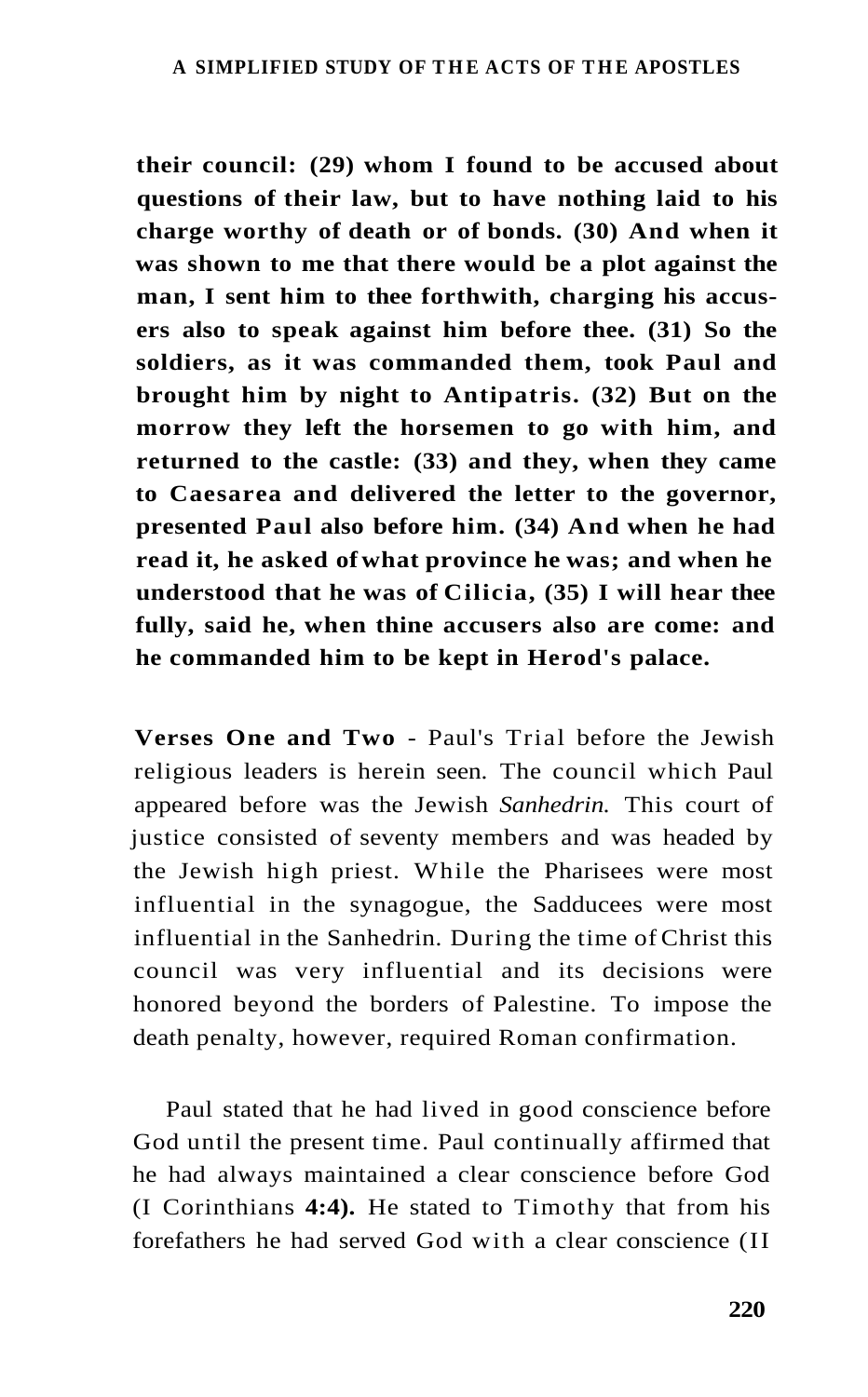Timothy 1:3). This is a devastating argument against those who would maintain the doctrine of, "let your conscience be your guide." It is possible to think you are right when in actuality you are wrong!

**Verses Three through Five** - The high priest commanded them that stood by Paul to strike him. The high priest was to judge Paul according to the law and commanded him to be smitten, which was contrary to the law. Such conduct was not befitting a high priest because it was illegal to smite a man who had not been tried and condemned.

Paul's protest was immediate. He stated, "God will smite thee, thou whited wall." The ones that stood by Paul asked him why he had reviled the high priest. Paul immediately acknowledged his error in what he had said because the scriptures taught, "thou shalt not speak evil of a ruler of thy people (Exodus 22:28). Question: Why didn't Paul recognize the high priest? It seems that the chief captain convened the Jewish council (Acts 22:30). It may have been an unofficial assembly and the council members were not dressed in their robes. It could also have been that Paul knew the high priest by name but not by face.

**Verses Six through Ten** - When Paul realized that the council was part Pharisees and part Sadducees, he set them against each other. The Sadducees did not believe in spirits, angels or the resurrection from the dead, while the Pharisees believed in the reality of each of these. Paul identified himself as a Pharisee and a son of a Pharisee,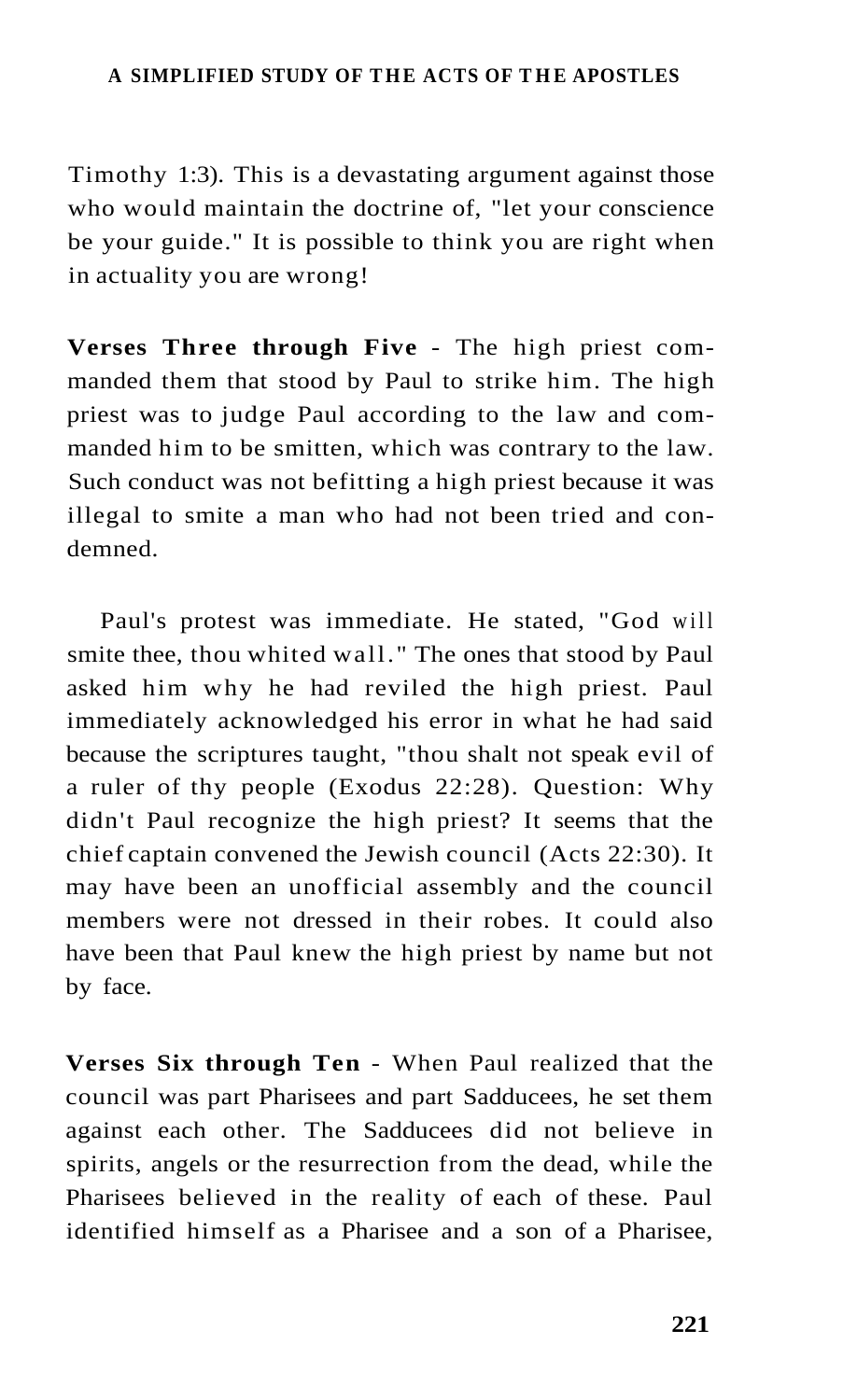and indicated that he was being called in question because he proclaimed the resurrection of the dead. In his writings Paul placed great emphasis upon the resurrection of the dead (Acts 17:18, 24:15, 24:21; Romans 1:4; I Corinthians 15:12-19, 15:42; Philippians 3:11). The Pharisees declared that they found no fault with Paul, saying, "What if a spirit hath spoken to him, or an angel?" The Sadducees, who did not believe in spirits or angels, objected and a great dissension arose. The dissension was so great that the chief captain feared for the safety of Paul and commanded him to be brought into the temple.

**Verse Eleven** - The Lord stood by Paul and told him that as he had testified of him in Jerusalem, he would also give his testimony in Rome.

**Verses Twelve through Thirty** - The Jews' hatred for Paul was so strong that they planned to kill him. More than forty individuals placed themselves under an oath that they would not eat or drink until they had taken Paul's life. The plan was for the council to request that the chief captain bring Paul to a meeting where they might judge him more exactly. When this was done the Jews were going to kill Paul while he was on his way to meet with the council. Their plan was thwarted when Paul's nephew learned of their plan and told Paul. Paul sent his sister's son to the chief captain and the Jews' plot against Paul was revealed to him. Paul's nephew was instructed not to tell anyone of the plot against Paul. The chief captain made plans to send Paul with two hundred soldiers, seventy horsemen, two hundred spearmen to Caesarea where he would appear before Felix, the governor. The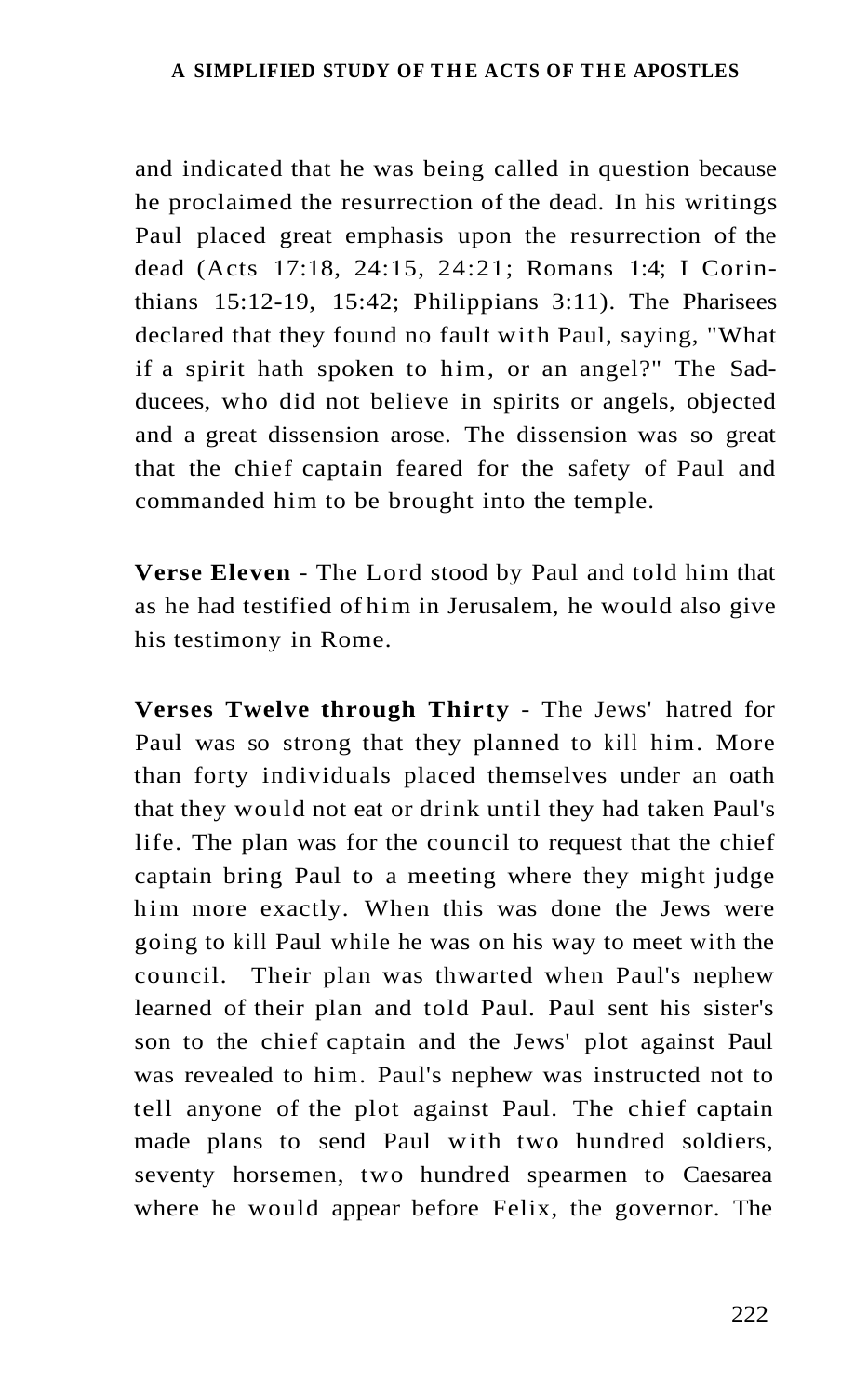letter to Felix. We immediately recognize that the letter does not accurately represent the facts, but is written in such a way as to make the chief captain appear in a favorable light. The chief captain did not rescue Paul having learned that he was a Roman citizen, but rescued and bound him and was in the process of examining him by scourging when he learned of Paul's Roman citizenship.

**Verses Thirty-One through Thirty-Five** - Paul was escorted by night (v. 23) by four hundred and seventy soldiers to Caesarea. Felix, upon having received the letter from the chief captain, told Paul that he would hear his case when his accusers came.

## **CHAPTER 24**

# **PAUL'S TRIAL BEFORE FELIX**

**(1) And after five days the high priest Ananias came down with certain elders, and [with] an orator, one Tertullus; and they informed the governor against Paul. (2) And when he was called, Tertullus began to accuse him, saying, Seeing that by thee we enjoy much peace, and that by the providence evils are corrected for this nation, (3) we accept it in all ways and in all places, most excellent Felix, with all thankfulness. (4) But, that I be not further tedious unto thee, I entreat thee to hear us of thy clemency a few words. (5) For we have found this man a pestilent fellow, and a mover of insurrections among all the Jews throughout the world, and a ringleader of the sect of the Nazarenes:**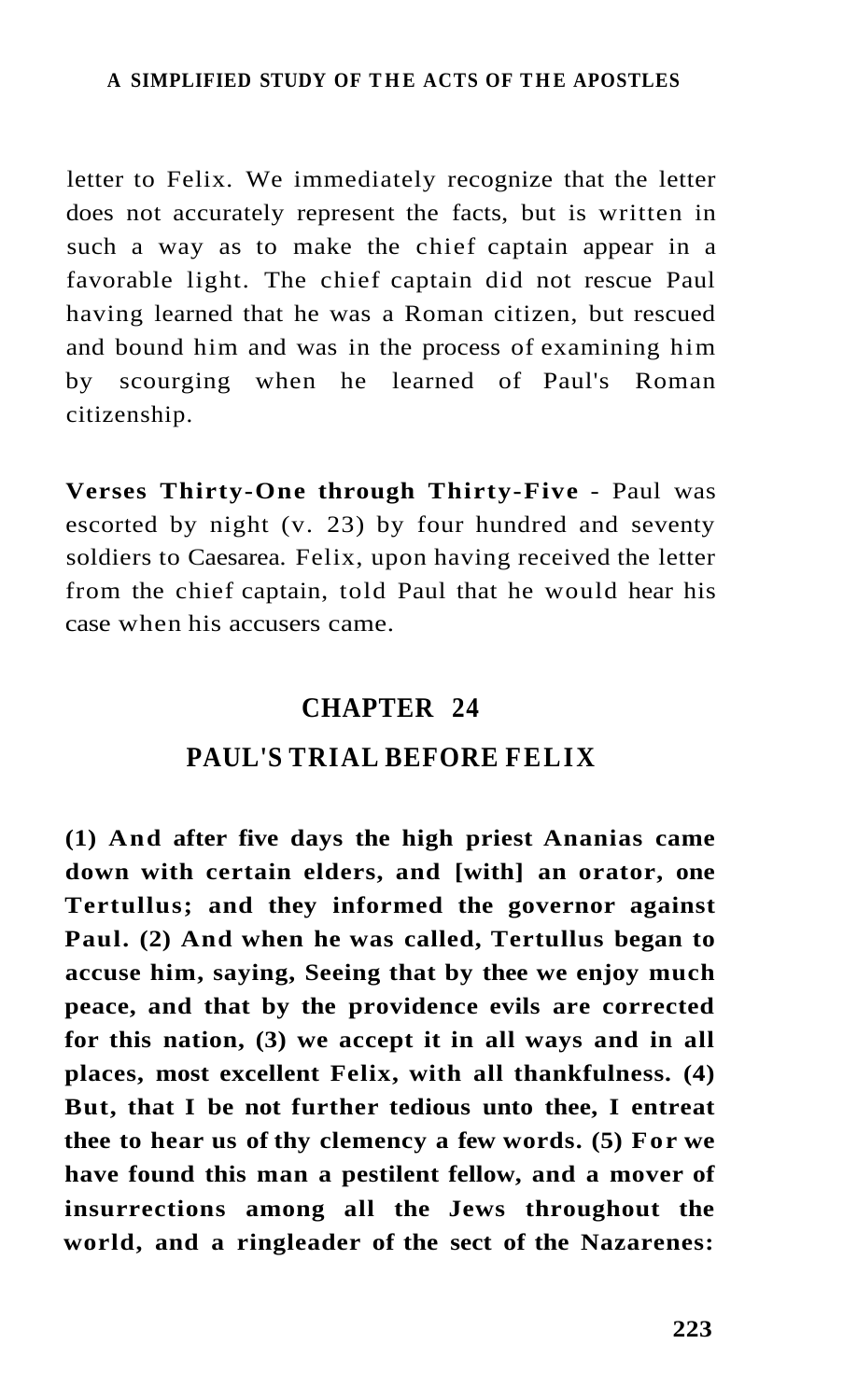**(6) who moreover assayed to profane the temple: on whom also we laid hold: [and we would have judged him according to our law. (7) But the chief captain Lysias came, and with great violence took him away out of our hands, (8) commanding his accusers to come before thee.] from whom thou wilt be able, by examining him thyself, to take knowledge of all these things whereof we accuse him. (9) And the Jews also joined in the charge, affirming that these things were so. (10) And when the governor had beckoned unto him to speak, Paul answered, Forasmuch as I know that thou hast been of many years a judge unto this nation, I cheerfully make my defense: (11) Seeing that thou canst take knowledge that it is not more than twelve days since I went up to worship at Jerusalem: (12) and neither in the temple did they find me disputing with any man or stirring up a crowd, nor in the synagogues, nor in the city. (13) Neither can they prove to thee the things whereof they now accuse me. (14) But this I confess unto thee, that after the Way which they call a sect, so serve I the God of our fathers, believing all things which are according to the law, and which are written in the prophets; (15) having hope toward God, which these also themselves look for, that there shall be a resurrection both of the just and unjust. (16) Herein I also exercise myself to have a conscience void of offence toward God and men always. (17) Now after some years I came to bring alms to my nation, and offerings: (18) amidst which they found me purified in the temple, with no crowd, nor yet with tumult: but [there were] certain Jews from Asia (19) who ought to have been here before thee, and to make accusation, if they had aught against me. (20) Or else let these men**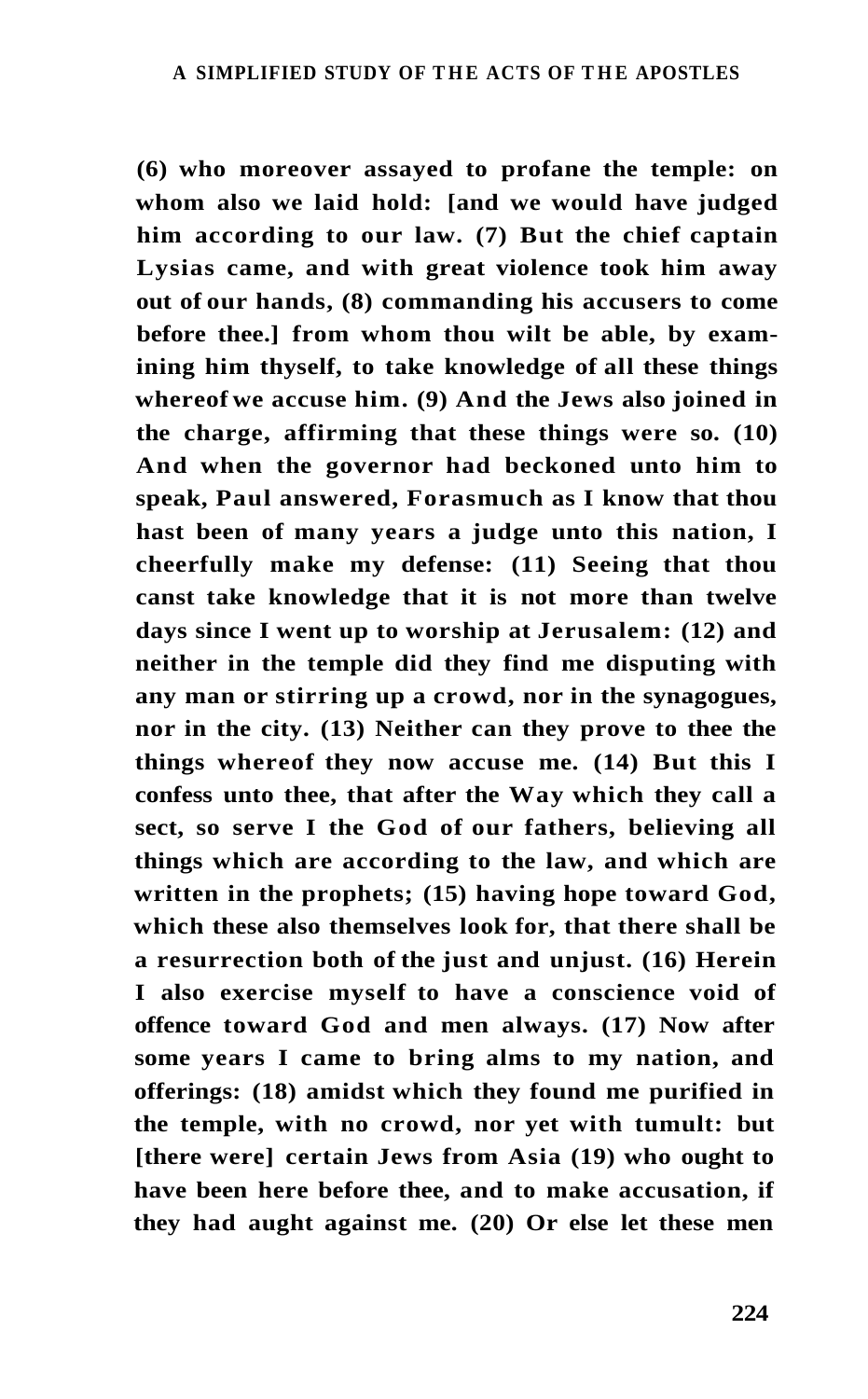**themselves say what wrong-doing they found when I stood before the council, (21) except it be for this one voice, that I cried standing among them, Touching the resurrection of the dead I am called in question before you this day. (22) But Felix, having more exact knowledge concerning the Way, deferred them, saying, When Lysias the chief captain shall come down, I will determine your matter. (23) And he gave order to the centurion that he should be kept in charge, and should have indulgence; and not to forbid any of his friends to minister unto him. (24) But after certain days, Felix came with Drusilla, his wife, who was a Jewess, and sent for Paul, and heard him concerning the faith in Christ Jesus. (25) And as he reasoned of righteousness, and self-control, and the judgment to come, Felix was terrified, and answered, Go thy way for this time; and when I have a convenient season, I will call thee unto me. (26) He hoped withal that money would be given him of Paul: wherefore also he sent for him the oftener, and communed with him. (27) But when two years were fulfilled, Felix was succeeded by Porcius Festus; and desiring to gain favor with the Jews, Felix left Paul in bonds.** 

**Verse One** - Paul's accusers were the high priest, certain elders, and an orator by the name of Tertullus.

**Verses Two through Nine** - Tertullus began his presentation by flattering Felix. He mentions the peace that they enjoyed and the worthy deeds the governor had done unto the nation Israel. No doubt this was an attempt to secure the favor of Felix and influence him to render a favorable verdict for the Jews.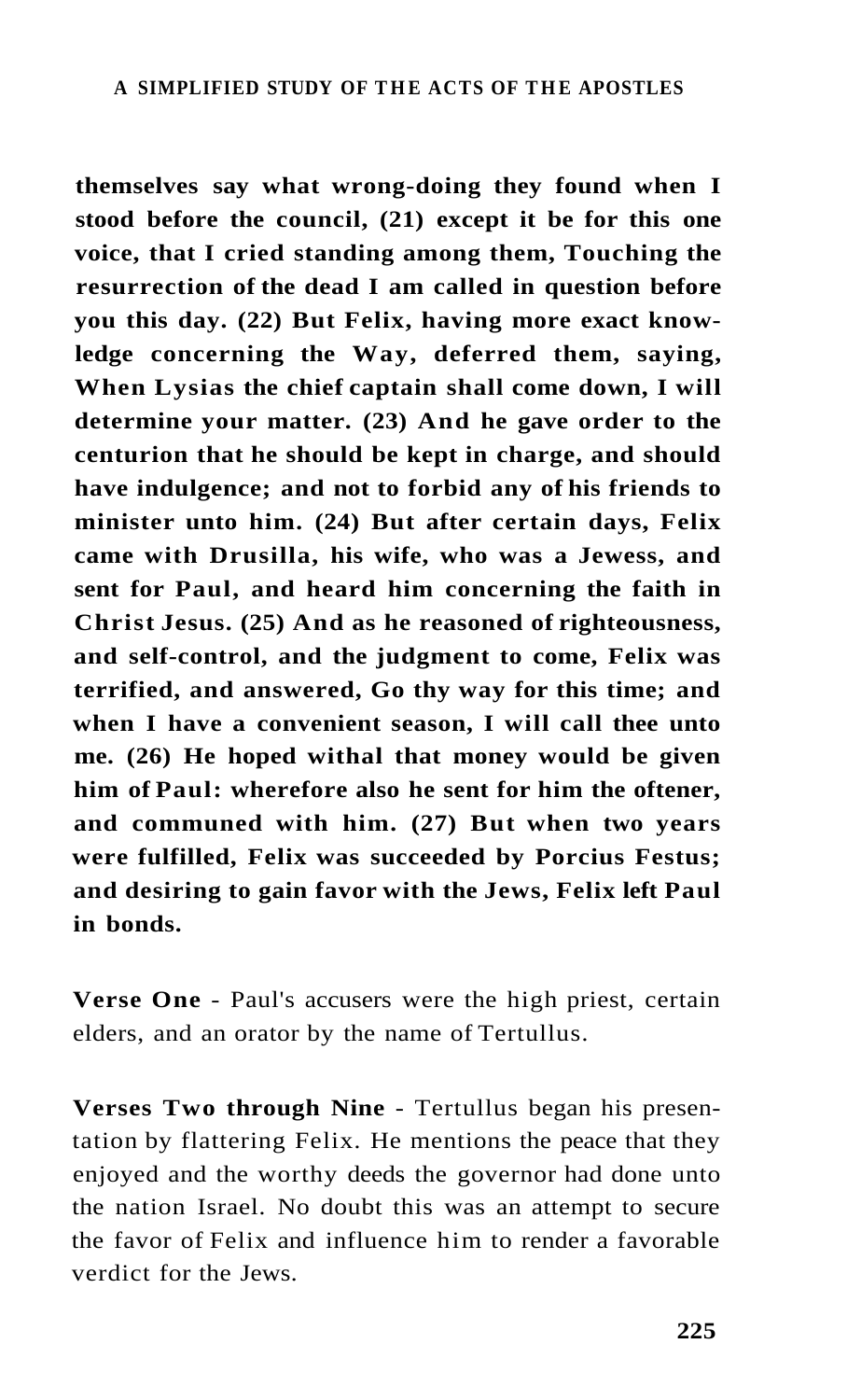Tertullus made four charges against Paul:

- 1. Paul was a pestilent fellow.
- 2. He was a mover of sedition (insurrection).
- 3. The ringleader of the sect of the Nazarenes.
- 4. One who had gone about to profane the temple. (Notice the change in the charge of Acts 21:28).

**Verses Ten through Twenty-One** - When Paul is given the opportunity to make his defense, he begins by telling Felix that he is glad to make his defense before him because he had judged Israel for many years. There was no flattery in Paul's introductory remarks, only the facts. Paul's defense was concise and to the point. "Because that thou mayest understand, that there are yet but twelve days since I went up to Jerusalem" (v. 12). Five of these days had been spent in Caesarea in custody of the Roman government. There had not been time for Paul to lead a rebellion (revolution) against the Roman government. Denying that he was a leader of seditions, Paul further defended himself by pointing out that the Jews had not found him disputing in the temple, nor had he disturbed the people in the synagogue or the city. Paul sums up his defense by simply stating that the Jews could not prove their case.

Paul was not ashamed of the gospel, Christ, or Christianity (Romans 1:16). He freely confessed that he worshiped God after the way the Jews called heresy. (In the book of Acts the term, "the way," is at times used to designate Christianity. See Acts 9:2; 16:17; 18:26; 19:9, 23; 22:4; 24:14, 22). Paul indicated that he believed in the law and prophets and the resurrection of the dead. (Paul under-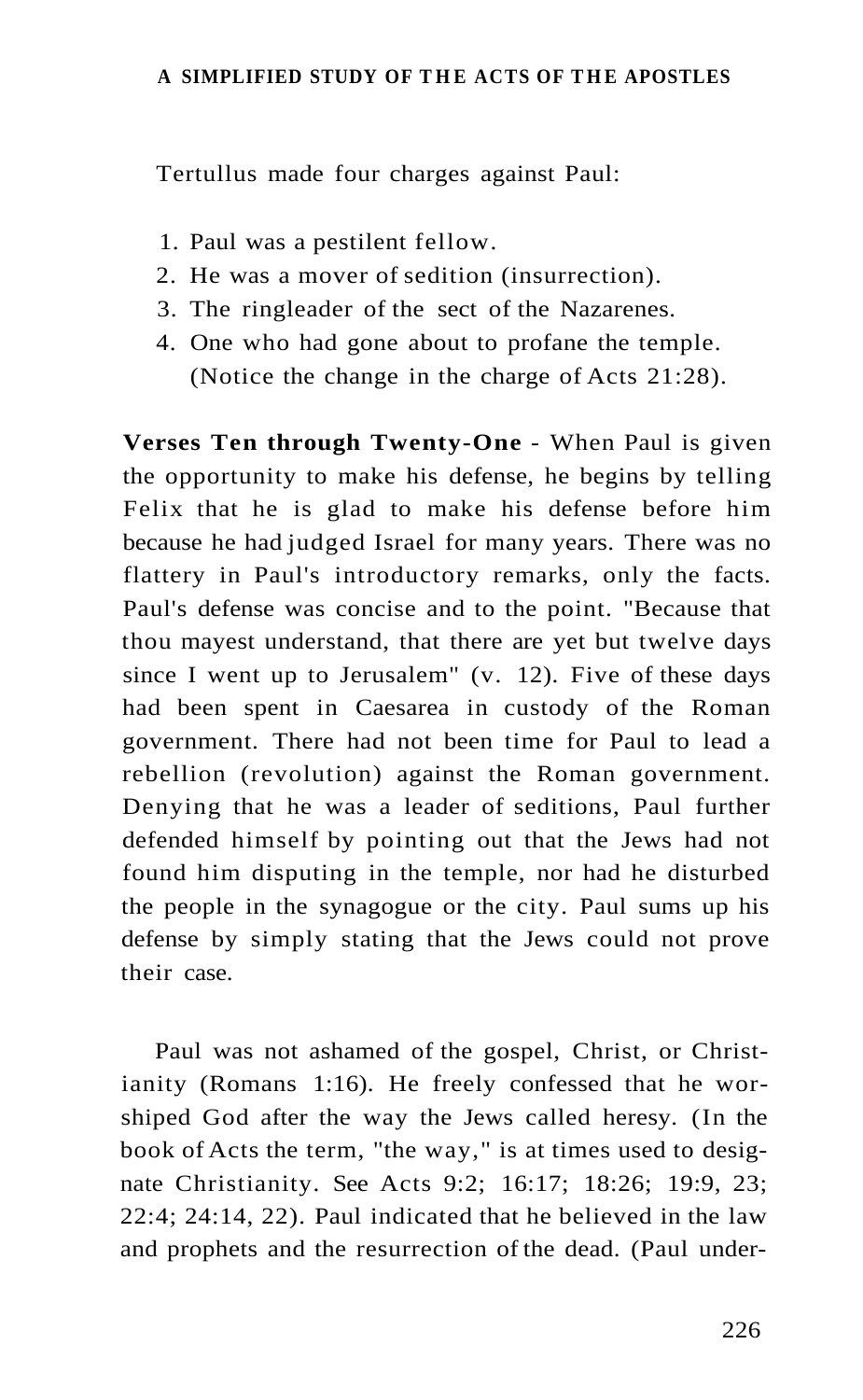stood that Christianity was the fulfillment of Judaism. The law was given to bring the Jews unto Christ [Galatians 3:27], but the Jews were so blinded by prejudice they could not see the truth). In his statement Paul indicates that there would be a resurrection of both the just and unjust. Not only are *all* going to be resurrected, but all are going to appear before the judgment bar of God to give an account for the deeds done in their life on earth (Romans 14:10). Realizing that death does not end man's existence (he will be resurrected), and that a day of accounting is coming (II Corinthians 5:10; Hebrews 9:27), what manner of life ought we to live? The Bible teaches that only Christians who are faithful unto death will receive a crown of life (Revelation 2.T0). As Christ died for us, we are to die to sin and give our lives completely to the service of God (Romans 12:1-2; Philippians 1:21; Galatians 2:20). Loving God we will walk according to His righteousness (John 14:15; I John 5:3). Eternal life in heaven with Jehovah God is the hope that Christians have.

In verse seventeen Paul gives the reason for his presence in Jerusalem (Romans 15:26-33). Certain Jews from Asia found Paul purified in the temple where he was not gathered with a multitude, neither was he causing a tumult (uproar). Paul indicates that these Asian Jews should have been at the hearing if they had aught against him. Furthermore, Paul asked the Jews from Jerusalem to testify of any evil he had done when he was examined before the Sanhedrin. Paul had appeared before the Sanhedrin and there had been no guilty verdict because on that occasion the meeting was broken up by the fighting between the Pharisees and Sadducees. Paul said that the only reason he was on trial was because he taught the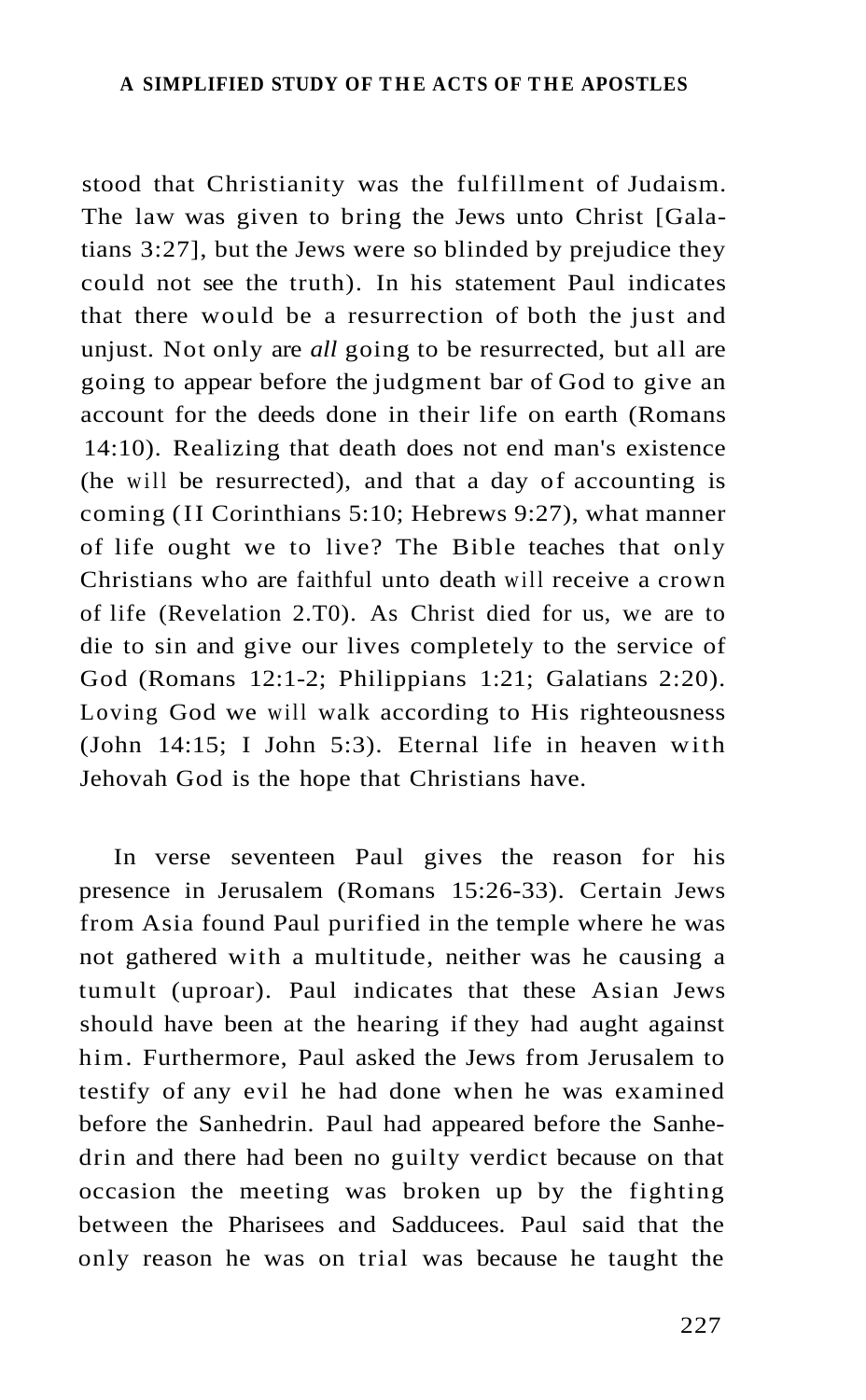resurrection.

**Verses Twenty-Two through Twenty-Seven** - Felix did not find Paul guilty, but did not set Paul free. He deferred a decision until Lysias, the chief captain, came to Caesarea. Paul was imprisoned in Caesarea for two years (v. 27) and it may be that Felix never summoned Lysias and kept Paul in custody in hopes he might obtain money to let Paul go (v. 27). Instead of doing what was honorable, just, and right, Felix sought a way to material gain. Paul's chains were not removed but he was given liberty and was allowed to receive acquaintances. No doubt Christians ministered to Paul's needs.

Paul was given the opportunity to preach the gospel when Felix with Drusilla sent for Paul and heard him concerning the faith in Christ.

## **FELIX**

Through influence at Rome Felix was named procurator of Judaea about 52 A.D., an office he held till recalled by Nero in 59 A.D. Felix had the reputation of being an unscrupulous scoundrel. He is charged with murdering Jonathan, the high priest. The epitaph which history has written for him is:

> *'With savagery and lust, he exercised the power of a king with the disposition of a slave. "*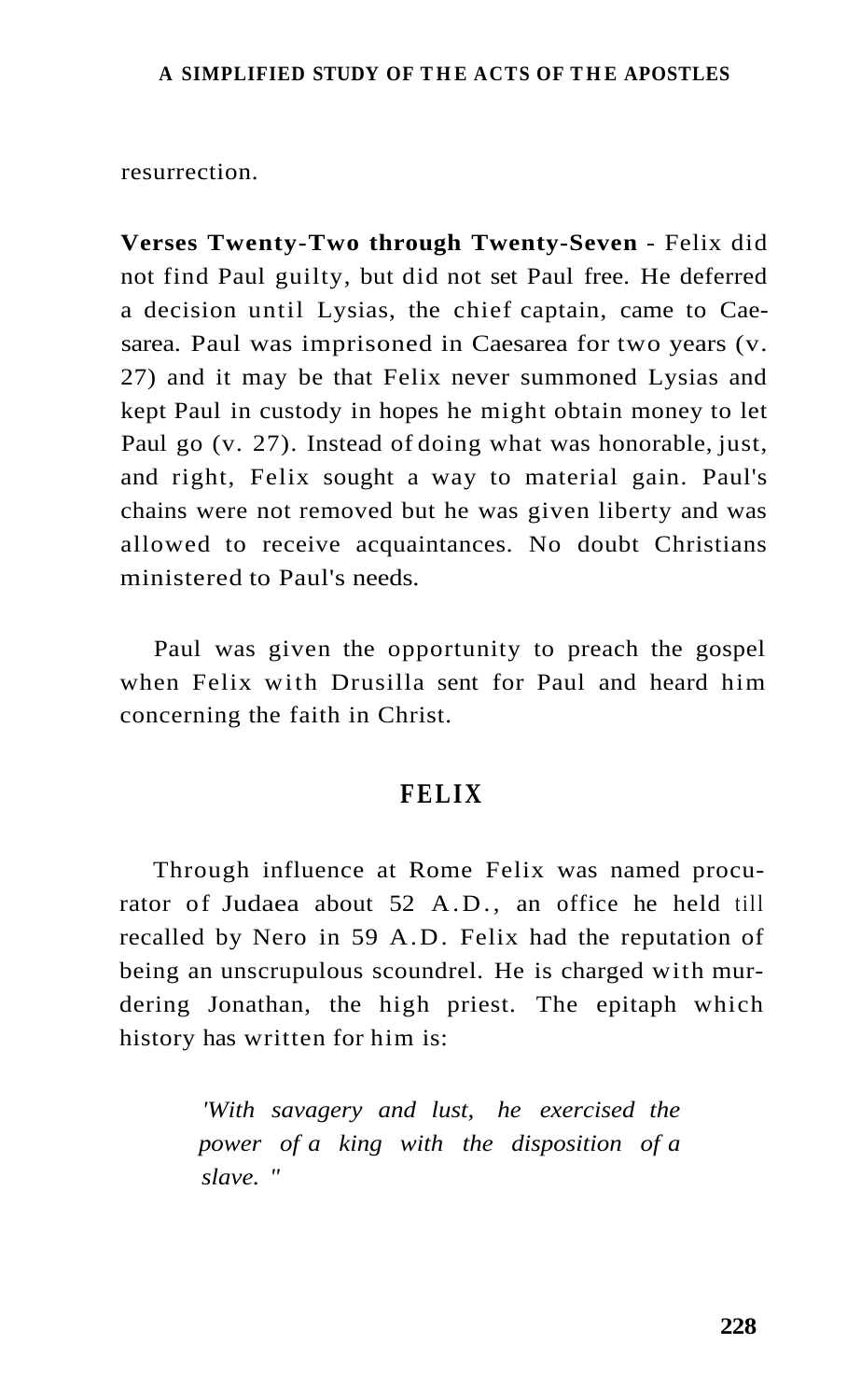# **DRUSILLA**

**Coffman** gives the following description of Drusilla:

Drusilla was a sensuously beautiful person, one of the ten descendants of Herod the Great, whose name appears in the NT, and, like all the Herods, possessed of a character marked by selfishness and profligacy. She was the youngest daughter of Herod Agrippa I; and at this time (57 or 58 A.D.) she was not yet twenty years old. Her brother Agrippa II gave her in marriage to the king of Emesa when she was only fourteen or fifteen years of age.

The young queen was only sixteen when Felix, with the help of Atomos, a Cypriot magician, persuaded her to leave her husband and marry him. She was Felix's third wife, and they had a son named Agrippa.

*(Commentary on Acts,* James Burton Coffman)

At the time Felix and Drusilla appeared before Paul, they were living in open adultery. One might wonder what Felix and his wife expected to hear from Paul, but when Felix heard the message he trembled. Paul reasoned of:

- 1. Righteousness.
- **2.** Temperance (self control).
- **3**. The judgment to come.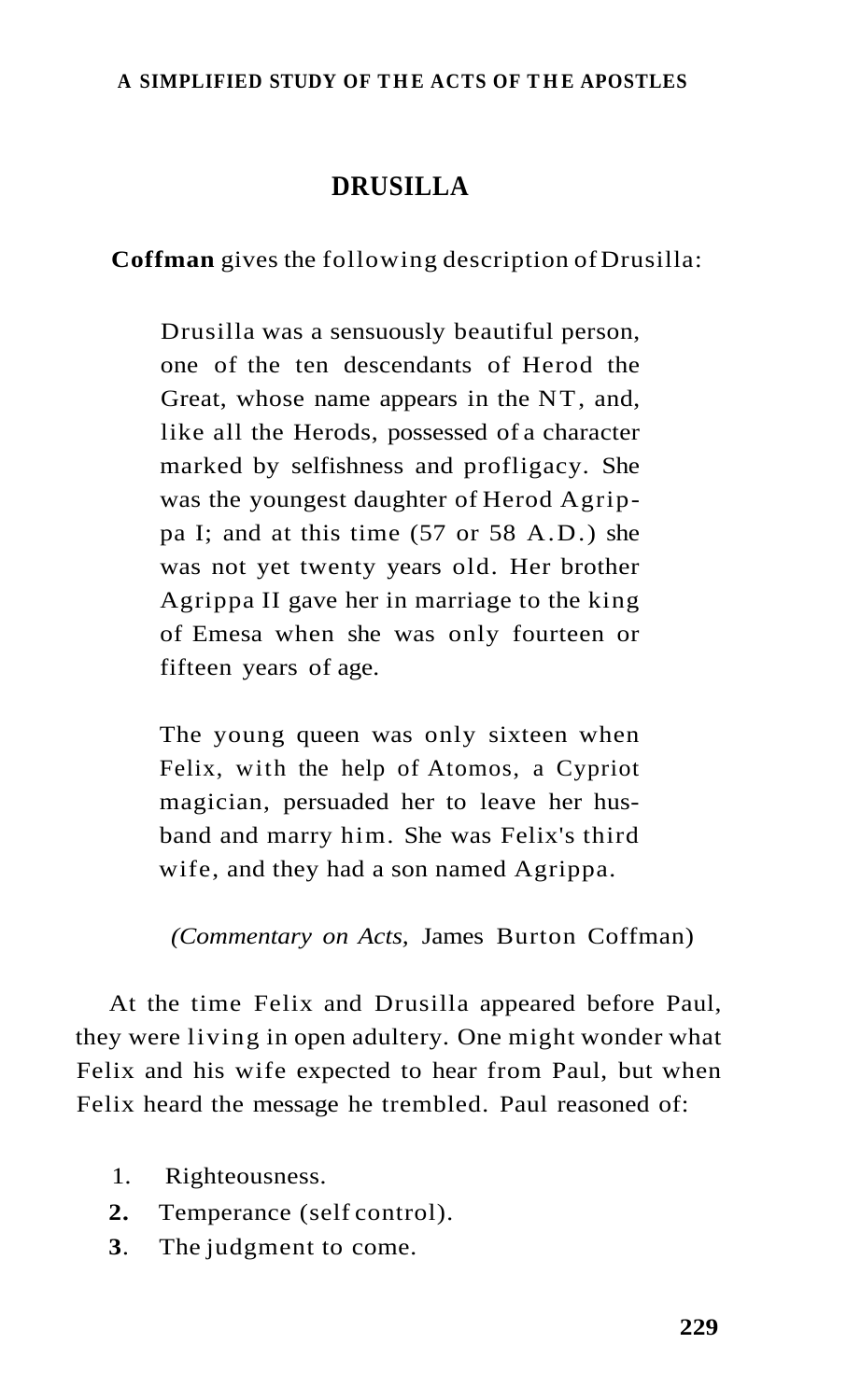These three lines of reasoning to a wicked adulterer (who lived with an unbridled lust and was exiled to Gaul after barely escaping execution by the Roman government for his wickedness), caused him to be terrified. Felix knew he wasn't living a righteous life but did nothing to change his life or his eternal destiny. Felix, like many today, wanted to wait for a convenient time. There is nothing recorded in God's word that leads us to think that Felix or Drusilla ever had a "convenient day" on which to obey the commands of Christ. Paul wrote to the Corinthians that today is the day of salvation (II Corinthians 6:2). Felix sent for Paul often and communed with him, but as far as we know the gospel Paul preached to him fell on wayside soil (Luke 8:12).

Felix was succeeded by Porcius Festus and desiring to please the Jews, he left Paul in bonds.

## **CHAPTER 25**

# **PAUL'S TRIAL BEFORE FESTUS**

**(1) Festus therefore, having come into the province, after three days went up to Jerusalem from Caesarea. (2) And the chief priests and the principal men of the Jews informed him against Paul; and they besought him, (3) asking a favor against him, that he would send for him to Jerusalem; laying a plot to kill him on the way. (4) Howbeit Festus answered, that Paul was kept in charge at Caesarea, and that he himself was about to depart [thither] shortly. (5) Let them therefore, saith he, that are of power among you go down with me, and if there is anything amiss in the man, let them accuse**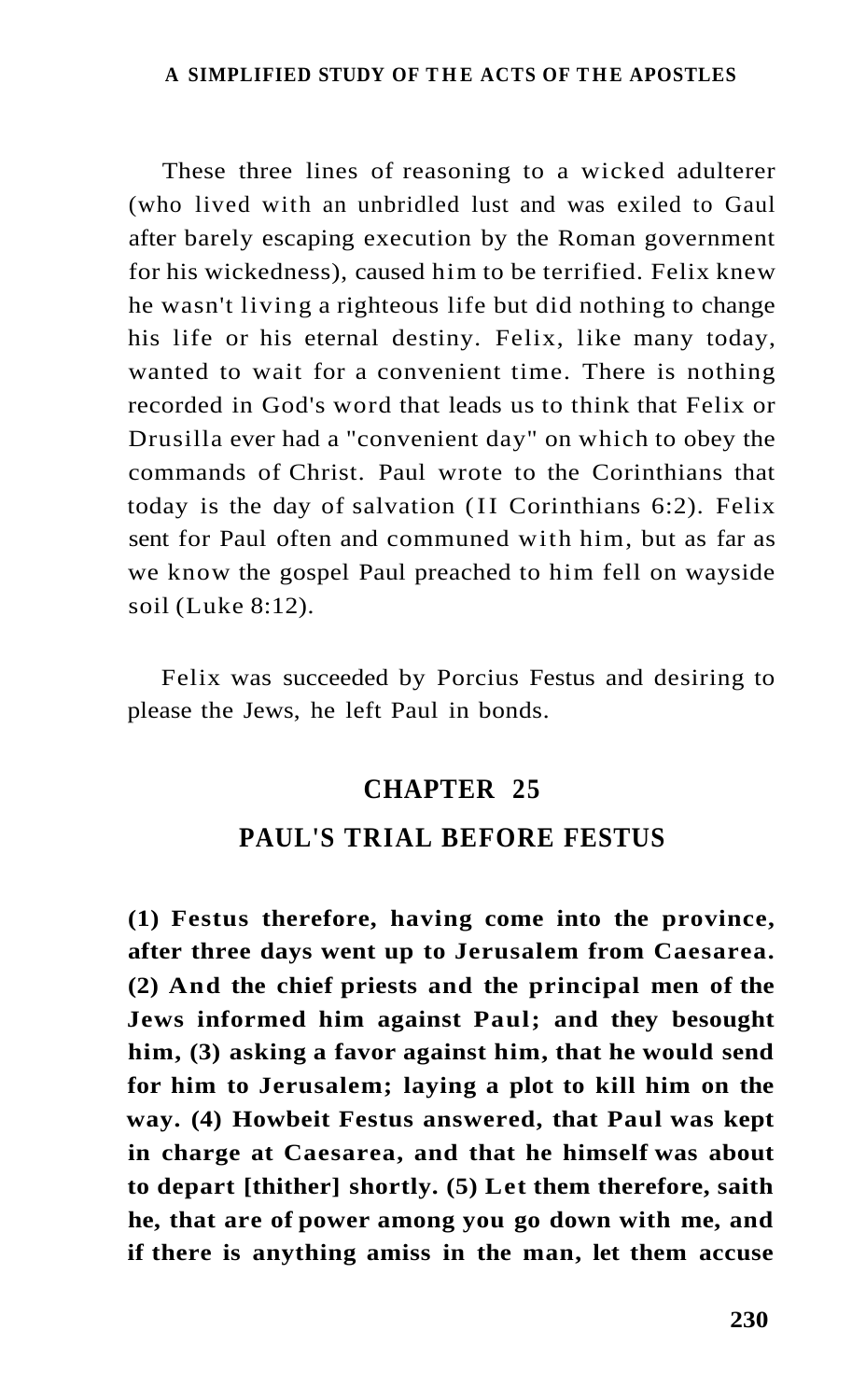**him. (6) And when he had tarried among them not more than eight or ten days, he went down unto Caesarea; and on the morrow he sat on the judgment-seat, and commanded Paul to be brought. (7) And when he was come, the Jews that had come down from Jerusalem stood round about him, bringing against him many and grievous charges which they could not prove; (8) while Paul said in his defense, Neither against the law of the Jews, nor against the temple, nor against Caesar, have I sinned at all. (9) But Festus, desiring to gain favor with the Jews, answered Paul and said, Wilt thou go up to Jerusalem, and there be judged of these things before me? (10) But Paul said, I am standing before Caesar's judgment-seat, where I ought to be judged: to the Jews have I done no wrong, as thou also very well knowest. (11) If then I am a wrong-doer, and have committed anything worthy of death, I refuse not to die; but if none of those things is [true] whereof these accuse me, no man can give me up unto them. I appeal unto Caesar. (12) Then Festus, when he had conferred with the council, answered, Thou hast appealed unto Caesar: unto Caesar shalt thou go. (13) Now when certain days were passed, Agrippa the King and Bernice arrived at Caesarea, and saluted Festus. (14) And as they tarried there many days, Festus laid Paul's case before the King, saying, There is a certain man left a prisoner by Felix; (15) about whom, when I was at Jerusalem, the chief priests and the elders of the Jews informed [me], asking for sentence against him. (16) To whom I answered, that it is not the custom of the Romans to give up any man, before that the accused have the accusers face to face, and have had opportunity to**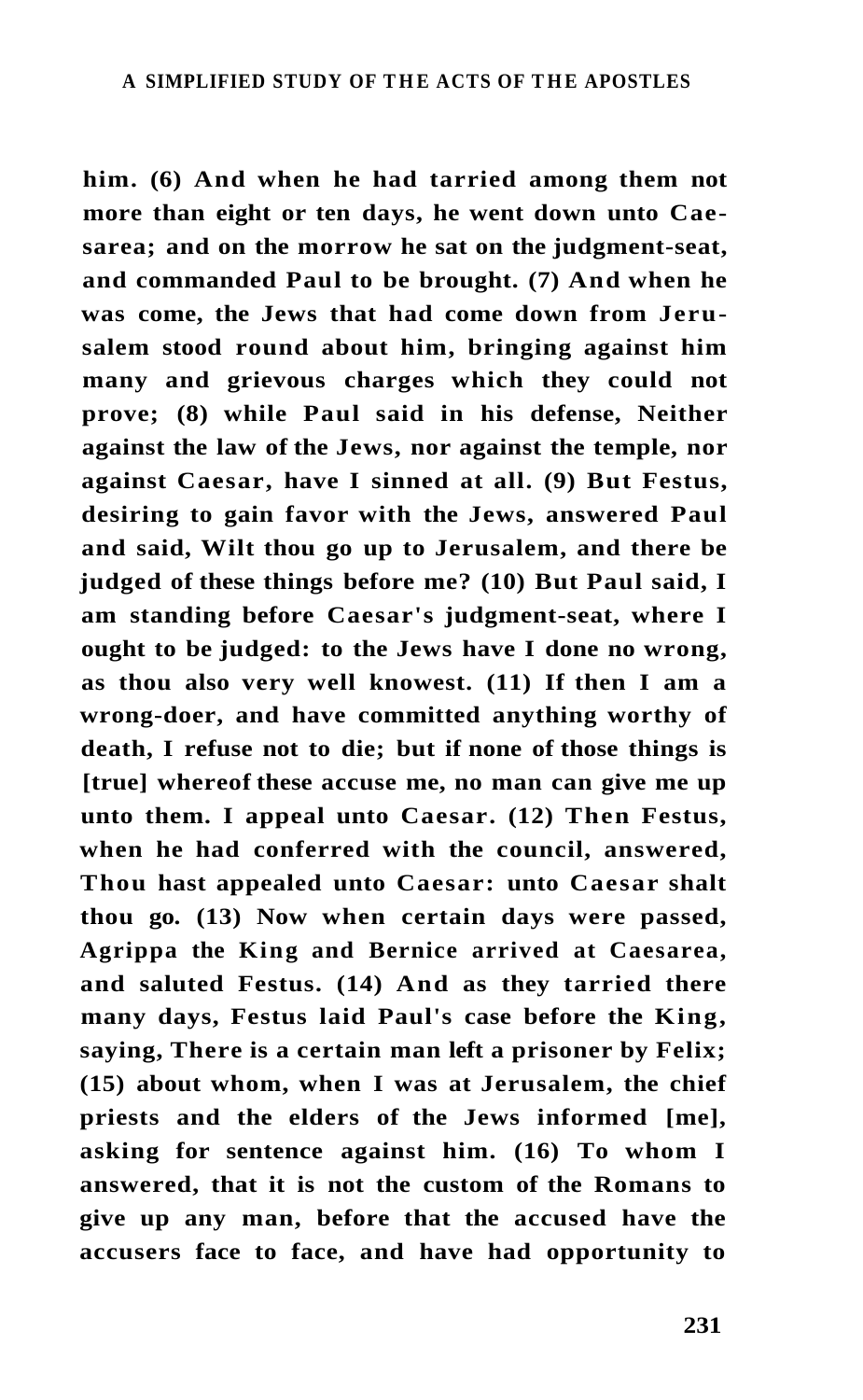**make his defense concerning the matter laid against him. (17) When therefore they were come together here, I made no delay, but on the next day sat on the judgment-seat, and commanded the man to be brought. (18) Concerning whom, when the accusers stood up, they brought no charge of such evil things as I supposed; (19) but had certain questions against him of their own religion, and of one Jesus, who was dead, whom Paul affirmed to be alive. (20) And I, being perplexed how to inquire concerning these things, asked whether he would go to Jerusalem and there be judged of these matters. (21) But when Paul had appealed to be kept for the decision of the emperor, I commanded him to be kept till I should send him to Caesar. (22) And Agrippa [said] unto Festus, I also could wish to hear the man myself. To-morrow, saith he, thou shalt hear him. (23) So on the morrow, when Agrippa was come, and Bernice, with great pomp, and they were entered into the place of hearing with the chief captains and principal men of the city, at the command of Festus Paul was brought in. (24) And Festus saith, King Agrippa, and all men who are here present with us, ye behold this man, about whom all the multitude of the Jews made suit to me, both at Jerusalem and here, crying that he ought not to live any longer. (25) But I found that he had committed nothing worthy of death: and as he himself appealed to the emperor I determined to send him. (26) Of whom I have no certain thing to write unto my lord. Wherefore I have brought him forth before you, and specially before thee, king Agrippa, that, after examination had, I may have somewhat to write. (27) For it seemeth to me unreasonable, in sending a prisoner, not withal to**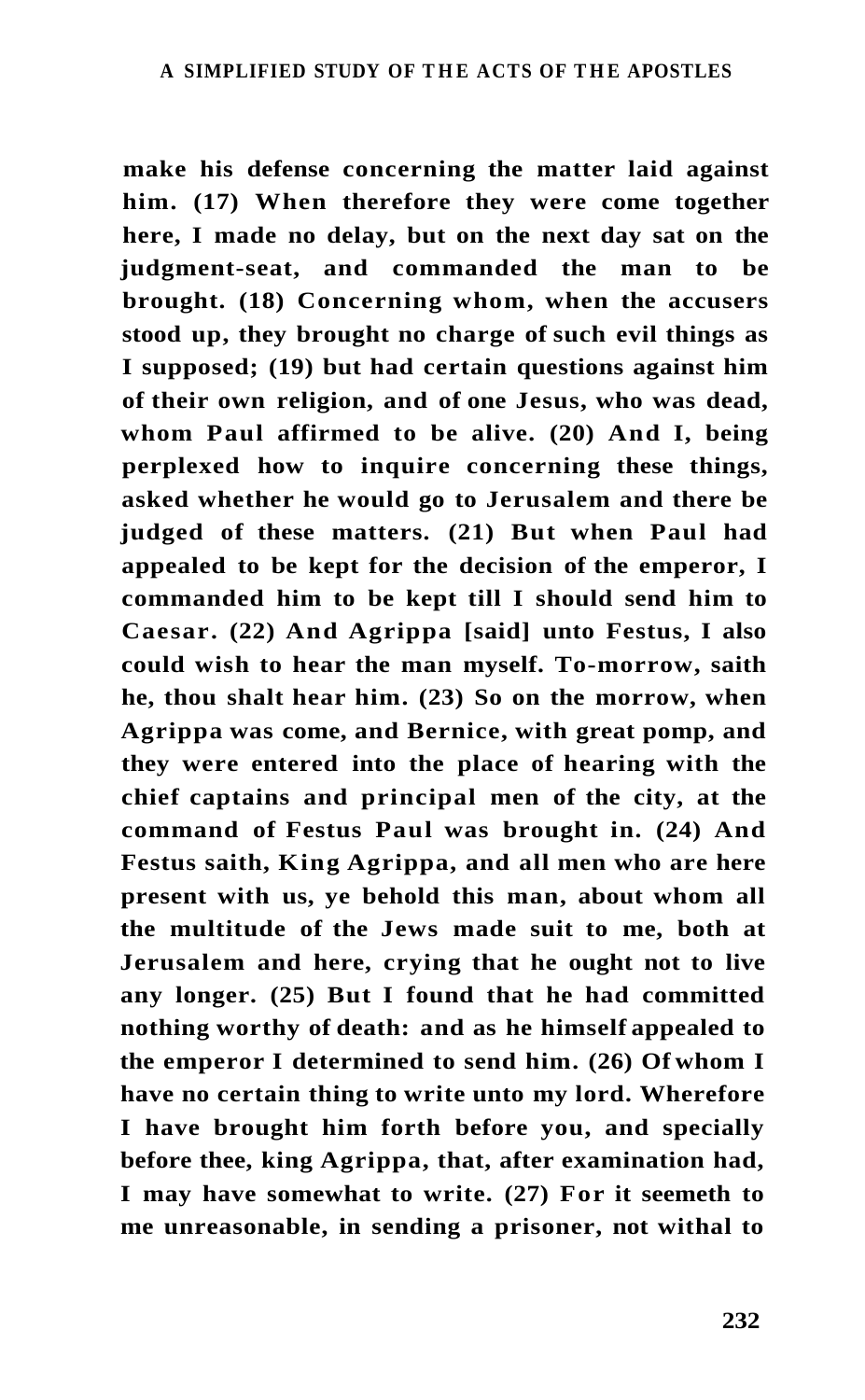#### **signify the charges against him.**

**Verses One through Twelve** - Porcius Festus replaced Felix as procurator of Judaea. The Jewish historian Josephus describes Festus as a man who was wise, just and agreeable. Upon what information Josephus based his statement is not known. Luke pictures him as a politician who was willing to sacrifice an innocent man to the Jews, and who also used him to entertain Agrippa and Bernice.

After three days in office Festus traveled to Jerusalem where the Jews informed him against Paul. It was their plan to have Paul brought to Jerusalem so they would have opportunity to kill him, even though he was innocent of any wrongdoing. This reminds us of their hatred for another innocent man (Matthew 27:18), whom they also put to death (Matthew 27). Festus announced that Paul would be judged in Caesarea before his judgment seat.

After a short stay in Jerusalem, Festus returned to Caesarea and commanded Paul to be brought before his seat of judgment. The Jews from Jerusalem charged Paul with many things which they could not prove. In his defense Paul stated that he had not offended against:

- 1. The law of the Jews.
- 2. The temple.
- 3. Caesar.

Festus asked Paul if he would go to Jerusalem and be judged by him. Paul was in Caesarea, before the judgment seat of Festus — why not judge him under these circum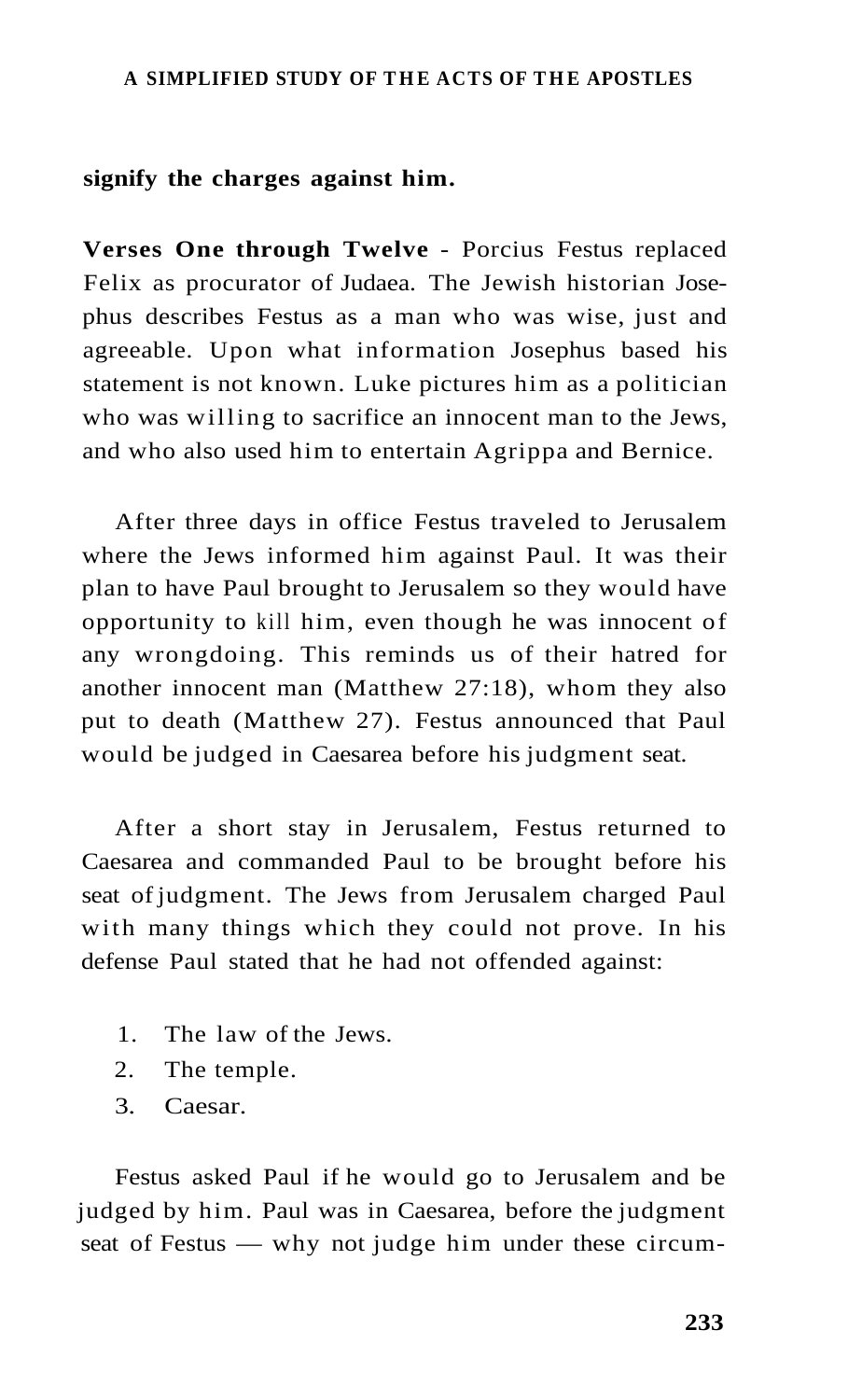stances? Festus was playing the part of a politician, wanting to please the Jews. The actions of Festus placed Paul in a position of having to appeal his case to Rome. This appeal to Rome was one of the rights granted to the Roman citizen. Paul's appeal to Rome was a testimony to the cowardice of Festus. He knew that Paul was innocent and Paul stated this (v. 10), but his unwillingness to declare Paul innocent forced Paul to use his rights as a Roman citizen to obtain justice.

**Verses Thirteen through Twenty-One** - King Agrippa and Bernice came to Caesarea to pay their respects to Festus. Agrippa (Agrippa II) was the son of Agrippa I, the son of Aristobulus, who was the son of Herod the Great. Agrippa II was the great grandson of Herod the Great, who had the babies of Bethlehem killed in his attempt to kill Jesus (Matthew 2). He assumed his kingship over the tetrarchy of Philip in A.D. 54. Bernice was the sister of king Agrippa II and was living with him as his wife. She is referred to by the Roman writer, **Juvenal,** as "Agrippa's incestuous sister." Such was the royalty before whom Paul would later appear.

Festus discussed Paul's case with king Agrippa (vv. 14-21) and we learn several important things from his discussion. Note the following:

- 1. The Jews asked for a judgment against Paul (v. 15).
- 2. This judgment (guilty verdict) was asked for without a proper trial (v. 16).
- 3. The Jews charged Paul with teaching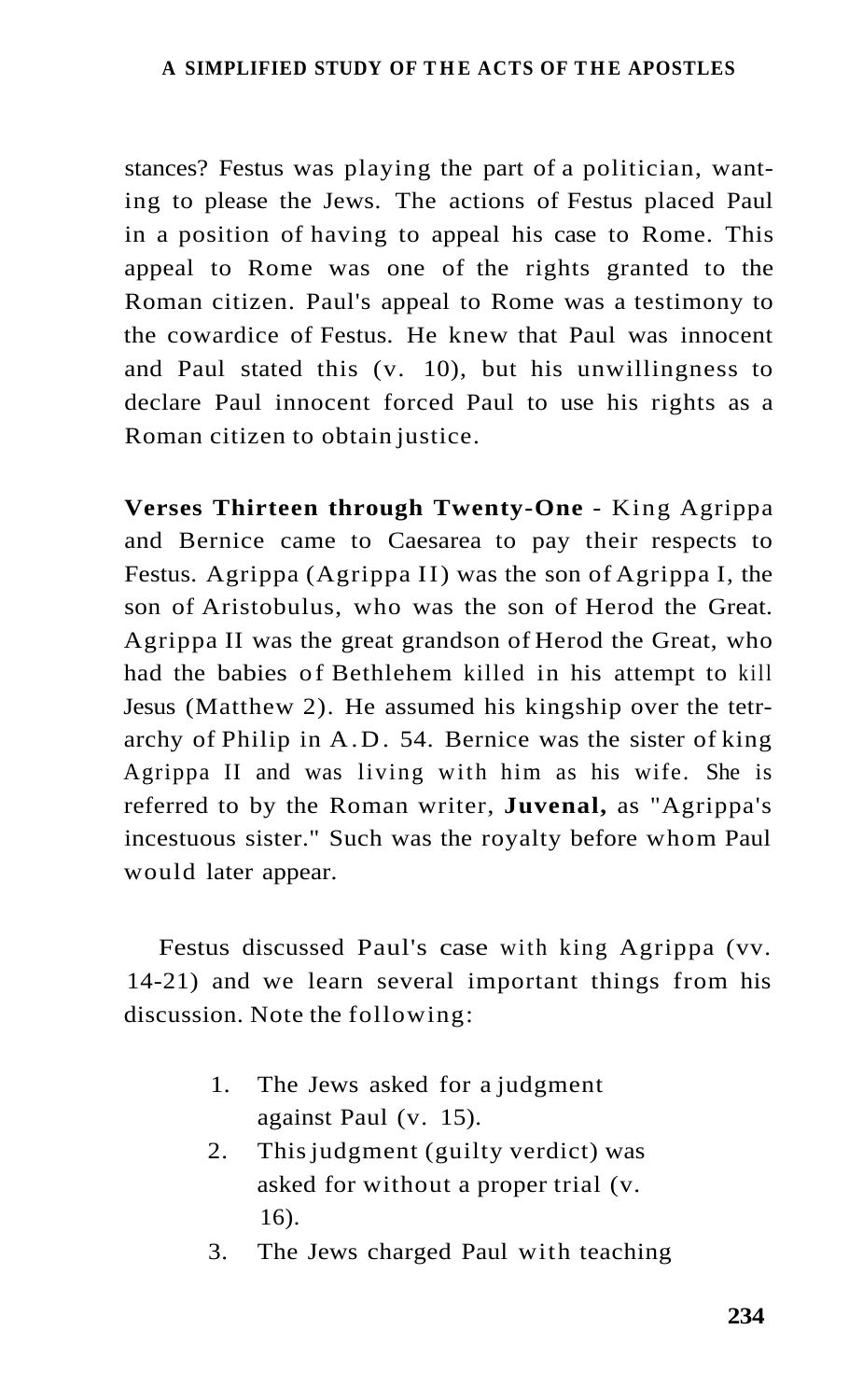that Jesus had been raised from the dead.

**4.** To escape the Jews' plan to kill him (v. 3), Paul appealed to Caesar.

**Verses Twenty-Two through Twenty-Seven** - Agrippa expressed a desire to hear Paul and on the morrow he was granted his request. Paul's audience consisted of Festus, Agrippa and Bernice, the chief captains and the principal men of the city. Festus declares to this group that Paul had done nothing worthy of death (v. 25). This statement was a testimony of Paul's innocence and places Festus in the position of not dispensing justice. Festus did not have any charges against Paul to send to the emperor, so he asked for Agrippa's help in formulating a letter. Verses twentyfive and twenty-seven declare the innocence of Paul.

## **CHAPTER 26**

## **PAUL BEFORE HEROD AGRIPPA II**

**(1) And Agrippa said unto Paul, Thou art permitted to speak for thyself. Then Paul stretched forth his hand, and made his defence: (2) I think myself happy, king Agrippa, that I am to make my defense before thee this day touching all the things whereof I am accused by the Jews: (3) especially because thou art expert in all customs and questions which are among the Jews: wherefore I beseech thee to hear me patiently. (4) My manner of life then from my youth up, which was from the beginning among mine own nation and at Jerusalem, know all the Jews; (5) having knowledge of me**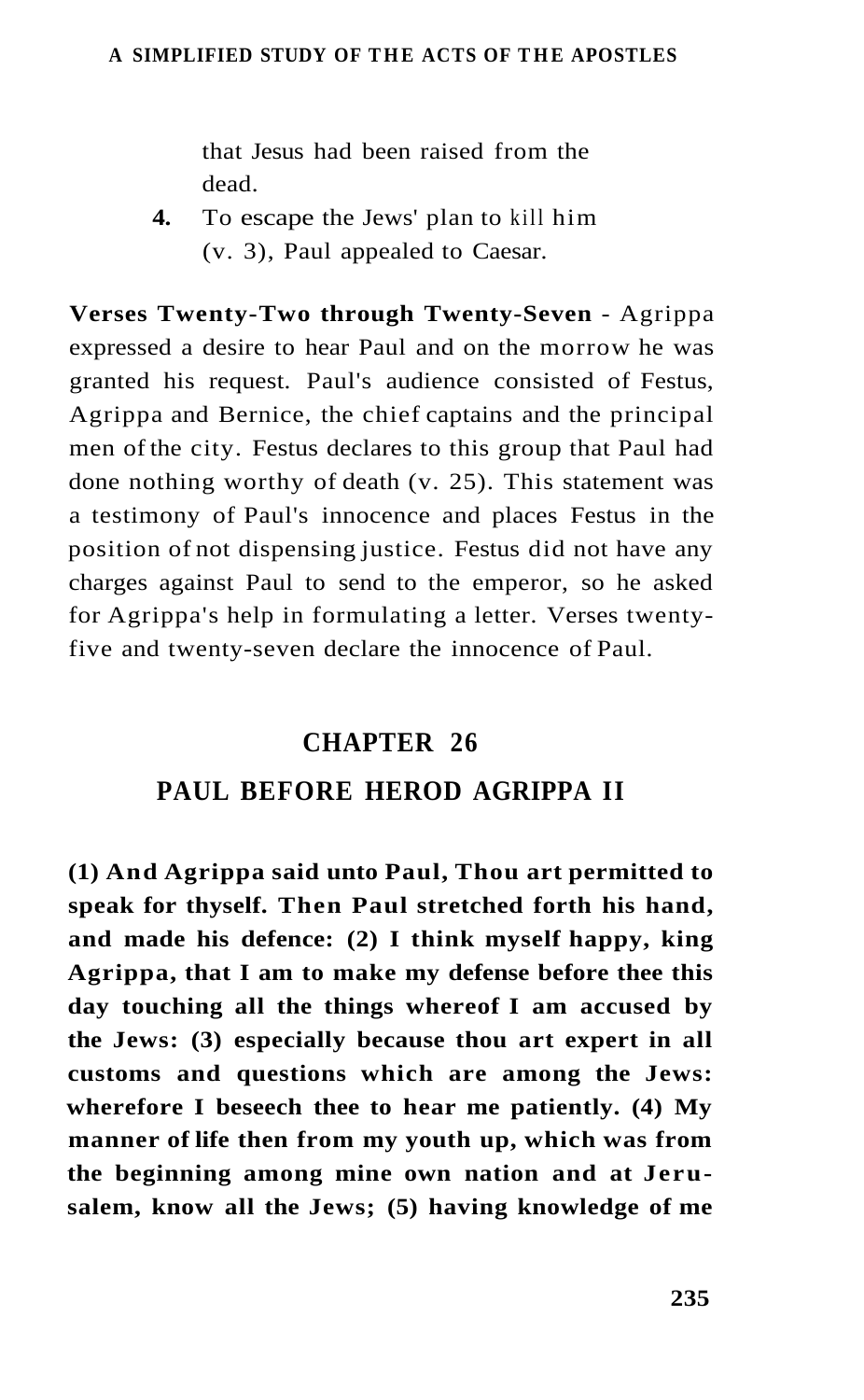**from the first, if they be willing to testify, that after the straitest sect of our religion I lived a Pharisee. (6) And now I stand [here] to be judged for the hope of the promise made of God unto our fathers; (7) unto which [promise] our twelve tribes, earnestly serving [God] night and day, hope to attain. And concerning this hope I am accused by the Jews, O king! (8) Why is it judged incredible with you, if God doth raise the dead? (9) I verily thought with myself that I ought to do many things contrary to the name of Jesus of Nazareth. (10) And this I also did in Jerusalem: and I both shut up many of the saints in prisons, having received authority from the chief priests, and when they were put to death I gave my vote against them. (11) And punishing them oftentimes in all the synagogues, I strove to make them blaspheme; and being exceedingly mad against them, I persecuted them even unto foreign cities. (12) Whereupon as I journeyed to Damascus with the authority and commission of the chief priests, (13) at midday, O king, I saw on the way a light from heaven, above the brightness of the sun, shining round about me and them that journeyed with me. (14) And when we were all fallen to the earth, I heard a voice saying unto me in the Hebrew language, Saul, Saul, why persecutest thou me? it is hard for thee to kick against the goad. (15) And I said, Who art thou, Lord? And the Lord said, I am Jesus whom thou persecutest. (16) But arise, and stand upon thy feet: for to this end have I appeared unto thee, to appoint thee a minister and a witness both of the things wherein thou hast seen me, and of the things wherein I will appear unto thee; (17) delivering thee from the people, and from the Gentiles,**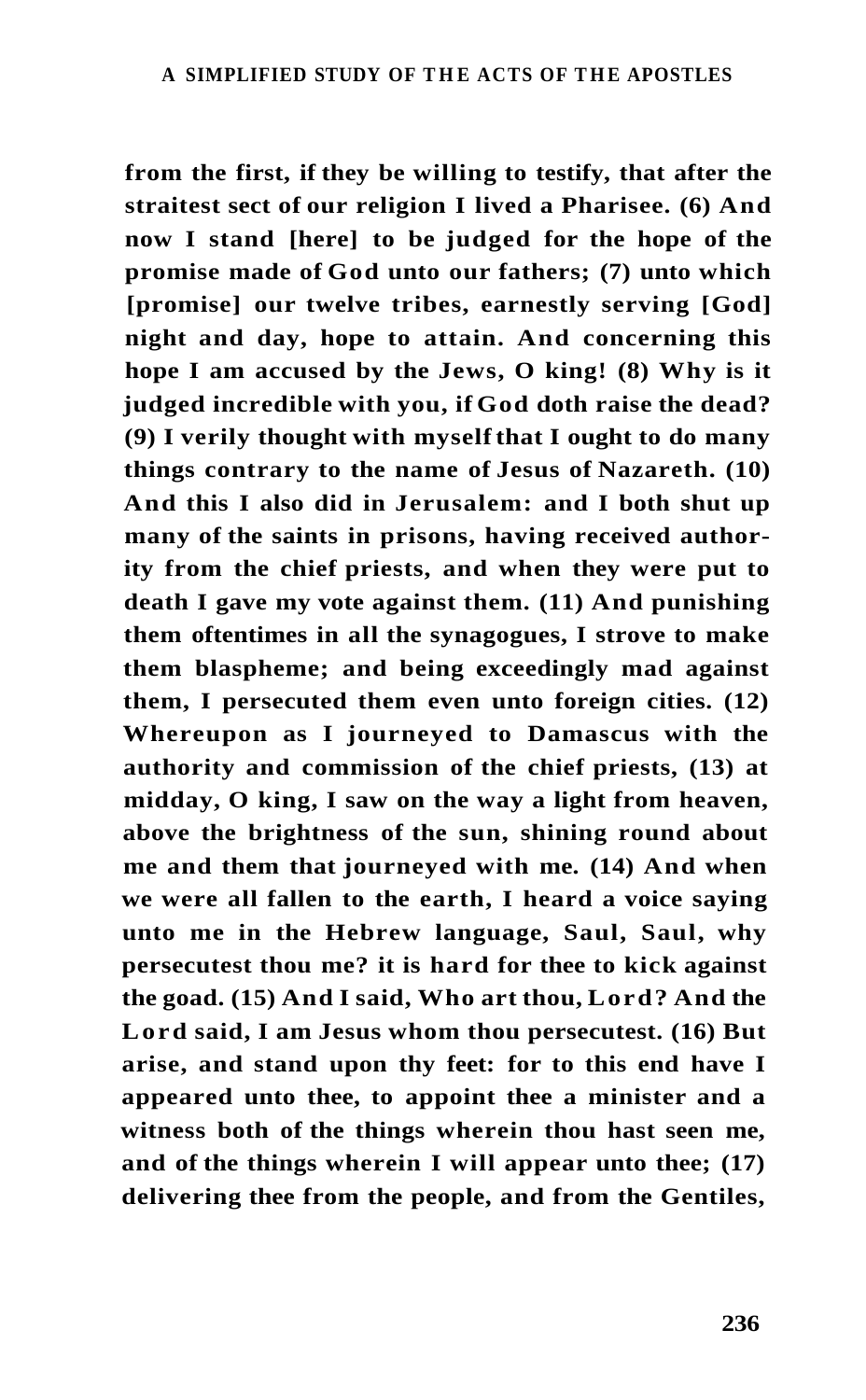**they may turn from darkness to light and from the power of Satan unto God, that they may receive remission of sins and an inheritance among them that are sanctified by faith in me. (19) Wherefore, O king Agrippa, I was not disobedient unto the heavenly vision: (20) but declared both to them of Damascus first and at Jerusalem, and throughout all the country of Judaea, and also to the Gentiles, that they should repent and turn to God, doing works worthy of repentance. (21) For this cause the Jews seized me in the temple, and assayed to kill me. (22) Having therefore obtained the help that is from God, I stand unto this day testifying both to small and great, saying nothing but what the prophets and Moses did say should come; (23) how that the Christ must suffer, [and] how that he first by the resurrection of the dead should proclaim light both to the people and to the Gentiles. (24) And as he thus made his defense, Festus saith with a loud voice, Paul, thou art mad; thy much learning is turning thee mad. (25) But Paul saith, I am not mad, most excellent Festus; but speak forth words of truth and soberness. (26) For the king knoweth of these things, unto whom also I speak freely: for I am persuaded that none of these things is hidden from him; for this hath not been done in a corner. (27) King Agrippa, believest thou the prophets? I know that thou believest. (28) And Agrippa [said] unto Paul, With but little persuasion thou wouldest fain make me a Christian. (29) And Paul [said], I would to God, that whether with little or with much, not thou only, but also all that hear me this day, might become such as I am, except these bonds. (30) And the king rose up, and the governor, and Bernice, and they that sat with them: (31) and when**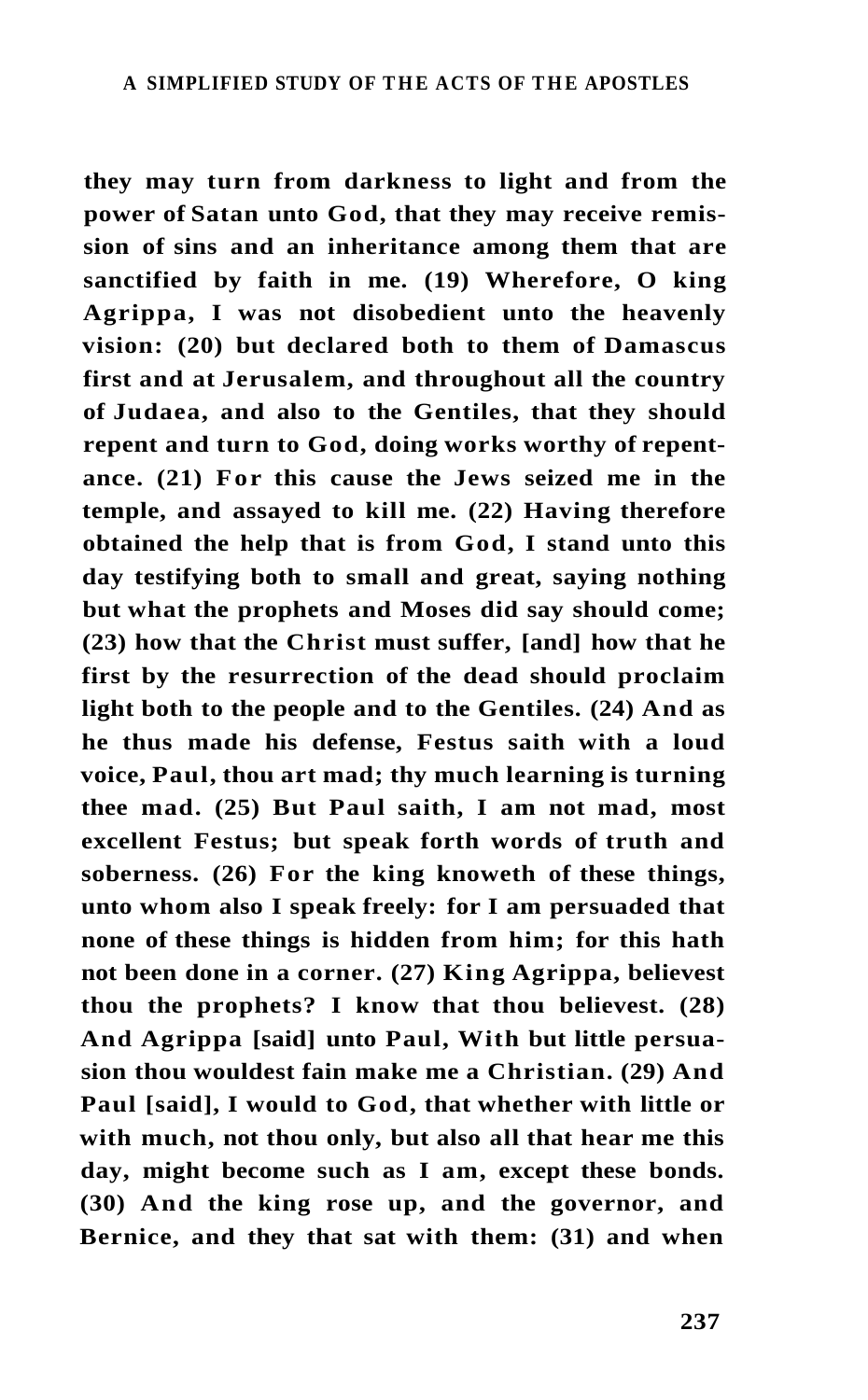**they had withdrawn, they spake one to another, saying, This man doeth nothing worthy of death or of bonds. (32) And Agrippa said unto Festus, This man might have been set at liberty, if he had not appealed unto Caesar.** 

**Verses One through Three** - Paul is given the opportunity to speak before king Agrippa.

Since the Roman authorities had already found Paul innocent of any violation of Roman law (Acts 25:25-27), he now indicates that he will answer the charges which have been brought against him by the Jews. Paul is confident before Agrippa because he was an expert in all the customs and questions of the Jews.

**Verses Four through Eight** - Paul was no stranger to the Jews in Jerusalem since they had known him from his youth and knew that he had lived the life of a Pharisee. It may have been that Paul's accusers had known him during the time he went to school under Gamaliel.

Paul points out that he was being judged for the promise of God unto the Jews. This promise was the coming of the Messiah. Since Jesus was the Messiah, he died for the sins of the world (I Corinthians 15:3-4), was buried and resurrected (I Corinthians 5:14-15). You cannot accept Jesus Christ as Messiah unless you accept the fact of his resurrection (I Corinthians 15:13, 16-19). It was Paul's belief in the resurrection of Jesus concerning which the Jews were accusing him. It is thought that the principal accusers of Paul were the Sadducees since they did not believe in the resurrection.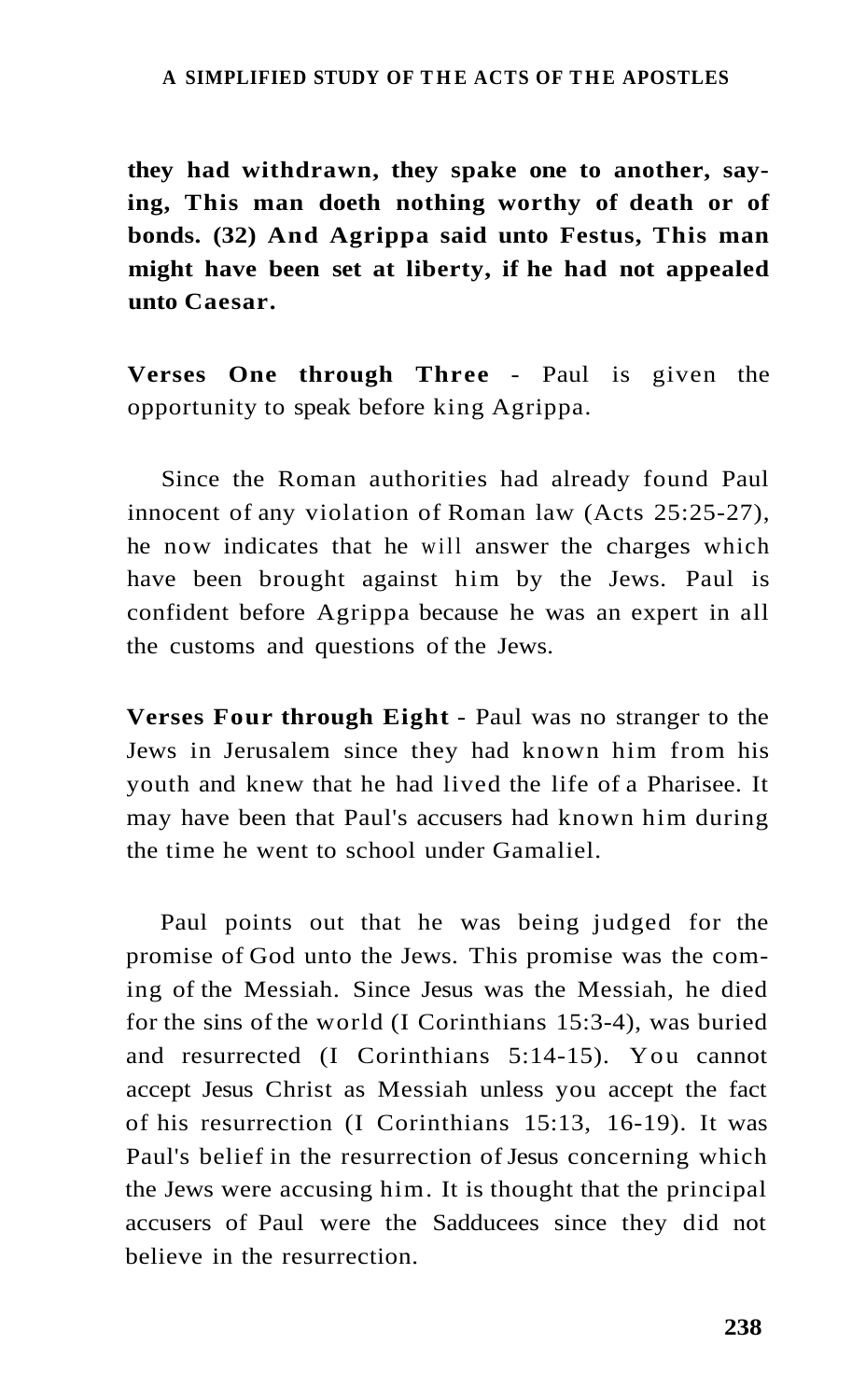Paul's testimony of the resurrection of Jesus pointed a finger of guilt toward the Jews who had crucified Him (Acts 2:36). The hatred of the Jews is evident from their attempt to kill him (Acts 21:31, 23:12, 25:3).

**Verses Nine through Twelve** - In persecuting the church Paul *thought* he was doing God's will. It is possible to think that something is right when it is contrary to God's will. In discussing a Biblical subject with our families. friends, or neighbors, it is not uncommon for them to say, "I know what the Bible says, but I *think* that you can believe another teaching." Man should realize that:

- 1. He cannot direct his own steps (Jeremiah 10:23).
- 2. There is a way that seemeth right unto man, but the end thereof is the way of death (Proverbs 14:12).
- 3. The ways of God are not the ways of man (Isaiah 55:8-9).
- 4. He will not be judged by what he thinks but by the words of Christ (John 12:48).

**Verses Thirteen through Twenty** - In these verses we have the third account of Paul's conversion in the book of Acts (accounts of Paul's conversion are recorded in Acts 9, 22, and 26). With regard to verse seventeen see Acts 9:15 and Acts 22:21. The purpose of going to the Gentiles is explained in verse eighteen.

Paul's message was the same in Damascus, Jerusalem, Judaea, and to the Gentiles: repent and turn to God and do work meet for repentance. Repentance has been defined as a change of mind which leads to a change of life (Matthew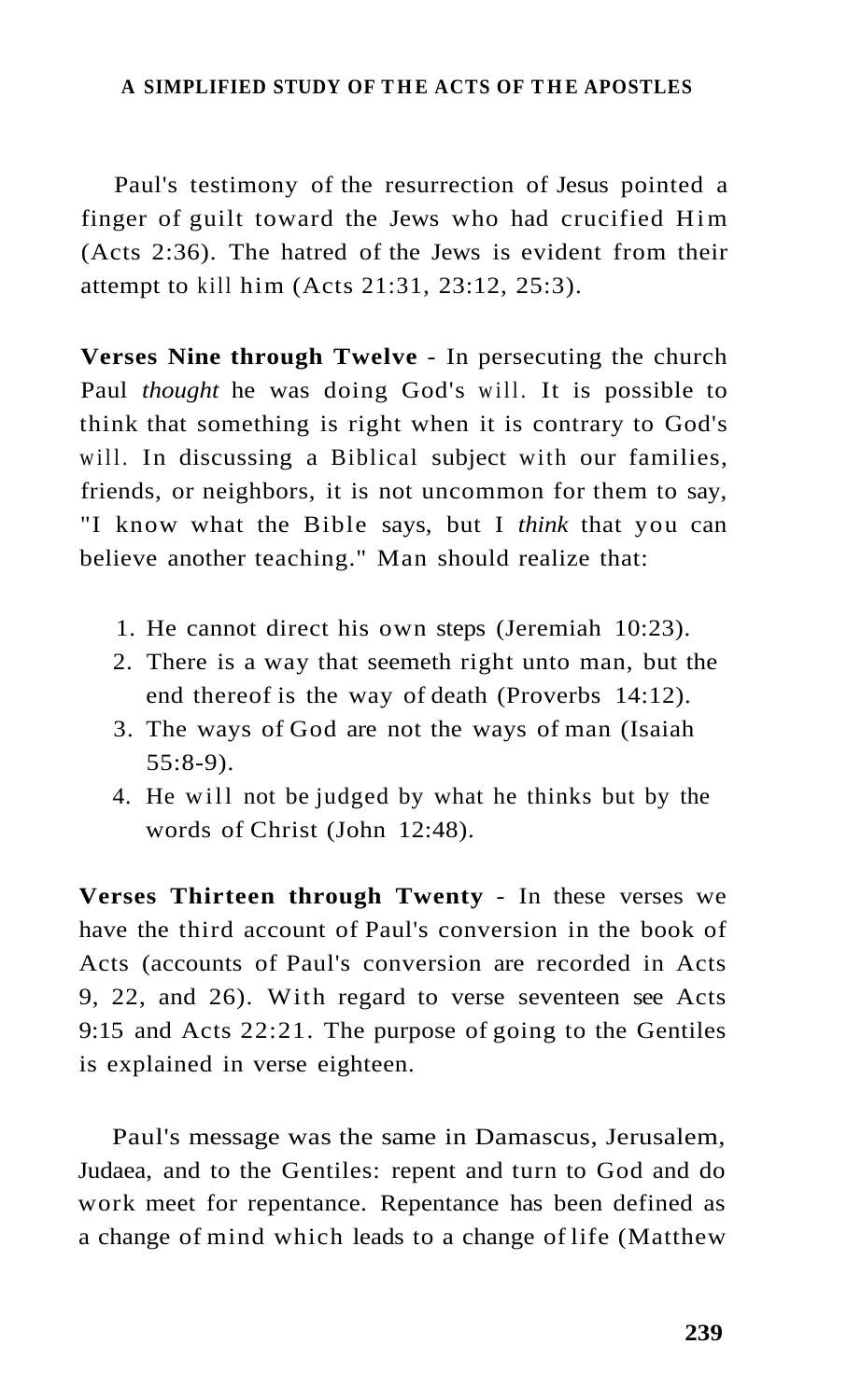21:28-31). Repentance is more that Godly sorrow (II Corinthians 7:9). Godly sorrow leads to repentance which includes a reformation of life. The Bible has much to say about repentance (Luke 3:8, 13:3 , 5; Acts 2:38, 17:30). When one repents it will be impossible for him/her to live the same life which they lived before obeying the gospel. The turning to God mentioned in verse twenty, along with Acts 3:19, is equal to Acts 2:38 where Peter told those who were guilty of crucifying God's son, "Repent and be baptized." The turning to God must involve complete obedience to God's word.

**Verses Twenty-One through Twenty-Nine** - The Jews wanted to kill Paul, but God delivered him that he might proclaim the truths spoken by Moses and the Prophets. Note:

- 1. Christ would come.
- 2. He was to suffer.
- 3. He would be first to rise from the dead.
- **4.** Christ would show light to the Jews and Gentiles.

Some want to know how Christ was the first to rise from the dead when Jesus had already raised Lazarus from the dead. Lazarus died, was raised from the dead *but* he died again. Jesus Christ was victorious over the power of death in that he *never* died again. He was the first to accomplish this.

At this point in his defense Festus interrupted Paul stating that he was mad. Probably, unlike Agrippa, Festus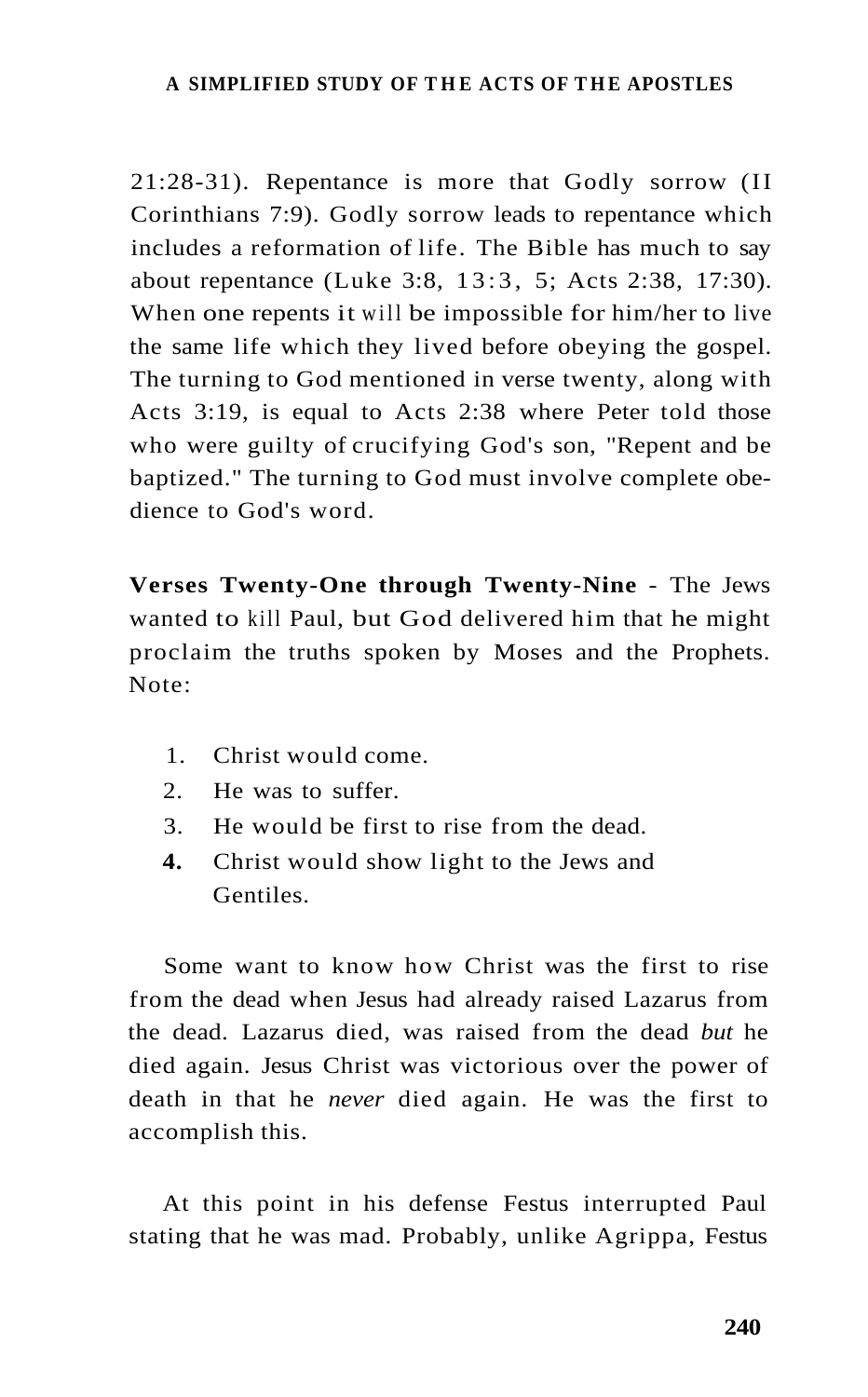did not understand the statements of Paul since he did not have the background in Jewish affairs that Agrippa possessed.

Paul informed Festus that he was not mad but spoke words of truth and soberness. He called on Agrippa to validate this fact. Paul asked Agrippa if he believed the prophets and without giving him an opportunity to answer Paul said, "I know that thou believest." Agrippa was convicted but would not repent and turn to the Lord. He then uttered eight of the saddest words (In the English language) "Almost thou persuadest me to become a Christian." Almost, but not quite. The first verse of the beautiful hymn, *Almost Persuaded,* reminds us of Felix (Acts 24:25) who waited for a convenient season.

> *Almost persuaded now to believe, Almost persuaded Christ to receive, Seems now some soul to say, Go spirit, go thy way, Some more convenient day on thee I'll call.*

Verse three of the same hymn reminds us of Agrippa as he was almost persuaded:

> *Almost persuaded, harvest is past, Almost persuaded, doom comes at last, Almost cannot avail, almost is but to fail, Sad, sad, that bitter wail, Almost - but lost!*

> > (Hymn written by P. P. Bliss)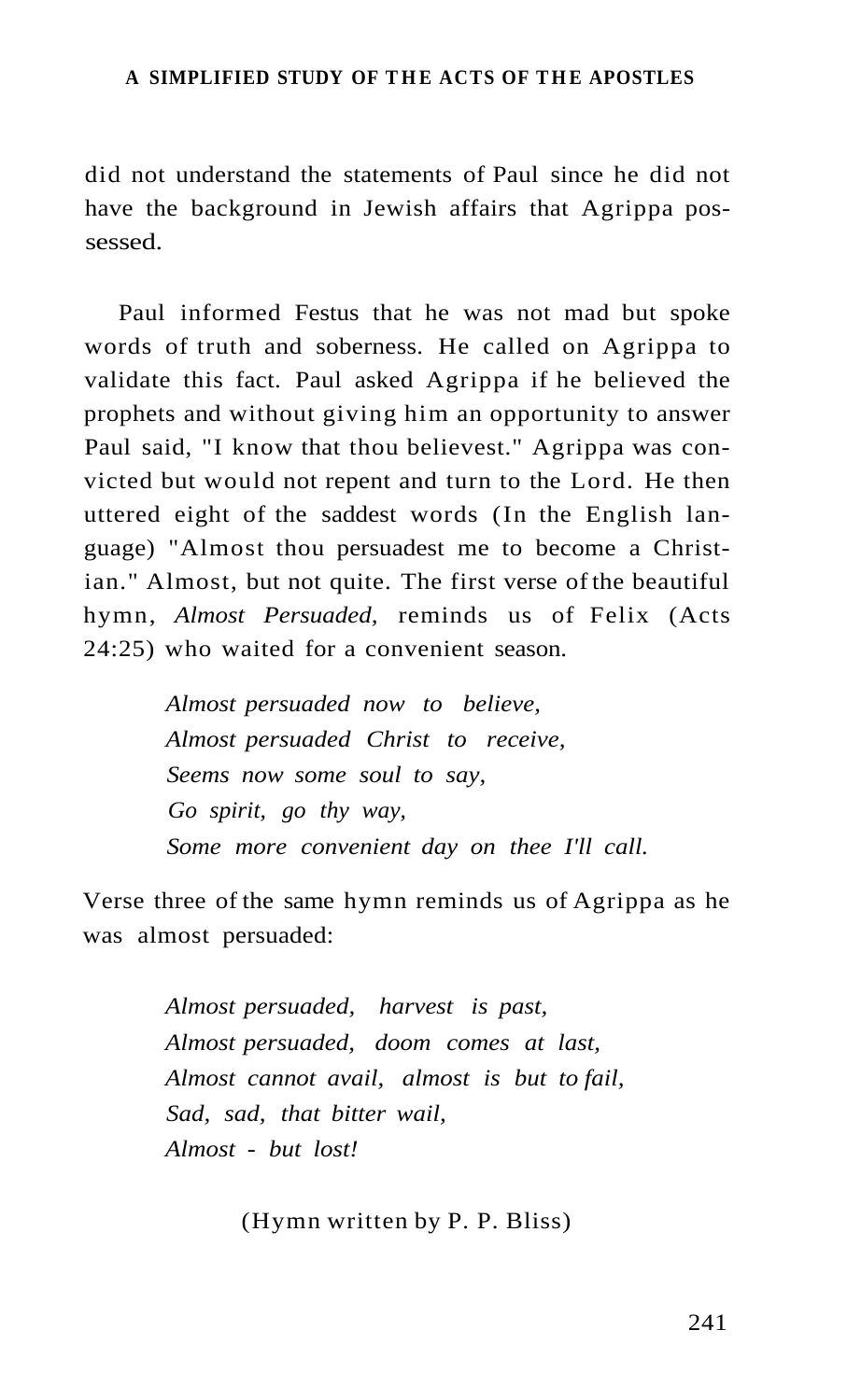We wonder what it would have taken to fully persuade Agrippa to become a Christian. Paul told his audience that he wished that everyone was in the same spiritual state as he (Paul).

**Verses Thirty through Thirty-Two** - Agrippa said that Paul might have been set free if he had not appealed to Caesar. Paul had made his defense five times (Acts chapters 22, 23, 24, 25 and 26), and none of the charges made against him were proven.

It is interesting to note what happened to those who persecuted Paul or denied him justice. Note:

- 1. Ananias ("the whited wall") was out of office in two years, and murdered by his own people within a decade.
- 2. Felix was recalled within two years, and he and his family perished in the eruption of Vesuvius in 79 A.D.
- 3. Drusilla perished with her husband, Felix, and her son in the same eruption.
- 4. Bernice fell into public disgrace in Rome.
- 5. Festus died within two years of denying Paul justice.
- 6. The *Sanhedrin* was destroyed forever by the Jewish War, ending with the sack of Jerusalem and the destruction of the temple in A.D. 70; only about a decade after the events related in these chapters.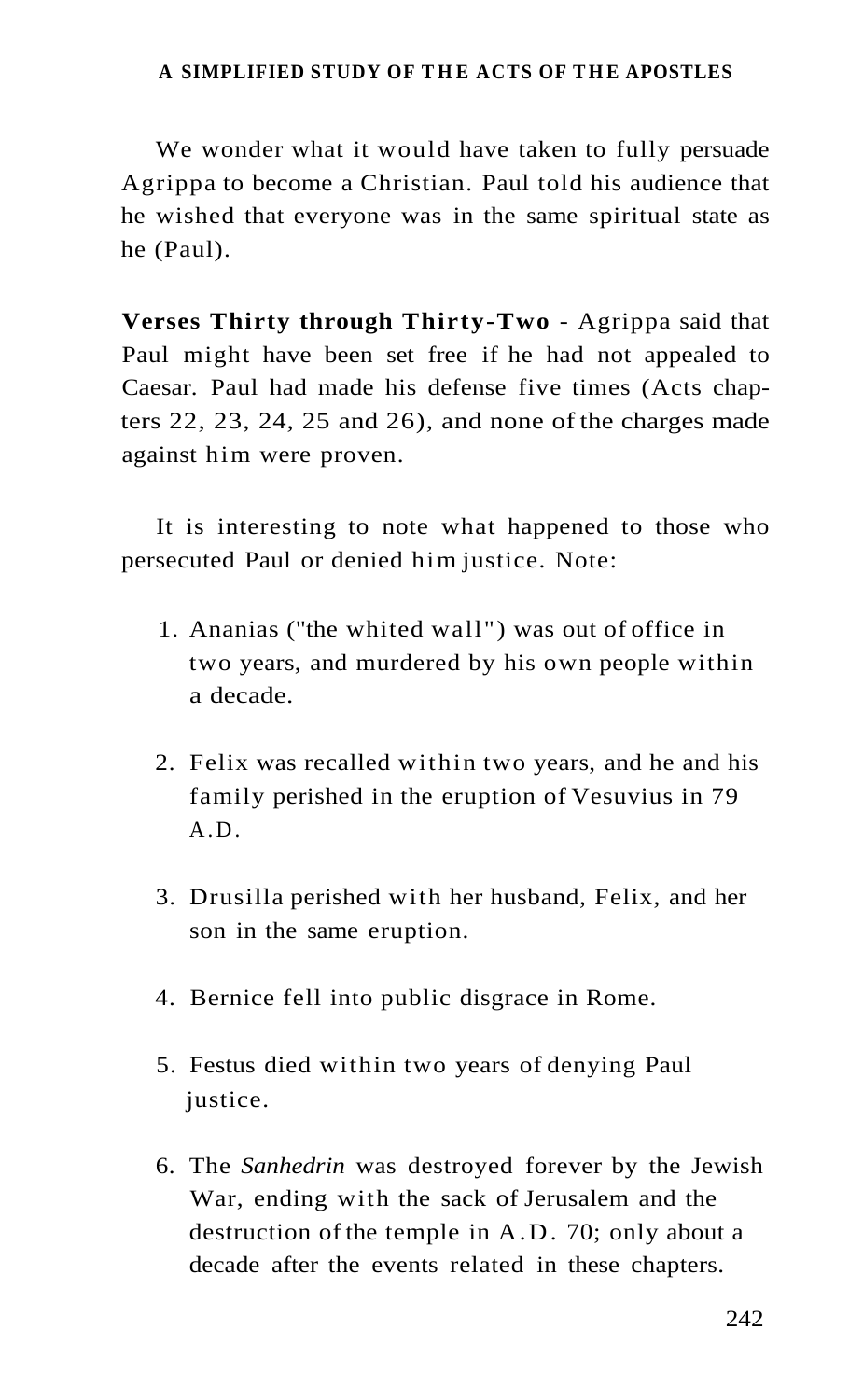**7.** Nero (who later executed Paul), died wretchedly, and in disgrace. On and on the list might go, but Herod Agrippa **II** alone continued till the second century. He alone fearlessly gave an unequivocal verdict of Paul's innocence. See any connection? This writer thinks that he does!

*(Commentary on Acts,* James Burton Coffman)

Luke wrote in Luke 18**:7,** "And shall not God avenge his elect, that cry to him day and night, and yet he is longsuffering over them." The words of Jesus were fulfilled in the events which overcame the Jews and the heathen judges who refused to stand for right and free Paul from his bonds.

# **CHAPTERS 27-28 PAUL'S VOYAGE TO ROME**

## **CHAPTER 27**

**(1) And when it was determined that we should sail for Italy, they delivered Paul and certain other prisoners to a centurion named Julius, of the Augustan band. (2) And embarking in a ship of Adramyttium, which was about to sail unto the places on the coast of Asia, we put to sea, Aristarchus, a Macedonian of Thessalonica, being with us. (3) And the next day we touched at Sidon: and Julius treated Paul kindly, and gave him leave to go unto his friends and refresh himself. (4) And putting to sea from thence, we sailed under the lee**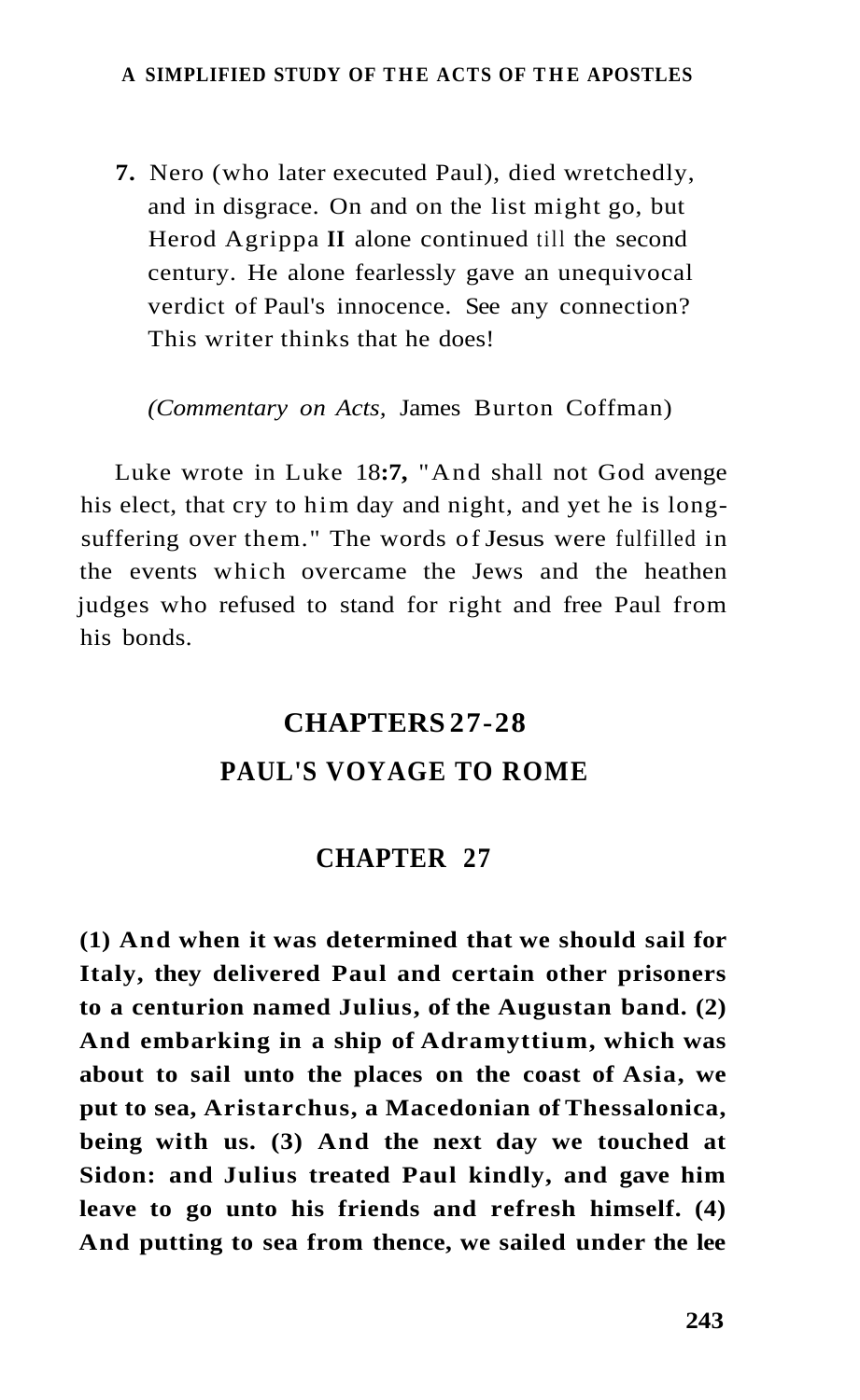**of Cyprus, because the winds were contrary. (5) And when we had sailed across the sea which is off Cilicia and Pamphylia, we came to Myra, [a city] of Lycia. (6) And there the centurion found a ship of Alexandria sailing for Italy; and he put us therein. (7) And when we had sailed slowly many days, and were come with difficulty over against Cnidus, the wind not further suffering us, we sailed under the lee of Crete, over against Salmone; (8) and with difficulty coasting along**  it we came unto a certain place called Fair Havens; **nigh whereunto was the city of Lasea. (9) And when much time was spent, and the voyage was now dangerous, because the Fast was now already gone by, Paul admonished them, (10) and said unto them, Sirs, I perceive that the voyage will be with injury and much loss, not only of the lading and the ship, but also of our lives. (11) But the centurion gave more heed to the master and to the owner of the ship, than to those things which were spoken by Paul. (12) And because the haven was not commodious to winter in, the more part advised to put to sea from thence, if by any means they could reach Phoenix, and winter [there; which is] a haven of Crete, looking north-east and south-east. (13) And when the south wind blew softly, supposing that they had obtained their purpose, they weighed anchor and sailed along Crete, close in shore. (14) But after no long time there beat down from it a tempestuous wind, which is called Euraquilo: (15) and when the ship was caught, and could not face the wind, we gave way [to it,] and were driven. (16) And running under the lee of a small island called Cauda, we were able, with difficulty, to secure the boat: (17) and when they had hoisted it up, they used helps, under-girding**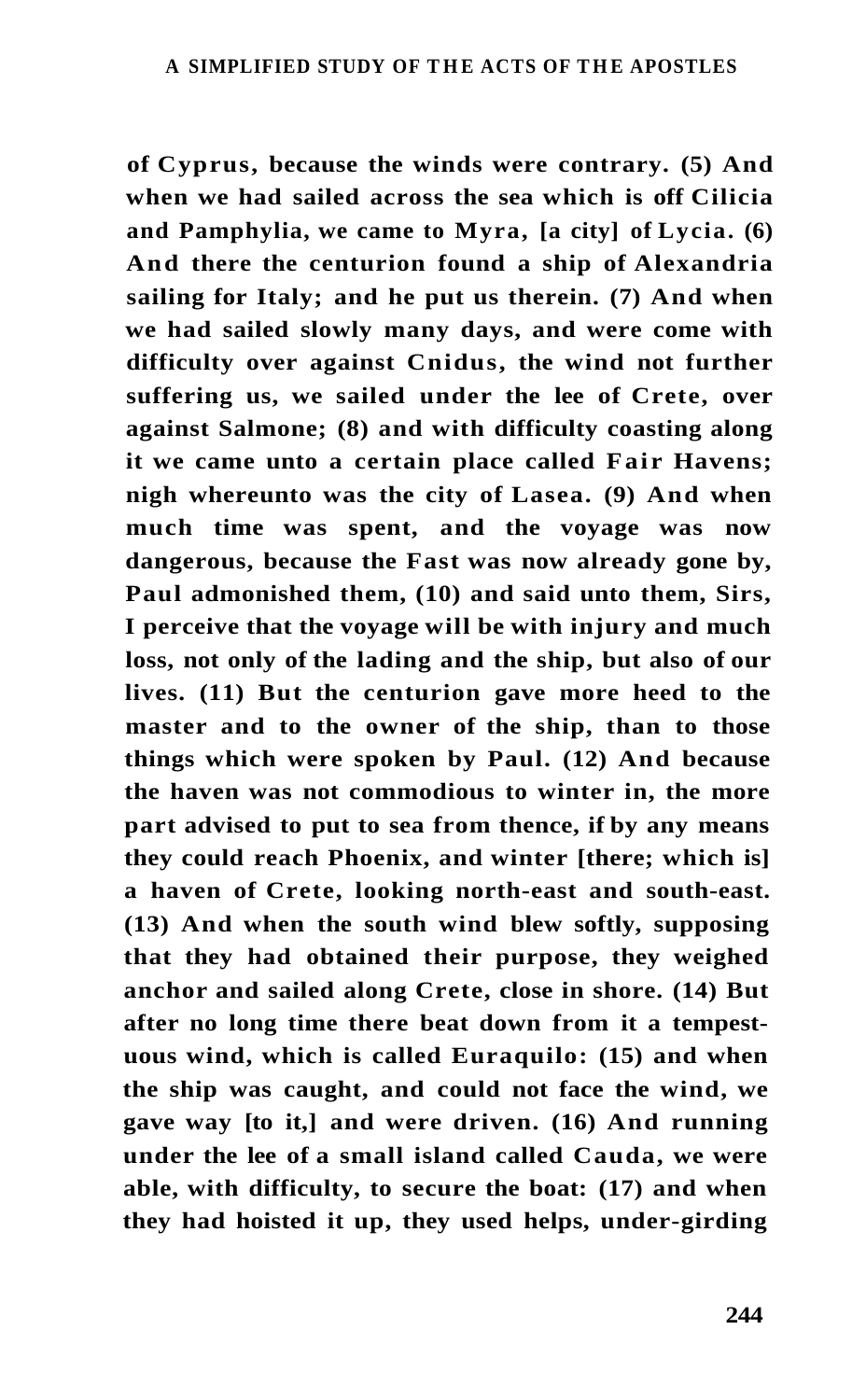**the ship; and, fearing lest they should be cast upon the Syrtis, they lowered the gear, and so were driven. (18) And as we labored exceedingly with the storm, the next day they began to throw the [the freight] overboard; (19) and the third day they cast out with their own hands the tackling of the ship. (20) And when neither sun nor stars shone upon [us] for many days, and no small tempest lay on [us,] all hope that we should be saved was now taken away. (21) And when they had been long without food, then Paul stood forth in the midst of them, and said, Sirs, ye should have hearkened unto me, and not have set sail from Crete, and have gotten this injury and loss. (22) And now I exhort you to be of good cheer; for there shall be no loss of life among you, but [only] of the ship. (23) For there stood by me this night an angel of the God whose I am, whom also I serve, (24) saying, Fear not, Paul; thou must stand before Caesar: and lo, God hath granted thee all them that sail with thee. (25) Wherefore, sirs, be of good cheer: for I believe God, that it shall be even so as it hath been spoken unto me. (26) But we must be cast upon a certain island. (27) But when the fourteenth night was come, as we were driven to and fro in the [sea of] Adria, about midnight the sailors surmised that they were drawing near to some country: (28) and they sounded, and found twenty fathoms; and after a little space, they sounded again, and found fifteen fathoms. (29) And fearing lest haply we should be cast ashore on rocky ground, they let go four anchors from the stern, and wished for the day. (30) And as the sailors were seeking to flee out of the ship, and had lowered the boat into the sea, under color as though they would lay out anchors from the foreship, (31) Paul**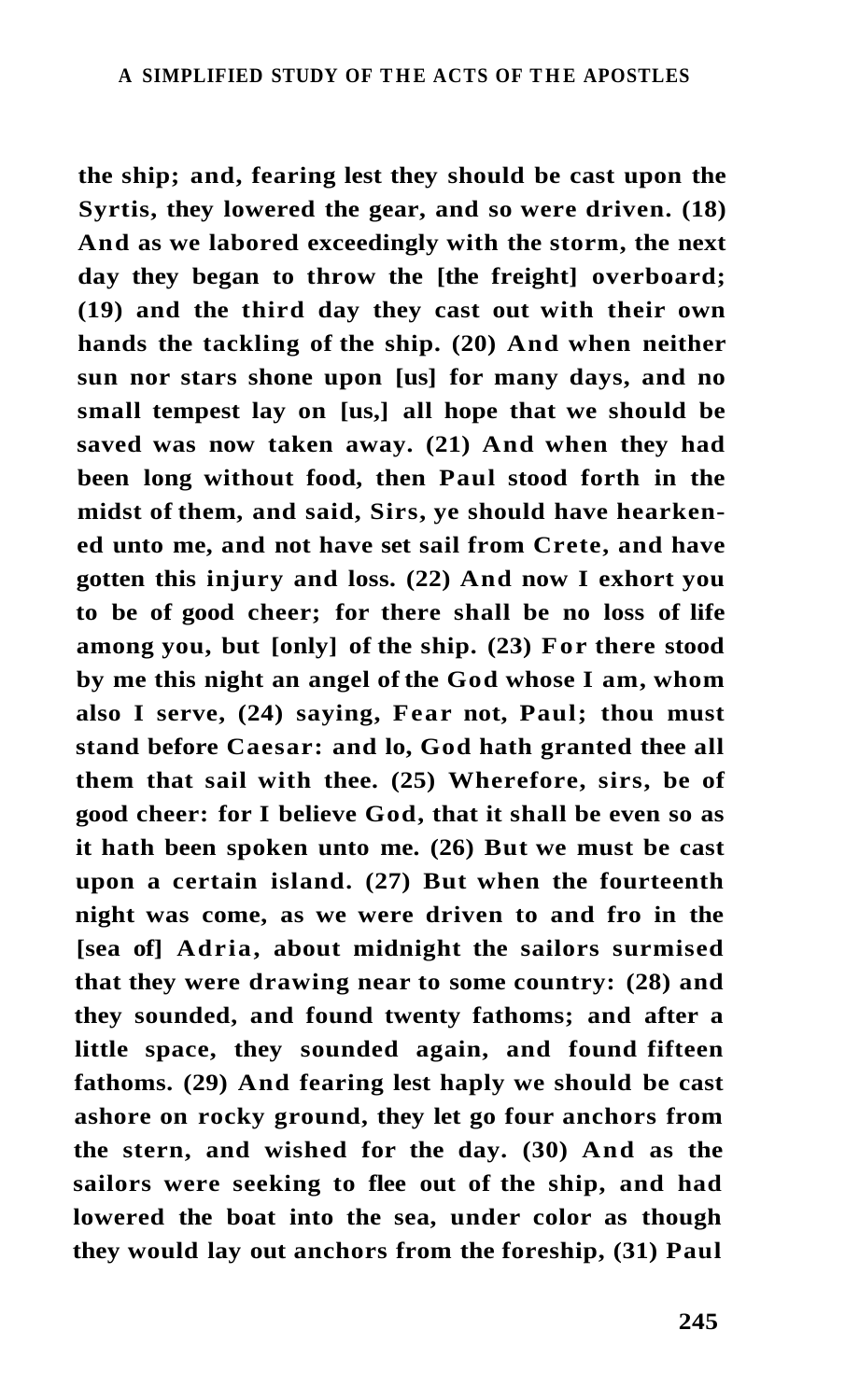**said to the centurion and to the soldiers, Except these abide in the ship, ye cannot be saved. (32) Then the soldiers cut away the ropes of the boat, and let her fall off. (33) And while the day was coming on, Paul besought them all to take some food, saying, This day is the fourteenth day that ye wait and continue fasting, having taken nothing. (34) Wherefore I beseech you to take some food: for this is for your safety: for there shall not a hair perish from the head of any of you. (35) And when he had said this, and had taken bread, he gave thanks to God in the presence of all; and he brake it, and began to eat. (36) Then were they all of good cheer, and themselves also took food. (37) And we were in all in the ship two hundred threescore and sixteen souls. (38) And when they had eaten enough, they lightened the ship, throwing out the wheat into the sea. (39) And when it was day, they knew not the land: but they perceived a certain bay with a beach, and they took counsel whether they could drive the ship upon it. (40) And casting off the anchors, they left them in the sea, at the same time loosing the bands of the rudders; and hoisting up the foresail to the wind, they made for the beach. (41) But lighting upon a place where two seas met, they ran the vessel aground; and the foreship struck and remained unmoveable, but the stern began to break up by the violence [of the waves]. (42) And the soldiers' counsel was to kill the prisoners, lest any [of them] should swim out, and escape. (43) But the centurion, desiring to save Paul, stayed them from their purpose; and commanded that they who could swim should cast themselves overboard, and get first to the land; (44) and the rest, some on planks, and some on [other] things from the ship. And so it came to pass,**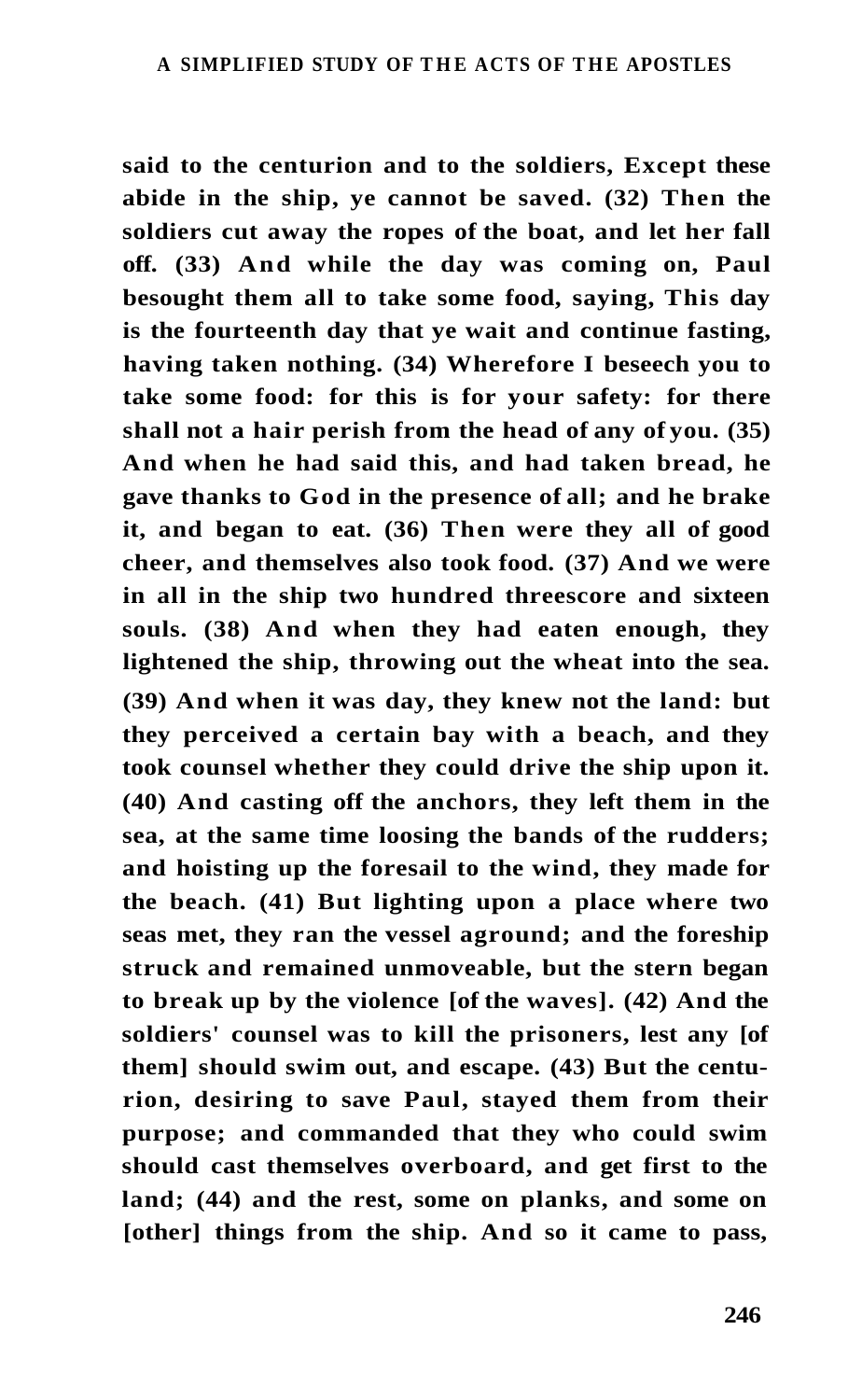#### **that they all escaped safe to the land.**

**Verses One through Five** - When Paul sailed to Rome he was accompanied by several fellow travelers. He was in the custody of Julius, who was a centurion. There were other prisoners and Aristarchus as well. (Aristarchus is mentioned in Acts 19:29, 20:4, 27:2). Some believe that Aristarchus was also a prisoner (Colossians 4:10), while others maintain that he was a companion who ministered unto Paul. Paul entered a ship of Adramyttium with his traveling companions, intending to sail along the coast of Asia. When the ship arrived in Sidon, Julius, the centurion, allowed Paul to visit with his friends. No matter where one may be, if there are Christians there, he/she has family, the family of God.

Because of the contrary winds the ship could not sail Westward (toward Rome), so they sailed under the *lee side*  of Cyprus *(lee side* would be the side of the island protected from the wind), Northward to the port of Myra which was a city of Lycia. Myra was one of the cities on the grain trade route between Egypt and Rome.

**Verses Six through Twelve** - At Myra the centurion found a ship of Alexandria which was sailing to Rome and he put his prisoners aboard. Changing ships did not change the difficulties of their trip. After sailing slowly many days, they came to Cnidus and then turned toward Crete. Once again the winds were contrary and instead of sailing North of Crete they were forced to sail along the Southern coast (the *lee side)* of the island. Passing Salmone they arrived in Fair Havens, which was a city of Lasea.

247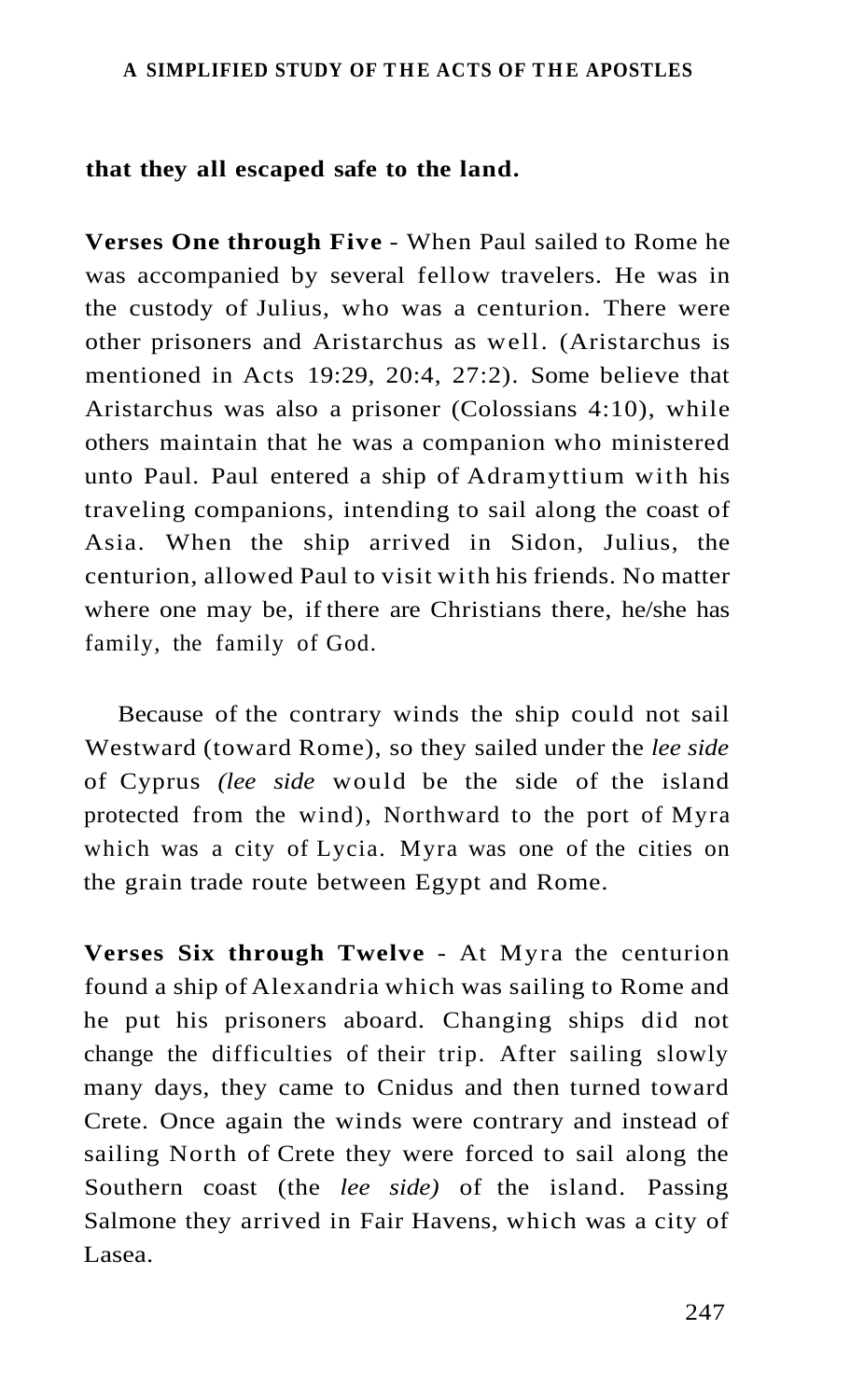It was the time of the year when sailing the Mediterranean was very dangerous. The fast was past (Jewish Day of Atonement which was celebrated around October the first), and travel on the Mediterranean was unsafe for ancient ships from September 15 until March 15. Paul warned of the impending danger, but the centurion listened to the advice of the master and owner of the ship and continued their voyage. Since Fair Havens was not an ideal place to winter, the majority of the travelers wanted to go on to Phoenix and winter there.

**Verses Thirteen through Twenty-Nine** - When the south wind began to blow softly, they implemented their plans to sail for Phoenix and winter there. After their departure a tempestuous wind, which was called *Euroclydon,* came upon them and the ship was driven (being at the mercy of the wind). This suggests to us that they had very little control over the ship's course.

Sailing under the lee of Cauda, they secured the boat. This has reference to a small boat which was pulled along behind the ship. It was with great difficulty that the *dinghy*  was brought on board. When this task was completed they began to prepare the ship for the stormy weather. Luke states that they undergirded the ship. This involved passing cables or chains around the exterior of the ship to give it greater strength and keep it from breaking apart in the rough weather.

In their attempt to survive they lightened the ship. No doubt part of the cargo was dumped into the sea and on the third day they cast out the tackling (furniture and supplies which were used to make repairs on the ship) into the sea.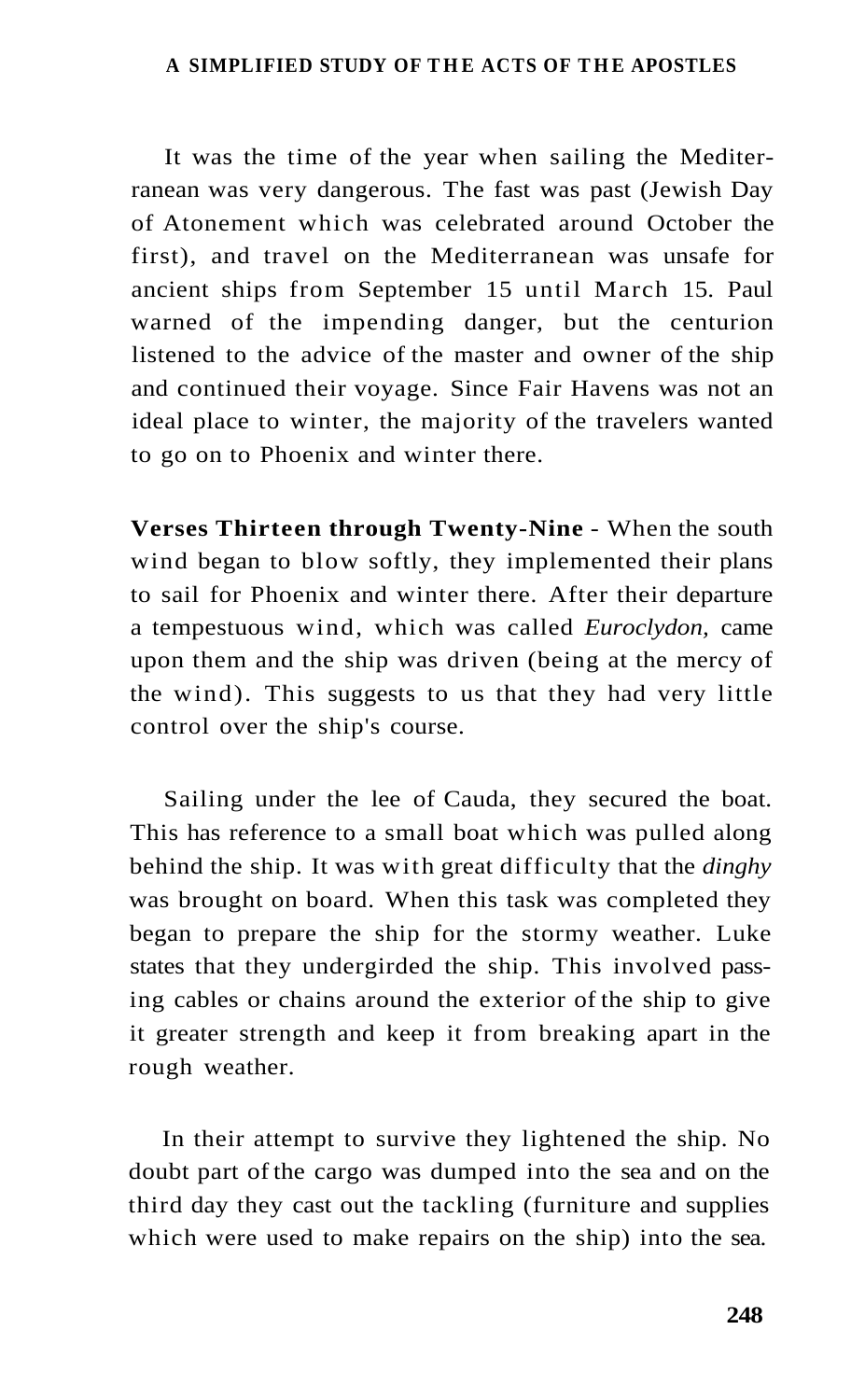For many days the sun and stars did not appear. Since the sun and stars were used for navigation, they had no idea where they were. Being driven by the tempest, they lost all hope of being saved.

After being without food for a long period of time, Paul stood in the midst of them and pointed out certain things to the ship's company. He told them:

- 1. You should have hearkened unto me and not set sail from Crete.
- 2. Be of good cheer, even though the ship will be lost there will be no loss of life.
- 3. An angel of God appeared unto me and assured me that I would appear before Caesar and that God hath granted the safety of all who travel with me.
- **4.** We will be shipwrecked.

On the fourteenth night the sailors determined that they were coming close to land. They sounded (measured) and found the depth of the water to be twenty fathoms deep. A short time later they measured fifteen fathoms, which indicated that they were nearing the shore. Fearing they would run aground they cast out four anchors and waited for day.

**Verses Thirty through Forty-Four** - The sailors were preparing to flee the ship when Paul told the centurion and the soldiers that they would be saved only if they remained aboard the ship. They evidently had more respect for Paul's word *at this time* than they did when he admonished them not to leave Fair Havens. After Paul told the centurion the conditions for the salvation of the 276 souls on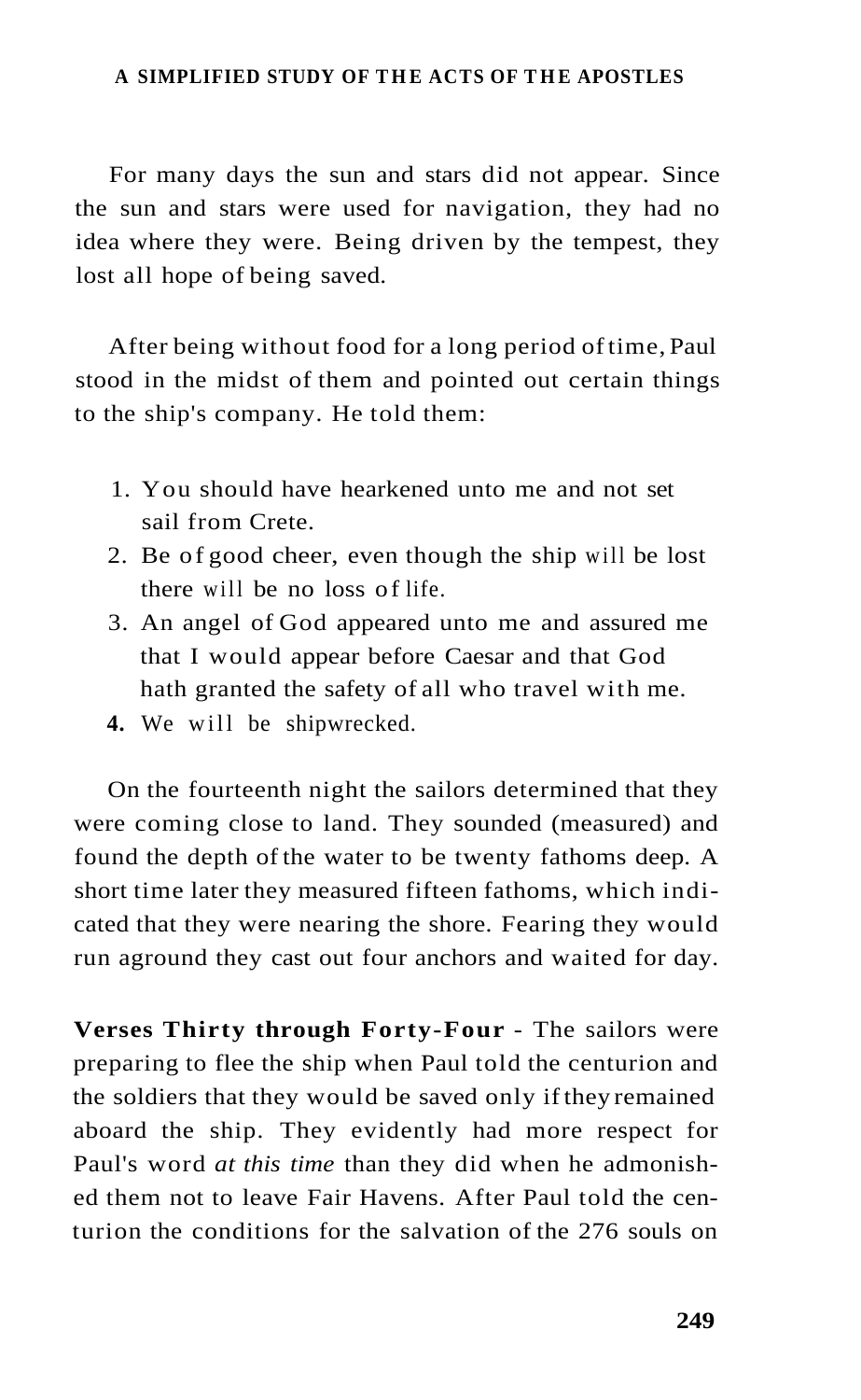board the ship, the soldiers cut the small boat lose.

Paul encouraged them all to eat some food since it had been fourteen days since they had eaten. Paul once again assures them that there would be no loss of life. He took bread and gave thanks for it and they all ate. After eating they further lightened the ship by casting overboard some of the cargo (wheat). Lightening the ship would allow them to sail closer to the land. They made plans to beach the ship and drove it upon land. The ship was broken up by the waves and fearing that the prisoners would escape the soldiers planned to kill the prisoners. The centurion wanted to save Paul and would not let them carry out their plan. Through the providence of God all of the passengers escaped to safety.

## **CHAPTER 28**

**(1) And when we were escaped, then we knew that the island was called Melita. (2) And the barbarians showed us no common kindness; for they kindled a fire, and received us all, because of the present rain, and because of the cold. (3) But when Paul had gathered a bundle of sticks and laid them on the fire, a viper came out by reason of the heat, and fastened on his hand. (4) And when the barbarians saw the [venomous] creature hanging from his hand, they said one to another, No doubt this man is a murderer, whom, though he hath escaped from the sea, yet Justice hath not suffered to live. (5) Howbeit he shook off the creature into the fire, and took no harm. (6) But they expected that he would have swollen, or fallen down**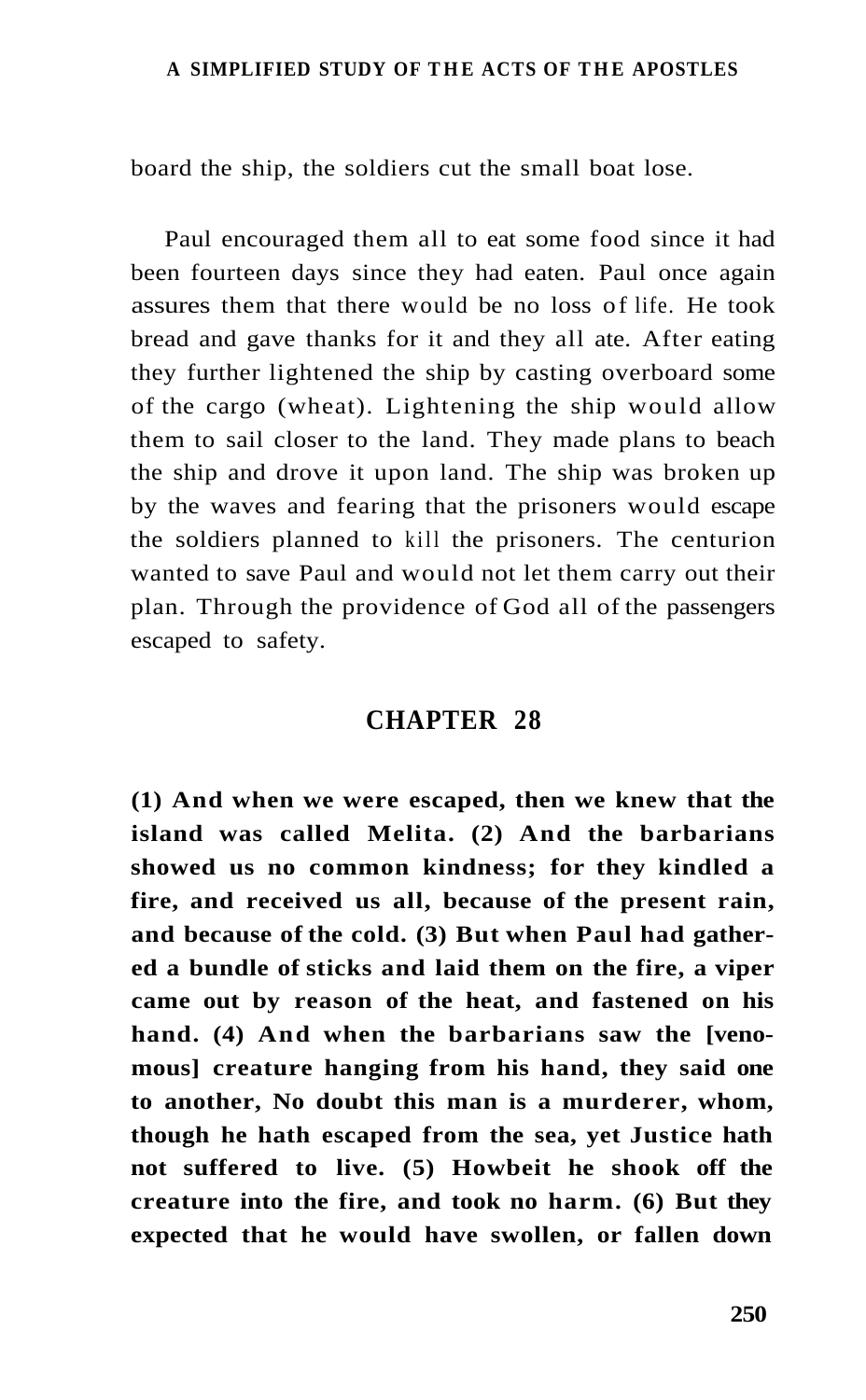**dead suddenly: but when they were long in expectation and beheld nothing amiss came to him, they changed their minds, and said that he was a god. (7) Now in the neighborhood of that place were lands belonging to the chief man of the island, named Publius, who received us, and entertained us three days courteously. (8) And it was so, that the father of Publius lay sick of fever and dysentery: unto whom Paul entered in, and prayed, and laying his hands on him healed him. (9) And when this was done, the rest also that had diseases in the island came, and were cured: (10) who also honored us with many honors; and when we sailed, they put on board such things as we needed. (11) And after three months we set sail in a ship of Alexandria which had wintered in the island, whose sign was The Twin Brothers. (12) And touching at Syracuse, we tarried there three days. (13) And from thence we made a circuit, and arrived at Rhegium: and after one day a south wind sprang up, and on the second day we came to Puteoli; (14) where we found brethren, and were entreated to tarry with them seven days: and so we came to Rome. (15) And from thence the brethren, when they heard of us, came to meet us as far as The Market of Appius and The Three Taverns; whom when Paul saw, he thanked God, and took courage. (16) And when we entered into Rome, Paul was suffered to abide by himself with the soldier that guarded him. (17) And it came to pass, that after three days he called together those that were the chief of the Jews: and when they were come together, he said unto them, I, brethren, though I had done nothing against the people, or the customs of our fathers, yet was delivered prisoner from Jerusalem into the hands of the**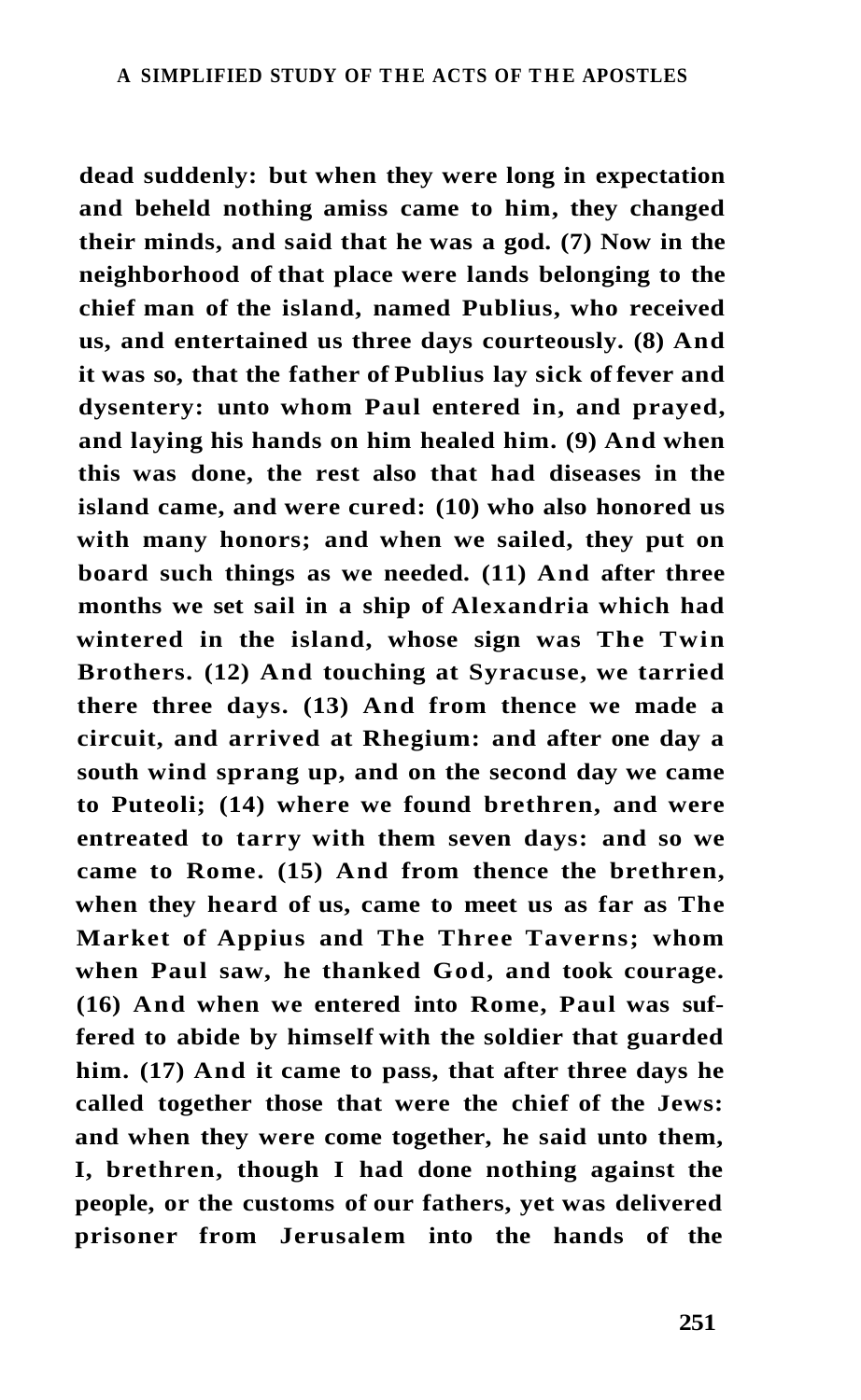**Romans: (18) who, when they had examined me, desired to set me at liberty, because there was no cause of death in me. (19) But when the Jews spake against it, I was constrained to appeal unto Caesar; not that I had aught whereof to accuse my nation. (20) For this cause therefore did I entreat you to see and to speak with [me]: for because of the hope of Israel I am bound with this chain. (21) And they said unto him, We neither received letters from Judaea concerning thee, nor did any of the brethren come hither and report or speak any harm of thee. (22) But we desire to hear of thee what thou thinkest: for as concerning this sect, it is known to us that everywhere it is spoken against. (23) And when they had appointed him a day, they came to him into his lodging in great number; to whom he expounded [the matter,] testifying the kingdom of God, and persuading them concerning Jesus, both from the law of Moses and from the prophets, from morning till evening. (24) And some believed the things which were spoken, and some disbelieved. (25) And when they agreed not among themselves, they departed after that Paul had spoken one word, Well spake the Holy Spirit through Isaiah the prophet unto your fathers, (26) saying, Go thou unto this people, and say, By hearing ye shall hear, and shall in no wise understand; And seeing ye shall see, and shall in no wise perceive: (27) For this people's heart is waxed gross, And their ears are dull of hearing, And their eyes they have closed; Lest, haply they should perceive with their eyes, And hear with their ears, And understand with their heart, And should turn again, And I should heal them. (28) Be it known therefore unto you, that this salvation of God is sent unto the Gentiles: they will**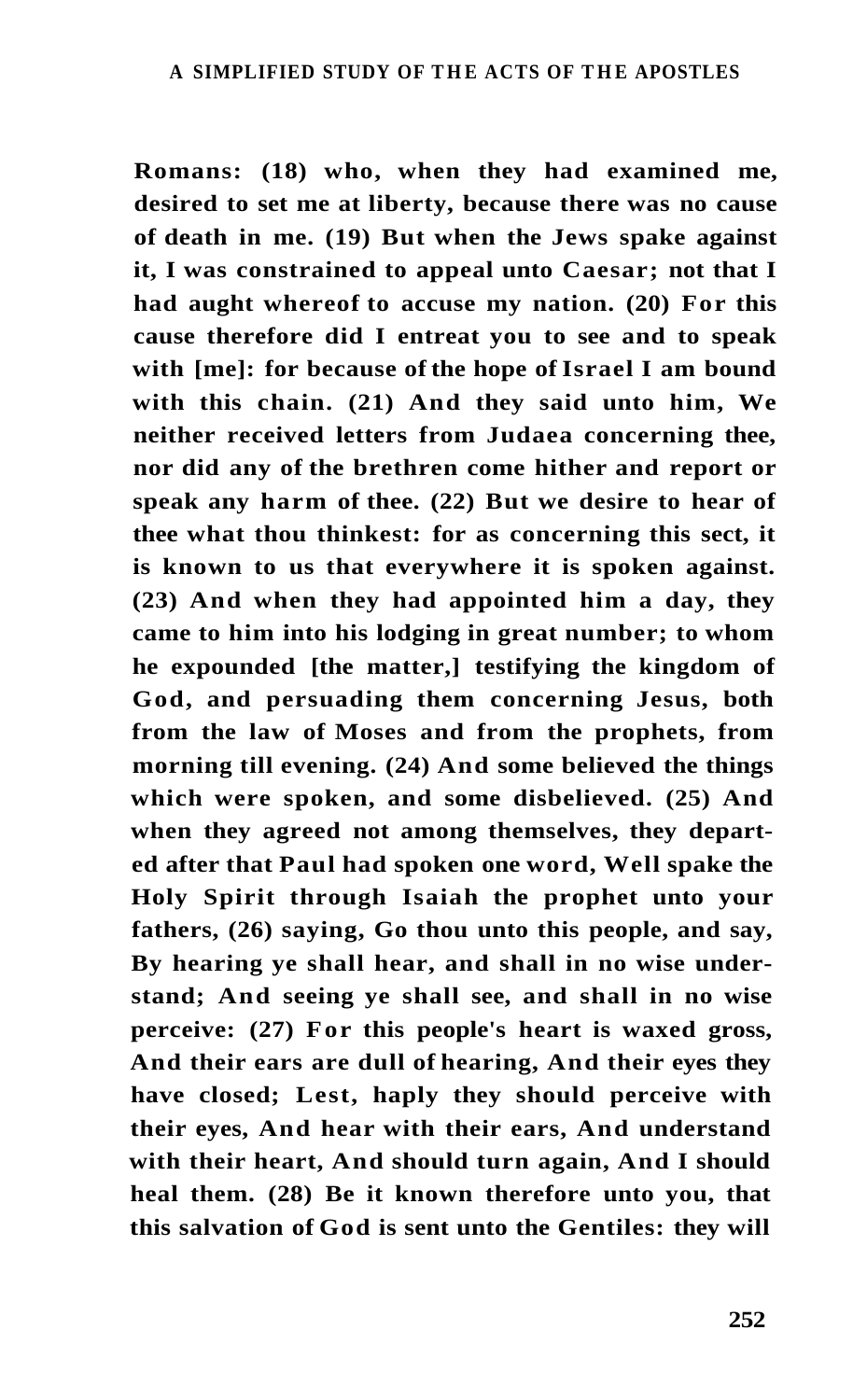**also hear. (29) [And when he had said these words, the Jews departed, having much disputing among themselves.] (30) And he abode two whole years in his own hired dwelling, and received all that went in unto him, (31) preaching the kingdom of God, and teaching the things concerning the Lord Jesus Christ with all boldness, none forbidding him.** 

**Verses One through Six** - Paul and his traveling companions were shipwrecked on the island of Melita (modern day Malta). According to God's word there was not a single casualty and all reached the shore safely.

The people of Malta are referred to as barbarians. The word *barbarian* as used in this text describes one who does not speak the Greek language. The people of Malta were Phoenicians and spoke some dialect of Punic or Phoenician. The inhabitants of the island showed great kindness toward those who had been shipwrecked. They built a fire for the comfort of their guests.

While Paul was putting sticks on the fire, a viper (snake) fastened on Paul's hand. He promptly shook it off into the fire and felt no harm. The people immediately judged Paul to be an evildoer (murderer) who had escaped the peril of the sea and justice (probable reference to the goddess of justice who was called *Justilia)* was reaping vengeance upon him. The people watched Paul for a great while, expecting him to be swollen or drop dead. When neither happened they changed their minds and declared him to be a god. This is the second time (as recorded in Acts) that Paul was declared to be a god (Acts 14:11-12).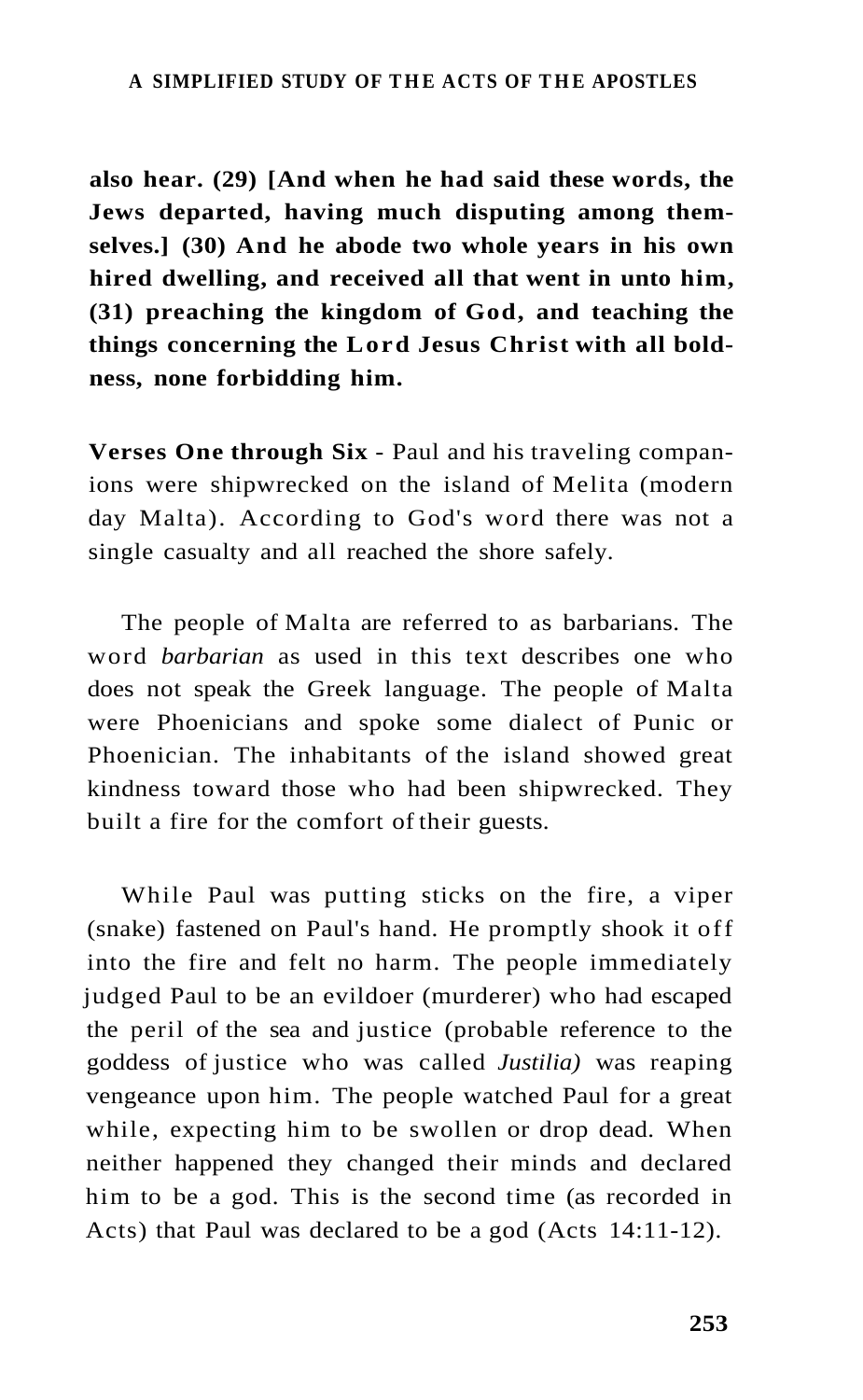## A SIMPLIFIED STUDY OF THE ACTS OF THE APOSTLES

**Verses Seven through Ten** - While on Malta Paul enjoyed the hospitality of Publius, who was the chief man of the island. The father of Publius was sick with a fever and dysentery and Paul healed him. Other sick persons from all over the island came and Paul healed them as well. Paul and his companions were honored by the people and they were furnished with those things which were necessary for their travel.

We can only wonder what effect Paul's actions had on his fellow travelers. The reader will note that:

- 1. He advised the master of the ship that they would be in great danger if they attempted to make Phoenix and winter there.
- **2.** As they were about to be ship wrecked Paul told the Centurion that it was necessary for all to remain on the ship if they were to be saved. (All were saved),
- 3. He was bitten by a viper and showed no ill effects from it.
- **4.** He healed Publius, the chief man of the island of Malta.
- **5.** He healed other sick on the island of Malta.

Surely they were impressed by the teacher of Jesus Christ and the kingdom of God.

**Verses Eleven through Fourteen** - These verses give us a record of Paul's continued journey to Rome.

1. He stayed three months on Malta after being ship wrecked.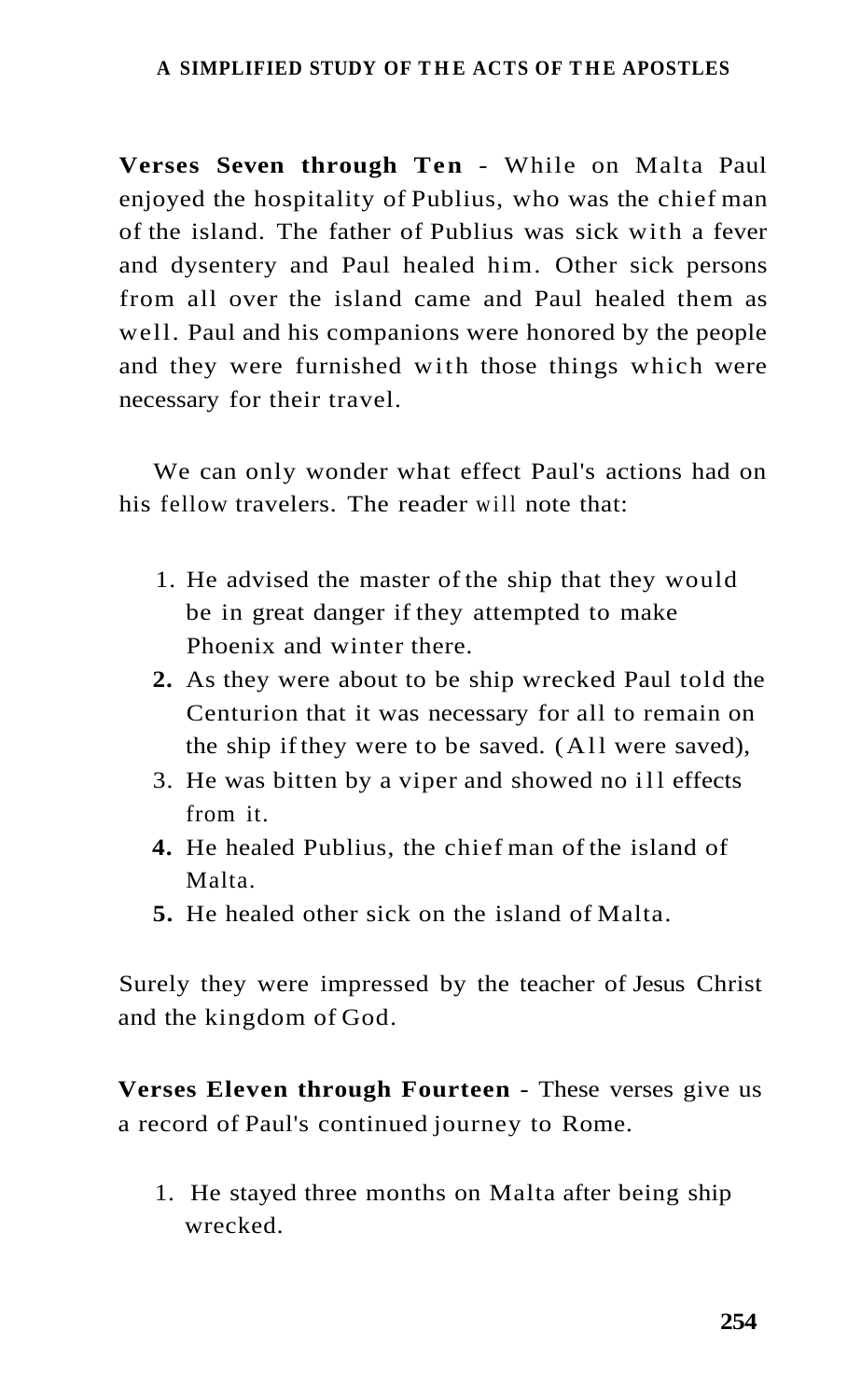- 2. Departed to Rome on a ship of Alexander.
- 3. Landed at Syracuse (on the island of Cyprus) and visited there for three days.
- **4.** Sailed to Rhegium, which was a very important sea port located on the Southern tip of Italy.
- 5. The next stop was at Puteoli, where Paul visited with the brethren for seven days. He would have had the opportunity to observe the Lord's Supper with the saints.
- 6. After these events Paul began his overland trip to Rome.

**Verse Fifteen** - When the brethren were informed of Paul's arrival to Italy, they came as far as The Market of Appius and The Three Taverns to visit with him.

**Verses Sixteen through Thirty-One** - Arriving in Rome Paul was delivered to the captain of the guard. Instead of being put in prison, Paul was allowed to dwell in his own hired dwelling (v. 30) with the soldier who kept him. After three days Paul called the chief of the Jews together and explained his situation. Paul made it clear that he had done nothing against the Jews or the customs of the Jewish fathers, neither had he transgressed Roman law. The Roman authorities declared that he had done nothing worthy of death and would have released him, but the Jews spoke against it. Paul was forced to appeal to Rome for justice. He indicated that it was for the hope of Israel that he was in chains. **E.F . Harrison** wrote, "By this Paul meant that the Christian faith was the true fulfillment of the hope of God's people."

The Jews informed Paul that they had not received any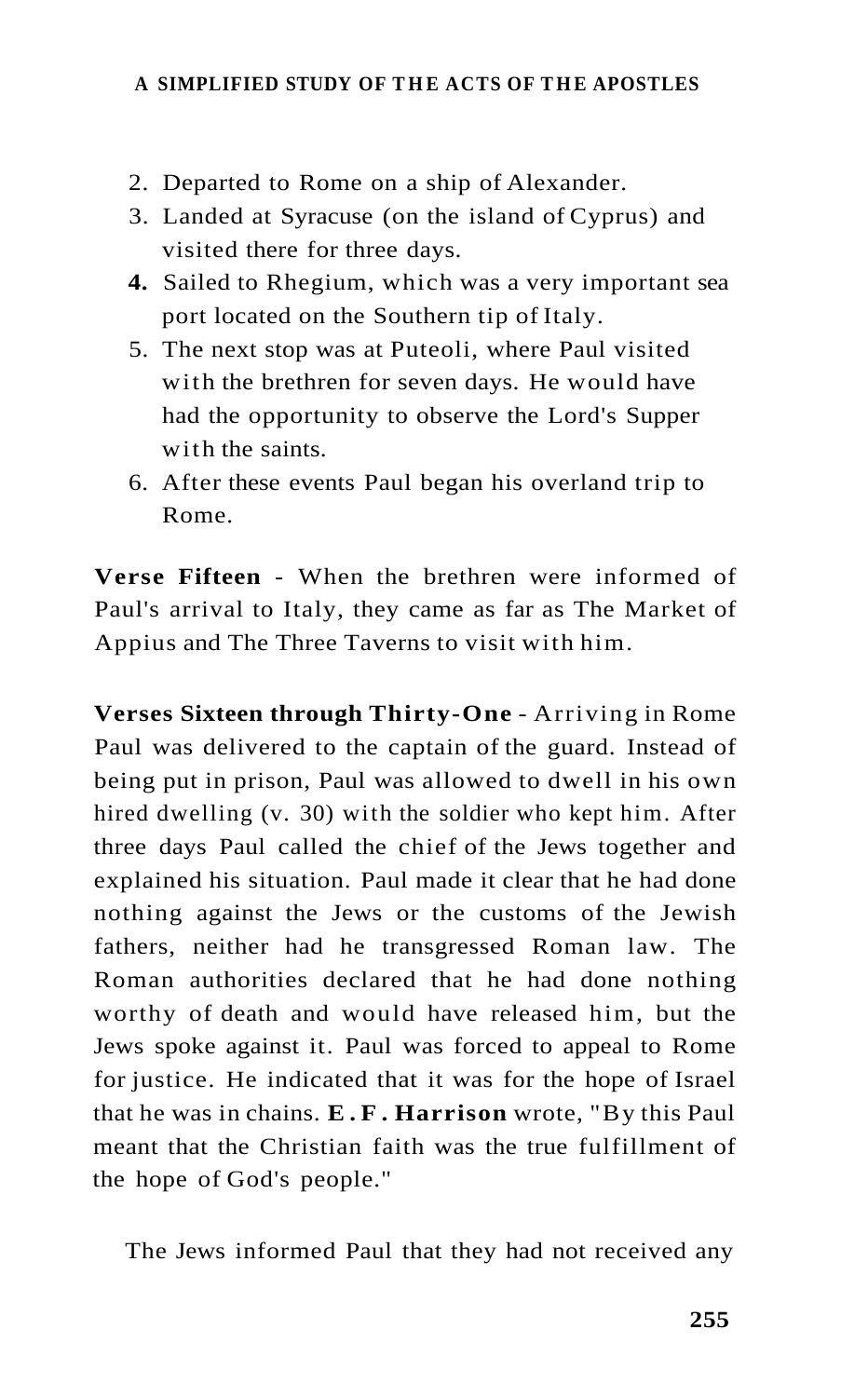## A SIMPLIFIED STUDY OF THE ACTS OF THE APOSTLES

letters concerning him; neither had the Jewish brethren brought any charges against him. This fact demonstrates again the innocence of Paul. The Jewish leaders desired to hear what Paul had to say about Christianity, the so-called *sect* (a group adhering to a distinctive doctrine or a leader), which was every where spoken against. A day was appointed and when the Jews assembled with him, Paul taught them out of the law of Moses and the prophets about the kingdom of God and Jesus Christ. The teaching session lasted from morning till evening. As a result of Paul's teaching some of the Jews believed and others did not. When the Jews did not agree among themselves, Paul pointed to a prophecy of Isaiah the prophet:

> And he said, Go, and tell this people, Hear ye indeed, but understand not; and see ye indeed, but perceive not.

> Make the heart of this people fat, and make their ears heavy, and shut their eyes; lest they see with their eyes, and hear with their ears, and understand with their heart, and turn again, and be healed.

## (Isaiah 6:9-10)

When Paul spoke this message, the Jews departed from him. Once before, when Paul was making his defense before the mob in chapter twenty-two, Paul mentioned the word *Gentiles* (v. 21). When he did this, the Jews cried out that he was not fit to live.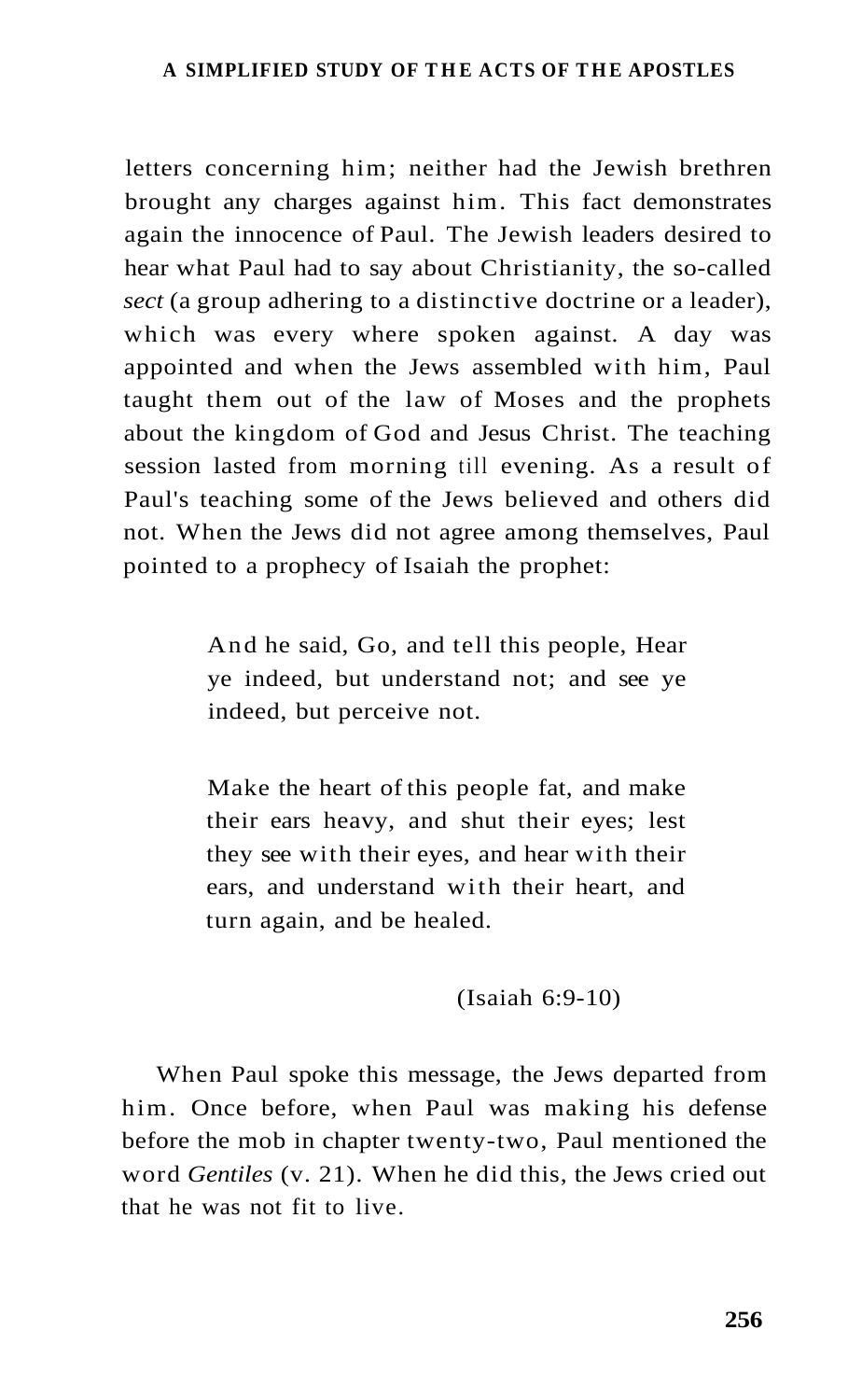Notice that Isaiah said the people would:

- 1. Hear, but not understand.
- 2. See, but not perceive.
- 3. Harden their hearts.
- 4. Have ears which were dull of hearing.
- 5. Have eyes which were closed.

These conditions were premeditated. They would not see nor hear and understand with their heart (mind) and be converted, that they might be healed by the great Physician. (Jesus told the Jews the same thing in Matthew 13:14-15. It is a sad event in one's life when he will not accept the will of God). Because of their hardened condition, Paul told the Jews that the gospel would be sent to the Gentiles who would hear it. When the Jews heard this they left, but they had a great reasoning (discussion) among themselves.

For two years Paul stayed in his own hired house and preached the kingdom of God and Jesus Christ. We must admire Paul for his great zeal for the gospel. Even though he was in prison, he still proclaimed Christ to all who would listen. It reminds us of the persecuted Christians who went everywhere preaching the gospel (Acts 8:1-4). Both of these examples should help us to realize that we too are debtors to all men (Romans 1:14), and that we should preach the gospel at every opportunity. We are to even create the opportunity when possible. Paul wrote Timothy to:

> Preach the word, be instant in season, out of season; reprove, rebuke, exhort with all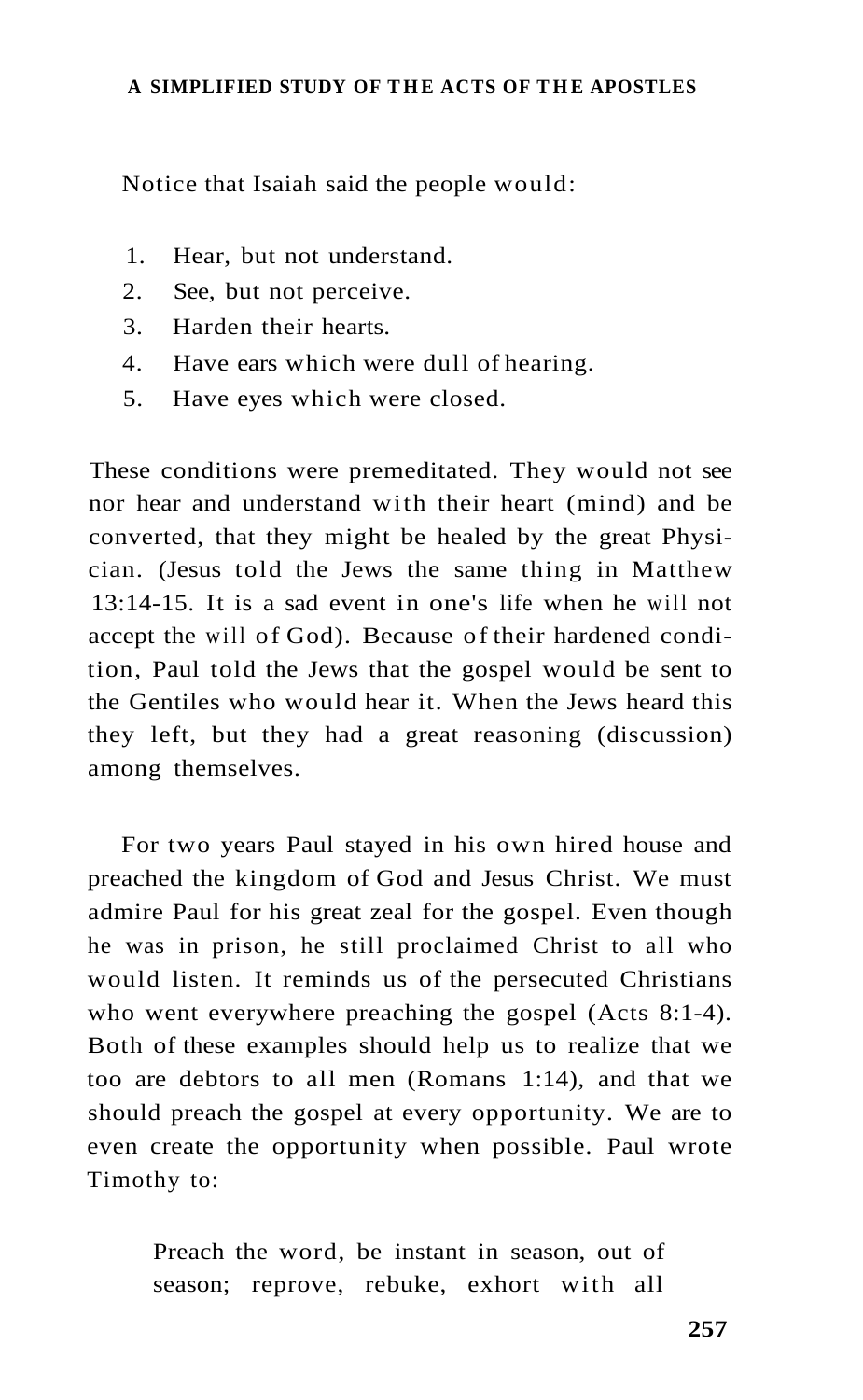## A SIMPLIFIED STUDY OF THE ACTS OF THE APOSTLES

longsuffering and doctrine (II Timothy **4:2).** 

We should go and do likewise.,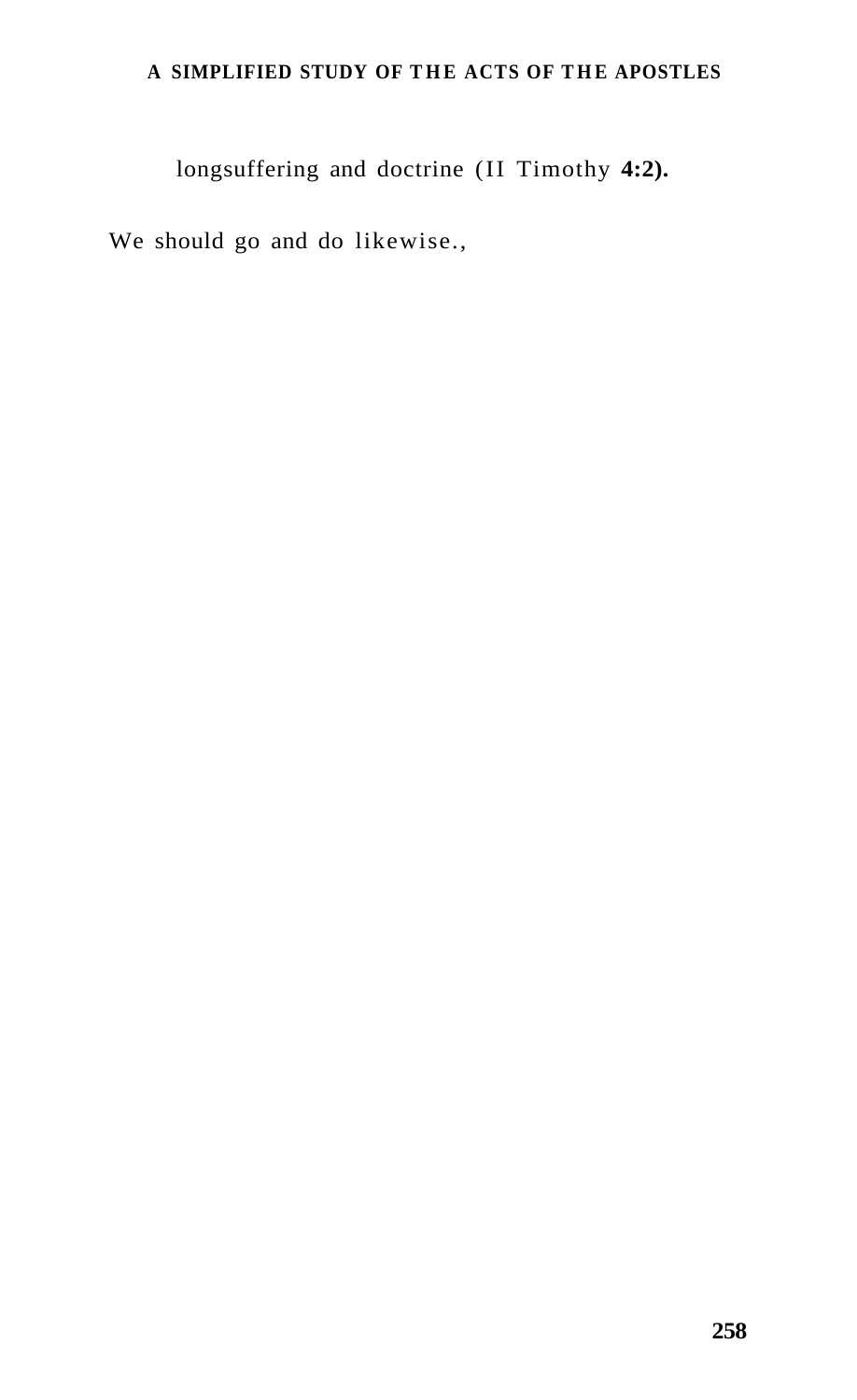## **APPENDAGE**

# **Paul's Conjectural Travels According to Romans, Philemon, Colossians, Philippians, I Timothy, Titus and II Timothy**

Many scholars believe that Paul was released from his first imprisonment and traveled extensively before he was imprisoned a second time and killed by Nero. *I want to emphasize that the conclusions are merely conjectural.* 

Luke tells us that Paul was innocent of violating Roman law (Acts 26:32). He was also innocent of the charges which the Jews brought against him, for no charges were sent to Rome concerning his case (Acts 28:21). For two years Paul lived in his own hired dwelling, preaching and teaching the gospel of Jesus Christ.

It is the opinion of many that Paul was released from prison after the two years and continued his work.

From prison he wrote that he hoped to visit the Philippians (Philippians 1:23-26). Also, from prison Paul directed Philemon to prepare lodging for him (Philemon v. 22). In these passages Paul expresses hope that he would be released from prison, travel and visit with his brethren once again.

There are certain passages recorded in Paul's writings which do not fit the events recorded for us by Luke. Those who believe that Paul was released and traveled again suggest the following:

1. Paul traveled to Spain in keeping with his plans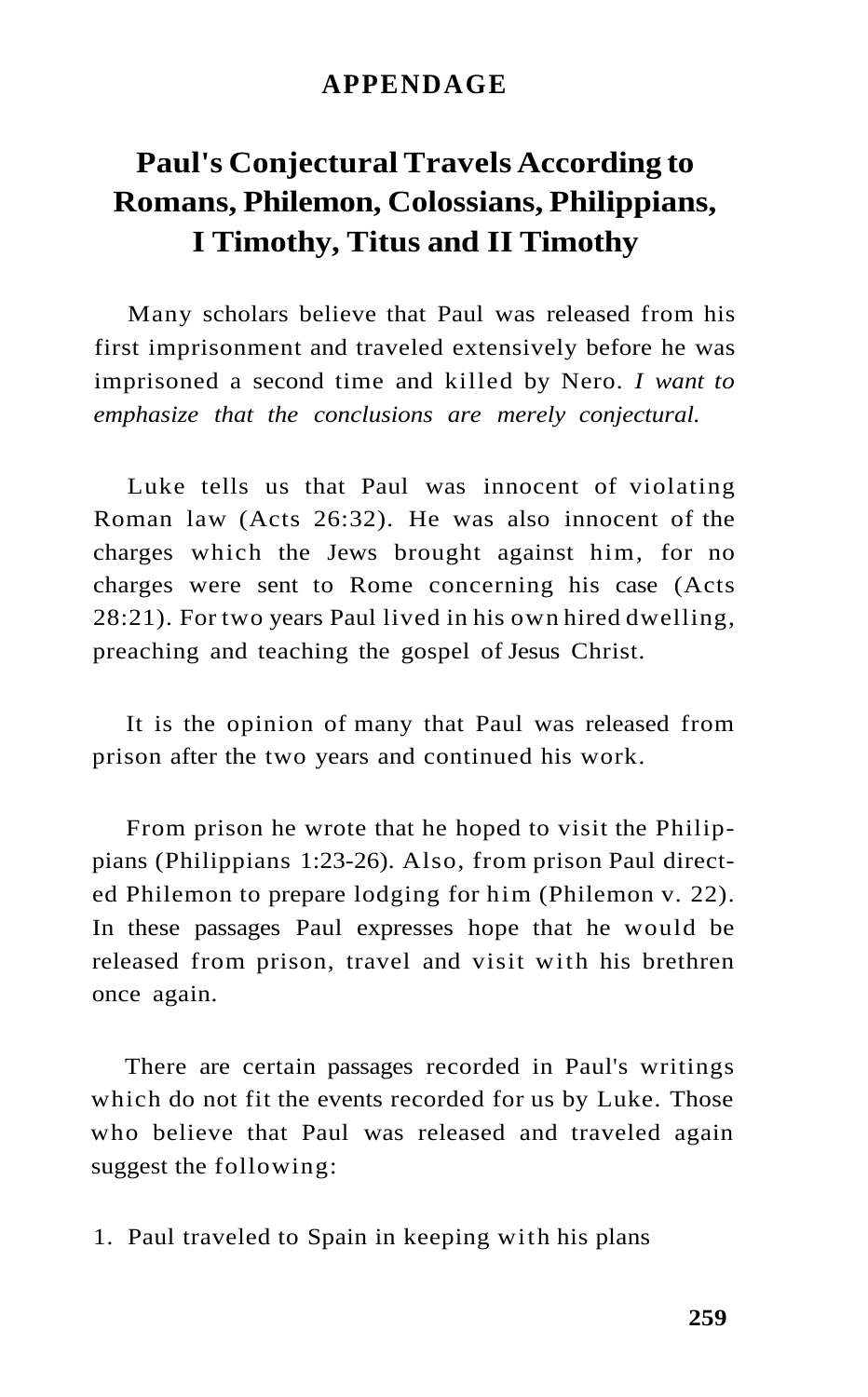## **APPENDAGE**

(Romans 15:28).

- 2. Stopped on his way back from Spain at Crete, where he left Titus to appoint elders (Titus 1:5). (This is the only reference to Paul being on the island of Crete.)
- 3. Traveled to Miletus, where he left Trophimus sick (II Timothy 4:20).
- 4. Left Timothy in Ephesus and went on into Macedonia (I Timothy 1:3).
- 5. Stopped at Troas, where he left his cloak, books and parchments with Carpus (II Timothy 4:13).
- 6. Traveled on to the city of Nicopolis (Titus 3:12). Of this city Coffman writes:

Nine cities of this name are found in the Mediterranean area. However, the one to whom Paul here referred "is probably the city of that name situated on the southwest promontory of Epirus." This is only a few miles from the modern city of Prevesa, the city which the Greeks bombarded in 1912. It was founded by Augustus, whose camp happened to be pitched there the night before the famous fight with Antony (Battle of Actium, 31 B.C.) . . . The name "Nicopolis" means "Victory City," socalled from Augustus' victory of Antony.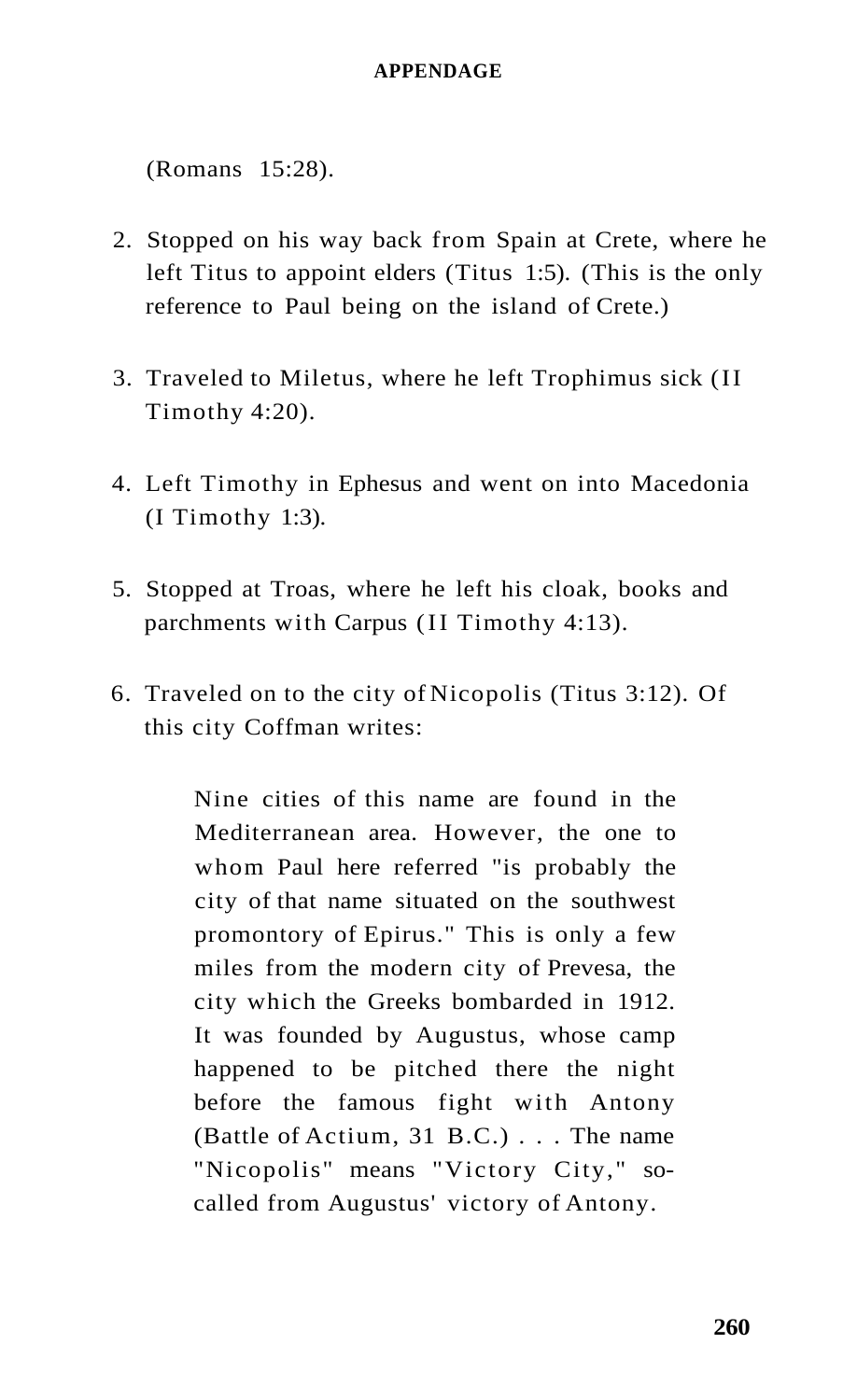## **APPENDAGE**

- 7. Paul was once again imprisoned and wrote II Timothy. In Philemon (written during Paul's first imprisonment) Demas was listed as a fellow-worker of Paul (Philemon v. 24), but in II Timothy Demas had forsaken Paul for the world (II Timothy 4:10).
- 8. When Paul wrote II Timothy he expressed no hope of being released from prison (II Timothy 4:5-8).
- 9. Tradition says that Paul was beheaded by Nero in 67 or 68 A.D. We have no way of knowing what charges were brought against Paul which led to his second imprisonment and subsequent death.

Note: The above is in harmony with the tradition quoted by **Eusebius** *(Ecclesiastical History* ii. 22), "that after defending himself, the apostle was sent again on his ministry of preaching, and coming a second time to the same city [Rome], suffered martyrdom under Nero."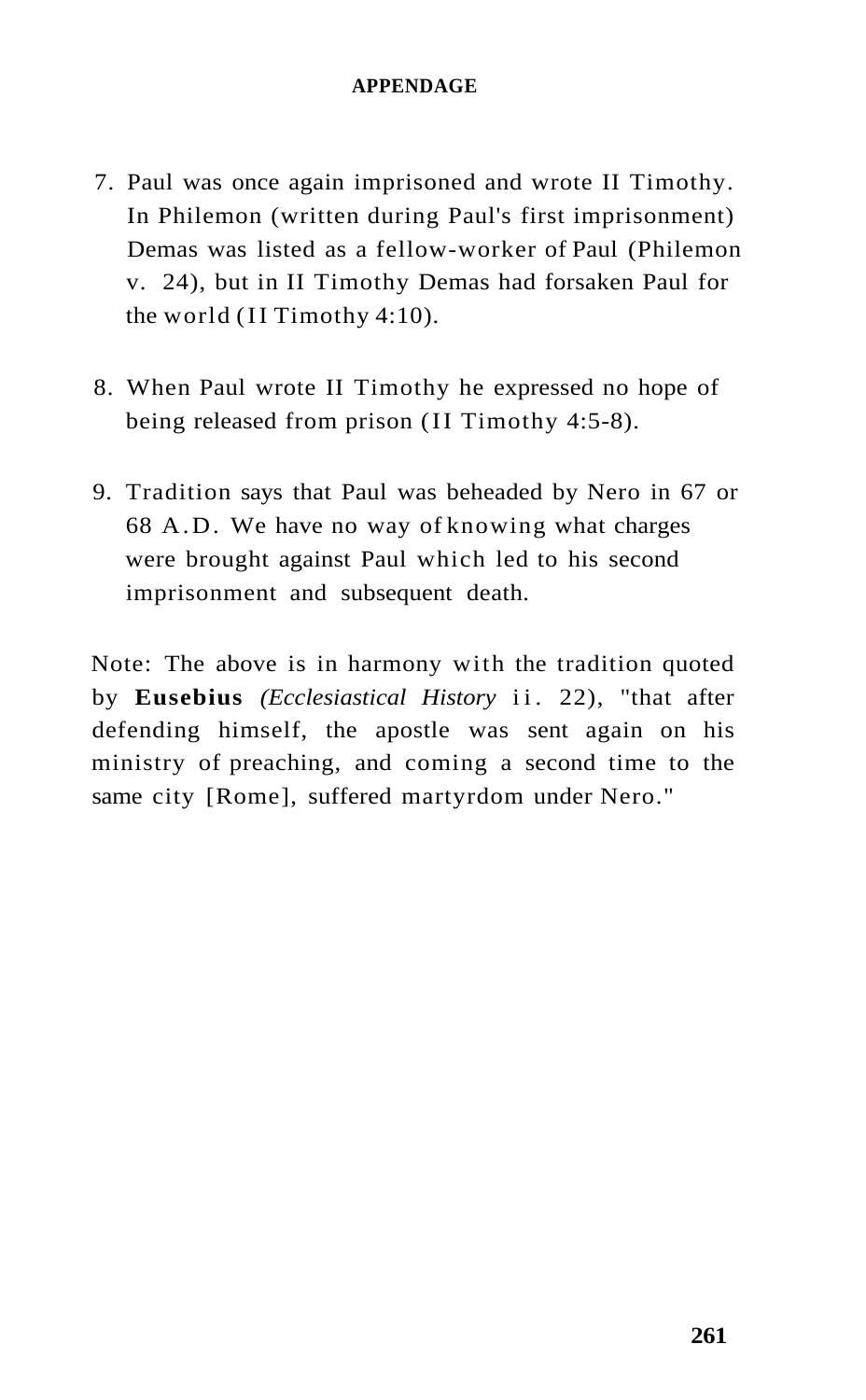## **Subject Page**

| Ananias 10, 53-55, 58, 87-89, 91, 93, 213, 217, 223, |  |
|------------------------------------------------------|--|
| 242                                                  |  |
|                                                      |  |
|                                                      |  |
|                                                      |  |
|                                                      |  |
| Authority, misuse of with reference to infants 156   |  |
|                                                      |  |
|                                                      |  |
|                                                      |  |
|                                                      |  |
|                                                      |  |
|                                                      |  |
|                                                      |  |
|                                                      |  |
|                                                      |  |
|                                                      |  |
|                                                      |  |
|                                                      |  |
|                                                      |  |
|                                                      |  |
|                                                      |  |
|                                                      |  |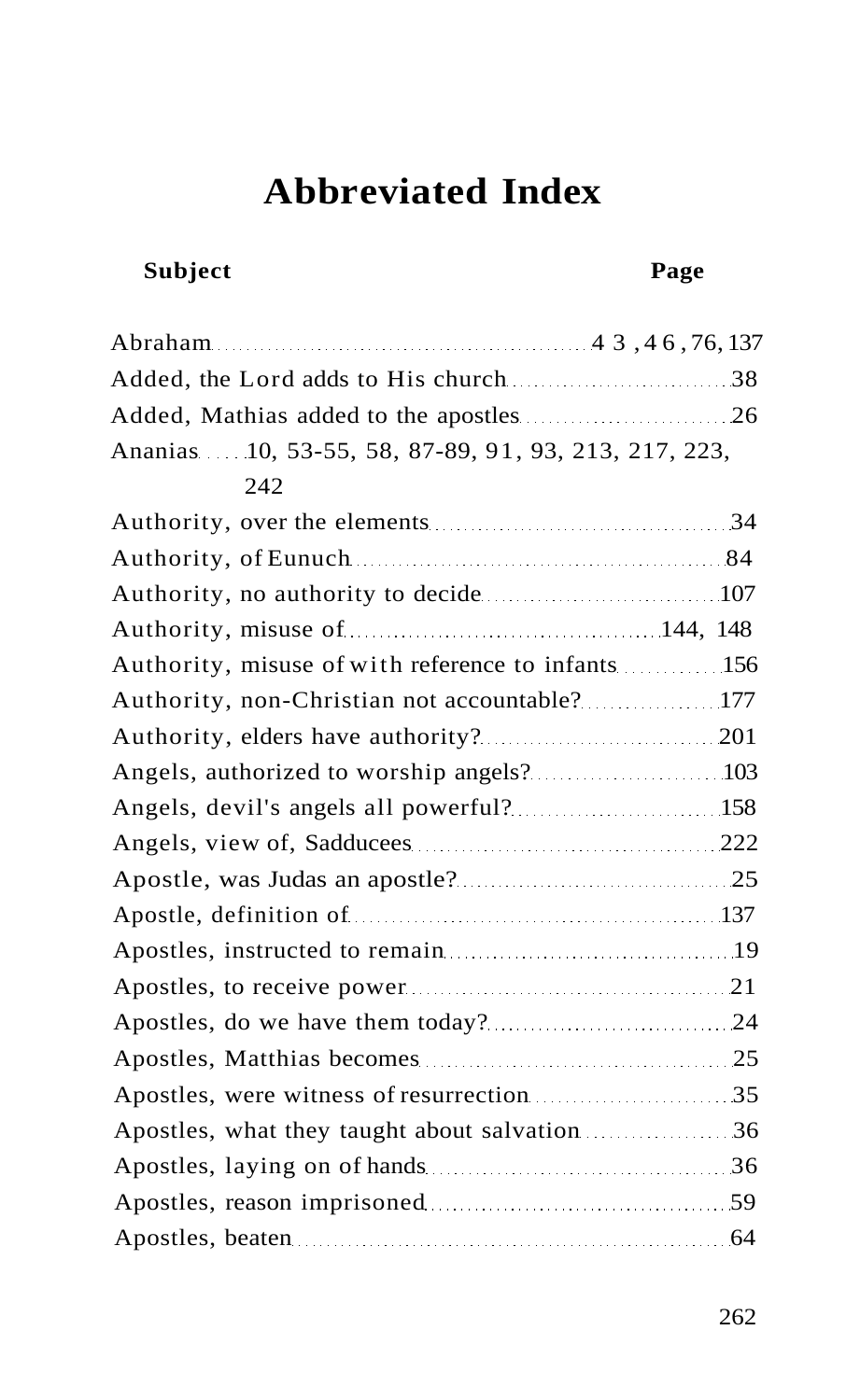| Baptism, recipients of Holy Spirit 26, 32   |  |
|---------------------------------------------|--|
|                                             |  |
|                                             |  |
|                                             |  |
|                                             |  |
|                                             |  |
|                                             |  |
|                                             |  |
|                                             |  |
|                                             |  |
|                                             |  |
|                                             |  |
|                                             |  |
|                                             |  |
| Birth, cripple from birth, at Lystra136     |  |
|                                             |  |
|                                             |  |
| Blood, guilty of blood of Jesus 29, 61, 177 |  |
| Blood, redemption through [132] [132]       |  |
|                                             |  |
|                                             |  |
|                                             |  |
|                                             |  |
|                                             |  |
|                                             |  |
|                                             |  |
|                                             |  |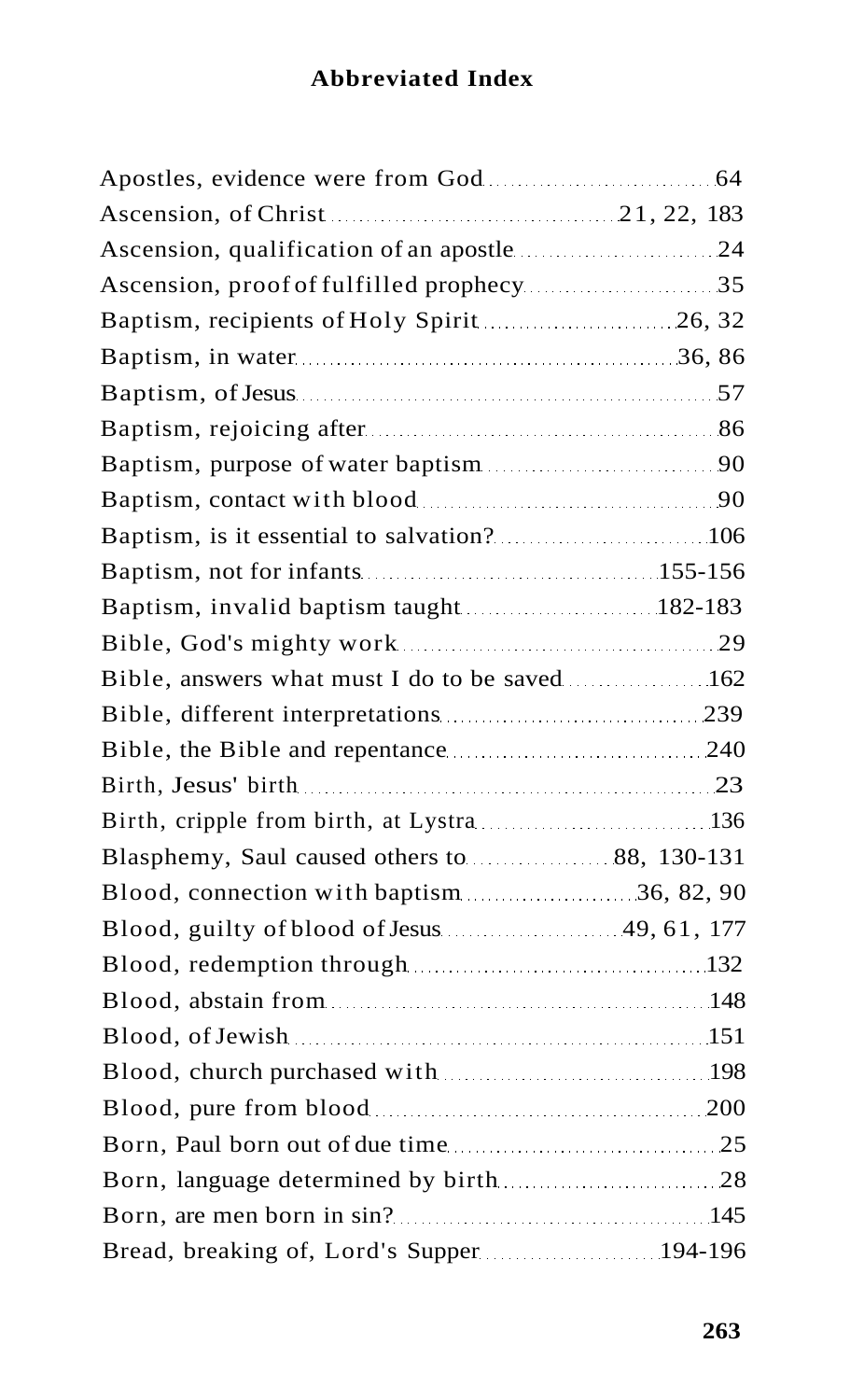| Bread, purpose of partaking of Lord's Supper195        |  |
|--------------------------------------------------------|--|
| Bread, when to partake of the Lord's Supper  194       |  |
|                                                        |  |
| Christ, proofs about deity of  34-35,4 6,48,95,130-131 |  |
|                                                        |  |
|                                                        |  |
| Christ, persecution of church equal to persecuting  90 |  |
|                                                        |  |
|                                                        |  |
|                                                        |  |
|                                                        |  |
|                                                        |  |
| Christ, approve of mechanical instrumental music? 145  |  |
| Christ, contrasted with law of Moses 144, 152, 208-209 |  |
|                                                        |  |
|                                                        |  |
|                                                        |  |
|                                                        |  |
|                                                        |  |
|                                                        |  |
|                                                        |  |
|                                                        |  |
| Coming, of the Holy Spirit 2010, 21, 27-28, 107, 127   |  |
|                                                        |  |
| Commandments 45                                        |  |
|                                                        |  |
| Confession 36, 57, 82, 86, 156, 162, 187, 216, 226     |  |
|                                                        |  |
| Cornelius 97-108                                       |  |
|                                                        |  |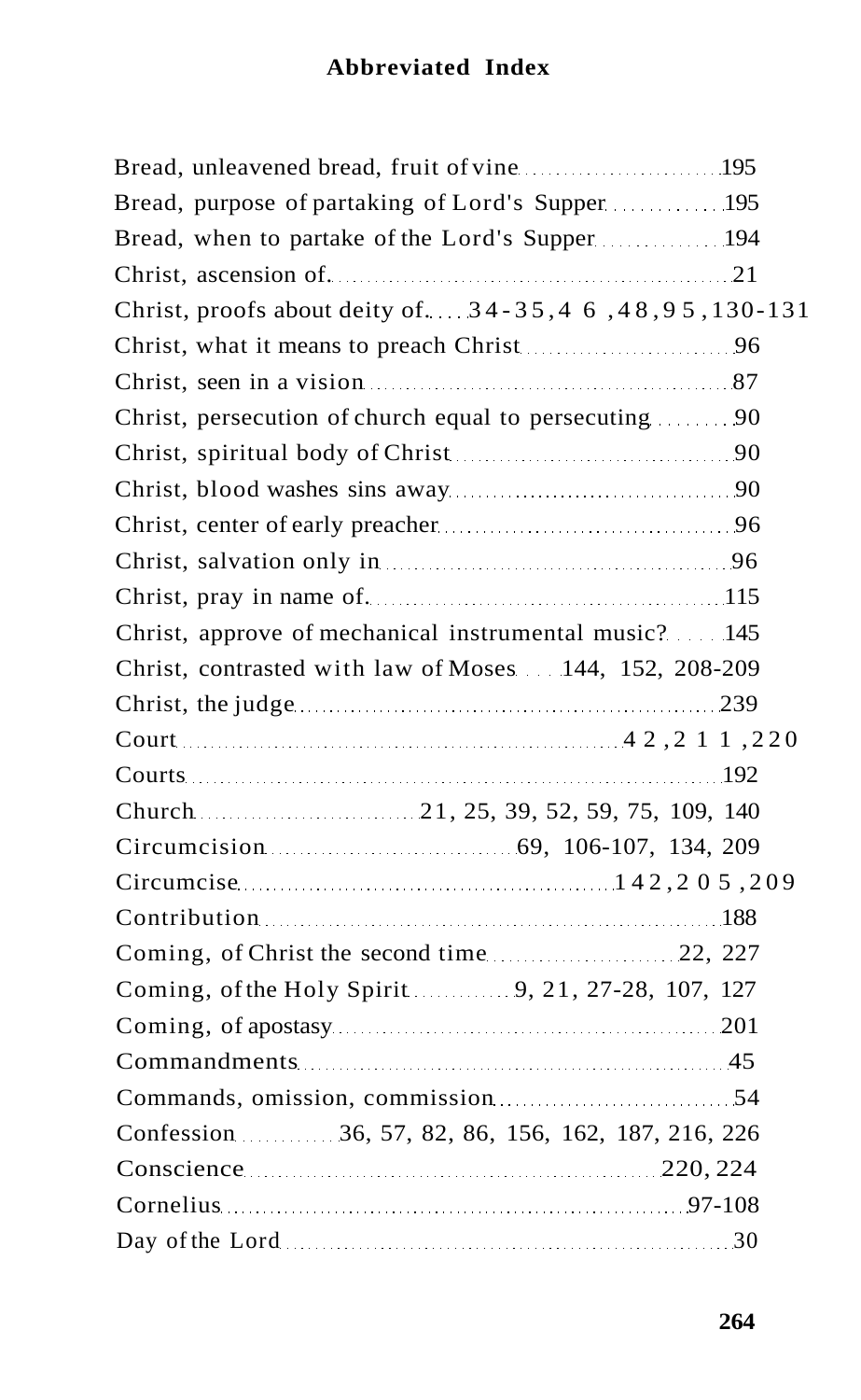| December 4, 17                                                                                                                                             |  |
|------------------------------------------------------------------------------------------------------------------------------------------------------------|--|
|                                                                                                                                                            |  |
|                                                                                                                                                            |  |
| Devil 2008 104-105, 122, 124, 158-159, 168                                                                                                                 |  |
|                                                                                                                                                            |  |
| Division, of goods $\ldots$ 53                                                                                                                             |  |
|                                                                                                                                                            |  |
| Doctrine 23, 47, 82, 146, 150, 152, 177, 221, 256, 258                                                                                                     |  |
|                                                                                                                                                            |  |
|                                                                                                                                                            |  |
| 225,260                                                                                                                                                    |  |
|                                                                                                                                                            |  |
|                                                                                                                                                            |  |
|                                                                                                                                                            |  |
|                                                                                                                                                            |  |
|                                                                                                                                                            |  |
|                                                                                                                                                            |  |
| Faith                                                                                                                                                      |  |
|                                                                                                                                                            |  |
|                                                                                                                                                            |  |
| Faith                                                                                                                                                      |  |
|                                                                                                                                                            |  |
| Faith                                                                                                                                                      |  |
| Faith door of manufactured and 140                                                                                                                         |  |
| Faith<br>hearts cleansed by 142, 147                                                                                                                       |  |
| Faith                                                                                                                                                      |  |
| Faith                                                                                                                                                      |  |
| Faith<br>infants have no $\ldots$ , $\ldots$ , $\ldots$ , $\ldots$ , $\ldots$ , $\ldots$ , $\ldots$ , $\ldots$ , $\ldots$ , $\ldots$ , $\ldots$ , $\ldots$ |  |
| Faith                                                                                                                                                      |  |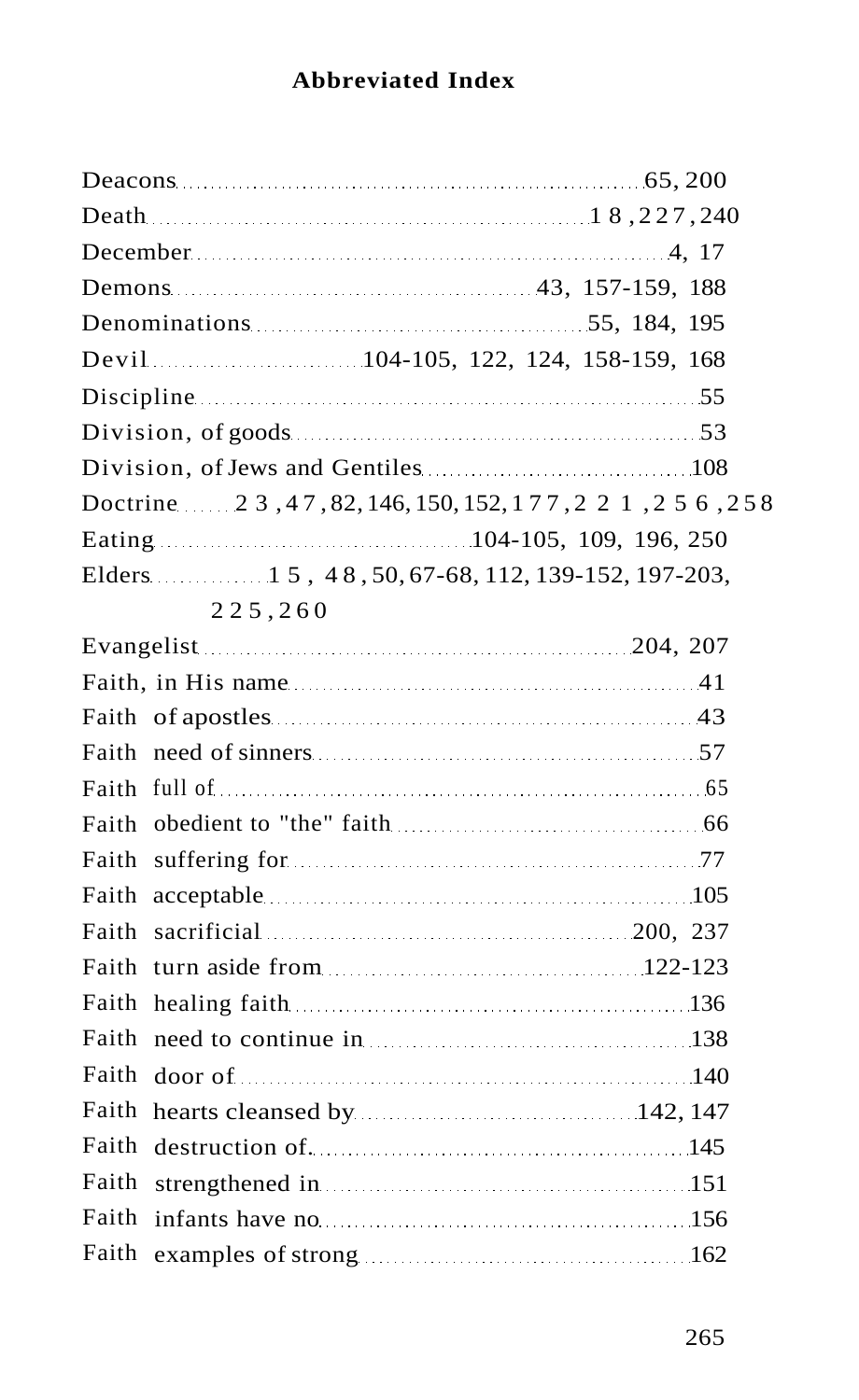| Fellowship 2010 37-38, 121, 141, 150                          |                                               |
|---------------------------------------------------------------|-----------------------------------------------|
| Fire $\ldots$ 250-250, 253 $\ldots$ 26, 30, 7 1, 250-250, 253 |                                               |
|                                                               |                                               |
| Flesh $\frac{30-32,35,159}{2}$                                |                                               |
|                                                               |                                               |
|                                                               |                                               |
|                                                               |                                               |
| Forgiven 22-83, 92                                            |                                               |
|                                                               |                                               |
| Gentiles  12, 32-33, 36, 42, 50-51, 88-89, 91, 96,            |                                               |
|                                                               | 104, 106-110, 125, 128, 131, 133-134,         |
|                                                               | 140-143, 147-148, 151-152, 167, 177-          |
|                                                               | 178, 204-205, 208-211, 214, 215, 237, 240,    |
| 252,257                                                       |                                               |
|                                                               |                                               |
|                                                               |                                               |
| Hands 27, 32-33, 36, 47, 49, 57, 59, 65, 68, 72-73,           |                                               |
|                                                               | 8 1, 88-89, 106, 112-114, 116, 121, 133, 171, |
|                                                               | 174, 184, 187-189, 190, 198, 202, 204-206,    |
| 208, 224, 245, 251-253                                        |                                               |
|                                                               |                                               |
|                                                               |                                               |
| Heaven 22, 24-25, 28, 30, 35, 42, 45-46, 48, 50, 54,          |                                               |
|                                                               | 72-73, 86, 88, 100, 108, 135-136, 171, 183,   |
| 212, 227, 236                                                 |                                               |
|                                                               |                                               |
|                                                               |                                               |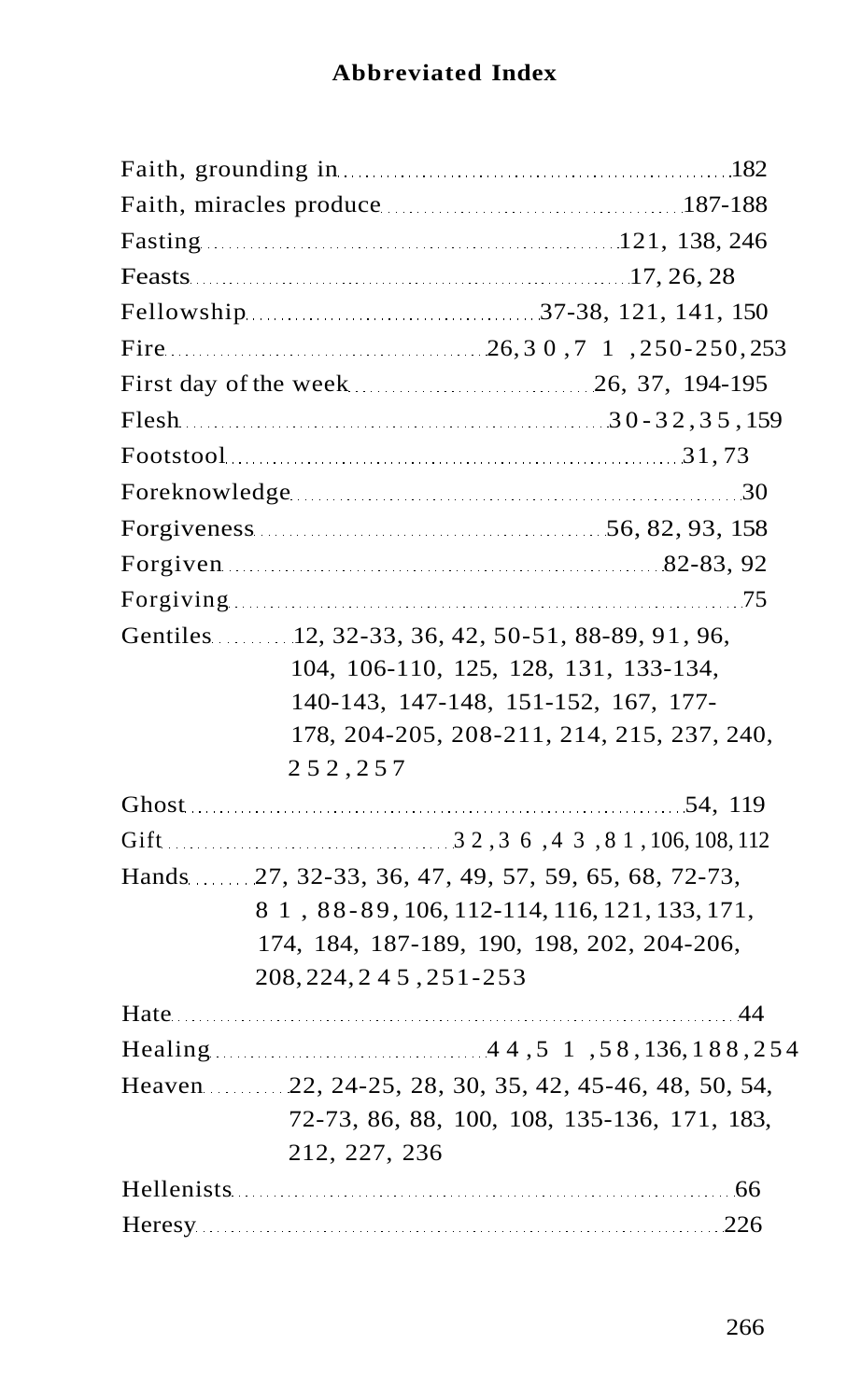Holy Spirit 9, 11-13, 19-21, 23, 25-28, 31-32, 35-36, 50-51, 54-57, 61-62, 65, 73, 80, 81, 88, 96, 104-108, 110, 112, 120-134, 142-143, 147, 152-153, 174, 184, 185, 188, 197, 200, 204 , 25 2

| Holy place 67-68, 206                                |
|------------------------------------------------------|
| Holy ground 21                                       |
|                                                      |
|                                                      |
| Holy servant 50-51                                   |
|                                                      |
|                                                      |
|                                                      |
|                                                      |
|                                                      |
|                                                      |
|                                                      |
|                                                      |
|                                                      |
| Jerusalem 7, 11-12, 15-23, 28-29, 33, 35, 48-49, 53, |
| 58, 61, 66, 75-77, 80, 83-85, 86-88, 93, 95,         |
| 100, 104, 107-108, 110, 112, 120, 124,               |
| 126-127, 141, 189, 197, 204, 208, 212,               |
| 213, 215, 222, 226-227, 231, 233, 238, 242           |
| Jesus (mentioned throughout)                         |
| Jews 12, 21, 28, 32, 34-36, 50, 61, 63-66, 68, 76,   |
| 93-95, 100-102, 104, 106-110, 113-114,               |
| 116, 121, 128, 130-134, 136-137, 147,                |
| 151-152, 159, 166-170, 172, 175-180, 183,            |
| 186-188, 192, 194, 197, 200, 204-206,                |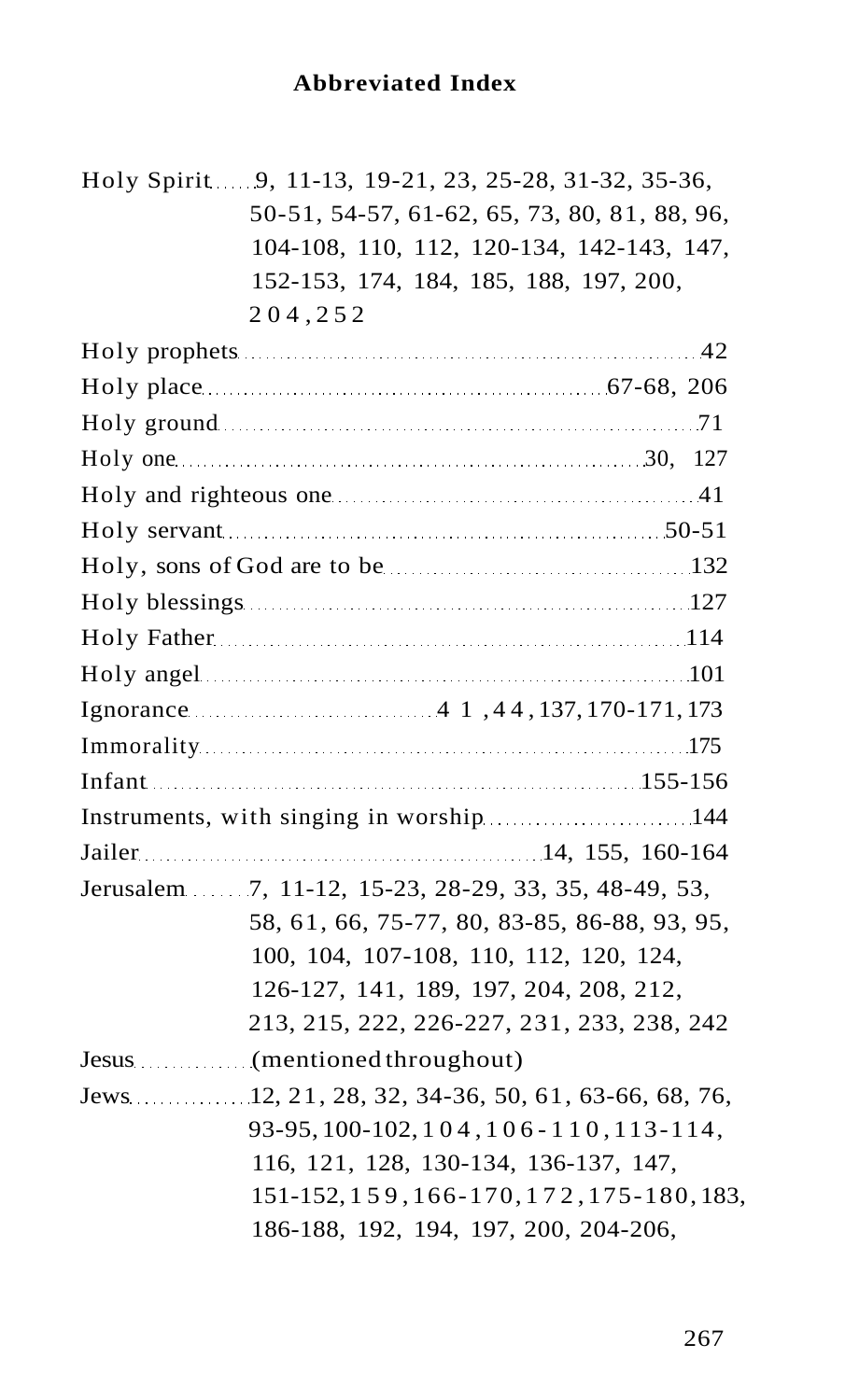| 207-214, 217-227, 230-240, 243, 251-257,                |  |
|---------------------------------------------------------|--|
| 259                                                     |  |
|                                                         |  |
| Judge 49, 69, 71, 104-105, 128, 131, 171, 174, 179,     |  |
| 217-218, 221-222, 224, 233                              |  |
|                                                         |  |
|                                                         |  |
|                                                         |  |
| Last days 30-33                                         |  |
|                                                         |  |
| Life 30, 34, 36, 41, 44-46, 55, 59, 82, 84, 89-90, 94-  |  |
| 95, 103, 105, 107-108, 111, 115, 128, 131, 147,         |  |
| 171, 173-174, 190, 194-196, 197, 209, 227, 230,         |  |
| 235, 238, 240, 245, 249-250, 257                        |  |
| Light 86, 88-91, 93, 116, 128, 212, 223, 236-           |  |
| 237,240                                                 |  |
|                                                         |  |
|                                                         |  |
|                                                         |  |
|                                                         |  |
|                                                         |  |
|                                                         |  |
| Memorial 99                                             |  |
| Miracles 14, 27, 34, 41, 44, 49, 50, 55, 58, 79-80, 97- |  |
| 98, 118, 186-187                                        |  |
| Moses 42, 45-46, 67-68, 70-72, 100, 127, 129, 137,      |  |
| 141-142, 144, 147, 151-152, 179, 205, 208,              |  |
| 209, 237, 240, 252, 256                                 |  |
| Music 144                                               |  |
| Name 8, 19, 30, 39-41, 48-49, 51, 56-57, 61, 64-65, 76, |  |
| 79,8 1,8 8,9 1,9 3,95-98,104-106,111-112,115            |  |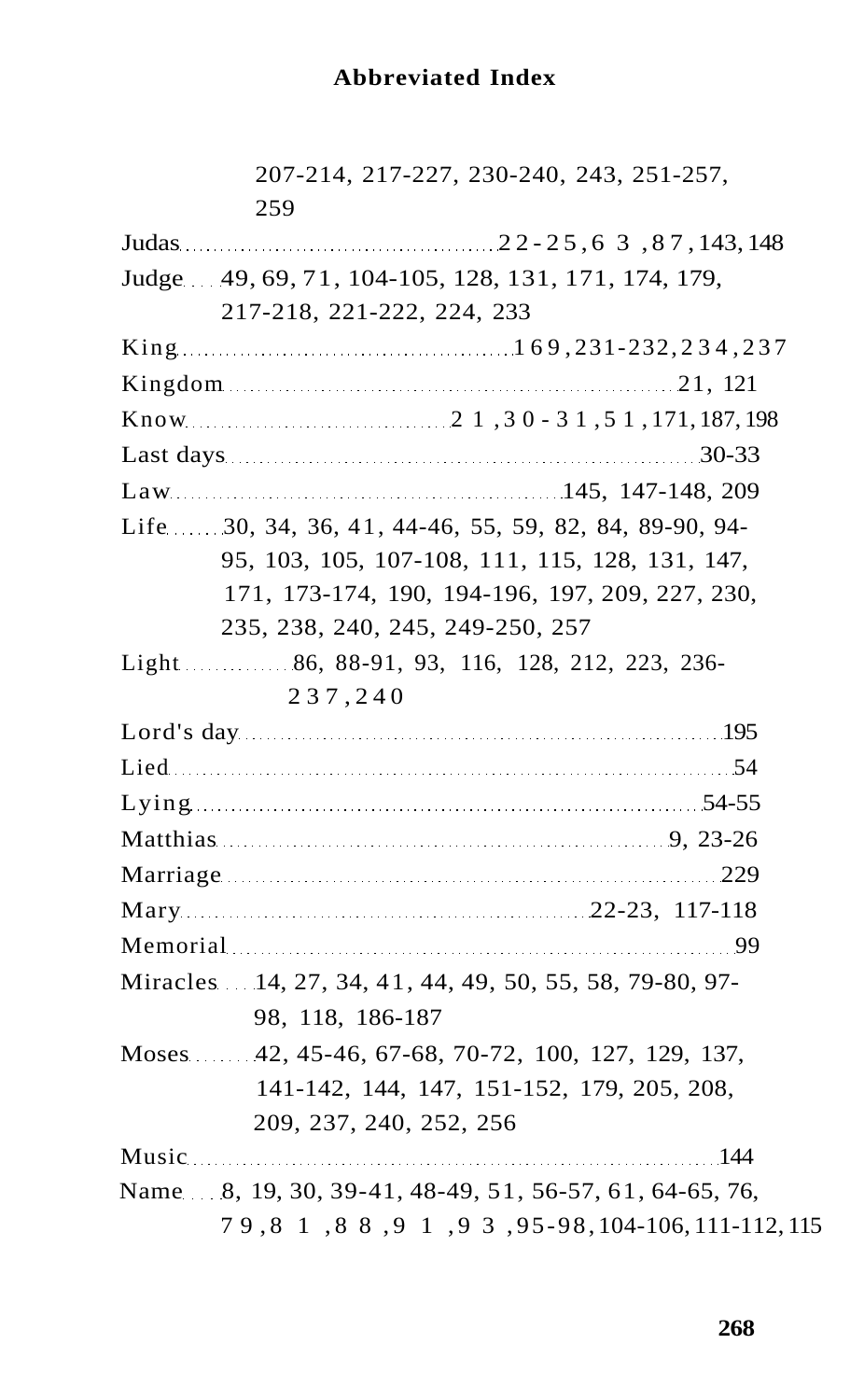122-124, 142-143, 148, 154, 156, 175, 184-185, 188, 205, 208, 213, 221, 236, 260 Office 23, 139, 228, 2 3 3, 242 Officer 60, 99 Old Testament 74, 144 Olivet 22 Ordained 2010 123, 104, 128, 131, 151-152, 171

Ordained to eternal life 128, 131 Organization 198-200, 269 Pardon 82 Passover 2010 16, 26, 113-114 Paul, his conversion 86-94 Peter, his sermon on Pentecost 29-37 Popularity 123 Prayer 22-23, 25, 39-40, 44, 65, 100, 102, 113-114, 121, 154, 156, 202

Preachers 26, 111, 137 Preaching....5-6, 11-12, 50, 63, 66, 77-80, 86, 93-96, 103, 106, 109, 122, 124, 131, 134, 137, 148, 155- 156, 164, 173-174, 183, 188, 190, 197, 200, 253 , 257-261 , 26 2

Priest 10, 48, 59-61, 69, 86, 89, 129, 136-137, 187, 212, 217, 220-221, 223, 225, 228

Prison 10, 12, 14, 47, 59 - 61, 64, 76, 78, 113-114, 116-118, 159-161, 165 , 255 , 257 , 259, 261 Prophecies 33, 44 Providence 200 minutes and 119, 140, 223, 250 Punishment 216 Rebaptism 14, 183 Repent 33, 36, 42, 44-45, 81-82, 156, 162-163, 171,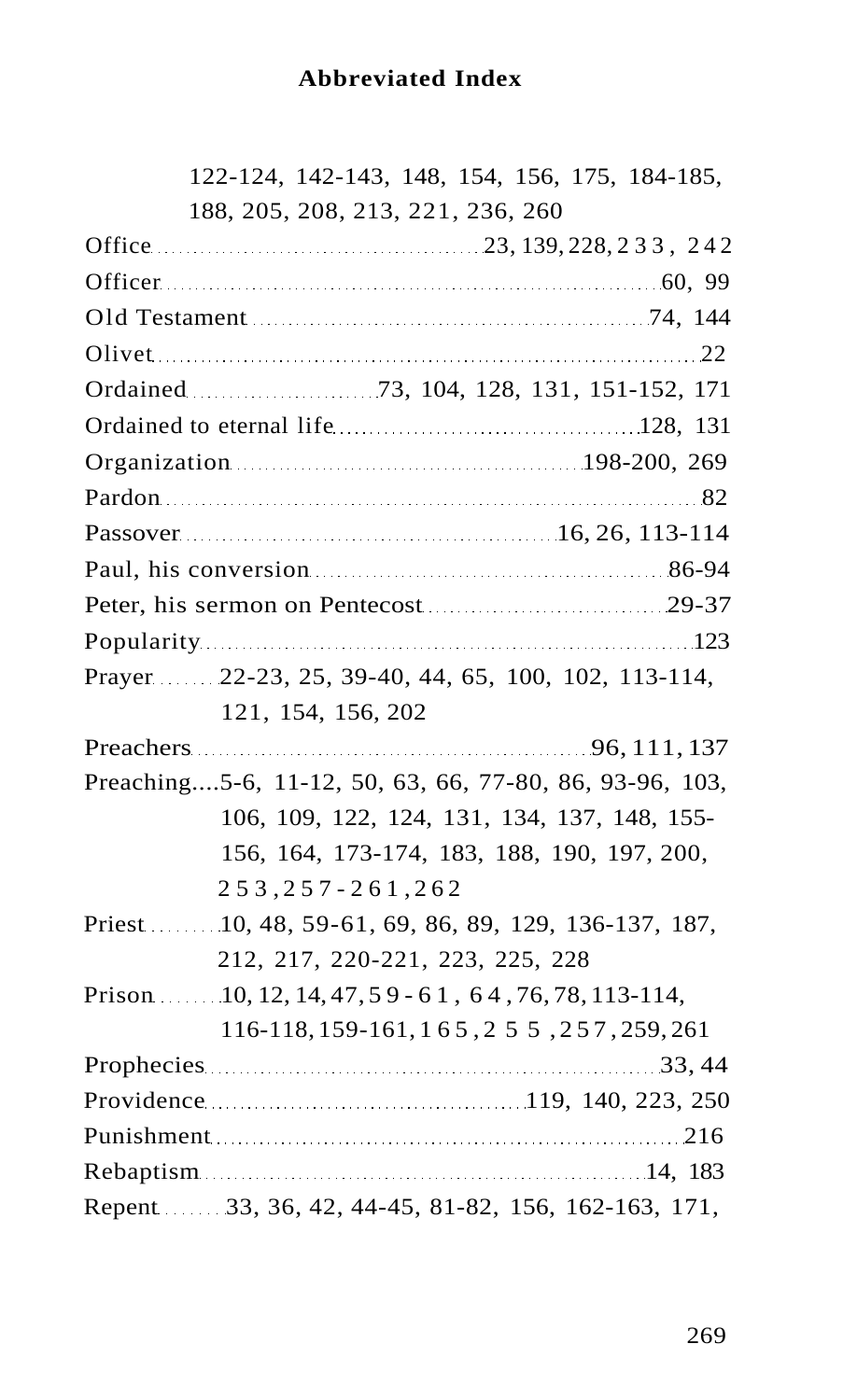| 174, 237, 240-241                                                |
|------------------------------------------------------------------|
| Resurrection 20, 24, 31, 34-35, 47, 52, 93, 104-105,             |
| 130, 170-173, 218, 221, 224, 226-227,                            |
| 237-239                                                          |
| Revelation 29, 36, 54, 82, 90, 103, 114, 132, 173,               |
| 201,227                                                          |
| Rods 159                                                         |
| Sabbath 22, 26, 123, 127-128, 130, 142, 144, 153,                |
| 165, 175-176                                                     |
| Salvation4, 29, 34, 36-38, 48-49, 79, 93, 96, 106-107,           |
| 110, 126, 128, 130-132, 156, 164, 168, 180,                      |
| 208-210, 230, 254                                                |
|                                                                  |
| Saints 37, 53, 77, 88, 96-98, 155, 178, 215, 236, 255            |
|                                                                  |
| Sapphira 2003, 5 5 5 5 5 5 6 8 10 10, 5 3 , 5 5 7 5 8            |
|                                                                  |
|                                                                  |
| Sect _______________________59, 141, 223-224, 226, 236, 252, 256 |
|                                                                  |
|                                                                  |
| Shepherd $200$                                                   |
| Sick 44, 58, 64, 97-98, 158, 187-188, 254, 260                   |
| Signs 10, 30, 33, 36, 38, 51, 57-58, 67-68, 71, 78-              |
| 80, 133-134, 142, 148, 188                                       |
| Sin 227 [10, 35, 53-55, 63, 74, 82, 87, 145, 178, 227            |
|                                                                  |
| Slave 14, 156, 228                                               |
|                                                                  |
|                                                                  |
|                                                                  |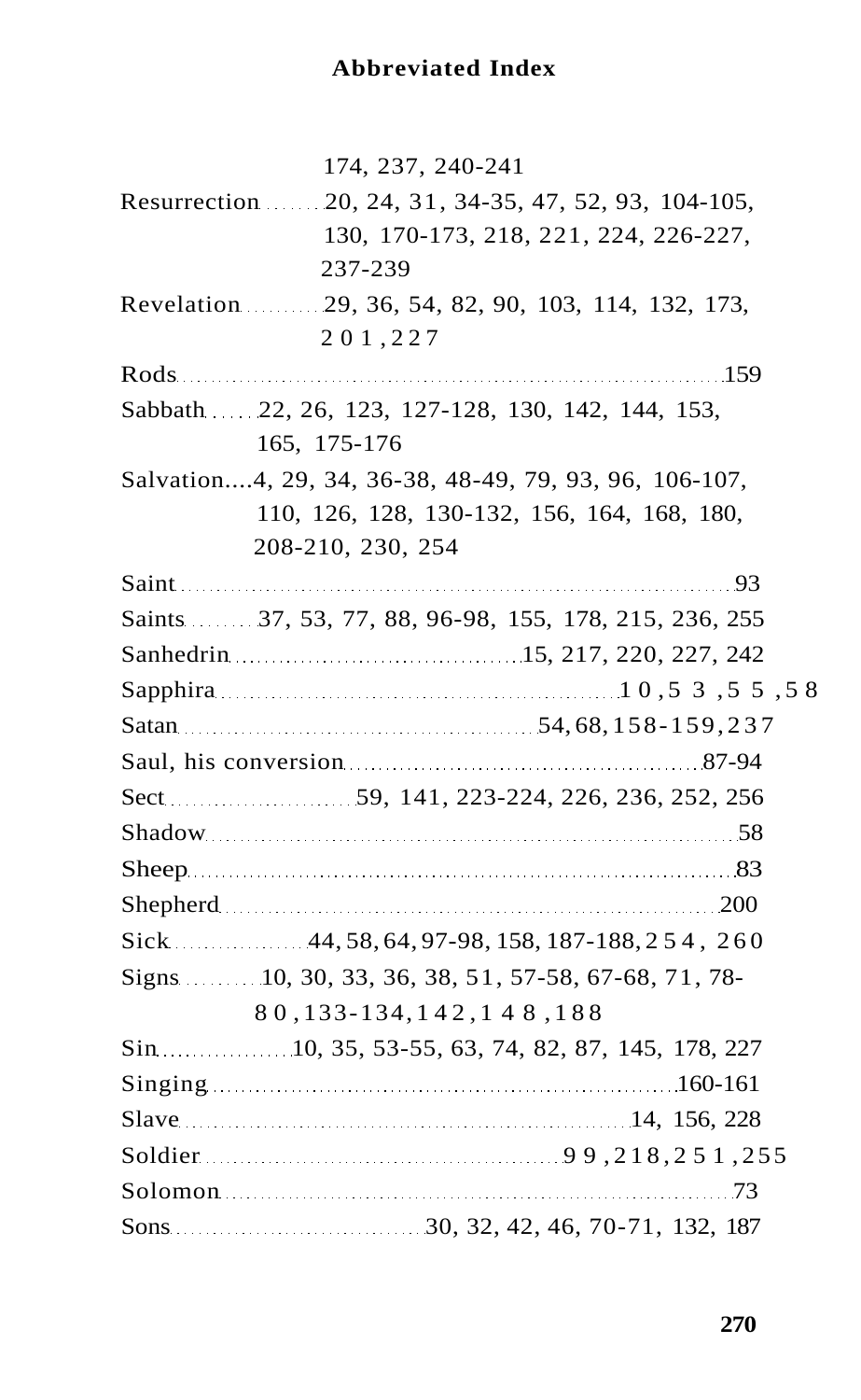| Soul 30, 42, 52, 241                                                                                                                                                                                                           |
|--------------------------------------------------------------------------------------------------------------------------------------------------------------------------------------------------------------------------------|
| Spirit (see "Holy Spirit" in this Index)                                                                                                                                                                                       |
| Star 72                                                                                                                                                                                                                        |
|                                                                                                                                                                                                                                |
|                                                                                                                                                                                                                                |
|                                                                                                                                                                                                                                |
|                                                                                                                                                                                                                                |
| Teaching 6, 10-11, 20, 37, 59-61, 78, 123-124, 137,                                                                                                                                                                            |
| 139, 143-145, 148, 152, 169, 171, 176, 186,                                                                                                                                                                                    |
| 197, 210, 253, 256, 259                                                                                                                                                                                                        |
| Temptation 2008 and 2008 and 2008 and 2008 and 2008 and 2008 and 2008 and 2008 and 2008 and 2008 and 2008 and 2008 and 2008 and 2008 and 2008 and 2008 and 2008 and 2008 and 2008 and 2008 and 2008 and 2008 and 2008 and 2008 |
|                                                                                                                                                                                                                                |
|                                                                                                                                                                                                                                |
| Time 21, 24-25, 45, 70, 79, 89, 93, 97, 100, 106,                                                                                                                                                                              |
| 108-109, 124, 126, 133-134, 140, 158, 177,                                                                                                                                                                                     |
| 180-181, 184, 189, 197, 201, 220, 225, 229,                                                                                                                                                                                    |
| 230, 238, 244, 248-249, 253, 259, 261                                                                                                                                                                                          |
| Timothy 8, 14-15, 47, 65, 76-77, 115, 121, 138-139,                                                                                                                                                                            |
| 150-152, 169-170, 172, 177, 189, 193, 199,                                                                                                                                                                                     |
| 200, 209, 221, 258-261                                                                                                                                                                                                         |
| Tomb 3 1, 3 5, 70, 127                                                                                                                                                                                                         |
|                                                                                                                                                                                                                                |
|                                                                                                                                                                                                                                |
| Unbeliever 188                                                                                                                                                                                                                 |
| Voice 29, 50, 71, 73-74, 78, 87-92, 100, 108, 117,                                                                                                                                                                             |
| 119, 135, 137, 160-161, 191-192, 213-214,                                                                                                                                                                                      |
| 215, 225, 236-237                                                                                                                                                                                                              |
|                                                                                                                                                                                                                                |
| Water Mater 19-20, 43, 85-86, 106, 108, 185, 249                                                                                                                                                                               |
|                                                                                                                                                                                                                                |
| Wind Wind 25, 27, 245-248, 251                                                                                                                                                                                                 |